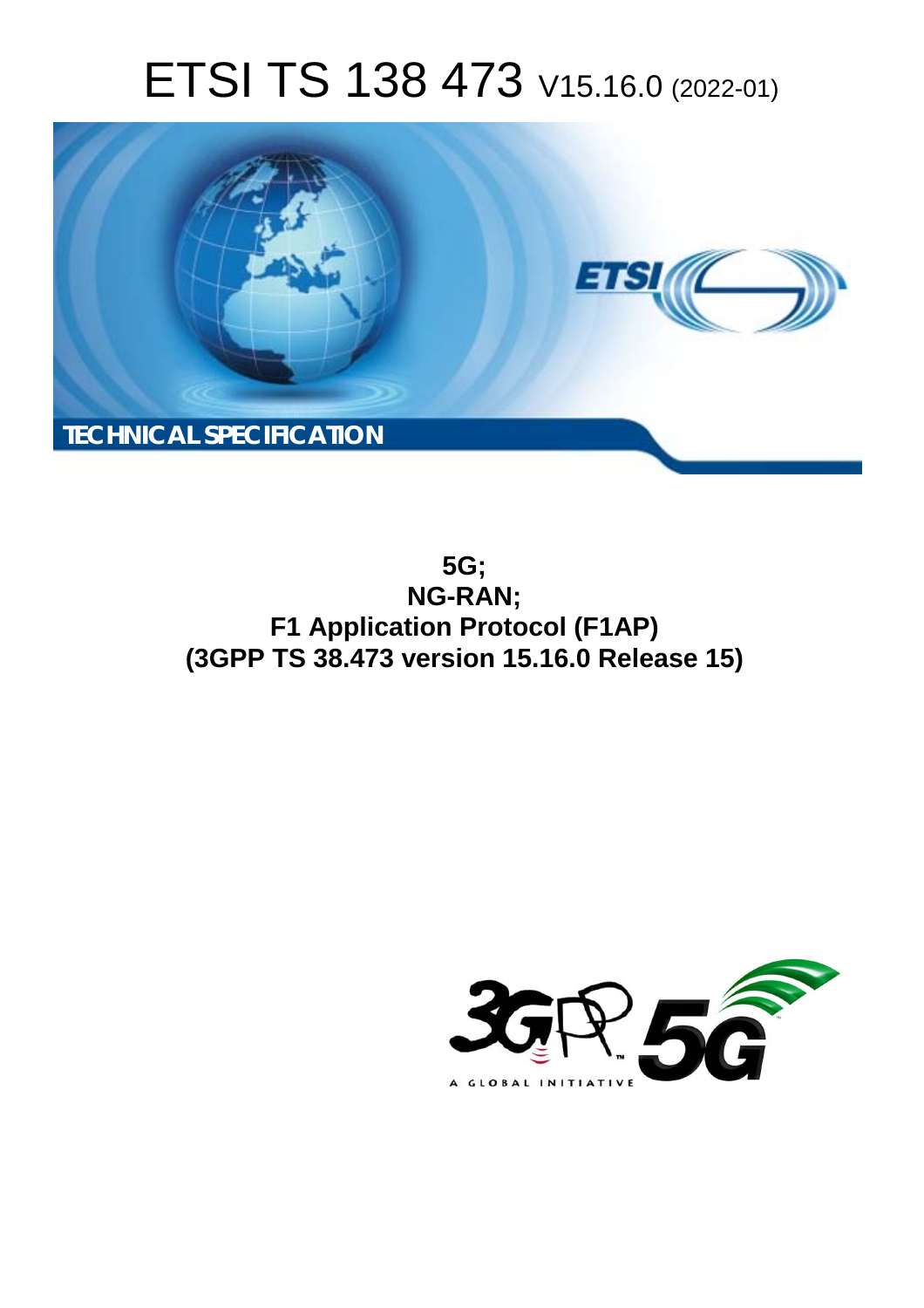Reference RTS/TSGR-0338473vfg0

Keywords

 $\overline{5G}$ 

#### *ETSI*

650 Route des Lucioles F-06921 Sophia Antipolis Cedex - FRANCE

Tel.: +33 4 92 94 42 00 Fax: +33 4 93 65 47 16

Siret N° 348 623 562 00017 - APE 7112B Association à but non lucratif enregistrée à la Sous-Préfecture de Grasse (06) N° w061004871

#### *Important notice*

The present document can be downloaded from: <http://www.etsi.org/standards-search>

The present document may be made available in electronic versions and/or in print. The content of any electronic and/or print versions of the present document shall not be modified without the prior written authorization of ETSI. In case of any existing or perceived difference in contents between such versions and/or in print, the prevailing version of an ETSI deliverable is the one made publicly available in PDF format at [www.etsi.org/deliver](http://www.etsi.org/deliver).

Users of the present document should be aware that the document may be subject to revision or change of status. Information on the current status of this and other ETSI documents is available at <https://portal.etsi.org/TB/ETSIDeliverableStatus.aspx>

If you find errors in the present document, please send your comment to one of the following services: <https://portal.etsi.org/People/CommiteeSupportStaff.aspx>

#### *Notice of disclaimer & limitation of liability*

The information provided in the present deliverable is directed solely to professionals who have the appropriate degree of experience to understand and interpret its content in accordance with generally accepted engineering or other professional standard and applicable regulations.

No recommendation as to products and services or vendors is made or should be implied.

No representation or warranty is made that this deliverable is technically accurate or sufficient or conforms to any law and/or governmental rule and/or regulation and further, no representation or warranty is made of merchantability or fitness for any particular purpose or against infringement of intellectual property rights.

In no event shall ETSI be held liable for loss of profits or any other incidental or consequential damages.

Any software contained in this deliverable is provided "AS IS" with no warranties, express or implied, including but not limited to, the warranties of merchantability, fitness for a particular purpose and non-infringement of intellectual property rights and ETSI shall not be held liable in any event for any damages whatsoever (including, without limitation, damages for loss of profits, business interruption, loss of information, or any other pecuniary loss) arising out of or related to the use of or inability to use the software.

#### *Copyright Notification*

No part may be reproduced or utilized in any form or by any means, electronic or mechanical, including photocopying and microfilm except as authorized by written permission of ETSI. The content of the PDF version shall not be modified without the written authorization of ETSI.

The copyright and the foregoing restriction extend to reproduction in all media.

© ETSI 2022. All rights reserved.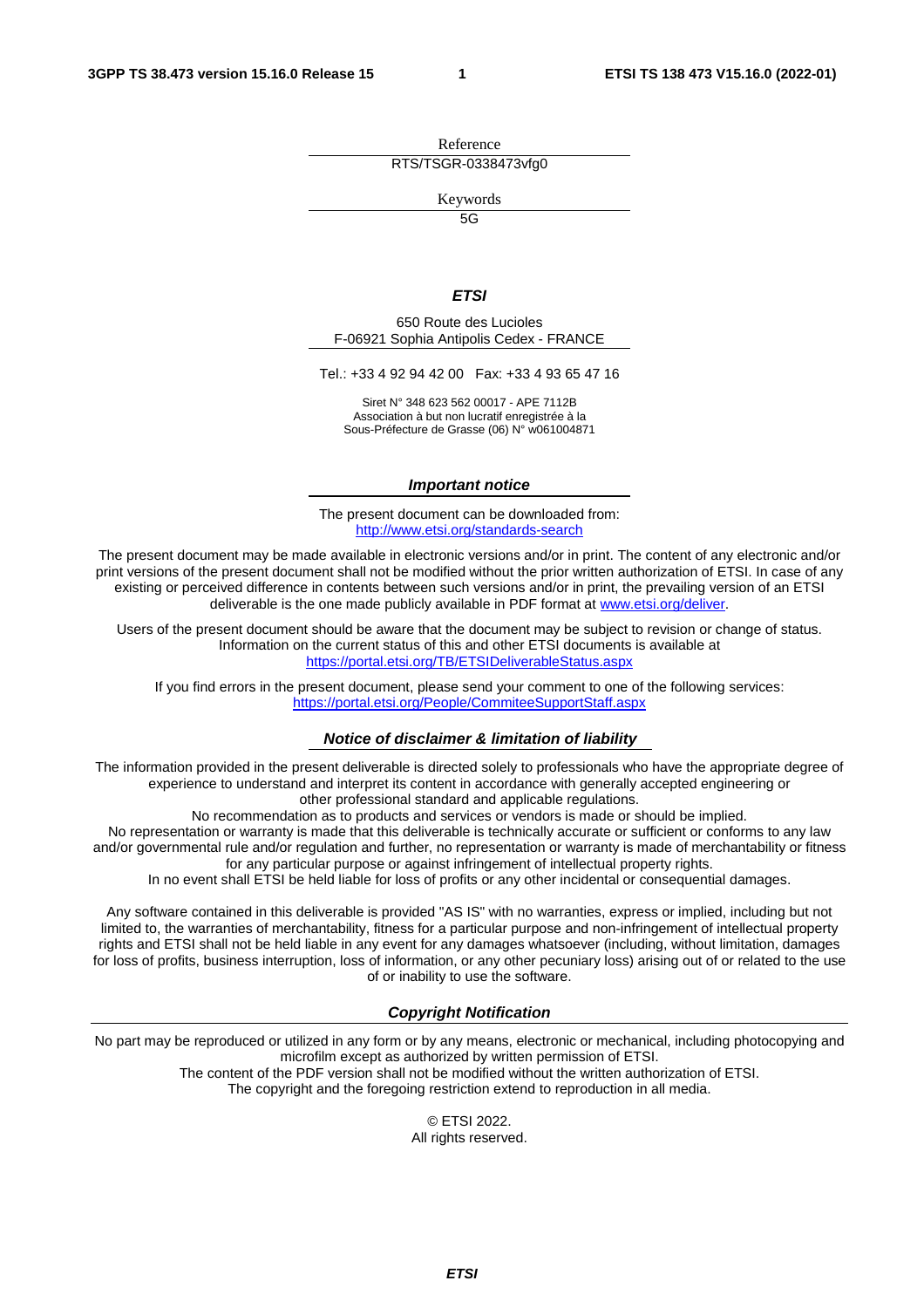# Intellectual Property Rights

#### Essential patents

IPRs essential or potentially essential to normative deliverables may have been declared to ETSI. The declarations pertaining to these essential IPRs, if any, are publicly available for **ETSI members and non-members**, and can be found in ETSI SR 000 314: *"Intellectual Property Rights (IPRs); Essential, or potentially Essential, IPRs notified to ETSI in respect of ETSI standards"*, which is available from the ETSI Secretariat. Latest updates are available on the ETSI Web server ([https://ipr.etsi.org/\)](https://ipr.etsi.org/).

Pursuant to the ETSI Directives including the ETSI IPR Policy, no investigation regarding the essentiality of IPRs, including IPR searches, has been carried out by ETSI. No guarantee can be given as to the existence of other IPRs not referenced in ETSI SR 000 314 (or the updates on the ETSI Web server) which are, or may be, or may become, essential to the present document.

#### **Trademarks**

The present document may include trademarks and/or tradenames which are asserted and/or registered by their owners. ETSI claims no ownership of these except for any which are indicated as being the property of ETSI, and conveys no right to use or reproduce any trademark and/or tradename. Mention of those trademarks in the present document does not constitute an endorsement by ETSI of products, services or organizations associated with those trademarks.

**DECT™**, **PLUGTESTS™**, **UMTS™** and the ETSI logo are trademarks of ETSI registered for the benefit of its Members. **3GPP™** and **LTE™** are trademarks of ETSI registered for the benefit of its Members and of the 3GPP Organizational Partners. **oneM2M™** logo is a trademark of ETSI registered for the benefit of its Members and of the oneM2M Partners. **GSM**® and the GSM logo are trademarks registered and owned by the GSM Association.

# Legal Notice

This Technical Specification (TS) has been produced by ETSI 3rd Generation Partnership Project (3GPP).

The present document may refer to technical specifications or reports using their 3GPP identities. These shall be interpreted as being references to the corresponding ETSI deliverables.

The cross reference between 3GPP and ETSI identities can be found under<http://webapp.etsi.org/key/queryform.asp>.

# Modal verbs terminology

In the present document "**shall**", "**shall not**", "**should**", "**should not**", "**may**", "**need not**", "**will**", "**will not**", "**can**" and "**cannot**" are to be interpreted as described in clause 3.2 of the [ETSI Drafting Rules](https://portal.etsi.org/Services/editHelp!/Howtostart/ETSIDraftingRules.aspx) (Verbal forms for the expression of provisions).

"**must**" and "**must not**" are **NOT** allowed in ETSI deliverables except when used in direct citation.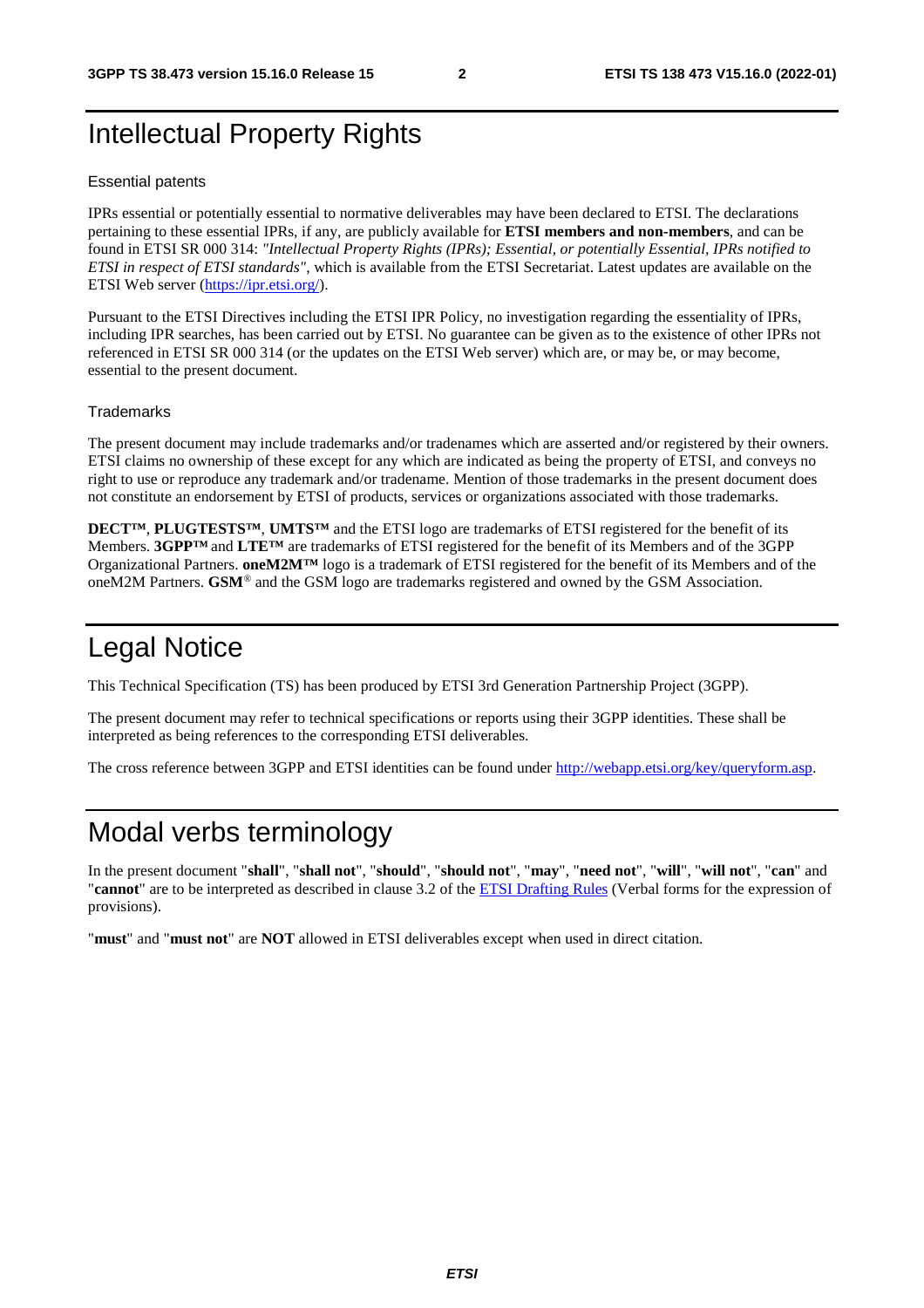$\mathbf{3}$ 

# Contents

| 1                    |  |  |  |
|----------------------|--|--|--|
| 2                    |  |  |  |
| 3                    |  |  |  |
| 3.1<br>3.2           |  |  |  |
| $\overline{4}$       |  |  |  |
| 4.1                  |  |  |  |
| 4.2                  |  |  |  |
| 4.3                  |  |  |  |
| 5                    |  |  |  |
| 6                    |  |  |  |
| 7                    |  |  |  |
| 8                    |  |  |  |
| 8.1                  |  |  |  |
| 8.2                  |  |  |  |
| 8.2.1                |  |  |  |
| 8.2.1.1              |  |  |  |
| 8.2.1.2              |  |  |  |
| 8.2.1.2.1            |  |  |  |
| 8.2.1.2.2<br>8.2.1.3 |  |  |  |
| 8.2.2                |  |  |  |
| 8.2.2.1              |  |  |  |
| 8.2.2.2              |  |  |  |
| 8.2.2.3              |  |  |  |
| 8.2.3                |  |  |  |
| 8.2.3.1              |  |  |  |
| 8.2.3.2              |  |  |  |
| 8.2.3.3              |  |  |  |
| 8.2.3.4              |  |  |  |
| 8.2.4                |  |  |  |
| 8.2.4.1<br>8.2.4.2   |  |  |  |
| 8.2.4.3              |  |  |  |
| 8.2.4.4              |  |  |  |
| 8.2.5                |  |  |  |
| 8.2.5.1              |  |  |  |
| 8.2.5.2              |  |  |  |
| 8.2.5.3              |  |  |  |
| 8.2.5.4              |  |  |  |
| 8.2.6                |  |  |  |
| 8.2.6.1              |  |  |  |
| 8.2.6.2              |  |  |  |
| 8.2.7<br>8.2.7.1     |  |  |  |
| 8.2.7.2              |  |  |  |
| 8.2.7.3              |  |  |  |
|                      |  |  |  |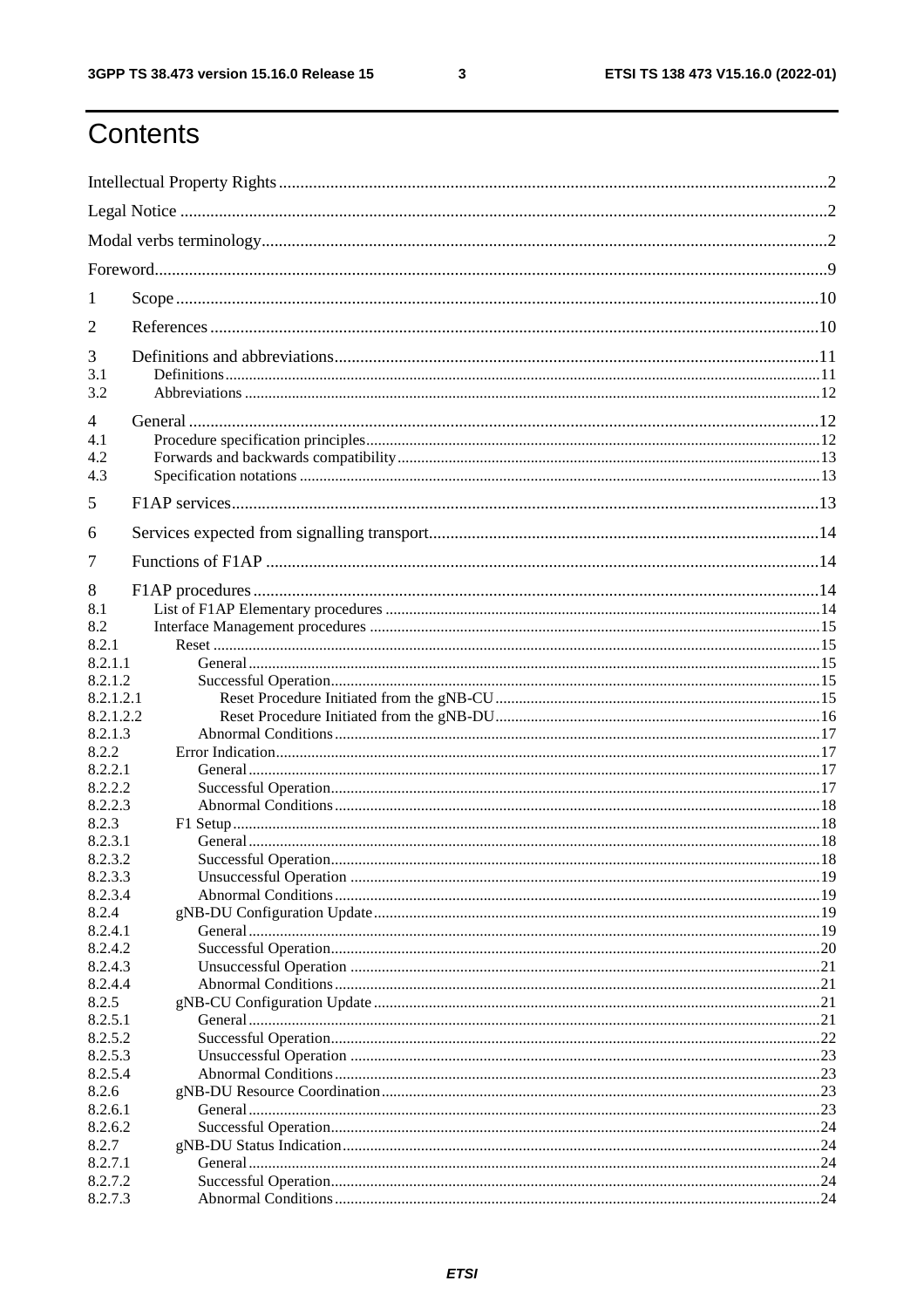$\overline{\mathbf{4}}$ 

| 8.2.8    |  |
|----------|--|
| 8.2.8.1  |  |
| 8.2.8.2  |  |
| 8.2.8.3  |  |
| 8.2.8.4  |  |
| 8.2.9    |  |
| 8.2.9.1  |  |
| 8.2.9.2  |  |
| 8.2.9.3  |  |
| 8.3      |  |
| 8.3.1    |  |
| 8.3.1.1  |  |
| 8.3.1.2  |  |
| 8.3.1.3  |  |
| 8.3.1.4  |  |
| 8.3.2    |  |
| 8.3.2.1  |  |
| 8.3.2.2  |  |
| 8.3.2.3  |  |
| 8.3.3    |  |
| 8.3.3.1  |  |
| 8.3.3.2  |  |
| 8.3.3.4  |  |
| 8.3.4    |  |
| 8.3.4.1  |  |
| 8.3.4.2  |  |
| 8.3.4.3  |  |
| 8.3.4.4  |  |
| 8.3.5    |  |
| 8.3.5.1  |  |
| 8.3.5.2  |  |
| 8.3.5.2A |  |
| 8.3.5.3  |  |
| 8.3.6    |  |
| 8.3.6.1  |  |
| 8.3.6.2  |  |
| 8.3.6.3  |  |
| 8.3.7    |  |
| 8.3.7.1  |  |
| 8.3.7.2  |  |
| 8.3.7.3  |  |
| 8.4      |  |
| 8.4.1    |  |
| 8.4.1.1  |  |
| 8.4.1.2  |  |
| 8.4.1.3  |  |
| 8.4.2    |  |
| 8.4.2.1  |  |
| 8.4.2.2  |  |
| 8.4.2.3  |  |
| 8.4.3    |  |
| 8.4.3.1  |  |
| 8.4.3.2  |  |
| 8.4.3.3  |  |
| 8.4.4    |  |
| 8.4.4.1  |  |
| 8.4.4.2  |  |
| 8.4.4.3  |  |
| 8.5      |  |
| 8.5.1    |  |
| 8.5.1.1  |  |
| 8.5.1.2  |  |
|          |  |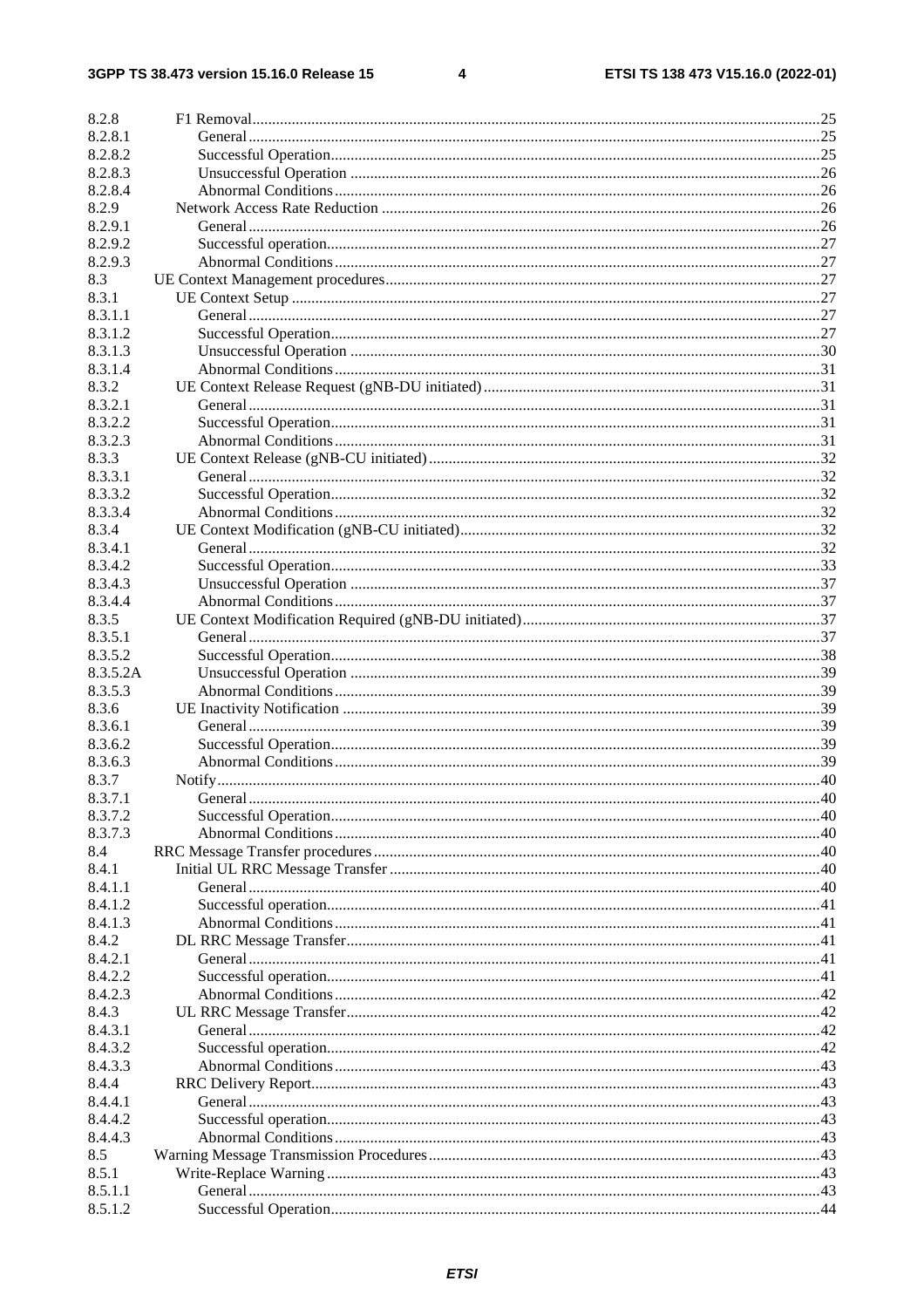#### $5\phantom{a}$

| 8.5.1.3   |  |  |
|-----------|--|--|
| 8.5.1.4   |  |  |
| 8.5.2     |  |  |
| 8.5.2.1   |  |  |
| 8.5.2.2   |  |  |
| 8.5.2.3   |  |  |
| 8.5.2.4   |  |  |
| 8.5.3     |  |  |
| 8.5.3.1   |  |  |
| 8.5.3.2   |  |  |
| 8.5.3.3   |  |  |
| 8.5.4     |  |  |
| 8.5.4.1   |  |  |
| 8.5.4.2   |  |  |
| 8.5.4.3   |  |  |
| 8.6       |  |  |
| 8.6.1     |  |  |
| 8.6.1.1   |  |  |
| 8.6.1.2   |  |  |
| 8.6.1.3   |  |  |
| 8.7       |  |  |
| 8.7.1     |  |  |
| 8.7.1.1   |  |  |
| 8.7.1.2   |  |  |
| 8.7.1.3   |  |  |
|           |  |  |
| 9         |  |  |
| 9.1       |  |  |
| 9.2       |  |  |
| 9.2.1     |  |  |
| 9.2.1.1   |  |  |
| 9.2.1.2   |  |  |
| 9.2.1.3   |  |  |
| 9.2.1.4   |  |  |
| 9.2.1.5   |  |  |
| 9.2.1.6   |  |  |
| 9.2.1.7   |  |  |
| 9.2.1.8   |  |  |
| 9.2.1.9   |  |  |
| 9.2.1.10  |  |  |
| 9.2.1.11  |  |  |
| 9.2.1.12  |  |  |
| 9.2.1.13  |  |  |
| 9.2.1.14  |  |  |
| 9.2.1.15  |  |  |
| 9.2.1.16  |  |  |
| 9.2.1.17  |  |  |
| 9.2.1.18  |  |  |
| 9.2.1.19  |  |  |
| 9.2.2     |  |  |
| 9.2.2.1   |  |  |
| 9.2.2.2   |  |  |
| 9.2.2.3   |  |  |
| 9.2.2.4   |  |  |
| 9.2.2.5   |  |  |
| 9.2.2.6   |  |  |
| 9.2.2.7   |  |  |
| 9.2.2.8   |  |  |
| 9.2.2.9   |  |  |
| 9.2.2.10  |  |  |
| 9.2.2.11  |  |  |
| 9.2.2.11A |  |  |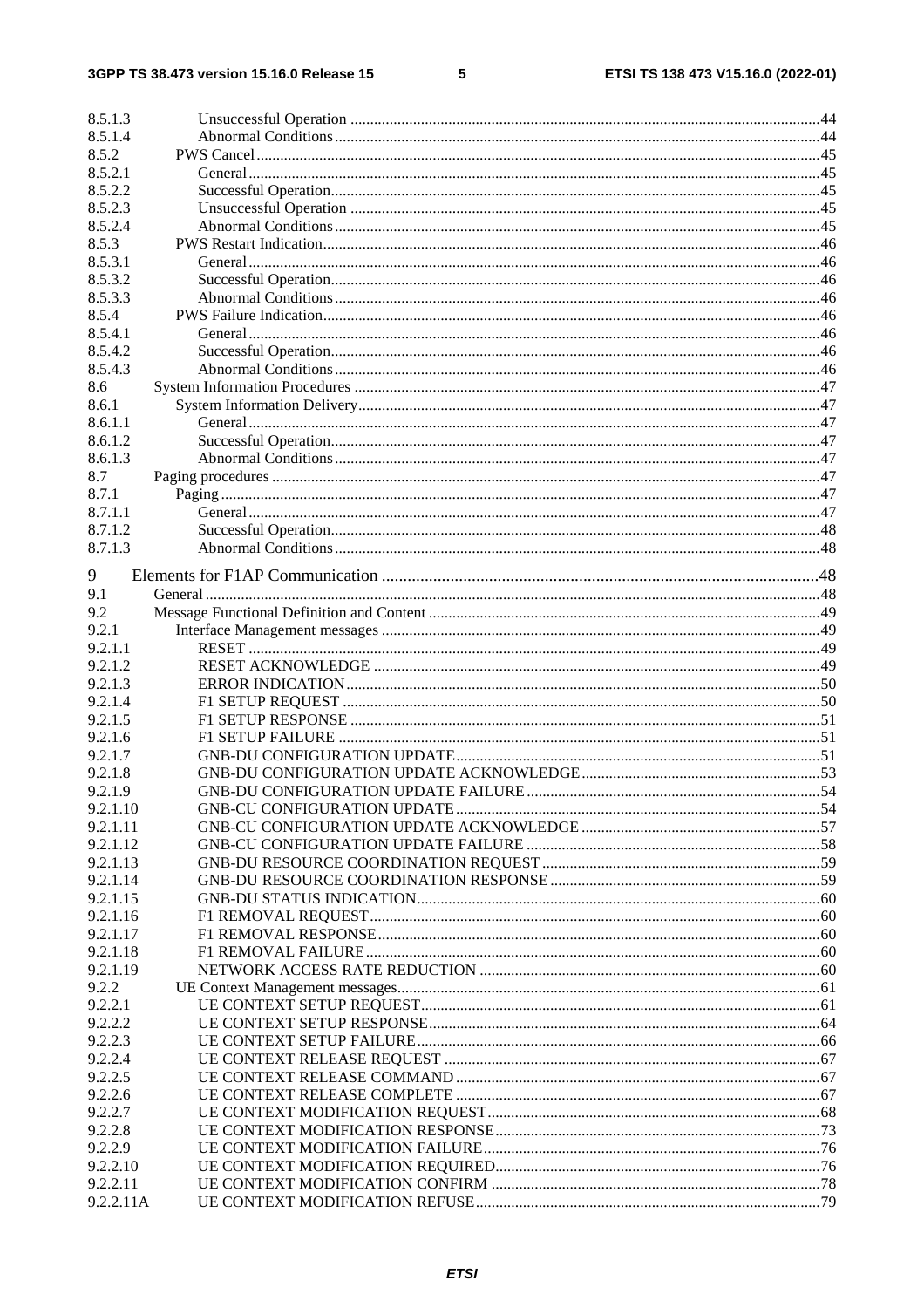| 9.2.2.12             |  |
|----------------------|--|
| 9.2.2.13             |  |
| 9.2.3                |  |
| 9.2.3.1              |  |
| 9.2.3.2              |  |
| 9.2.3.3              |  |
| 9.2.3.4              |  |
| 9.2.4                |  |
| 9.2.4.1              |  |
| 9.2.4.2              |  |
| 9.2.4.3              |  |
| 9.2.4.4              |  |
| 9.2.4.5              |  |
| 9.2.4.6              |  |
| 9.2.5                |  |
| 9.2.5.1              |  |
| 9.2.6                |  |
| 9.2.6.1              |  |
| 9.3                  |  |
| 9.3.1                |  |
| 9.3.1.1              |  |
| 9.3.1.2              |  |
| 9.3.1.3              |  |
| 9.3.1.4<br>9.3.1.5   |  |
| 9.3.1.6              |  |
| 9.3.1.7              |  |
| 9.3.1.8              |  |
| 9.3.1.9              |  |
| 9.3.1.10             |  |
| 9.3.1.11             |  |
| 9.3.1.12             |  |
| 9.3.1.13             |  |
| 9.3.1.14             |  |
| 9.3.1.15             |  |
| 9.3.1.16             |  |
| 9.3.1.17             |  |
| 9.3.1.18             |  |
| 9.3.1.19             |  |
| 9.3.1.20             |  |
| 9.3.1.21             |  |
| 9.3.1.22             |  |
| 9.3.1.23             |  |
| 9.3.1.24             |  |
| 9.3.1.25             |  |
| 9.3.1.26             |  |
| 9.3.1.27             |  |
| 9.3.1.28<br>9.3.1.29 |  |
| 9.3.1.29a            |  |
| 9.3.1.30             |  |
| 9.3.1.31             |  |
| 9.3.1.32             |  |
| 9.3.1.33             |  |
| 9.3.1.34             |  |
| 9.3.1.35             |  |
| 9.3.1.36             |  |
| 9.3.1.37             |  |
| 9.3.1.38             |  |
| 9.3.1.39             |  |
| 9.3.1.40             |  |
| 9.3.1.41             |  |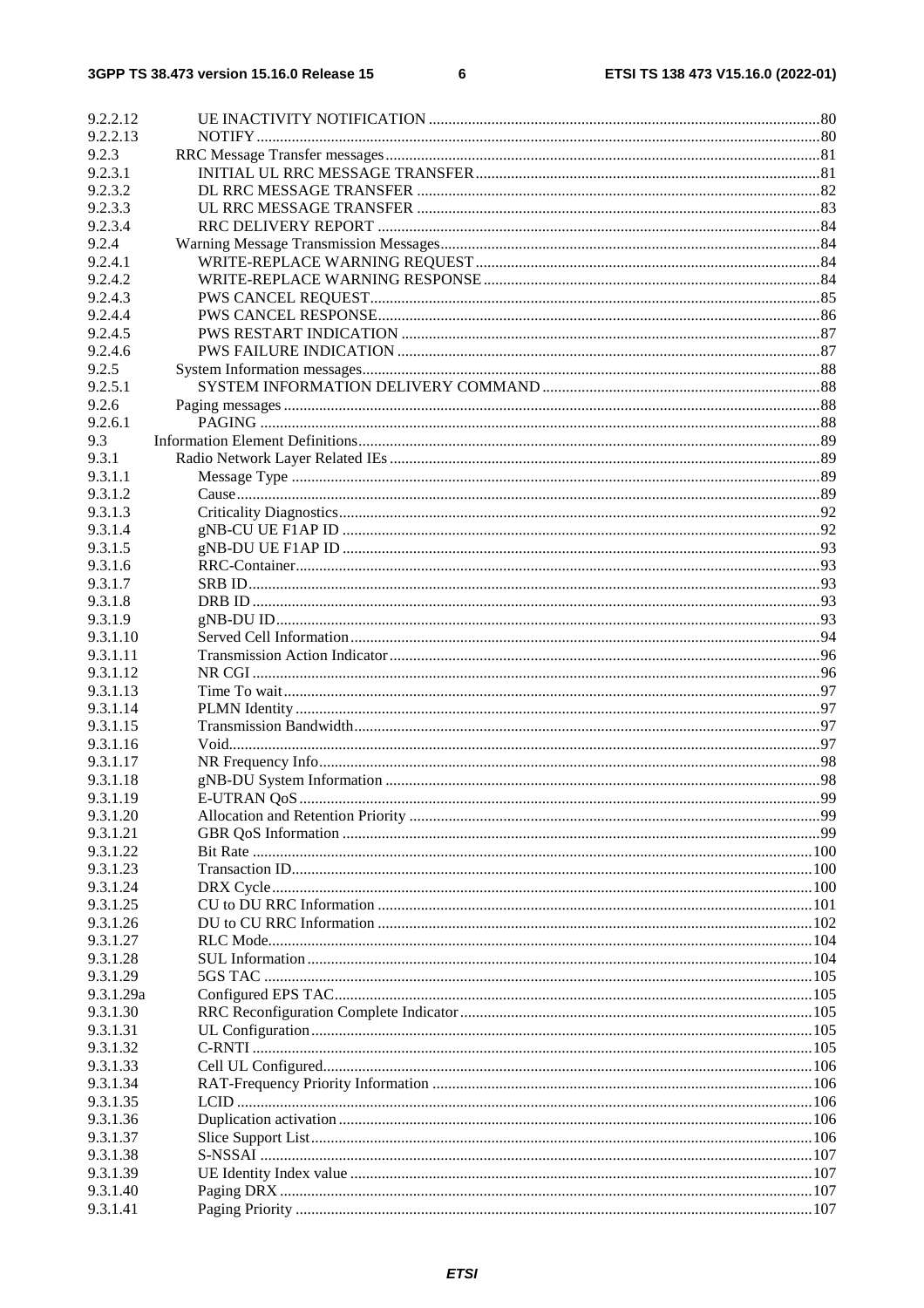$\overline{7}$ 

| 9.3.1.42  |  |  |  |  |  |
|-----------|--|--|--|--|--|
| 9.3.1.43  |  |  |  |  |  |
| 9.3.1.44  |  |  |  |  |  |
| 9.3.1.45  |  |  |  |  |  |
| 9.3.1.46  |  |  |  |  |  |
| 9.3.1.47  |  |  |  |  |  |
| 9.3.1.48  |  |  |  |  |  |
| 9.3.1.49  |  |  |  |  |  |
| 9.3.1.50  |  |  |  |  |  |
| 9.3.1.51  |  |  |  |  |  |
| 9.3.1.52  |  |  |  |  |  |
| 9.3.1.53  |  |  |  |  |  |
| 9.3.1.54  |  |  |  |  |  |
| 9.3.1.55  |  |  |  |  |  |
| 9.3.1.56  |  |  |  |  |  |
| 9.3.1.57  |  |  |  |  |  |
| 9.3.1.58  |  |  |  |  |  |
| 9.3.1.59  |  |  |  |  |  |
| 9.3.1.60  |  |  |  |  |  |
| 9.3.1.61  |  |  |  |  |  |
| 9.3.1.62  |  |  |  |  |  |
| 9.3.1.63  |  |  |  |  |  |
| 9.3.1.64  |  |  |  |  |  |
| 9.3.1.65  |  |  |  |  |  |
| 9.3.1.66  |  |  |  |  |  |
| 9.3.1.67  |  |  |  |  |  |
| 9.3.1.68  |  |  |  |  |  |
| 9.3.1.69  |  |  |  |  |  |
| 9.3.1.70  |  |  |  |  |  |
| 9.3.1.71  |  |  |  |  |  |
| 9.3.1.72  |  |  |  |  |  |
| 9.3.1.73  |  |  |  |  |  |
| 9.3.1.74  |  |  |  |  |  |
| 9.3.1.75  |  |  |  |  |  |
| 9.3.1.76  |  |  |  |  |  |
| 9.3.1.77  |  |  |  |  |  |
| 9.3.1.78  |  |  |  |  |  |
| 9.3.1.79  |  |  |  |  |  |
| 9.3.1.80  |  |  |  |  |  |
| 9.3.1.81  |  |  |  |  |  |
| 9.3.1.82  |  |  |  |  |  |
| 9.3.1.83  |  |  |  |  |  |
| 9.3.1.84  |  |  |  |  |  |
| 9.3.1.85  |  |  |  |  |  |
| 9.3.1.86  |  |  |  |  |  |
| 9.3.1.87  |  |  |  |  |  |
| 9.3.1.87a |  |  |  |  |  |
| 9.3.2     |  |  |  |  |  |
| 9.3.2.1   |  |  |  |  |  |
| 9.3.2.2   |  |  |  |  |  |
| 9.3.2.3   |  |  |  |  |  |
| 9.3.2.4   |  |  |  |  |  |
| 9.4       |  |  |  |  |  |
| 9.4.1     |  |  |  |  |  |
| 9.4.2     |  |  |  |  |  |
| 9.4.3     |  |  |  |  |  |
| 9.4.4     |  |  |  |  |  |
| 9.4.5     |  |  |  |  |  |
| 9.4.6     |  |  |  |  |  |
| 9.4.7     |  |  |  |  |  |
| 9.4.8     |  |  |  |  |  |
| 9.5       |  |  |  |  |  |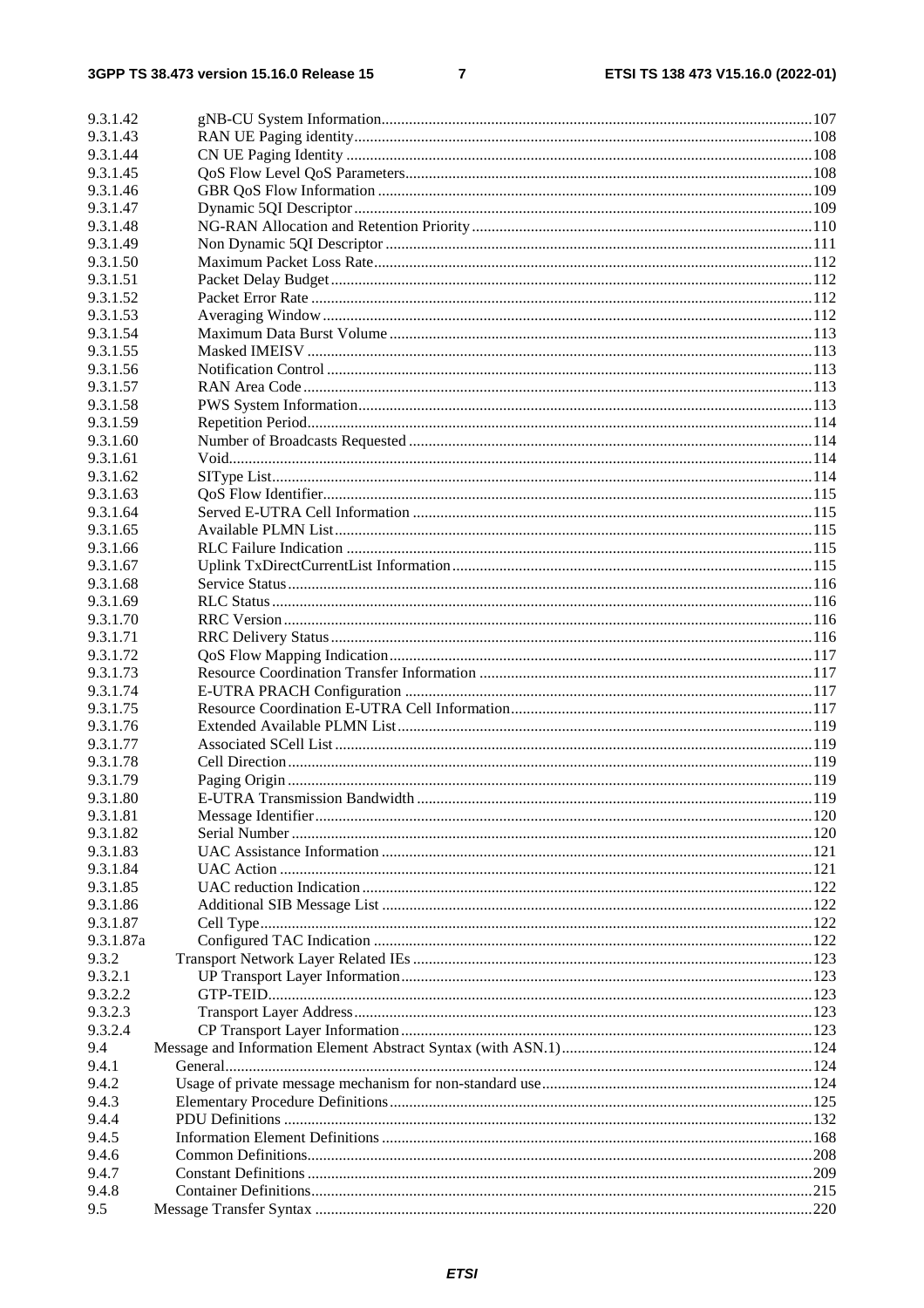$\bf{8}$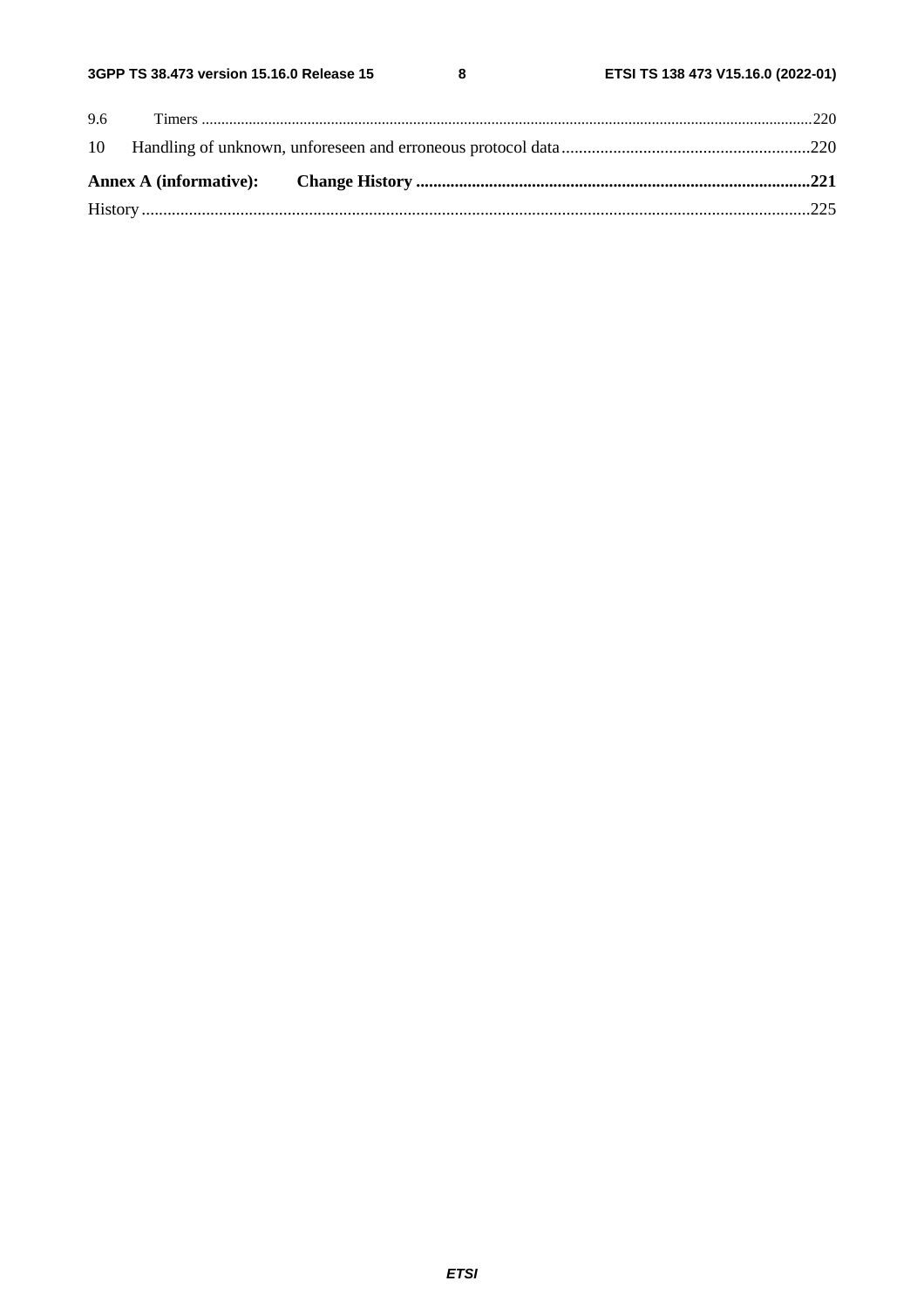# Foreword

This Technical Specification has been produced by the 3rd Generation Partnership Project (3GPP).

The contents of the present document are subject to continuing work within the TSG and may change following formal TSG approval. Should the TSG modify the contents of the present document, it will be re-released by the TSG with an identifying change of release date and an increase in version number as follows:

Version x.y.z

where:

- x the first digit:
	- 1 presented to TSG for information;
	- 2 presented to TSG for approval;
	- 3 or greater indicates TSG approved document under change control.
- y the second digit is incremented for all changes of substance, i.e. technical enhancements, corrections, updates, etc.
- z the third digit is incremented when editorial only changes have been incorporated in the document.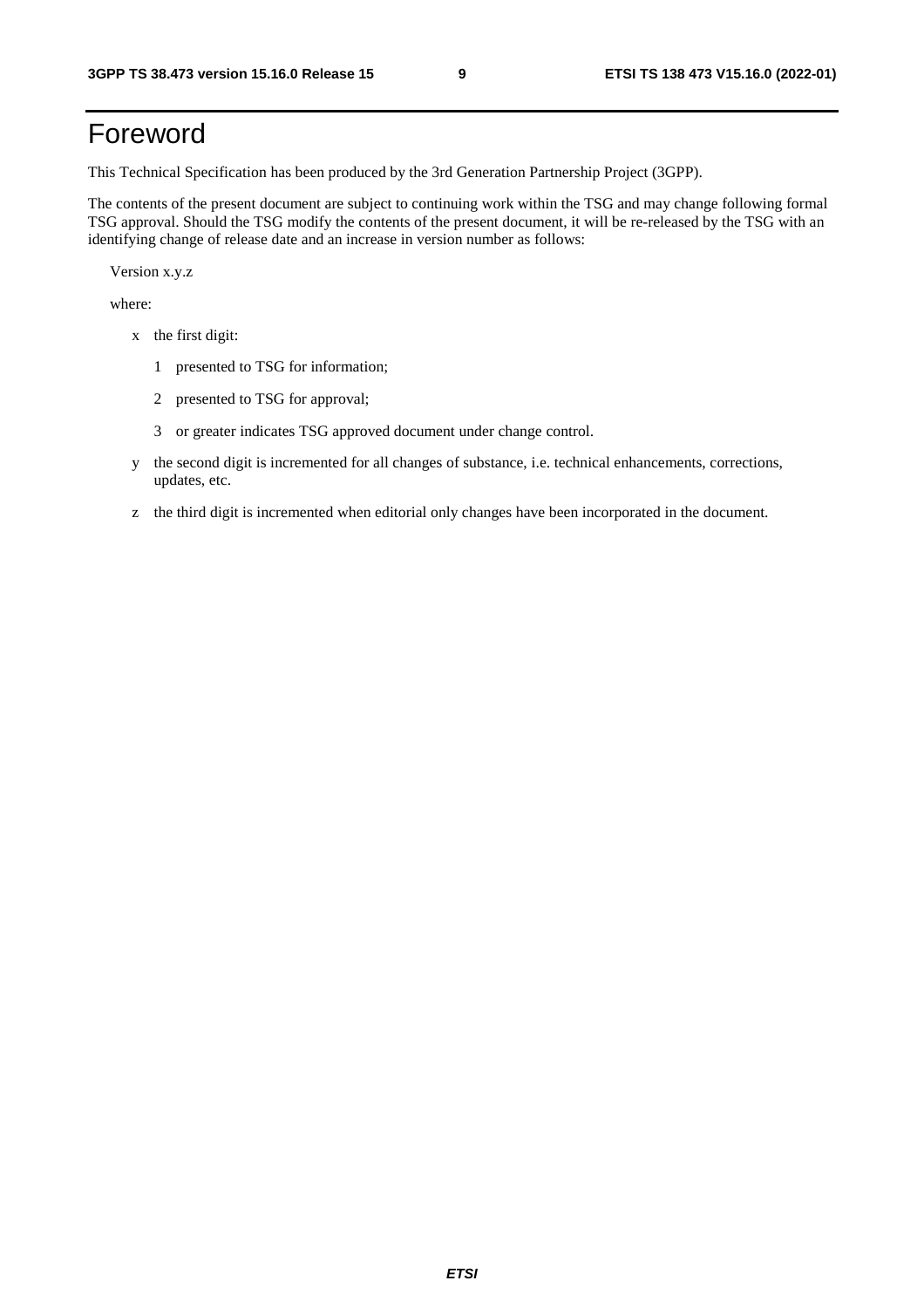# 1 Scope

The present document specifies the 5G radio network layer signalling protocol for the F1 interface. The F1 interface provides means for interconnecting a gNB-CU and a gNB-DU of a gNB within an NG-RAN, or for interconnecting a gNB-CU and a gNB-DU of an en-gNB within an E-UTRAN. The F1 Application Protocol (F1AP) supports the functions of F1 interface by signalling procedures defined in the present document. F1AP is developed in accordance to the general principles stated in TS 38.401 [4] and TS 38.470 [2].

# 2 References

The following documents contain provisions which, through reference in this text, constitute provisions of the present document.

- References are either specific (identified by date of publication, edition number, version number, etc.) or non-specific.
- For a specific reference, subsequent revisions do not apply.
- For a non-specific reference, the latest version applies. In the case of a reference to a 3GPP document (including a GSM document), a non-specific reference implicitly refers to the latest version of that document *in the same Release as the present document*.
- [1] 3GPP TR 21.905: "Vocabulary for 3GPP Specifications".
- [2] 3GPP TS 38.470: "NG-RAN; F1 general aspects and principles".
- [3] 3GPP TS 38.413: "NG-RAN; NG Application Protocol (NGAP)".
- [4] 3GPP TS 38.401: "NG-RAN; Architecture Description".
- [5] ITU-T Recommendation X.691 (2002-07): "Information technology ASN.1 encoding rules Specification of Packed Encoding Rules (PER)".
- [6] 3GPP TS 38.300: "NR; Overall description; Stage-2".
- [7] 3GPP TS 37.340: "NR; Multi-connectivity; Overall description; Stage-2".
- [8] 3GPP TS 38.331: "NR; Radio Resource Control (RRC); Protocol specification".
- [9] 3GPP TS 36.423: "Evolved Universal Terrestrial Radio Access Network (E-UTRAN); X2 Application Protocol (X2AP)".
- [10] 3GPP TS 23.401: "General Packet Radio Service (GPRS) enhancements for Evolved Universal Terrestrial Radio Access Network (E-UTRAN) access".
- [11] 3GPP TS 23.203: "Policy and charging control architecture".
- [12] ITU-T Recommendation X.680 (07/2002): "Information technology Abstract Syntax Notation One (ASN.1): Specification of basic notation".
- [13] ITU-T Recommendation X.681 (07/2002): "Information technology Abstract Syntax Notation One (ASN.1): Information object specification".
- [14] 3GPP TR 25.921: (version.7.0.0): "Guidelines and principles for protocol description and error".
- [15] 3GPP TS 36.413: "Evolved Universal Terrestrial Radio Access Network (E-UTRAN); S1 Application Protocol (S1AP)".
- [16] 3GPP TS 38.321: "NR; Medium Access Control (MAC) protocol specification".
- [17] 3GPP TS 38.104: "NR; Base Station (BS) radio transmission and reception".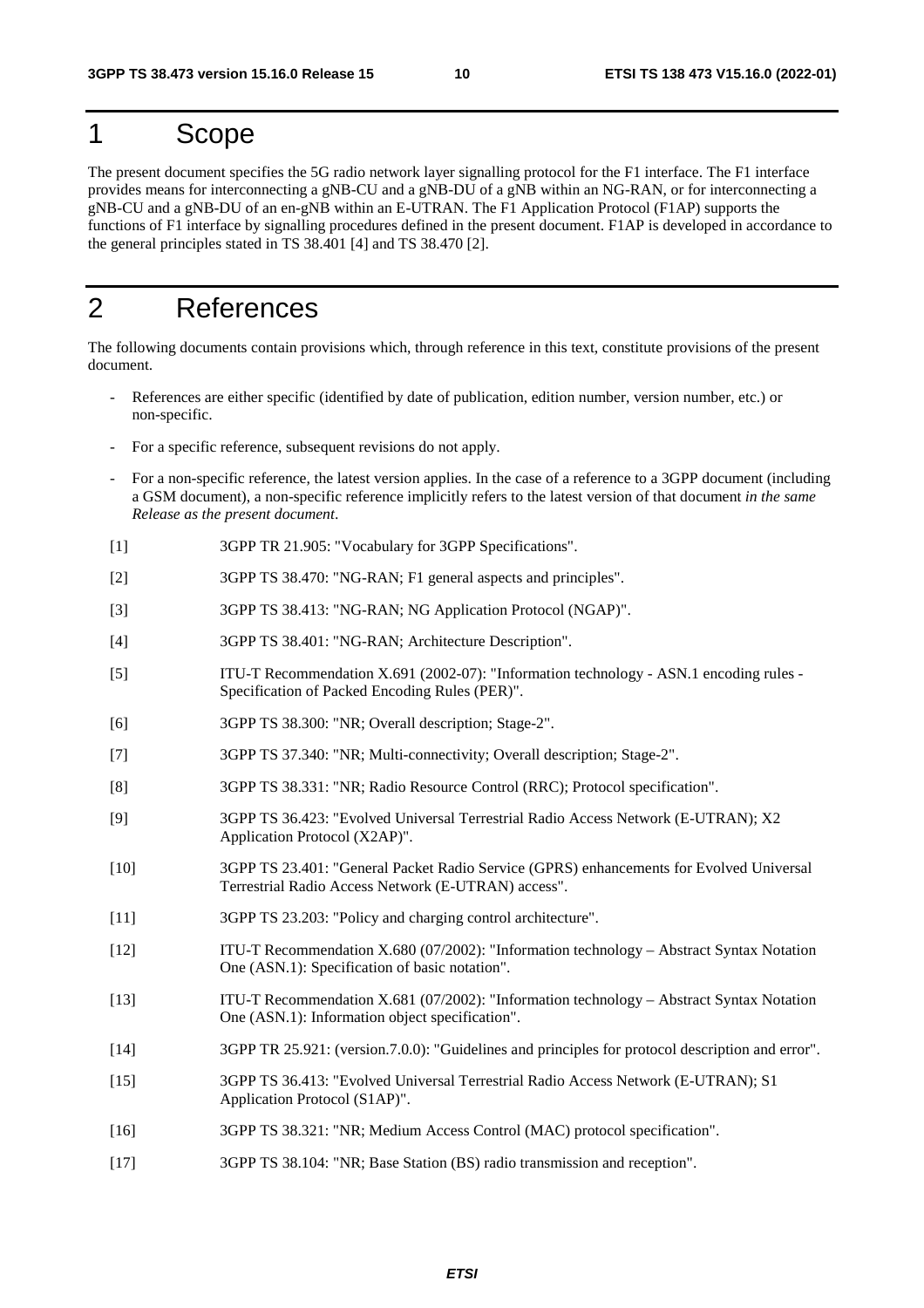- [18] 3GPP TS 29.281: "General Packet Radio System (GPRS); Tunnelling Protocol User Plane (GTPv1-U) ".
- [19] 3GPP TS 38.414: "NG-RAN; NG data transport".
- [20] 3GPP TS 36.300: "Evolved Universal Terrestrial Radio Access (E-UTRA) and Evolved Universal Terrestrial Radio Access Network (E-UTRAN); Overall description; Stage 2".
- [21] 3GPP TS 23.501: "System Architecture for the 5G System".
- [22] 3GPP TS 38.472: "NG-RAN; F1 signalling transport".
- [23] 3GPP TS 23.003: "Numbering, addressing and identification".
- [24] 3GPP TS 38.304: "NR; User Equipment (UE) procedures in Idle mode and RRC Inactive state ".
- [25] 3GPP TS 36.104: "Base Station (BS) radio transmission and reception".
- [26] 3GPP TS 38.101-1: "NR; User Equipment (UE) radio transmission and reception; Part 1: Range 1 Standalone".
- [27] 3GPP TS 36.211: "Evolved Universal Terrestrial Radio Access (E-UTRA); Physical channels and modulation".
- [28] 3GPP TS 38.423: "NG-RAN; Xn application protocol (XnAP)".

# 3 Definitions and abbreviations

# 3.1 Definitions

**elementary procedure:** F1AP consists of Elementary Procedures (EPs). An Elementary Procedure is a unit of interaction between gNB-CU and gNB-DU. These Elementary Procedures are defined separately and are intended to be used to build up complete sequences in a flexible manner. If the independence between some EPs is restricted, it is described under the relevant EP description. Unless otherwise stated by the restrictions, the EPs may be invoked independently of each other as standalone procedures, which can be active in parallel. The usage of several F1AP EPs together is specified in stage 2 specifications (e.g., TS 38.470 [2]).

An EP consists of an initiating message and possibly a response message. Two kinds of EPs are used:

- **Class 1:** Elementary Procedures with response (success and/or failure).
- Class 2: Elementary Procedures without response.

For Class 1 EPs, the types of responses can be as follows:

Successful:

- A signalling message explicitly indicates that the elementary procedure successfully completed with the receipt of the response.

Unsuccessful:

- A signalling message explicitly indicates that the EP failed.
- On time supervision expiry (i.e., absence of expected response).

Successful and Unsuccessful:

- One signalling message reports both successful and unsuccessful outcome for the different included requests. The response message used is the one defined for successful outcome.

Class 2 EPs are considered always successful.

**EN-DC operation:** Used in this specification when the F1AP is applied for gNB-CU and gNB-DU in E-UTRAN.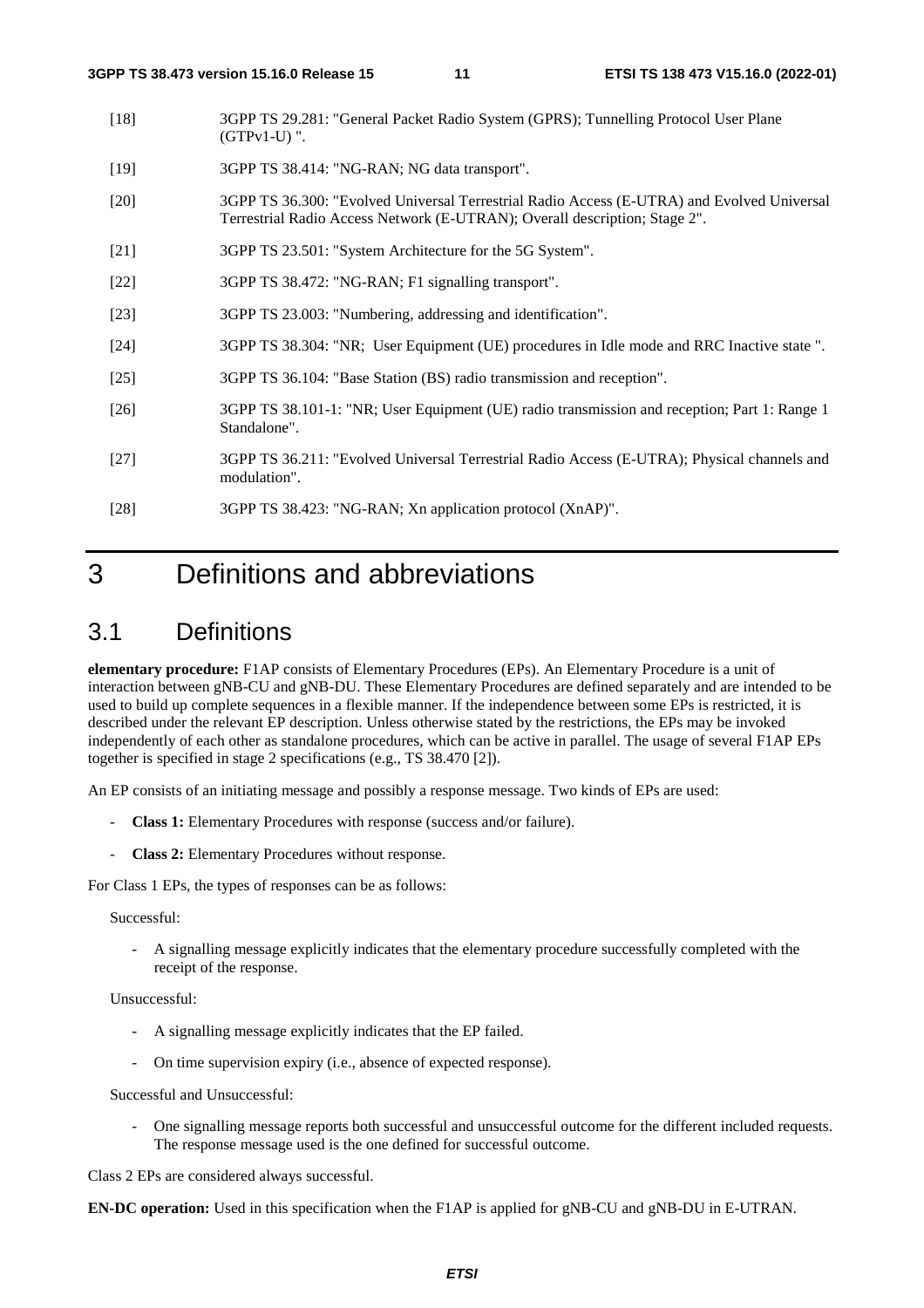**gNB:** as defined in TS 38.300 [6].

**gNB-CU:** as defined in TS 38.401 [4].

**gNB-CU UE F1AP ID:** as defined in TS 38.401 [4].

**gNB-DU:** as defined in TS 38.401 [4].

**gNB-DU UE F1AP ID:** as defined in TS 38.401 [4].

**en-gNB:** as defined in TS 37.340 [7].

**UE-associated signalling:** When F1AP messages associated to one UE uses the UE-associated logical F1-connection for association of the message to the UE in gNB-DU and gNB-CU.

**UE-associated logical F1-connection:** The UE-associated logical F1-connection uses the identities *GNB-CU UE F1AP ID* and *GNB-DU UE F1AP ID* according to the definition in TS 38.401 [4]. For a received UE associated F1AP message the gNB-CU identifies the associated UE based on the *GNB-CU UE F1AP ID* IE and the gNB-DU identifies the associated UE based on the *GNB-DU UE F1AP ID* IE*.* The UE-associated logical F1-connection may exist before the F1 UE context is setup in gNB-DU.

# 3.2 Abbreviations

For the purposes of the present document, the abbreviations given in TR 21.905 [1] and the following apply. An abbreviation defined in the present document takes precedence over the definition of the same abbreviation, if any, in TR 21.905 [1].

| $5 \text{GC}$ | 5G Core Network                                                             |
|---------------|-----------------------------------------------------------------------------|
| 5QI           | 5G QoS Identifier                                                           |
| AMF           | <b>Access and Mobility Management Function</b>                              |
| <b>CN</b>     | Core Network                                                                |
| CG            | Cell Group                                                                  |
| <b>CGI</b>    | Cell Global Identifier                                                      |
| CP            | Control Plane                                                               |
| DL            | Downlink                                                                    |
| EN-DC         | <b>E-UTRA-NR Dual Connectivity</b>                                          |
| <b>EPC</b>    | <b>Evolved Packet Core</b>                                                  |
| <b>IMEISV</b> | International Mobile station Equipment Identity and Software Version number |
| <b>NSSAI</b>  | Network Slice Selection Assistance Information                              |
| <b>RANAC</b>  | RAN Area Code                                                               |
| <b>RRC</b>    | Radio Resource Control                                                      |
| S-NSSAI       | Single Network Slice Selection Assistance Information                       |
| <b>SUL</b>    | Supplementary Uplink                                                        |
| <b>TAC</b>    | Tracking Area Code                                                          |
| TAI           | <b>Tracking Area Identity</b>                                               |
|               |                                                                             |

# 4 General

# 4.1 Procedure specification principles

The principle for specifying the procedure logic is to specify the functional behaviour of the terminating node exactly and completely. Any rule that specifies the behaviour of the originating node shall be possible to be verified with information that is visible within the system.

The following specification principles have been applied for the procedure text in clause 8:

- The procedure text discriminates between:
	- 1) Functionality which "shall" be executed.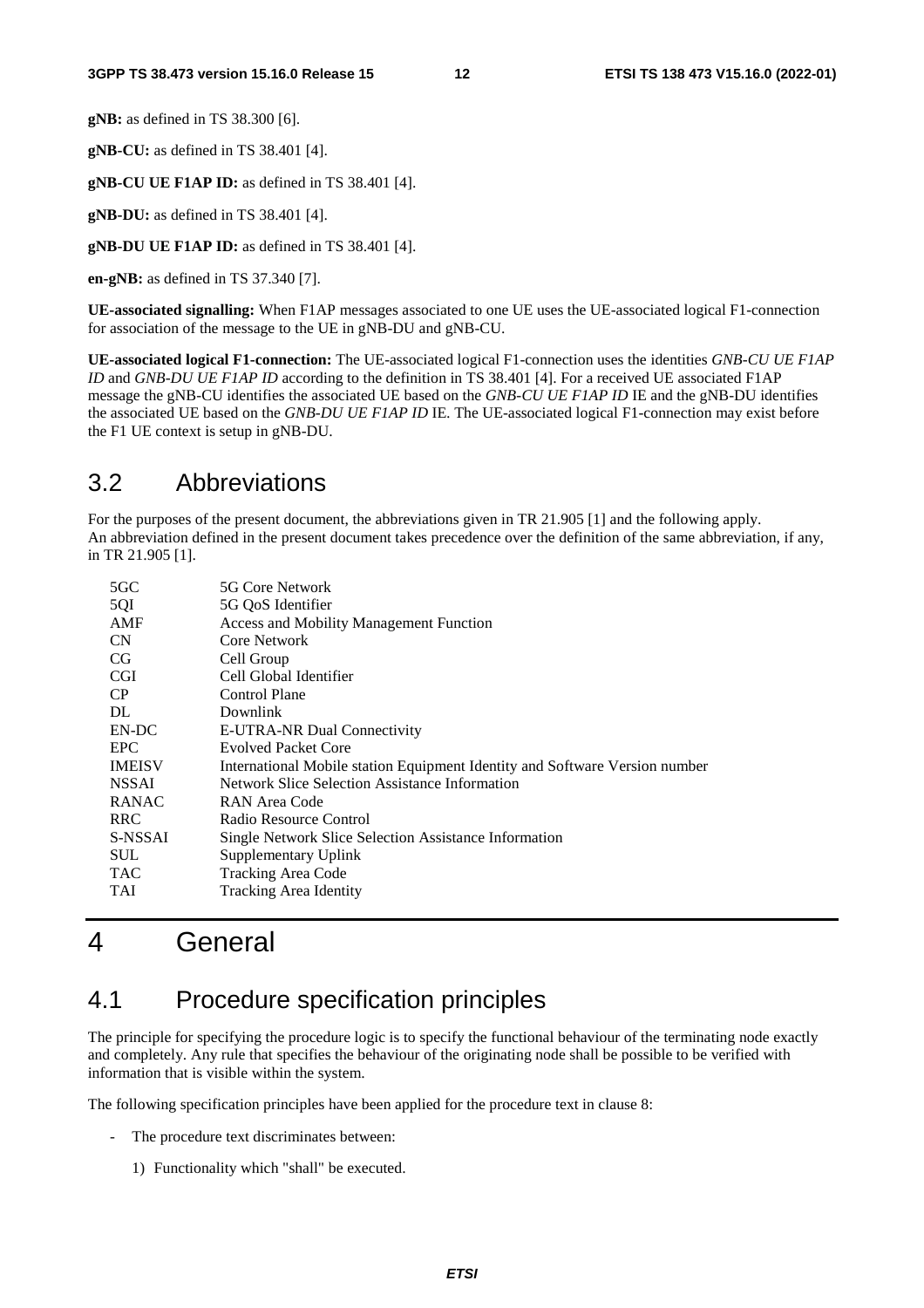The procedure text indicates that the receiving node "shall" perform a certain function Y under a certain condition. If the receiving node supports procedure X but cannot perform functionality Y requested in the REQUEST message of a Class 1 EP, the receiving node shall respond with the message used to report unsuccessful outcome for this procedure, containing an appropriate cause value.

2) Functionality which "shall, if supported" be executed.

 The procedure text indicates that the receiving node "shall, if supported," perform a certain function Y under a certain condition. If the receiving node supports procedure X, but does not support functionality Y, the receiving node shall proceed with the execution of the EP, possibly informing the requesting node about the not supported functionality.

- Any required inclusion of an optional IE in a response message is explicitly indicated in the procedure text. If the procedure text does not explicitly indicate that an optional IE shall be included in a response message, the optional IE shall not be included. For requirements on including *Criticality Diagnostics* IE, see clause 10.

# 4.2 Forwards and backwards compatibility

The forwards and backwards compatibility of the protocol is assured by mechanism where all current and future messages, and IEs or groups of related IEs, include ID and criticality fields that are coded in a standard format that will not be changed in the future. These parts can always be decoded regardless of the standard version.

# 4.3 Specification notations

For the purposes of the present document, the following notations apply:

| Procedure      | When referring to an elementary procedure in the specification the Procedure Name is written with<br>the first letters in each word in upper case characters followed by the word "procedure", e.g.<br>Handover Preparation procedure.                                   |
|----------------|--------------------------------------------------------------------------------------------------------------------------------------------------------------------------------------------------------------------------------------------------------------------------|
| Message        | When referring to a message in the specification the MESSAGE NAME is written with all letters<br>in upper case characters followed by the word "message", e.g. HANDOVER REQUEST message.                                                                                 |
| IE             | When referring to an information element (IE) in the specification the <i>Information Element Name</i><br>is written with the first letters in each word in upper case characters and all letters in Italic font<br>followed by the abbreviation "IE", e.g. E-RAB ID IE. |
| Value of an IE | When referring to the value of an information element (IE) in the specification the "Value" is<br>written as it is specified in the specification enclosed by quotation marks, e.g. "Value".                                                                             |

# 5 F1AP services

F1AP provides the signalling service between gNB-DU and the gNB-CU that is required to fulfil the F1AP functions described in clause 7. F1AP services are divided into two groups:

| Non UE-associated services: | They are related to the whole F1 interface instance between the gNB-DU and gNB-<br>CU utilising a non UE-associated signalling connection.                                        |
|-----------------------------|-----------------------------------------------------------------------------------------------------------------------------------------------------------------------------------|
| UE-associated services:     | They are related to one UE. F1AP functions that provide these services are<br>associated with a UE-associated signalling connection that is maintained for the UE<br>in question. |

Unless explicitly indicated in the procedure specification, at any instance in time one protocol endpoint shall have a maximum of one ongoing F1AP procedure related to a certain UE.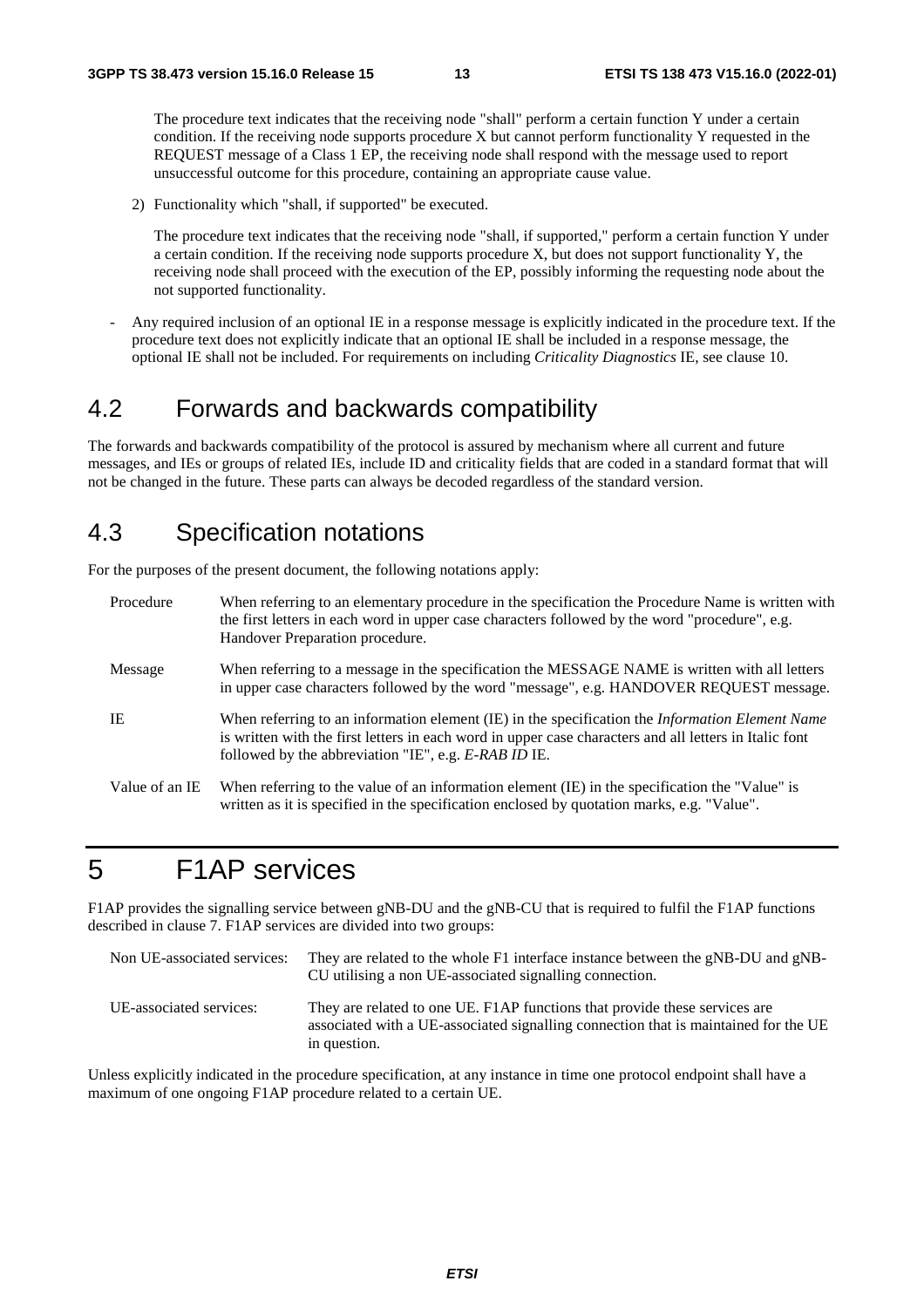# 6 Services expected from signalling transport

The signalling connection shall provide in sequence delivery of F1AP messages. F1AP shall be notified if the signalling connection breaks.

# 7 Functions of F1AP

The functions of F1AP are described in TS 38.470 [2].

# 8 F1AP procedures

# 8.1 List of F1AP Elementary procedures

In the following tables, all EPs are divided into Class 1 and Class 2 EPs (see subclause 3.1 for explanation of the different classes):

| <b>Elementary</b>                 | <b>Initiating Message</b>                | <b>Successful Outcome</b>                | <b>Unsuccessful Outcome</b>                      |
|-----------------------------------|------------------------------------------|------------------------------------------|--------------------------------------------------|
| <b>Procedure</b>                  |                                          | Response message                         | Response message                                 |
| Reset                             | <b>RESET</b>                             | <b>RESET ACKNOWLEDGE</b>                 |                                                  |
| F1 Setup                          | <b>F1 SETUP REQUEST</b>                  | <b>F1 SETUP RESPONSE</b>                 | F1 SETUP FAILURE                                 |
| gNB-DU                            | <b>GNB-DU</b>                            | <b>GNB-DU</b>                            | <b>GNB-DU CONFIGURATION</b>                      |
| Configuration                     | <b>CONFIGURATION</b>                     | <b>CONFIGURATION</b>                     | <b>UPDATE FAILURE</b>                            |
| Update                            | <b>UPDATE</b>                            | <b>UPDATE</b>                            |                                                  |
|                                   |                                          | <b>ACKNOWLEDGE</b>                       |                                                  |
| gNB-CU                            | <b>GNB-CU</b>                            | GNB-CU                                   | <b>GNB-CU CONFIGURATION</b>                      |
| Configuration                     | <b>CONFIGURATION</b>                     | <b>CONFIGURATION</b>                     | <b>UPDATE FAILURE</b>                            |
| Update                            | <b>UPDATE</b>                            | <b>UPDATE</b>                            |                                                  |
|                                   |                                          | <b>ACKNOWLEDGE</b>                       |                                                  |
| <b>UE Context</b>                 | <b>UE CONTEXT SETUP</b>                  | <b>UE CONTEXT SETUP</b>                  | <b>UE CONTEXT SETUP</b>                          |
| Setup                             | <b>REQUEST</b>                           | <b>RESPONSE</b>                          | <b>FAILURE</b>                                   |
| <b>UE Context</b>                 | <b>UE CONTEXT</b>                        | <b>UE CONTEXT RELEASE</b>                |                                                  |
| Release (gNB-                     | <b>RELEASE COMMAND</b>                   | <b>COMPLETE</b>                          |                                                  |
| CU initiated)                     |                                          |                                          |                                                  |
| <b>UE Context</b><br>Modification | <b>UE CONTEXT</b><br><b>MODIFICATION</b> | <b>UE CONTEXT</b><br><b>MODIFICATION</b> | <b>UE CONTEXT</b><br><b>MODIFICATION FAILURE</b> |
| (gNB-CU                           | <b>REQUEST</b>                           | <b>RESPONSE</b>                          |                                                  |
| initiated)                        |                                          |                                          |                                                  |
| <b>UE</b> Context                 | <b>UE CONTEXT</b>                        | <b>UE CONTEXT</b>                        | <b>UE CONTEXT</b>                                |
| Modification                      | <b>MODIFICATION</b>                      | <b>MODIFICATION</b>                      | <b>MODIFICATION REFUSE</b>                       |
| Required (gNB-                    | <b>REQUIRED</b>                          | <b>CONFIRM</b>                           |                                                  |
| DU initiated)                     |                                          |                                          |                                                  |
| Write-Replace                     | <b>WRITE-REPLACE</b>                     | <b>WRITE-REPLACE</b>                     |                                                  |
| Warning                           | <b>WARNING REQUEST</b>                   | <b>WARNING RESPONSE</b>                  |                                                  |
| <b>PWS Cancel</b>                 | <b>PWS CANCEL</b>                        | <b>PWS CANCEL</b>                        |                                                  |
|                                   | <b>REQUEST</b>                           | <b>RESPONSE</b>                          |                                                  |
| <b>GNB-DU</b>                     | <b>GNB-DU RESOURCE</b>                   | <b>GNB-DU RESOURCE</b>                   |                                                  |
| <b>RESOURCE</b>                   | <b>COORDINATION</b>                      | <b>COORDINATION</b>                      |                                                  |
| <b>COORDINATION</b>               | <b>REQUEST</b>                           | <b>RESPONSE</b>                          |                                                  |

#### **Table 1: Class 1 procedures**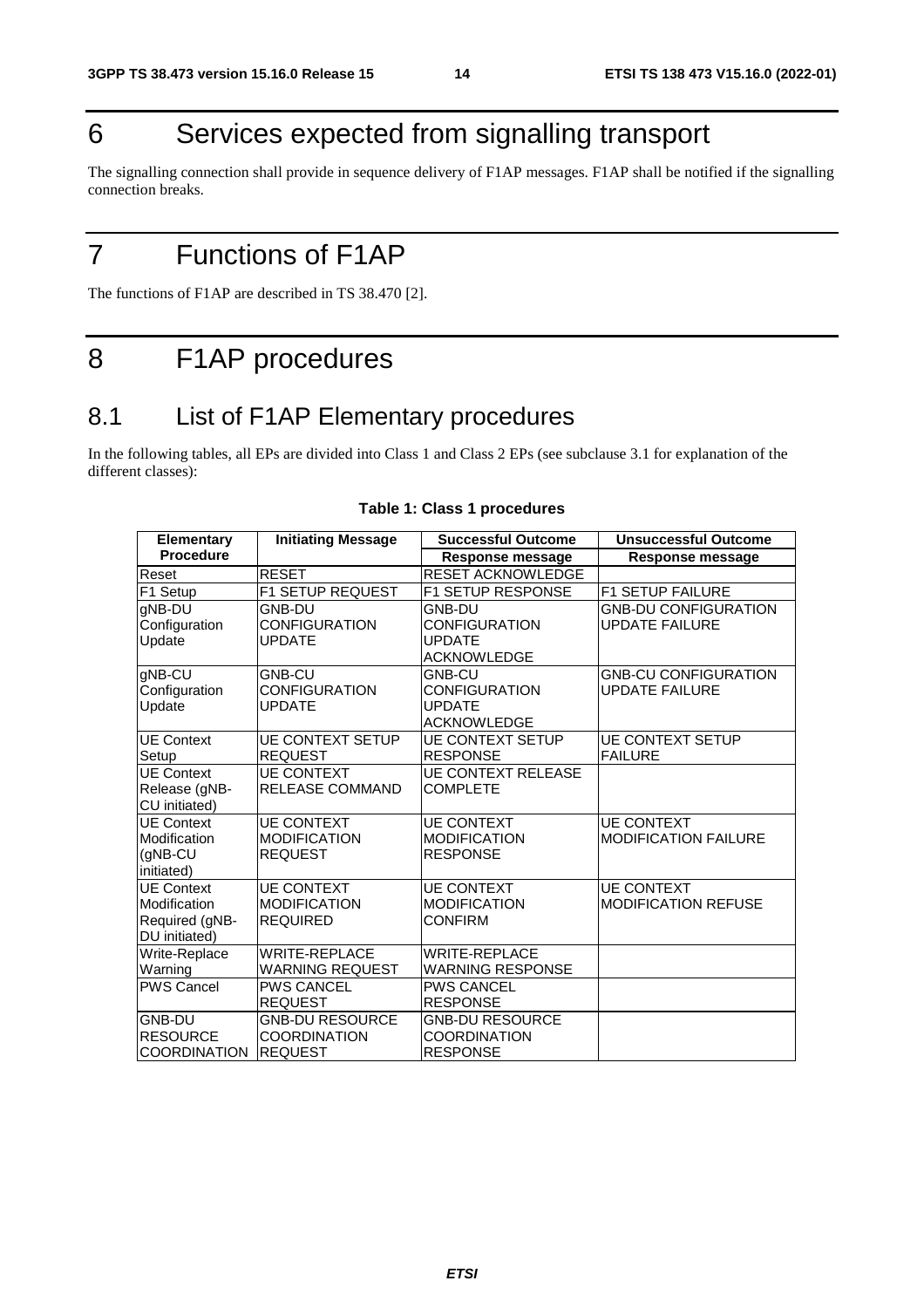| <b>Elementary Procedure</b>          | <b>Message</b>                     |
|--------------------------------------|------------------------------------|
| <b>Error Indication</b>              | <b>ERROR INDICATION</b>            |
| UE Context Release Request (gNB-     | UE CONTEXT RELEASE REQUEST         |
| DU initiated)                        |                                    |
| Initial UL RRC Message Transfer      | <b>INITIAL UL RRC MESSAGE</b>      |
|                                      | TRANSFER                           |
| DL RRC Message Transfer              | DL RRC MESSAGE TRANSFER            |
| UL RRC Message Transfer              | UL RRC MESSAGE TRANSFER            |
| <b>UE Inactivity Notification</b>    | <b>UE INACTIVITY NOTIFICATION</b>  |
| <b>System Information Delivery</b>   | <b>SYSTEM INFORMATION DELIVERY</b> |
|                                      | COMMAND                            |
| Paging                               | <b>PAGING</b>                      |
| Notify                               | <b>NOTIFY</b>                      |
| <b>PWS Restart Indication</b>        | <b>PWS RESTART INDICATION</b>      |
| <b>PWS Failure Indication</b>        | <b>PWS FAILURE INDICATION</b>      |
| gNB-DU Status Indication             | <b>GNB-DU STATUS INDICATION</b>    |
| <b>RRC Delivery Report</b>           | <b>RRC DELIVERY REPORT</b>         |
| <b>Network Access Rate Reduction</b> | <b>NETWORK ACCESS RATE</b>         |
|                                      | <b>REDUCTION</b>                   |

**Table 2: Class 2 procedures** 

# 8.2 Interface Management procedures

# 8.2.1 Reset

#### 8.2.1.1 General

The purpose of the Reset procedure is to initialise or re-initialise the F1AP UE-related contexts, in the event of a failure in the gNB-CU or gNB-DU. This procedure does not affect the application level configuration data exchanged during, e.g., the F1 Setup procedure.

The procedure uses non-UE associated signalling.

- 8.2.1.2 Successful Operation
- 8.2.1.2.1 Reset Procedure Initiated from the gNB-CU



**Figure 8.2.1.2.1-1: Reset procedure initiated from the gNB-CU. Successful operation** 

In the event of a failure at the gNB-CU, which has resulted in the loss of some or all transaction reference information, a RESET message shall be sent to the gNB-DU.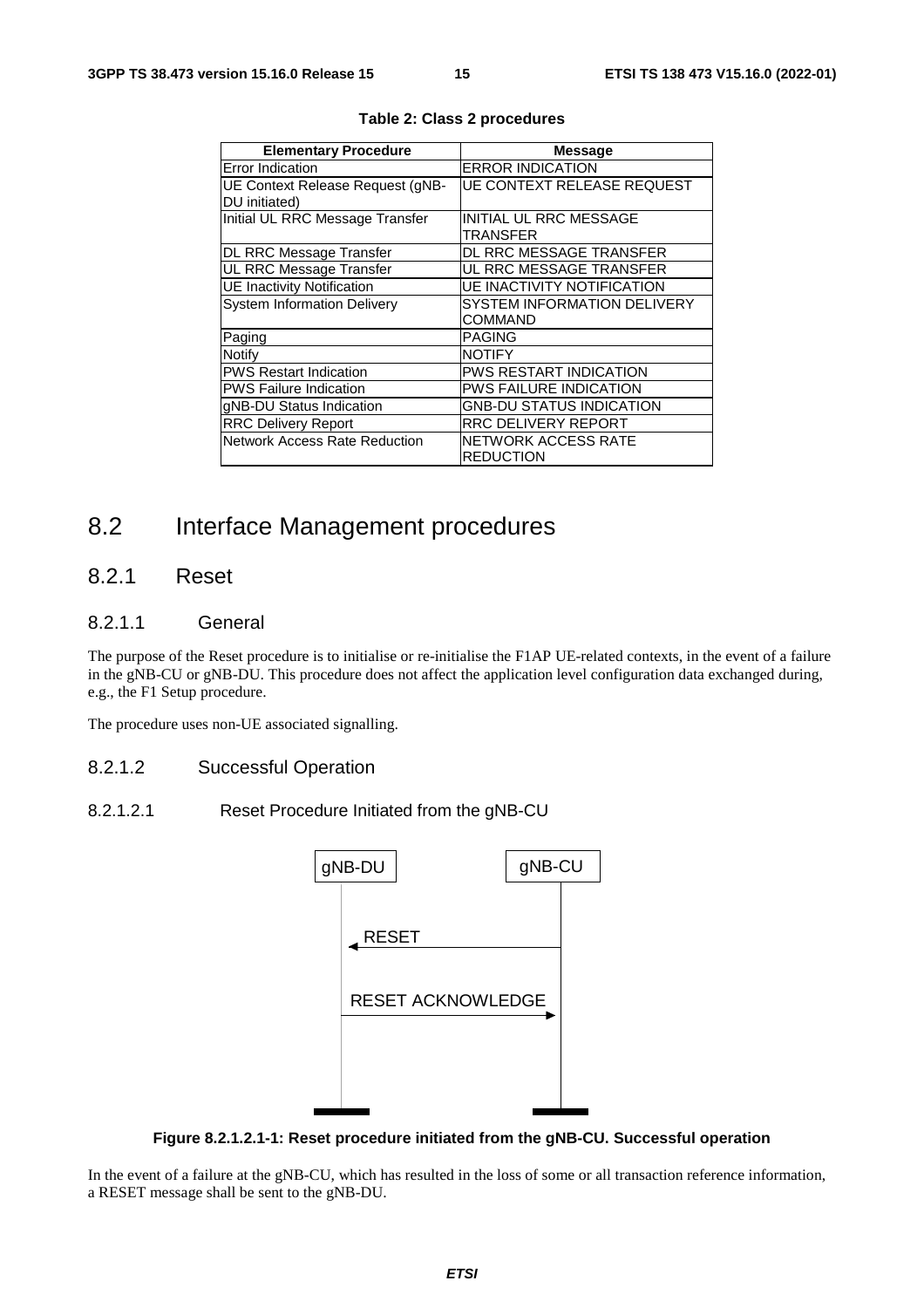At reception of the RESET message the gNB-DU shall release all allocated resources on F1 and radio resources related to the UE association(s) indicated explicitly or implicitly in the RESET message and remove the indicated UE contexts including F1AP ID.

After the gNB-DU has released all assigned F1 resources and the UE F1AP IDs for all indicated UE associations which can be used for new UE-associated logical F1-connections over the F1 interface, the gNB-DU shall respond with the RESET ACKNOWLEDGE message. The gNB-DU does not need to wait for the release of radio resources to be completed before returning the RESET ACKNOWLEDGE message.

If the RESET message contains the *UE-associated logical F1-connection list* IE, then:

- The gNB-DU shall use the *gNB-CU UE F1AP ID* IE and/or the *gNB-DU UE F1AP ID* IE to explicitly identify the UE association(s) to be reset.
- The gNB-DU shall include in the RESET ACKNOWLEDGE message, for each UE association to be reset, the *UE-associated logical F1-connection Item* IE in the *UE-associated logical F1-connection list* IE. The *UEassociated logical F1-connection Item* IEs shall be in the same order as received in the RESET message and shall include also unknown UE-associated logical F1-connections. Empty *UE-associated logical F1-connection Item* IEs, received in the RESET message, may be omitted in the RESET ACKNOWLEDGE message.
- If the *gNB-CU UE F1AP ID* IE is included in the *UE-associated logical F1-connection Item* IE for a UE association, the gNB-DU shall include the *gNB-CU UE F1AP ID* IE in the corresponding *UE-associated logical F1-connection Item* IE in the RESET ACKNOWLEDGE message.
- If the *gNB-DU UE F1AP ID* IE is included in the *UE-associated logical F1-connection Item* IE for a UE association, the gNB-DU shall include the *gNB-DU UE F1AP ID* IE in the corresponding *UE-associated logical F1-connection Item* IE in the RESET ACKNOWLEDGE message.

#### **Interactions with other procedures:**

If the RESET message is received, any other ongoing procedure (except for another Reset procedure) on the same F1 interface related to a UE association, indicated explicitly or implicitly in the RESET message, shall be aborted.

8.2.1.2.2 Reset Procedure Initiated from the gNB-DU



#### **Figure 8.2.1.2.2-1: Reset procedure initiated from the gNB-DU. Successful operation**

In the event of a failure at the gNB-DU, which has resulted in the loss of some or all transaction reference information, a RESET message shall be sent to the gNB-CU.

At reception of the RESET message the gNB-CU shall release all allocated resources on F1 related to the UE association(s) indicated explicitly or implicitly in the RESET message and remove the F1AP ID for the indicated UE associations.

After the gNB-CU has released all assigned F1 resources and the UE F1AP IDs for all indicated UE associations which can be used for new UE-associated logical F1-connections over the F1 interface, the gNB-CU shall respond with the RESET ACKNOWLEDGE message.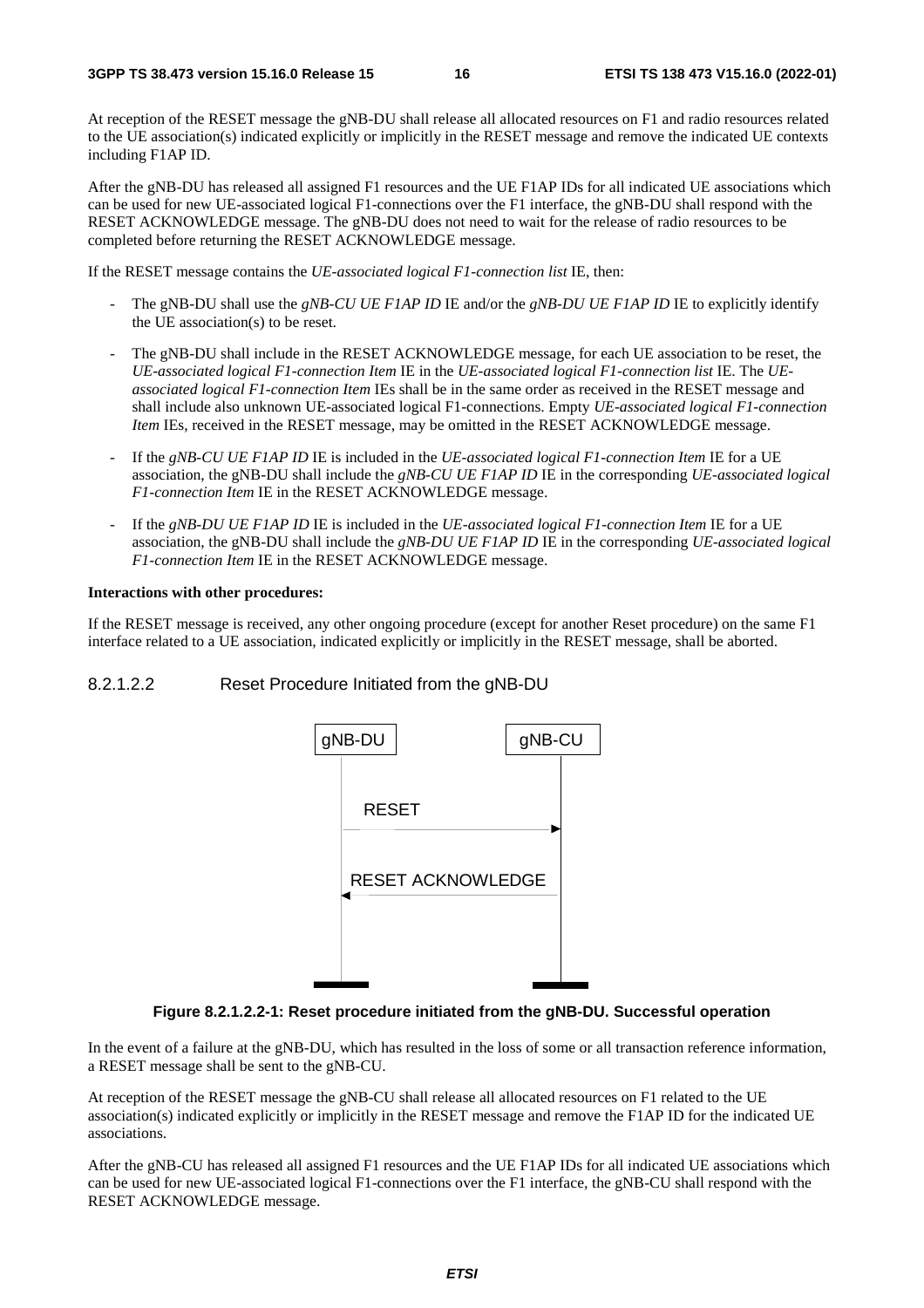If the RESET message contains the *UE-associated logical F1-connection list* IE, then:

- The gNB-CU shall use the *gNB-CU UE F1AP ID* IE and/or the *gNB-DU UE F1AP ID* IE to explicitly identify the UE association(s) to be reset.
- The gNB-CU shall in the RESET ACKNOWLEDGE message include, for each UE association to be reset, the *UE-associated logical F1-connection* Item IE in the *UE-associated logical F1-connection list* IE. The *UEassociated logical F1-connection Item* IEs shall be in the same order as received in the RESET message and shall include also unknown UE-associated logical F1-connections. Empty *UE-associated logical F1-connection Item* IEs, received in the RESET message, may be omitted in the RESET ACKNOWLEDGE message.
- If the *gNB-CU UE F1AP ID* IE is included in the *UE-associated logical F1-connection Item* IE for a UE association, the gNB-CU shall include the *gNB-CU UE F1AP ID* IE in the corresponding *UE-associated logical F1-connection Item* IE in the RESET ACKNOWLEDGE message.
- If the *gNB-DU UE F1AP ID* IE is included in a *UE-associated logical F1-connection Item* IE for a UE association, the gNB-CU shall include the *gNB-DU UE F1AP ID* IE in the corresponding *UE-associated logical F1-connection Item* IE in the RESET ACKNOWLEDGE message.

#### **Interactions with other procedures:**

If the RESET message is received, any other ongoing procedure (except for another Reset procedure) on the same F1 interface related to a UE association, indicated explicitly or implicitly in the RESET message, shall be aborted.

#### 8.2.1.3 Abnormal Conditions

Not applicable.

### 8.2.2 Error Indication

#### 8.2.2.1 General

The Error Indication procedure is initiated by a node in order to report detected errors in one incoming message, provided they cannot be reported by an appropriate failure message.

If the error situation arises due to reception of a message utilising UE associated signalling, then the Error Indication procedure uses UE associated signalling. Otherwise the procedure uses non-UE associated signalling.

#### 8.2.2.2 Successful Operation



#### **Figure 8.2.2.2-1: Error Indication procedure, gNB-CU originated. Successful operation**



**Figure 8.2.2.2-2: Error Indication procedure, gNB-DU originated. Successful operation**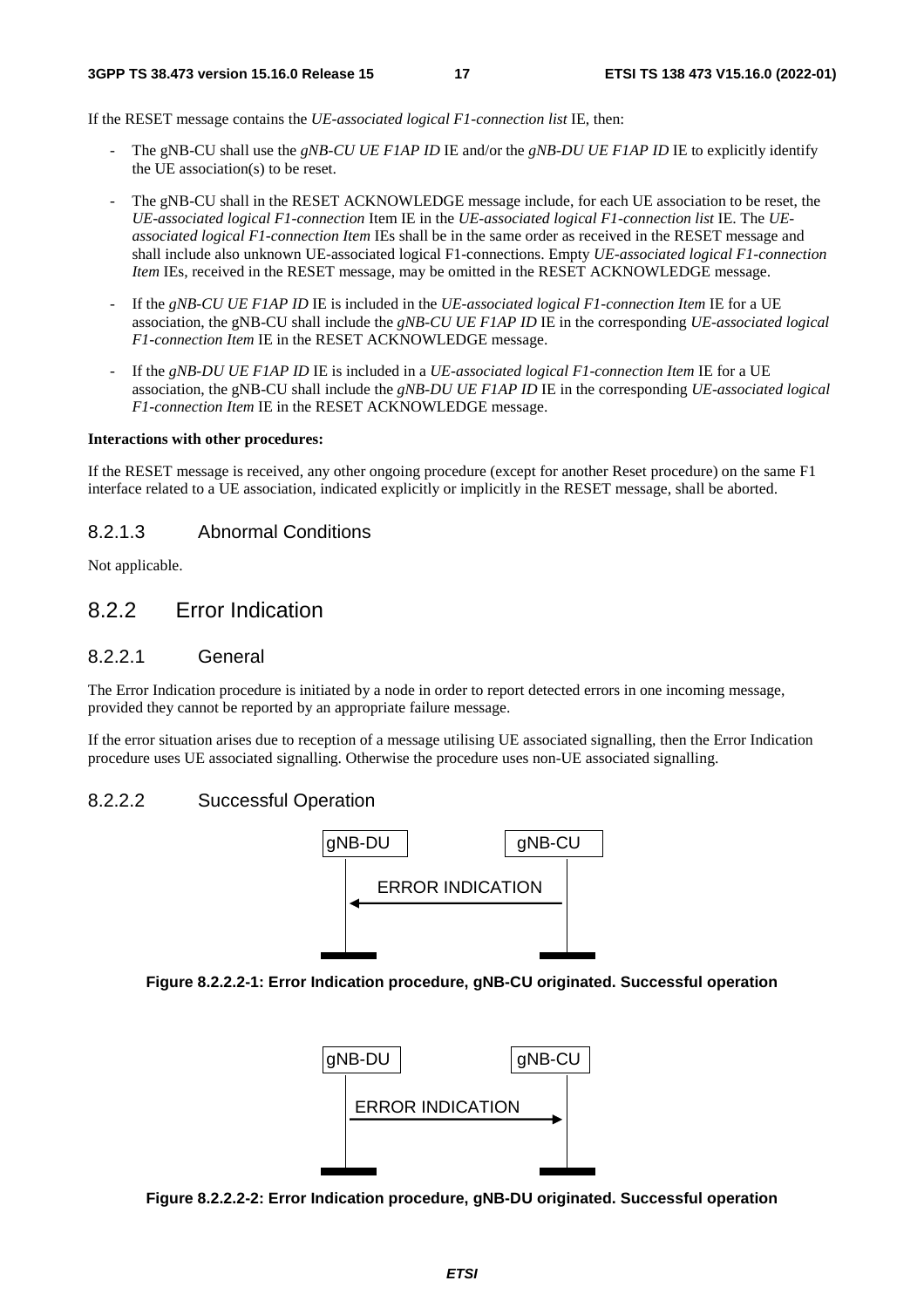When the conditions defined in clause 10 are fulfilled, the Error Indication procedure is initiated by an ERROR INDICATION message sent from the receiving node.

The ERROR INDICATION message shall contain at least either the *Cause* IE or the *Criticality Diagnostics* IE. In case the Error Indication procedure is triggered by utilising UE associated signalling the *gNB-CU UE F1AP ID* IE and *gNB-DU UE F1AP ID* IE shall be included in the ERROR INDICATION message. If one or both of the *gNB-CU UE F1AP ID* IE and the *gNB-DU UE F1AP ID* IE are not correct, the cause shall be set to appropriate value, e.g., "Unknown or already allocated gNB-CU UE F1AP ID", "Unknown or already allocated gNB-DU UE F1AP ID" or "Unknown or inconsistent pair of UE F1AP ID".

#### 8.2.2.3 Abnormal Conditions

Not applicable.

### 8.2.3 F1 Setup

#### 8.2.3.1 General

The purpose of the F1 Setup procedure is to exchange application level data needed for the gNB-DU and the gNB-CU to correctly interoperate on the F1 interface. This procedure shall be the first F1AP procedure triggered for the F1-C interface instance after a TNL association has become operational.

- NOTE: If F1-C signalling transport is shared among multiple F1-C interface instances, one F1 Setup procedure is issued per F1-C interface instance to be setup, i.e. several F1 Setup procedures may be issued via the same TNL association after that TNL association has become operational.
- NOTE: Exchange of application level configuration data also applies between the gNB-DU and the gNB-CU in case the DU does not broadcast system information other than for radio frame timing and SFN, as specified in the TS 37.340 [8]. How to use this information when this option is used is not explicitly specified.

The procedure uses non-UE associated signalling.

This procedure erases any existing application level configuration data in the two nodes and replaces it by the one received. This procedure also re-initialises the F1AP UE-related contexts (if any) and erases all related signalling connections in the two nodes like a Reset procedure would do.

#### 8.2.3.2 Successful Operation



**Figure 8.2.3.2-1: F1 Setup procedure: Successful Operation** 

The gNB-DU initiates the procedure by sending a F1 SETUP REQUEST message including the appropriate data to the gNB-CU. The gNB-CU responds with a F1 SETUP RESPONSE message including the appropriate data.

The exchanged data shall be stored in respective node and used as long as there is an operational TNL association. When this procedure is finished, the F1 interface is operational and other F1 messages may be exchanged.

If the F1 SETUP REQUEST message contains the *gNB-DU Name* IE, the gNB-CU may use this IE as a human readable name of the gNB-DU.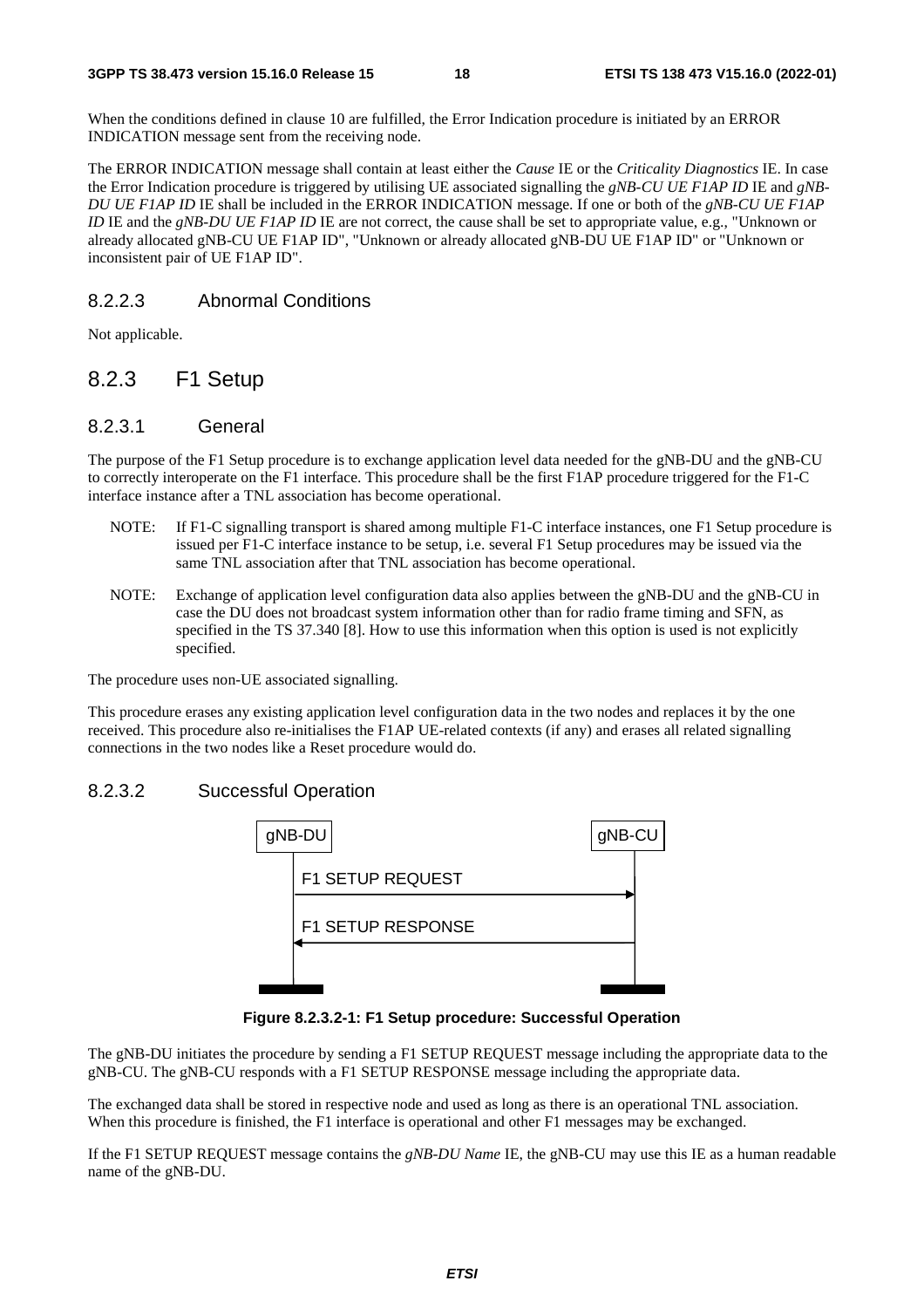If the F1 SETUP REQUEST message contains the *gNB-DU Served Cells List* IE, the gNB-CU shall take into account as specified in TS 38.401 [4].

For NG-RAN, the gNB-DU shall include the *gNB-DU System Information* IE and the *TAI Slice Support List* IE.

The gNB-CU may include the *Cells to be Activated List* IE in the F1 SETUP RESPONSE message. The *Cells to be Activated List* IE includes a list of cells that the gNB-CU requests the gNB-DU to activate. The gNB-DU shall activate the cells included in the *Cells to be Activated List* IE and reconfigure the physical cell identity for cells for which the *NR PCI* IE is included.

For NG-RAN, the gNB-CU shall include the *gNB-CU System Information* IE in the F1 SETUP RESPONSE message.

For NG-RAN, the gNB-DU may include the *RAN Area Code* IE in the F1 SETUP REQUEST message. The gNB-CU may use it according to TS 38.300 [6].

For NG-RAN, the gNB-CU may include *Available PLMN List* IE, and optionally also *Extended Available PLMN List* IE, if the available PLMN(s) are different from what gNB-DU has provided in F1 SETUP REQUEST message, gNB-DU shall take this into account and only broadcast the PLMN(s) included in the received Available PLMN list(s).

The *Latest RRC Version Enhanced* IE shall be included in the F1 SETUP REQUEST message and in the F1 SETUP RESPONSE message.

If in F1 SETUP REQUEST message, the *Cell Direction* IE is present, the gNB-CU should use it to understand whether the cell is for UL or DL only. If in F1 SETUP REQUEST message, the *Cell Direction* IE is omitted in the *Served Cell Information* IE it shall be interpreted as that the Cell Direction is Bi-directional.

#### 8.2.3.3 Unsuccessful Operation



**Figure 8.2.3.3-1: F1 Setup procedure: Unsuccessful Operation** 

If the gNB-CU cannot accept the setup, it should respond with a F1 SETUP FAILURE and appropriate cause value.

If the F1 SETUP FAILURE message includes the *Time To Wait* IE, the gNB-DU shall wait at least for the indicated time before reinitiating the F1 setup towards the same gNB-CU.

#### 8.2.3.4 Abnormal Conditions

Not applicable.

# 8.2.4 gNB-DU Configuration Update

### 8.2.4.1 General

The purpose of the gNB-DU Configuration Update procedure is to update application level configuration data needed for the gNB-DU and the gNB-CU to interoperate correctly on the F1 interface. This procedure does not affect existing UE-related contexts, if any. The procedure uses non-UE associated signalling.

NOTE: Update of application level configuration data also applies between the gNB-DU and the gNB-CU in case the DU does not broadcast system information other than for radio frame timing and SFN, as specified in the TS 37.340 [8]. How to use this information when this option is used is not explicitly specified.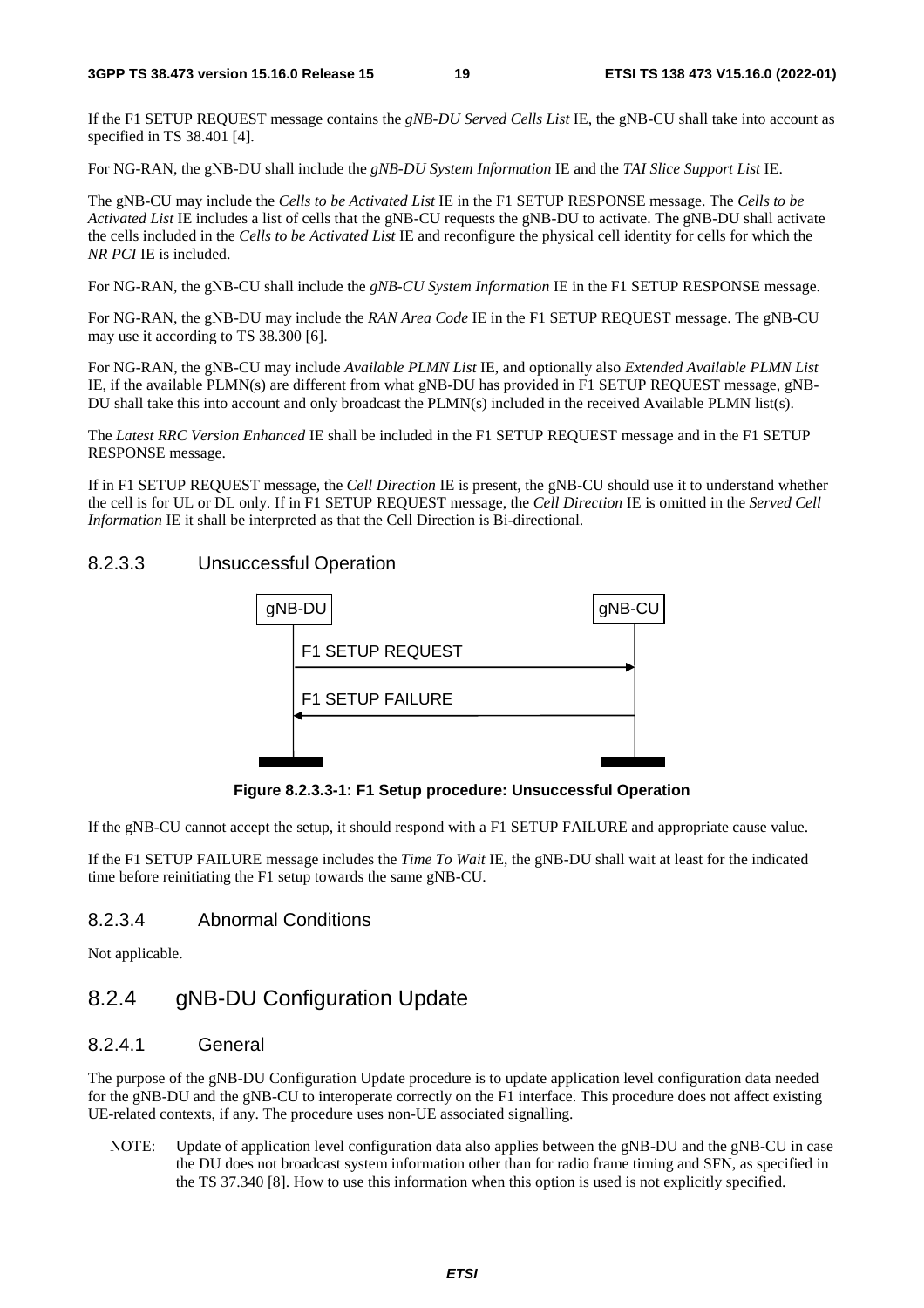#### 8.2.4.2 Successful Operation



**Figure 8.2.4.2-1: gNB-DU Configuration Update procedure: Successful Operation** 

The gNB-DU initiates the procedure by sending a GNB-DU CONFIGURATION UPDATE message to the gNB-CU including an appropriate set of updated configuration data that it has just taken into operational use. The gNB-CU responds with GNB-DU CONFIGURATION UPDATE ACKNOWLEDGE message to acknowledge that it successfully updated the configuration data. If an information element is not included in the GNB-DU CONFIGURATION UPDATE message, the gNB-CU shall interpret that the corresponding configuration data is not changed and shall continue to operate the F1-C interface with the existing related configuration data.

The updated configuration data shall be stored in both nodes and used as long as there is an operational TNL association or until any further update is performed.

If g*NB-DU ID* IE is contained in the GNB-DU CONFIGURATION UPDATE message for a newly established SCTP association, the gNB-CU will associate this association with the related gNB-DU.

If *Served Cells To Add Item* IE is contained in the GNB-DU CONFIGURATION UPDATE message, the gNB-CU shall add cell information according to the information in the *Served Cell Information IE*. For NG-RAN, the gNB-DU shall include the *gNB-DU System Information* IE.

If *Served Cells To Modify Item* IE is contained in the GNB-DU CONFIGURATION UPDATE message, the gNB-CU shall modify information of cell indicated by *Old NR CGI* IE according to the information in the *Served Cell Informatio*n IE and overwrite the served cell information for the affected served cell. Further, if the *gNB-DU System Information* IE is present the gNB-CU shall store and replace any previous information received.

If *Served Cells To Delete Item* IE is contained in the GNB-DU CONFIGURATION UPDATE message, the gNB-CU shall delete information of cell indicated by *Old NR CGI* IE.

If *Cells Status Item* IE is contained in the GNB-DU CONFIGURATION UPDATE message, the gNB-CU shall update the information about the cells, as described in TS 38.401 [4]. If if the *Switching Off Ongoing* IE is present in the *Cells Status Item* IE, contained in the GNB-DU CONFIGURATION UPDATE message, and the corresponding *Service State IE* is set to "Out-of-Service", the gNB-CU shall ignore the *Switching Off Ongoing* IE.

If *Cells to be Activated List Item* IE is contained in the GNB-DU CONFIGURATION UPDATE ACKNOWLEDGE message, the gNB-DU shall activate the cell indicated by *NR CGI* IE and reconfigure the physical cell identity for cells for which the *NR PCI* IE is included.

If *Cells to be Activated List Item* IE is contained in the GNB-DU CONFIGURATION UPDATE ACKNOWLEDGE message and the indicated cells are already activated, the gNB-DU shall update the cell information received in *Cells to be Activated List Item* IE.

If *Cells to be Deactivated List Item* IE is contained in the GNB-DU CONFIGURATION UPDATE ACKNOWLEDGE message, the gNB-DU shall deactivate all the cells with NR CGI listed in the IE.

If *Dedicated SI Delivery Needed UE List* IE is contained in the GNB-DU CONFIGURATION UPDATE message, the gNB-CU should take it into account when informing the UE of the updated system information via the dedicated RRC message.

For NG-RAN, the gNB-CU shall include the *gNB-CU System Information* IE in the GNB-DU CONFIGURATION UPDATE ACKNOWLEDGE message. The *SIB type to Be Updated List* IE shall contain the full list of SIBs to be broadcast*.*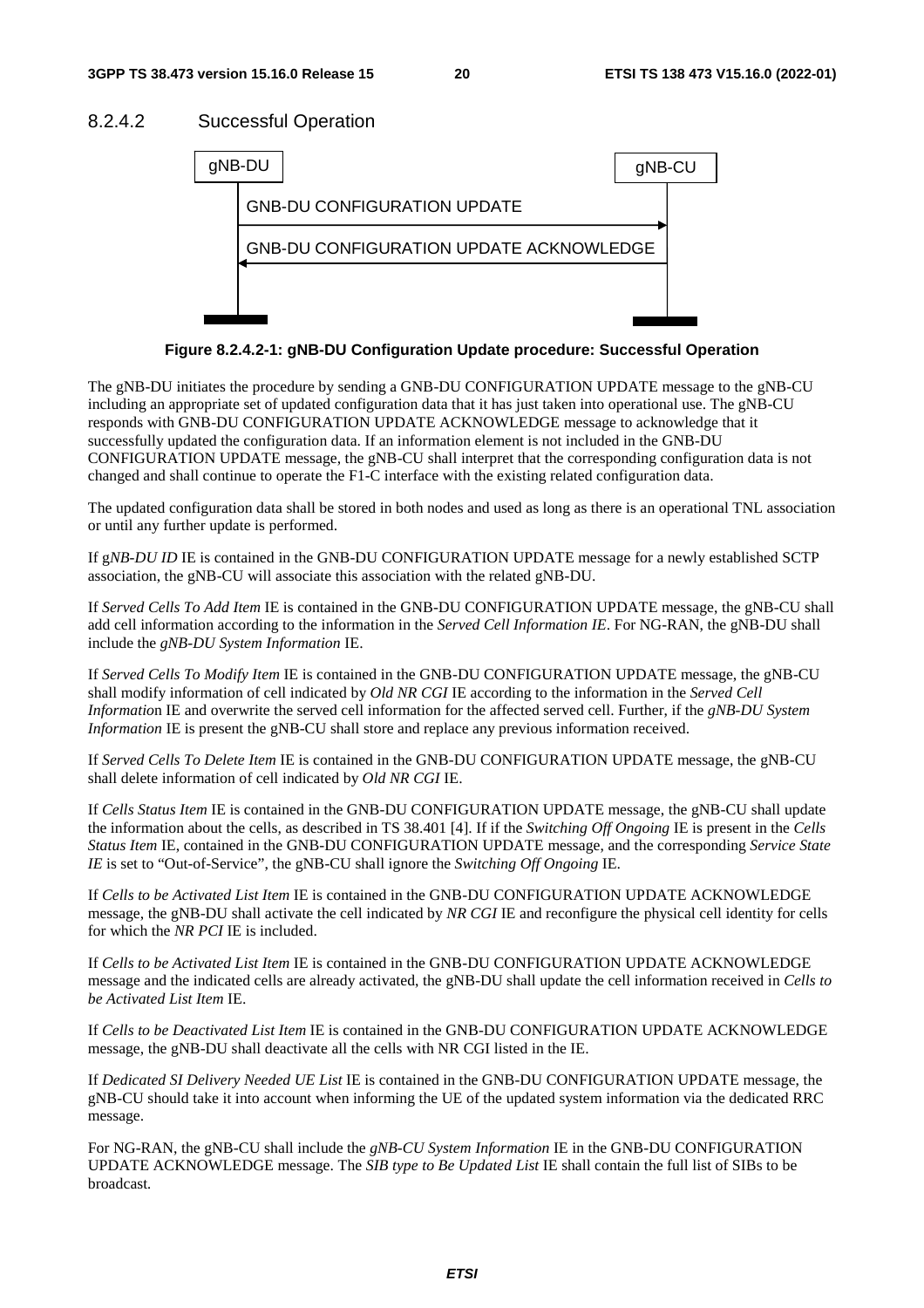For NG-RAN, the gNB-DU may include the *RAN Area Code* IE in the GNB-DU CONFIGURATION UPDATE message. The gNB-CU shall store and replace any previously provided *RAN Area Code* IE by the received *RAN Area Code* IE.

If *Available PLMN List* IE, and optionally also *Extended Available PLMN List* IE, is contained in GNB-DU CONFIGURATION UPDATE ACKNOWLEDGE message, the gNB-DU shall overwrite the whole available PLMN list and update the corresponding system information.

If in GNB-DU CONFIGURATION UPDATE message, the *Cell Direction* IE is present, the gNB-CU should use it to understand whether the cell is for UL or DL only. If in GNB-DU CONFIGURATION UPDATE message, the *Cell Direction* IE is omitted in the *Served Cell Information* IE it shall be interpreted as that the Cell Direction is Bidirectional.

If the GNB-DU CONFIGURATION UPDATE message includes *gNB-DU TNL Association To Remove List* IE, and the *Endpoint IP address* IE and the *Port Number* IE for both TNL endpoints of the TNL association(s) are included in the *gNB-DU TNL Association To Remove List* IE, the gNB-CU shall, if supported, consider that the TNL association(s) indicated by both received TNL endpoints will be removed by the gNB-DU. If the *Endpoint IP address* IE, or the *Endpoint IP address* IE and the *Port Number* IE for one or both of the TNL endpoints is included in the *gNB-DU TNL Association To Remove List* IE in GNB-DU CONFIGURATION UPDATE message, the gNB-CU shall, if supported, consider that the TNL association(s) indicated by the received endpoint IP address(es) will be removed by the gNB-DU.

#### 8.2.4.3 Unsuccessful Operation



**Figure 8.2.4.3-1: gNB-DU Configuration Update procedure: Unsuccessful Operation** 

If the gNB-CU cannot accept the update, it shall respond with a GNB-DU CONFIGURATION UPDATE FAILURE message and appropriate cause value.

If the GNB-DU CONFIGURATION UPDATE FAILURE message includes the *Time To Wait* IE, the gNB-DU shall wait at least for the indicated time before reinitiating the GNB-DU CONFIGURATION UPDATE message towards the same gNB-CU.

#### 8.2.4.4 Abnormal Conditions

Not applicable.

# 8.2.5 gNB-CU Configuration Update

#### 8.2.5.1 General

The purpose of the gNB-CU Configuration Update procedure is to update application level configuration data needed for the gNB-DU and gNB-CU to interoperate correctly on the F1 interface. This procedure does not affect existing UErelated contexts, if any. The procedure uses non-UE associated signalling.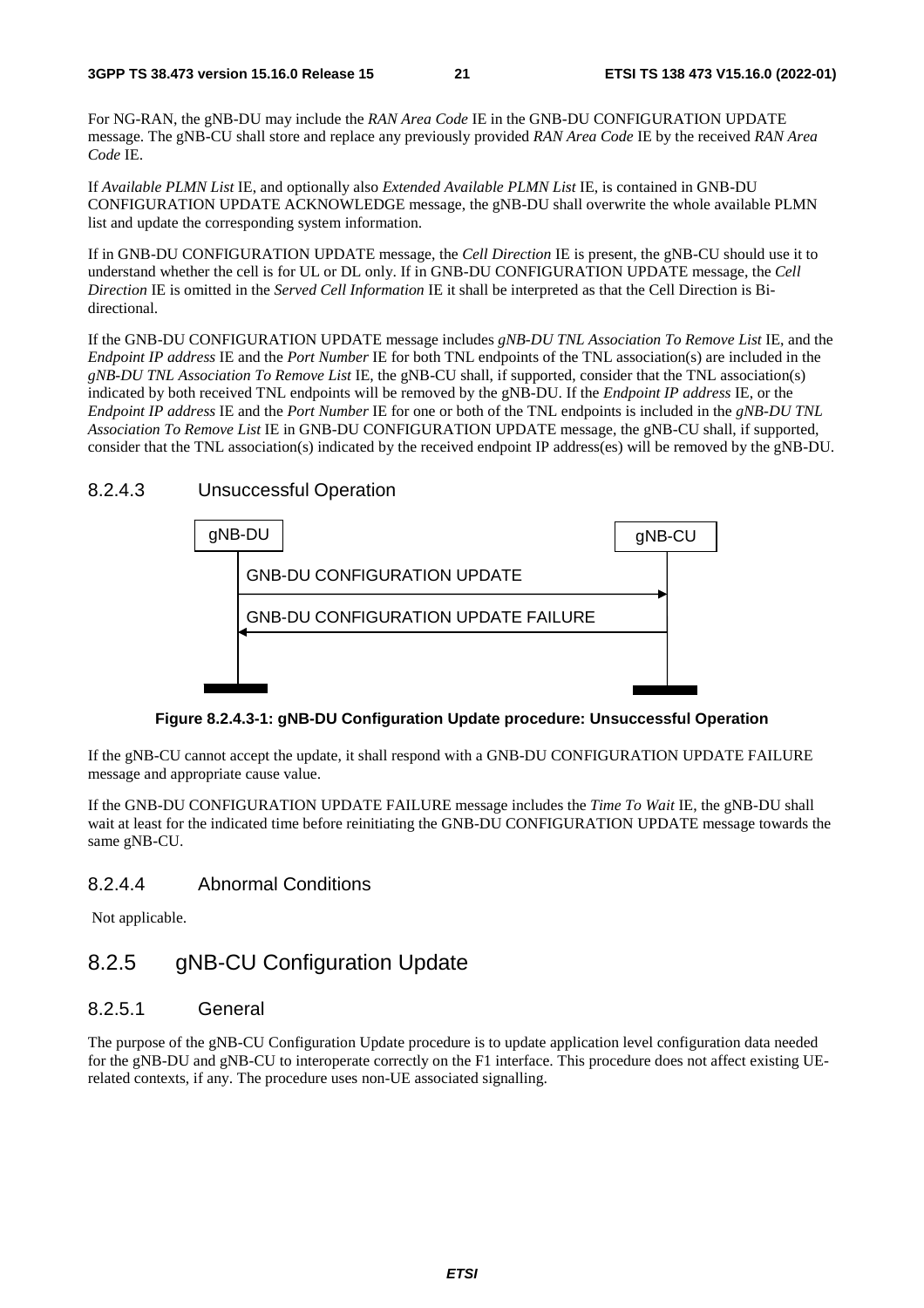#### 8.2.5.2 Successful Operation



**Figure 8.2.5.2-1: gNB-CU Configuration Update procedure: Successful Operation** 

The gNB-CU initiates the procedure by sending a GNB-CU CONFIGURATION UPDATE message including the appropriate updated configuration data to the gNB-DU. The gNB-DU responds with a GNB-CU CONFIGURATION UPDATE ACKNOWLEDGE message to acknowledge that it successfully updated the configuration data. If an information element is not included in the GNB-CU CONFIGURATION UPDATE message, the gNB-DU shall interpret that the corresponding configuration data is not changed and shall continue to operate the F1-C interface with the existing related configuration data.

The updated configuration data shall be stored in the respective node and used as long as there is an operational TNL association or until any further update is performed.

If *Cells to be Activated List Item* IE is contained in the GNB-CU CONFIGURATION UPDATE message, the gNB-DU shall activate the cell indicated by *NR CGI* IE and reconfigure the physical cell identity for which the *NR PCI* IE is included.

If *Cells to be Deactivated List Item* IE is contained in the GNB-CU CONFIGURATION UPDATE message, the gNB-DU shall deactivate the cell indicated by *NR CGI* IE.

If *Cells to be Activated List Item* IE is contained in the GNB-CU CONFIGURATION UPDATE message and the indicated cells are already activated, the gNB-DU shall update the cell information received in *Cells to be Activated List Item* IE.

If the *gNB-CU System Information* IE is contained in the gNB-CU CONFIGURATION UPDATE message, the gNB-DU shall include the *Dedicated SI Delivery Needed UE List* IE in the GNB-CU CONFIGURATION UPDATE ACKNOWLEDGE message for UEs that are unable to receive system information from broadcast.

If *Dedicated SI Delivery Needed UE List* IE is contained in the GNB-CU CONFIGURATION UPDATE ACKNOWLEDGE message, the gNB-CU should take it into account when informing the UE of the updated system information via the dedicated RRC message.

If the *gNB-CU TNL Association To Add List* IE is contained in the gNB-CU CONFIGURATION UPDATE message, the gNB-DU shall, if supported, use it to establish the TNL association(s) with the gNB-CU. The gNB-DU shall report to the gNB-CU, in the gNB-CU CONFIGURATION UPDATE ACKNOWLEDGE message, the successful establishment of the TNL association(s) with the gNB-CU as follows:

- A list of TNL address(es) with which the gNB-DU successfully established the TNL association shall be included in the gNB-CU *TNL Association Setup List* IE;
- A list of TNL address(es) with which the gNB-DU failed to establish the TNL association shall be included in the *gNB-CU TNL Association Failed To Setup List* IE.

If the GNB-CU CONFIGURATION UPDATE message includes *gNB-CU TNL Association To Remove List* IE, and the *Endpoint IP address* IE and the *Port Number* IE for both TNL endpoints of the TNL association(s) are included in the *gNB-CU TNL Association To Remove List* IE, the gNB-DU shall, if supported, initiate removal of the TNL association(s) indicated by both received TNL endpoints towards the gNB-CU. If the *Endpoint IP address* IE, or the *Endpoint IP address* IE and the *Port Number* IE for one or both of the TNL endpoints is included in the *gNB-CU TNL Association To Remove List* IE, the gNB-DU shall, if supported, initiate removal of the TNL association(s) indicated by the received endpoint IP address(es).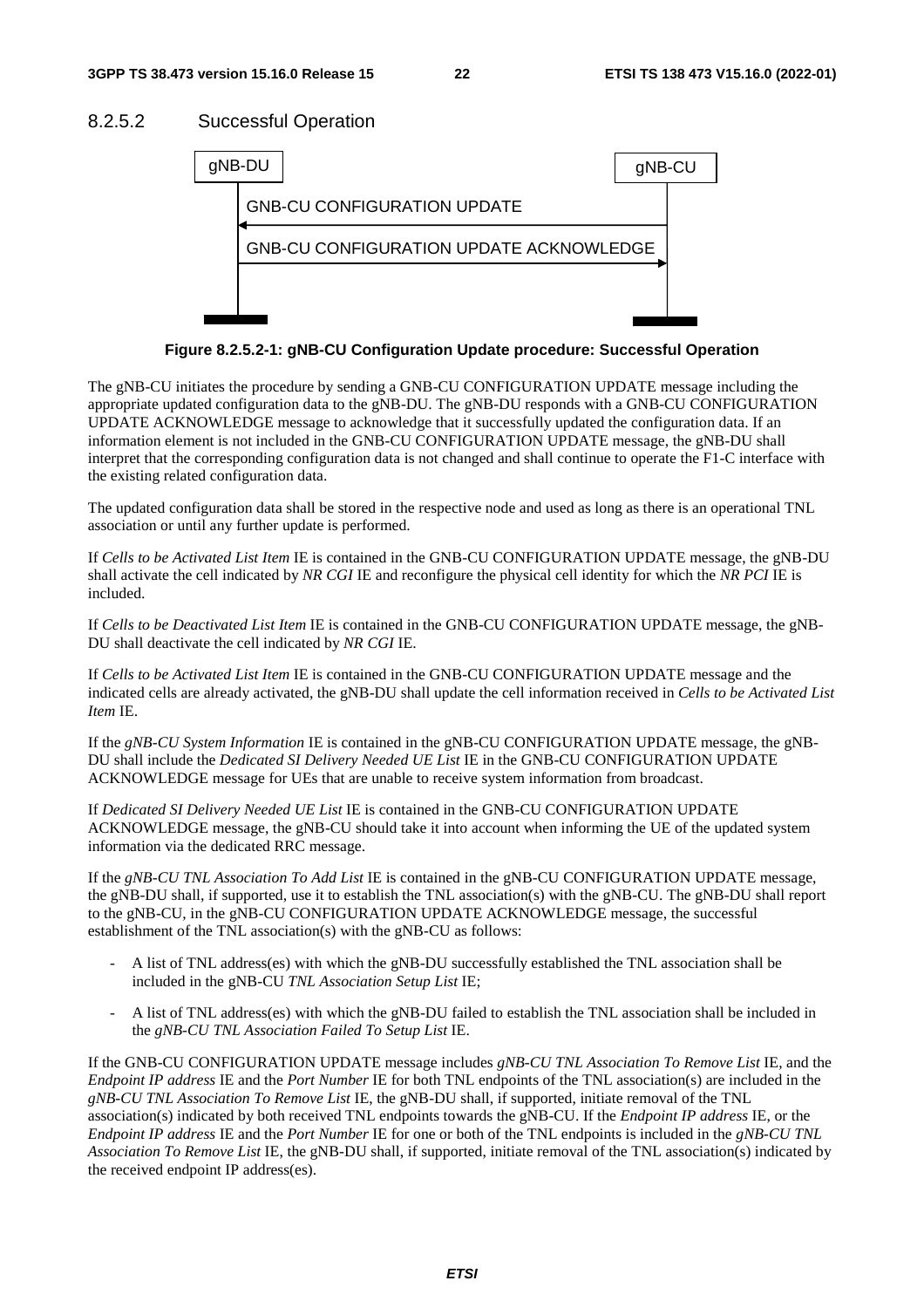If the *gNB-CU TNL Association To Update List* IE is contained in the gNB-CU CONFIGURATION UPDATE message the gNB-DU shall, if supported, overwrite the previously stored information for the related TNL Association(s).

If the *TNL Association usage* IE is included in the *gNB-CU TNL Association To Add List* IE or the *gNB-CU TNL Association To Update List* IE, the gNB-DU node shall, if supported, use it as described in TS 38.472 [22].

For NG-RAN, the gNB-CU shall include the *gNB-CU System Information* IE in the GNB-CU CONFIGURATION UPDATE message. The *SIB type to Be Updated List* IE shall contain the full list of SIBs to be broadcast*.*

If *Protected E-UTRA Resources List* IE is contained in the GNB-CU CONFIGURATION UPDATE message, the gNB-DU shall protect the corresponding resource of the cells indicated by *E-UTRA Cells List* IE for spectrum sharing between E-UTRA and NR.

If the GNB-CU CONFIGURATION UPDATE message contains the *Protected E-UTRA Resource Indication* IE, the receiving gNB-DU should forward it to lower layers and use it for cell-level resource coordination. The gNB-DU shall consider the received *Protected E-UTRA Resource Indication* IE when expressing its desired resource allocation during gNB-DU Resource Coordination procedure. The gNB-DU shall consider the received *Protected E-UTRA Resource Indication* IE content valid until reception of a new update of the IE for the same gNB-DU.

If *Available PLMN List* IE, and optionally also *Extended Available PLMN List* IE, is contained in GNB-CU CONFIGURATION UPDATE message, the gNB-DU shall overwrite the whole available PLMN list and update the corresponding system information.

If *Cells Failed to be Activated Item* IE is contained in the GNB-CU CONFIGURATION UPDATE ACKNOWLEDGE message, the gNB-CU shall consider that the indicated cells are out-of-service as defined in TS 38.401 [4].

#### 8.2.5.3 Unsuccessful Operation



**Figure 8.2.5.3-1: gNB-CU Configuration Update: Unsuccessful Operation** 

If the gNB-DU cannot accept the update, it shall respond with a GNB-CU CONFIGURATION UPDATE FAILURE message and appropriate cause value.

If the GNB-CU CONFIGURATION UPDATE FAILURE message includes the *Time To Wait* IE, the gNB-CU shall wait at least for the indicated time before reinitiating the GNB-CU CONFIGURATION UPDATE message towards the same gNB-DU.

#### 8.2.5.4 Abnormal Conditions

Not applicable.

### 8.2.6 gNB-DU Resource Coordination

#### 8.2.6.1 General

The purpose of the gNB-DU Resource Coordination procedure is to enable coordination of radio resource allocation between a gNB-CU and a gNB-DU for the purpose of spectrum sharing between E-UTRA and NR. This procedure is to be used only for the purpose of spectrum sharing between E-UTRA and NR.

The procedure uses non-UE-associated signalling.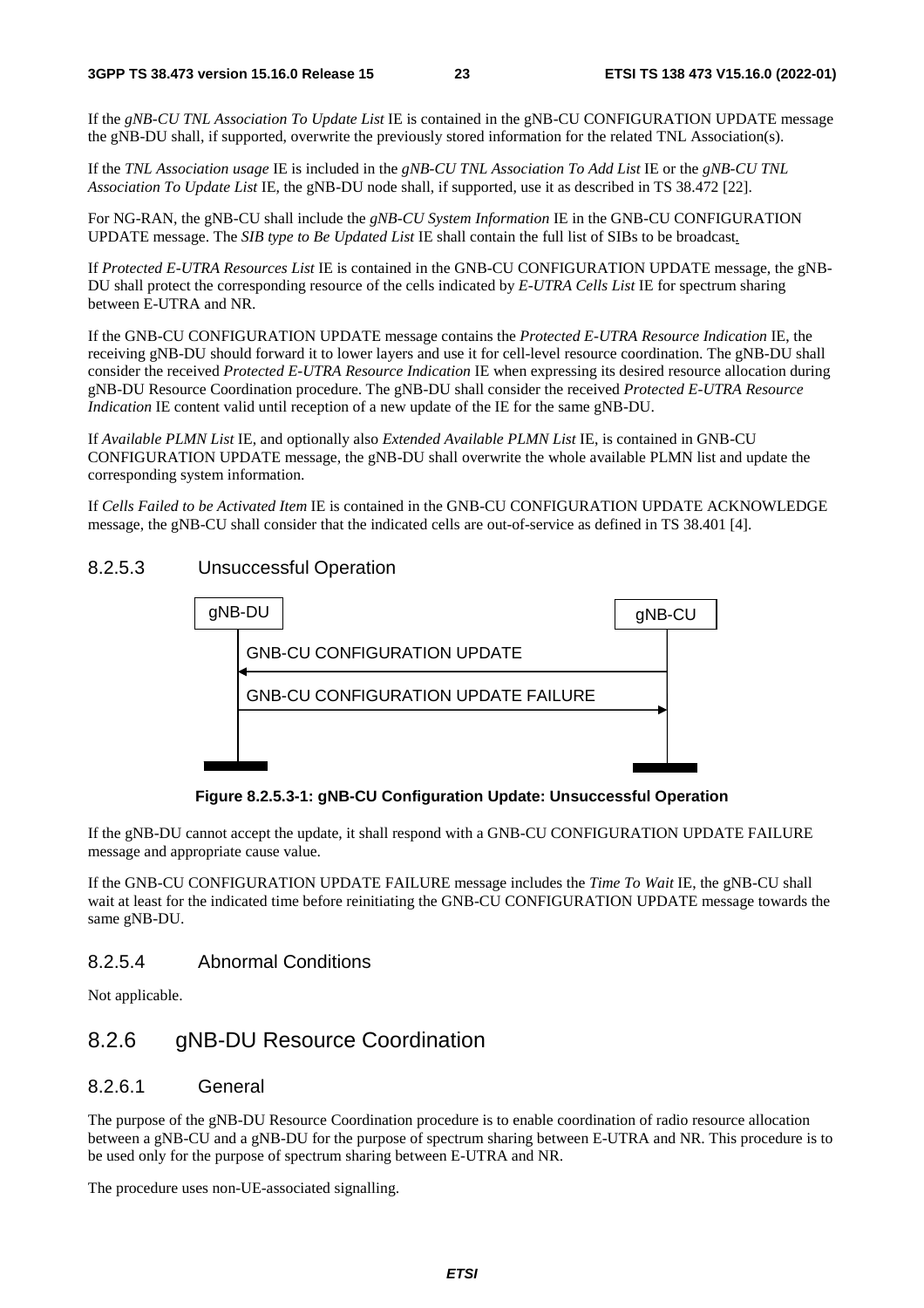### 8.2.6.2 Successful Operation



**Figure 8.2.6.2-1: gNB-DU Resource Coordination, successful operation** 

A gNB-CU initiates the procedure by sending the GNB-DU RESOURCE COORDINATION REQUEST message to a gNB-DU over the F1 interface.

The gNB-DU extracts the *E-UTRA – NR Cell Resource Coordination Request Container* IE and it replies by sending the GNB-DU RESOURCE COORDINATION RESPONSE message.

In case of NR-initiated gNB-DU Resource Coordination procedure, the *Ignore Coordination Request Container* IE shall be present and set to "yes" and the *E-UTRA – NR Cell Resource Coordination Request Container* IE in the GNB-DU RESOURCE COORDINATION REQUEST message shall be ignored.

# 8.2.7 gNB-DU Status Indication

#### 8.2.7.1 General

The purpose of the gNB-DU Status Indication procedure is informing the gNB-CU that the gNB-DU is overloaded so that overload reduction actions can be applied. The procedure uses non-UE associated signalling.

### 8.2.7.2 Successful Operation



**Figure 8.2.7.2-1: gNB-DU Status Indication procedure** 

If the *gNB-DU Overload Information* IE in the GNB-DU STATUS INDICATION message indicates that the gNB-DU is overloaded, the gNB-CU shall apply overload reduction actions until informed, with a new GNB-DU STATUS INDICATION message, that the overload situation has ceased.

The detailed overload reduction policy is up to gNB-CU implementation.

#### 8.2.7.3 Abnormal Conditions

Void.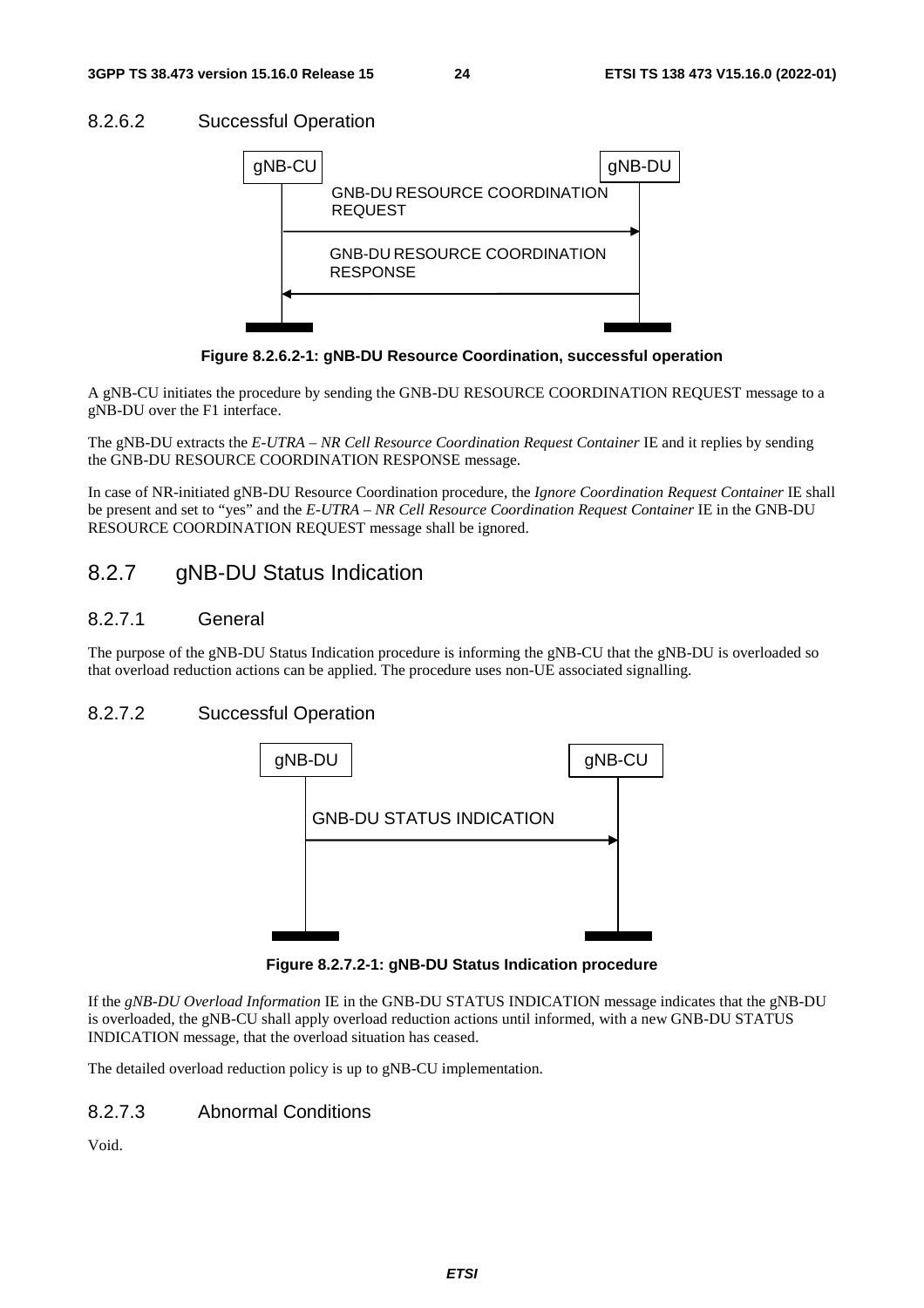### 8.2.8 F1 Removal

#### 8.2.8.1 General

The purpose of the F1 Removal procedure is to remove the interface instance and all related resources between the gNB-DU and the gNB-CU in a controlled manner. If successful, this procedure erases any existing application level configuration data in the two nodes.

NOTE: In case the signalling transport is shared among several F1-C interface instances, and the TNL association is still used by one or several F1-C interface instances, the initiating node should not initiate the removal of the TNL association.

The procedure uses non-UE-associated signaling.

#### 8.2.8.2 Successful Operation



#### **Figure 8.2.8-1: F1 Removal, gNB-DU initiated, successful operation**



**Figure 8.2.8.2-2: F1 Removal, gNB-CU initiated, successful operation** 

#### **Successful F1 Removal, gNB-DU initiated**

The gNB-DU initiates the procedure by sending the F1 REMOVAL REQUEST message to the gNB-CU. Upon reception of the F1 REMOVAL REQUEST message the gNB-CU shall reply with the F1 REMOVAL RESPONSE message. After receiving the F1 REMOVAL RESPONSE message, the gNB-DU may initiate removal of the TNL association towards the gNB-CU, if applicable, and may remove all resources associated with that interface instance. The gNB-CU may then remove all resources associated with that interface instance.

#### **Successful F1 Removal, gNB-CU initiated**

The gNB-CU initiates the procedure by sending the F1 REMOVAL REQUEST message to the gNB-DU. Upon reception of the F1 REMOVAL REQUEST message the gNB-DU shall reply with the F1 REMOVAL RESPONSE message. After receiving the F1 REMOVAL RESPONSE message, the gNB-CU may initiate removal of the TNL association towards the gNB-DU, if applicable, and may remove all resources associated with that interface instance. The gNB-DU may then remove all resources associated with that interface instance.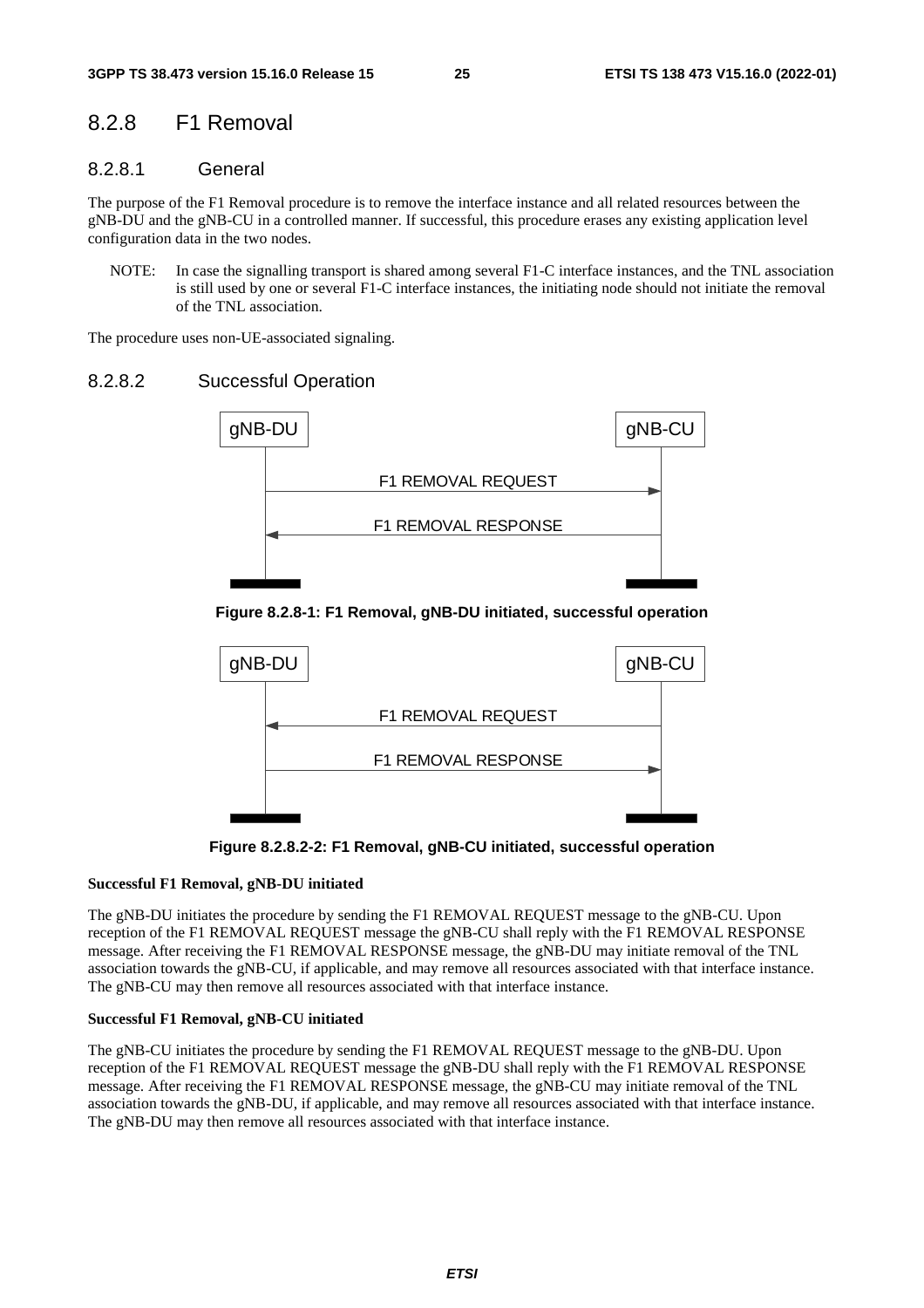### 8.2.8.3 Unsuccessful Operation







**Figure 8.2.8.3-2: F1 Removal, gNB-CU initiated, unsuccessful operation** 

#### **Unsuccessful F1 Removal, gNB-DU initiated**

If the gNB-CU cannot accept to remove the interface instance with the gNB-DU it shall respond with an F1 REMOVAL FAILURE message with an appropriate cause value.

#### **Unsuccessful F1 Removal, gNB-CU initiated**

If the gNB-DU cannot accept to remove the interface instance with the gNB-CU it shall respond with an F1 REMOVAL FAILURE message with an appropriate cause value.

#### 8.2.8.4 Abnormal Conditions

Not applicable.

# 8.2.9 Network Access Rate Reduction

#### 8.2.9.1 General

The purpose of the Network Access Rate Reduction procedure is to indicate to the gNB-DU that the rate at which UEs are accessing the network need to be reduced from its current level.

The procedure uses non-UE associated signalling.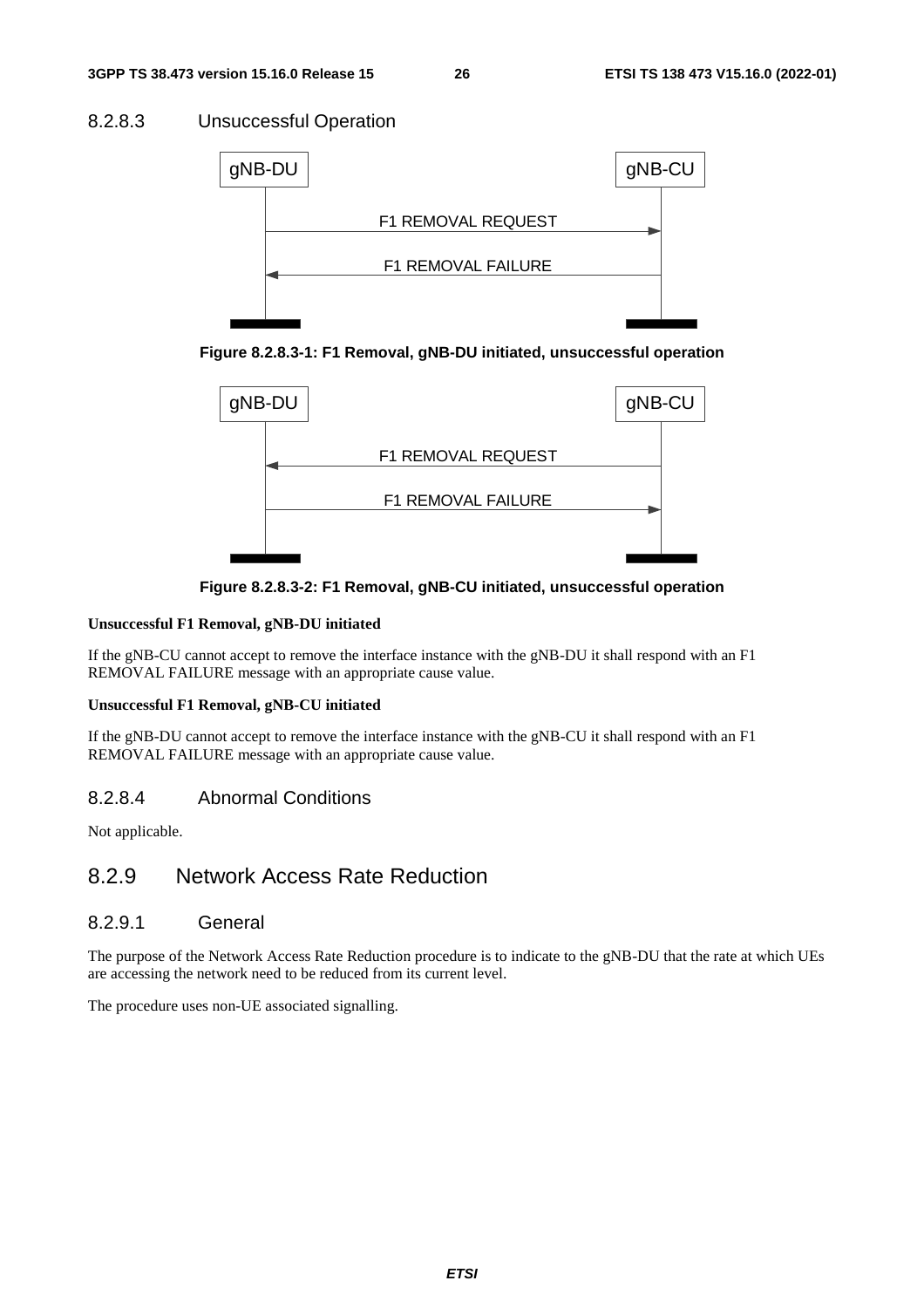#### 8.2.9.2 Successful operation



**Figure 8.2.9.2-1: Network Access Rate Reduction, Successful operation** 

The gNB-CU initiates the procedure by sending a NETWORK ACCESS RATE REDUCTION message to the gNB-DU. When receiving the NETWORK ACCESS RATE REDUCTION message the gNB-DU should take into account the information contained in the *UAC assistance information* to set the parameters for Unified Access Barring.

#### 8.2.9.3 Abnormal Conditions

Not applicable

# 8.3 UE Context Management procedures

### 8.3.1 UE Context Setup

#### 8.3.1.1 General

The purpose of the UE Context Setup procedure is to establish the UE Context including, among others, SRB, and DRB configuration. The procedure uses UE-associated signalling.

#### 8.3.1.2 Successful Operation



**Figure 8.3.1.2-1: UE Context Setup Request procedure: Successful Operation** 

The gNB-CU initiates the procedure by sending UE CONTEXT SETUP REQUEST message to the gNB-DU. If the gNB-DU succeeds to establish the UE context, it replies to the gNB-CU with UE CONTEXT SETUP RESPONSE. If no UE-associated logical F1-connection exists, the UE-associated logical F1-connection shall be established as part of the procedure.

If the *UE-CapabilityRAT-ContainerList* IE is included in the UE CONTEXT SETUP REQUEST, the gNB-DU shall take this information into account for UE specific configurations.

If the *servingCellMO* IE is included in the UE CONTEXT SETUP REQUEST message, the gNB-DU shall configure servingCellMO for the indicated SpCell accordingly.

If the *SpCell UL Configured* IE is included in the UE CONTEXT SETUP REQUEST message, the gNB-DU shall configure UL for the indicated SpCell accordingly.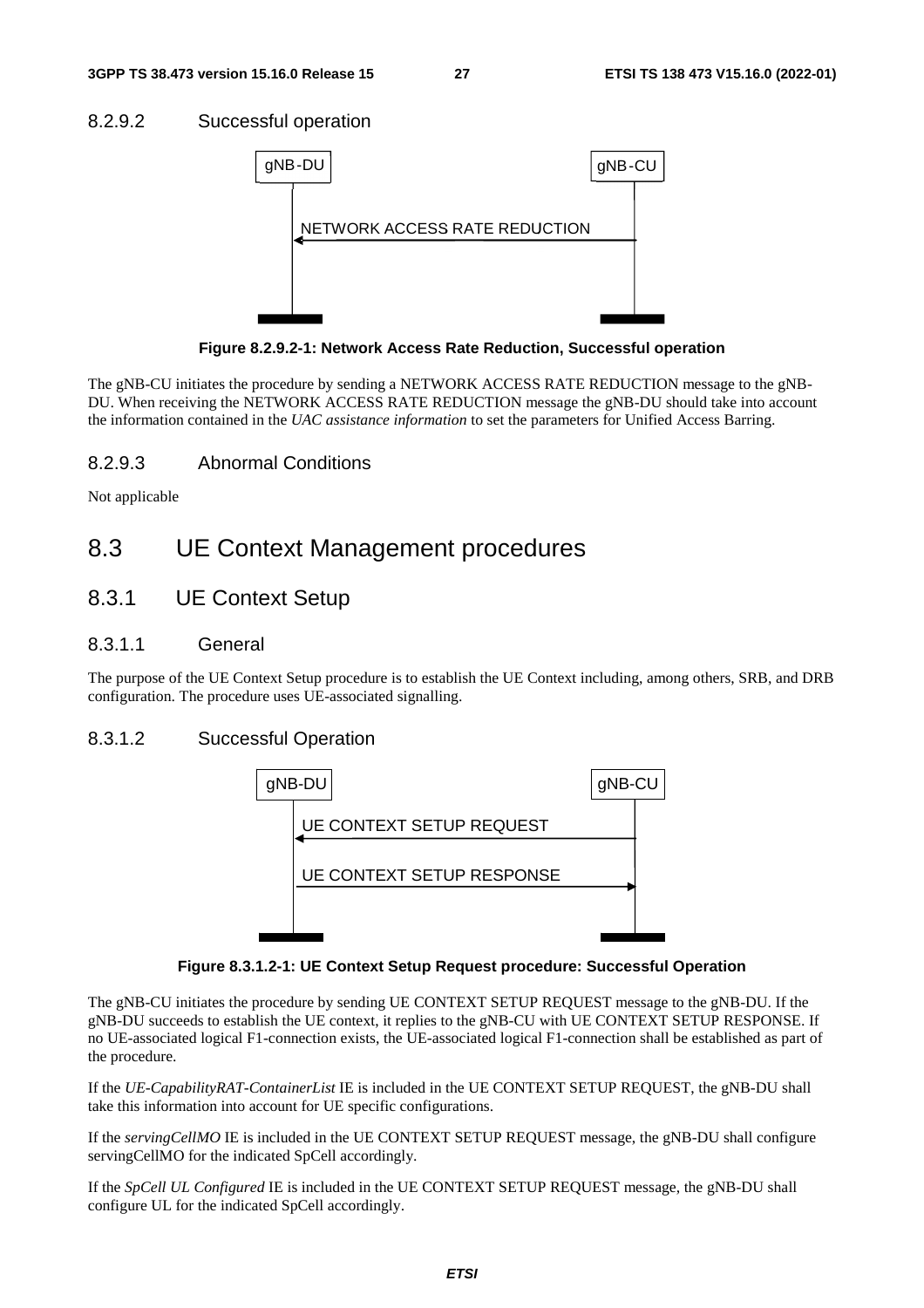If the *SCell To Be Setup List* IE is included in the UE CONTEXT SETUP REQUEST message, the gNB-DU shall consider it as a list of candidate SCells to be set up. If the *SCell UL Configured* IE is included in the UE CONTEXT SETUP REQUEST message, the gNB-DU shall configure UL for the indicated SCell accordingly. If the *servingCellMO*  IE is included in the UE CONTEXT SETUP REQUEST message, the gNB-DU shall configure servingCellMO for the indicated SCell accordingly.

If the *DRX Cycle* IE is contained in the UE CONTEXT SETUP REQUEST message, the gNB-DU shall use the provided value from the gNB-CU.

If the *UL Configuration* IE in *DRB to Be Setup Item* IE is contained in the UE CONTEXT SETUP REQUEST message, the gNB-DU shall take it into account for UL scheduling.

If the *SRB To Be Setup List* IE is contained in the UE CONTEXT SETUP REQUEST message, the gNB-DU shall act as specified in TS 38.401 [4]. If *Duplication Indication* IE is contained in the *SRB To Be Setup List* IE, the gNB-DU shall, if supported, setup two RLC entities for the indicated SRB.

If the *DRB To Be Setup List* IE is contained in the UE CONTEXT SETUP REQUEST message, the gNB-DU shall act as specified in TS 38.401 [4]. If the *QoS Flow Mapping Indication* IE is included in the *DRB To Be Setup List* IE for a QoS flow, the gNB-DU may take it into account that only the uplink or downlink QoS flow is mapped to the indicated DRB.

If two *UL UP TNL Information* IEs are included in UE CONTEXT SETUP REQUEST message for a DRB, gNB-DU shall include two *DL UP TNL Information* IEs in UE CONTEXT SETUP RESPONSE message and setup two RLC entities for the indicated DRB. gNB-CU and gNB-DU use the *UL UP TNL Information* IEs and *DL UP TNL Information* IEs to support packet duplication for intra-gNB-DU CA as defined in TS 38.470 [2]. The first *UP TNL Information* IE of the two *UP TNL Information* IEs is for the primary path*.* 

If *Duplication Activation IE* is included in the UE CONTEXT SETUP REQUEST message for a DRB, gNB-DU should take it into account when activing/deactiving CA based PDCP duplication for the DRB.

If *DC Based Duplication Configured* IE is included in the UE CONTEXT SETUP REQUEST message for a DRB, gNB-DU shall regard that DC based PDCP duplication is configured for this DRB if the value is set to be "true" and it should take the responsibility of PDCP duplication activation/deactivation. If *DC Based Duplication Activation* IE is included in the UE CONTEXT SETUP REQUEST message for a DRB, gNB-DU should take it into account when activing/deactiving DC based PDCP duplication for this DRB.

If *UL PDCP SN length* IE is included in the UE CONTEXT SETUP REQUEST message for a DRB, gNB-DU shall, if supported, store this information and use it for lower layer configuration.

For EN-DC operation, and if the *Subscriber Profile ID for RAT/Frequency priority* IE is received from an MeNB, the UE CONTEXT SETUP REQUEST message shall contain the *Subscriber Profile ID for RAT/Frequency priority* IE. The gNB-DU shall store the received Subscriber Profile ID for RAT/Frequency priority in the UE context and use it as defined in TS 36.300 [20].

If the *Index to RAT/Frequency Selection Priority* IE is available at the gNB-CU, the *Index to RAT/Frequency Selection Priority* IE shall be included in the UE CONTEXT SETUP REQUEST. The gNB-DU may use it for RRM purposes.

The gNB-DU shall report to the gNB-CU, in the UE CONTEXT SETUP RESPONSE message, the result for all the requested DRBs and SRBs in the following way:

- A list of DRBs which are successfully established shall be included in the *DRB Setup List* IE;
- A list of DRBs which failed to be established shall be included in the *DRB Failed to Setup List* IE;
- A list of SRBs which failed to be established shall be included in the *SRB Failed to Setup List* IE.
- A list of successfully established SRBs with logical channel identities for primary path shall be included in the *SRB Setup List* IE only if CA based PDCP duplication is initiated for the concerned SRBs.

When the gNB-DU reports the unsuccessful establishment of a DRB or SRB, the cause value should be precise enough to enable the gNB-CU to know the reason for the unsuccessful establishment.

For EN-DC operation, the gNB-CU shall include in the UE CONTEXT SETUP REQUEST the *E-UTRAN QoS* IE. The allocation of resources according to the values of the *Allocation and Retention Priority* IE included in the *E-UTRAN QoS* IE shall follow the principles described for the E-RAB Setup procedure in TS 36.413 [15].

For NG-RAN operation, the gNB-CU shall include in the UE CONTEXT SETUP REQUEST the *DRB Information* IE.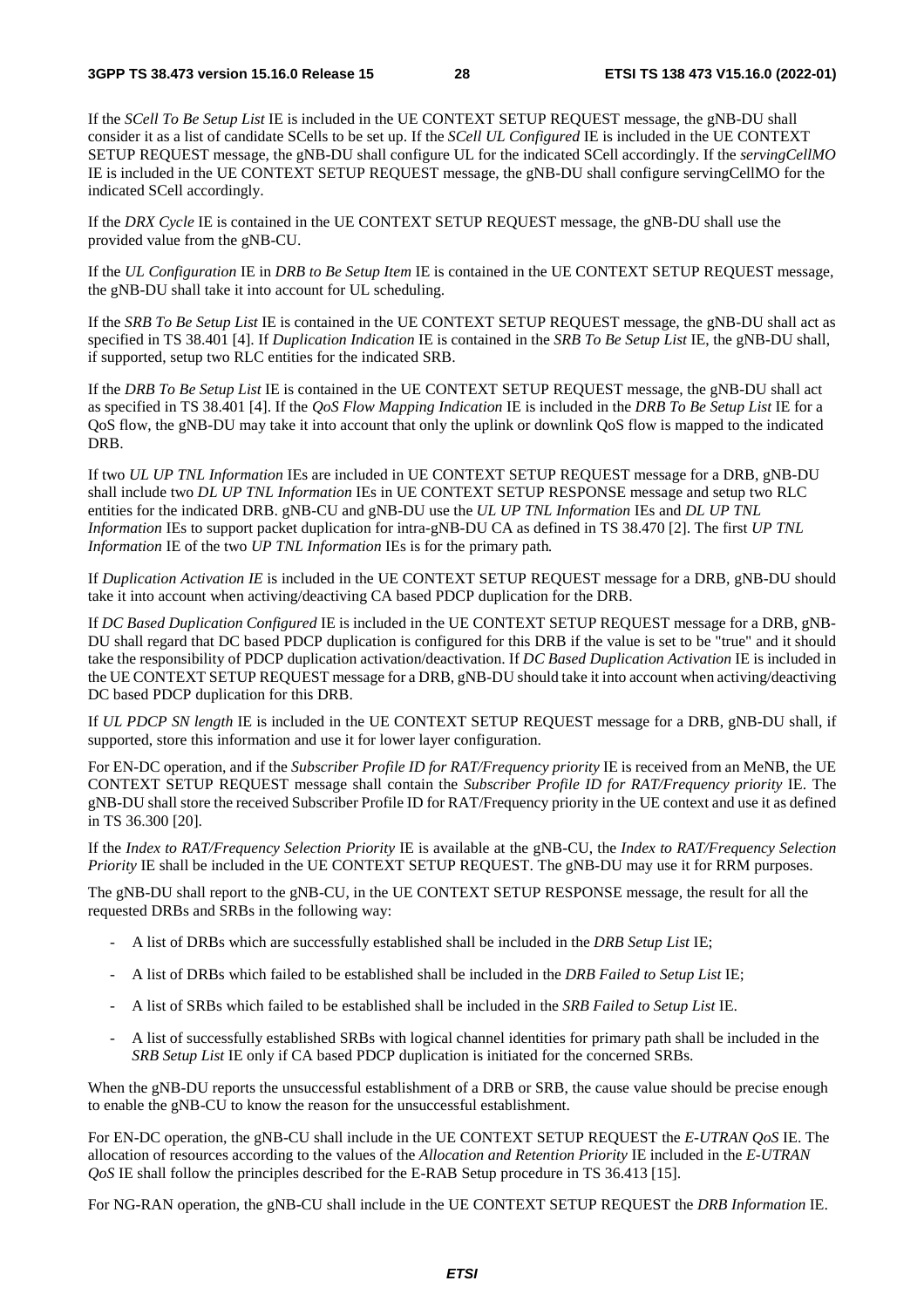For DC operation, the CG-ConfigInfo IE shall be included in the CU to DU RRC Information IE at the gNB acting as secondary node. If the CG-ConfigInfo IE is included in the UE CONTEXT SETUP REQUEST message, the gNB-DU shall regard it as a reconfiguration with sync as defined in TS 38.331 [8].

If the *HandoverPreparationInformation* IE is included in the *CU to DU RRC Information* IE in the UE CONTEXT SETUP REQUEST message, the gNB-DU of the gNB acting as master node shall regard it as a reconfiguration with sync as defined in TS 38.331 [8]. The gNB-CU of the gNB acting as master node shall only initiate the UE Context Setup procedure for handover or secondary node addition when at least one DRB is setup for the UE.

If the received *CU to DU RRC Information* IE does not include source cell group configuration, the gNB-DU shall generate the cell group configuration using full configuration. Otherwise, delta configuration is allowed.

If the gNB-CU includes the SMTC information of the measured frequency(ies) in the

*MeasurementTimingConfiguration* IE of the *CU to DU RRC Information* IE that is included in the UE CONTEXT SETUP REQUEST message, the gNB-DU shall generate the measurement gaps based on the received SMTC information. Then the gNB-DU shall send the measurement gaps information to the gNB-CU in the *MeasGapConfig* IE of the *DU to CU RRC Information* IE that is included in the UE CONTEXT SETUP RESPONSE message.

If the *MeasConfig* IE is included in the *CU to DU RRC Information* IE in the UE CONTEXT SETUP REQUEST message, the gNB-DU shall deduce that changes to the measurements configuration need to be applied. If the *measObjectToAddModList* IE is included in the *MeasConfig* IE, then the frequencies added in such IE are to be activated. Then the gNB-DU shall decide if measurement gaps are needed or not and, if needed, the gNB-DU shall send the measurement gaps information to the gNB-CU in the *MeasGapConfig* IE of the *DU to CU RRC Information* IE that is included in the UE CONTEXT SETUP RESPONSE message. If the *measObjectToRemoveList* IE is included in the *MeasConfig* IE, the gNB-DU shall ignore it.

For EN-DC operation, if the gNB-CU includes the *Resource Coordination Transfer Information* IE in the UE CONTEXT SETUP REQUEST message, the gNB-DU shall, if supported, use it for the purpose of resource coordination. If the *Ignore PRACH Configuration* IE is present and set to "true" the *E-UTRA PRACH Configuration* IE in the UE CONTEXT SETUP REQUEST message shall be ignored. If the gNB-CU received the MeNB Resource Coordination Information as defined in TS 36.423 [9], it shall transparently transfer it to the gNB-DU via the *Resource Coordination Transfer Container* IE in the UE CONTEXT SETUP REQUEST message. The gNB-DU shall use the information received in the *Resource Coordination Transfer Container* IE for reception of MeNB Resource Coordination Information at the gNB acting as secondary node as described in TS 36.423 [9]. If the *Resource Coordination E-UTRA Cell Information* IE is included in the *Resource Coordination Information* IE, the gNB-DU shall store the information replacing previously received information for the same E-UTRA cell, and use the stored information for the purpose of resource coordination.

For NGEN-DC or NE-DC operation, if the gNB-CU includes the *Resource Coordination Transfer Information* IE in the UE CONTEXT SETUP REQUEST message, the gNB-DU shall, if supported, use it for the purpose of resource coordination. If the gNB-CU received the MR-DC Resource Coordination Information as defined in TS 38.423 [28], it shall transparently transfer it to the gNB-DU via the *Resource Coordination Transfer Container* IE in the UE CONTEXT SETUP REQUEST message. The gNB-DU shall use the information received in the *Resource Coordination Transfer Container* IE for reception of MR-DC Resource Coordination Information at the gNB as described in TS 38.423 [28].

The *UEAssistanceInformation* IE shall be included in *CU to DU RRC Information* IE in the UE CONTEXT SETUP REQUEST message if the gNB-CU received this IE from the UE; if the *UEAssistanceInformation* IE is included in the *CU to DU RRC Information* IE in the UE CONTEXT SETUP REQUEST message, the gNB-DU shall, if supported, take it into account when configuring resources for the UE.

If the *Resource Coordination Transfer Container* IE is included in the UE CONTEXT SETUP RESPONSE, the gNB-CU shall transparently transfer this information for the purpose of resource coordination as described in TS 36.423 [9], TS 38.423 [28].

If the *Masked IMEISV* IE is contained in the UE CONTEXT SETUP REQUEST message the gNB-DU shall, if supported, use it to determine the characteristics of the UE for subsequent handling.

If the *SCell Failed To Setup List* IE is contained in the UE CONTEXT SETUP RESPONSE message, the gNB-CU shall regard the corresponding SCell(s) failed to be set up with an appropriate cause value for each SCell failed to setup.

If the *Inactivity Monitoring Request* IE is contained in the UE CONTEXT SETUP REQUEST message, gNB-DU may consider that the gNB-CU has requested the gNB-DU to perform UE inactivity monitoring. If the *Inactivity Monitoring*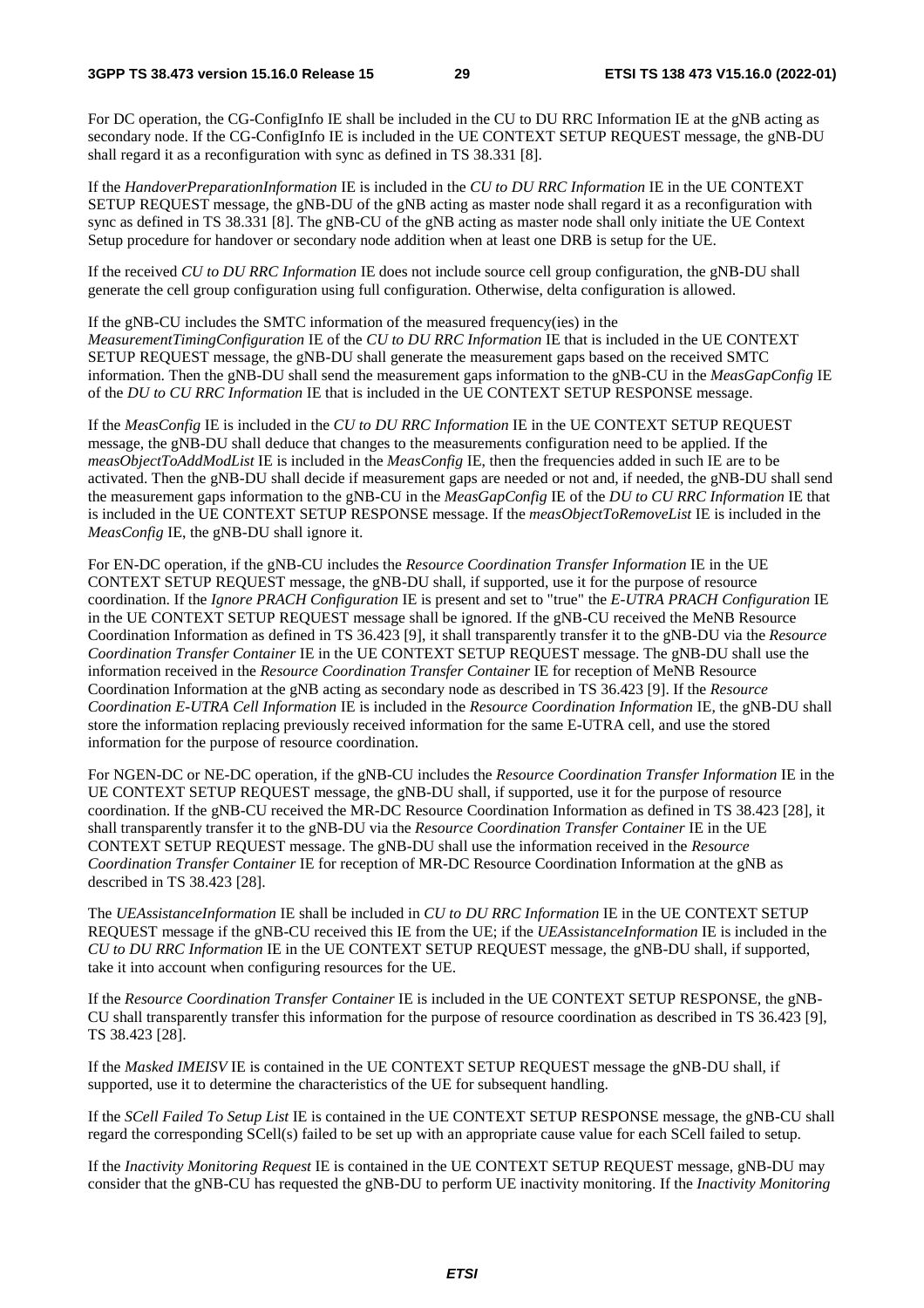*Response* IE is contained in the UE CONTEXT SETUP RESPONSE message and set to "Not-supported", the gNB-CU shall consider that the gNB-DU does not support UE inactivity monitoring for the UE.

If the *CellGroupConfig* IE is included in the *DU to CU RRC Information* IE contained in the UE CONTEXT SETUP RESPONSE message, the gNB-CU shall perform RRC Reconfiguration or RRC connection resume as described in TS 38.331 [8]. The *CellGroupConfig* IE shall transparently be signaled to the UE as specified in TS 38.331 [8].

If the *Full Configuration* IE is contained in the UE CONTEXT SETUP RESPONSE message, the gNB-CU shall consider that the gNB-DU has generated the *CellGroupConfig* IE using full configuration.

If the *C-RNTI* IE is included in the UE CONTEXT SETUP RESPONSE, the gNB-CU shall consider that the C-RNTI has been allocated by the gNB-DU for this UE context.

The UE Context Setup Procedure is not used to configure SRB0.

If the UE CONTEXT SETUP REQUEST message contains the *RRC-Container* IE, the gNB-DU shall send the corresponding RRC message to the UE via SRB1.

If the *Notification Control* IE is included in the *DRB to Be Setup List* IE and it is set to active, the gNB-DU shall, if supported, monitor the OoS of the DRB and notify the gNB-CU if the OoS cannot be fulfilled any longer or if the OoS can be fulfilled again. The *Notification Control* IE can only be applied to GBR bearers.

If the *UL PDU Session Aggregate Maximum Bit Rate* IE is included in the *QoS Flow Level QoS Parameters* IE containded in the UE CONTEXT SETUP REQUEST message, the gNB-DU shall store the received UL PDU Session Aggregate Maximum Bit Rate and use it when enforcing uplink traffic policing for non-GBR Bearers for the concerned UE as specified in TS 23.501 [21].

The gNB-DU shall store the received gNB-DU UE Aggregate Maximum Bit Rate Uplink and use it for non-GBR Bearers for the concerned UE.

If the UE CONTEXT SETUP REQUEST message contains the *QoS Flow Mapping Indication* IE, the gNB-DU may take it into account that only the uplink or downlink QoS flow is mapped to the DRB.

If the UE CONTEXT SETUP REQUEST message contains the *New gNB-CU UE F1AP ID* IE, the gNB-DU shall, if supported, replace the value received in the *gNB-CU UE F1AP ID* IE by the value of the *New gNB-CU UE F1AP ID* and use it for further signalling.

If the *RAN UE ID* IE is contained in the UE CONTEXT SETUP REQUEST message, the gNB-DU shall store and replace any previous information received.

#### 8.3.1.3 Unsuccessful Operation



#### **Figure 8.3.1.3-1: UE Context Setup Request procedure: unsuccessful Operation**

If the gNB-DU is not able to establish an F1 UE context, or cannot even establish one bearer it shall consider the procedure as failed and reply with the UE CONTEXT SETUP FAILURE message.

If the gNB-DU is not able to accept the *SpCell ID* IE in UE CONTEXT SETUP REQUEST message, it shall reply with the UE CONTEXT SETUP FAILURE message with an appropriate cause value. Further, if the *Candidate SpCell List*  IE is included in the UE CONTEXT SETUP REQUEST message and the gNB-DU is not able to accept the *SpCell ID* IE, the gNB-DU shall, if supported, include the *Potential SpCell List* IE in the UE CONTEXT SETUP FAILURE message and the gNB-CU should take this into account for selection of an opportune SpCell. The gNB-DU shall include the cells in the *Potential SpCell List* IE in a priority order, where the first cell in the list is the one most desired and the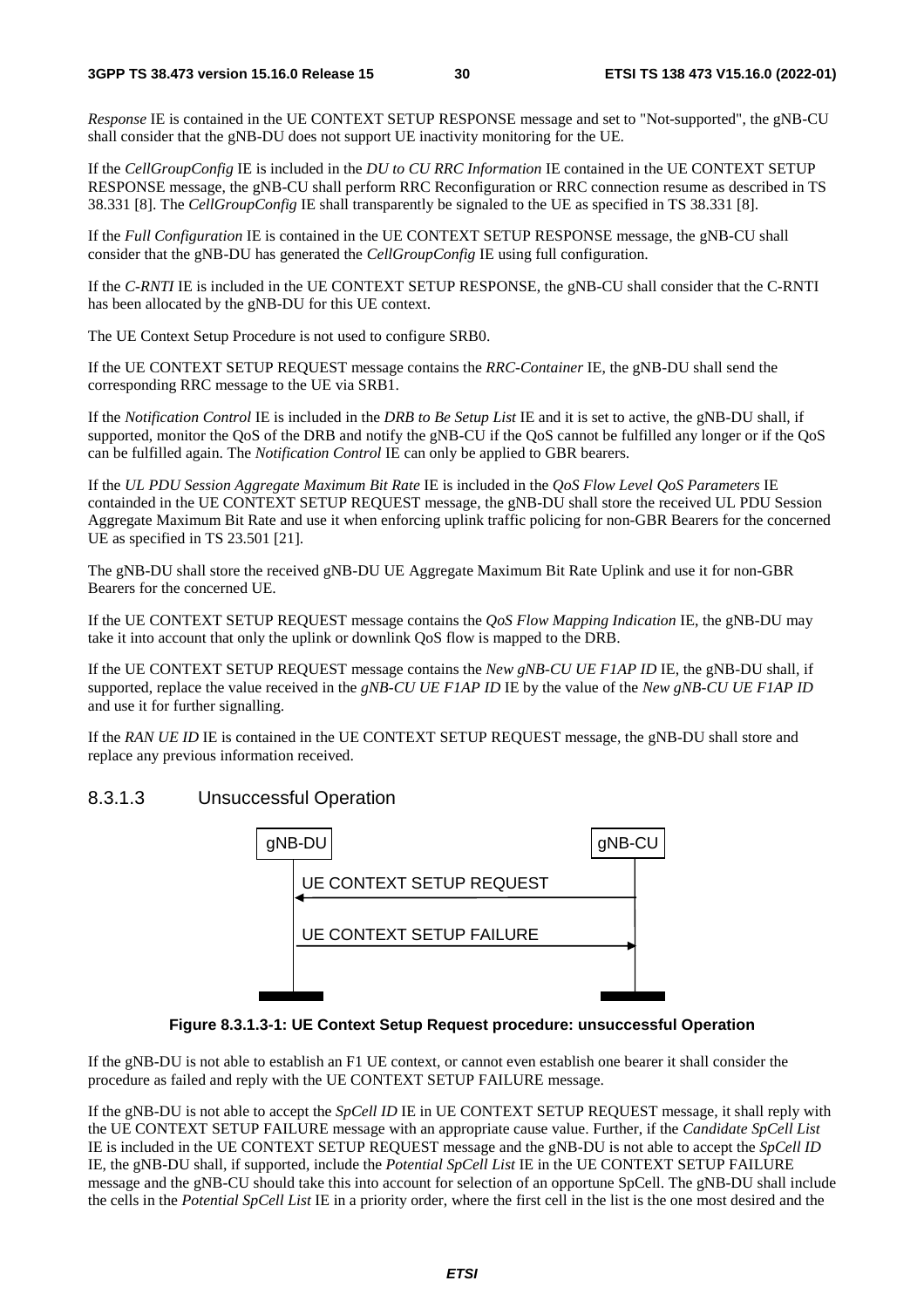last one is the one least desired (e.g., based on load conditions). If the *Potential SpCell List* IE is present but no *Potential SpCell Item* IE is present, the gNB-CU should assume that none of the cells in the *Candidate SpCell List* IE are acceptable for the gNB-DU.

### 8.3.1.4 Abnormal Conditions

If the gNB-DU receives a UE CONTEXT SETUP REQUEST message containing a *E-UTRAN QoS* IE for a GBR QoS DRB but where the *GBR QoS Information* IE is not present, the gNB-DU shall report the establishment of the corresponding DRB as failed in the *DRB Failed to Setup List* IE of the UE CONTEXT SETUP RESPONSE message with an appropriate cause value. If the gNB-DU receives a UE CONTEXT SETUP REQUEST message containing a *DRB QoS* IE for a GBR QoS DRB but where the *GBR QoS Flow Information* IE is not present, the gNB-DU shall report the establishment of the corresponding DRBs as failed in the *DRB Failed to Setup List* IE of the UE CONTEXT SETUP RESPONSE message with an appropriate cause value.

If the *Delay Critical* IE is included in the *Dynamic 5QI Descriptor* IE within the *DRB QoS* IE in the UE CONTEXT SETUP REQUEST message and is set to the value "delay critical" but the *Maximum Data Burst Volume* IE is not present, the gNB-DU shall report the establishment of the corresponding DRB as failed in the *DRB Failed to Setup List* IE of the of the UE CONTEXT SETUP RESPONSE message with an appropriate cause value.

# 8.3.2 UE Context Release Request (gNB-DU initiated)

### 8.3.2.1 General

The purpose of the UE Context Release Request procedure is to enable the gNB-DU to request the gNB-CU to release the UE-associated logical F1-connection. The procedure uses UE-associated signalling.

# 8.3.2.2 Successful Operation





The gNB-DU controlling a UE-associated logical F1-connection initiates the procedure by generating a UE CONTEXT RELEASE REQUEST message towards the affected gNB-CU node.

The UE CONTEXT RELEASE REQUEST message shall indicate the appropriate cause value.

#### **Interactions with UE Context Release procedure:**

The UE Context Release procedure may be initiated upon reception of a UE CONTEXT RELEASE REQUEST message.

#### **Interactions with UE Context Setup procedure:**

The UE Context Release Request procedure may be performed before the UE Context Setup procedure to request the release of an existing UE-associated logical F1-connection and related resources in the gNB-DU.

### 8.3.2.3 Abnormal Conditions

Not applicable.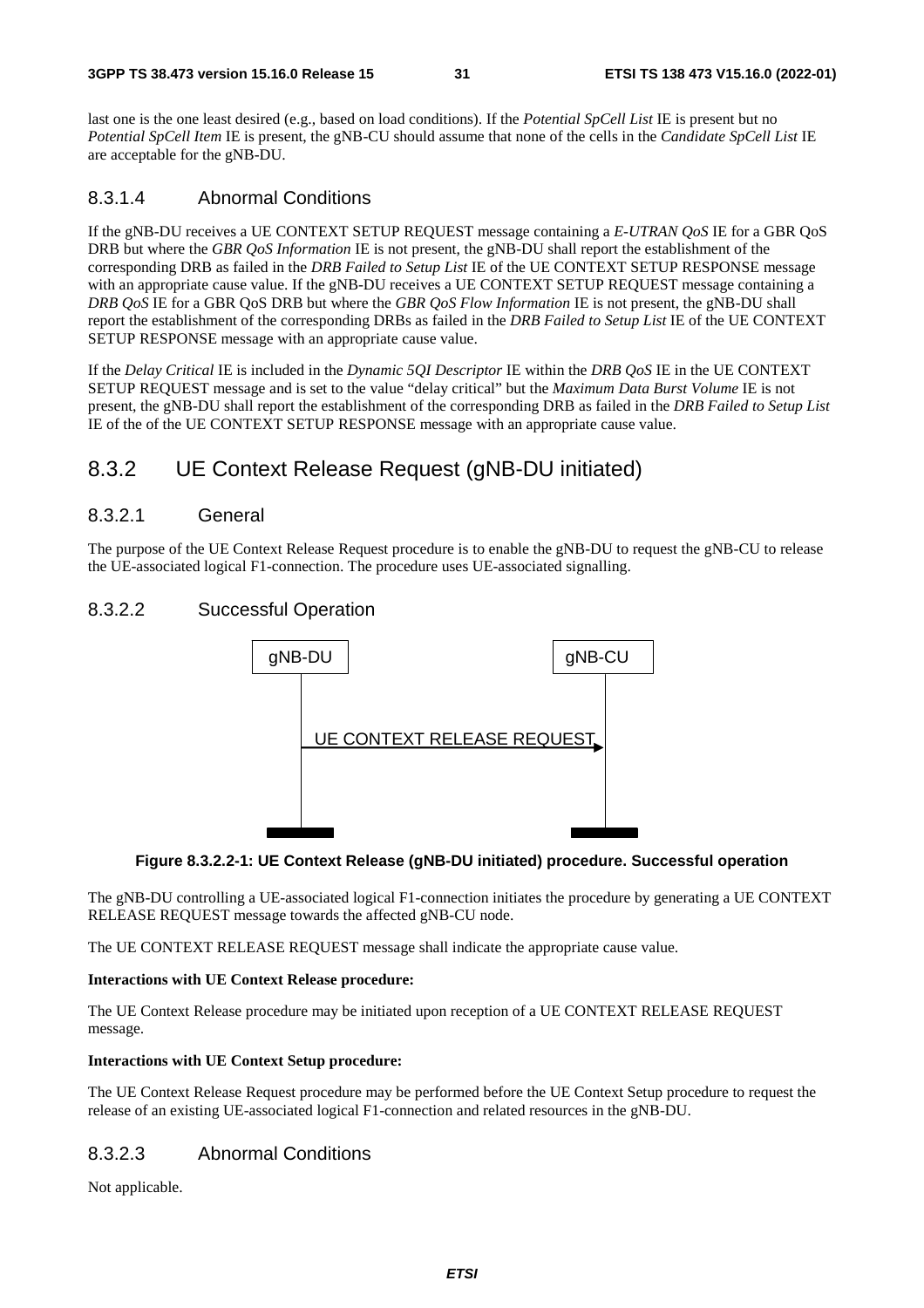# 8.3.3 UE Context Release (gNB-CU initiated)

#### 8.3.3.1 General

The purpose of the UE Context Release procedure is to enable the gNB-CU to order the release of the UE-associated logical connection. The procedure uses UE-associated signalling.

### 8.3.3.2 Successful Operation



#### **Figure 8.3.3.2-1: UE Context Release (gNB-CU initiated) procedure. Successful operation**

The gNB-CU initiates the procedure by sending the UE CONTEXT RELEASE COMMAND message to the gNB-DU.

Upon reception of the UE CONTEXT RELEASE COMMAND message, the gNB-DU shall release all related signalling and user data transport resources and reply with the UE CONTEXT RELEASE COMPLETE message.

If the *old gNB-DU UE F1AP ID* IE is included in the UE CONTEXT RELEASE COMMAND message, the gNB-DU shall additionally release the UE context associated with the old gNB-DU UE F1AP ID.

If the UE CONTEXT RELEASE COMMAND message contains the *RRC-Container IE*, the gNB-DU shall send the RRC container to the UE via the SRB indicated by the *SRB ID* IE.

If the UE CONTEXT RELEASE COMMAND message includes the *Execute Duplication* IE, the gNB-DU shall perform CA based duplication, if configured, for the SRB for the included *RRC-Container* IE.

#### **Interactions with UE Context Setup procedure:**

The UE Context Release procedure may be performed before the UE Context Setup procedure to release an existing UE-associated logical F1-connection and related resources in the gNB-DU, e.g. when gNB-CU rejects UE access it shall trigger UE Context Release procedure with the cause value of UE rejection.

### 8.3.3.4 Abnormal Conditions

Not applicable.

# 8.3.4 UE Context Modification (gNB-CU initiated)

#### 8.3.4.1 General

The purpose of the UE Context Modification procedure is to modify the established UE Context, e.g., establishing, modifying and releasing radio resources. This procedure is also used to command the gNB-DU to stop data transmission for the UE for mobility (see TS 38.401 [4]). The procedure uses UE-associated signalling.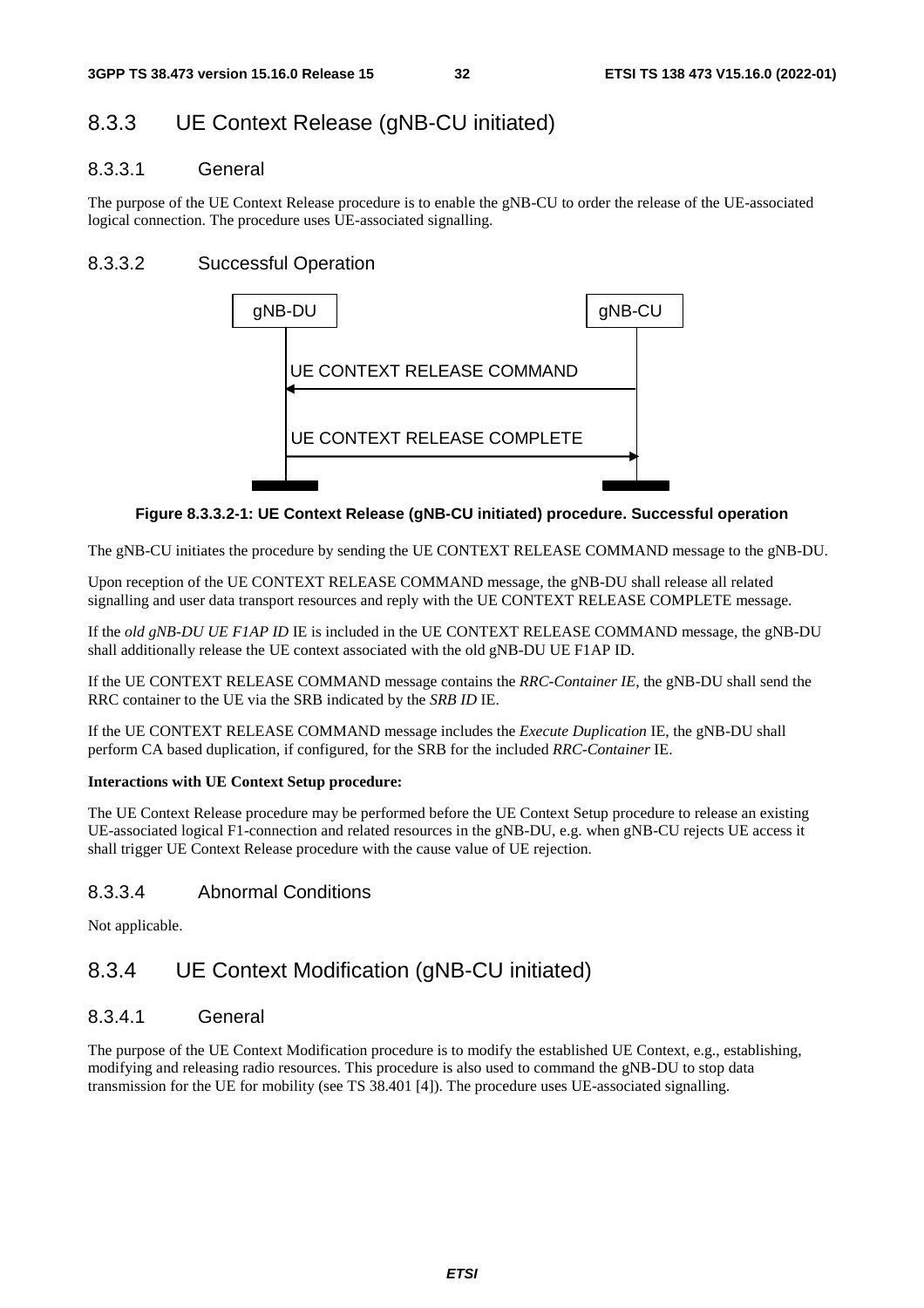### 8.3.4.2 Successful Operation



**Figure 8.3.4.2-1: UE Context Modification procedure. Successful operation** 

The UE CONTEXT MODIFICATION REQUEST message is initiated by the gNB-CU.

Upon reception of the UE CONTEXT MODIFICATION REQUEST message, the gNB-DU shall perform the modifications, and if successful reports the update in the UE CONTEXT MODIFICATION RESPONSE message.

If the *SpCell ID* IE is included in the UE CONTEXT MODIFICATION REQUEST message, the gNB-DU shall replace any previously received value and regard it as a reconfiguration with sync as defined in TS 38.331 [8]. If the *ServCellIndex* IE is included in the UE CONTEXT MODIFICATION REQUEST message, the gNB-DU shall take this into account for the indicated SpCell. If the *SpCell UL Configured* IE is included in the UE CONTEXT MODIFICATION REQUEST message, the gNB-DU shall configure UL for the indicated SpCell accordingly. If the *servingCellMO* IE is included in the UE CONTEXT MODIFICATION REQUEST message, the gNB-DU shall configure servingCellMO for the indicated SpCell accordingly.

If the *SCell To Be Setup List* IE is included in the UE CONTEXT MODIFICATION REQUEST message, the gNB-DU shall consider it as a list of candidate SCells to be set up. If the *SCell To Be Setup List* IE is included in the UE CONTEXT MODIFICATION REQUEST message and the indicated SCell(s) are already setup, the gNB-DU shall replace any previously received value. If the *SCell UL Configured* IE is included in the UE CONTEXT MODIFICATION REQUEST message, the gNB-DU shall configure UL for the indicated SCell accordingly. If the *servingCellMO* IE is included in the UE CONTEXT MODIFICATION REQUEST message, the gNB-DU shall configure servingCellMO for the indicated SCell accordingly.

If the *SCell To Be Removed List* IE is included in the UE CONTEXT MODIFICATION REQUEST message, the gNB-DU shall consider it as a list of SCells to be removed.

If the *DRX Cycle* IE is contained in the UE CONTEXT MODIFICATION REQUEST message, the gNB-DU shall use the provided value from the gNB-CU. If the *DRX configuration indicator* IE is contained in the UE CONTEXT MODIFICATION REQUEST message and set to "release", the gNB-DU shall release DRX configuration.

If the *SRB To Be Setup List* IE is contained in the UE CONTEXT MODIFICATION REQUEST message, the gNB-DU shall act as specified in the TS 38.401 [4], and replace any previously received value. If *Duplication Indication* IE is contained in the *SRB To Be Setup List* IE, the gNB-DU shall, if supported, setup two RLC entities for the indicated SRB if the value is set to be "true", or delete the RLC entity of secondary path if the value is set to be "false".

If the *DRB To Be Setup List* IE is contained in the UE CONTEXT MODIFICATION REQUEST message, the gNB-DU shall act as specified in the TS 38.401 [4].

If two *UL UP TNL Information* IEs are included in UE CONTEXT MODIFICATION REQUEST message for a DRB, the gNB-DU shall include two *DL UP TNL Information* IEs in UE CONTEXT MODIFICATION RESPONSE message and setup two RLC entities for the indicated DRB. gNB-CU and gNB-DU use the *UL UP TNL Information* IEs and *DL UP TNL Information* IEs to support packet duplication for intra-gNB-DU CA as defined in TS 38.470 [2]. The first *UP TNL Information* IE of the two *UP TNL Information* IEs is for the primary path*.* 

If *Duplication Activation* IE is included in the UE CONTEXT MODIFICATION REQUEST message for a DRB, the gNB-DU should take it into account when activing/deactiving CA based PDCP duplication for the DRB.

If *DC Based Duplication Configured* IE is included in the UE CONTEXT MODIFICATION REQUEST message for a DRB, the gNB-DU shall regard that DC based PDCP duplication is configured for this DRB if the value is set to be "true" and it should take the responsibility of PDCP duplication activation/deactivation. Otherwise, the gNB-DU shall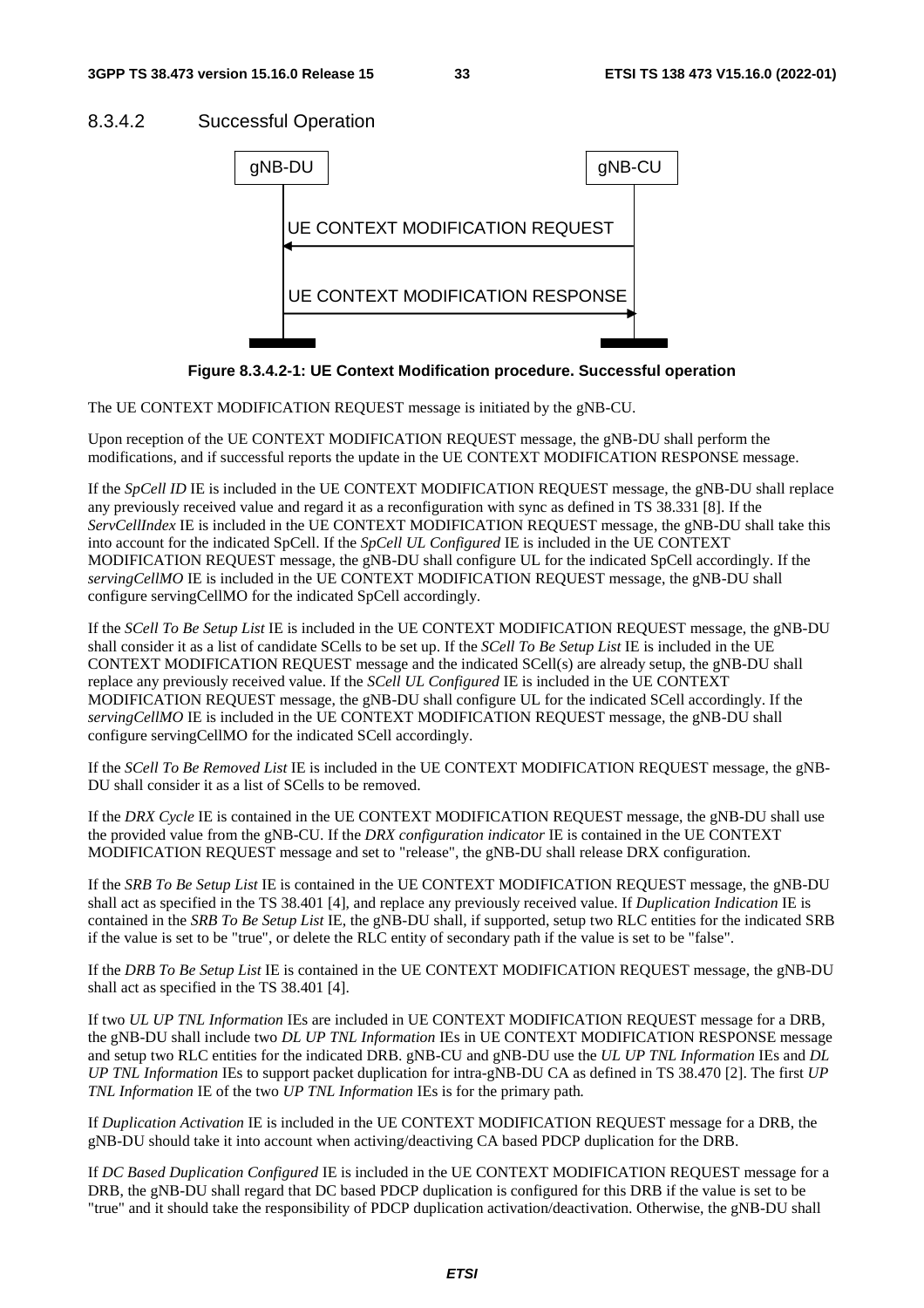regard that DC based PDCP duplication is de-configured for this DRB id the value is set to be "false", and it should stop PDCP duplication activation/deactivation by MAC CE. If *DC Based Duplication Activation* IE is included in the UE CONTEXT MODIFICATION REQUEST message for a DRB, the gNB-DU should take it into account when activing/deactiving DC based PDCP duplication for this DRB.

For a certain DRB which was allocated with two GTP-U tunnels, if such DRB is modified and given one GTP-U tunnel via the UE Context Modification procedure, the gNB-DU shall consider that the CA based PDCP duplication for the concerned DRB is de-configured. If such UE Context Modification procedure occurs, the *Duplication Activation* IE shall not be included for the concerned DRB.

If the *UL Configuration* IE in *DRB to Be Setup Item* IE or *DRB to Be Modified Item* IE is contained in the UE CONTEXT MODIFICATION REQUEST message, the gNB-DU shall take it into account for UL scheduling.

If the *RRC Reconfiguration Complete Indicator* IE is included in the UE CONTEXT MODIFICATION REQUEST message, the gNB-DU shall consider the ongoing reconfiguration procedure involving changes of the L1/L2 configuration at the gNB-DU signalled to the gNB-CU via the *CellGroupConfig* IE for MR-DC operation or standalone operation has been successfully performed when such IE is set to 'true'; otherwise (when such IE is set to 'failure'), the gNB-DU shall consider the ongoing reconfiguration procedure has been failed and it shall continue to use the old L1/L2 configuration.

If *DL PDCP SN length* IE is included in the UE CONTEXT MODIFICATION REQUEST message for a DRB, gNB-DU shall, if supported, store this information and use it for lower layer configuration.

If *UL PDCP SN length* IE is included in the UE CONTEXT MODIFICATION REQUEST message for a DRB, gNB-DU shall, if supported, store this information and use it for lower layer configuration.

If the *RLC Failure Indication* IE is included in UE CONTEXT MODIFICATION REQUEST message, the gNB-DU should consider that the RLC entity indicated by such IE needs to be re-established when the CA-based packet duplication is active, and the gNB-DU may include the *Associated SCell List* IE in UE CONTEXT MODIFICATION RESPONSE by containing a list of SCell(s) associated with the RLC entity indicated by the *RLC Failure Indication* IE.

If the UE CONTEXT MODIFICATION REQUEST message contains the *RRC-Container* IE, the gNB-DU shall send the corresponding RRC message to the UE. If the UE CONTEXT MODIFICATION REQUEST message includes the *Execute Duplication* IE, the gNB-DU shall perform CA based duplication, if configured, for the SRB for the included *RRC-Container* IE.

If the UE CONTEXT MODIFICATION REQUEST message contains the *Transmission Action Indicator* IE, the gNB-DU shall stop or restart (if already stopped) data transmission for the UE, according to the value of this IE. It is up to gNB-DU implementation when to stop or restart the UE scheduling.

For EN-DC operation, if the *DRB to Be Setup List* IE is present in the UE CONTEXT MODIFICATION REQUEST message the gNB-CU shall include the *E-UTRAN QoS* IE. The allocation of resources according to the values of the *Allocation and Retention Priority* IE included in the *E-UTRAN QoS* IE shall follow the principles described for the E-RAB Setup procedure in TS 36.413 [15]. For NG-RAN operation, the gNB-CU shall include the *DRB Information* IE in the UE CONTEXT MODIFICATION REQUEST message.

If the gNB-CU includes the SMTC information of the measured frequency(ies) in the

*MeasurementTimingConfiguration* IE of the *CU to DU RRC Information* IE that is included in the UE CONTEXT MODIFICATION REQUEST message, the gNB-DU shall generate the measurement gaps based on the received SMTC information. Then the gNB-DU shall send the measurement gaps information to the gNB-CU in the *MeasGapConfig* IE of the *DU to CU RRC Information* IE that is included in the UE CONTEXT MODIFICATION RESPONSE message.

If the *MeasConfig* IE is included in the *CU to DU RRC Information* IE in the UE CONTEXT MODIFICATION REQUEST message, the gNB-DU shall deduce that changes to the measurements' configuration need to be applied. The gNB-DU shall take the received info, e.g. the *measObjectToAddModList* IE, and/or the *measObjectToRemoveList*  IE into account, when generating measurement gap and when deciding if a measurement gap is needed or not.

For DC operation, if the gNB-CU includes the *CG-Config* IE in the *CU to DU RRC Information* IE that is included in the UE CONTEXT MODIFICATION REQUEST message, the gNB-DU may initiate low layer parameters coordination taking this information into account.

For EN-DC operation, if the gNB-CU includes the *Resource Coordination Transfer Information* IE in the UE CONTEXT MODIFICATION REQUEST message, the gNB-DU shall, if supported, use it for the purpose of resource coordination. If the gNB-CU received the MeNB Resource Coordination Information as defined in TS 36.423 [9], after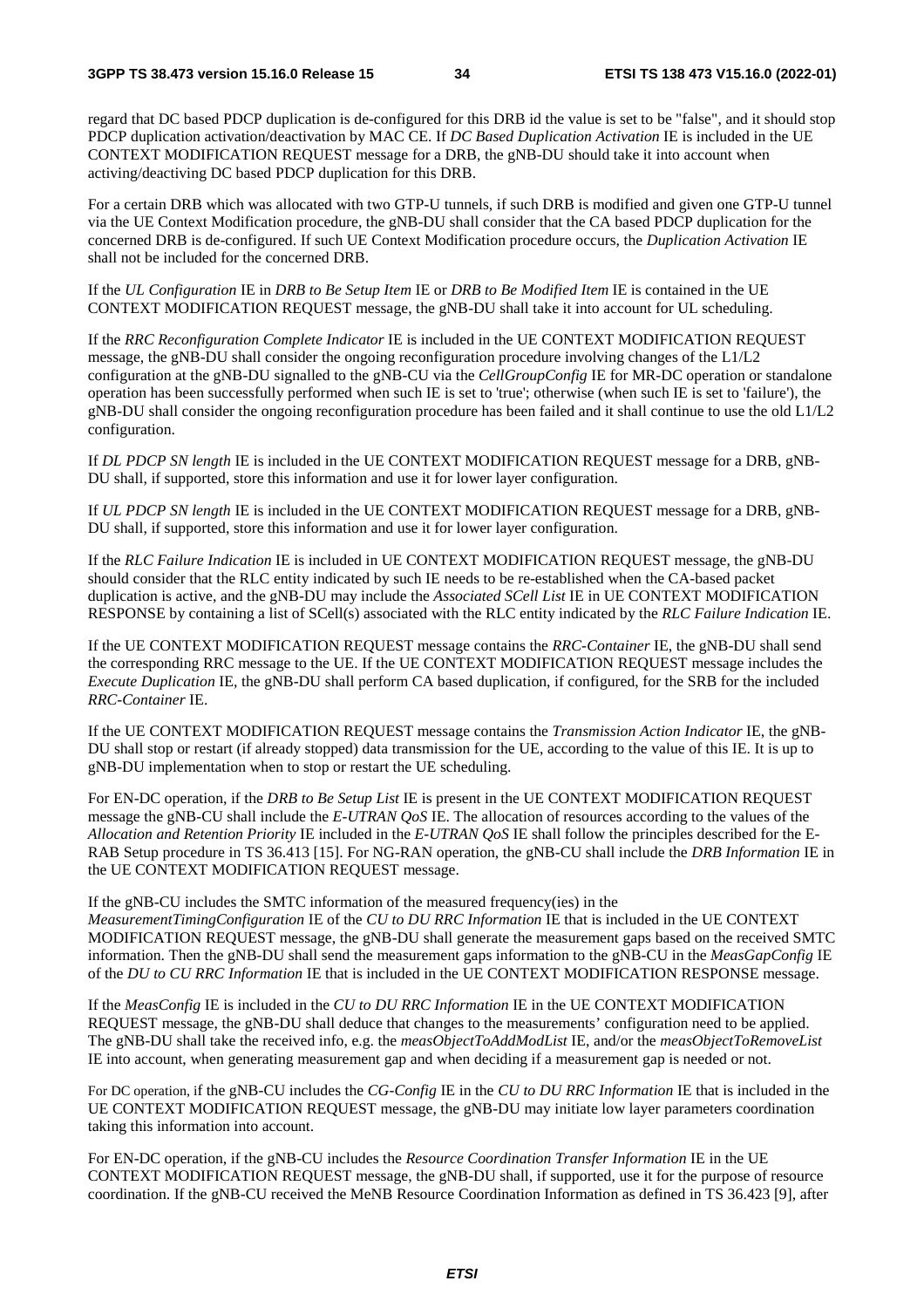completion of UE Context Setup procedures, the gNB-CU shall transparently transfer it to the gNB-DU via the *Resource Coordination Transfer Container* IE in the UE CONTEXT MODIFICATION REQUEST message. The gNB-DU shall use the information received in the *Resource Coordination Transfer Container* IE for reception of MeNB Resource Coordination Information at the gNB acting as secondary node as described in TS 36.423 [9]. If the *Resource Coordination E-UTRA Cell Information* IE is included in the *Resource Coordination Transfer Information* IE, the gNB-DU shall store the information replacing previously received information for the same E-UTRA cell, and use the stored information for the purpose of resource coordination. If the *Ignore PRACH Configuration* IE is present and set to "true" the *E-UTRA PRACH Configuration* IE in the UE CONTEXT MODIFICATION REQUEST message shall be ignored.

For NGEN-DC or NE-DC operation, if the gNB-CU includes the *Resource Coordination Transfer Information* IE in the UE CONTEXT MODIFICATION REQUEST message, the gNB-DU shall, if supported, use it for the purpose of resource coordination. If the gNB-CU received the MR-DC Resource Coordination Information as defined in TS 38.423 [28], after completion of UE Context Setup procedures, the gNB-CU shall transparently transfer it to the gNB-DU via the *Resource Coordination Transfer Container* IE in the UE CONTEXT MODIFICATION REQUEST message. The gNB-DU shall use the information received in the *Resource Coordination Transfer Container* IE for reception of MR-DC Resource Coordination Information at the gNB as described in TS 38.423 [28].

For EN-DC operation, and if the *Subscriber Profile ID for RAT/Frequency priority* IE is received from an MeNB, the UE CONTEXT MODIFICTION REQUEST message shall contain the *Subscriber Profile ID for RAT/Frequency priority* IE. The gNB-DU shall store the received Subscriber Profile ID for RAT/Frequency priority in the UE context and use it as defined in TS 36.300 [20].

If the *Index to RAT/Frequency Selection Priority* IE is modified at the gNB-CU, the *Index to RAT/Frequency Selection Priority* IE shall be included in the UE CONTEXT MODIFICATION REQUEST. The gNB-DU may use it for RRM purposes.

If the UE CONTEXT MODIFICATION REQUEST message contains the *Uplink TxDirectCurrentList Information* IE, the gNB-DU may take that into account when selecting L1 configuration.

The *UEAssistanceInformation* IE shall be included in *CU to DU RRC Information* IE in the UE CONTEXT MODIFICATION REQUEST message if the gNB-CU received this IE from the UE; if the *UEAssistanceInformation* IE is included in the *CU to DU RRC Information* IE in the UE CONTEXT MODIFICATION REQUEST message, the gNB-DU shall, if supported, take it into account when configuring resources for the UE.

The gNB-DU shall report to the gNB-CU, in the UE CONTEXT MODIFICATION RESPONSE message, the result for all the requested or modified DRBs and SRBs in the following way:

- A list of DRBs which are successfully established shall be included in the *DRB Setup List* IE;
- A list of DRBs which failed to be established shall be included in the *DRB Failed to be Setup List* IE;
- A list of DRBs which are successfully modified shall be included in the *DRB Modified List* IE;
- A list of DRBs which failed to be modified shall be included in the *DRB Failed to be Modified List* IE;
- A list of SRBs which failed to be established shall be included in the *SRB Failed to be Setup List* IE.
- A list of successfully established SRBs with logical channel identities for primary path shall be included in the *SRB Setup List* IE only if CA based PDCP duplication is initiated for the concerned SRBs.
- A list of successfully modified SRBs with logical channel identities for primary path shall be included in the *SRB Modified List* IE only if CA based PDCP duplication is initiated for the concerned SRBs.

When the gNB-DU reports the unsuccessful establishment of a DRB or SRB, the cause value should be precise enough to enable the gNB-CU to know the reason for the unsuccessful establishment.

If the *Resource Coordination Transfer Container* IE is included in the UE CONTEXT MODIFICATION RESPONSE, the gNB-CU shall transparently transfer this information for the purpose of resource coordination as described in TS 36.423 [9], TS 38.423 [28].

If the *CellGroupConfig* IE is included in the *DU to CU RRC Information* IE contained in the UE CONTEXT MODIFICATION RESPONSE message, the gNB-CU shall perform RRC Reconfiguration as described in TS 38.331 [8]. The *CellGroupConfig* IE shall transparently be signaled to the UE as specified in TS 38.331 [8].

If the *UE-CapabilityRAT-ContainerList* IE is included in the UE CONTEXT SETUP MODOFOCATION REQUEST, the gNB-DU shall take this information into account for UE specific configurations.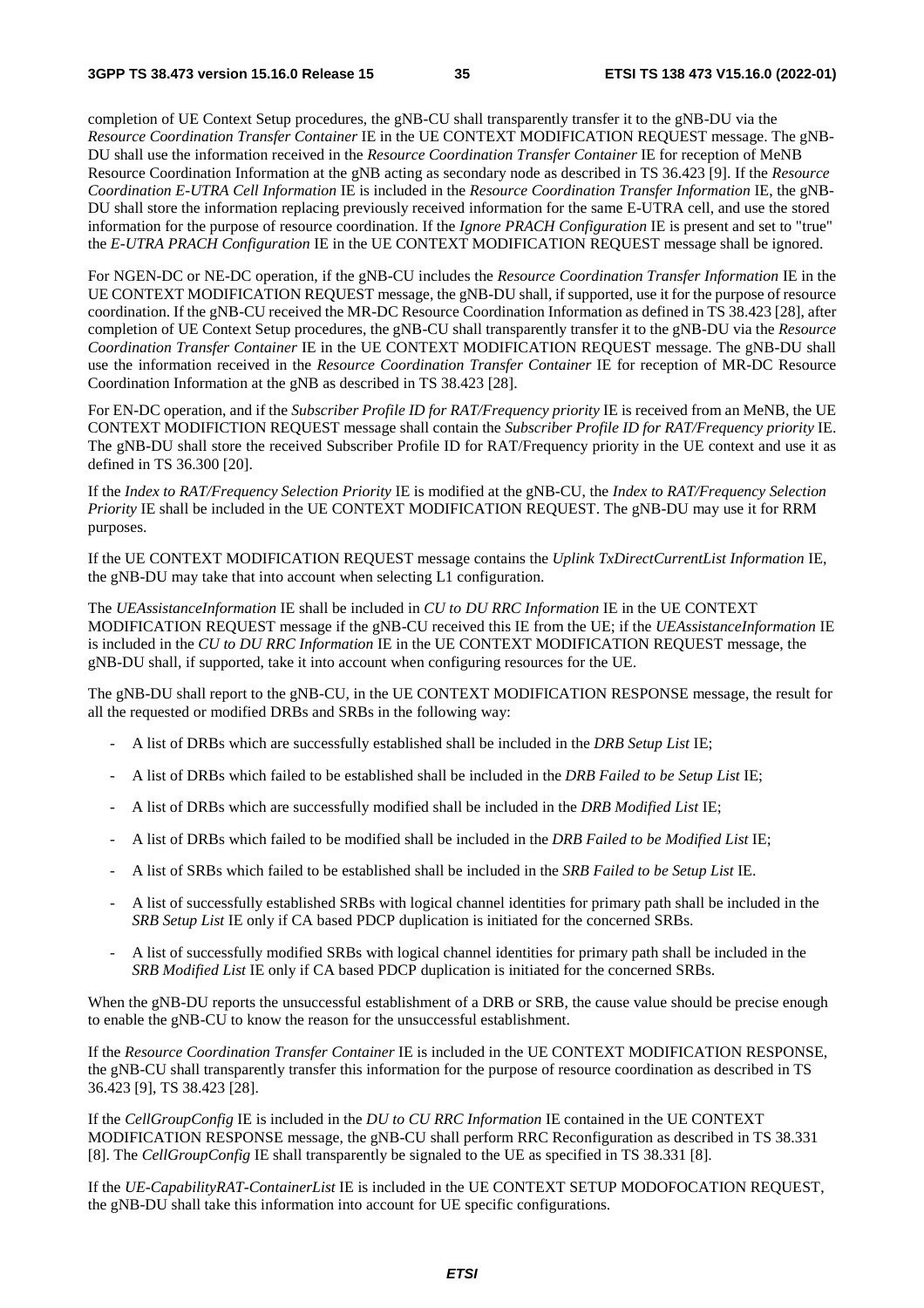If the *SCell Failed To Setup List* IE is contained in the UE CONTEXT MODIFICATION RESPONSE message, the gNB-CU shall regard the corresponding SCell(s) failed to be set up with an appropriate cause value for each SCell failed to setup.

If the *C-RNTI* IE is included in the UE CONTEXT MODIFICATION RESPONSE, the gNB-CU shall consider that the C-RNTI has been allocated by the gNB-DU for this UE context.

If the *Inactivity Monitoring Request* IE is contained in the UE CONTEXT MODIFICATION REQUEST message, gNB-DU may consider that the gNB-CU has requested the gNB-DU to perform UE inactivity monitoring. If the *Inactivity Monitoring Response* IE is contained in the UE CONTEXT MODIFICATION RESPONSE message and set to "Not-supported", the gNB-CU shall consider that the gNB-DU does not support UE inactivity monitoring for the UE.

The UE Context Modify Procedure is not used to configure SRB0.

If the *Notification Control* IE is included in the *DRB to Be Setup List* IE or the *DRB to Be Modified List* IE and it is set to active, the gNB-DU shall, if supported, monitor the QoS of the DRB and notify the gNB-CU if the QoS cannot be fulfilled any longer or if the QoS can be fulfilled again. The *Notification Control* IE can only be applied to GBR bearers.

If the *UL PDU Session Aggregate Maximum Bit Rate* IE is included in the *QoS Flow Level QoS Parameters* IE containded in the UE CONTEXT MODIFICATION REQUEST message, the gNB-DU shall replace the received UL PDU Session Aggregate Maximum Bit Rate and use it as specified in TS 23.501 [21].

If the *gNB-DU UE Aggregate Maximum Bit Rate Uplink* IE is included in the UE CONTEXT MODIFICATION REQUEST message, the gNB-DU shall:

- replace the previously provided gNB-DU UE Aggregate Maximum Bit Rate Uplink with the new received gNB-DU UE Aggregate Maximum Bit Rate Uplink;
- use the received gNB-DU UE Aggregate Maximum Bit Rate Uplink for non-GBR Bearers for the concerned UE.

The *gNB-DU UE Aggregate Maximum Bit Rate Uplink* IE shall be sent if *DRB to Be Setup List* IE is included and the gNB-CU has not previously sent it. The gNB-DU shall store and use the received *gNB-DU UE Aggregate Maximum Bit Rate Uplink* IE.

If the *RLC Status IE* is included in the UE CONTEXT MODIFICATION RESPONSE message, the gNB-CU shall assume that RLC has been reestablished at the gNB-DU and may trigger PDCP data recovery.

If the GNB-*DU Configuration Query* IE is contained in the UE CONTEXT MODIFICATION REQUEST message, gNB-DU shall include the *CellGroupConfig* IE in the *DU To CU RRC Information* IE in the UE CONTEXT MODIFICATION RESPONSE message.

If the *Bearer Type Change* IE is included in *DRB to Be Modified List* IE in the UE CONTEXT MODIFICATION REQUEST message, the gNB-DU shall either reset the lower layers or generate a new LCID for the affected bearer as specified in TS 37.340[7].

For NE-DC operation, if *NeedforGap* IE is included in the UE CONTEXT MODIFICATION REQUEST message,the gNB-DU shall generate measurement gap for the SeNB.

If the *QoS Flow Mapping Indication* IE is included in the UE CONTEXT MODIFICATION REQUEST message, the gNB-DU shall, if supported, replace any previously received value and take it into account that only the uplink or downlink QoS flow is mapped to the DRB.

If the *Full Configuration* IE is contained in the UE CONTEXT MODIFICATION REQUEST message, the gNB-DU shall generate a *CellGroupConfig* IE using full configuration and include it in the UE CONTEXT MODIFICATION RESPONSE.

If the *Full Configuration* IE is contained in the UE CONTEXT MODIFICATION RESPONSE message, the gNB-CU shall consider that the gNB-DU has generated the *CellGroupConfig* IE using full configuration.

If the *SCG Indicator* IE is contained in the UE CONTEXT MODIFICATION REQUEST message and it is set to "released", the gNB-DU shall, if supported, deduce that an SCG is removed.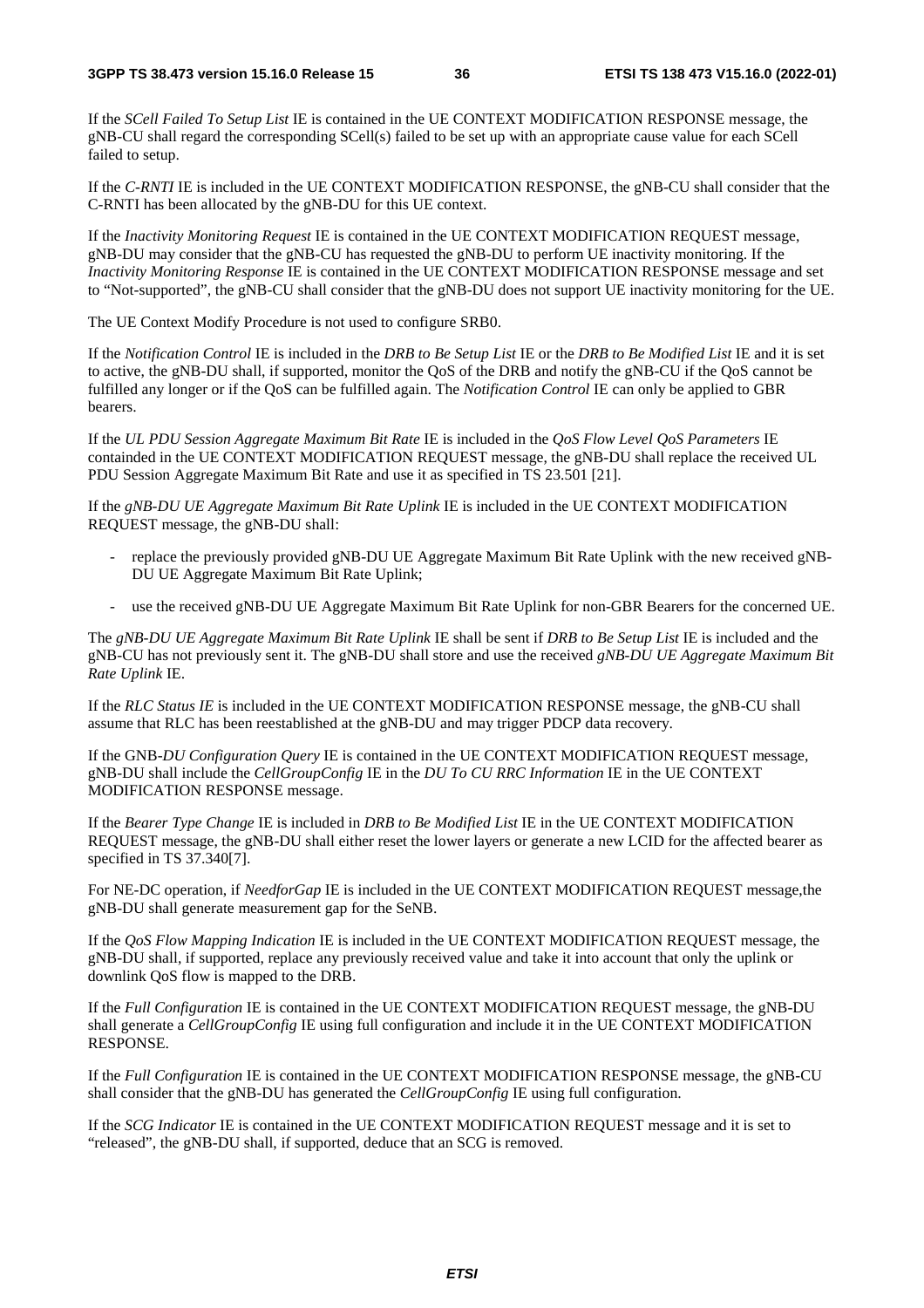#### 8.3.4.3 Unsuccessful Operation



**Figure 8.3.4.3-1: UE Context Modification procedure. Unsuccessful operation** 

In case none of the requested modifications of the UE context can be successfully performed, the gNB-DU shall respond with the UE CONTEXT MODIFICATION FAILURE message with an appropriate cause value.

If the gNB-DU is not able to accept the *SpCell ID* IE in UE CONTEXT MODIFICATION REQUEST message, it shall reply with the UE CONTEXT MODIFICATION FAILURE message.

#### 8.3.4.4 Abnormal Conditions

If the gNB-DU receives a UE CONTEXT MODIFICATION REQUEST message containing a *E-UTRAN QoS* IE for a GBR QoS DRB but where the *GBR QoS Information* IE is not present, the gNB-DU shall report the establishment of the corresponding DRB as failed in the *DRB Failed to Setup List* IE of the UE CONTEXT MODIFICATION RESPONSE message with an appropriate cause value.

If the gNB-DU receives a UE CONTEXT MODIFICATION REQUEST message containing a *DRB QoS* IE for a GBR QoS DRB but where the *GBR QoS Flow Information* IE is not present, the gNB-DU shall report the establishment of the corresponding DRBs as failed in the *DRB Failed to Setup List* IE of the UE CONTEXT MODIFICATION RESPONSE message with an appropriate cause value.

If the *Delay Critical* IE is included in the *Dynamic 5QI Descriptor* IE within the *DRB QoS* IE in the UE CONTEXT MODIFICATION REQUESTmessage and is set to the value "delay critical" but the *Maximum Data Burst Volume* IE is not present, the gNB-DU shall report the establishment of the corresponding DRB as failed in the *DRB Failed to Setup List* IE of the of the UE CONTEXT MODIFICATION RESPONSE message with an appropriate cause value.

### 8.3.5 UE Context Modification Required (gNB-DU initiated)

#### 8.3.5.1 General

The purpose of the UE Context Modification Required procedure is to modify the established UE Context, e.g., modifying and releasing radio bearer resources. The procedure uses UE-associated signalling.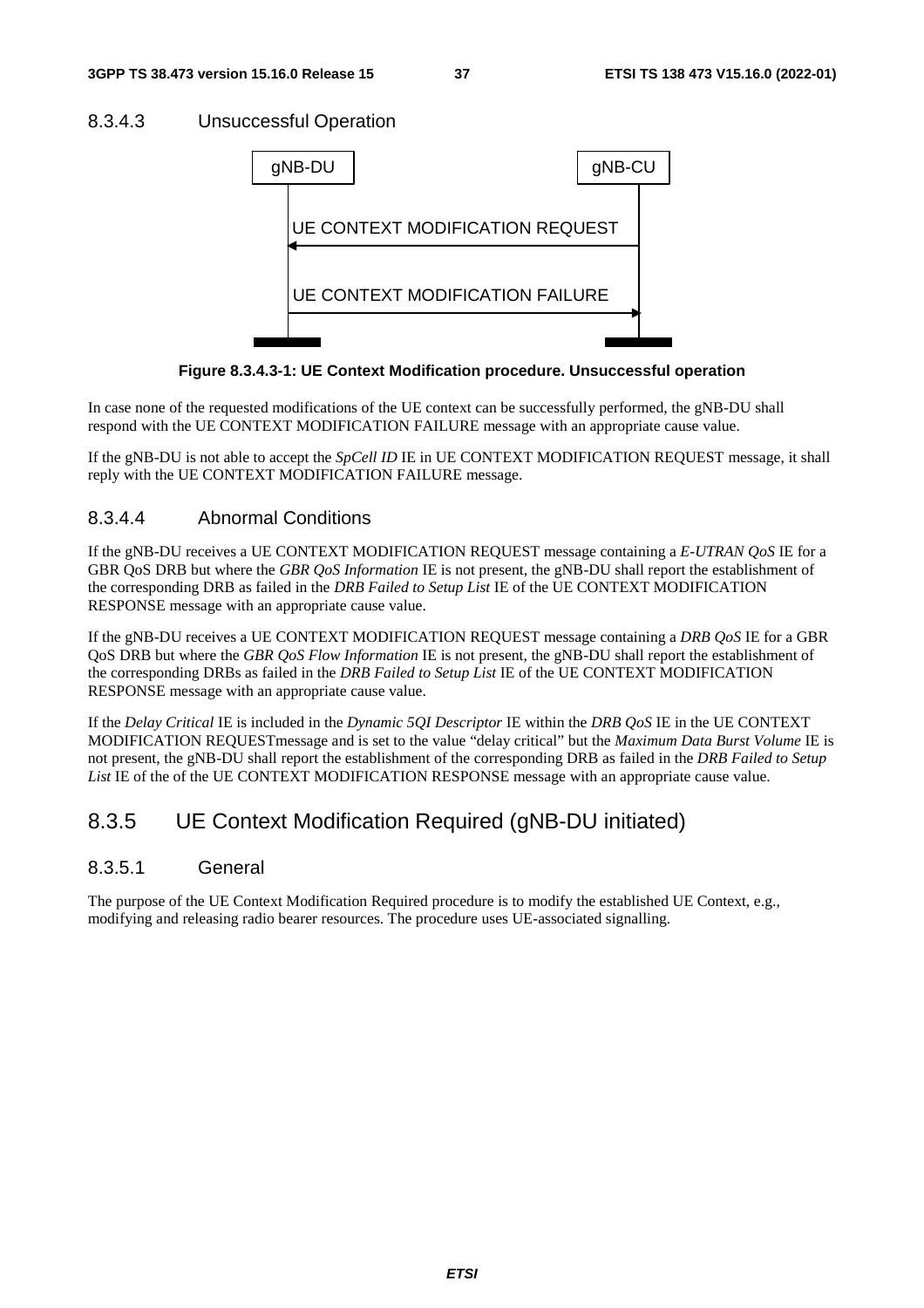#### 8.3.5.2 Successful Operation



**Figure 8.3.5.2-1: UE Context Modification Required procedure. Successful operation** 

The F1AP UE CONTEXT MODIFICATION REQUIRED message is initiated by the gNB-DU.

The gNB-CU reports the successful update of the UE context in the UE CONTEXT MODIFICATION CONFIRM message.

For a given bearer for which PDCP CA duplication was already configured, if two *DL UP TNL Information* IEs are included in UE CONTEXT MODIFICATION REQUIRED message for a DRB, the gNB-CU shall include two *UL UP TNL Information* IEs in UE CONTEXT MODIFICATION CONFIRM message. The gNB-CU and gNB-DU use the *UL UP TNL Information* IEs and *DL UP TNL Information* IEs to support packet duplication for intra-gNB-DU CA as defined in TS 38.470 [2], and the first *UP TNL Information* IE is still for the primary path.

If the *Resource Coordination Transfer Container* IE is included in the UE CONTEXT MODIFICATION REQUIRED, the gNB-CU shall transparently transfer this information for the purpose of resource coordination as described in TS 36.423 [9], TS 38.423 [28].

For EN-DC operation, if the gNB-CU includes the *Resource Coordination Transfer Information* IE in the UE CONTEXT MODIFICATION CONFIRM message, the gNB-DU shall, if supported, use it for the purpose of resource coordination. If the gNB-CU received the MeNB Resource Coordination Information as defined in TS 36.423 [9], after completion of UE Context Modification Required procedures, the gNB-CU shall transparently transfer it to the gNB-DU via the *Resource Coordination Transfer Container* IE in the UE CONTEXT MODIFICATION CONFIRM message. The gNB-DU shall use the information received in the *Resource Coordination Transfer Container* IE for reception of MeNB Resource Coordination Information at the gNB acting as secondary node as described in TS 36.423 [9]. If the *Resource Coordination E-UTRA Cell Information* IE is included in the *Resource Coordination Transfer Information* IE, the gNB-DU shall store the information replacing previously received information for the same E-UTRA cell, and use the stored information for the purpose of resource coordination. If the *Ignore PRACH Configuration* IE is present and set to "true" the *E-UTRA PRACH Configuration* IE in the UE CONTEXT MODIFICATION CONFIRM message shall be ignored.

For NGEN-DC or NE-DC operation, if the gNB-CU includes the *Resource Coordination Transfer Information* IE in the UE CONTEXT MODIFICATION CONFIRM message, the gNB-DU shall, if supported, use it for the purpose of resource coordination. If the gNB-CU received the MR-DC Resource Coordination Information as defined in TS 38.423 [28], after completion of UE Context Modification Required procedures, the gNB-CU shall transparently transfer it to the gNB-DU via the *Resource Coordination Transfer Container* IE in the UE CONTEXT MODIFICATION CONFIRM message. The gNB-DU shall use the information received in the *Resource Coordination Transfer Container*  IE for reception of MR-DC Resource Coordination Information at the gNB as described in TS 38.423 [28].

If the *CellGroupConfig* IE is included in the *DU to CU RRC Information* IE contained in the UE CONTEXT MODIFICATION REQUIRED message, the gNB-CU shall perform RRC Reconfiguration as described in TS 38.331 [8]. The *CellGroupConfig* IE shall transparently be signaled to the UE as specified in TS 38.331 [8].

If the UE CONTEXT MODIFICATION CONFIRM message includes the *Execute Duplication* IE, the gNB-DU shall perform CA based duplication, if configured, for the SRB for the included *RRC-Container* IE.

If the UE CONTEXT MODIFICATION REQUIRED message contains the *RLC Status* IE, the gNB-CU shall assume that RLC has been reestablished at the gNB-DU and may trigger PDCP data recovery.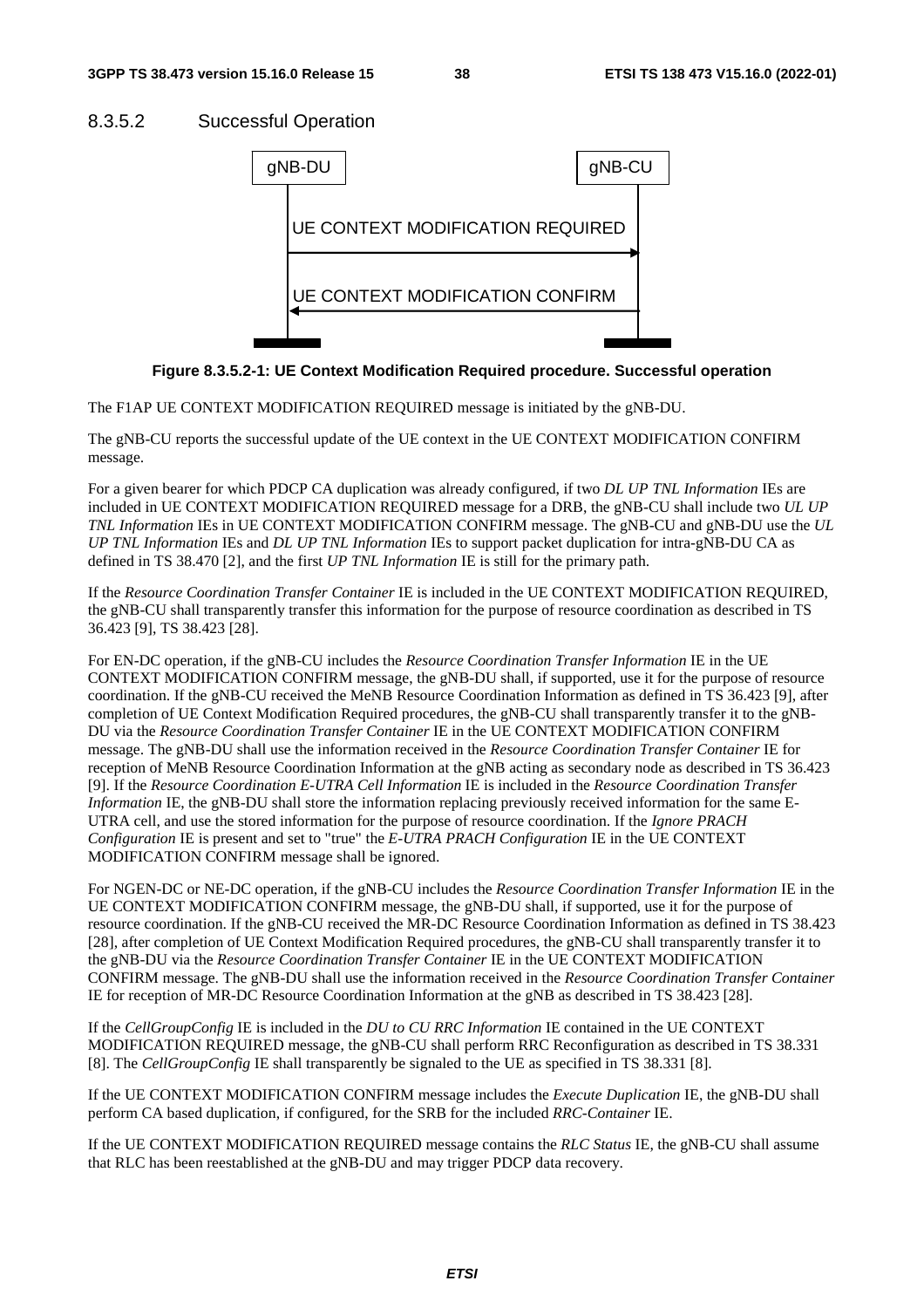#### 8.3.5.2A Unsuccessful Operation



#### **Figure 8.3.5.2A-1: UE Context Modification Required procedure. Unsuccessful operation.**

In case none of the requested modifications of the UE context can be successfully performed, the gNB-CU shall respond with the UE CONTEXT MODIFICATION REFUSE message with an appropriate cause value.

#### 8.3.5.3 Abnormal Conditions

Not applicable.

### 8.3.6 UE Inactivity Notification

#### 8.3.6.1 General

This procedure is initiated by the gNB-DU to indicate the UE activity event.

The procedure uses UE-associated signalling.

#### 8.3.6.2 Successful Operation



**Figure 8.3.6.2-1: UE Inactivity Notification procedure.** 

The gNB-DU initiates the procedure by sending the UE INACTIVITY NOTIFICATION message to the gNB-CU.

If the *DRB ID* IE is included in the *DRB Activity Item* IE in the UE INACTIVITY NOTIFICATION message, the *DRB Activity* IE shall also be included

#### 8.3.6.3 Abnormal Conditions

Not applicable.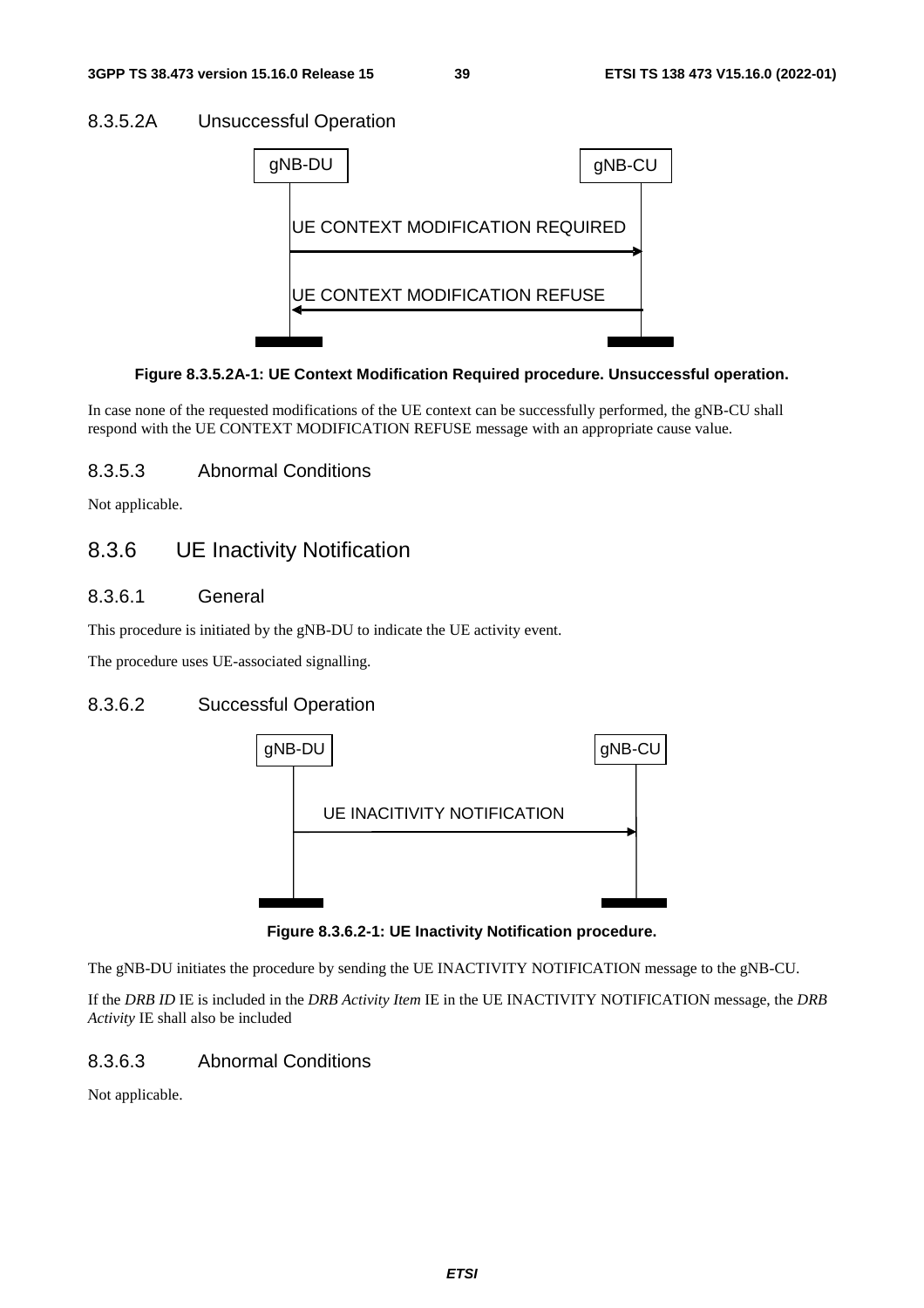### 8.3.7 Notify

#### 8.3.7.1 General

The purpose of the Notify procedure is to enable the gNB-DU to inform the gNB-CU that the QoS of an already established GBR DRB cannot by fulfilled any longer or that it can be fulfilled again. The procedure uses UE-associated signalling.

#### 8.3.7.2 Successful Operation



**Figure 8.3.7.2-1: Notify procedure. Successful operation.** 

The gNB-DU initiates the procedure by sending a NOTIFY message.

The NOTIFY message shall contain the list of the GBR DRBs associated with notification control for which the QoS is not fulfilled anymore or for which the QoS is fulfilled again by the gNB-DU.

Upon reception of the NOTIFY message, the gNB-CU may identify which are the affected PDU sessions and QoS flows. The gNB-CU may inform the 5GC that the QoS for these PDU sessions or QoS flows is not fulfilled any longer or it is fulfilled again.

#### 8.3.7.3 Abnormal Conditions

Not applicable.

# 8.4 RRC Message Transfer procedures

### 8.4.1 Initial UL RRC Message Transfer

#### 8.4.1.1 General

The purpose of the Initial UL RRC Message Transfer procedure is to transfer the initial RRC message to the gNB-CU. The procedure uses non-UE-associated signaling.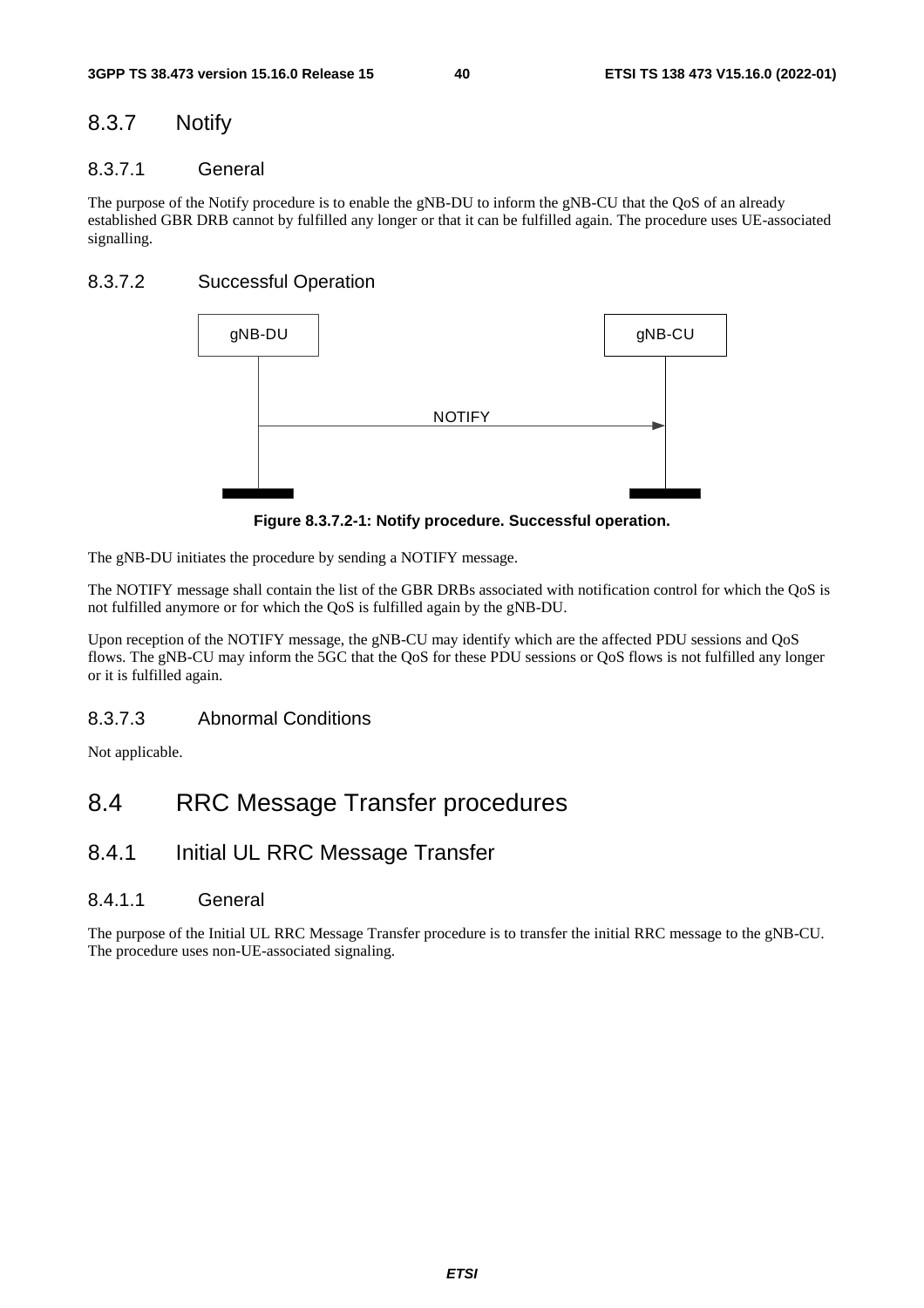#### 8.4.1.2 Successful operation



**Figure 8.4.1.2-1: Initial UL RRC Message Transfer procedure.** 

The establishment of the UE-associated logical F1-connection shall be initiated as part of the procedure.

If the *DU to CU RRC Container* IE is not included in the INITIAL UL RRC MESSAGE TRANSFER, the gNB-CU should reject the UE under the assumption that the gNB-DU is not able to serve such UE. If the gNB-DU is able to serve the UE, the gNB-DU shall include the *DU to CU RRC Container* IE and the gNB-CU shall configure the UE as specified in TS 38.331 [8]. The gNB-DU shall not include the *ReconfigurationWithSync* field in the *CellGroupConfig* IE as defined in TS 38.331 [8] of the *DU to CU RRC Container* IE.

If the *SUL Access Indication* IE is included in the INITIAL UL RRC MESSAGE TRANSFER, the gNB-CU shall consider that the UE has performed access on SUL carrier.

If the *RRC-Container-RRCSetupComplete* IE is included in the INITIAL UL RRC MESSAGE TRANSFER, the gNB-CU shall take it into account as specified in TS 38.401 [4].

#### 8.4.1.3 Abnormal Conditions

Not applicable.

### 8.4.2 DL RRC Message Transfer

#### 8.4.2.1 General

The purpose of the DL RRC Message Transfer procedure is to transfer an RRC message The procedure uses UEassociated signalling.

#### 8.4.2.2 Successful operation



**Figure 8.4.2.2-1: DL RRC Message Transfer procedure** 

If a UE-associated logical F1-connection exists, the DL RRC MESSAGE TRANSFER message shall contain the *gNB-DU UE F1AP ID* IE, which should be used by gNB-DU to lookup the stored UE context.If no UE-associated logical F1-connection exists, the UE-associated logical F1-connection shall be established at reception of the DL RRC MESSAGE TRANSFER message.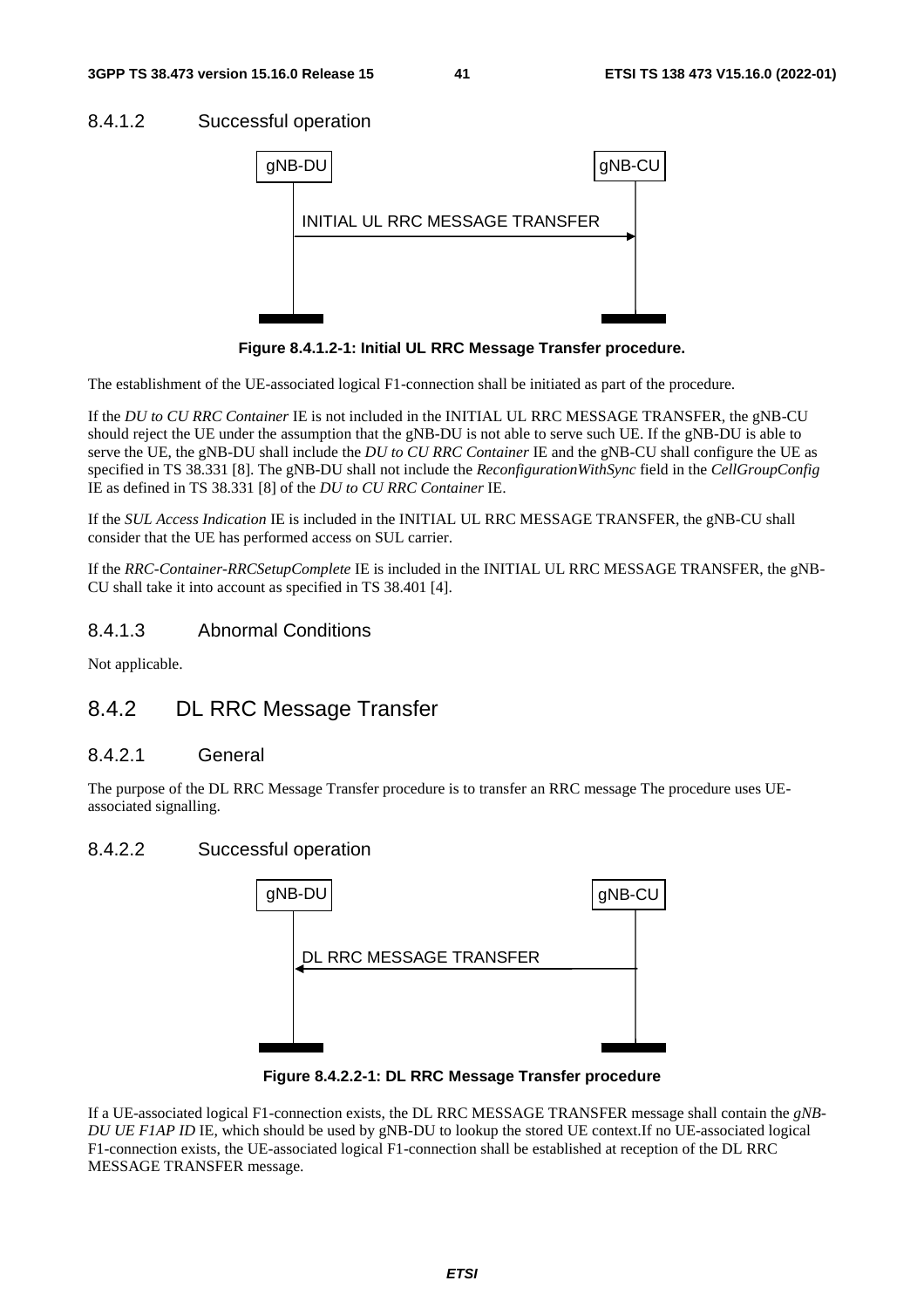If the *Index to RAT/Frequency Selection Priority* IE is included in the DL RRC MESSAGE TRANSFER, the gNB-DU may use it for RRM purposes.

The DL RRC MESSAGE TRANSFER message shall include, if available, the *old gNB-DU UE F1AP ID* IE so that the gNB-DU can retrieve the existing UE context in RRC connection reestablishment procedure, as defined in TS 38.401 [4].

The DL RRC MESSAGE TRANSFER message shall include, if SRB duplication is activated, the *Execute Duplication* IE, so that the gNB-DU can perform CA based duplication for the SRB.

If the gNB-DU identifies the UE-associated logical F1-connection by the *gNB-DU UE F1AP ID* IE in the DL RRC MESSAGE TRANSFER message and the *old gNB-DU UE F1AP ID* IE is included, it shall release the old gNB-DU UE F1AP ID and the related configurations associated with the old gNB-DU UE F1AP ID.

If the *UE Context not retrievable* IE set to "true" is included in the DL RRC MESSAGE TRANSFER, the DL RRC MESSAGE TRANSFER may contain the *Redirected RRC message* IE and use it as specified in TS 38.401 [4].

If the *UE Context not retrievable* IE set to "true" is included in the DL RRC MESSAGE TRANSFER, the DL RRC MESSAGE TRANSFER may contain the *PLMN Assistance Info for Network Sharing* IE, if available at the gNB-CU and may use it as specified in TS 38.401 [4].

If the DL RRC MESSAGE TRANSFER message contains the *New gNB-CU UE F1AP ID* IE, the gNB-DU shall, if supported, replace the value received in the *gNB-CU UE F1AP ID* IE by the value of the *New gNB-CU UE F1AP ID* and use it for further signalling.

#### **Interactions with UE Context Release Request procedure:**

If the *UE Context not retrievable* IE set to "true" is included in the DL RRC MESSAGE TRANSFER, the gNB-DU may trigger the UE Context Release Request procedure, as specified in TS 38.401 [4].

#### 8.4.2.3 Abnormal Conditions

Not applicable.

#### 8.4.3 UL RRC Message Transfer

#### 8.4.3.1 General

The purpose of the UL RRC Message Transfer procedure is to transfer an RRC message as an UL PDCP-PDU to the gNB-CU. The procedure uses UE-associated signalling.

#### 8.4.3.2 Successful operation



**Figure 8.4.3.2-1: UL RRC Message Transfer procedure** 

When the gNB-DU has received from the radio interface an RRC message to which a UE-associated logical F1 connection for the UE exists, the gNB-DU shall send the UPLINK RRC TRANSFER message to the gNB-CU including the RRC message as a *RRC-Container* IE.

If the *Selected PLMN ID* IE is contained in the UL RRC MESSAGE TRANSFER message, the gNB-CU may use it as specified in TS 38.401 [4].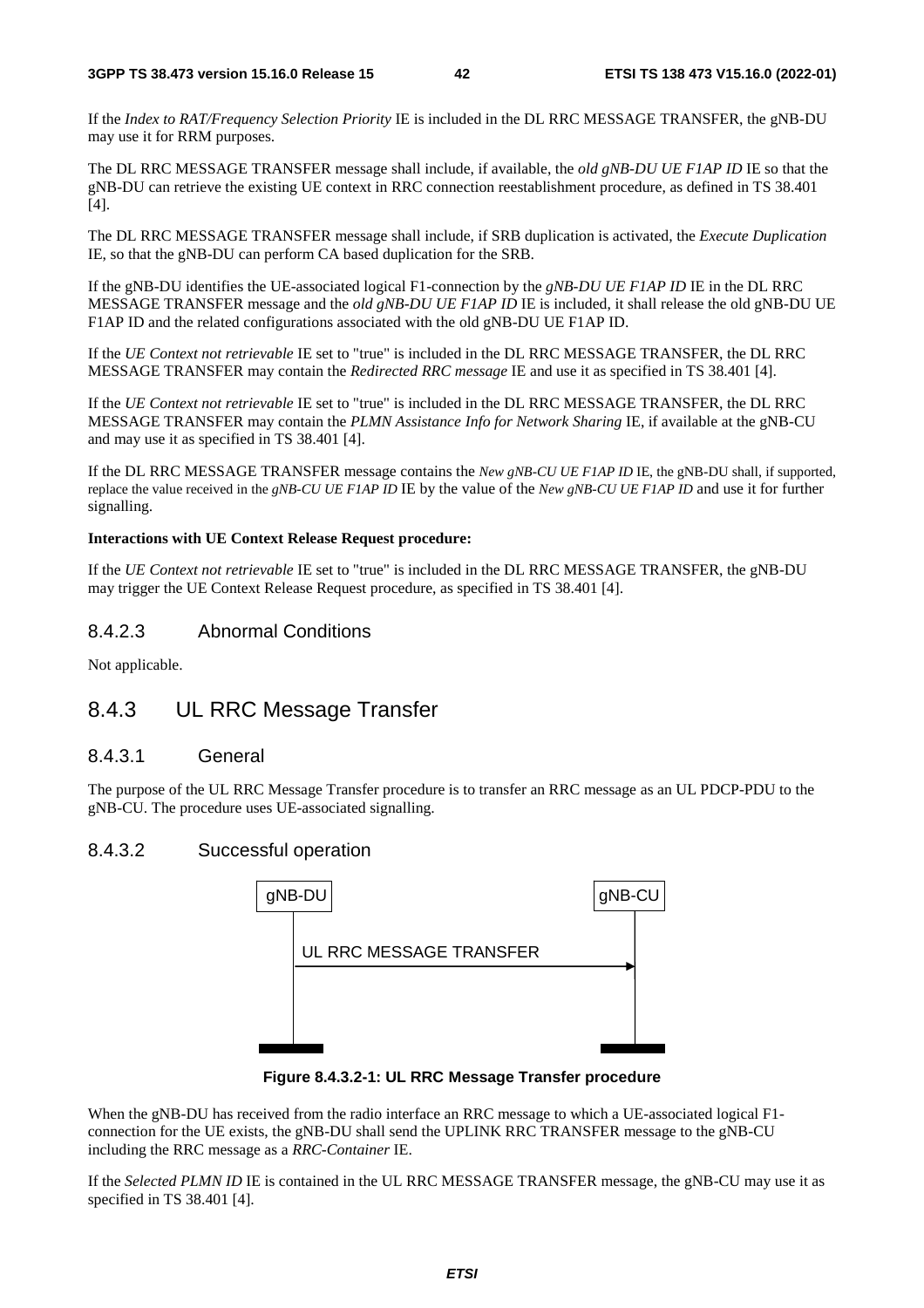If the UL RRC MESSAGE TRANSFER message contains the *New gNB-DU UE F1AP ID* IE, the gNB-CU shall, if supported, replace the value received in the *gNB-DU UE F1AP ID* IE by the value of the *New gNB-DU UE F1AP ID* and use it for further signalling.

#### 8.4.3.3 Abnormal Conditions

Not applicable.

### 8.4.4 RRC Delivery Report

#### 8.4.4.1 General

The purpose of the RRC Delivery Report procedure is to transfer to the gNB-CU information about successful delivery of DL PDCP-PDUs including RRC messages. The procedure uses UE-associated signalling.

#### 8.4.4.2 Successful operation



**Figure 8.4.4.2-1: RRC Delivery Report procedure.** 

When the gNB-DU has successfully delivered an RRC message to the UE for which the gNB-CU has requested a delivery report, the gNB-DU shall send the RRC DELIVERY REPORT message to the gNB-CU containng the *RRC Delivery Status* IE and the *SRB ID* IE.

#### 8.4.4.3 Abnormal Conditions

Not applicable.

# 8.5 Warning Message Transmission Procedures

### 8.5.1 Write-Replace Warning

#### 8.5.1.1 General

The purpose of Write-Replace Warning procedure is to start or overwrite the broadcasting of warning messages. The procedure uses non UE-associated signalling.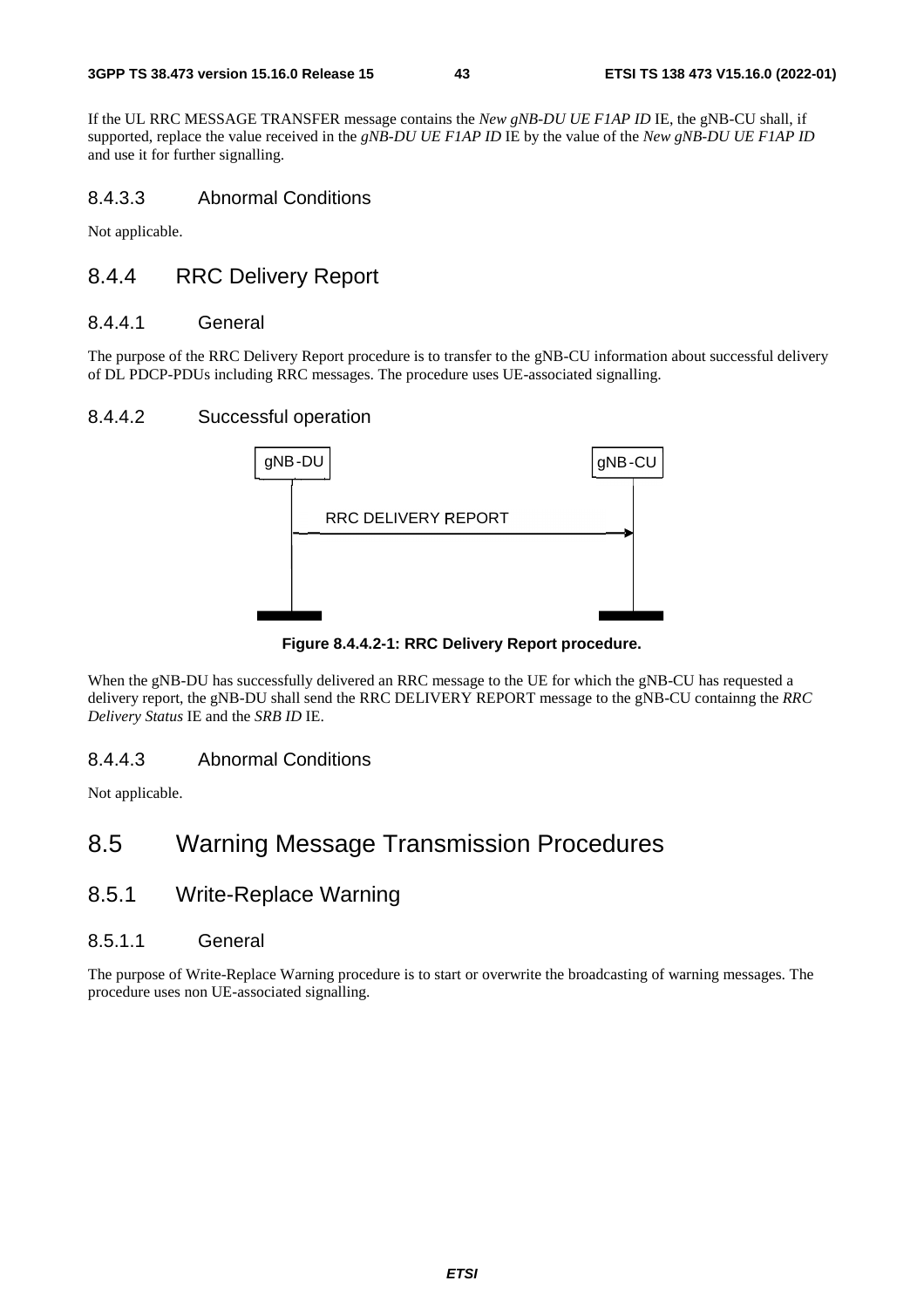#### 8.5.1.2 Successful Operation



**Figure 8.5.1.2-1: Write-Replace Warning procedure: successful operation** 

The gNB-CU initiates the procedure by sending a WRITE-REPLACE WARNING REQUEST message to the gNB-DU.

Upon receipt of the WRITE-REPLACE WARNING REQUEST message, the gNB-DU shall prioritise its resources to process the warning message.

The gNB-DU acknowledges the WRITE-REPLACE WARNING REQUEST message by sending a WRITE-REPLACE WARNING RESPONSE message to the gNB-CU.

Upon receipt of the WRITE-REPLACE WARNING REQUEST message, the gNB-DU shall include the *Dedicated SI Delivery Needed UE List* IE in the WRITE-REPLACE WARNING RESPONSE message for UEs that are unable to receive system information from broadcast.

If *Dedicated SI Delivery Needed UE List* IE is contained in the WRITE-REPLACE WARNING RESPONSE message, the gNB-CU should take it into account when informing the UE of the updated system information via the dedicated RRC message.

If the *Notification Information* IE is included in the *PWS System Information* IE in the WRITE-REPLACE WARNING REQUEST message, the gNB-DU shall use this information to avoid that duplications trigger new broadcast or replace existing broadcast.

If the gNB-DU receives a WRITE-REPLACE WARNING REQUEST message with the *Notification Information* IE in the *PWS System Information* IE which are different from those of ongoing broadcast warning messages, and if the *SIB Type* IE is set to "8", the gNB-DU shall broadcast the received warning message concurrently with other ongoing messages.

If the gNB-DU receives a WRITE-REPLACE WARNING REQUEST message with the *Notification Information* IE in the *PWS System Information* IE which are different from those of ongoing broadcast warning messages, and if the *SIB Type* IE is set to the value other than '8', the gNB-DU shall use the newly received one to replace the ongoing broadcast warning message with the same value of *SIB Type* IE.

If the *SIB Type* IE in the *PWS System Information* IE in the WRITE-REPLACE WARNING REQUEST message is set to "8" and if a value "0" is received in the *Number of Broadcast Requested* IE and if the *Repetition Period* IE is different from "0", the gNB-DU shall broadcast the received warning message indefinitely.

If *Additional SIB Message List* IE is included in *PWS System Information* IE, the gNB-DU shall store all SIB message(s) in *PWS System Information* IE, and consider that the first segment of public warning message is included in *SIB message* IE, and the remaining segments are listed in *Additional SIB Message List* IE in segmentation sequence order.

#### 8.5.1.3 Unsuccessful Operation

Not applicable.

#### 8.5.1.4 Abnormal Conditions

Not applicable.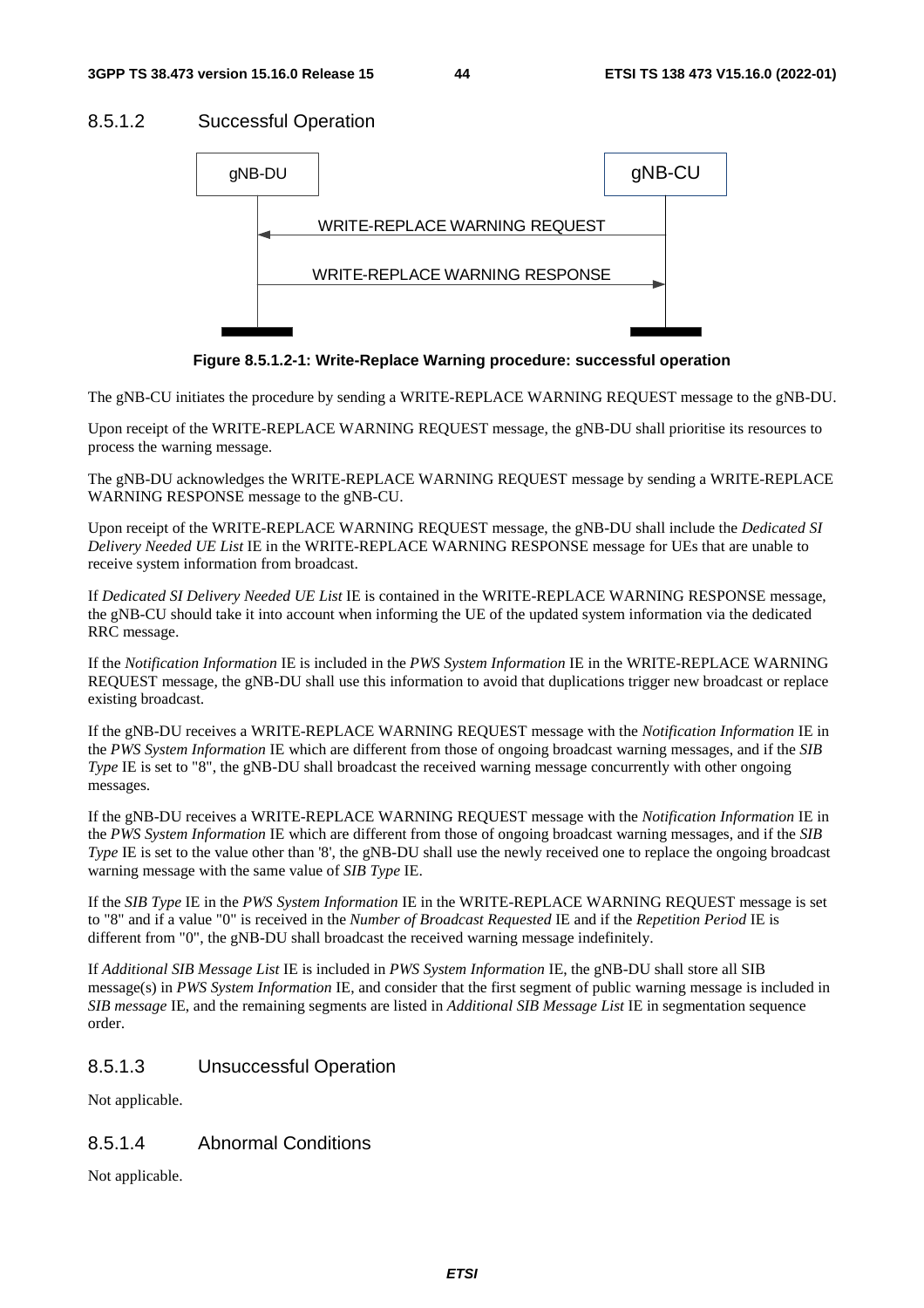### 8.5.2 PWS Cancel

#### 8.5.2.1 General

The purpose of the PWS Cancel procedure is to cancel an already ongoing broadcast of a warning message. The procedure uses non UE-associated signalling.

#### 8.5.2.2 Successful Operation



**Figure 8.5.2.2-1: PWS Cancel procedure: successful operation** 

The gNB-CU initiates the procedure by sending a PWS CANCEL REQUEST message to the gNB-DU.

The gNB-DU shall acknowledge the PWS CANCEL REQUEST message by sending the PWS CANCEL RESPONSE message.

If the *Cancel-All Warning Messages Indicator* IE is present in the PWS CANCEL REQUEST message, then the gNB-DU shall stop broadcasting and discard all warning messages for the area as indicated in the *Cell Broadcast To Be Cancelled List* IE or in all the cells of the gNB-DU if the *Cell Broadcast To Be Cancelled List* IE is not included. The gNB-DU shall acknowledge the PWS CANCEL REQUEST message by sending the PWS CANCEL RESPONSE message, and shall, if there is area to report where an ongoing broadcast was stopped successfully, include the *Cell Broadcast Cancelled List* IE with the *Number of Broadcasts* IE set to 0.

If the *Cell Broadcast To Be Cancelled List* IE is not included in the PWS CANCEL REQUEST message, the gNB-DU shall stop broadcasting and discard the warning message identified by the *Message Identifier* IE and the *Serial Number*  IE in the *Notification Information* IE in all of the cells in the gNB-DU.

If the *Notification Information* IE is included in the PWS CANCEL REQUEST, the gNB-DU shall cancel broadcast of the public warning message identified by the *Notification Information* IE.

If an area included in the *Cell Broadcast To Be Cancelled List* IE in the PWS CANCEL REQUEST message does not appear in the *Cell Broadcast Cancelled List* IE in the PWS CANCEL RESPONSE, the gNB-CU shall consider that the gNB-DU had no ongoing broadcast to stop for the public warning message identified, if present, by the *Notification Information* IE in that area.

If the *Cell Broadcast Cancelled List* IE is not included in the PWS CANCEL RESPONSE message, the gNB-CU shall consider that the gNB-DU had no ongoing broadcast to stop for the public warning message identified, if present, by the *Notification Information* IE.

#### 8.5.2.3 Unsuccessful Operation

Not applicable.

#### 8.5.2.4 Abnormal Conditions

If the gNB-DU receives a PWS CANCEL REQUEST message which contains neither the *Cancel-all Warning Messages Indicator* IE nor the *Notification Information* IE, the gNB-DU shall consider it as a logical error.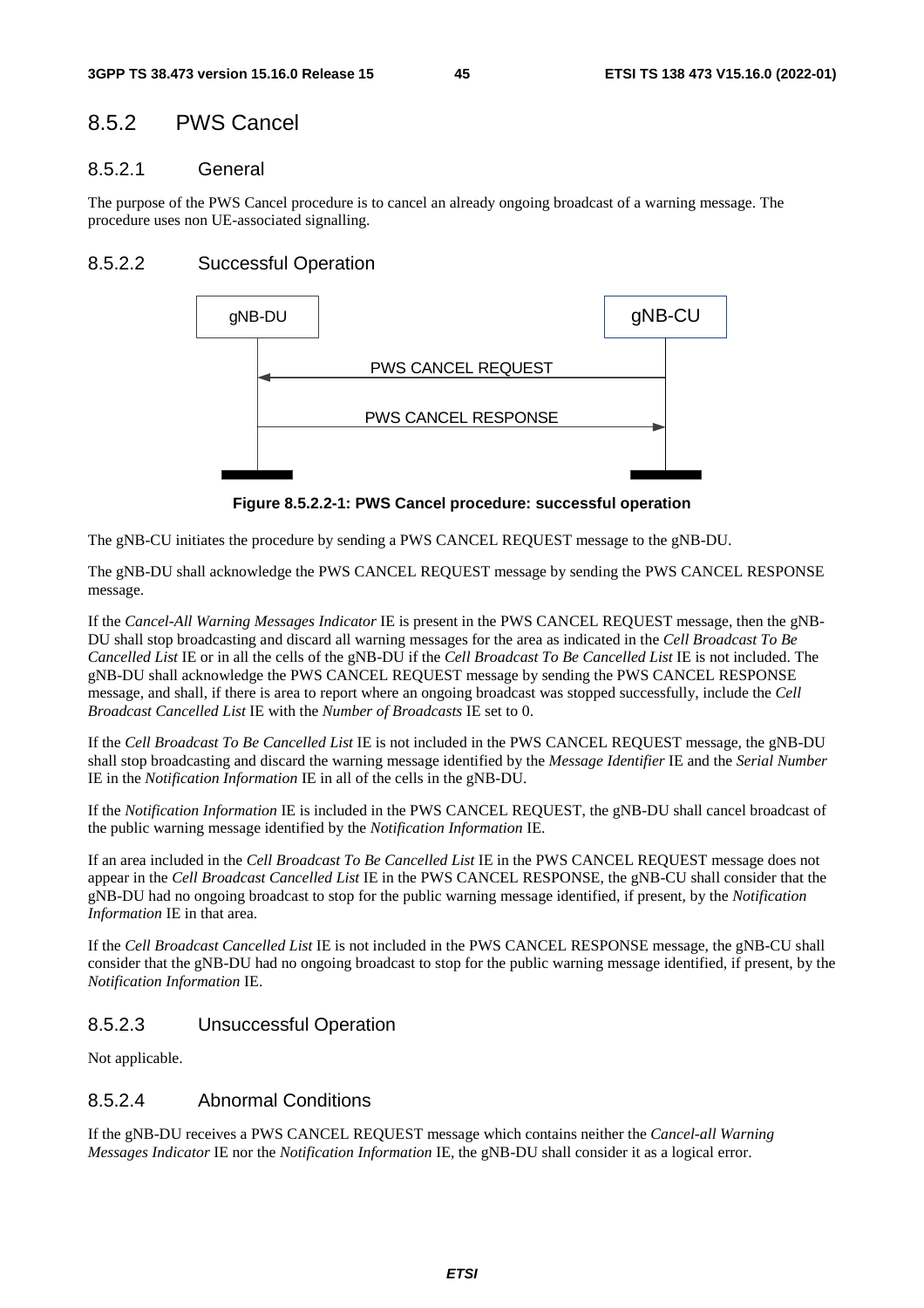## 8.5.3 PWS Restart Indication

#### 8.5.3.1 General

The purpose of PWS Restart Indication procedure is to inform the gNB-CU that PWS information for some or all cells of the gNB-DU are available for reloading from the CBC if needed. The procedure uses non UE-associated signalling.

#### 8.5.3.2 Successful Operation



**Figure 8.5.3.2-1: PWS restart indication** 

The gNB-DU initiates the procedure by sending a PWS RESTART INDICATION message to the gNB-CU.

#### 8.5.3.3 Abnormal Conditions

Not applicable.

### 8.5.4 PWS Failure Indication

#### 8.5.4.1 General

The purpose of the PWS Failure Indication procedure is to inform the gNB-CU that ongoing PWS operation for one or more cells of the gNB-DU has failed. The procedure uses non UE-associated signalling.

#### 8.5.4.2 Successful Operation



#### **Figure 8.5.4.2-1: PWS failure indication**

The gNB-DU initiates the procedure by sending a PWS FAILURE INDICATION message to the gNB-CU.

#### 8.5.4.3 Abnormal Conditions

Not applicable.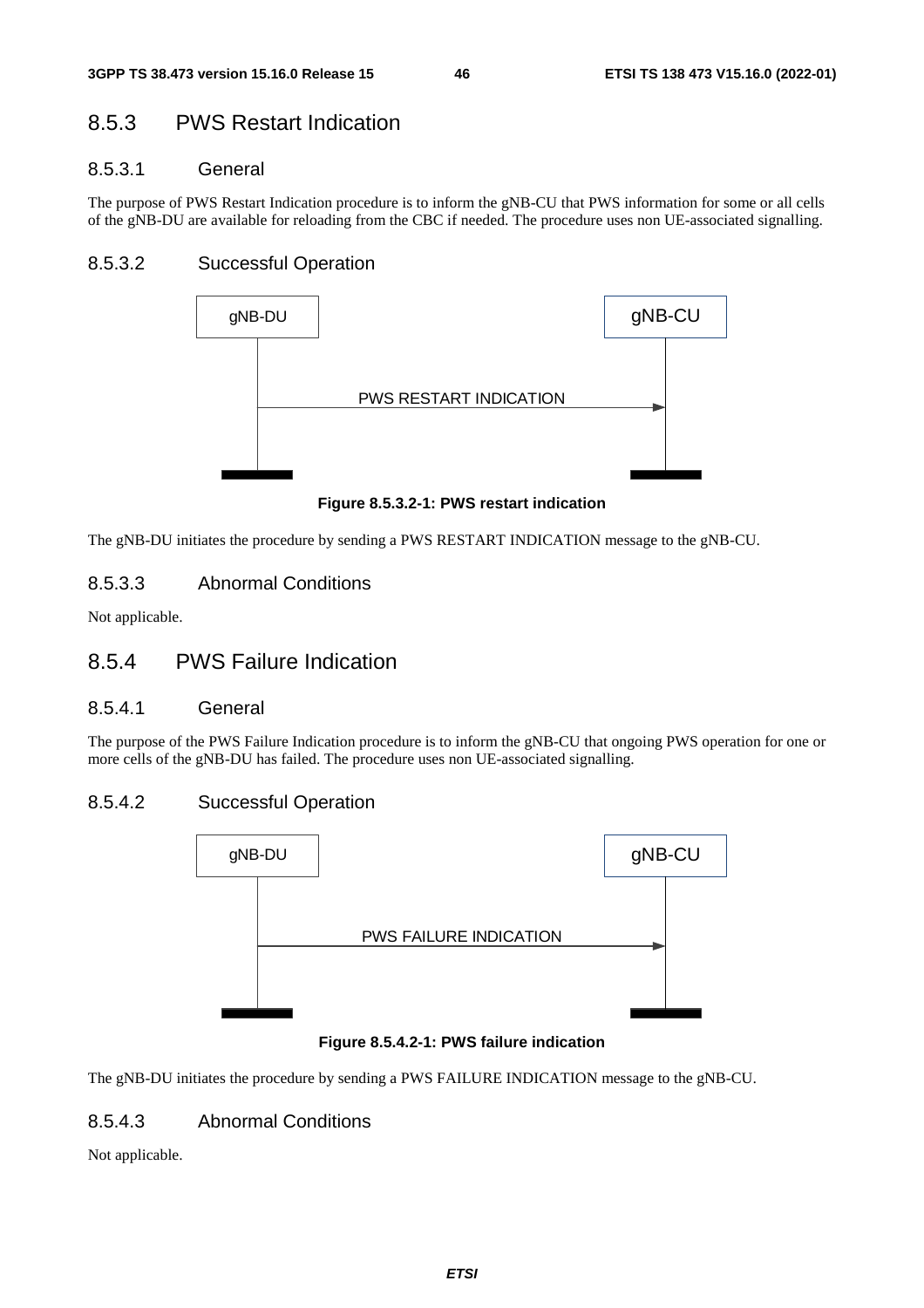# 8.6 System Information Procedures

### 8.6.1 System Information Delivery

#### 8.6.1.1 General

The purpose of the System Information Delivery procedure is to command the gNB-DU to broadcast the requested Other SI. The procedure uses non-UE associated signalling.

#### 8.6.1.2 Successful Operation



**Figure 8.6.1.2-1: System Information Delivery procedure. Successful operation.** 

The gNB-CU initiates the procedure by sending a SYSTEM INFORMATION DELIVERY COMMAND message to the gNB-DU.

Upon reception of the SYSTEM INFORMATION DELIVERY COMMAND message, the gNB-DU shall broadcast the requested Other SI, and delete the UE context corresponding to the *Confirmed UE ID* IE, if any.

#### **Interactions with gNB-DU Configuration Update procedure:**

Upon reception of SYSTEM INFORMATION DELIVERY COMMAND message, the gNB-DU Configuration Update procedure may be performed , and as part of such procedure the gNB-DU shall include the *Dedicated SI Delivery Needed UE List* IE in GNB-DU CONFIGURATION UPDATE message for UEs that are unable to receive system information from broadcast.

#### 8.6.1.3 Abnormal Conditions

Not applicable.

# 8.7 Paging procedures

8.7.1 Paging

#### 8.7.1.1 General

The purpose of the Paging procedure is used to provide the paging information to enable the gNB-DU to page a UE. The procedure uses non-UE associated signalling.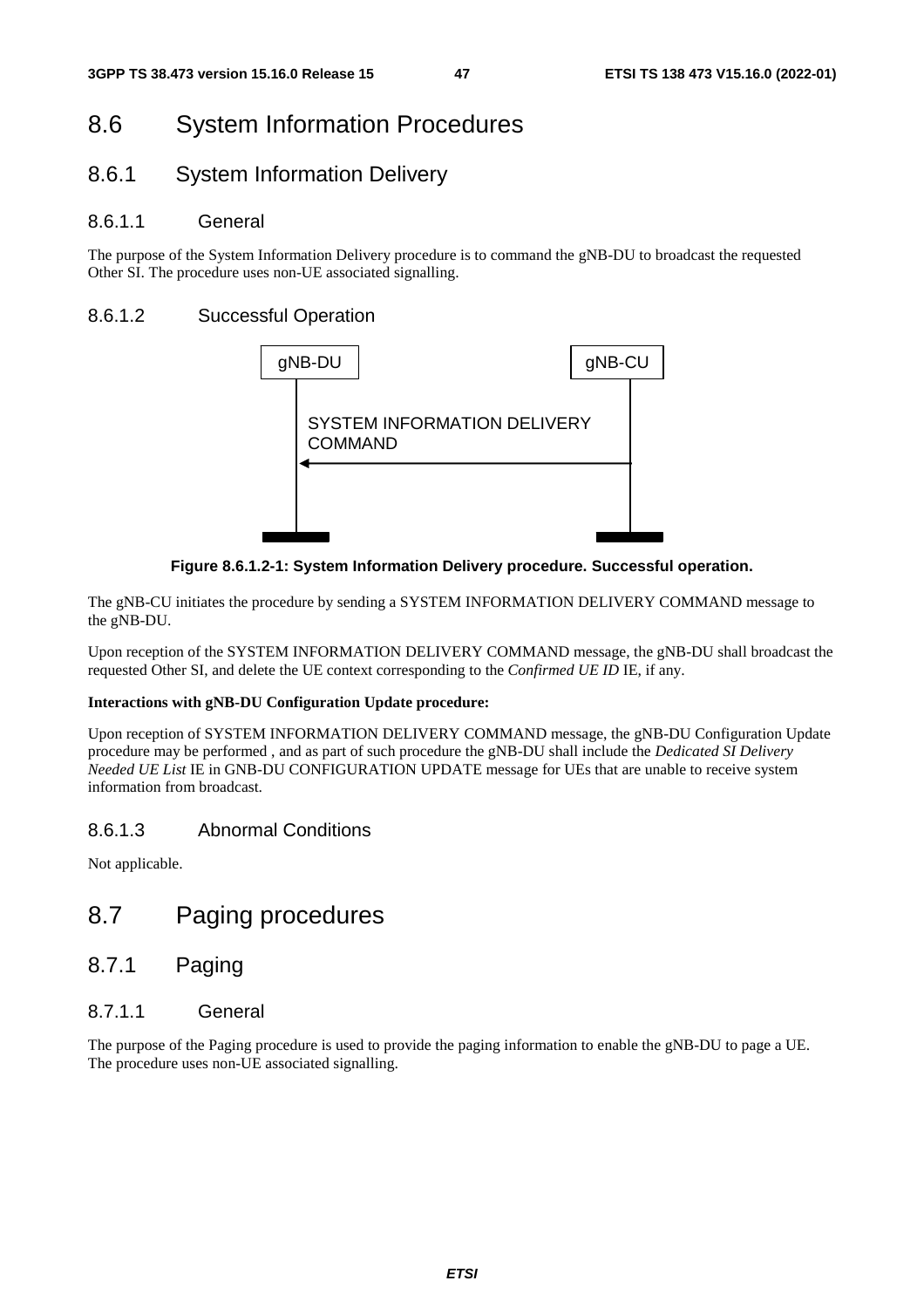#### 8.7.1.2 Successful Operation



**Figure 8.7.1.2-1: Paging procedure. Successful operation.** 

The gNB-CU initiates the procedure by sending a PAGING message.

The *Paging DRX* IE may be included in the PAGING message, and if present the gNB-DU may use it to determine the final paging cycle for the UE.

The *Paging Priority* IE may be included in the PAGING message, and if present the gNB-DU may use it according to TS 23.501 [21].

At the reception of the PAGING message, the gNB-DU shall perform paging of the UE in cells which belong to cells as indicated in the *Paging Cell List* IE.

The *Paging Origin* IE may be included in the PAGING message, and if present the gNB-DU shall transfer it to the UE.

#### 8.7.1.3 Abnormal Conditions

Not applicable.

# 9 Elements for F1AP Communication

## 9.1 General

Subclauses 9.2 and 9.3 present the F1AP message and IE definitions in tabular format. The corresponding ASN.1 definition is presented in subclause 9.4. In case there is contradiction between the tabular format and the ASN.1 definition, the ASN.1 shall take precedence, except for the definition of conditions for the presence of conditional IEs, where the tabular format shall take precedence.

The messages have been defined in accordance to the guidelines specified in TR 25.921 [14].

When specifying IEs which are to be represented by bitstrings, if not otherwise specifically stated in the semantics description of the concerned IE or elsewhere, the following principle applies with regards to the ordering of bits:

- The first bit (leftmost bit) contains the most significant bit (MSB);
- The last bit (rightmost bit) contains the least significant bit (LSB);
- When importing bitstrings from other specifications, the first bit of the bitstring contains the first bit of the concerned information;

The following attributes are used for the tabular description of the messages and information elements: Presence, Range Criticality and Assigned Criticality. Their definition and use can be found in TS 38.413 [3].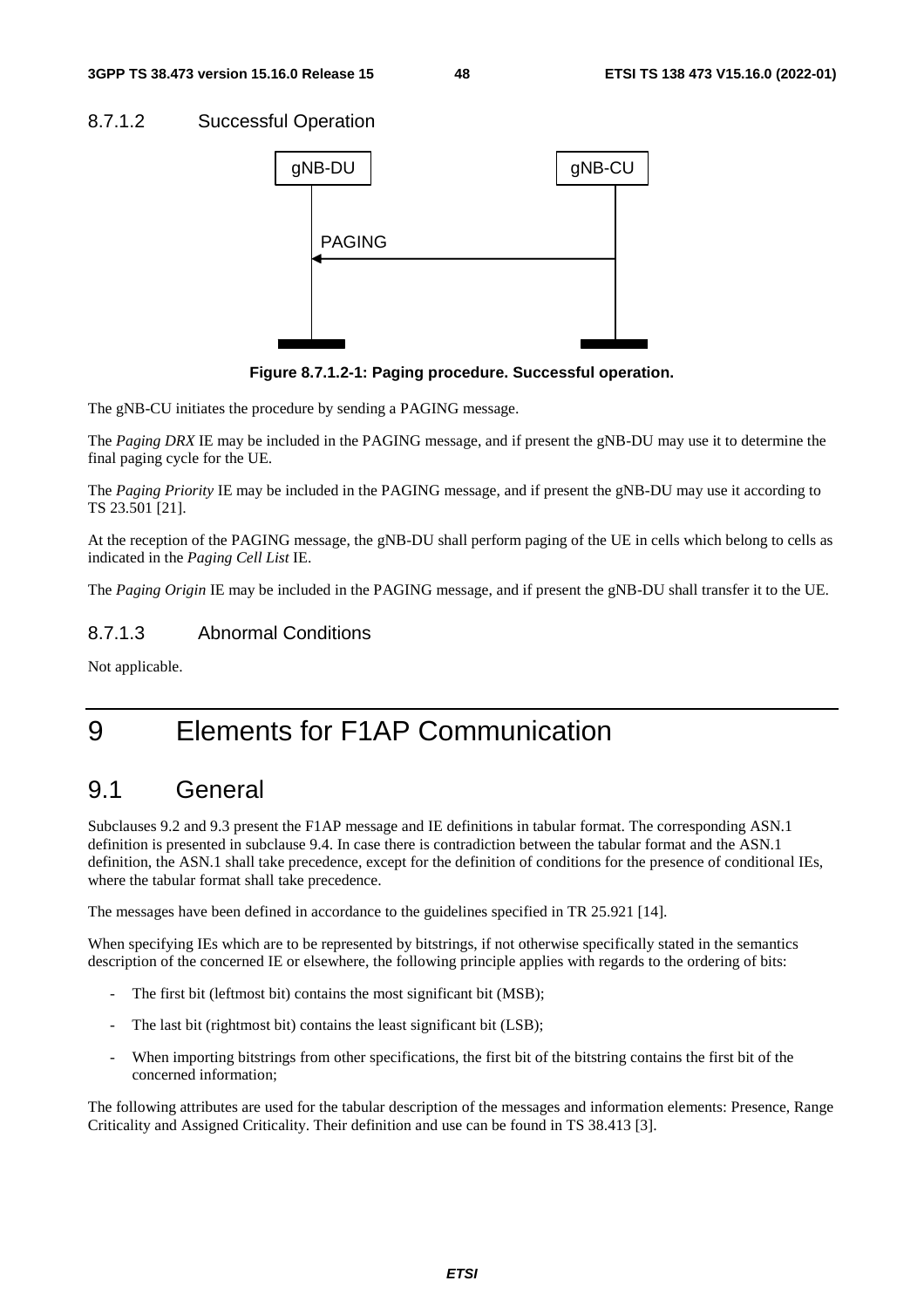# 9.2 Message Functional Definition and Content

# 9.2.1 Interface Management messages

### 9.2.1.1 RESET

This message is sent by both the gNB-CU and the gNB-DU and is used to request that the F1 interface, or parts of the F1 interface, to be reset.

|  |  |  | Direction: $gNB-CU \rightarrow gNB-DU$ and $gNB-DU \rightarrow gNB-CU$ |  |
|--|--|--|------------------------------------------------------------------------|--|
|--|--|--|------------------------------------------------------------------------|--|

| <b>IE/Group Name</b>                              | <b>Presence</b> | Range                                                                           | IE type and        | <b>Semantics</b> | <b>Criticality</b> | <b>Assigned</b>    |
|---------------------------------------------------|-----------------|---------------------------------------------------------------------------------|--------------------|------------------|--------------------|--------------------|
|                                                   |                 |                                                                                 | reference          | description      |                    | <b>Criticality</b> |
| Message Type                                      | м               |                                                                                 | 9.3.1.1            |                  | <b>YES</b>         | reject             |
| Transaction ID                                    | M               |                                                                                 | 9.3.1.23           |                  | <b>YES</b>         | reject             |
| Cause                                             | M               |                                                                                 | 9.3.1.2            |                  | <b>YES</b>         | ignore             |
| <b>CHOICE Reset Type</b>                          | M               |                                                                                 |                    |                  | <b>YES</b>         | reject             |
| >F1 interface                                     |                 |                                                                                 |                    |                  |                    |                    |
| >>Reset All                                       | м               |                                                                                 | <b>ENUMERAT</b>    |                  |                    |                    |
|                                                   |                 |                                                                                 | ED (Reset<br>all,) |                  |                    |                    |
| >Part of F1 interface                             |                 |                                                                                 |                    |                  |                    |                    |
| >>UE-associated logical                           |                 |                                                                                 |                    |                  |                    |                    |
| <b>F1-connection list</b>                         |                 |                                                                                 |                    |                  |                    |                    |
| >>>UE-associated                                  |                 | 1.1                                                                             |                    |                  | <b>EACH</b>        | reject             |
| logical F1-                                       |                 | <maxnoofindividu< td=""><td></td><td></td><td></td><td></td></maxnoofindividu<> |                    |                  |                    |                    |
| connection Item                                   |                 | alF1ConnectionsT                                                                |                    |                  |                    |                    |
|                                                   |                 | oReset>                                                                         |                    |                  |                    |                    |
| >>>> gNB-CU UE                                    | $\circ$         |                                                                                 | 9.3.1.4            |                  |                    |                    |
| F1AP ID                                           |                 |                                                                                 |                    |                  |                    |                    |
| >>>> gNB-DU UE<br>F <sub>1</sub> AP <sub>ID</sub> | $\circ$         |                                                                                 | 9.3.1.5            |                  | ٠                  |                    |

| Range bound                           | <b>Explanation</b>                                             |
|---------------------------------------|----------------------------------------------------------------|
| maxnoofIndividualF1ConnectionsToReset | Maximum no. of UE-associated logical F1-connections allowed to |
|                                       | reset in one message. Value is 65536.                          |

#### 9.2.1.2 RESET ACKNOWLEDGE

This message is sent by both the gNB-CU and the gNB-DU as a response to a RESET message.

Direction:  $gNB-DU \rightarrow gNB-CU$  and  $gNB-CU \rightarrow gNB-DU$ .

| <b>IE/Group Name</b>                                | <b>Presence</b> | Range                                                                         | IE type and<br>reference | <b>Semantics</b><br>description | <b>Criticality</b> | Assigned<br><b>Criticality</b> |
|-----------------------------------------------------|-----------------|-------------------------------------------------------------------------------|--------------------------|---------------------------------|--------------------|--------------------------------|
| Message Type                                        | М               |                                                                               | 9.3.1.1                  |                                 | <b>YES</b>         | reject                         |
| Transaction ID                                      | М               |                                                                               | 9.3.1.23                 |                                 | <b>YES</b>         | reject                         |
| UE-associated logical<br><b>F1-connection list</b>  |                 | 0.1                                                                           |                          |                                 | <b>YES</b>         | ignore                         |
| >UE-associated logical<br><b>F1-connection Item</b> |                 | 1<br><maxnoofindividu<br>alF1ConnectionsT<br/>oReset&gt;</maxnoofindividu<br> |                          |                                 | EACH               | ignore                         |
| >>gNB-CU UE F1AP<br>ID                              | $\circ$         |                                                                               | 9.3.1.4                  |                                 |                    |                                |
| >>gNB-DU UE F1AP<br>ID                              | O               |                                                                               | 9.3.1.5                  |                                 |                    |                                |
| <b>Criticality Diagnostics</b>                      | O               |                                                                               | 9.3.1.3                  |                                 | <b>YES</b>         | ignore                         |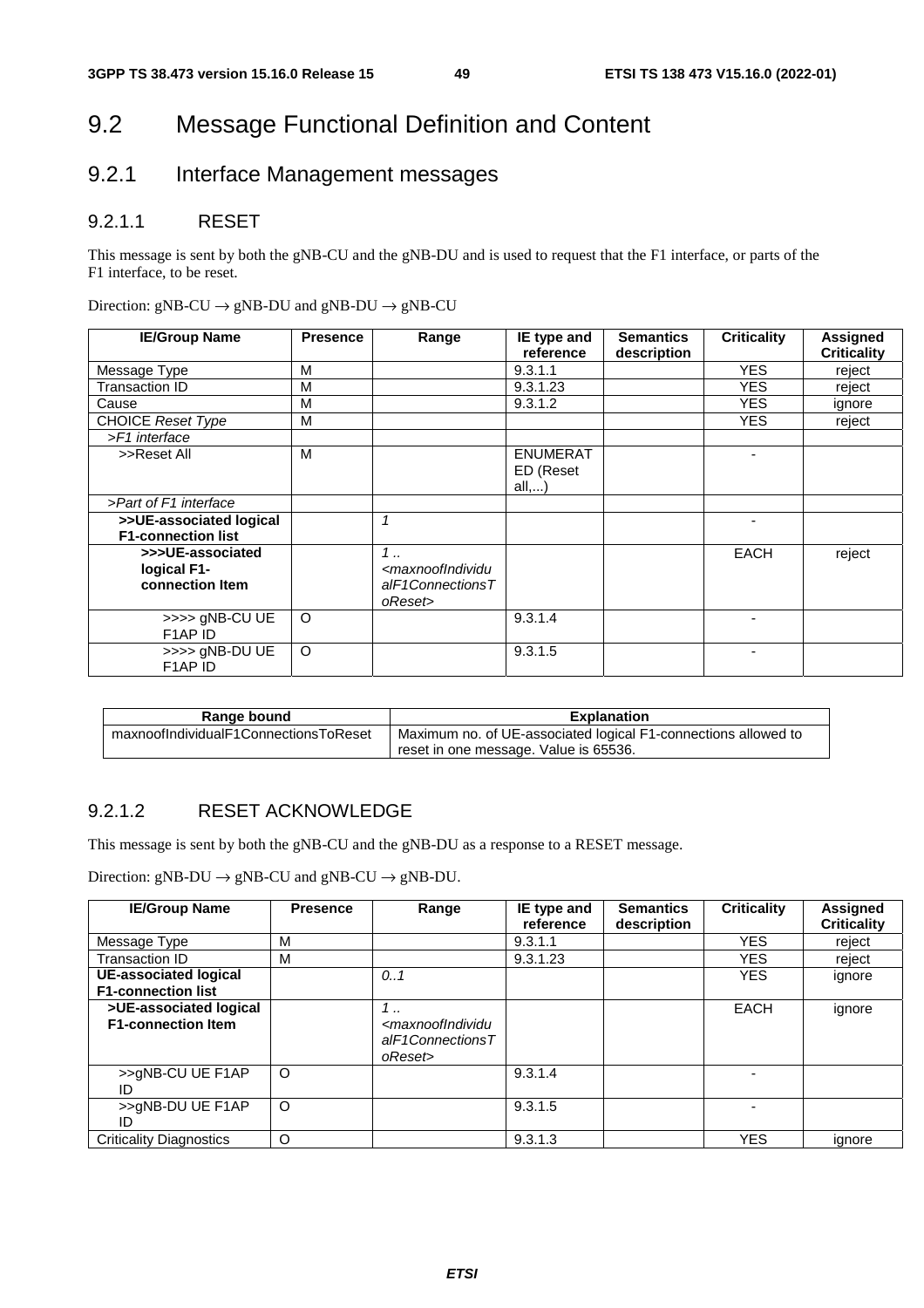| Range bound                           | <b>Explanation</b>                                             |
|---------------------------------------|----------------------------------------------------------------|
| maxnoofIndividualF1ConnectionsToReset | Maximum no. of UE-associated logical F1-connections allowed to |
|                                       | reset in one message. Value is 65536.                          |

### 9.2.1.3 ERROR INDICATION

This message is sent by both the gNB-CU and the gNB-DU and is used to indicate that some error has been detected in the node.

Direction:  $gNB-CU \rightarrow gNB-DU$  and  $gNB-DU \rightarrow gNB-CU$ 

| <b>IE/Group Name</b>           | <b>Presence</b> | Range | IE type and<br>reference | <b>Semantics</b><br>description                                                        | <b>Criticality</b> | <b>Assigned</b><br><b>Criticality</b> |
|--------------------------------|-----------------|-------|--------------------------|----------------------------------------------------------------------------------------|--------------------|---------------------------------------|
| Message Type                   | M               |       | 9.3.1.1                  |                                                                                        | <b>YES</b>         | ignore                                |
| Transaction ID                 | M               |       | 9.3.1.23                 | This IE is<br>ignored if<br>received in<br>UE.<br>associated<br>signalling<br>message. | <b>YES</b>         | reject                                |
| gNB-CU UE F1AP ID              | O               |       | 9.3.1.4                  |                                                                                        | <b>YES</b>         | ignore                                |
| gNB-DU UE F1AP ID              | O               |       | 9.3.1.5                  |                                                                                        | YES.               | ignore                                |
| Cause                          | O               |       | 9.3.1.2                  |                                                                                        | YES.               | ignore                                |
| <b>Criticality Diagnostics</b> | O               |       | 9.3.1.3                  |                                                                                        | <b>YES</b>         | ignore                                |

#### 9.2.1.4 F1 SETUP REQUEST

This message is sent by the gNB-DU to transfer information associated to an F1-C interface instance.

NOTE: If a TNL association is shared among several F1-C interface instances, several F1 Setup procedures are issued via the same TNL association after that TNL association has become operational.

| <b>IE/Group Name</b>                | <b>Presence</b> | Range                                             | IE type and                          | <b>Semantics</b>                                                            | <b>Criticality</b>       | <b>Assigned</b>    |
|-------------------------------------|-----------------|---------------------------------------------------|--------------------------------------|-----------------------------------------------------------------------------|--------------------------|--------------------|
|                                     |                 |                                                   | reference                            | description                                                                 |                          | <b>Criticality</b> |
| Message Type                        | M               |                                                   | 9.3.1.1                              |                                                                             | <b>YES</b>               | reject             |
| Transaction ID                      | M               |                                                   | 9.3.1.23                             |                                                                             | <b>YES</b>               | reject             |
| gNB-DU ID                           | M               |                                                   | 9.3.1.9                              |                                                                             | <b>YES</b>               | reject             |
| gNB-DU Name                         | $\circ$         |                                                   | PrintableStri<br>ng(SIZE(11)<br>50,) |                                                                             | <b>YES</b>               | ignore             |
| gNB-DU Served Cells<br><b>List</b>  |                 | 0.1                                               |                                      | List of cells<br>configured in<br>the gNB-DU                                | <b>YES</b>               | reject             |
| >gNB-DU Served Cells<br><b>Item</b> |                 | 1.1<br><maxcellingnbd<br>U&gt;</maxcellingnbd<br> |                                      |                                                                             | <b>EACH</b>              | reject             |
| >>Served Cell<br>Information        | M               |                                                   | 9.3.1.10                             | Information<br>about the<br>cells<br>configured in<br>the gNB-DU            | ٠                        |                    |
| >>gNB-DU System<br>Information      | $\circ$         |                                                   | 9.3.1.18                             | <b>RRC</b><br>container<br>with system<br>information<br>owned by<br>gNB-DU | $\overline{\phantom{0}}$ |                    |
| gNB-DU RRC version                  | M               |                                                   | <b>RRC</b> version<br>9.3.1.70       |                                                                             | <b>YES</b>               | reject             |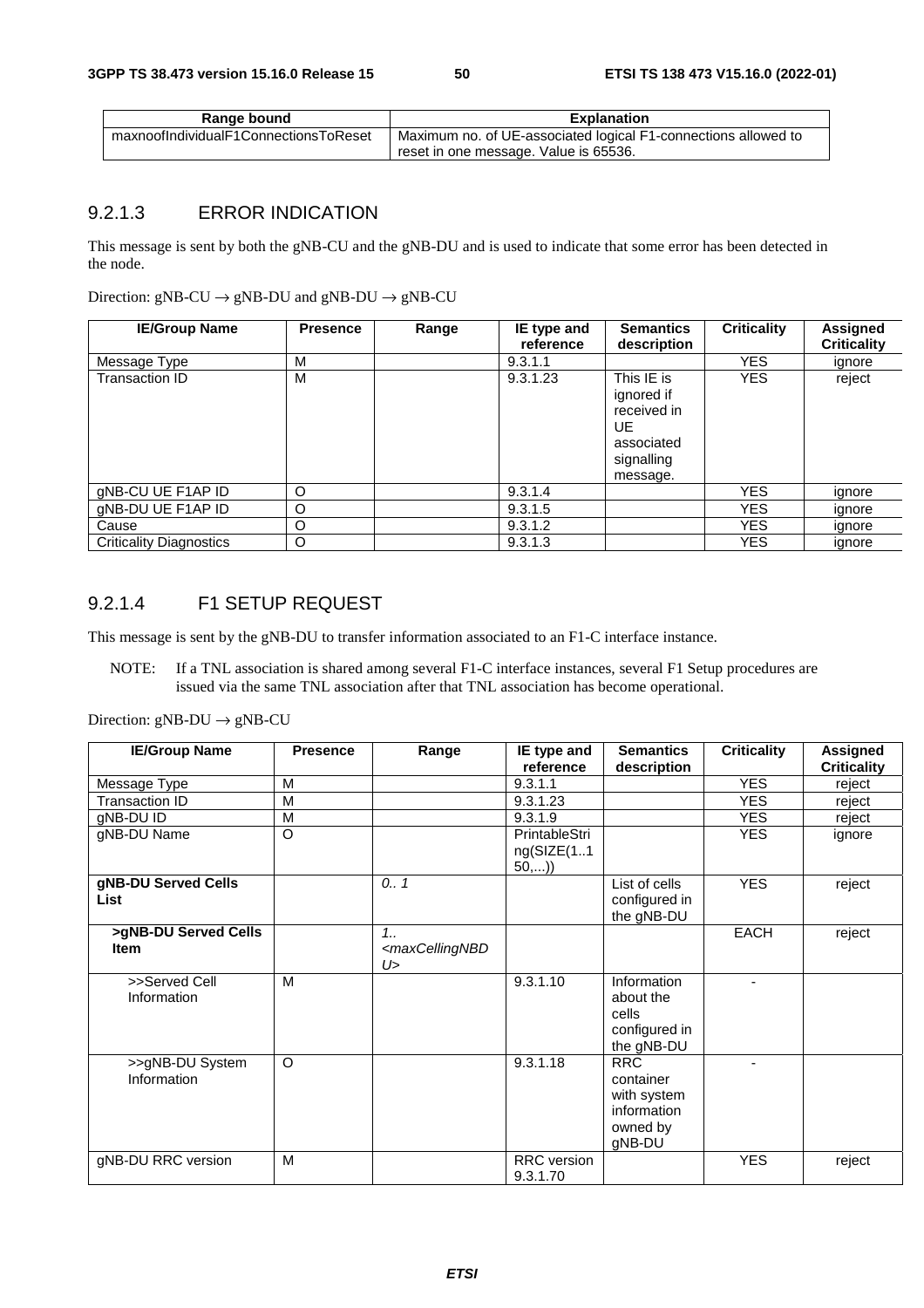| bound<br>kange        | .planatior                                                                         |
|-----------------------|------------------------------------------------------------------------------------|
| ' ellingNBIب.<br>max0 | Value is 512.<br>by a gNB-DU.<br>ੇ that can be served .<br>cells<br>Maximum<br>no. |

#### 9.2.1.5 F1 SETUP RESPONSE

This message is sent by the gNB-CU to transfer information associated to an F1-C interface instance.

Direction:  $gNB-CU \rightarrow gNB-DU$ 

| <b>IE/Group Name</b>                        | <b>Presence</b> | Range                                    | IE type and               | <b>Semantics</b>                                                                                                                                    | <b>Criticality</b> | Assigned           |
|---------------------------------------------|-----------------|------------------------------------------|---------------------------|-----------------------------------------------------------------------------------------------------------------------------------------------------|--------------------|--------------------|
|                                             |                 |                                          | reference                 | description                                                                                                                                         |                    | <b>Criticality</b> |
| Message Type                                | M               |                                          | 9.3.1.1                   |                                                                                                                                                     | <b>YES</b>         | reject             |
| <b>Transaction ID</b>                       | M               |                                          | 9.3.1.23                  |                                                                                                                                                     | <b>YES</b>         | reject             |
| gNB-CU Name                                 | $\Omega$        |                                          | PrintableString           | Human readable                                                                                                                                      | <b>YES</b>         | ignore             |
|                                             |                 |                                          | (SIZE(1150,<br>.))        | name of the gNB-<br>CU.                                                                                                                             |                    |                    |
| <b>Cells to be Activated</b><br>List        |                 | 0.7                                      |                           |                                                                                                                                                     | <b>YES</b>         | reject             |
| >Cells to be<br><b>Activated List Item</b>  |                 | 1.1<br><maxcellingnbdu></maxcellingnbdu> |                           | List of cells to be<br>activated                                                                                                                    | <b>EACH</b>        | reject             |
| >> NR CGI                                   | M               |                                          | 9.3.1.12                  |                                                                                                                                                     | $\blacksquare$     |                    |
| >> NR PCI                                   | $\circ$         |                                          | <b>INTEGER</b><br>(01007) | Physical Cell ID                                                                                                                                    |                    |                    |
| >>gNB-CU System<br>Information              | $\Omega$        |                                          | 9.3.1.42                  | RRC container<br>with system<br>information<br>owned by gNB-<br>CU                                                                                  | <b>YES</b>         | reject             |
| >>Available PLMN<br>List                    | $\Omega$        |                                          | 9.3.1.65                  |                                                                                                                                                     | <b>YES</b>         | ignore             |
| >>Extended<br><b>Available PLMN</b><br>List | $\Omega$        |                                          | 9.3.1.76                  | $\overline{\text{This}}$ is included if<br>Available PLMN<br>List IE is included<br>and if more than<br>6 Available<br>PLMNs is to be<br>signalled. | <b>YES</b>         | ignore             |
| gNB-CU RRC version                          | M               |                                          | RRC version<br>9.3.1.70   |                                                                                                                                                     | <b>YES</b>         | reject             |

| <b>Danne</b><br>bound<br>Range | '<br>lanation                                                                                |  |  |
|--------------------------------|----------------------------------------------------------------------------------------------|--|--|
| $\cdots$<br>∴ellingNP'         | l bv a ɑNB-DU<br>Value<br>512.<br>cells<br>be served<br>Maximum<br>that<br>can<br>no.<br>IS. |  |  |

### 9.2.1.6 F1 SETUP FAILURE

This message is sent by the gNB-CU to indicate F1 Setup failure.

Direction:  $gNB-CU \rightarrow gNB-DU$ 

| <b>IE/Group Name</b>           | <b>Presence</b> | Range | IE type and<br>reference | <b>Semantics</b><br>description | <b>Criticality</b> | <b>Assigned</b><br><b>Criticality</b> |
|--------------------------------|-----------------|-------|--------------------------|---------------------------------|--------------------|---------------------------------------|
| Message Type                   | M               |       | 9.3.1.1                  |                                 | YES                | reject                                |
| Transaction ID                 | M               |       | 9.3.1.23                 |                                 | YES                | reject                                |
| Cause                          | M               |       | 9.3.1.2                  |                                 | YES                | ignore                                |
| Time to wait                   | Ő               |       | 9.3.1.13                 |                                 | YES                | ignore                                |
| <b>Criticality Diagnostics</b> |                 |       | 9.3.1.3                  |                                 | <b>YES</b>         | ignore                                |

### 9.2.1.7 GNB-DU CONFIGURATION UPDATE

This message is sent by the gNB-DU to transfer updated information associated to an F1-C interface instance.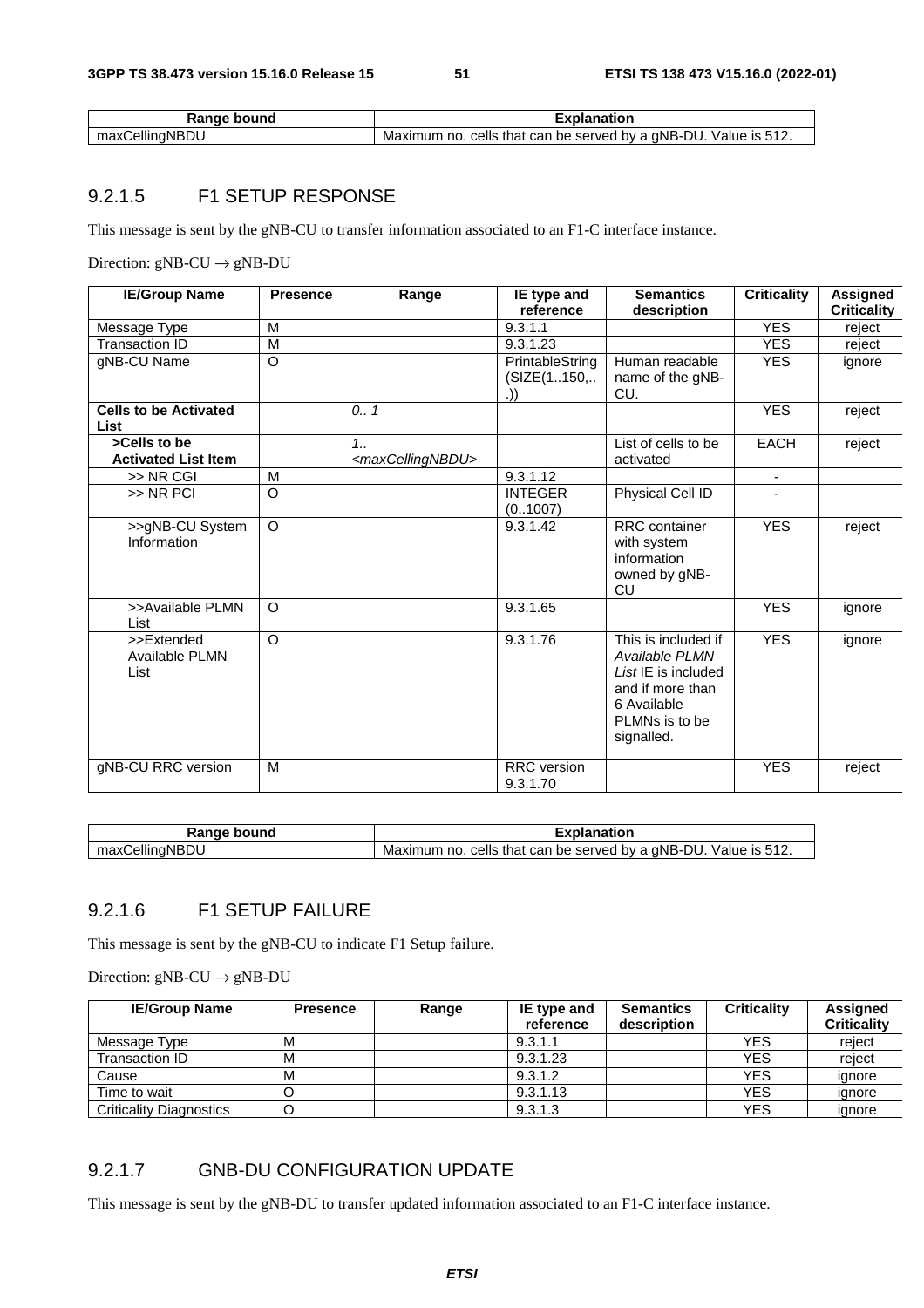NOTE: If F1-C signalling transport is shared among several F1-C interface instance, this message may transfer updated information associated to several F1-C interface instances.

| <b>IE/Group Name</b>                         | <b>Presence</b> | Range                                             | IE type and<br>reference  | <b>Semantics</b><br>description                                             | <b>Criticality</b>       | <b>Assigned</b><br><b>Criticality</b> |
|----------------------------------------------|-----------------|---------------------------------------------------|---------------------------|-----------------------------------------------------------------------------|--------------------------|---------------------------------------|
| Message Type                                 | M               |                                                   | 9.3.1.1                   |                                                                             | <b>YES</b>               | reject                                |
| <b>Transaction ID</b>                        | $\overline{M}$  |                                                   | 9.3.1.23                  |                                                                             | <b>YES</b>               | reject                                |
| <b>Served Cells To Add List</b>              |                 | 0.1                                               |                           | Complete list                                                               | <b>YES</b>               | reject                                |
|                                              |                 |                                                   |                           | of added<br>cells served<br>by the gNB-<br><b>DU</b>                        |                          |                                       |
| >Served Cells To Add                         |                 | $\overline{1}$                                    |                           |                                                                             | <b>EACH</b>              | reject                                |
| <b>Item</b>                                  |                 | <maxcellingnbd<br>U&gt;</maxcellingnbd<br>        |                           |                                                                             |                          |                                       |
| >>Served Cell<br>Information                 | $\overline{M}$  |                                                   | 9.3.1.10                  | Information<br>about the<br>cells<br>configured in<br>the gNB-DU            | $\blacksquare$           |                                       |
| >>gNB-DU System<br>Information               | O               |                                                   | 9.3.1.18                  | <b>RRC</b><br>container<br>with system<br>information<br>owned by<br>gNB-DU | $\blacksquare$           |                                       |
| <b>Served Cells To Modify</b><br><b>List</b> |                 | 0.1                                               |                           | Complete list<br>of modified<br>cells served<br>by the gNB-<br><b>DU</b>    | <b>YES</b>               | reject                                |
| >Served Cells To<br><b>Modify Item</b>       |                 | $1$<br><maxcellingnbd<br>U&gt;</maxcellingnbd<br> |                           |                                                                             | <b>EACH</b>              | reject                                |
| >>Old NR CGI                                 | M               |                                                   | <b>NR CGI</b><br>9.3.1.12 |                                                                             | $\blacksquare$           |                                       |
| >>Served Cell<br>Information                 | M               |                                                   | 9.3.1.10                  | Information<br>about the<br>cells<br>configured in<br>the gNB-DU            | Ξ.                       |                                       |
| >>gNB-DU System<br>Information               | O               |                                                   | 9.3.1.18                  | <b>RRC</b><br>container<br>with system<br>information<br>owned by<br>gNB-DU |                          |                                       |
| <b>Served Cells To Delete</b><br>List        |                 | 0.1                                               |                           | Complete list<br>of deleted<br>cells served<br>by the gNB-<br>DU            | <b>YES</b>               | reject                                |
| >Served Cells To<br><b>Delete Item</b>       |                 | 1.1<br><maxcellingnbd<br>U&gt;</maxcellingnbd<br> |                           |                                                                             | <b>EACH</b>              | reject                                |
| >>Old NR CGI                                 | M               |                                                   | <b>NR CGI</b><br>9.3.1.12 |                                                                             | $\blacksquare$           |                                       |
| <b>Cells Status List</b>                     |                 | 0.1                                               |                           | Complete list<br>of active<br>cells                                         | <b>YES</b>               | reject                                |
| > Cells Status Item                          |                 | $0$<br><maxcellingnbd<br>U&gt;</maxcellingnbd<br> |                           |                                                                             | <b>EACH</b>              | reject                                |
| >> NR CGI                                    | M               |                                                   | 9.3.1.12                  |                                                                             | $\overline{\phantom{a}}$ |                                       |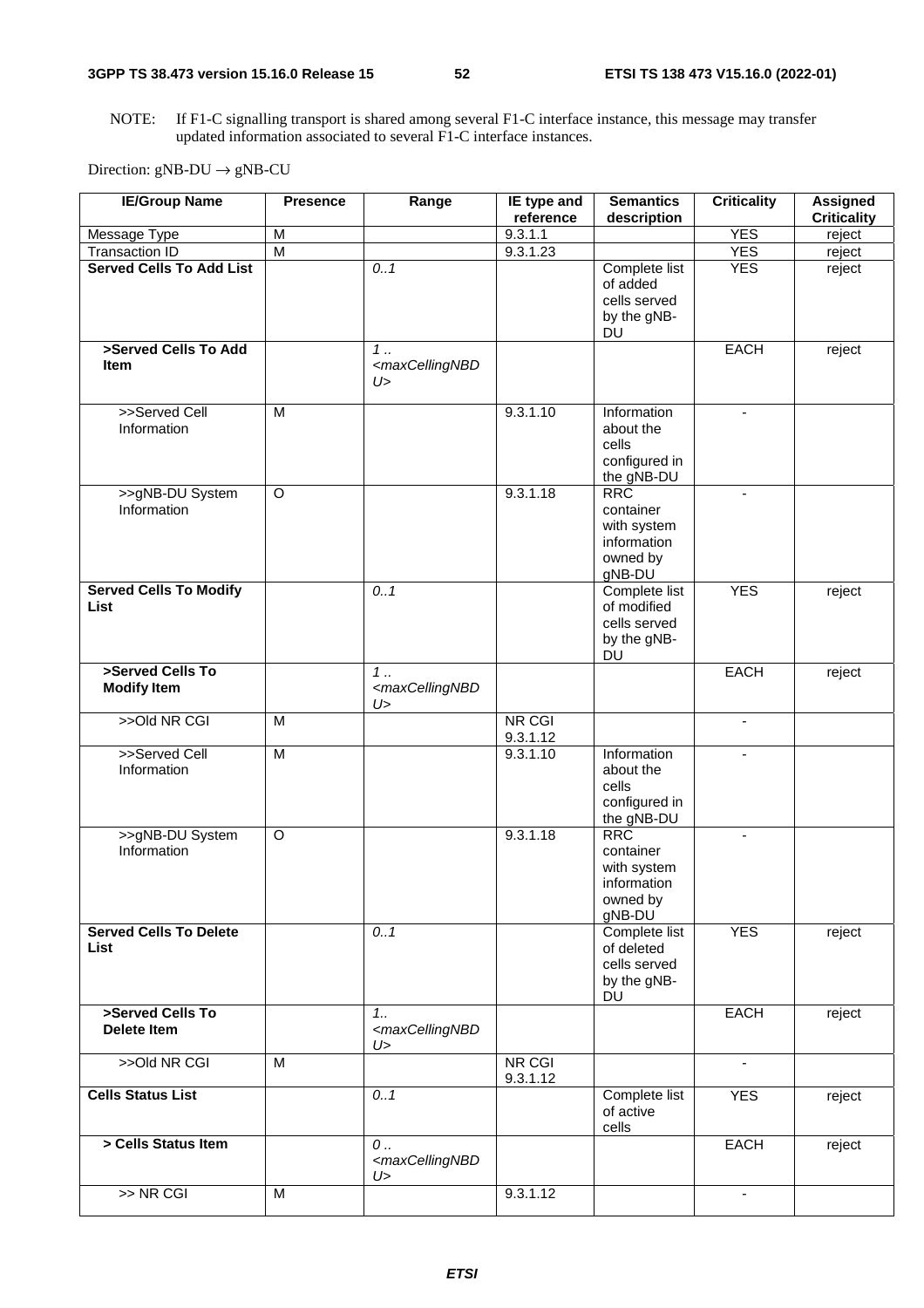| >>Service Status                                               | M              |                                                   | 9.3.1.68                                              |                                                                                   |                |                          |
|----------------------------------------------------------------|----------------|---------------------------------------------------|-------------------------------------------------------|-----------------------------------------------------------------------------------|----------------|--------------------------|
| <b>Dedicated SI Delivery</b><br><b>Needed UE List</b>          |                | 0.1                                               |                                                       | List of UEs<br>unable to<br>receive<br>system<br>information<br>from<br>broadcast | <b>YES</b>     | ignore                   |
| > Dedicated SI<br><b>Delivery Needed UE</b><br><b>Item</b>     |                | $1 \ldots$<br><maxnoofueids></maxnoofueids>       |                                                       |                                                                                   | <b>EACH</b>    | ignore                   |
| >>gNB-CU UE F1AP<br>ID                                         | M              |                                                   | 9.3.1.4                                               |                                                                                   |                |                          |
| >>NR CGI                                                       | $\overline{M}$ |                                                   | 9.3.1.12                                              |                                                                                   |                |                          |
| gNB-DU ID                                                      | $\overline{O}$ |                                                   | 9.3.1.9                                               |                                                                                   | <b>YES</b>     | reject                   |
| gNB-DU TNL Association<br><b>To Remove List</b>                |                | 0.1                                               |                                                       |                                                                                   | <b>YES</b>     | reject                   |
| >gNB-DU TNL<br><b>Association To</b><br><b>Remove Item IEs</b> |                | 1 <maxnooftnla<br>ssociation&gt;</maxnooftnla<br> |                                                       |                                                                                   | <b>EACH</b>    | reject                   |
| >>TNL Association<br><b>Transport Layer</b><br>Address         | M              |                                                   | <b>CP</b><br>Transport<br>Layer<br>Address<br>9.3.2.4 | Transport<br>Layer<br>Address of<br>the gNB-DU.                                   | $\blacksquare$ | $\overline{\phantom{a}}$ |
| >>TNL Association<br><b>Transport Layer</b><br>Address gNB-CU  | $\Omega$       |                                                   | <b>CP</b><br>Transport<br>Layer<br>Address<br>9.3.2.4 | Transport<br>Layer<br>Address of<br>the gNB-CU                                    |                |                          |

| Range bound            | <b>Explanation</b>                                                                     |
|------------------------|----------------------------------------------------------------------------------------|
| maxCellingNBDU         | Maximum no. cells that can be served by a gNB-DU. Value is 512.                        |
| maxnoofUEIDs           | Maximum no. of UEs that can be served by a gNB-DU. Value is<br>65536.                  |
| maxnoofTNLAssociations | Maximum numbers of TNL Associations between the gNB-CU and<br>the gNB-DU. Value is 32. |

#### 9.2.1.8 GNB-DU CONFIGURATION UPDATE ACKNOWLEDGE

This message is sent by a gNB-CU to a gNB-DU to acknowledge update of information associated to an F1-C interface instance.

NOTE: If F1-C signalling transport is shared among several F1-C interface instances, this message may transfer updated information associated to several F1-C interface instances.

| Direction: $gNB-CU \rightarrow gNB-DU$ |  |
|----------------------------------------|--|
|----------------------------------------|--|

| <b>IE/Group Name</b>                       | <b>Presence</b> | Range                                 | IE type and<br>reference | <b>Semantics</b><br>description  | <b>Criticality</b> | <b>Assigned</b><br><b>Criticality</b> |
|--------------------------------------------|-----------------|---------------------------------------|--------------------------|----------------------------------|--------------------|---------------------------------------|
| Message Type                               | м               |                                       | 9.3.1.1                  |                                  | YES                | reject                                |
| Transaction ID                             | м               |                                       | 9.3.1.23                 |                                  | YES                | reject                                |
| <b>Cells to be Activated</b><br>List       |                 | 0                                     |                          | List of cells to be<br>activated | <b>YES</b>         | reject                                |
| >Cells to be<br><b>Activated List Item</b> |                 | <br><maxcellingnbdu></maxcellingnbdu> |                          |                                  | <b>EACH</b>        | reject                                |
| $>>$ NR CGI                                | M               |                                       | 9.3.1.12                 |                                  |                    |                                       |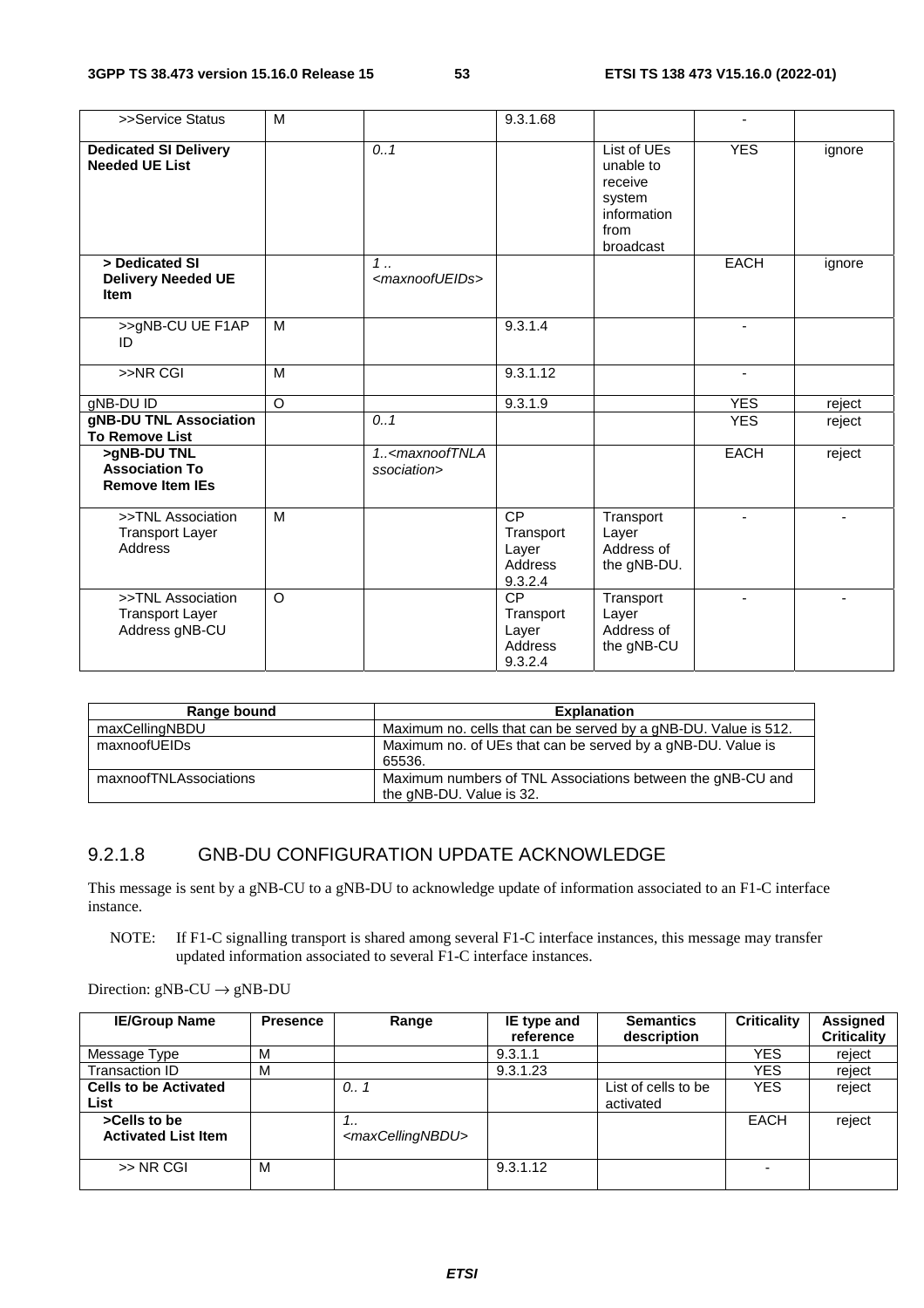| >> NR PCI                                              | $\Omega$ |                                          | <b>INTEGER</b><br>(0.1007) | Physical Cell ID                                                                                                                |             |        |
|--------------------------------------------------------|----------|------------------------------------------|----------------------------|---------------------------------------------------------------------------------------------------------------------------------|-------------|--------|
| >> gNB-CU System<br>Information                        | $\circ$  |                                          | 9.3.1.42                   | RRC container<br>with system<br>information<br>owned by gNB-<br>CU                                                              | <b>YES</b>  | reject |
| >>Available PLMN<br>List                               | $\circ$  |                                          | 9.3.1.65                   |                                                                                                                                 | <b>YES</b>  | ignore |
| >>Extended<br>Available PLMN<br>List                   | $\Omega$ |                                          | 9.3.1.76                   | This is included if<br>Available PLMN<br>List IE is included<br>and if more than<br>6 Available<br>PLMNs is to be<br>signalled. | <b>YES</b>  | ignore |
| <b>Criticality Diagnostics</b>                         | $\circ$  |                                          | 9.3.1.3                    |                                                                                                                                 | <b>YES</b>  | ignore |
| <b>Cells to be Deactivated</b><br>List                 |          | 0.1                                      |                            | List of cells to be<br>deactivated                                                                                              | <b>YES</b>  | reject |
| >Cells to be<br><b>Deactivated List</b><br><b>Item</b> |          | 1.1<br><maxcellingnbdu></maxcellingnbdu> |                            |                                                                                                                                 | <b>EACH</b> | reject |
| >> NR CGI                                              | M        |                                          | 9.3.1.12                   |                                                                                                                                 |             |        |

| ้วนทด<br>na.             | ıtion                                                                                                        |
|--------------------------|--------------------------------------------------------------------------------------------------------------|
| <br>$\sim$<br>۵۱۱۱<br>υL | αNR-.<br>ור<br>he served<br>that car<br>cells<br>no<br>Maximum<br>hv a<br>value<br>$\sim$<br>◡⊢∠<br>. .<br>ີ |

#### 9.2.1.9 GNB-DU CONFIGURATION UPDATE FAILURE

This message is sent by the gNB-CU to indicate gNB-DU Configuration Update failure.

Direction:  $gNB-CU \rightarrow gNB-DU$ 

| <b>IE/Group Name</b>           | <b>Presence</b> | Range | IE type and | <b>Semantics</b> | <b>Criticality</b> | Assigned           |
|--------------------------------|-----------------|-------|-------------|------------------|--------------------|--------------------|
|                                |                 |       | reference   | description      |                    | <b>Criticality</b> |
| Message Type                   | М               |       | 9.3.1.1     |                  | <b>YES</b>         | reject             |
| Transaction ID                 | М               |       | 9.3.1.23    |                  | <b>YES</b>         | reiect             |
| Cause                          | М               |       | 9.3.1.2     |                  | <b>YES</b>         | ignore             |
| Time to wait                   |                 |       | 9.3.1.13    |                  | <b>YES</b>         | ignore             |
| <b>Criticality Diagnostics</b> |                 |       | 9.3.1.3     |                  | <b>YES</b>         | ignore             |

#### 9.2.1.10 GNB-CU CONFIGURATION UPDATE

This message is sent by the gNB-CU to transfer updated information associated to an F1-C interface instance.

NOTE: If F1-C signalling transport is shared among several F1-C interface instances, this message may transfer updated information associated to several F1-C interface instances.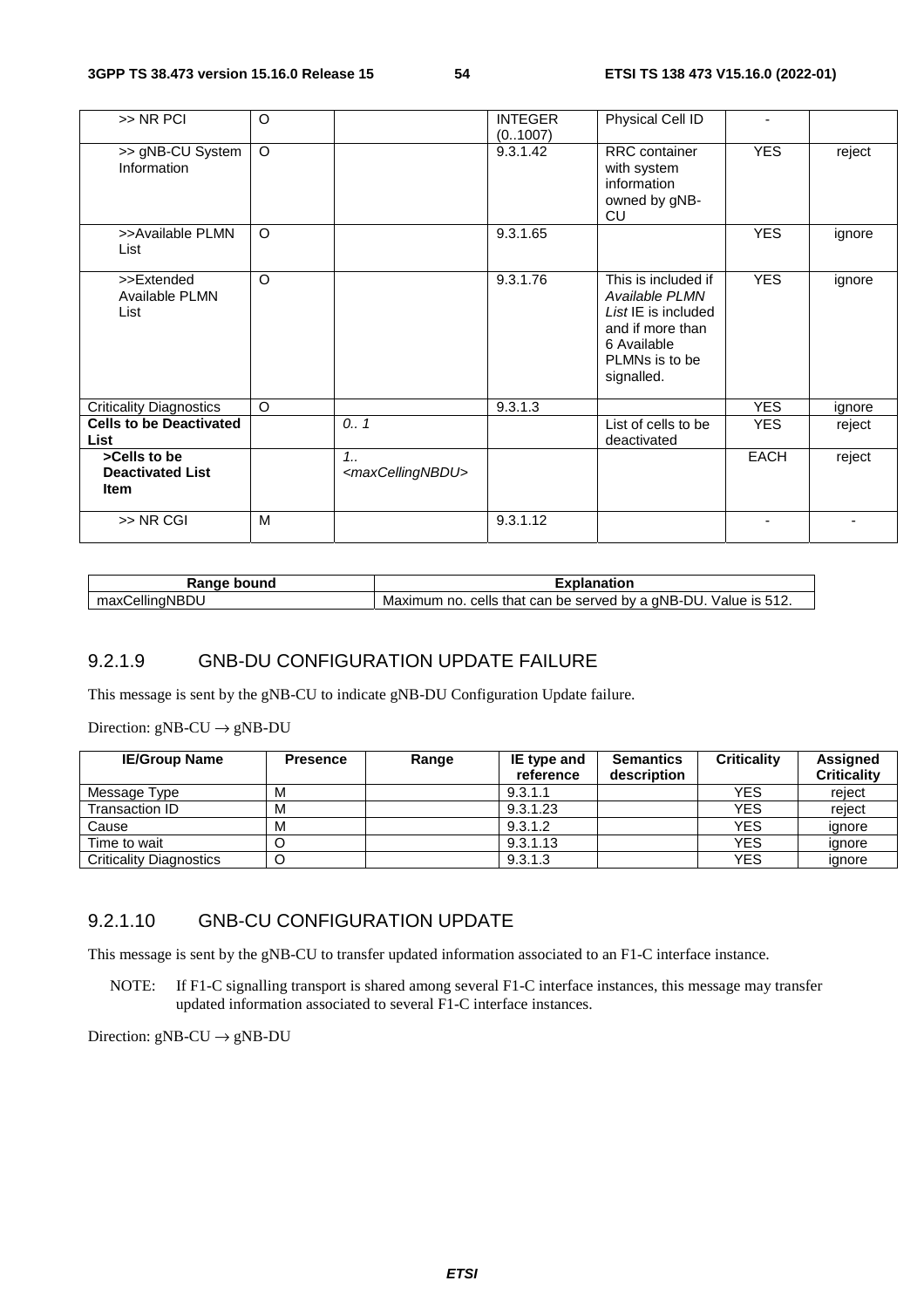| <b>IE/Group Name</b>                                        | <b>Presence</b> | Range                                                 | IE type and                                           | <b>Semantics</b>                                                                                                                         | <b>Criticality</b>       | <b>Assigned</b>    |
|-------------------------------------------------------------|-----------------|-------------------------------------------------------|-------------------------------------------------------|------------------------------------------------------------------------------------------------------------------------------------------|--------------------------|--------------------|
|                                                             | M               |                                                       | reference<br>9.3.1.1                                  | description                                                                                                                              | <b>YES</b>               | <b>Criticality</b> |
| Message Type<br><b>Transaction ID</b>                       | $\overline{M}$  |                                                       | 9.3.1.23                                              |                                                                                                                                          | <b>YES</b>               | reject<br>reject   |
| <b>Cells to be Activated List</b>                           |                 | 0.1                                                   |                                                       | List of cells                                                                                                                            | <b>YES</b>               |                    |
|                                                             |                 |                                                       |                                                       | to be<br>activated or<br>modified                                                                                                        |                          | reject             |
| >Cells to be Activated<br><b>List Item</b>                  |                 | $1_{1}$<br><maxcellingnbd<br>U&gt;</maxcellingnbd<br> |                                                       |                                                                                                                                          | <b>EACH</b>              | reject             |
| $>>$ NR CGI                                                 | $\overline{M}$  |                                                       | 9.3.1.12                                              |                                                                                                                                          | $\blacksquare$           |                    |
| $>>$ NR PCI                                                 | $\overline{O}$  |                                                       | <b>INTEGER</b><br>(0.1007)                            | <b>Physical Cell</b><br>ID                                                                                                               |                          |                    |
| >> gNB-CU System<br>Information                             | $\overline{O}$  |                                                       | 9.3.1.42                                              | <b>RRC</b><br>container<br>with system<br>information<br>owned by<br>gNB-CU                                                              | <b>YES</b>               | reject             |
| >>Available PLMN<br>List                                    | O               |                                                       | 9.3.1.65                                              |                                                                                                                                          | <b>YES</b>               | ignore             |
| >>Extended Available<br><b>PLMN List</b>                    | $\circ$         |                                                       | 9.3.1.76                                              | This is<br>included if<br>Available<br>PLMN List IE<br>is included<br>and if more<br>than 6<br>Available<br>PLMNs is to<br>be signalled. | <b>YES</b>               | ignore             |
| <b>Cells to be Deactivated</b><br><b>List</b>               |                 | 0.1                                                   |                                                       | List of cells<br>to be<br>deactivated                                                                                                    | <b>YES</b>               | reject             |
| >Cells to be<br><b>Deactivated List Item</b>                |                 | 1.1<br><maxcellingnbd<br>U&gt;</maxcellingnbd<br>     |                                                       |                                                                                                                                          | <b>EACH</b>              | reject             |
| $>>$ NR CGI                                                 | M               |                                                       | 9.3.1.12                                              |                                                                                                                                          |                          |                    |
| gNB-CU TNL Association<br><b>To Add List</b>                |                 | $\overline{0.1}$                                      |                                                       |                                                                                                                                          | <b>YES</b>               | ignore             |
| >gNB-CU TNL<br><b>Association To Add</b><br><b>Item IEs</b> |                 | 1 <maxnooftnla<br>ssociations&gt;</maxnooftnla<br>    |                                                       |                                                                                                                                          | <b>EACH</b>              | ignore             |
| >>TNL Association<br><b>Transport Layer</b><br>Information  | M               |                                                       | <b>CP</b><br>Transport<br>Layer<br>Address<br>9.3.2.4 | Transport<br>Layer<br>Address of<br>the gNB-CU.                                                                                          | $\overline{\phantom{a}}$ |                    |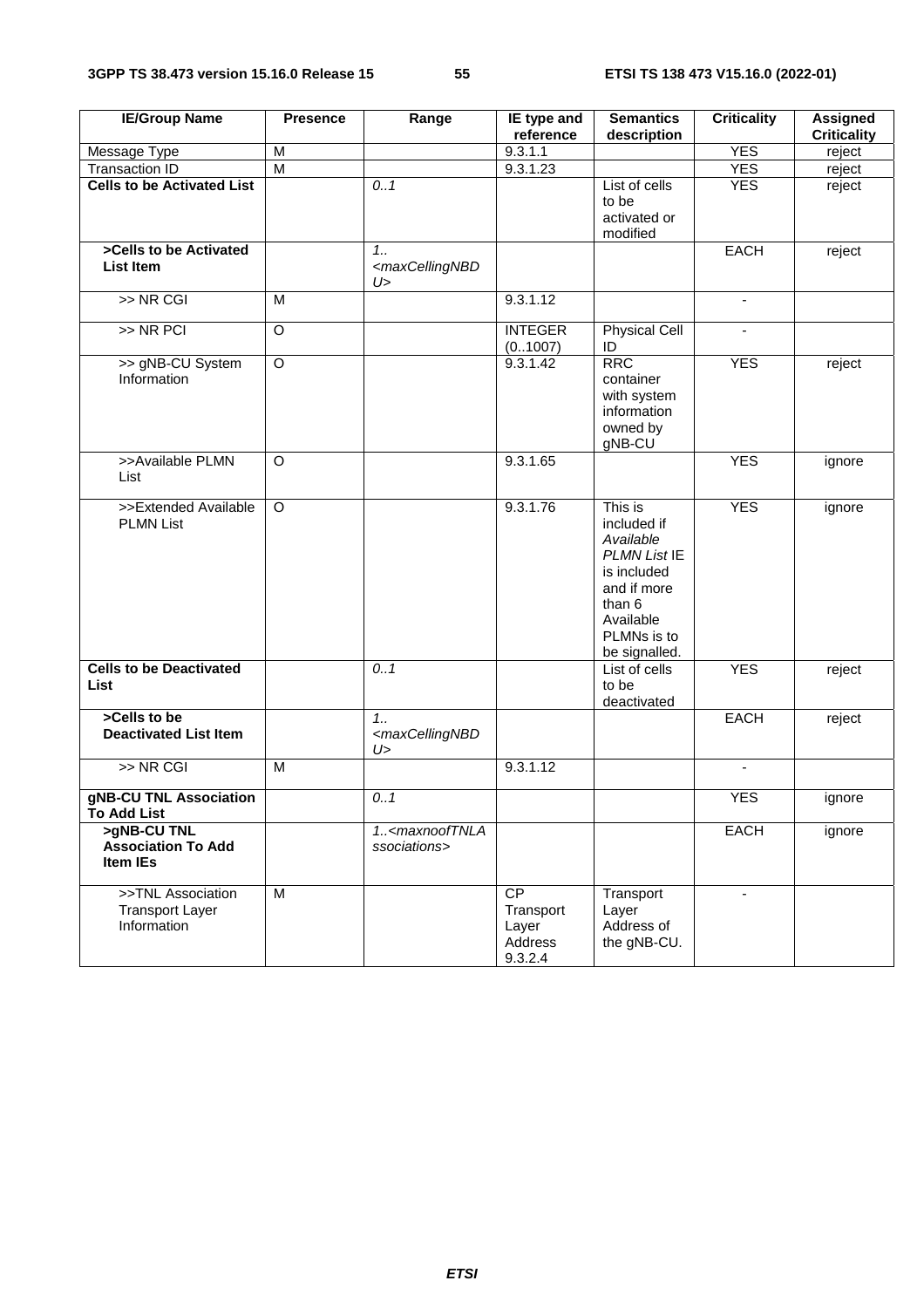| >>TNL Association<br>Usage                                     | M              |                                                    | <b>ENUMERAT</b><br>ED (ue, non-<br>ue, both, )              | Indicates<br>whether the<br><b>TNL</b><br>association<br>is only used<br>for UE-<br>associated<br>signalling, or<br>non-UE-<br>associated<br>signalling, or<br>both. For<br>usage of this                                                           |                          |        |
|----------------------------------------------------------------|----------------|----------------------------------------------------|-------------------------------------------------------------|-----------------------------------------------------------------------------------------------------------------------------------------------------------------------------------------------------------------------------------------------------|--------------------------|--------|
|                                                                |                |                                                    |                                                             | IE, refer to<br>TS 38.472<br>$[22]$ .                                                                                                                                                                                                               |                          |        |
| gNB-CU TNL Association<br><b>To Remove List</b>                |                | 0.1                                                |                                                             |                                                                                                                                                                                                                                                     | <b>YES</b>               | ignore |
| >gNB-CU TNL<br><b>Association To</b><br><b>Remove Item IEs</b> |                | 1 <maxnooftnla<br>ssociation&gt;</maxnooftnla<br>  |                                                             |                                                                                                                                                                                                                                                     | <b>EACH</b>              | ignore |
| >>TNL Association<br><b>Transport Layer</b><br>Address         | M              |                                                    | <b>CP</b><br>Transport<br>Layer<br>Address<br>9.3.2.4       | Transport<br>Layer<br>Address of<br>the gNB-CU.                                                                                                                                                                                                     | $\overline{\phantom{a}}$ |        |
| >>TNL Association<br><b>Transport Layer</b><br>Address gNB-DU  | O              |                                                    | $\overline{CP}$<br>Transport<br>Layer<br>Address<br>9.3.2.4 | Transport<br>Layer<br>Address of<br>the gNB-DU.                                                                                                                                                                                                     | <b>YES</b>               | reject |
| gNB-CU TNL Association<br>To Update List                       |                | 0.1                                                |                                                             |                                                                                                                                                                                                                                                     | <b>YES</b>               | ignore |
| >gNB-CU TNL<br><b>Association To Update</b><br><b>Item IEs</b> |                | 1 <maxnooftnla<br>ssociations&gt;</maxnooftnla<br> |                                                             |                                                                                                                                                                                                                                                     | <b>EACH</b>              | ignore |
| >>TNL Association<br><b>Transport Layer</b><br>Address         | $\overline{M}$ |                                                    | $\overline{CP}$<br>Transport<br>Layer<br>Address<br>9.3.2.4 | Transport<br>Layer<br>Address of<br>the gNB-CU.                                                                                                                                                                                                     | $\blacksquare$           |        |
| >>TNL Association<br>Usage<br><b>Cells to be barred List</b>   | O              | 0.1                                                | <b>ENUMERAT</b><br>ED (ue, non-<br>ue, both, )              | Indicates<br>whether the<br><b>TNL</b><br>association<br>is only used<br>for UE-<br>associated<br>signalling, or<br>non-UE-<br>associated<br>signalling, or<br>both. For<br>usage of this<br>IE, refer to<br>TS 38.472<br>$[22]$ .<br>List of cells | <b>YES</b>               | ignore |
| >Cells to be barred                                            |                | 1.1                                                |                                                             | to be barred.                                                                                                                                                                                                                                       | <b>EACH</b>              | ignore |
| <b>List Item</b>                                               |                | <maxcellingnbd<br>U&gt;</maxcellingnbd<br>         |                                                             |                                                                                                                                                                                                                                                     |                          |        |
| $>>NR$ CGI                                                     | M              |                                                    | 9.3.1.12                                                    |                                                                                                                                                                                                                                                     |                          |        |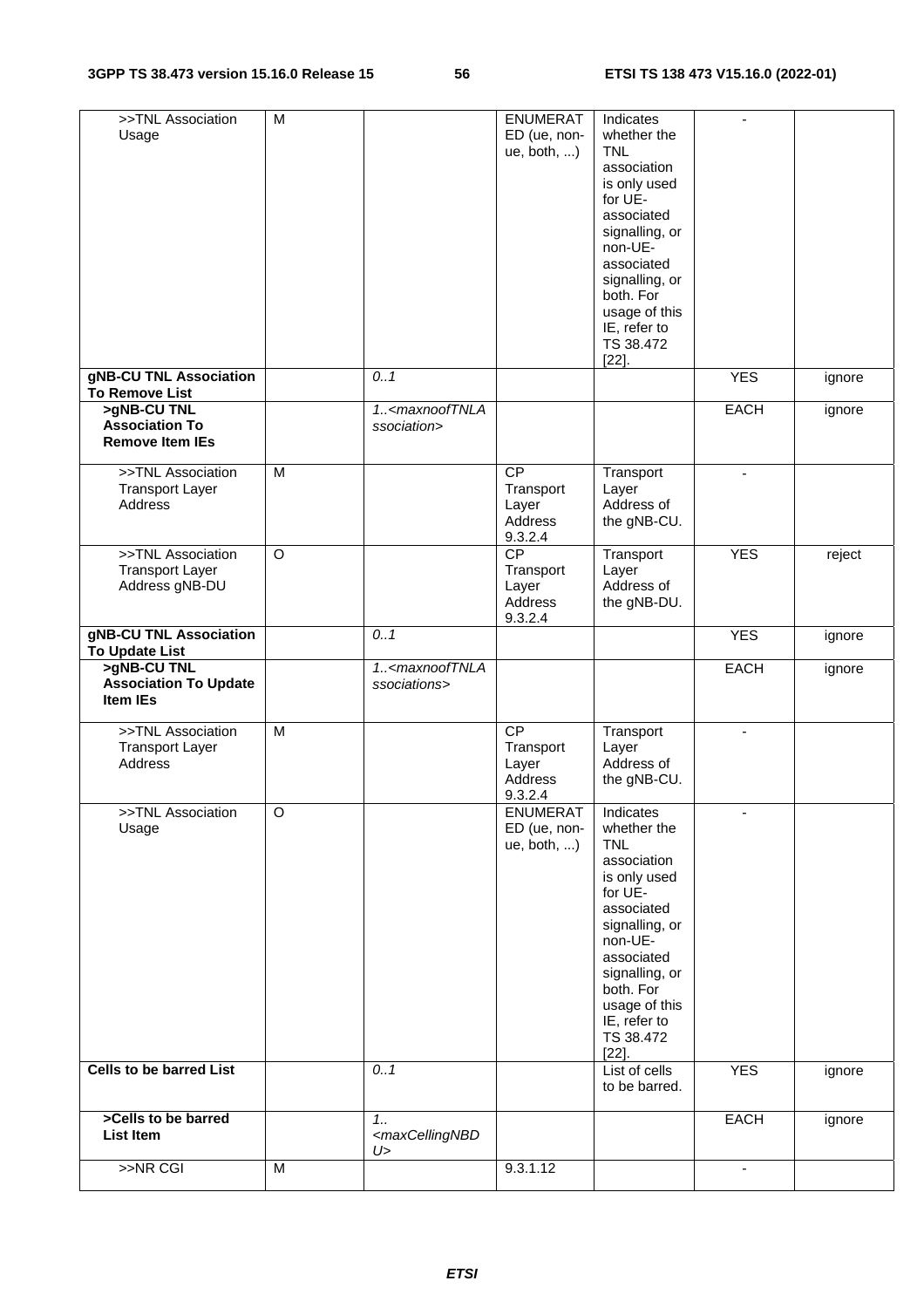| >> Cell Barred                                   | $\overline{M}$ |                                      | <b>ENUMERAT</b><br>ED (barred,<br>not-<br>barred, ) |                                                                                                                                                                     | $\blacksquare$           |        |
|--------------------------------------------------|----------------|--------------------------------------|-----------------------------------------------------|---------------------------------------------------------------------------------------------------------------------------------------------------------------------|--------------------------|--------|
| <b>Protected E-UTRA</b><br><b>Resources List</b> |                | 0.1                                  |                                                     | List of<br>Protected E-<br><b>UTRA</b><br>Resources.                                                                                                                | <b>YES</b>               | reject |
| >Protected E-UTRA<br><b>Resources List Item</b>  |                | 1.1<br><maxcellinenb></maxcellinenb> |                                                     |                                                                                                                                                                     | <b>EACH</b>              | reject |
| >>Spectrum Sharing<br>Group ID                   | M              |                                      | <b>INTEGER</b><br>(1<br>maxCellineN<br>B)           | Indicates the<br>E-UTRA<br>cells involved<br>in resource<br>coordination<br>with the NR<br>cells<br>affiliated with<br>the same<br>Spectrum<br>Sharing<br>Group ID. | $\blacksquare$           |        |
| >> E-UTRA Cells<br>List                          |                | $\mathbf{1}$                         |                                                     | List of<br>applicable E-<br>UTRA cells.                                                                                                                             | $\overline{\phantom{a}}$ |        |
| >>> E-UTRA Cells<br><b>List Item</b>             |                | $1$<br><maxcellinenb></maxcellinenb> |                                                     |                                                                                                                                                                     | $\overline{a}$           |        |
| >>>>EUTRA Cell<br>ID                             | $\overline{M}$ |                                      | <b>BIT STRING</b><br>(SIZE(28))                     | Indicates the<br>E-UTRAN<br>Cell Identifier<br>IE contained<br>in the ECGI<br>as defined in<br>subclause<br>9.2.14 in TS<br>36.423 [9].                             | ÷.                       |        |
| >>>>Served E-<br><b>UTRA Cell</b><br>Information | M              |                                      | 9.3.1.64                                            |                                                                                                                                                                     |                          |        |

| Range bound            | <b>Explanation</b>                                              |
|------------------------|-----------------------------------------------------------------|
| maxCellingNBDU         | Maximum nunmerbs of cells that can be served by a gNB-DU. Value |
|                        | is 512.                                                         |
| maxnoofTNLAssociations | Maximum numbers of TNL Associations between the gNB-CU and      |
|                        | the gNB-DU. Value is 32.                                        |
| maxCellineNB           | Maximum no. cells that can be served by an eNB. Value is 256.   |

### 9.2.1.11 GNB-CU CONFIGURATION UPDATE ACKNOWLEDGE

This message is sent by a gNB-DU to a gNB-CU to acknowledge update of information associated to an F1-C interface instance.

NOTE: If F1-C signalling transport is shared among several F1-C interface instance, this message may transfer updated information associated to several F1-C interface instances.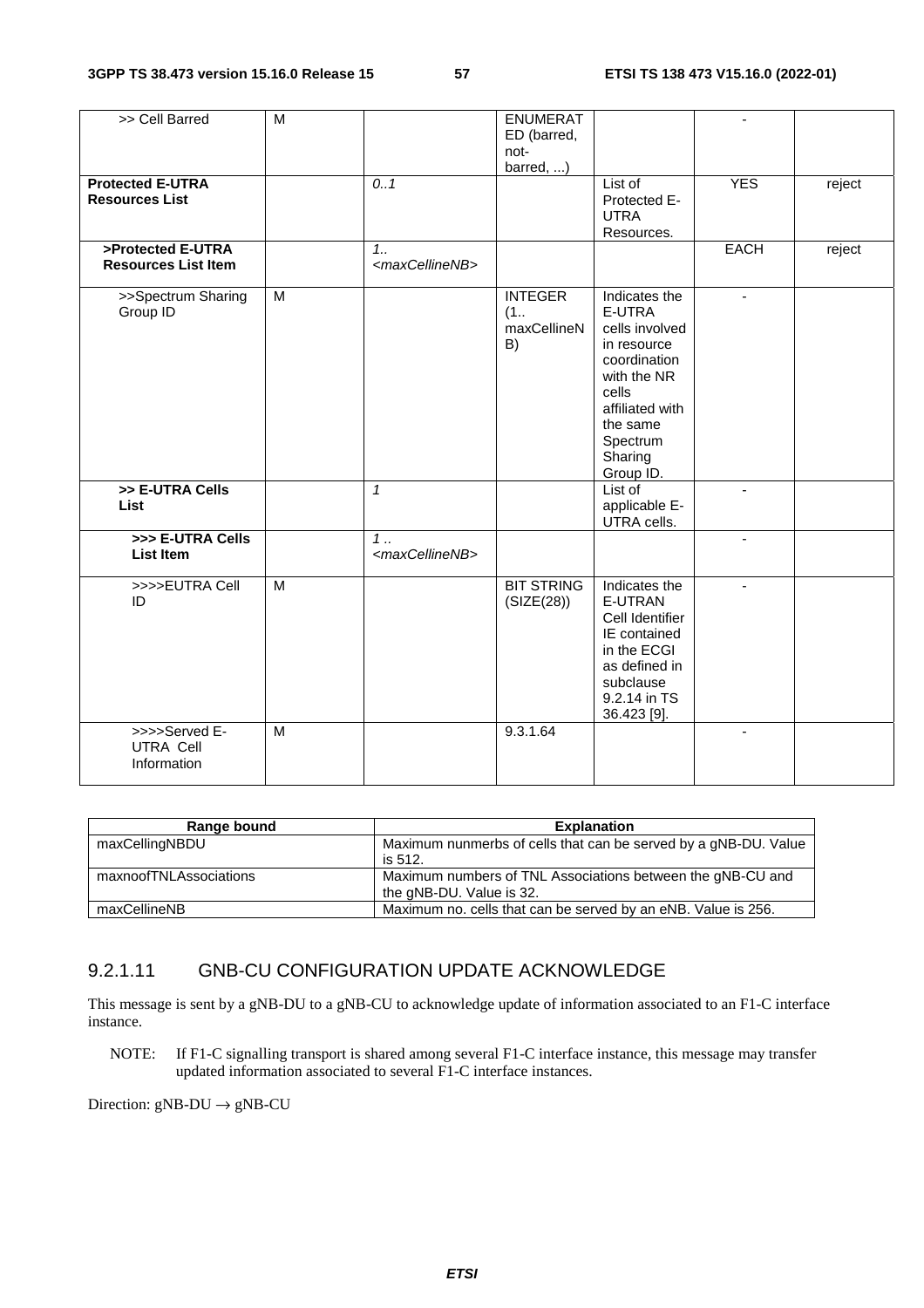| <b>IE/Group Name</b>                                                   | <b>Presence</b>         | Range                                                 | IE type and                              | <b>Semantics</b>                                                            | <b>Criticality</b> | <b>Assigned</b>    |
|------------------------------------------------------------------------|-------------------------|-------------------------------------------------------|------------------------------------------|-----------------------------------------------------------------------------|--------------------|--------------------|
|                                                                        | M                       |                                                       | reference<br>9.3.1.1                     | description                                                                 | <b>YES</b>         | <b>Criticality</b> |
| Message Type<br><b>Transaction ID</b>                                  | $\overline{\mathsf{M}}$ |                                                       | 9.3.1.23                                 |                                                                             | <b>YES</b>         | reject<br>reject   |
| <b>Cells Failed to be</b>                                              |                         | 0.1                                                   |                                          | List of cells which                                                         | <b>YES</b>         | reject             |
| <b>Activated List</b>                                                  |                         |                                                       |                                          | are failed to be<br>activated                                               |                    |                    |
| >Cells Failed to be                                                    |                         | $1_{1}$                                               |                                          |                                                                             | <b>EACH</b>        | reject             |
| <b>Activated Item</b>                                                  |                         | <maxcellingnbdu></maxcellingnbdu>                     |                                          |                                                                             |                    |                    |
| $\gt$ NR CGI                                                           | M                       |                                                       | 9.3.1.12                                 |                                                                             | $\blacksquare$     |                    |
| >>Cause                                                                | $\overline{M}$          |                                                       | 9.3.1.2                                  |                                                                             |                    |                    |
| <b>Criticality Diagnostics</b>                                         | $\circ$                 |                                                       | 9.3.1.3                                  |                                                                             | <b>YES</b>         | ignore             |
| <b>gNB-CU TNL</b><br><b>Association Setup List</b>                     |                         | 0.1                                                   |                                          |                                                                             | <b>YES</b>         | ignore             |
| >gNB-CU TNL<br><b>Association Setup</b><br><b>Item IEs</b>             |                         | 1 <maxnooftnlasso<br>ciations&gt;</maxnooftnlasso<br> |                                          |                                                                             | EACH               | ignore             |
| >>TNL Association<br><b>Transport Layer</b><br><b>Address</b>          | м                       |                                                       | CP Transport<br>Layer Address<br>9.3.2.4 | <b>Transport Layer</b><br>Address of the<br>gNB-CU                          | $\blacksquare$     |                    |
| <b>gNB-CU TNL</b><br><b>Association Failed to</b><br><b>Setup List</b> |                         | 0.1                                                   |                                          |                                                                             | <b>YES</b>         | ignore             |
| >gNB-CU TNL<br><b>Association Failed</b><br>To Setup Item IEs          |                         | 1 <maxnooftnlasso<br>ciations&gt;</maxnooftnlasso<br> |                                          |                                                                             | <b>EACH</b>        | ignore             |
| >>TNL Association<br><b>Transport Layer</b><br><b>Address</b>          | M                       |                                                       | CP Transport<br>Layer Address<br>9.3.2.4 | <b>Transport Layer</b><br>Address of the<br>gNB-CU                          |                    |                    |
| >>Cause                                                                | M                       |                                                       | 9.3.1.2                                  |                                                                             |                    |                    |
| <b>Dedicated SI Delivery</b><br><b>Needed UE List</b>                  |                         | 0.1                                                   |                                          | List of UEs<br>unable to receive<br>system<br>information from<br>broadcast | <b>YES</b>         | ignore             |
| >Dedicated SI<br><b>Delivery Needed UE</b><br>List                     |                         | 1. <maxnoofueids></maxnoofueids>                      |                                          |                                                                             | <b>EACH</b>        | ignore             |
| >>gNB-CU UE<br>F1AP ID                                                 | M                       |                                                       | 9.3.1.4                                  |                                                                             |                    |                    |
| >>NR CGI                                                               | М                       |                                                       | 9.3.1.12                                 |                                                                             |                    |                    |

| Range bound            | <b>Explanation</b>                                                                 |
|------------------------|------------------------------------------------------------------------------------|
| maxCellingNBDU         | Maximum no. cells that can be served by a gNB-DU. Value is 512.                    |
| maxnoofTNLAssociations | Maximum no. of TNL Associations between the gNB-CU and the<br>gNB-DU. Value is 32. |
| maxnoofUEIDs           | Maximum no. of UEs that can be served by a gNB-DU. Value is<br>65536.              |

### 9.2.1.12 GNB-CU CONFIGURATION UPDATE FAILURE

This message is sent by the gNB-DU to indicate gNB-CU Configuration Update failure.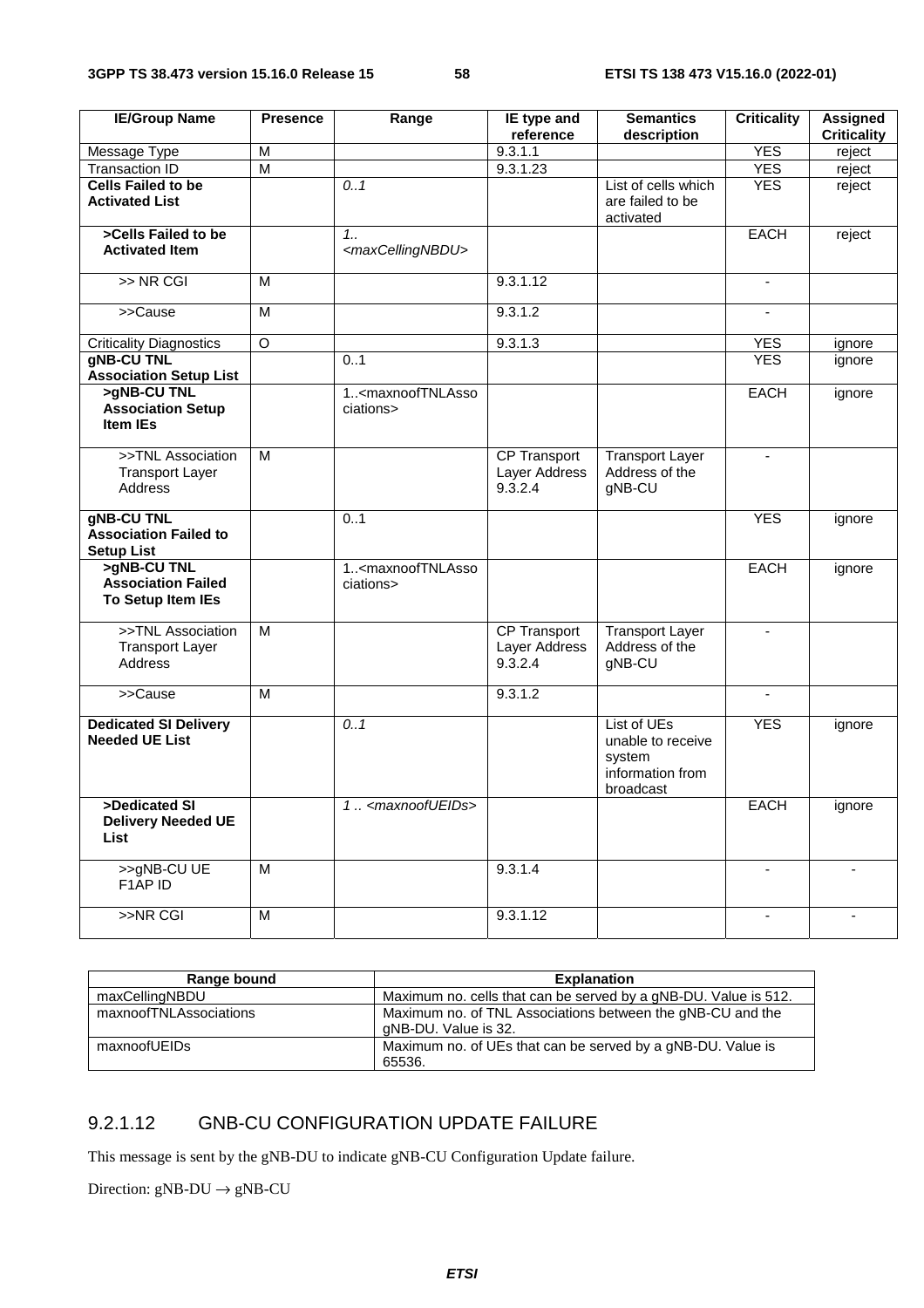| <b>IE/Group Name</b>           | <b>Presence</b> | Range | IE type and | <b>Semantics</b> | <b>Criticality</b> | <b>Assigned</b>    |
|--------------------------------|-----------------|-------|-------------|------------------|--------------------|--------------------|
|                                |                 |       | reference   | description      |                    | <b>Criticality</b> |
| Message Type                   | м               |       | 9.3.1.1     |                  | <b>YES</b>         | reject             |
| Transaction ID                 | M               |       | 9.3.1.23    |                  | <b>YES</b>         | reiect             |
| Cause                          | M               |       | 9.3.1.2     |                  | <b>YES</b>         | ignore             |
| Time to wait                   |                 |       | 9.3.1.13    |                  | <b>YES</b>         | ignore             |
| <b>Criticality Diagnostics</b> | O               |       | 9.3.1.3     |                  | YES                | ignore             |

#### 9.2.1.13 GNB-DU RESOURCE COORDINATION REQUEST

This message is sent by a gNB-CU to a gNB-DU, to express the desired resource allocation for data traffic, for the sake of resource coordination. The message triggers gNB-DU resource coordination (for NR-initiated resource coordination), to indicate an initial resource offer by the E-UTRA node (for E-UTRA-initiated gNB-DU Resource Coordination), or to indicate the agreed resource allocation that is to be executed.

Direction:  $gNB-CU \rightarrow gNB-DU$ 

| <b>IE/Group Name</b>                                                  | <b>Presence</b> | Range | IE type and<br>reference                    | <b>Semantics</b><br>description                                                                                                                                            | <b>Criticality</b> | <b>Assigned</b><br><b>Criticality</b> |
|-----------------------------------------------------------------------|-----------------|-------|---------------------------------------------|----------------------------------------------------------------------------------------------------------------------------------------------------------------------------|--------------------|---------------------------------------|
| Message Type                                                          | M               |       | 9.3.1.1                                     |                                                                                                                                                                            | YES.               | reject                                |
| Transaction ID                                                        | M               |       | 9.3.1.23                                    |                                                                                                                                                                            | <b>YES</b>         | reject                                |
| Request type                                                          | м               |       | <b>ENUMERAT</b><br>ED (offer,<br>execution, |                                                                                                                                                                            | <b>YES</b>         | reject                                |
| E-UTRA – NR Cell Resource<br><b>Coordination Request</b><br>Container | м               |       | <b>OCTET</b><br><b>STRING</b>               | Includes the X2AP<br>$E-UTRA - NR$<br><b>CELL RESOURCE</b><br><b>COORDINATION</b><br><b>REQUEST</b><br>message as<br>defined in<br>subclause 9.1.4.24<br>in TS 36.423 [9]. | <b>YES</b>         | reject                                |
| Ignore Coordination Request                                           | $\circ$         |       | <b>ENUMERAT</b>                             |                                                                                                                                                                            | <b>YES</b>         | reject                                |
| Container                                                             |                 |       | $ED$ (yes, )                                |                                                                                                                                                                            |                    |                                       |

#### 9.2.1.14 GNB-DU RESOURCE COORDINATION RESPONSE

This message is sent by a gNB-DU to a gNB-CU, to express the desired resource allocation for data traffic, as a response to the GNB-DU RESOURCE COORDINATION REQUEST.

| <b>IE/Group Name</b>                                                   | <b>Presence</b> | Range | IE type and<br>reference      | <b>Semantics</b><br>description                                                                      | <b>Criticality</b> | Assigned<br><b>Criticality</b> |
|------------------------------------------------------------------------|-----------------|-------|-------------------------------|------------------------------------------------------------------------------------------------------|--------------------|--------------------------------|
| Message Type                                                           | м               |       | 9.3.1.1                       |                                                                                                      | YES.               | reject                         |
| Transaction ID                                                         | М               |       | 9.3.1.23                      |                                                                                                      | <b>YES</b>         | reject                         |
| E-UTRA – NR Cell Resource<br><b>Coordination Response</b><br>Container | м               |       | <b>OCTET</b><br><b>STRING</b> | Includes the X2AP<br>$E-UTRA - NR$<br><b>CELL RESOURCE</b><br><b>COORDINATION</b><br><b>RESPONSE</b> | <b>YES</b>         | reject                         |
|                                                                        |                 |       |                               | message as<br>defined in<br>subclause 9.1.4.25<br>in TS 36.423 [9].                                  |                    |                                |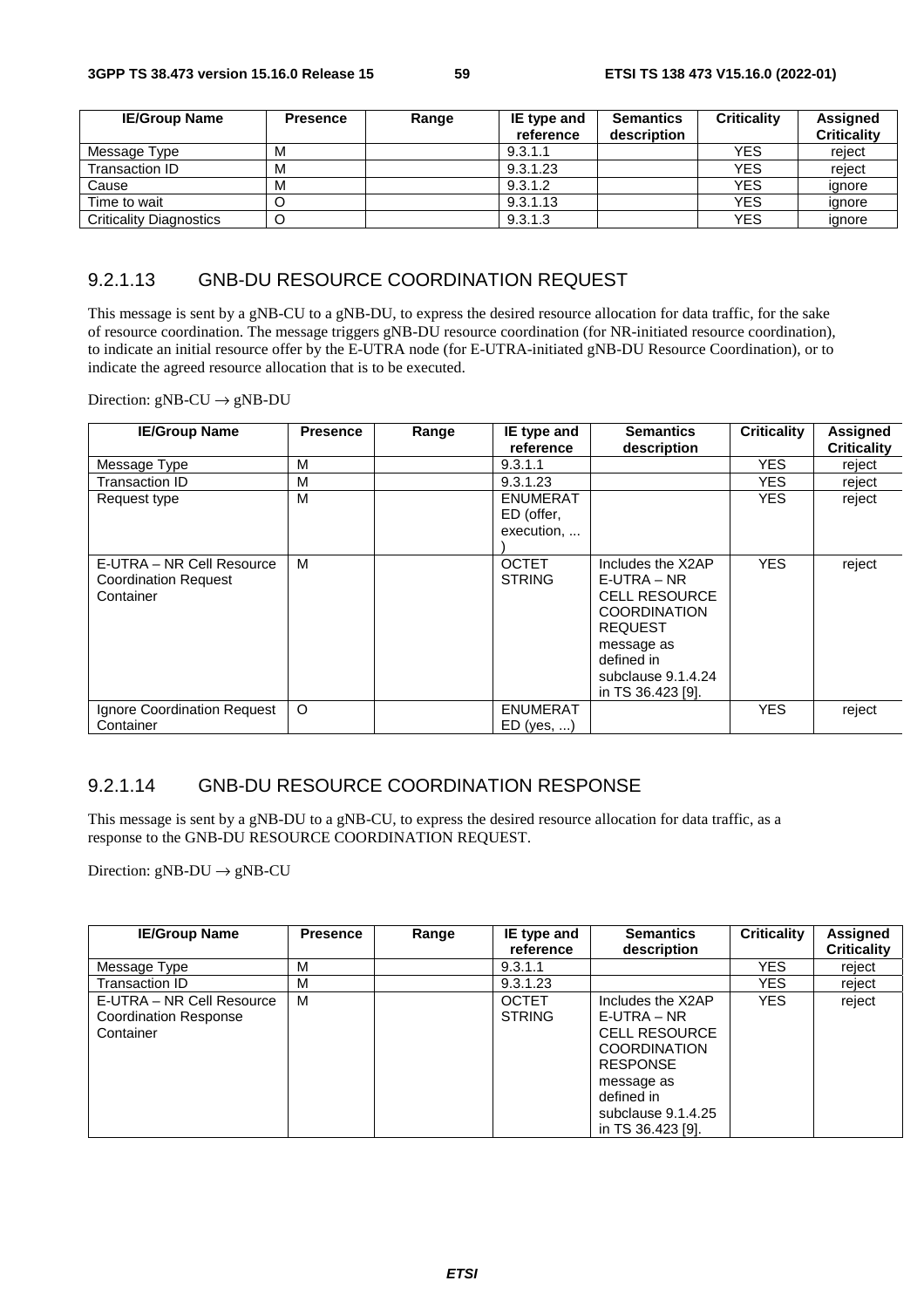### 9.2.1.15 GNB-DU STATUS INDICATION

This message is sent by the gNB-DU to indicate to the gNB-CU its status of overload.

Direction:  $gNB-DU \rightarrow gNB-CU$ 

| <b>IE/Group Name</b> | <b>Presence</b> | Range | IE type and     | <b>Semantics</b> | <b>Criticality</b> | Assigned           |
|----------------------|-----------------|-------|-----------------|------------------|--------------------|--------------------|
|                      |                 |       | reference       | description      |                    | <b>Criticality</b> |
| Message Type         | М               |       | 9.3.1.1         |                  | YES.               | ignore             |
| Transaction ID       | М               |       | 9.3.1.23        |                  | YES                | reject             |
| gNB-DU Overload      | м               |       | <b>ENUMERAT</b> |                  | YES.               | reject             |
| Information          |                 |       | ED.             |                  |                    |                    |
|                      |                 |       | (overloaded,    |                  |                    |                    |
|                      |                 |       | not-            |                  |                    |                    |
|                      |                 |       | overloaded)     |                  |                    |                    |

#### 9.2.1.16 F1 REMOVAL REQUEST

This message is sent by either the gNB-DU or the gNB-CU to intiate the removal of the interface instance and the related resources.

Direction: gNB-DU  $\rightarrow$  gNB-CU, gNB-CU  $\rightarrow$  gNB-DU.

| <b>IE/Group Name</b> | <b>Presence</b> | Range | <b>IE</b> type and<br>reference | <b>Semantics</b><br>description | <b>Criticality</b> | Assianed<br><b>Criticality</b> |
|----------------------|-----------------|-------|---------------------------------|---------------------------------|--------------------|--------------------------------|
| Message Type         | м               |       | 9.3.1.1                         |                                 | YES                | reject                         |
| Transaction ID       | М               |       | 9.3.1.23                        |                                 | YES                | reject                         |

#### 9.2.1.17 F1 REMOVAL RESPONSE

This message is sent by either the gNB-DU or the gNB-CU to acknowledge the initiation of removal of the interface instance and the related resources.

Direction:  $gNB-CU \rightarrow gNB-DU$ ,  $gNB-DU \rightarrow gNB-CU$ .

| <b>IE/Group Name</b>           | <b>Presence</b> | Range | IE type and<br>reference | <b>Semantics</b><br>description | <b>Criticality</b> | Assigned<br><b>Criticality</b> |
|--------------------------------|-----------------|-------|--------------------------|---------------------------------|--------------------|--------------------------------|
| Message Type                   | M               |       | 9.3.1.1                  |                                 | YES                | reject                         |
| Transaction ID.                | M               |       | 9.3.1.23                 |                                 | YES                | reject                         |
| <b>Criticality Diagnostics</b> |                 |       | 9.3.1.3                  |                                 | YES                | ignore                         |

### 9.2.1.18 F1 REMOVAL FAILURE

This message is sent by either the gNB-DU or the gNB-CU to indicate that removing the interface instance and the related resources cannot be accepted.

Direction: gNB-CU  $\rightarrow$  gNB-DU, gNB-DU  $\rightarrow$  gNB-CU.

| <b>IE/Group Name</b>           | <b>Presence</b> | Range | IE type and<br>reference | <b>Semantics</b><br>description | <b>Criticality</b> | <b>Assigned</b><br><b>Criticality</b> |
|--------------------------------|-----------------|-------|--------------------------|---------------------------------|--------------------|---------------------------------------|
| Message Type                   | M               |       | 9.2.3.1                  |                                 | YES                | reject                                |
| Transaction ID                 | M               |       | 9.3.1.23                 |                                 | YES                | reject                                |
| Cause                          | M               |       | 9.3.1.2                  |                                 | YES                | ignore                                |
| <b>Criticality Diagnostics</b> |                 |       | 9.3.1.3                  |                                 | <b>YES</b>         | ignore                                |

#### 9.2.1.19 NETWORK ACCESS RATE REDUCTION

This message is sent by the gNB-CU to indicate to the gNB-DU a need to reduce the rate at which UEs access the network.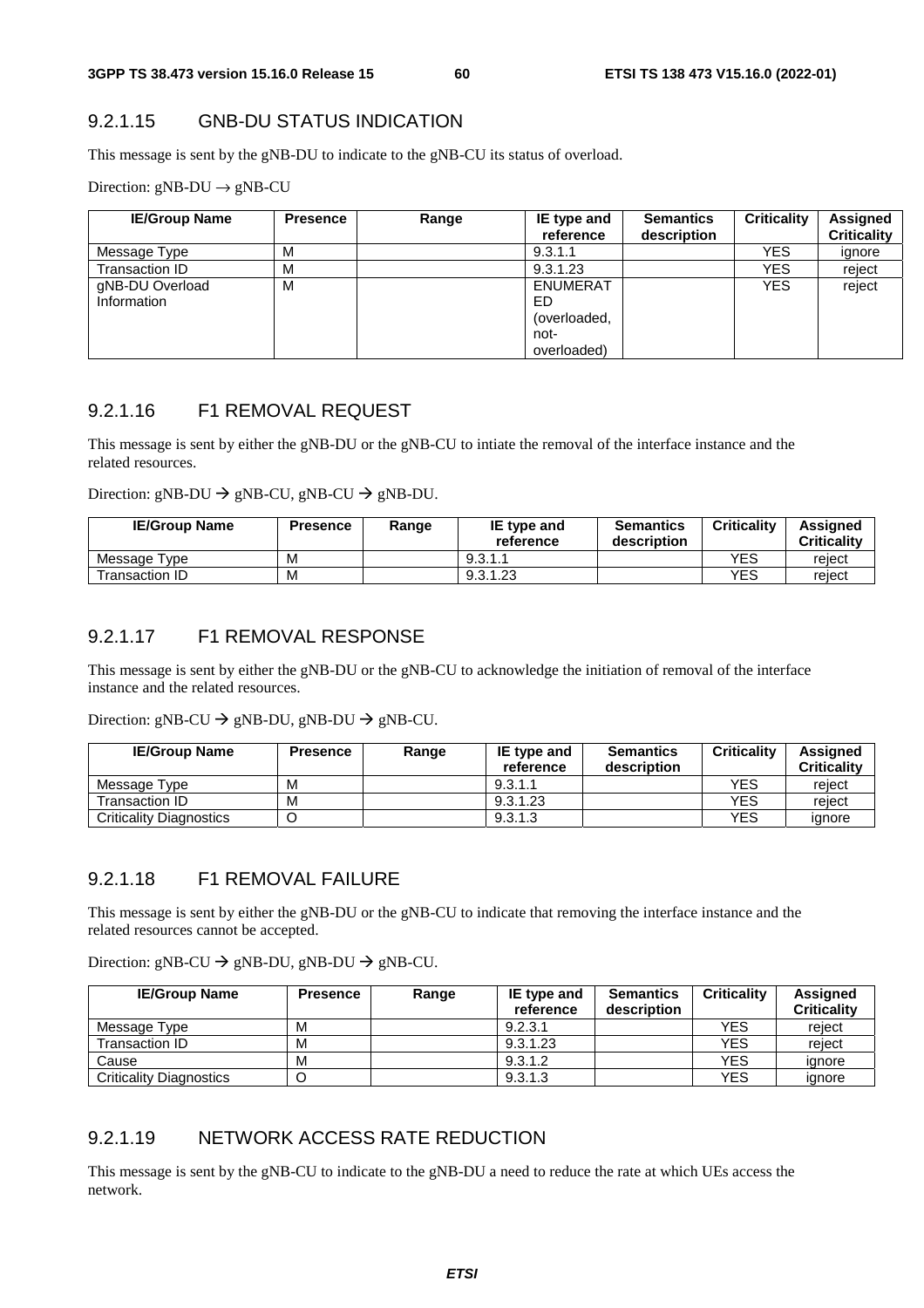Direction:  $gNB-CU \rightarrow gNB-DU$ 

| <b>IE/Group Name</b>                 | <b>Presence</b> | Range | IE type and<br>reference | <b>Semantics</b><br>description | <b>Criticality</b> | <b>Assigned</b><br><b>Criticality</b> |
|--------------------------------------|-----------------|-------|--------------------------|---------------------------------|--------------------|---------------------------------------|
| Message Type                         | м               |       | 9.3.1.1                  |                                 | YES                | ignore                                |
| Transaction ID                       | M               |       | 9.3.1.23                 |                                 | YES                | reject                                |
| <b>UAC Assistance</b><br>Information | м               |       | 9.3.1.83                 |                                 | <b>YES</b>         | reject                                |

## 9.2.2 UE Context Management messages

### 9.2.2.1 UE CONTEXT SETUP REQUEST

This message is sent by the gNB-CU to request the setup of a UE context.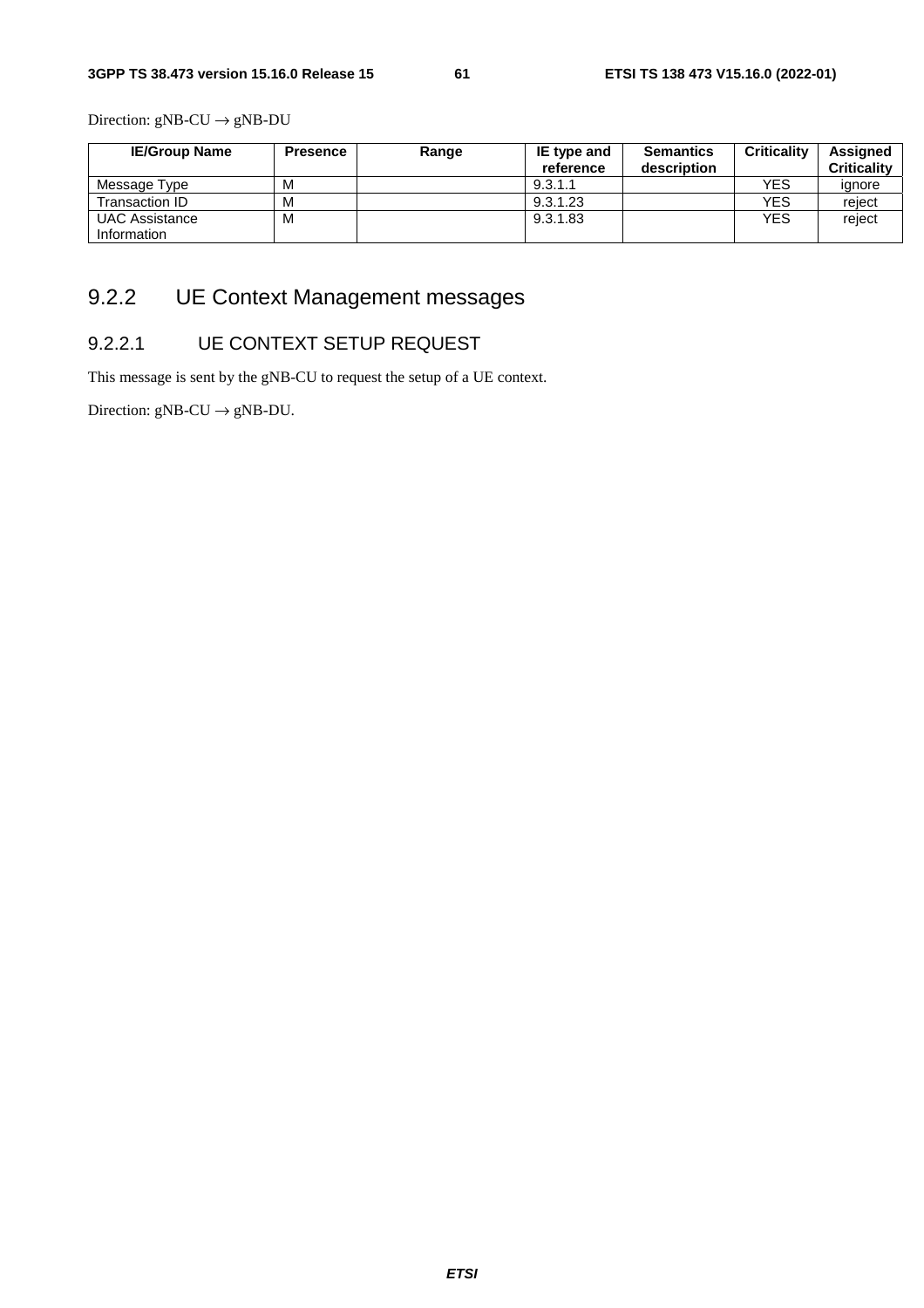| <b>IE/Group Name</b>                                      | <b>Presence</b> | Range                                                                    | IE type and<br>reference                 | <b>Semantics</b><br>description                                                                                                                                                                                                                                                 | <b>Criticality</b> | <b>Assigned</b><br><b>Criticality</b> |
|-----------------------------------------------------------|-----------------|--------------------------------------------------------------------------|------------------------------------------|---------------------------------------------------------------------------------------------------------------------------------------------------------------------------------------------------------------------------------------------------------------------------------|--------------------|---------------------------------------|
|                                                           |                 |                                                                          | 9.3.1.1                                  |                                                                                                                                                                                                                                                                                 | <b>YES</b>         |                                       |
| Message Type                                              | M               |                                                                          |                                          |                                                                                                                                                                                                                                                                                 |                    | reject                                |
| gNB-CU UE F1AP ID                                         | M               |                                                                          | 9.3.1.4                                  |                                                                                                                                                                                                                                                                                 | <b>YES</b>         | reject                                |
| gNB-DU UE F1AP ID                                         | $\circ$         |                                                                          | 9.3.1.5                                  |                                                                                                                                                                                                                                                                                 | <b>YES</b>         | ignore                                |
| SpCell ID                                                 | $\overline{M}$  |                                                                          | NR CGI<br>9.3.1.12                       | Special Cell as<br>defined in TS<br>38.321 [16]. For<br>handover case,<br>this IE is<br>considered as<br>target cell.                                                                                                                                                           | <b>YES</b>         | reject                                |
| ServCellIndex                                             | M               |                                                                          | <b>INTEGER</b><br>(031,)                 |                                                                                                                                                                                                                                                                                 | <b>YES</b>         | reject                                |
| SpCell UL Configured                                      | $\overline{O}$  |                                                                          | Cell UL<br>Configured<br>9.3.1.33        |                                                                                                                                                                                                                                                                                 | <b>YES</b>         | ignore                                |
| CU to DU RRC Information                                  | ${\sf M}$       |                                                                          | 9.3.1.25                                 |                                                                                                                                                                                                                                                                                 | <b>YES</b>         | reject                                |
| <b>Candidate SpCell List</b>                              |                 | 0.1                                                                      |                                          |                                                                                                                                                                                                                                                                                 | <b>YES</b>         | ignore                                |
| >Candidate SpCell<br><b>Item IEs</b>                      |                 | $\overline{1}$ .<br><maxnoofca<br>ndidateSpC<br/>ells&gt;</maxnoofca<br> |                                          |                                                                                                                                                                                                                                                                                 | <b>EACH</b>        | ignore                                |
| >>Candidate SpCell<br>ID                                  | M               |                                                                          | NR CGI<br>9.3.1.12                       | Special Cell as<br>defined in TS<br>38.321 [16]                                                                                                                                                                                                                                 | $\blacksquare$     |                                       |
| DRX Cycle                                                 | O               |                                                                          | DRX Cycle<br>9.3.1.24                    |                                                                                                                                                                                                                                                                                 | <b>YES</b>         | ignore                                |
| <b>Resource Coordination</b><br><b>Transfer Container</b> | $\overline{O}$  |                                                                          | <b>OCTET</b><br><b>STRING</b>            | Includes the MeNB<br>Resource<br>Coordination<br>Information IE as<br>defined in<br>subclause 9.2.116<br>of TS 36.423 [9] for<br>EN-DC case or<br><b>MR-DC Resource</b><br>Coordination<br>Information IE as<br>defined in TS<br>38.423 [28] for<br>NGEN-DC and<br>NE-DC cases. | <b>YES</b>         | ignore                                |
| <b>SCell To Be Setup List</b>                             |                 | 0.1                                                                      |                                          |                                                                                                                                                                                                                                                                                 | <b>YES</b>         | ignore                                |
| >SCell to Be Setup<br>Item IEs                            |                 | $1_{1}$<br><maxnoofs<br>Cells&gt;</maxnoofs<br>                          |                                          |                                                                                                                                                                                                                                                                                 | EACH               | ignore                                |
| >>SCell ID                                                | M               |                                                                          | <b>NR CGI</b><br>9.3.1.12                | SCell Identifier in<br>qNB                                                                                                                                                                                                                                                      | $\blacksquare$     |                                       |
| >>SCellIndex                                              | M               |                                                                          | <b>INTEGER</b><br>(131)                  |                                                                                                                                                                                                                                                                                 | ٠                  |                                       |
| >>SCell UL<br>Configured                                  | O               |                                                                          | Cell UL<br>Configured<br>9.3.1.33        |                                                                                                                                                                                                                                                                                 | -                  |                                       |
| >>servingCellMO                                           | O               |                                                                          | <b>INTEGER</b><br>(164)                  |                                                                                                                                                                                                                                                                                 | <b>YES</b>         | ignore                                |
| <b>SRB to Be Setup List</b>                               |                 | 0.1                                                                      |                                          |                                                                                                                                                                                                                                                                                 | <b>YES</b>         | reject                                |
| >SRB to Be Setup Item<br><b>IEs</b>                       |                 | 1.<br><maxnoofs<br>RBs&gt;</maxnoofs<br>                                 |                                          |                                                                                                                                                                                                                                                                                 | <b>EACH</b>        | reject                                |
| >>SRBID                                                   | M               |                                                                          | 9.3.1.7                                  |                                                                                                                                                                                                                                                                                 | $\blacksquare$     |                                       |
| >>Duplication Indication                                  | $\overline{O}$  |                                                                          | <b>ENUMERAT</b><br>ED (true, ,<br>false) | If included, it<br>should be set to<br>true.                                                                                                                                                                                                                                    |                    |                                       |
| <b>DRB to Be Setup List</b>                               |                 | 0.1                                                                      |                                          |                                                                                                                                                                                                                                                                                 | <b>YES</b>         | reject                                |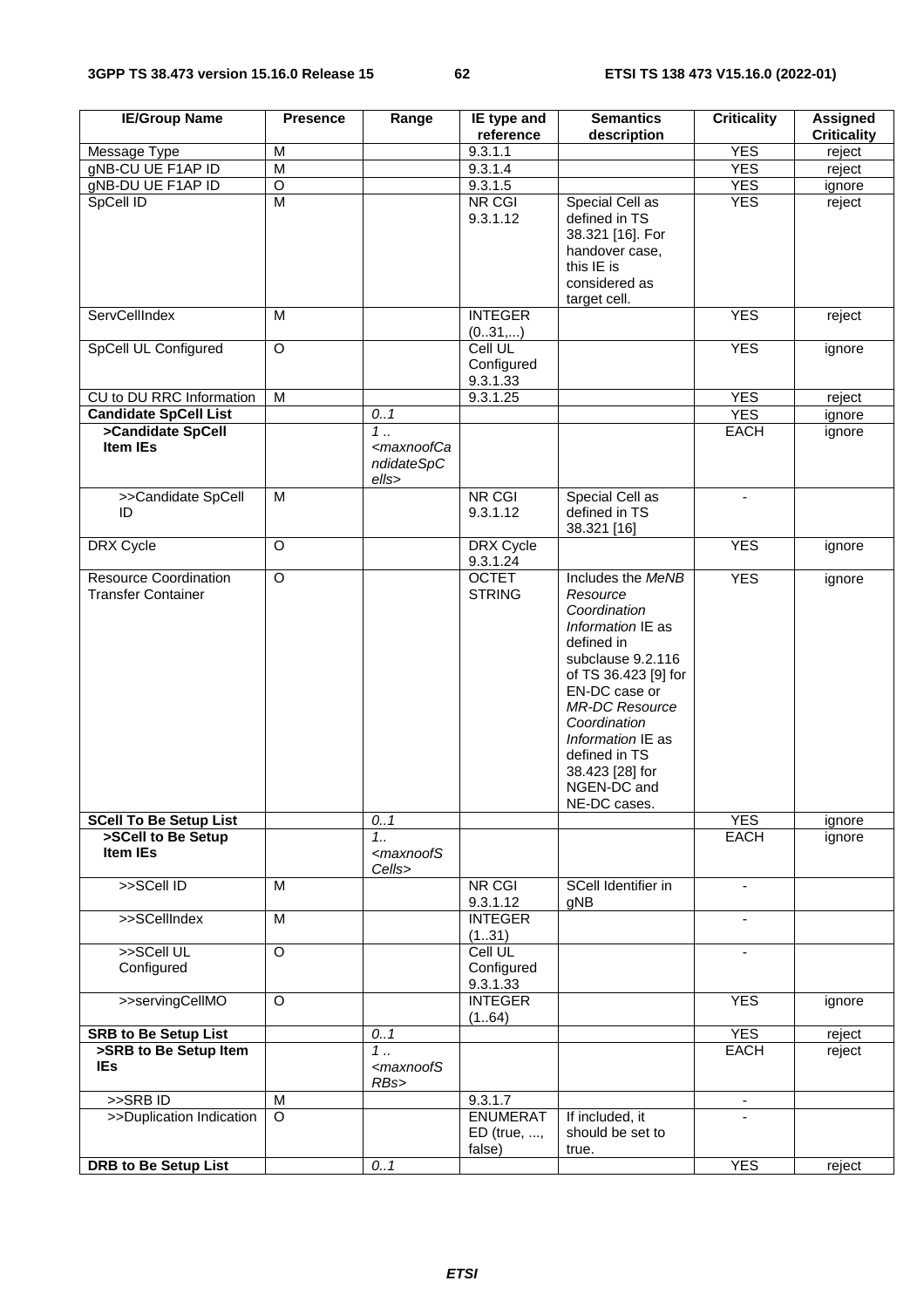| <b>IE/Group Name</b>                                               | <b>Presence</b> | Range                                                                | IE type and<br>reference                                  | <b>Semantics</b><br>description                                                                                                | <b>Criticality</b>       | <b>Assigned</b><br><b>Criticality</b> |
|--------------------------------------------------------------------|-----------------|----------------------------------------------------------------------|-----------------------------------------------------------|--------------------------------------------------------------------------------------------------------------------------------|--------------------------|---------------------------------------|
| >DRB to Be Setup Item                                              |                 | $\overline{1}$ .                                                     |                                                           |                                                                                                                                | <b>EACH</b>              | reject                                |
| <b>IEs</b>                                                         |                 | <maxnoofd<br>RBs&gt;</maxnoofd<br>                                   |                                                           |                                                                                                                                |                          |                                       |
| >>DRB ID                                                           | M               |                                                                      | 9.3.1.8                                                   |                                                                                                                                | $\overline{\phantom{a}}$ |                                       |
| >>CHOICE QoS<br>Information                                        | M               |                                                                      |                                                           |                                                                                                                                |                          |                                       |
| >>>E-UTRAN QoS                                                     | $\overline{M}$  |                                                                      | 9.3.1.19                                                  | Shall be used for<br>EN-DC case to<br>convey E-RAB<br>Level QoS<br>Parameters                                                  | $\blacksquare$           |                                       |
| >>>DRB Information                                                 |                 | $\mathbf{1}$                                                         |                                                           | Shall be used for<br>NG-RAN cases                                                                                              | <b>YES</b>               | ignore                                |
| >>>>DRB QoS                                                        | M               |                                                                      | 9.3.1.45                                                  |                                                                                                                                | $\blacksquare$           |                                       |
| $>>>S-NSSAI$                                                       | $\overline{M}$  |                                                                      | 9.3.1.38                                                  |                                                                                                                                | $\blacksquare$           |                                       |
| >>>>Notification<br>Control                                        | $\Omega$        |                                                                      | 9.3.1.56                                                  |                                                                                                                                | $\overline{\phantom{m}}$ |                                       |
| >>>>Flows Mapped to                                                |                 | $1$                                                                  |                                                           |                                                                                                                                |                          |                                       |
| <b>DRB</b> Item                                                    |                 | <maxnoofq<br>oSFlows&gt;</maxnoofq<br>                               |                                                           |                                                                                                                                |                          |                                       |
| >>>>>QoS Flow<br>Identifier                                        | M               |                                                                      | 9.3.1.63                                                  |                                                                                                                                | $\overline{\phantom{a}}$ |                                       |
| >>>>>QoS Flow Level<br>QoS Parameters                              | $\overline{M}$  |                                                                      | 9.3.1.45                                                  |                                                                                                                                | $\blacksquare$           |                                       |
| >>>>>QoS Flow<br>Mapping Indication                                | $\overline{O}$  |                                                                      | 9.3.1.72                                                  |                                                                                                                                | <b>YES</b>               | ignore                                |
| >>UL UP TNL<br>Information to be<br>setup List                     |                 | $\mathbf{1}$                                                         |                                                           |                                                                                                                                | $\blacksquare$           |                                       |
| >>> UL UP TNL<br><b>Information to Be</b><br><b>Setup Item IEs</b> |                 | $1$<br><maxnooful<br><b>UPTNLInfor</b><br/>mation&gt;</maxnooful<br> |                                                           |                                                                                                                                |                          |                                       |
| >>>>UL UP TNL<br>Information                                       | M               |                                                                      | <b>UP</b><br>Transport<br>Layer<br>Information<br>9.3.2.1 | gNB-CU endpoint<br>of the F1 transport<br>bearer. For<br>delivery of UL<br>PDUs.                                               |                          |                                       |
| >> RLC Mode                                                        | M               |                                                                      | 9.3.1.27                                                  |                                                                                                                                | $\overline{\phantom{a}}$ |                                       |
| >> UL Configuration                                                | $\overline{O}$  |                                                                      | UL<br>Configuraito<br>n<br>9.3.1.31                       | Information about<br>UL usage in gNB-<br>DU.                                                                                   | $\blacksquare$           |                                       |
| >>Duplication<br>Activation                                        | $\circ$         |                                                                      | $9.\overline{3.1.36}$                                     | Information on the<br>initial state of CA<br>based UL PDCP<br>duplication                                                      | $\blacksquare$           |                                       |
| >> DC Based<br><b>Duplication Configured</b>                       | $\circ$         |                                                                      | <b>ENUMERAT</b><br>$ED$ (true, ,<br>false)                | Indication on<br>whether DC based<br>PDCP duplication<br>is configured or<br>not. If included, it<br>should be set to<br>true. | <b>YES</b>               | reject                                |
| >>DC Based<br><b>Duplication Activation</b>                        | $\circ$         |                                                                      | Duplication<br>Activation<br>9.3.1.36                     | Information on the<br>initial state of DC<br>basedUL PDCP<br>duplication                                                       | <b>YES</b>               | reject                                |
| >>DL PDCP SN length                                                | M               |                                                                      | <b>ENUMERAT</b><br>ED (12bits,<br>18bits, )               |                                                                                                                                | <b>YES</b>               | ignore                                |
| >>UL PDCP SN length                                                | $\circ$         |                                                                      | <b>ENUMERAT</b><br>ED (12bits,<br>18bits, )               |                                                                                                                                | <b>YES</b>               | ignore                                |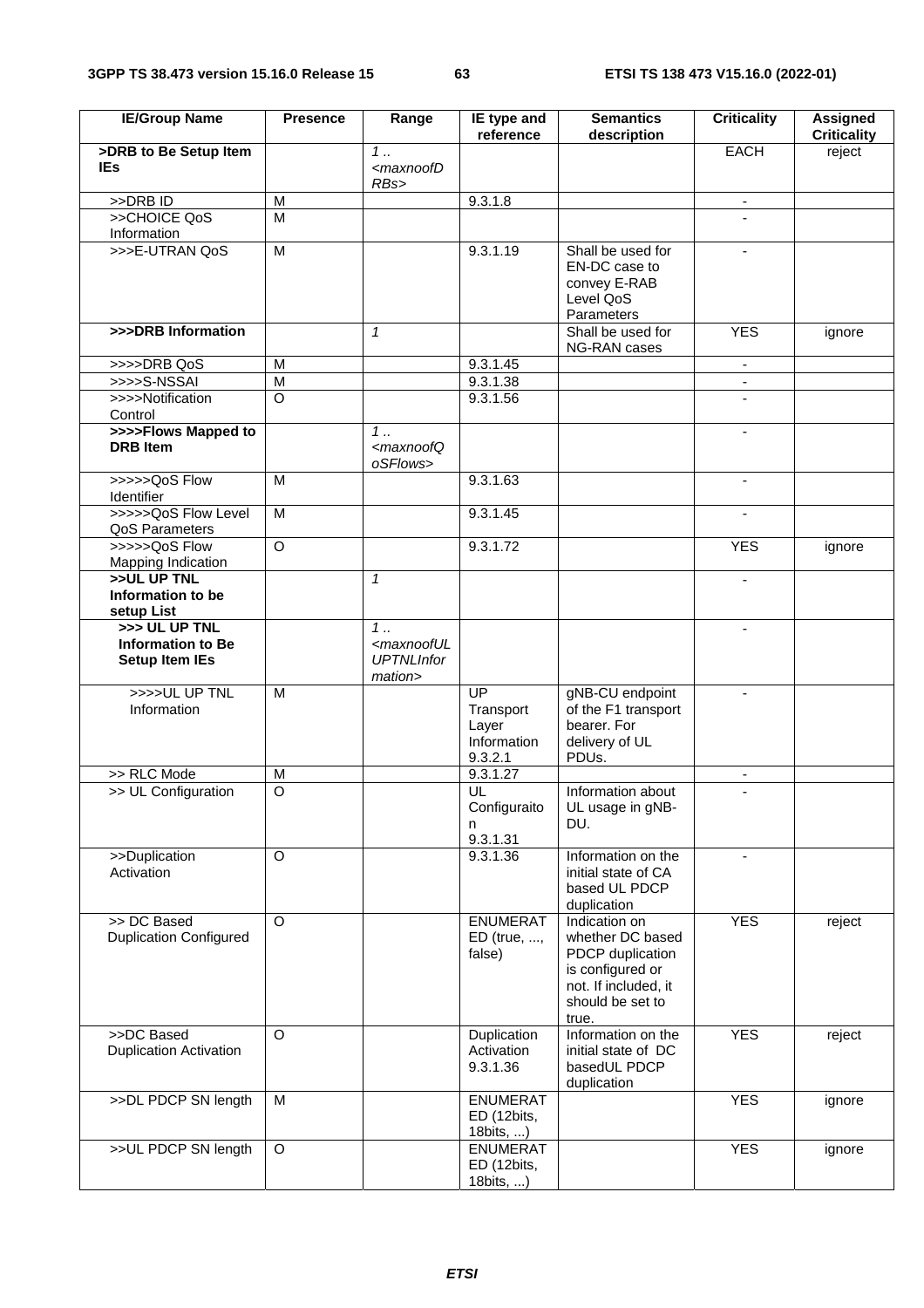| <b>IE/Group Name</b>                                        | <b>Presence</b> | Range | IE type and                                 | <b>Semantics</b>                                                                                                             | <b>Criticality</b> | <b>Assigned</b>    |
|-------------------------------------------------------------|-----------------|-------|---------------------------------------------|------------------------------------------------------------------------------------------------------------------------------|--------------------|--------------------|
|                                                             |                 |       | reference                                   | description                                                                                                                  |                    | <b>Criticality</b> |
| <b>Inactivity Monitoring</b>                                | O               |       | <b>ENUMERAT</b>                             |                                                                                                                              | <b>YES</b>         | reject             |
| Request                                                     |                 |       | $ED$ (true, )                               |                                                                                                                              |                    |                    |
| <b>RAT-Frequency Priority</b>                               | $\circ$         |       | 9.3.1.34                                    |                                                                                                                              | <b>YES</b>         | reject             |
| Information                                                 |                 |       |                                             |                                                                                                                              |                    |                    |
| <b>RRC-Container</b>                                        | $\circ$         |       | 9.3.1.6                                     | Includes the DL-<br>DCCH-Message IE<br>as defined in<br>subclause 6.2 of<br>TS 38.331 [8],<br>encapsulated in a<br>PDCP PDU. | <b>YES</b>         | ignore             |
| Masked IMEISV                                               | $\circ$         |       | 9.3.1.55                                    |                                                                                                                              | <b>YES</b>         | ignore             |
| Serving PLMN                                                | $\circ$         |       | PLMN ID                                     | Indicates the                                                                                                                | <b>YES</b>         | ignore             |
|                                                             |                 |       | 9.3.1.14                                    | PLMN serving the<br>UE.                                                                                                      |                    |                    |
| gNB-DU UE Aggregate                                         | $C -$           |       | <b>Bit Rate</b>                             | The gNB-DU UE                                                                                                                | <b>YES</b>         | ignore             |
| Maximum Bit Rate Uplink                                     | ifDRBSetup      |       | 9.3.1.22                                    | Aggregate<br>Maximum Bit Rate<br>Uplink is to be<br>enforced by the<br>gNB-DU.                                               |                    |                    |
| <b>RRC Delivery Status</b><br>Request                       | $\Omega$        |       | <b>ENUMERAT</b><br>$ED$ (true, )            | Indicates whether<br>RRC DELIVERY<br><b>REPORT</b><br>procedure is<br>requested for the<br>RRC message.                      | <b>YES</b>         | ignore             |
| <b>Resource Coordination</b><br><b>Transfer Information</b> | O               |       | 9.3.1.73                                    |                                                                                                                              | <b>YES</b>         | ignore             |
| servingCellMO                                               | O               |       | <b>INTEGER</b><br>(164, )                   |                                                                                                                              | <b>YES</b>         | ignore             |
| New gNB-CU UE F1AP ID                                       | O               |       | gNB-CU UE<br>F1AP ID<br>9.3.1.4             |                                                                                                                              | <b>YES</b>         | reject             |
| RAN UE ID                                                   | $\Omega$        |       | <b>OCTET</b><br><b>STRING</b><br>(SIZE (8)) |                                                                                                                              | <b>YES</b>         | ignore             |

| Range bound               | <b>Explanation</b>                                                                      |
|---------------------------|-----------------------------------------------------------------------------------------|
| maxnoofSCells             | Maximum no. of SCells allowed towards one UE, the maximum<br>value is 32.               |
| maxnoofSRBs               | Maximum no. of SRB allowed towards one UE, the maximum value<br>is 8.                   |
| maxnoofDRBs               | Maximum no. of DRB allowed towards one UE, the maximum value<br>is 64.                  |
| maxnoofULUPTNLInformation | Maximum no. of ULUP TNL Information allowed towards one DRB,<br>the maximum value is 2. |
| maxnoofCandidateSpCells   | Maximum no. of SpCells allowed towards one UE, the maximum<br>value is 64.              |
| maxnoofQoSFlows           | Maximum no. of flows allowed to be mapped to one DRB, the<br>maximum value is 64.       |

| <b>Condition</b> | Explanation                                                                           |
|------------------|---------------------------------------------------------------------------------------|
| ifDRBSetup       | <b>This</b><br>shall be present only if the DRB to Be Setup List IE is present.<br>'⊢ |

### 9.2.2.2 UE CONTEXT SETUP RESPONSE

This message is sent by the gNB-DU to confirm the setup of a UE context.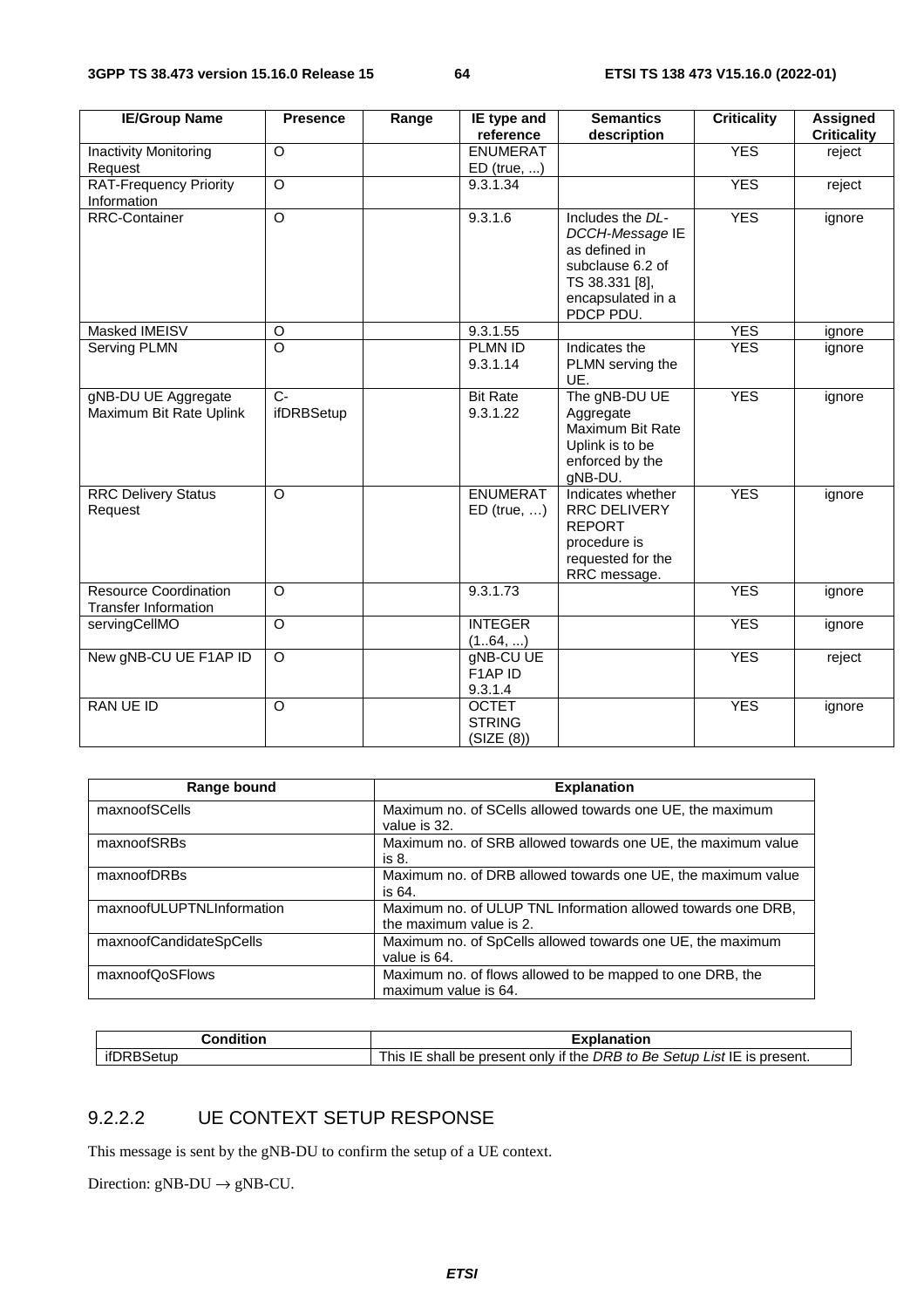| <b>IE/Group Name</b>                                               | <b>Presence</b>         | Range                                                              | IE type and<br>reference                           | <b>Semantics</b><br>description                                                                                                                                                                                                                                                      | <b>Criticality</b>       | <b>Assigned</b><br><b>Criticality</b> |
|--------------------------------------------------------------------|-------------------------|--------------------------------------------------------------------|----------------------------------------------------|--------------------------------------------------------------------------------------------------------------------------------------------------------------------------------------------------------------------------------------------------------------------------------------|--------------------------|---------------------------------------|
| Message Type                                                       | M                       |                                                                    | 9.3.1.1                                            |                                                                                                                                                                                                                                                                                      | <b>YES</b>               | reject                                |
| gNB-CU UE F1AP ID                                                  | $\overline{M}$          |                                                                    | 9.3.1.4                                            |                                                                                                                                                                                                                                                                                      | <b>YES</b>               | reject                                |
| gNB-DU UE F1AP ID                                                  | M                       |                                                                    | 9.3.1.5                                            |                                                                                                                                                                                                                                                                                      | <b>YES</b>               | reject                                |
| DU To CU RRC Information                                           | $\overline{\mathsf{M}}$ |                                                                    | 9.3.1.26                                           |                                                                                                                                                                                                                                                                                      | <b>YES</b>               | reject                                |
| C-RNTI                                                             | $\overline{O}$          |                                                                    | 9.3.1.32                                           | C-RNTI                                                                                                                                                                                                                                                                               | <b>YES</b>               |                                       |
|                                                                    |                         |                                                                    |                                                    | allocated at<br>the gNB-DU                                                                                                                                                                                                                                                           |                          | ignore                                |
| <b>Resource Coordination</b><br><b>Transfer Container</b>          | $\overline{O}$          |                                                                    | <b>OCTET</b><br><b>STRING</b>                      | Includes the<br>SgNB<br>Resource<br>Coordination<br>Information IE<br>as defined in<br>subclause<br>9.2.117 of TS<br>36.423 [9] for<br>EN-DC case<br>or MR-DC<br>Resource<br>Coordination<br>Information IE<br>as defined in<br>TS 38.423 [28]<br>for NGEN-DC<br>and NE-DC<br>cases. | <b>YES</b>               | ignore                                |
| <b>Full Configuration</b>                                          | $\circ$                 |                                                                    | <b>ENUMERAT</b><br>$ED$ (full, )                   |                                                                                                                                                                                                                                                                                      | <b>YES</b>               | reject                                |
| <b>DRB Setup List</b>                                              |                         | 0.1                                                                |                                                    | The List of<br>DRBs which<br>are<br>successfully<br>established.                                                                                                                                                                                                                     | <b>YES</b>               | ignore                                |
| >DRB Setup Item list                                               |                         | $1 \ldots$<br><maxnoofdrbs></maxnoofdrbs>                          |                                                    |                                                                                                                                                                                                                                                                                      | <b>EACH</b>              | ignore                                |
| >DRBID                                                             | M                       |                                                                    | 9.3.1.8                                            |                                                                                                                                                                                                                                                                                      | ٠                        |                                       |
| >>LCID                                                             | O                       |                                                                    | 9.3.1.35                                           | <b>LCID</b> for the<br>primary path if<br>PDCP<br>duplication is<br>applied                                                                                                                                                                                                          | $\overline{\phantom{a}}$ |                                       |
| >>DL UP TNL<br>Information to be setup<br>List                     |                         | $\mathbf{1}$                                                       |                                                    |                                                                                                                                                                                                                                                                                      | $\blacksquare$           |                                       |
| >>> DL UP TNL<br><b>Information to Be</b><br><b>Setup Item IEs</b> |                         | $1 \ldots$<br><maxnoofdlupt<br>NLInformation&gt;</maxnoofdlupt<br> |                                                    |                                                                                                                                                                                                                                                                                      | $\blacksquare$           |                                       |
| >>>>DLUPTNL<br>Information                                         | M                       |                                                                    | UP<br>Transport<br>Layer<br>Information<br>9.3.2.1 | gNB-DU<br>endpoint of<br>the F1<br>transport<br>bearer. For<br>delivery of DL<br>PDUs.                                                                                                                                                                                               | $\overline{a}$           |                                       |
| <b>SRB Failed to Setup List</b>                                    |                         | 0.1                                                                |                                                    |                                                                                                                                                                                                                                                                                      | <b>YES</b>               | ignore                                |
| >SRB Failed to Setup Item                                          |                         | 1<br><maxnoofsrbs></maxnoofsrbs>                                   |                                                    |                                                                                                                                                                                                                                                                                      | <b>EACH</b>              | ignore                                |
| $>$ SRB ID                                                         | M                       |                                                                    | 9.3.1.7                                            |                                                                                                                                                                                                                                                                                      | $\blacksquare$           |                                       |
| >>Cause                                                            | O                       |                                                                    | 9.3.1.2                                            |                                                                                                                                                                                                                                                                                      |                          |                                       |
| <b>DRB Failed to Setup List</b>                                    |                         | 0.1                                                                |                                                    |                                                                                                                                                                                                                                                                                      | <b>YES</b>               |                                       |
|                                                                    |                         |                                                                    |                                                    |                                                                                                                                                                                                                                                                                      |                          | ignore                                |
| >DRB Failed to Setup Item                                          |                         | $1 \ldots$<br><maxnoofdrbs></maxnoofdrbs>                          |                                                    |                                                                                                                                                                                                                                                                                      | EACH                     | ignore                                |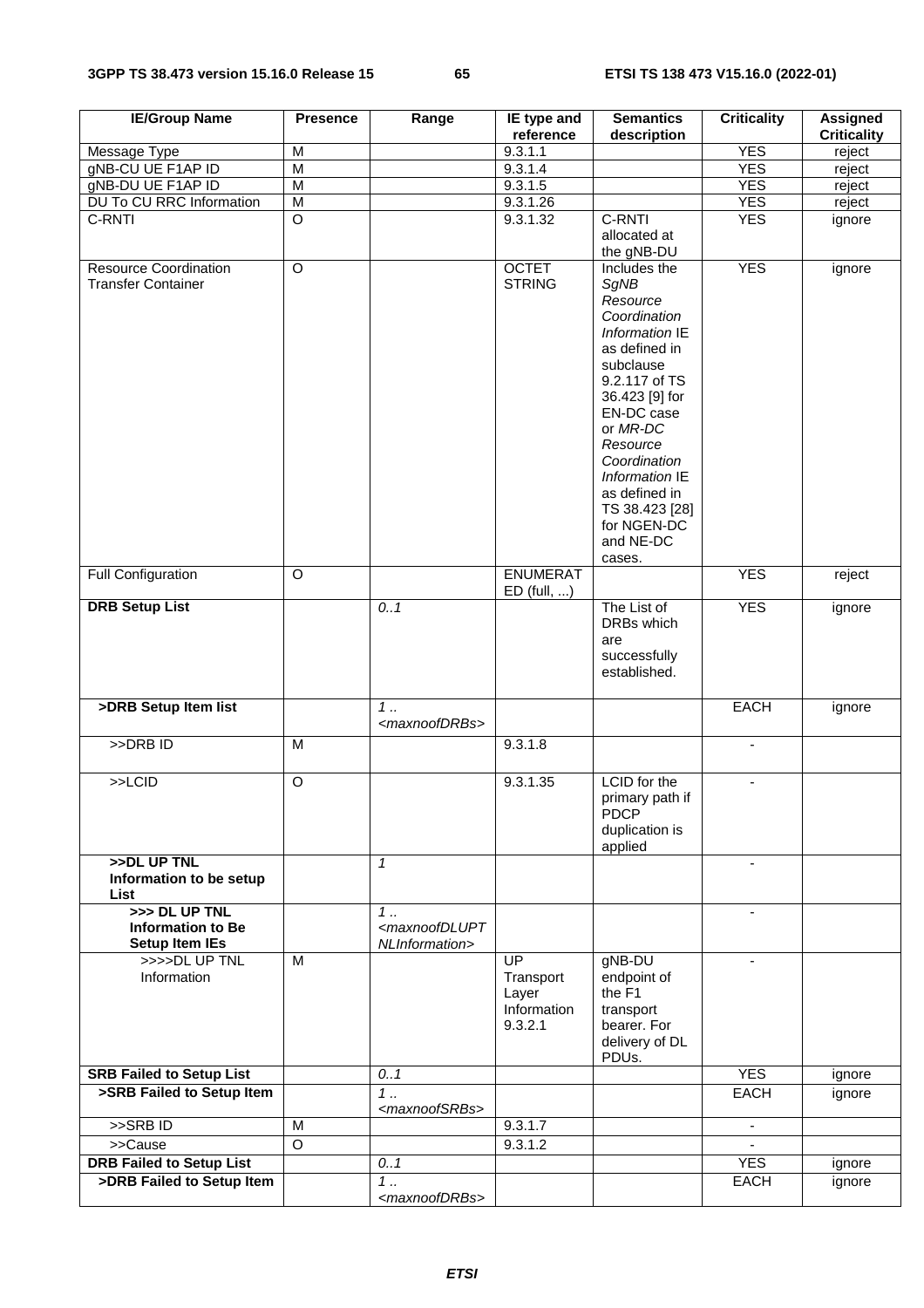| <b>IE/Group Name</b>              | <b>Presence</b> | Range                                                                       | IE type and     | <b>Semantics</b>        | <b>Criticality</b> | Assigned           |
|-----------------------------------|-----------------|-----------------------------------------------------------------------------|-----------------|-------------------------|--------------------|--------------------|
|                                   |                 |                                                                             | reference       | description             |                    | <b>Criticality</b> |
| >>DRB ID                          | M               |                                                                             | 9.3.1.8         |                         |                    |                    |
| >>Cause                           | O               |                                                                             | 9.3.1.2         |                         |                    |                    |
| <b>SCell Failed To Setup List</b> |                 | 0.1                                                                         |                 |                         | <b>YES</b>         | ignore             |
| >SCell Failed to Setup            |                 | $1$                                                                         |                 |                         | <b>EACH</b>        | ignore             |
| <b>Item</b>                       |                 | <maxnoofscells< td=""><td></td><td></td><td></td><td></td></maxnoofscells<> |                 |                         |                    |                    |
|                                   |                 | >                                                                           |                 |                         |                    |                    |
| >>SCell ID                        | M               |                                                                             | NR CGI          | <b>SCell Identifier</b> |                    |                    |
|                                   |                 |                                                                             | 9.3.1.12        | in gNB                  |                    |                    |
| >>Cause                           | O               |                                                                             | 9.3.1.2         |                         |                    |                    |
| <b>Inactivity Monitoring</b>      | O               |                                                                             | <b>ENUMERAT</b> |                         | <b>YES</b>         | reject             |
| Response                          |                 |                                                                             | ED (not-        |                         |                    |                    |
|                                   |                 |                                                                             | supported,      |                         |                    |                    |
|                                   |                 |                                                                             |                 |                         |                    |                    |
| <b>Criticality Diagnostics</b>    | O               |                                                                             | 9.3.1.3         |                         | <b>YES</b>         | ignore             |
| <b>SRB Setup List</b>             |                 | 0.1                                                                         |                 |                         | <b>YES</b>         | ignore             |
| >SRB Setup Item                   |                 | $1 \ldots$                                                                  |                 |                         | <b>EACH</b>        | ignore             |
|                                   |                 | <maxnoofsrbs></maxnoofsrbs>                                                 |                 |                         |                    |                    |
| >>SRBID                           | M               |                                                                             | 9.3.1.7         |                         | ÷.                 |                    |
| $>>$ LCID                         | M               |                                                                             | 9.3.1.35        | LCID for the            |                    |                    |
|                                   |                 |                                                                             |                 | primary path if         |                    |                    |
|                                   |                 |                                                                             |                 | <b>PDCP</b>             |                    |                    |
|                                   |                 |                                                                             |                 | duplication is          |                    |                    |
|                                   |                 |                                                                             |                 | applied                 |                    |                    |

| Range bound               | <b>Explanation</b>                                              |
|---------------------------|-----------------------------------------------------------------|
| maxnoofSCells             | Maximum no. of SCells allowed towards one UE, the maximum value |
|                           | is 32.                                                          |
| maxnoofSRBs               | Maximum no. of SRB allowed towards one UE, the maximum value    |
|                           | is 8.                                                           |
| maxnoofDRBs               | Maximum no. of DRB allowed towards one UE, the maximum value    |
|                           | is 64.                                                          |
| maxnoofDLUPTNLInformation | Maximum no. of DL UP TNL Information allowed towards one DRB,   |
|                           | the maximum value is 2.                                         |

### 9.2.2.3 UE CONTEXT SETUP FAILURE

This message is sent by the gNB-DU to indicate that the setup of the UE context was unsuccessful.

| <b>IE/Group Name</b>           | <b>Presence</b> | Range                                                                                                 | IE type and<br>reference | <b>Semantics</b><br>description                 | <b>Criticality</b> | <b>Assigned</b><br><b>Criticality</b> |
|--------------------------------|-----------------|-------------------------------------------------------------------------------------------------------|--------------------------|-------------------------------------------------|--------------------|---------------------------------------|
| Message Type                   | м               |                                                                                                       | 9.3.1.1                  |                                                 | <b>YES</b>         | reject                                |
| gNB-CU UE F1AP ID              | M               |                                                                                                       | 9.3.1.4                  |                                                 | <b>YES</b>         | reject                                |
| gNB-DU UE F1AP ID              | O               |                                                                                                       | 9.3.1.5                  |                                                 | <b>YES</b>         | ignore                                |
| Cause                          | M               |                                                                                                       | 9.3.1.2                  |                                                 | <b>YES</b>         | ignore                                |
| <b>Criticality Diagnostics</b> | O               |                                                                                                       | 9.3.1.3                  |                                                 | <b>YES</b>         | ignore                                |
| <b>Potential SpCell List</b>   |                 | 0.1                                                                                                   |                          |                                                 | <b>YES</b>         | ignore                                |
| >Potential SpCell Item<br>IEs. |                 | 0.,<br><maxnoofpotenti< th=""><th></th><th></th><th><b>EACH</b></th><th>ignore</th></maxnoofpotenti<> |                          |                                                 | <b>EACH</b>        | ignore                                |
|                                |                 | alSpCells>                                                                                            |                          |                                                 |                    |                                       |
| >>Potential SpCell<br>ID       | м               |                                                                                                       | NR CGI<br>9.3.1.12       | Special Cell<br>as defined in<br>TS 38.321 [16] |                    |                                       |

| Range bound             | <b>Explanation</b>                                                         |
|-------------------------|----------------------------------------------------------------------------|
| maxnoofPotentialSpCells | Maximum no. of SpCells allowed towards one UE, the maximum<br>value is 64. |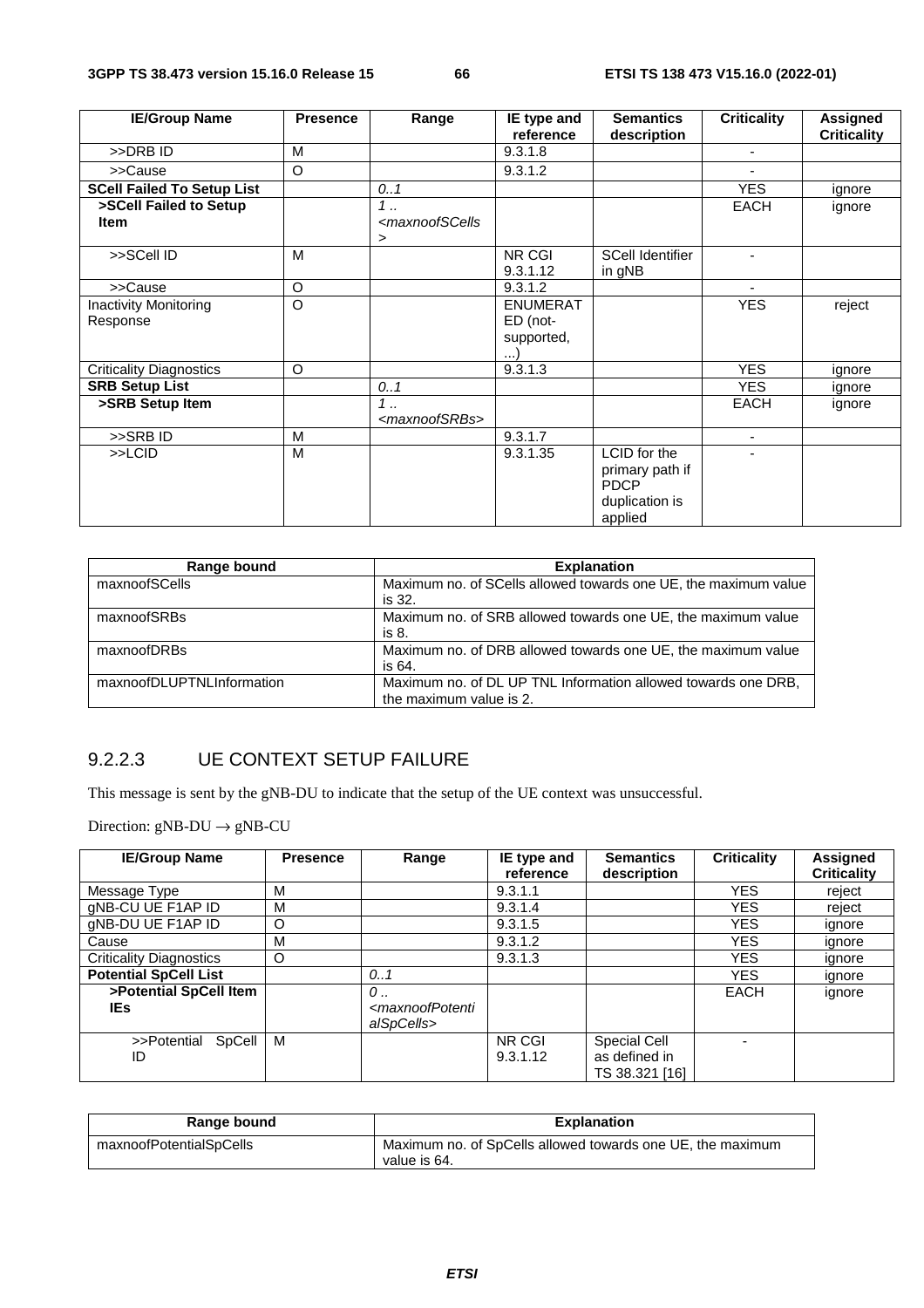### 9.2.2.4 UE CONTEXT RELEASE REQUEST

This message is sent by the gNB-DU to request the gNB-CU to release the UE-associated logical F1.

Direction:  $gNB-DU \rightarrow gNB-CU$ 

| <b>IE/Group Name</b> | <b>Presence</b> | Range | IE type and<br>reference | <b>Semantics</b><br>description | <b>Criticality</b> | Assigned<br><b>Criticality</b> |
|----------------------|-----------------|-------|--------------------------|---------------------------------|--------------------|--------------------------------|
| Message Type         | M               |       | 9.3.1.1                  |                                 | <b>YES</b>         | ignore                         |
| aNB-CU UE F1AP ID    | м               |       | 9.3.1.4                  |                                 | <b>YES</b>         | reiect                         |
| aNB-DU UE F1AP ID    | м               |       | 9.3.1.5                  |                                 | <b>YES</b>         | reiect                         |
| Cause                | М               |       | 9.3.1.2                  |                                 | <b>YES</b>         | ignore                         |

#### 9.2.2.5 UE CONTEXT RELEASE COMMAND

This message is sent by the gNB-CU to request the gNB-DU to release the UE-associated logical F1 connection.

Direction:  $gNB-CU \rightarrow gNB-DU$ 

| <b>IE/Group Name</b>                  | <b>Presence</b>             | Range | IE type and                      | <b>Semantics</b>                                                                                                                                                                                                    | <b>Criticality</b> | <b>Assigned</b>    |
|---------------------------------------|-----------------------------|-------|----------------------------------|---------------------------------------------------------------------------------------------------------------------------------------------------------------------------------------------------------------------|--------------------|--------------------|
|                                       |                             |       | reference                        | description                                                                                                                                                                                                         |                    | <b>Criticality</b> |
| Message Type                          | M                           |       | 9.3.1.1                          |                                                                                                                                                                                                                     | <b>YES</b>         | reject             |
| gNB-CU UE F1AP ID                     | M                           |       | 9.3.1.4                          |                                                                                                                                                                                                                     | <b>YES</b>         | reject             |
| gNB-DU UE F1AP ID                     | M                           |       | 9.3.1.5                          |                                                                                                                                                                                                                     | <b>YES</b>         | reject             |
| Cause                                 | $\overline{M}$              |       | 9.3.1.2                          |                                                                                                                                                                                                                     | <b>YES</b>         | ignore             |
| <b>RRC-Container</b>                  | $\circ$                     |       | 9.3.1.6                          | Includes the DL-<br>DCCH-Message IE<br>as defined in<br>subclause 6.2 of<br>TS 38.331 [8]<br>encapsulated in a<br>PDCP PDU, or the<br>DL-CCCH-<br>Message IE as<br>defined in<br>subclause 6.2 of<br>TS 38.331 [8]. | <b>YES</b>         | ignore             |
| SRB ID                                | $C -$<br>ifRRCContai<br>ner |       | 9.3.1.7                          | The gNB-DU<br>sends the RRC<br>message on the<br>indicated SRB.                                                                                                                                                     | <b>YES</b>         | ignore             |
| old gNB-DU UE F1AP ID                 | $\circ$                     |       | 9.3.1.5                          | Include it if<br>RRCReestablishm<br>entRequest is not<br>accepted                                                                                                                                                   | <b>YES</b>         | ignore             |
| <b>Execute Duplication</b>            | $\Omega$                    |       | <b>ENUMERAT</b><br>$ED$ (true, ) | This IE may be<br>sent only if<br>duplication has<br>been configured<br>for the UE.                                                                                                                                 | <b>YES</b>         | ignore             |
| <b>RRC Delivery Status</b><br>Request | $\Omega$                    |       | <b>ENUMERAT</b><br>$ED$ (true, ) | Indicates whether<br>RRC DELIVERY<br><b>REPORT</b><br>procedure is<br>requested for the<br>RRC message.                                                                                                             | <b>YES</b>         | ignore             |

| Condition                           | Explanation                                                           |
|-------------------------------------|-----------------------------------------------------------------------|
| ifRRCC<br>;ontainer<br>$\mathbf{H}$ | RRC container IE is present.<br>l be present if the<br>' his<br>shall |

### 9.2.2.6 UE CONTEXT RELEASE COMPLETE

This message is sent by the gNB-DU to confirm the release of the UE-associated logical F1 connection.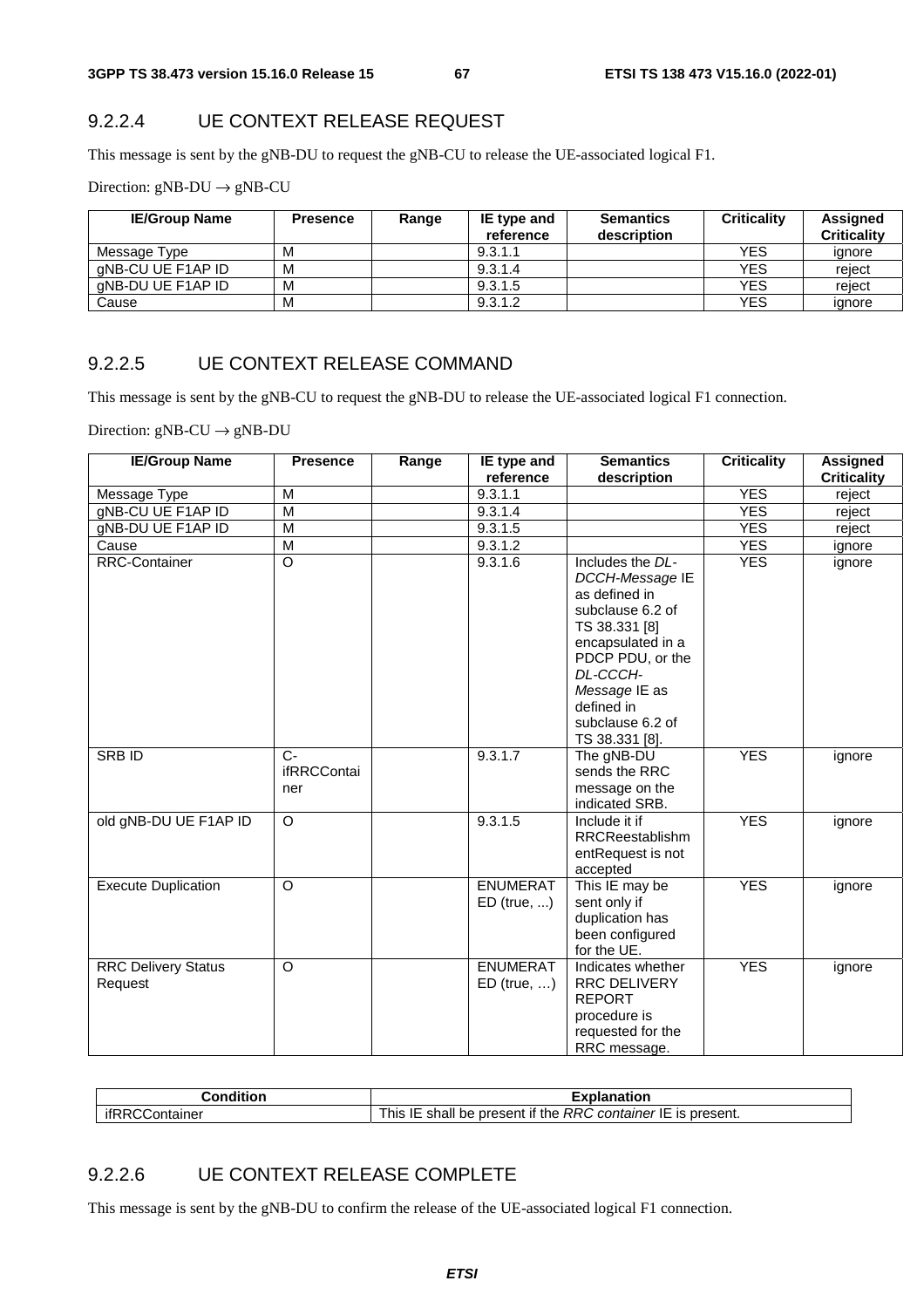Direction:  $gNB-DU \rightarrow gNB-CU$ 

| <b>IE/Group Name</b>           | <b>Presence</b> | Range | IE type and | <b>Semantics</b> | <b>Criticality</b> | Assigned           |
|--------------------------------|-----------------|-------|-------------|------------------|--------------------|--------------------|
|                                |                 |       | reference   | description      |                    | <b>Criticality</b> |
| Message Type                   | м               |       | 9.3.1.1     |                  | <b>YES</b>         | reiect             |
| aNB-CU UE F1AP ID              | M               |       | 9.3.1.4     |                  | <b>YES</b>         | reiect             |
| aNB-DU UE F1AP ID              | M               |       | 9.3.1.5     |                  | <b>YES</b>         | reiect             |
| <b>Criticality Diagnostics</b> |                 |       | 9.3.1.3     |                  | <b>YES</b>         | ignore             |

### 9.2.2.7 UE CONTEXT MODIFICATION REQUEST

This message is sent by the gNB-CU to provide UE Context information changes to the gNB-DU.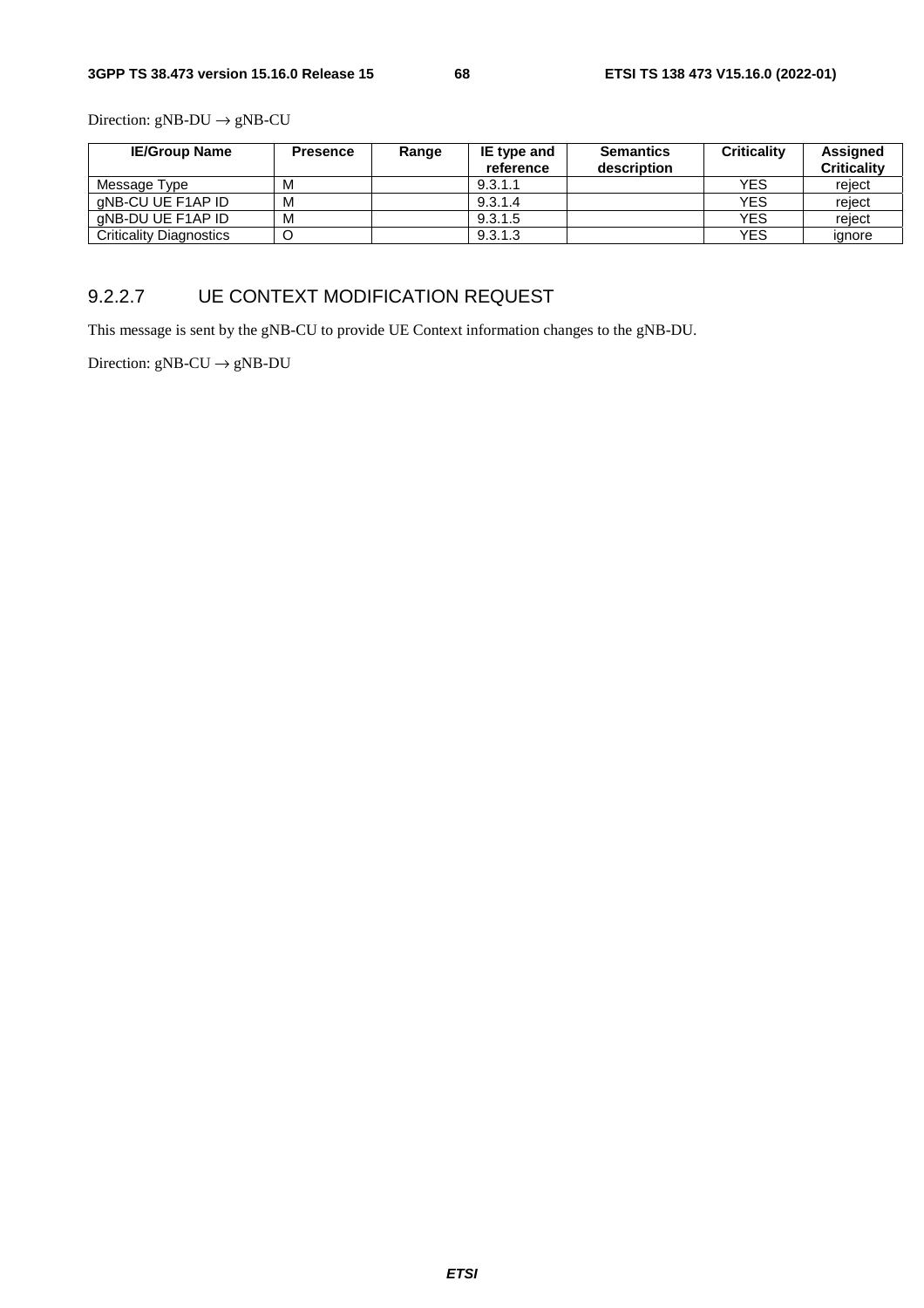| <b>IE/Group Name</b>                                      | <b>Presence</b> | Range                                                    | IE type and<br>reference                 | <b>Semantics</b><br>description                                                                                                                                                                                                                                                 | <b>Criticality</b>       | <b>Assigned</b><br><b>Criticality</b> |
|-----------------------------------------------------------|-----------------|----------------------------------------------------------|------------------------------------------|---------------------------------------------------------------------------------------------------------------------------------------------------------------------------------------------------------------------------------------------------------------------------------|--------------------------|---------------------------------------|
| Message Type                                              | M               |                                                          | 9.3.1.1                                  |                                                                                                                                                                                                                                                                                 | <b>YES</b>               | reject                                |
| gNB-CU UE F1AP ID                                         | M               |                                                          | 9.3.1.4                                  |                                                                                                                                                                                                                                                                                 | <b>YES</b>               | reject                                |
| gNB-DU UE F1AP ID                                         | M               |                                                          | 9.3.1.5                                  |                                                                                                                                                                                                                                                                                 | <b>YES</b>               | reject                                |
| SpCell ID                                                 | $\overline{O}$  |                                                          | NR CGI<br>9.3.1.12                       | Special Cell as<br>defined in TS<br>38.321 [16]. For<br>handover case,<br>this IE is<br>considered as<br>target cell.                                                                                                                                                           | <b>YES</b>               | ignore                                |
| ServCellIndex                                             | $\circ$         |                                                          | <b>INTEGER</b><br>(031, )                |                                                                                                                                                                                                                                                                                 | <b>YES</b>               | reject                                |
| <b>SpCell UL Configured</b>                               | $\overline{O}$  |                                                          | Cell UL<br>Configured<br>9.3.1.33        |                                                                                                                                                                                                                                                                                 | <b>YES</b>               | ignore                                |
| DRX Cycle                                                 | $\circ$         |                                                          | DRX Cycle<br>9.3.1.24                    |                                                                                                                                                                                                                                                                                 | <b>YES</b>               | ignore                                |
| CU to DU RRC Information                                  | $\overline{O}$  |                                                          | 9.3.1.25                                 |                                                                                                                                                                                                                                                                                 | <b>YES</b>               | reject                                |
| <b>Transmission Action</b><br>Indicator                   | $\circ$         |                                                          | 9.3.1.11                                 |                                                                                                                                                                                                                                                                                 | <b>YES</b>               | ignore                                |
| <b>Resource Coordination</b><br><b>Transfer Container</b> | $\overline{O}$  |                                                          | <b>OCTET</b><br><b>STRING</b>            | Includes the MeNB<br>Resource<br>Coordination<br>Information IE as<br>defined in<br>subclause 9.2.116<br>of TS 36.423 [9] for<br>EN-DC case or<br><b>MR-DC Resource</b><br>Coordination<br>Information IE as<br>defined in TS<br>38.423 [28] for<br>NGEN-DC and<br>NE-DC cases. | <b>YES</b>               | ignore                                |
| <b>RRC</b> Reconfiguration<br>Complete Indicator          | $\circ$         |                                                          | 9.3.1.30                                 |                                                                                                                                                                                                                                                                                 | <b>YES</b>               | ignore                                |
| <b>RRC-Container</b>                                      | $\overline{O}$  |                                                          | 9.3.1.6                                  | Includes the DL-<br>DCCH-Message IE<br>as defined in<br>subclause 6.2 of<br>TS 38.331 [8],<br>encapsulated in a<br>PDCP PDU.                                                                                                                                                    | <b>YES</b>               | reject                                |
| <b>SCell To Be Setup List</b>                             |                 | 0.1                                                      |                                          |                                                                                                                                                                                                                                                                                 | <b>YES</b>               | ignore                                |
| >SCell to Be Setup<br>Item IEs                            |                 | 1.1<br><maxnoofs<br>Cells&gt;</maxnoofs<br>              |                                          |                                                                                                                                                                                                                                                                                 | EACH                     | ignore                                |
| >>SCell ID                                                | M               |                                                          | NR CGI<br>9.3.1.12                       | SCell Identifier in<br>gNB                                                                                                                                                                                                                                                      | $\blacksquare$           |                                       |
| >>SCellIndex                                              | M               |                                                          | <b>INTEGER</b><br>(131)                  |                                                                                                                                                                                                                                                                                 |                          |                                       |
| >>SCell UL<br>Configured                                  | $\circ$         |                                                          | <b>Cell UL</b><br>Configured<br>9.3.1.33 |                                                                                                                                                                                                                                                                                 | $\blacksquare$           |                                       |
| >>servingCellMO                                           | $\Omega$        |                                                          | <b>INTEGER</b><br>(164)                  |                                                                                                                                                                                                                                                                                 | <b>YES</b>               | ignore                                |
| <b>SCell To Be Removed</b><br><b>List</b>                 |                 | 0.1                                                      |                                          |                                                                                                                                                                                                                                                                                 | <b>YES</b>               | ignore                                |
| >SCell to Be Removed<br>Item IEs                          |                 | $\overline{1}$ .<br><maxnoofs<br>Cells&gt;</maxnoofs<br> |                                          |                                                                                                                                                                                                                                                                                 | <b>EACH</b>              | ignore                                |
| >>SCell ID                                                | M               |                                                          | <b>NR CGI</b><br>9.3.1.12                | SCell Identifier in<br>gNB                                                                                                                                                                                                                                                      | $\overline{\phantom{a}}$ |                                       |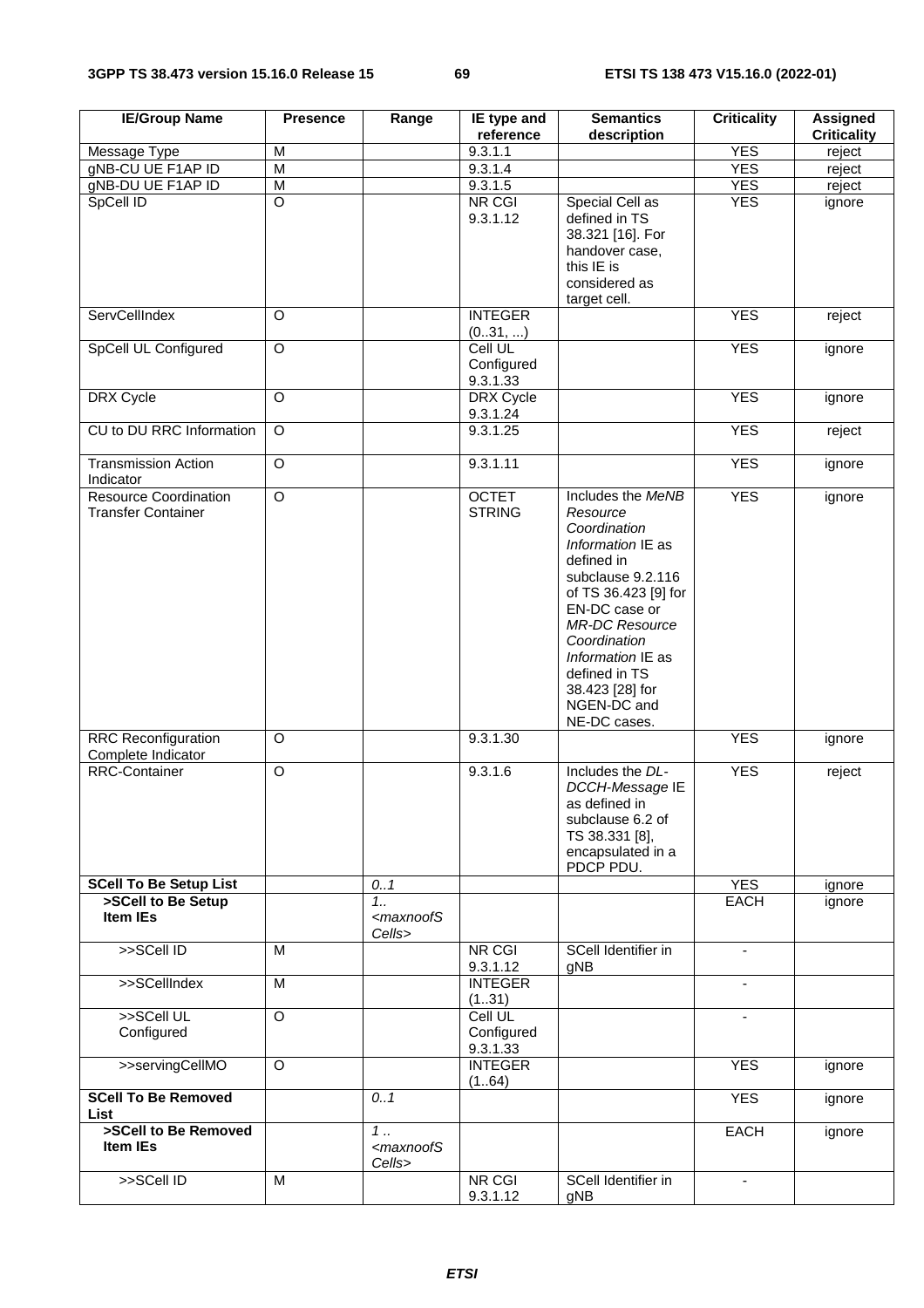| <b>IE/Group Name</b>                                                     | <b>Presence</b>         | Range                                                                                  | IE type and<br>reference                                        | <b>Semantics</b><br>description                                                                                                | <b>Criticality</b>       | <b>Assigned</b><br><b>Criticality</b> |
|--------------------------------------------------------------------------|-------------------------|----------------------------------------------------------------------------------------|-----------------------------------------------------------------|--------------------------------------------------------------------------------------------------------------------------------|--------------------------|---------------------------------------|
| <b>SRB to Be Setup List</b>                                              |                         | 0.1                                                                                    |                                                                 |                                                                                                                                | <b>YES</b>               | reject                                |
| >SRB to Be Setup Item                                                    |                         | $1.5$ <maxnoof< td=""><td></td><td></td><td><b>EACH</b></td><td>reject</td></maxnoof<> |                                                                 |                                                                                                                                | <b>EACH</b>              | reject                                |
| <b>IEs</b>                                                               |                         | SRBs>                                                                                  |                                                                 |                                                                                                                                |                          |                                       |
| $>$ SRB ID                                                               | М                       |                                                                                        | 9.3.1.7                                                         |                                                                                                                                | $\blacksquare$           |                                       |
| >>Duplication<br>Indication                                              | $\overline{\circ}$      |                                                                                        | <b>ENUMERAT</b><br>$ED$ (true, ,                                |                                                                                                                                |                          |                                       |
| <b>DRB to Be Setup List</b>                                              |                         | 0.1                                                                                    | false)                                                          |                                                                                                                                | <b>YES</b>               |                                       |
| >DRB to Be Setup Item                                                    |                         | $1$                                                                                    |                                                                 |                                                                                                                                | <b>EACH</b>              | reject<br>reject                      |
| <b>IEs</b>                                                               |                         | <maxnoofd<br>RBs</maxnoofd<br>                                                         |                                                                 |                                                                                                                                |                          |                                       |
| >>DRB ID                                                                 | M                       |                                                                                        | 9.3.1.8                                                         |                                                                                                                                | $\blacksquare$           |                                       |
| >>CHOICE QoS                                                             | $\overline{\mathsf{M}}$ |                                                                                        |                                                                 |                                                                                                                                |                          |                                       |
| Information<br>>>>E-UTRAN QoS                                            | M                       |                                                                                        | 9.3.1.19                                                        | Shall be used for                                                                                                              |                          |                                       |
|                                                                          |                         |                                                                                        |                                                                 | EN-DC case to<br>convey E-RAB<br>Level QoS<br>Parameters                                                                       |                          |                                       |
| >>>DRB Information                                                       |                         | $\mathbf{1}$                                                                           |                                                                 | Shall be used for<br>NG-RAN cases                                                                                              | <b>YES</b>               | ignore                                |
| >>>>DRB QoS                                                              | M                       |                                                                                        | 9.3.1.45                                                        |                                                                                                                                | $\blacksquare$           |                                       |
| $>>>S-NSSAI$                                                             | $\overline{\mathsf{M}}$ |                                                                                        | 9.3.1.38                                                        |                                                                                                                                | $\blacksquare$           |                                       |
| >>>>Notification<br>Control                                              | $\overline{\circ}$      |                                                                                        | 9.3.1.56                                                        |                                                                                                                                |                          |                                       |
| >>>>Flows Mapped<br>to DRB Item                                          |                         | $1$<br><maxnoofq<br>oSFlows&gt;</maxnoofq<br>                                          |                                                                 |                                                                                                                                | -                        |                                       |
| >>>>>QoS Flow<br>Identifier                                              | M                       |                                                                                        | 9.3.1.63                                                        |                                                                                                                                | $\overline{\phantom{a}}$ |                                       |
| >>>>>QoS Flow<br>Level QoS<br>Parameters                                 | $\overline{\mathsf{M}}$ |                                                                                        | 9.3.1.45                                                        |                                                                                                                                | $\blacksquare$           |                                       |
| >>>>>QoS Flow<br><b>Mapping Indication</b>                               | $\overline{O}$          |                                                                                        | 9.3.1.72                                                        |                                                                                                                                | <b>YES</b>               | ignore                                |
| >>UL UP TNL<br>Information to be<br>setup List                           |                         | $\mathbf{1}$                                                                           |                                                                 |                                                                                                                                |                          |                                       |
| $>$ > $>$ UL UP TNL<br><b>Information to Be</b><br><b>Setup Item IEs</b> |                         | 1.<br><maxnooful<br><b>UPTNLInfor</b><br/>mation&gt;</maxnooful<br>                    |                                                                 |                                                                                                                                | ä,                       |                                       |
| >>>>UL UP TNL<br>Information                                             | M                       |                                                                                        | $\overline{UP}$<br>Transport<br>Layer<br>Information<br>9.3.2.1 | gNB-CU endpoint<br>of the F1 transport<br>bearer. For<br>delivery of UL<br>PDUs.                                               | -                        |                                       |
| >> RLC Mode                                                              | M                       |                                                                                        | 9.3.1.27                                                        |                                                                                                                                |                          |                                       |
| >>UL Configuration                                                       | $\overline{\circ}$      |                                                                                        | UL<br>Configuratio<br>n<br>9.3.1.31                             | Information about<br>UL usage in gNB-<br>DU.                                                                                   |                          |                                       |
| >>Duplication<br>Activation                                              | $\circ$                 |                                                                                        | 9.3.1.36                                                        | Information on the<br>initial state of CA<br>based UL PDCP<br>duplication                                                      | $\blacksquare$           |                                       |
| >> DC Based<br>Duplication<br>Configured                                 | $\circ$                 |                                                                                        | <b>ENUMERAT</b><br>ED (true, ,<br>false)                        | Indication on<br>whether DC based<br>PDCP duplication<br>is configured or<br>not. If included, it<br>should be set to<br>true. | <b>YES</b>               | reject                                |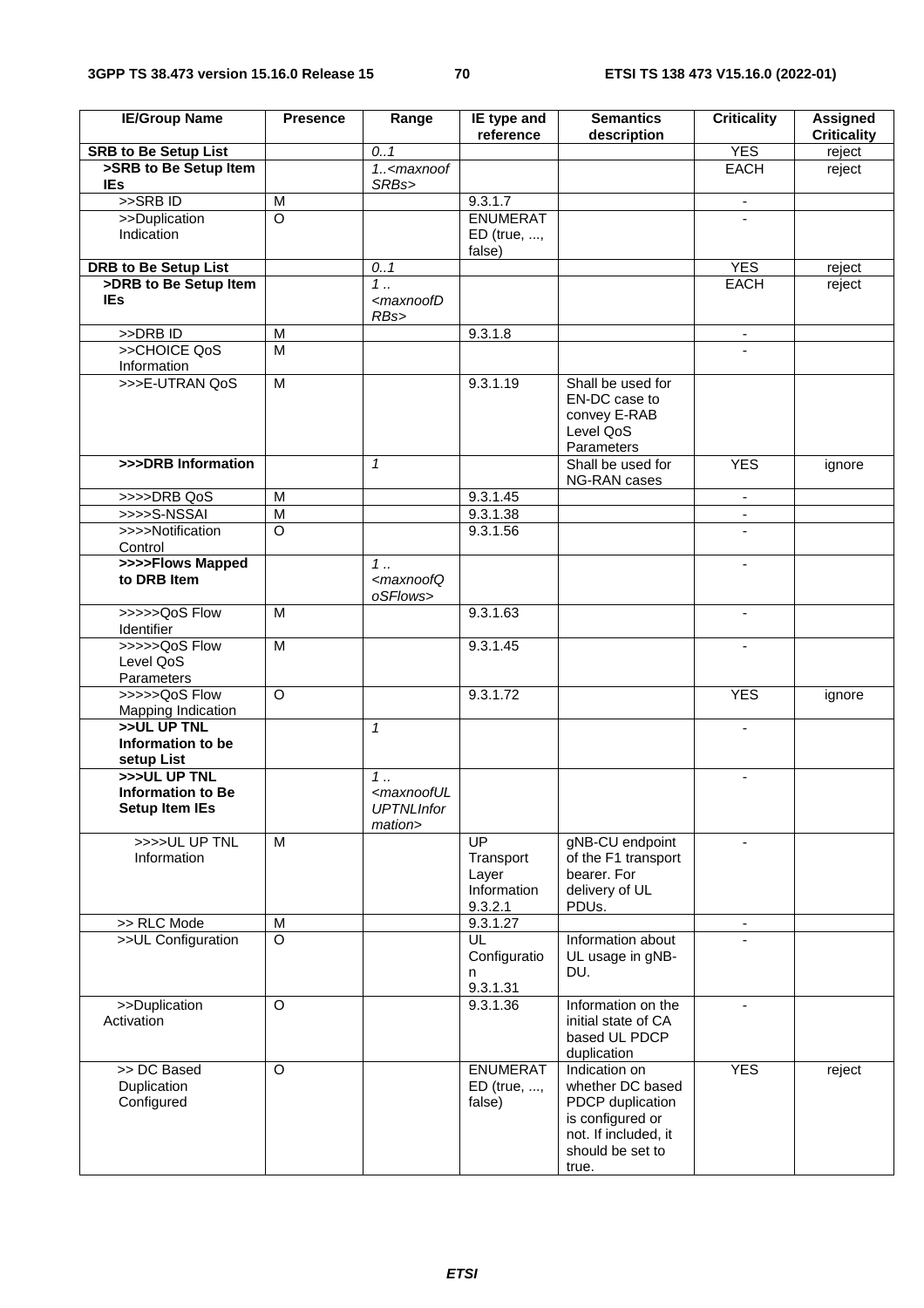| <b>IE/Group Name</b>                                               | <b>Presence</b> | Range                                                                           | IE type and<br>reference                                        | <b>Semantics</b><br>description                                                  | <b>Criticality</b>       | <b>Assigned</b><br><b>Criticality</b> |
|--------------------------------------------------------------------|-----------------|---------------------------------------------------------------------------------|-----------------------------------------------------------------|----------------------------------------------------------------------------------|--------------------------|---------------------------------------|
| >>DC Based<br><b>Duplication Activation</b>                        | $\overline{O}$  |                                                                                 | <b>Duplication</b><br>Activation<br>9.3.1.36                    | Information on the<br>initial state of DC<br>based UL PDCP<br>duplication        | <b>YES</b>               | reject                                |
| >>DL PDCP SN<br>length                                             | O               |                                                                                 | <b>ENUMERAT</b><br>ED (12bits,<br>18bits, )                     |                                                                                  | <b>YES</b>               | ignore                                |
| >>UL PDCP SN<br>length                                             | $\overline{O}$  |                                                                                 | <b>ENUMERAT</b><br>ED (12bits,<br>18bits, )                     |                                                                                  | <b>YES</b>               | ignore                                |
| <b>DRB to Be Modified List</b>                                     |                 | 0.1                                                                             |                                                                 |                                                                                  | <b>YES</b>               | reject                                |
| >DRB to Be Modified<br><b>Item IEs</b>                             |                 | $1 \ldots$<br><maxnoofd<br>RBs&gt;</maxnoofd<br>                                |                                                                 |                                                                                  | <b>EACH</b>              | reject                                |
| $>>DRB$ ID                                                         | M               |                                                                                 | 9.3.1.8                                                         |                                                                                  |                          |                                       |
| >>CHOICE QoS<br>Information                                        | $\Omega$        |                                                                                 |                                                                 |                                                                                  |                          |                                       |
| >>>E-UTRAN QoS                                                     | $\overline{M}$  |                                                                                 | 9.3.1.19                                                        | Used for EN-DC<br>case to convey E-<br>RAB Level QoS<br>Parameters               |                          |                                       |
| >>>DRB Information                                                 |                 | $\mathbf{1}$                                                                    |                                                                 | Used for NG-RAN<br>cases                                                         | <b>YES</b>               | ignore                                |
| >>>>DRB QoS                                                        | M               |                                                                                 | 9.3.1.45                                                        |                                                                                  | $\blacksquare$           |                                       |
| >>>>S-NSSAI                                                        | M               |                                                                                 | 9.3.1.38                                                        |                                                                                  | ۰.                       |                                       |
| >>>>Notification<br>Control                                        | $\circ$         |                                                                                 | 9.3.1.56                                                        |                                                                                  | $\blacksquare$           |                                       |
| >>>>Flows Mapped to<br><b>DRB</b> Item                             |                 | $1 \ldots$<br><maxnoofq<br>oSFlows&gt;</maxnoofq<br>                            |                                                                 |                                                                                  |                          |                                       |
| >>>>>QoS Flow<br>Identifier                                        | M               |                                                                                 | 9.3.1.63                                                        |                                                                                  | $\overline{\phantom{0}}$ |                                       |
| >>>>>QoS Flow Level<br>QoS Parameters                              | M               |                                                                                 | 9.3.1.45                                                        |                                                                                  | $\blacksquare$           |                                       |
| >>>>>QoS Flow<br>Mapping Indication                                | $\circ$         |                                                                                 | 9.3.1.72                                                        |                                                                                  | <b>YES</b>               | ignore                                |
| >> UL UP TNL<br>Information to be<br>setup List                    |                 | $\mathcal I$                                                                    |                                                                 |                                                                                  | ٠                        |                                       |
| >>> UL UP TNL<br><b>Information to Be</b><br><b>Setup Item IEs</b> |                 | $\overline{1}$<br><maxnooful<br><b>UPTNLInfor</b><br/>mation&gt;</maxnooful<br> |                                                                 |                                                                                  |                          |                                       |
| >>>>UL UP TNL<br>Information                                       | M               |                                                                                 | $\overline{UP}$<br>Transport<br>Layer<br>Information<br>9.3.2.1 | gNB-CU endpoint<br>of the F1 transport<br>bearer. For<br>delivery of UL<br>PDUs. |                          |                                       |
| >>UL Configuration                                                 | $\Omega$        |                                                                                 | UL<br>Configuratio<br>n<br>9.3.1.31                             | Information about<br>UL usage in gNB-<br>DU.                                     | -                        |                                       |
| >>DL PDCP SN length                                                | $\circ$         |                                                                                 | <b>ENUMERAT</b><br>ED(12bits, 18<br>bits $, \ldots)$            |                                                                                  | <b>YES</b>               | ignore                                |
| >>UL PDCP SN length                                                | $\Omega$        |                                                                                 | <b>ENUMERAT</b><br>ED (12bits,<br>18bits, $\dots$ )             |                                                                                  | <b>YES</b>               | ignore                                |
| >>Bearer Type Change                                               | $\circ$         |                                                                                 | <b>ENUMERAT</b><br>$ED$ (true, )                                |                                                                                  | <b>YES</b>               | ignore                                |
| >> RLC Mode                                                        | $\circ$         |                                                                                 | 9.3.1.27                                                        |                                                                                  | <b>YES</b>               | ignore                                |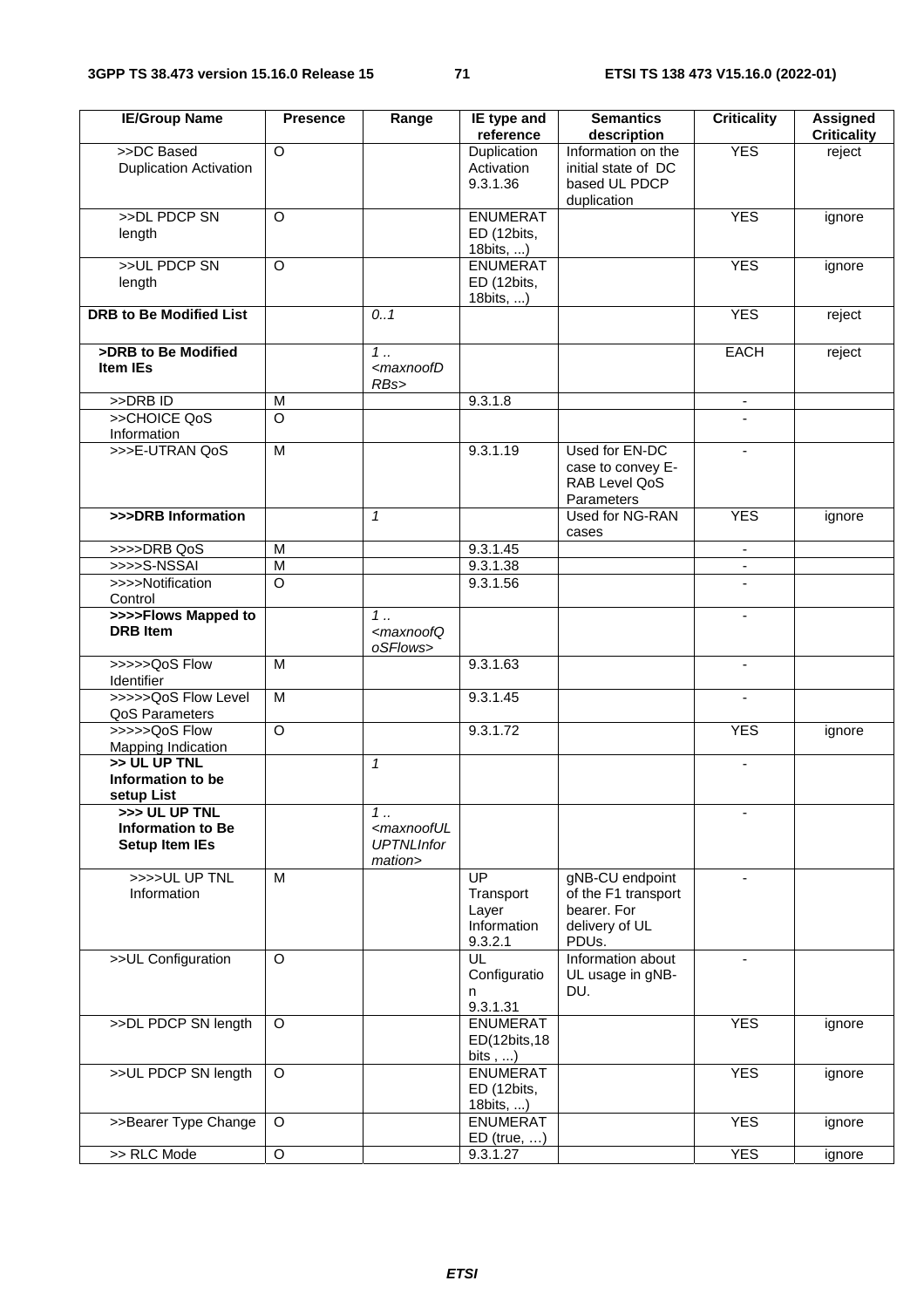| <b>IE/Group Name</b>                                        | <b>Presence</b> | Range                                            | IE type and<br>reference                    | <b>Semantics</b><br>description                                                                         | <b>Criticality</b> | <b>Assigned</b><br><b>Criticality</b> |
|-------------------------------------------------------------|-----------------|--------------------------------------------------|---------------------------------------------|---------------------------------------------------------------------------------------------------------|--------------------|---------------------------------------|
| >>Duplication<br>Activation                                 | $\overline{O}$  |                                                  | 9.3.1.36                                    | Information on the<br>initial state of CA<br>based UL PDCP<br>duplication                               | <b>YES</b>         | reject                                |
| >> DC Based<br><b>Duplication Configured</b>                | $\Omega$        |                                                  | <b>ENUMERAT</b><br>$ED$ (true, ,<br>false)  | Indication on<br>whether DC based<br>PDCP duplication<br>is configured or<br>not.                       | <b>YES</b>         | reject                                |
| >>DC Based<br><b>Duplication Activation</b>                 | $\Omega$        |                                                  | 9.3.1.36                                    | Information on the<br>initial state of DC<br>based UL PDCP<br>duplication                               | <b>YES</b>         | reject                                |
| <b>SRB To Be Released List</b>                              |                 | 0.1                                              |                                             |                                                                                                         | <b>YES</b>         | reject                                |
| >SRB To Be Released<br><b>Item IEs</b>                      |                 | 1.1<br><maxnoofs<br>RBs</maxnoofs<br>            |                                             |                                                                                                         | <b>EACH</b>        | reject                                |
| >>SRBID                                                     | M               |                                                  | 9.3.1.7                                     |                                                                                                         |                    |                                       |
| <b>DRB to Be Released List</b>                              |                 | 0.1                                              |                                             |                                                                                                         | <b>YES</b>         | reject                                |
| >DRB to Be Released<br><b>Item IEs</b>                      |                 | $\overline{1}$<br><maxnoofd<br>RBs</maxnoofd<br> |                                             |                                                                                                         | <b>EACH</b>        | reject                                |
| >>DRB ID                                                    | M               |                                                  | 9.3.1.8                                     |                                                                                                         |                    |                                       |
| <b>Inactivity Monitoring</b><br>Request                     | $\overline{O}$  |                                                  | <b>ENUMERAT</b><br>$ED$ (true, )            |                                                                                                         | <b>YES</b>         | reject                                |
| <b>RAT-Frequency Priority</b><br>Information                | $\overline{O}$  |                                                  | 9.3.1.34                                    |                                                                                                         | <b>YES</b>         | reject                                |
| DRX configuration<br>indicator                              | $\overline{O}$  |                                                  | <b>ENUMERAT</b><br>ED(release,.<br>$\ldots$ |                                                                                                         | <b>YES</b>         | ignore                                |
| <b>RLC Failure Indication</b>                               | O               |                                                  | 9.3.1.66                                    |                                                                                                         | <b>YES</b>         | ignore                                |
| Uplink TxDirectCurrentList<br>Information                   | $\circ$         |                                                  | 9.3.1.67                                    |                                                                                                         | <b>YES</b>         | ignore                                |
| <b>GNB-DU Configuration</b><br>Query                        | $\overline{O}$  |                                                  | <b>ENUMERAT</b><br>$ED$ (true, )            | Used to request<br>the gNB-DU to<br>provide its<br>configuration.                                       | <b>YES</b>         | reject                                |
| gNB-DU UE Aggregate<br>Maximum Bit Rate Uplink              | O               |                                                  | <b>Bit Rate</b><br>9.3.1.22                 | The gNB-DU UE<br>Aggregate<br>Maximum Bit Rate<br>Uplink is to be<br>enforced by the<br>gNB-DU.         | <b>YES</b>         | ignore                                |
| <b>Execute Duplication</b>                                  | O               |                                                  | <b>ENUMERAT</b><br>$ED$ (true, )            | This IE may be<br>sent only if<br>duplication has<br>been configured<br>for the UE.                     | <b>YES</b>         | ignore                                |
| <b>RRC Delivery Status</b><br>Request                       | O               |                                                  | <b>ENUMERAT</b><br>$ED$ (true, )            | Indicates whether<br>RRC DELIVERY<br><b>REPORT</b><br>procedure is<br>requested for the<br>RRC message. | <b>YES</b>         | ignore                                |
| <b>Resource Coordination</b><br><b>Transfer Information</b> | O               |                                                  | 9.3.1.73                                    |                                                                                                         | <b>YES</b>         | ignore                                |
| servingCellMO                                               | $\mathsf O$     |                                                  | <b>INTEGER</b><br>(164, )                   |                                                                                                         | <b>YES</b>         | ignore                                |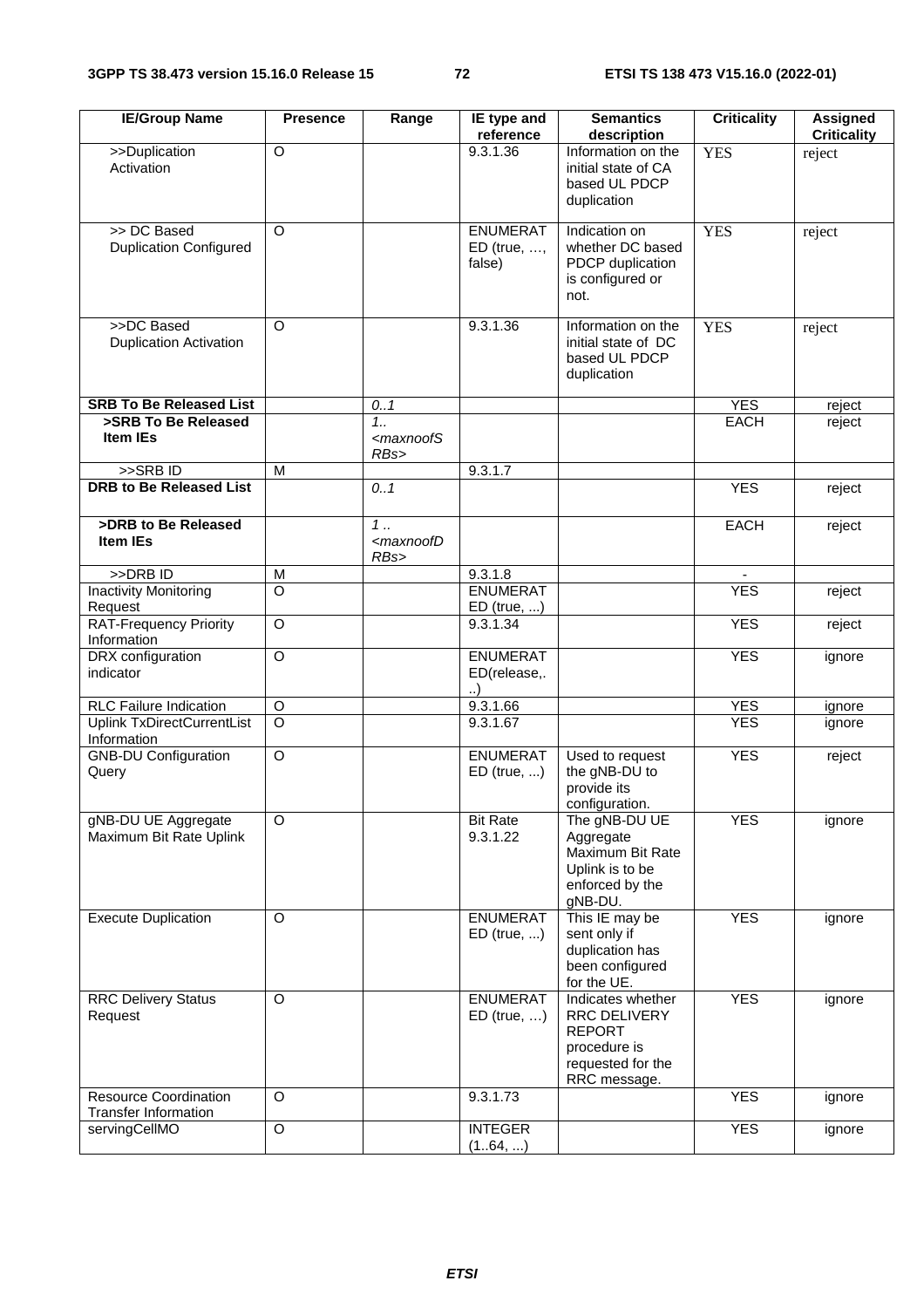| <b>IE/Group Name</b>      | <b>Presence</b> | Range | IE type and     | <b>Semantics</b>   | <b>Criticality</b> | Assigned           |
|---------------------------|-----------------|-------|-----------------|--------------------|--------------------|--------------------|
|                           |                 |       | reference       | description        |                    | <b>Criticality</b> |
| Need for Gap              | $\circ$         |       | <b>ENUMERAT</b> | Indicate gap for   | Yes                | ignore             |
|                           |                 |       | $ED$ (true, )   | SeNB configured    |                    |                    |
|                           |                 |       |                 | measurement is     |                    |                    |
|                           |                 |       |                 | requested. It only |                    |                    |
|                           |                 |       |                 | applied to NE DC   |                    |                    |
|                           |                 |       |                 | scenario.          |                    |                    |
| <b>Full Configuration</b> | O               |       | <b>ENUMERAT</b> |                    | <b>YES</b>         | reject             |
|                           |                 |       | $ED$ (full, )   |                    |                    |                    |
| <b>SCG Indicator</b>      | $\circ$         |       | <b>ENUMERAT</b> | This IE is used at | <b>YES</b>         | ignore             |
|                           |                 |       | ED.             | the MN in NR-DC    |                    |                    |
|                           |                 |       | (released)      | and NE-DC and it   |                    |                    |
|                           |                 |       |                 | indicates the      |                    |                    |
|                           |                 |       |                 | release of an SCG  |                    |                    |

| Range bound               | <b>Explanation</b>                                            |
|---------------------------|---------------------------------------------------------------|
| maxnoofSCells             | Maximum no. of SCells allowed towards one UE, the maximum     |
|                           | value is 32.                                                  |
| maxnoofSRBs               | Maximum no. of SRB allowed towards one UE, the maximum value  |
|                           | is 8.                                                         |
| maxnoofDRBs               | Maximum no. of DRB allowed towards one UE, the maximum value  |
|                           | is 64.                                                        |
| maxnoofULUPTNLInformation | Maximum no. of UL UP TNL Information allowed towards one DRB, |
|                           | the maximum value is 2.                                       |
| maxnoofQoSFlows           | Maximum no. of flows allowed to be mapped to one DRB, the     |
|                           | maximum value is 64.                                          |

# 9.2.2.8 UE CONTEXT MODIFICATION RESPONSE

This message is sent by the gNB-DU to confirm the modification of a UE context.

Direction:  $gNB-DU \rightarrow gNB-CU$ .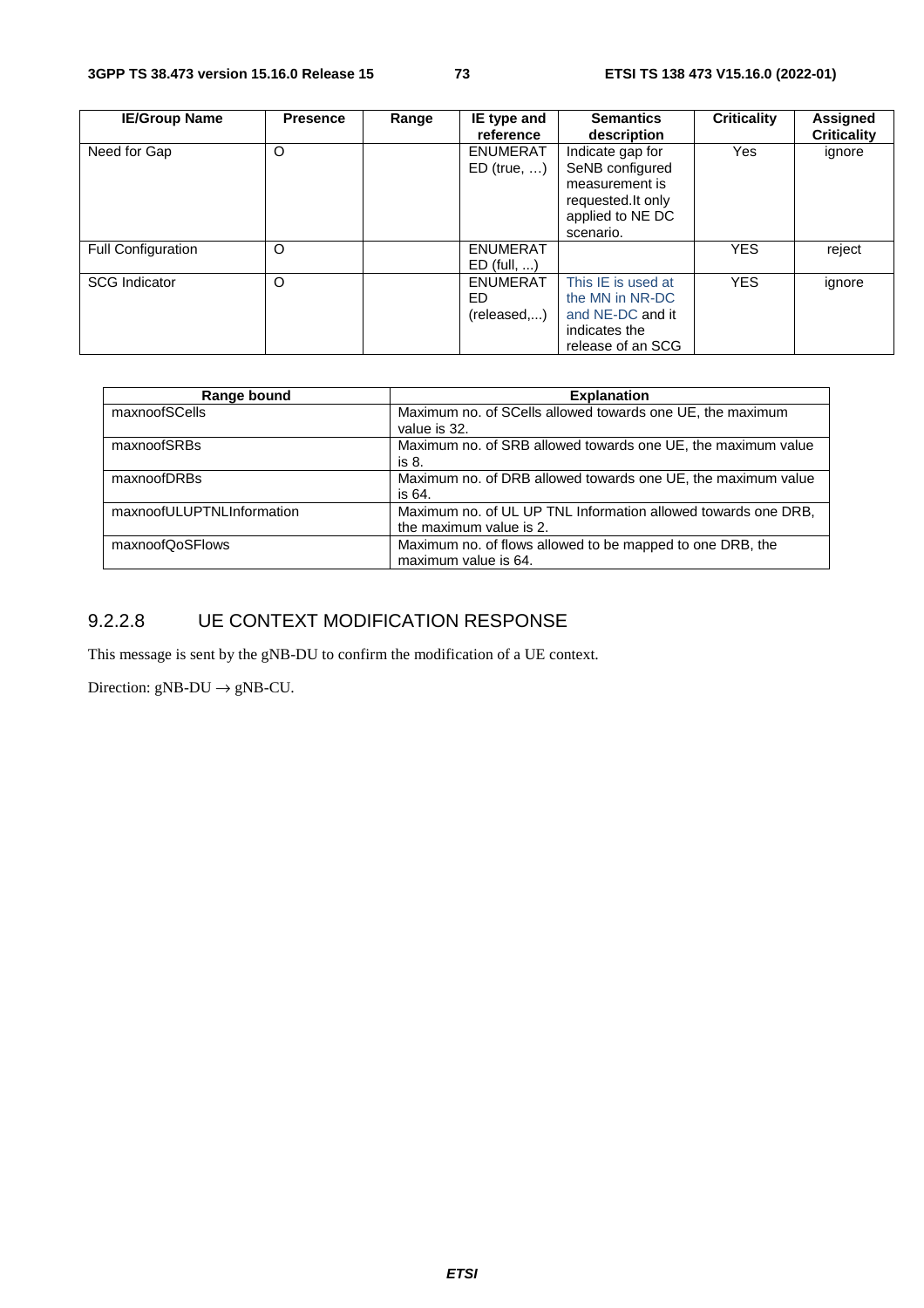| <b>IE/Group Name</b>                                      | <b>Presence</b>         | Range                                               | IE type and<br>reference                               | <b>Semantics</b><br>description                                                                                                                                                                                                                                                      | <b>Criticality</b> | <b>Assigned</b><br><b>Criticality</b> |
|-----------------------------------------------------------|-------------------------|-----------------------------------------------------|--------------------------------------------------------|--------------------------------------------------------------------------------------------------------------------------------------------------------------------------------------------------------------------------------------------------------------------------------------|--------------------|---------------------------------------|
| Message Type                                              | M                       |                                                     | 9.3.1.1                                                |                                                                                                                                                                                                                                                                                      | <b>YES</b>         | reject                                |
| gNB-CU UE F1AP ID                                         | $\overline{\mathsf{M}}$ |                                                     | 9.3.1.4                                                |                                                                                                                                                                                                                                                                                      | <b>YES</b>         | reject                                |
| gNB-DU UE F1AP ID                                         | $\overline{\mathsf{M}}$ |                                                     | 9.3.1.5                                                |                                                                                                                                                                                                                                                                                      | <b>YES</b>         |                                       |
|                                                           |                         |                                                     |                                                        |                                                                                                                                                                                                                                                                                      |                    | reject                                |
| <b>Resource Coordination</b><br><b>Transfer Container</b> | $\overline{O}$          |                                                     | <b>OCTET</b><br><b>STRING</b>                          | Includes the<br>SgNB<br>Resource<br>Coordination<br>Information IE<br>as defined in<br>subclause<br>9.2.117 of TS<br>36.423 [9] for<br>EN-DC case<br>or MR-DC<br>Resource<br>Coordination<br>Information IE<br>as defined in<br>TS 38.423 [28]<br>for NGEN-DC<br>and NE-DC<br>cases. | <b>YES</b>         | ignore                                |
| <b>DU To CU RRC</b><br>Information                        | O                       |                                                     | 9.3.1.26                                               |                                                                                                                                                                                                                                                                                      | <b>YES</b>         | reject                                |
| <b>DRB Setup List</b>                                     |                         | 0.1                                                 |                                                        | The List of<br>DRBs which                                                                                                                                                                                                                                                            | <b>YES</b>         | ignore                                |
|                                                           |                         |                                                     |                                                        | are<br>successfully<br>established.                                                                                                                                                                                                                                                  |                    |                                       |
| >DRB Setup Item IEs                                       |                         | $1 \ldots$<br><maxnoofdrb<br>s</maxnoofdrb<br>      |                                                        |                                                                                                                                                                                                                                                                                      | <b>EACH</b>        | ignore                                |
| $>>DRB$ ID                                                | M                       |                                                     | 9.3.1.8                                                |                                                                                                                                                                                                                                                                                      | $\blacksquare$     |                                       |
| $>>$ LCID                                                 | $\circ$                 |                                                     | 9.3.1.35                                               | <b>LCID</b> for<br>primary path if<br><b>PDCP</b><br>duplication is<br>applied                                                                                                                                                                                                       |                    |                                       |
| >>DL UP TNL<br>Information to be                          |                         | $\mathbf{1}$                                        |                                                        |                                                                                                                                                                                                                                                                                      | $\blacksquare$     |                                       |
| setup List<br>>>>DL UP TNL                                |                         | $1$                                                 |                                                        |                                                                                                                                                                                                                                                                                      |                    |                                       |
| <b>Information to Be</b><br><b>Setup Item IEs</b>         |                         | <maxnoofdlu<br>PTNLInformati<br/>on</maxnoofdlu<br> |                                                        |                                                                                                                                                                                                                                                                                      |                    |                                       |
| >>>>DL UP TNL<br>Information                              | M                       |                                                     | <b>UP Transport</b><br>Layer<br>Information<br>9.3.2.1 | gNB-DU<br>endpoint of the<br>F1 transport<br>bearer. For<br>delivery of DL<br>PDUs.                                                                                                                                                                                                  | $\blacksquare$     |                                       |
| <b>DRB Modified List</b>                                  |                         | 0.1                                                 |                                                        | The List of<br>DRBs which<br>are<br>successfully<br>modified.                                                                                                                                                                                                                        | <b>YES</b>         | ignore                                |
| >DRB Modified Item IEs                                    |                         | 1<br><maxnoofdrb<br>s</maxnoofdrb<br>               |                                                        |                                                                                                                                                                                                                                                                                      | <b>EACH</b>        | ignore                                |
| $>$ DRB ID                                                | M                       |                                                     | 9.3.1.8                                                |                                                                                                                                                                                                                                                                                      |                    |                                       |
| $>>$ LCID                                                 | $\overline{\circ}$      |                                                     | 9.3.1.35                                               | <b>LCID</b> for<br>primary path if<br>PDCP<br>duplication is<br>applied                                                                                                                                                                                                              |                    |                                       |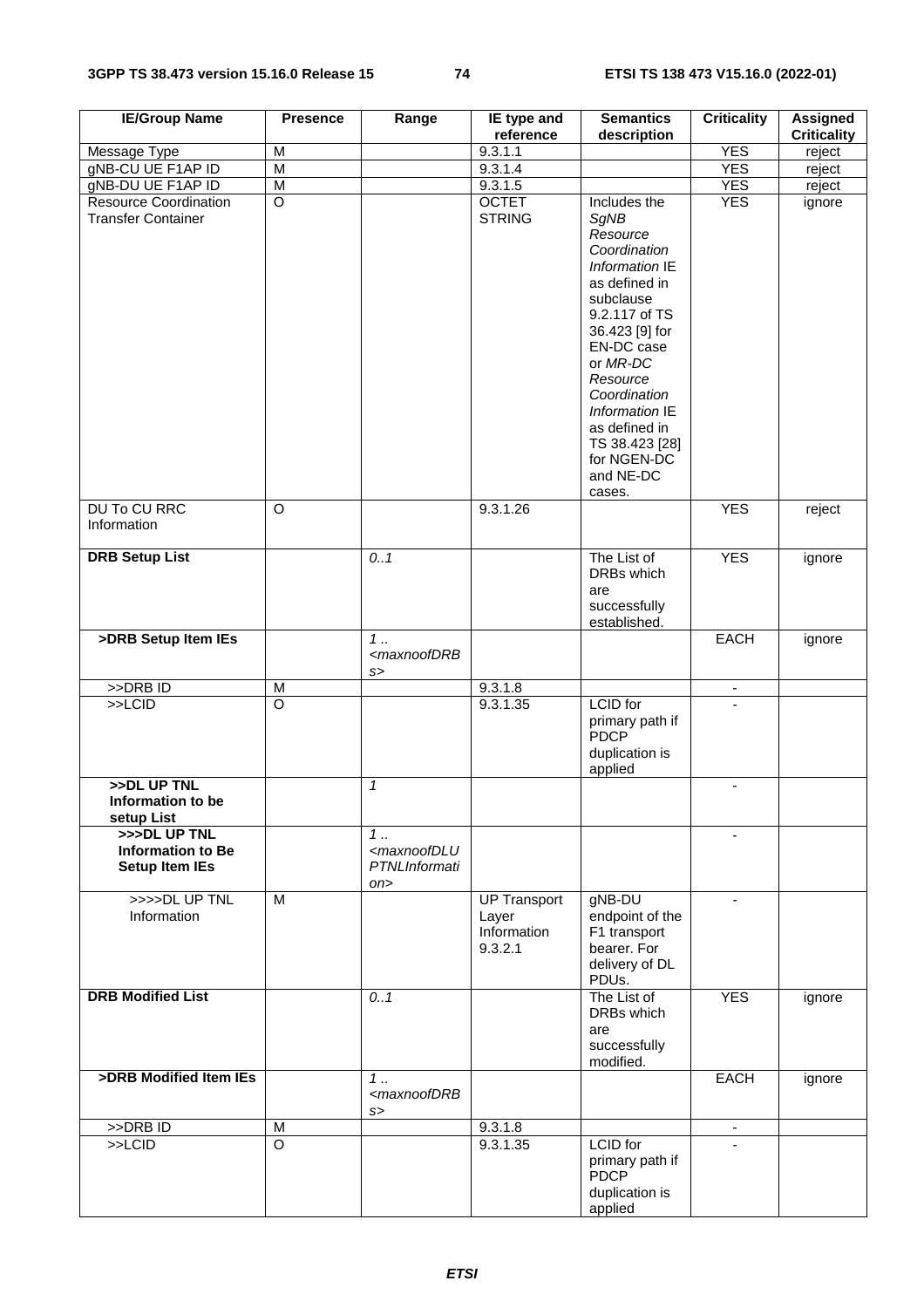| <b>IE/Group Name</b>                                              | <b>Presence</b>    | Range                                                      | IE type and<br>reference                               | <b>Semantics</b><br>description                                                     | <b>Criticality</b>       | Assigned<br><b>Criticality</b> |
|-------------------------------------------------------------------|--------------------|------------------------------------------------------------|--------------------------------------------------------|-------------------------------------------------------------------------------------|--------------------------|--------------------------------|
| >>DL UP TNL<br>Information to be<br>setup List                    |                    | $\mathbf{1}$                                               |                                                        |                                                                                     |                          |                                |
| >>>DL UP TNL<br><b>Information to Be</b><br><b>Setup Item IEs</b> |                    | $1$<br><maxnoofdlu<br>PTNLInformati<br/>on</maxnoofdlu<br> |                                                        |                                                                                     | $\overline{\phantom{a}}$ |                                |
| >>>>DL UP TNL<br>Information                                      | M                  |                                                            | <b>UP Transport</b><br>Layer<br>Information<br>9.3.2.1 | gNB-DU<br>endpoint of the<br>F1 transport<br>bearer. For<br>delivery of DL<br>PDUs. | $\blacksquare$           |                                |
| >>RLC Status                                                      | $\Omega$           |                                                            | 9.3.1.69                                               | Indicates the<br>RLC has been<br>re-established<br>at the gNB-<br>DU.               | <b>YES</b>               | ignore                         |
| <b>SRB Failed to be Setup</b><br>List                             |                    | 0.1                                                        |                                                        | The List of<br>SRBs which<br>are failed to be<br>established.                       | <b>YES</b>               | ignore                         |
| >SRB Failed to be<br><b>Setup Item IEs</b>                        |                    | $1 \ldots$<br><maxnoofsrb<br>s</maxnoofsrb<br>             |                                                        |                                                                                     | <b>EACH</b>              | ignore                         |
| >>SRBID                                                           | M                  |                                                            | 9.3.1.7                                                |                                                                                     | $\blacksquare$           |                                |
| >>Cause                                                           | O                  |                                                            | 9.3.1.2                                                |                                                                                     |                          |                                |
| <b>DRB Failed to be Setup</b><br><b>List</b>                      |                    | 0.1                                                        |                                                        | The List of<br>DRBs which<br>are failed to be<br>setup.                             | <b>YES</b>               | ignore                         |
| >DRB Failed to be<br><b>Setup Item IEs</b>                        |                    | $\overline{1}$<br><maxnoofdrb<br>s</maxnoofdrb<br>         |                                                        |                                                                                     | <b>EACH</b>              | ignore                         |
| $>>DRB$ ID                                                        | M                  |                                                            | 9.3.1.8                                                |                                                                                     | $\blacksquare$           |                                |
| >>Cause                                                           | $\circ$            |                                                            | 9.3.1.2                                                |                                                                                     |                          |                                |
| <b>SCell Failed To Setup</b><br>List                              |                    | 0.1                                                        |                                                        |                                                                                     | <b>YES</b>               | ignore                         |
| >SCell Failed to Setup<br><b>Item</b>                             |                    | $1 \ldots$<br><maxnoofscel<br>ls&gt;</maxnoofscel<br>      |                                                        |                                                                                     | <b>EACH</b>              | ignore                         |
| >>SCell ID                                                        | M                  |                                                            | NR CGI<br>9.3.1.12                                     | <b>SCell Identifier</b><br>in gNB                                                   |                          |                                |
| >>Cause                                                           | $\circ$            |                                                            | $9.\overline{3.1.2}$                                   |                                                                                     | $\blacksquare$           |                                |
| <b>DRB</b> Failed to be<br><b>Modified List</b>                   |                    | 0.1                                                        |                                                        | The List of<br>DRBs which<br>are failed to be<br>modified.                          | <b>YES</b>               | ignore                         |
| >DRB Failed to be<br><b>Modified Item IEs</b>                     |                    | 1.<br><maxnoofdrb<br>S&gt;</maxnoofdrb<br>                 |                                                        |                                                                                     | <b>EACH</b>              | ignore                         |
| >>DRB ID                                                          | M                  |                                                            | 9.3.1.8                                                |                                                                                     | $\blacksquare$           |                                |
| >>Cause                                                           | $\circ$            |                                                            | 9.3.1.2                                                |                                                                                     |                          |                                |
| <b>Inactivity Monitoring</b><br>Response                          | $\overline{\circ}$ |                                                            | <b>ENUMERATE</b><br>D (Not-<br>supported, )            |                                                                                     | <b>YES</b>               | reject                         |
| Criticality Diagnostics                                           | O                  |                                                            | 9.3.1.3                                                |                                                                                     | <b>YES</b>               | ignore                         |
| C-RNTI                                                            | $\overline{\circ}$ |                                                            | 9.3.1.32                                               | C-RNTI<br>allocated at<br>the gNB-DU                                                | <b>YES</b>               | ignore                         |
| <b>Associated SCell List</b>                                      | O                  |                                                            | 9.3.1.77                                               |                                                                                     | <b>YES</b>               | ignore                         |
| <b>SRB Setup List</b>                                             |                    | 0.1                                                        |                                                        |                                                                                     | <b>YES</b>               | ignore                         |
| >SRB Setup Item                                                   |                    | $1 \ldots$<br><maxnoofsrb<br>s</maxnoofsrb<br>             |                                                        |                                                                                     | <b>EACH</b>              | ignore                         |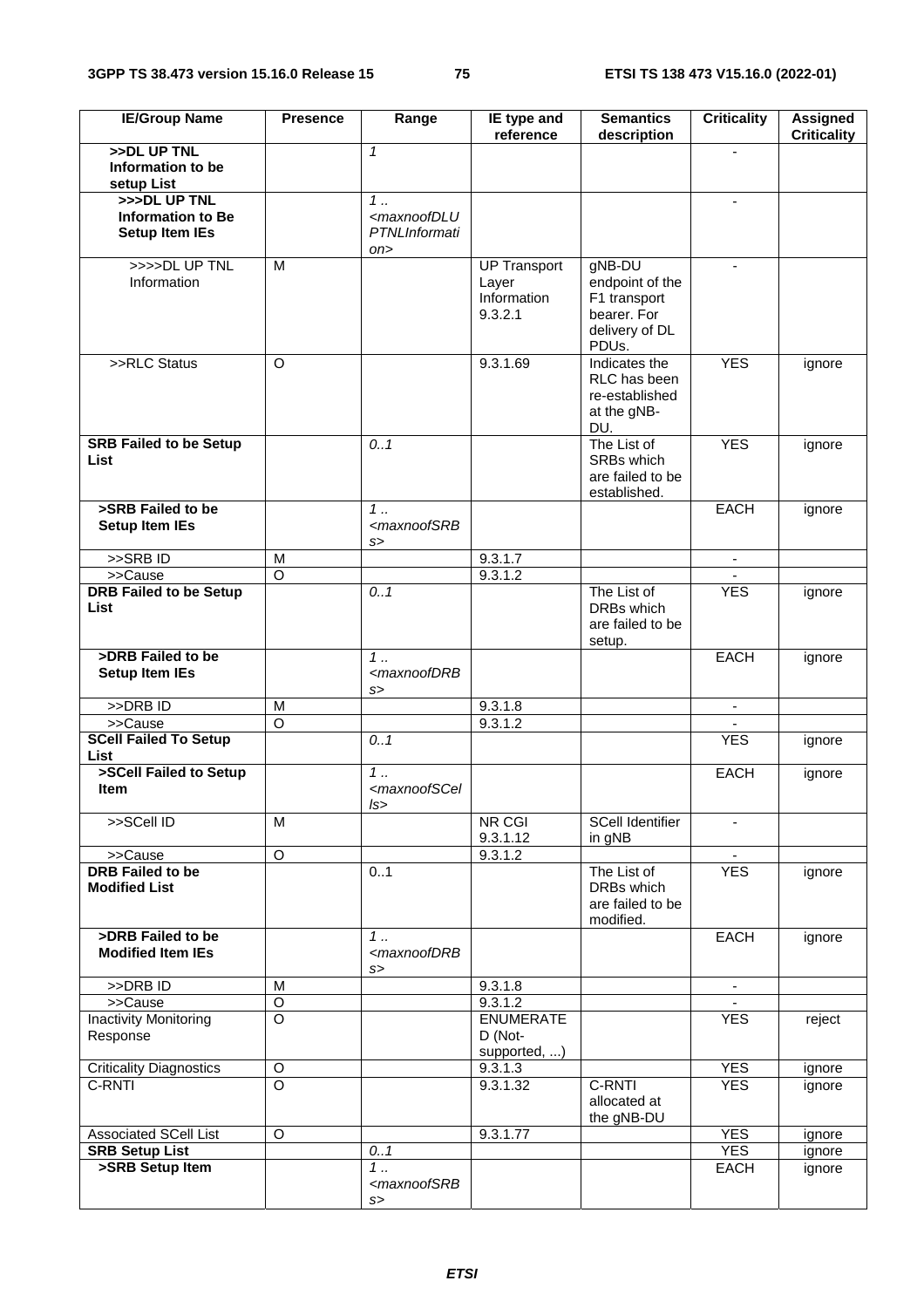| <b>IE/Group Name</b>     | <b>Presence</b> | Range                                  | IE type and                      | <b>Semantics</b>                                                            | <b>Criticality</b> | Assigned           |
|--------------------------|-----------------|----------------------------------------|----------------------------------|-----------------------------------------------------------------------------|--------------------|--------------------|
|                          |                 |                                        | reference                        | description                                                                 |                    | <b>Criticality</b> |
| >>SRBID                  | M               |                                        | 9.3.1.7                          |                                                                             | ۰                  |                    |
| >>LCID                   | м               |                                        | 9.3.1.35                         | LCID for the<br>primary path if<br>PDCP<br>duplication is<br>applied        |                    |                    |
| <b>SRB Modified List</b> |                 | 0.1                                    |                                  |                                                                             | <b>YES</b>         | ignore             |
| >SRB Modified Item       |                 | 1.<br><maxnoofsrb<br>s</maxnoofsrb<br> |                                  |                                                                             | <b>EACH</b>        | ignore             |
| >>SRBID                  | M               |                                        | 9.3.1.7                          |                                                                             | ٠                  |                    |
| >>LCID                   | М               |                                        | 9.3.1.35                         | LCID for the<br>primary path if<br><b>PDCP</b><br>duplication is<br>applied |                    |                    |
| Full Configuration       | O               |                                        | <b>ENUMERATE</b><br>$D$ (full, ) |                                                                             | <b>YES</b>         | reject             |

| Range bound               | <b>Explanation</b>                                                                       |
|---------------------------|------------------------------------------------------------------------------------------|
| maxnoofSRBs               | Maximum no. of SRB allowed towards one UE, the maximum value<br>is 8.                    |
| maxnoofDRBs               | Maximum no. of DRB allowed towards one UE, the maximum value<br>is 64.                   |
| maxnoofDLUPTNLInformation | Maximum no. of DL UP TNL Information allowed towards one DRB,<br>the maximum value is 2. |
| maxnoofSCells             | Maximum no. of SCells allowed towards one UE, the maximum<br>value is 32.                |

## 9.2.2.9 UE CONTEXT MODIFICATION FAILURE

This message is sent by the gNB-DU to indicate a context modification failure.

Direction:  $gNB-DU \rightarrow gNB-CU$ 

| <b>IE/Group Name</b>    | <b>Presence</b> | Range | IE type and | <b>Semantics</b> | <b>Criticality</b> | Assigned           |
|-------------------------|-----------------|-------|-------------|------------------|--------------------|--------------------|
|                         |                 |       | reference   | description      |                    | <b>Criticality</b> |
| Message Type            | м               |       | 9.3.1.1     |                  | <b>YES</b>         | reject             |
| aNB-CU UE F1AP ID       | м               |       | 9.3.1.4     |                  | <b>YES</b>         | reject             |
| aNB-DU UE F1AP ID       | м               |       | 9.3.1.5     |                  | <b>YES</b>         | reiect             |
| Cause                   | м               |       | 9.3.1.2     |                  | <b>YES</b>         | ignore             |
| Criticality Diagnostics |                 |       | 9.3.1.3     |                  | <b>YES</b>         | ignore             |

## 9.2.2.10 UE CONTEXT MODIFICATION REQUIRED

This message is sent by the gNB-DU to request the modification of a UE context.

Direction:  $gNB-DU \rightarrow gNB-CU$ .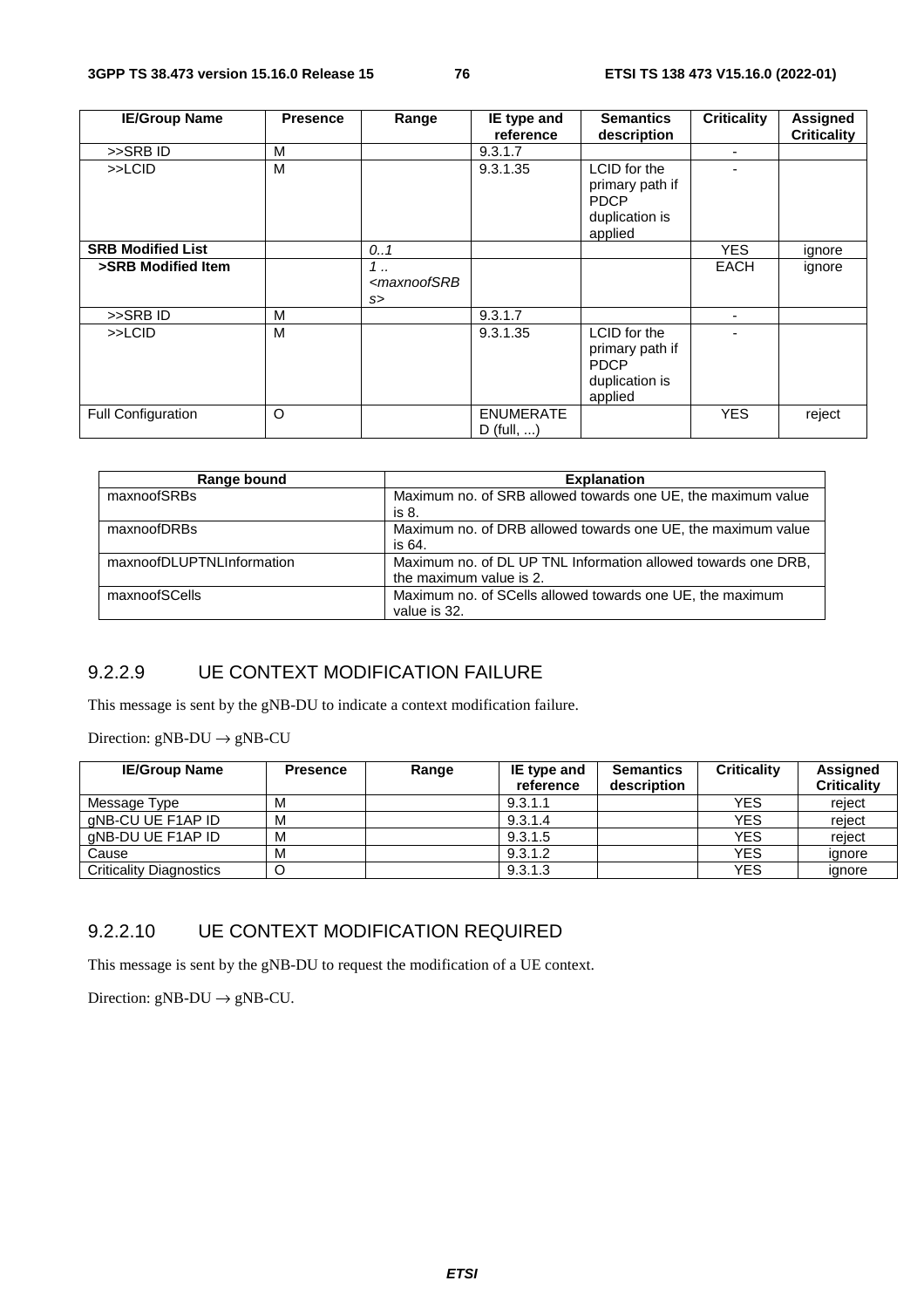| <b>IE/Group Name</b>                                              | <b>Presence</b> | Range                                                                       | IE type and                                        | <b>Semantics</b>                                                                                                                                                                                                                                                                | <b>Criticality</b>       | <b>Assigned</b>    |
|-------------------------------------------------------------------|-----------------|-----------------------------------------------------------------------------|----------------------------------------------------|---------------------------------------------------------------------------------------------------------------------------------------------------------------------------------------------------------------------------------------------------------------------------------|--------------------------|--------------------|
|                                                                   |                 |                                                                             | reference                                          | description                                                                                                                                                                                                                                                                     |                          | <b>Criticality</b> |
| Message Type                                                      | M               |                                                                             | 9.3.1.1                                            |                                                                                                                                                                                                                                                                                 | <b>YES</b>               | reject             |
| gNB-CU UE F1AP ID                                                 | $\overline{M}$  |                                                                             | 9.3.1.4                                            |                                                                                                                                                                                                                                                                                 | <b>YES</b>               | reject             |
| gNB-DU UE F1AP ID                                                 | M               |                                                                             | 9.3.1.5                                            |                                                                                                                                                                                                                                                                                 | <b>YES</b>               | reject             |
| <b>Resource Coordination</b><br><b>Transfer Container</b>         | $\overline{O}$  |                                                                             | <b>OCTET</b><br><b>STRING</b>                      | Includes the SgNB<br>Resource<br>Coordination<br>Information IE as<br>defined in<br>subclause 9.2.117<br>of TS 36.423 [9] for<br>EN-DC case or<br><b>MR-DC Resource</b><br>Coordination<br>Information IE as<br>defined in TS<br>38.423 [28] for<br>NGEN-DC and<br>NE-DC cases. | <b>YES</b>               | ignore             |
| DU To CU RRC<br>Information                                       | $\circ$         |                                                                             | 9.3.1.26                                           |                                                                                                                                                                                                                                                                                 | <b>YES</b>               | reject             |
| <b>DRB Required to Be</b><br><b>Modified List</b>                 |                 | 0.1                                                                         |                                                    |                                                                                                                                                                                                                                                                                 | <b>YES</b>               | reject             |
| >DRB Required to Be<br><b>Modified Item IEs</b>                   |                 | $1$<br><maxnoofd<br>RBs&gt;</maxnoofd<br>                                   |                                                    |                                                                                                                                                                                                                                                                                 | <b>EACH</b>              | reject             |
| >>DRB ID                                                          | M               |                                                                             | 9.3.1.8                                            |                                                                                                                                                                                                                                                                                 | ۰                        |                    |
| >>DL UP TNL<br>Information to be<br>setup List                    |                 | 0.1                                                                         |                                                    |                                                                                                                                                                                                                                                                                 |                          |                    |
| >>>DL UP TNL<br><b>Information to Be</b><br><b>Setup Item IEs</b> |                 | $1 \ldots$<br><maxnoofdl<br><b>UPTNLInfor</b><br/>mation&gt;</maxnoofdl<br> |                                                    |                                                                                                                                                                                                                                                                                 | $\overline{\phantom{a}}$ |                    |
| >>>>DL UP TNL<br>Information                                      | M               |                                                                             | UP<br>Transport<br>Layer<br>Information<br>9.3.2.1 | gNB-DU endpoint<br>of the F1 transport<br>bearer. For<br>delivery of DL<br>PDUs.                                                                                                                                                                                                | $\blacksquare$           |                    |
| >>RLC Status                                                      | O               |                                                                             | 9.3.1.69                                           | Indicates the RLC<br>has been re-<br>established at the<br>gNB-DU.                                                                                                                                                                                                              | <b>YES</b>               | ignore             |
| <b>SRB Required to be</b><br><b>Released List</b>                 |                 | 0.1                                                                         |                                                    |                                                                                                                                                                                                                                                                                 | <b>YES</b>               | reject             |
| >SRB Required to be<br><b>Released List Item IEs</b>              |                 | 1<br><maxnoofs<br>RBs&gt;</maxnoofs<br>                                     |                                                    |                                                                                                                                                                                                                                                                                 | <b>EACH</b>              | reject             |
| >>SRBID                                                           | M               |                                                                             | 9.3.1.7                                            |                                                                                                                                                                                                                                                                                 |                          |                    |
| <b>DRB Required to be</b><br><b>Released List</b>                 |                 | 0.1                                                                         |                                                    |                                                                                                                                                                                                                                                                                 | <b>YES</b>               | reject             |
| >DRB Required to be<br><b>Released List Item IEs</b>              |                 | 1.<br><maxnoofd<br>RBs&gt;</maxnoofd<br>                                    |                                                    |                                                                                                                                                                                                                                                                                 | <b>EACH</b>              | reject             |
| >>DRB ID                                                          | M               |                                                                             | 9.3.1.8                                            |                                                                                                                                                                                                                                                                                 |                          |                    |
| Cause                                                             | M               |                                                                             | 9.3.1.2                                            |                                                                                                                                                                                                                                                                                 | <b>YES</b>               | ignore             |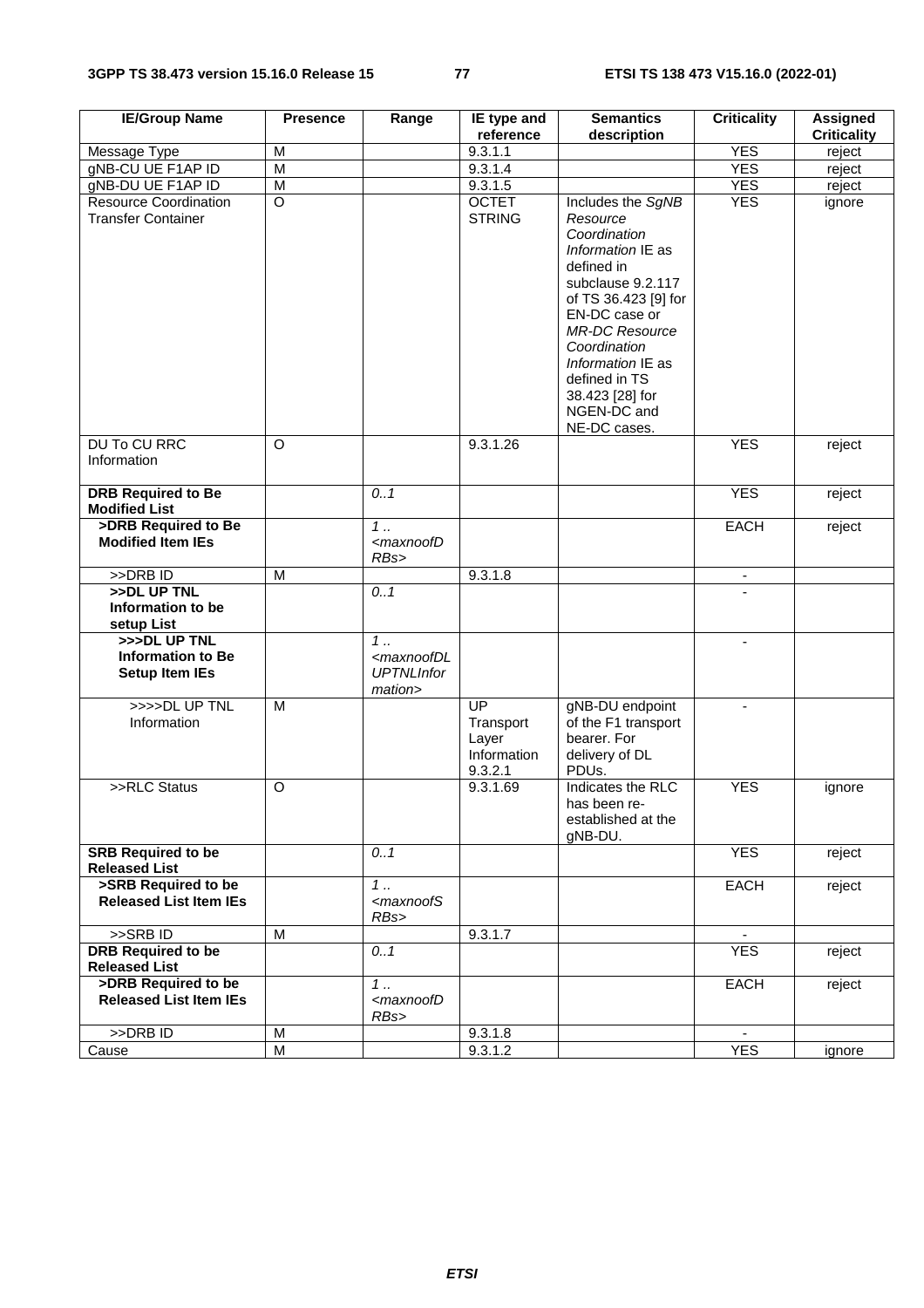| Range bound               | <b>Explanation</b>                                            |
|---------------------------|---------------------------------------------------------------|
| maxnoofSRBs               | Maximum no. of SRB allowed towards one UE, the maximum value  |
|                           | is 8.                                                         |
| maxnoofDRBs               | Maximum no. of DRB allowed towards one UE, the maximum value  |
|                           | is 64.                                                        |
| maxnoofDLUPTNLInformation | Maximum no. of DL UP TNL Information allowed towards one DRB. |
|                           | the maximum value is 2.                                       |

# 9.2.2.11 UE CONTEXT MODIFICATION CONFIRM

This message is sent by the gNB-CU to inform the gNB-DU the successful modification.

Direction:  $gNB-CU \rightarrow gNB-DU$ .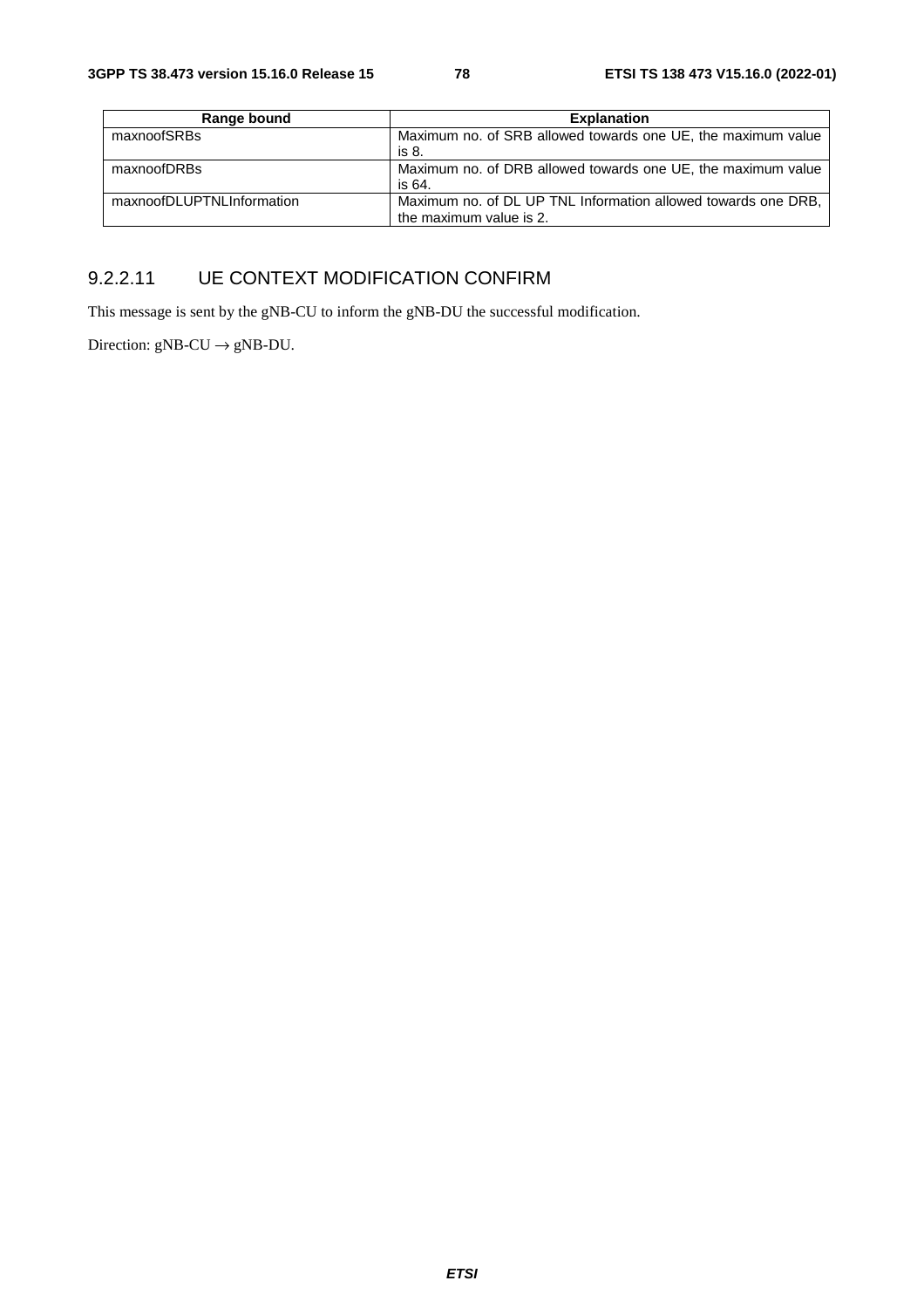| <b>IE/Group Name</b>                                              | <b>Presence</b> | Range                                                                       | IE type and                                               | <b>Semantics</b>                                                                                                                                                                                                                           | <b>Criticality</b>       | <b>Assigned</b>    |
|-------------------------------------------------------------------|-----------------|-----------------------------------------------------------------------------|-----------------------------------------------------------|--------------------------------------------------------------------------------------------------------------------------------------------------------------------------------------------------------------------------------------------|--------------------------|--------------------|
|                                                                   |                 |                                                                             | reference                                                 | description                                                                                                                                                                                                                                |                          | <b>Criticality</b> |
| Message Type                                                      | M               |                                                                             | 9.3.1.1                                                   |                                                                                                                                                                                                                                            | <b>YES</b>               | reject             |
| gNB-CU UE F1AP ID<br>gNB-DU UE F1AP ID                            | M<br>M          |                                                                             | 9.3.1.4<br>9.3.1.5                                        |                                                                                                                                                                                                                                            | <b>YES</b><br><b>YES</b> | reject             |
| <b>Resource Coordination</b>                                      | $\overline{O}$  |                                                                             | <b>OCTET</b>                                              | Includes the MeNB                                                                                                                                                                                                                          | <b>YES</b>               | reject             |
| <b>Transfer Container</b>                                         |                 |                                                                             | <b>STRING</b>                                             | Resource<br>Coordination<br>Information IE as<br>defined in<br>subclause 9.2.116<br>of TS 36.423 [9]<br>for EN-DC case or<br><b>MR-DC Resource</b><br>Coordination<br>Information IE as<br>defined in TS<br>38.423 [28] for<br>NGEN-DC and |                          | ignore             |
| <b>DRB Modified List</b>                                          |                 | 0.1                                                                         |                                                           | NE-DC cases.<br>The List of DRBs<br>which are<br>successfully<br>modified.                                                                                                                                                                 | <b>YES</b>               | ignore             |
| >DRB Modified Item IEs                                            |                 | $1 \ldots$<br><maxnoofdr<br>Bs&gt;</maxnoofdr<br>                           |                                                           |                                                                                                                                                                                                                                            | <b>EACH</b>              | ignore             |
| >>DRB ID                                                          | M               |                                                                             | 9.3.1.8                                                   |                                                                                                                                                                                                                                            | $\overline{\phantom{a}}$ |                    |
| >>UL UP TNL<br>Information to be<br>setup List                    |                 | $\mathcal I$                                                                |                                                           |                                                                                                                                                                                                                                            |                          |                    |
| >>>UL UP TNL<br><b>Information to Be</b><br><b>Setup Item IEs</b> |                 | $1 \ldots$<br><maxnooful<br><b>UPTNLInfor</b><br/>mation&gt;</maxnooful<br> |                                                           |                                                                                                                                                                                                                                            |                          |                    |
| >>>>UL UP TNL<br>Information                                      | M               |                                                                             | <b>UP</b><br>Transport<br>Layer<br>Information<br>9.3.2.1 | gNB-CU endpoint<br>of the F1 transport<br>bearer. For<br>delivery of UL<br>PDU <sub>s</sub> .                                                                                                                                              | $\blacksquare$           |                    |
| <b>RRC-Container</b>                                              | $\circ$         |                                                                             | 9.3.1.6                                                   | Includes the DL-<br>DCCH-Message IE<br>as defined in<br>subclause 6.2 of<br>TS 38.331 [8],<br>encapsulated in a<br>PDCP PDU.                                                                                                               | <b>YES</b>               | ignore             |
| <b>Criticality Diagnostics</b>                                    | $\circ$         |                                                                             | 9.3.1.3                                                   |                                                                                                                                                                                                                                            | <b>YES</b>               | ignore             |
| <b>Execute Duplication</b>                                        | $\overline{O}$  |                                                                             | <b>ENUMERAT</b><br>$ED$ (true, )                          | This IE may be<br>sent only if<br>duplication has<br>been configured<br>for the UE.                                                                                                                                                        | <b>YES</b>               | Ignore             |
| <b>Resource Coordination</b><br><b>Transfer Information</b>       | O               |                                                                             | 9.3.1.73                                                  |                                                                                                                                                                                                                                            | <b>YES</b>               | ignore             |

| Range bound               | <b>Explanation</b>                                            |
|---------------------------|---------------------------------------------------------------|
| maxnoofDRBs               | Maximum no. of DRB allowed towards one UE, the maximum value  |
|                           | is 64.                                                        |
| maxnoofULUPTNLInformation | Maximum no. of UL UP TNL Information allowed towards one DRB. |
|                           | the maximum value is 2.                                       |

# 9.2.2.11A UE CONTEXT MODIFICATION REFUSE

This message is sent by the gNB-CU to indicate the UE context modification was unsuccessful.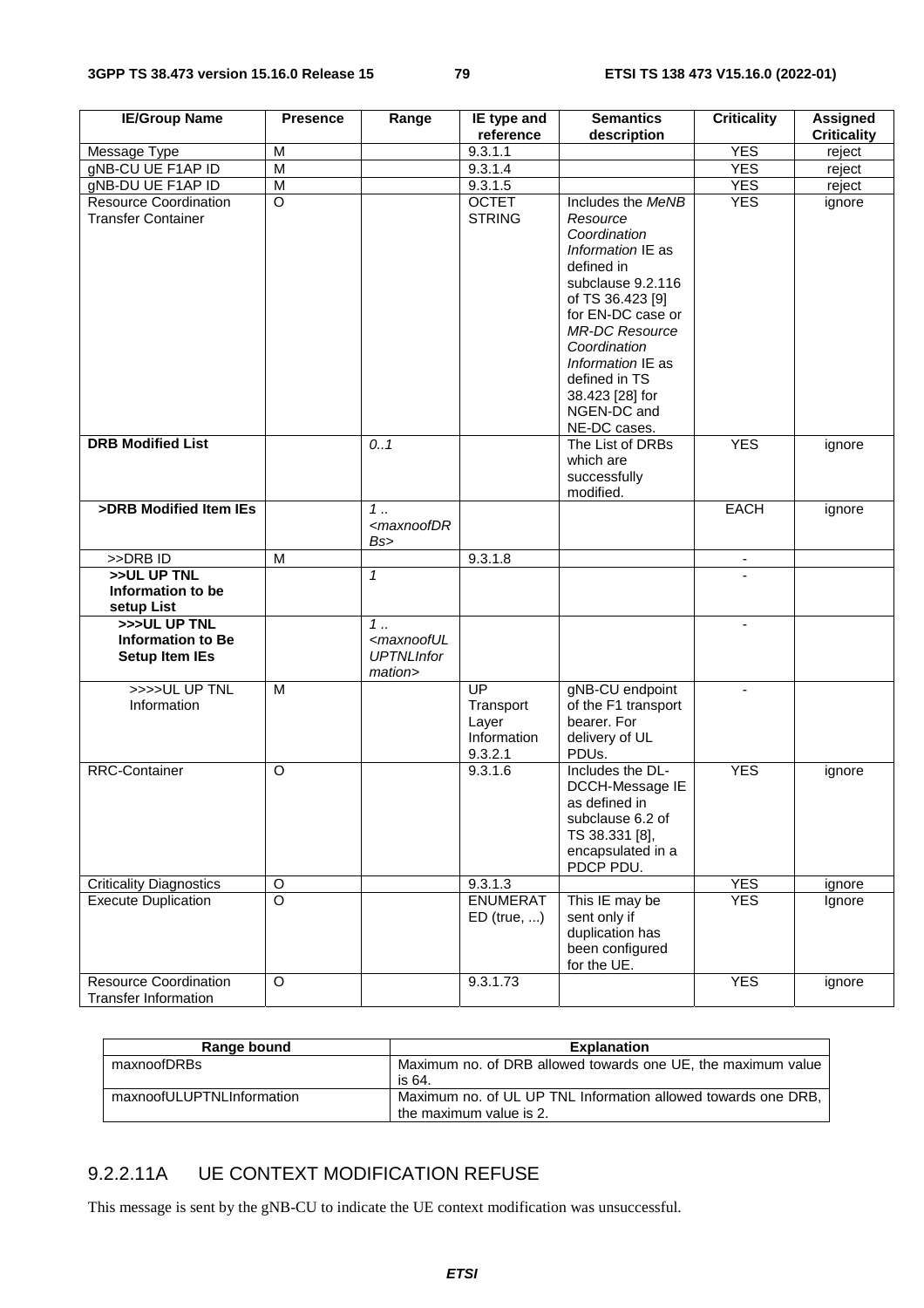Direction:  $gNB-CU \rightarrow gNB-DU$ .

| <b>IE/Group Name</b>           | <b>Presence</b> | Range | IE type and | <b>Semantics</b> | <b>Criticality</b> | Assigned           |
|--------------------------------|-----------------|-------|-------------|------------------|--------------------|--------------------|
|                                |                 |       | reference   | description      |                    | <b>Criticality</b> |
| Message Type                   | M               |       | 9.3.1.1     |                  | <b>YES</b>         | reiect             |
| gNB-CU UE F1AP ID              | M               |       | 9.3.1.4     |                  | <b>YES</b>         | reiect             |
| aNB-DU UE F1AP ID              | M               |       | 9.3.1.5     |                  | <b>YES</b>         | reiect             |
| Cause                          | M               |       | 9.3.1.2     |                  | <b>YES</b>         | ignore             |
| <b>Criticality Diagnostics</b> | O               |       | 9.3.1.3     |                  | <b>YES</b>         | ignore             |

## 9.2.2.12 UE INACTIVITY NOTIFICATION

This message is sent by the gNB-DU to provide information about the UE activity to the gNB-CU.

Direction:  $gNB-DU \rightarrow gNB-CU$ 

| <b>IE/Group Name</b>     | <b>Presence</b> | Range                                  | IE type and                | <b>Semantics</b> | <b>Criticalit</b> | <b>Assigned</b>    |
|--------------------------|-----------------|----------------------------------------|----------------------------|------------------|-------------------|--------------------|
|                          |                 |                                        | reference                  | description      |                   | <b>Criticality</b> |
| Message Type             | M               |                                        | 9.3.1.1                    |                  | <b>YES</b>        | ignore             |
| gNB-CU UE F1AP ID        | M               |                                        | 9.3.1.4                    |                  | <b>YES</b>        | reject             |
| gNB-DU UE F1AP ID        | M               |                                        | 9.3.1.5                    |                  | <b>YES</b>        | reject             |
| <b>DRB Activity List</b> |                 |                                        |                            |                  | <b>YES</b>        | reject             |
| >DRB Activity Item       |                 | 1<br><maxnoof<br>DRBs&gt;</maxnoof<br> |                            |                  | <b>EACH</b>       | reject             |
| >>DRB ID                 | M               |                                        | 9.3.1.8                    |                  |                   |                    |
| >>DRB Activity           | O               |                                        | ENUMERATED<br>(Active, Not |                  |                   |                    |
|                          |                 |                                        | active)                    |                  |                   |                    |

| Range bound | <b>Explanation</b>                                                     |
|-------------|------------------------------------------------------------------------|
| maxnoofDRBs | Maximum no. of DRB allowed towards one UE, the maximum value<br>is 64. |

#### 9.2.2.13 NOTIFY

This message is sent by the gNB-DU to notify the gNB-CU that the QoS for already established DRBs associated with notification control is not fulfilled any longer or it is fulfilled again.

Direction:  $gNB-DU \rightarrow gNB-CU$ 

| <b>IE/Group Name</b>   | <b>Presence</b> | Range                  | IE type and<br>reference                              | <b>Semantics</b><br>description | <b>Criticality</b>       | <b>Assigned</b><br><b>Criticality</b> |
|------------------------|-----------------|------------------------|-------------------------------------------------------|---------------------------------|--------------------------|---------------------------------------|
| Message Type           | М               |                        | 9.3.1.1                                               |                                 | <b>YES</b>               | ignore                                |
| gNB-CU UE F1AP ID      | M               |                        | 9.3.1.4                                               |                                 | <b>YES</b>               | reject                                |
| gNB-DU UE F1AP ID      | м               |                        | 9.3.1.5                                               |                                 | <b>YES</b>               | reject                                |
| <b>DRB Notify List</b> |                 |                        |                                                       |                                 | <b>YES</b>               | reject                                |
| >DRB Notify Item IEs   |                 | 1.1<br>maxnoofD<br>RBs |                                                       |                                 | <b>EACH</b>              | reject                                |
| >>DRB ID               | M               |                        | 9.3.1.8                                               |                                 |                          |                                       |
| >>Notification Cause   | M               |                        | <b>ENUMERATED</b><br>(Fulfilled, Not-<br>Fulfilled, ) |                                 | $\overline{\phantom{0}}$ |                                       |

| Range bound | <b>Explanation</b>                                                     |  |  |  |  |
|-------------|------------------------------------------------------------------------|--|--|--|--|
| maxnoofDRBs | Maximum no. of DRB allowed towards one UE, the maximum value<br>is 64. |  |  |  |  |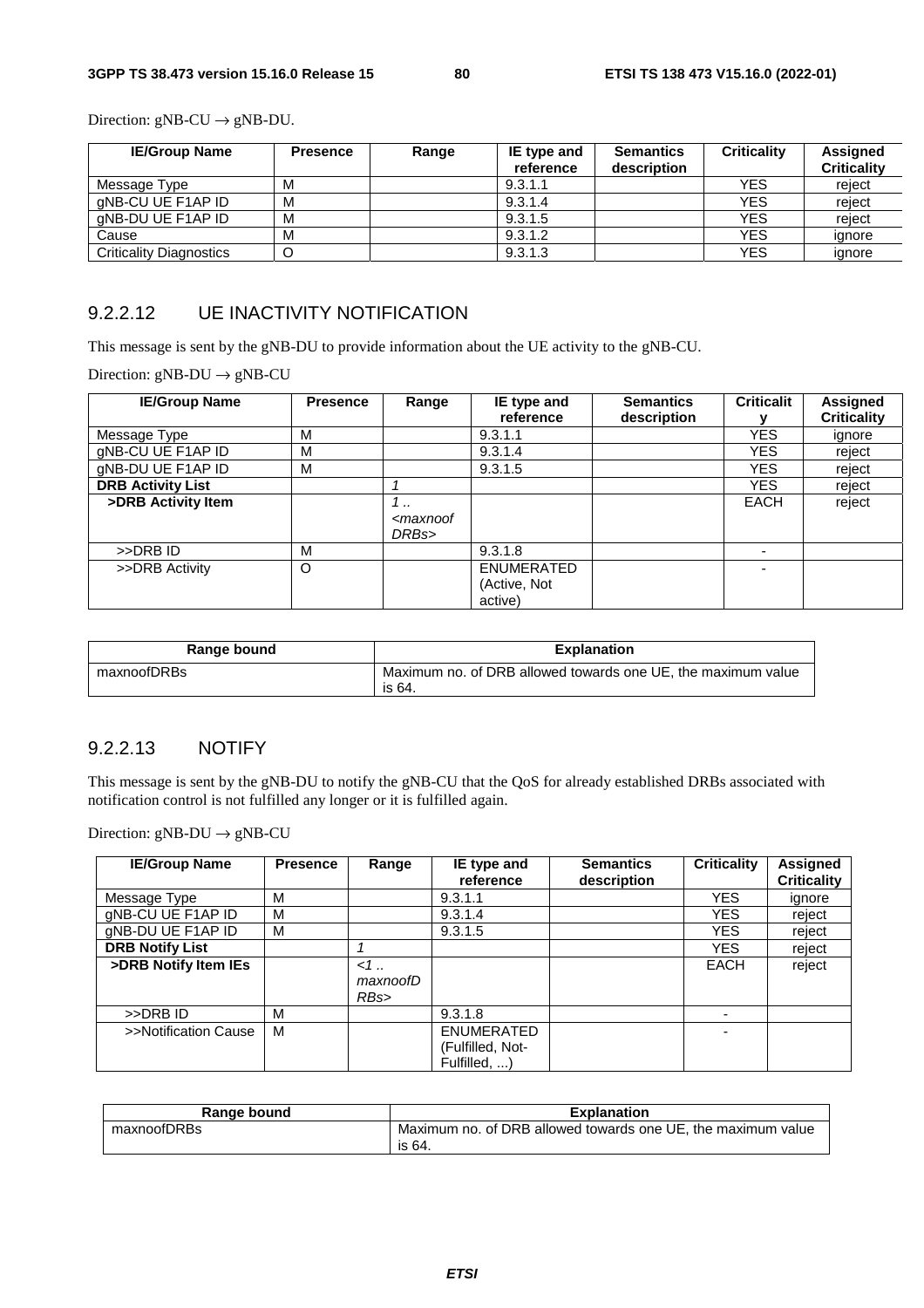# 9.2.3 RRC Message Transfer messages

# 9.2.3.1 INITIAL UL RRC MESSAGE TRANSFER

This message is sent by the gNB-DU to transfer the initial layer 3 message to the gNB-CU over the F1 interface.

Direction: gNB-DU →gNB-CU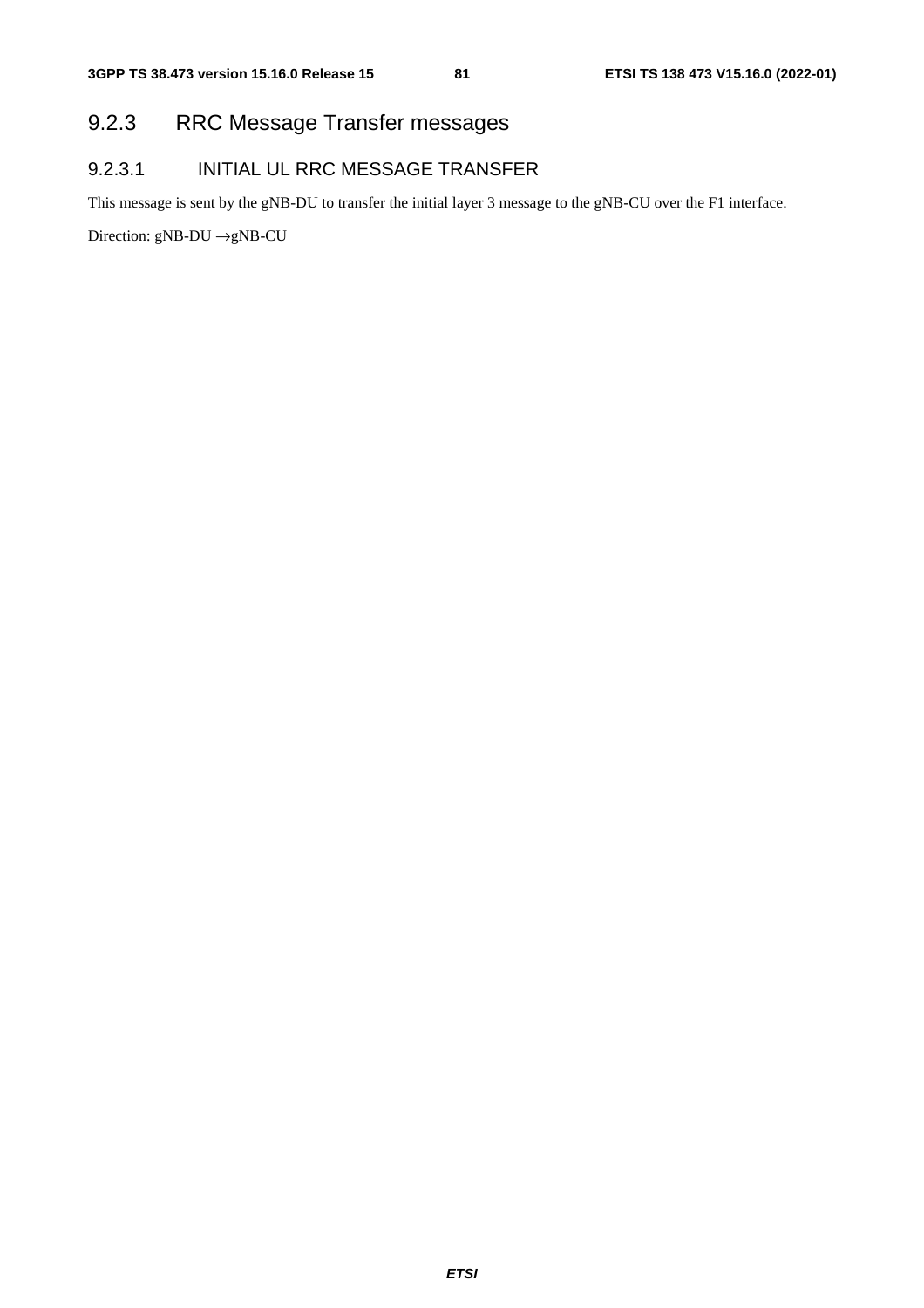| <b>IE/Group Name</b>                      | <b>Presence</b> | Range | IE type and<br>reference               | <b>Semantics description</b>                                                                                                                                                                                            | <b>Criticality</b> | Assigned<br><b>Criticality</b> |
|-------------------------------------------|-----------------|-------|----------------------------------------|-------------------------------------------------------------------------------------------------------------------------------------------------------------------------------------------------------------------------|--------------------|--------------------------------|
| Message Type                              | M               |       | 9.3.1.1                                |                                                                                                                                                                                                                         | <b>YES</b>         | ignore                         |
| gNB-DU UE F1AP ID                         | M               |       | 9.3.1.5                                |                                                                                                                                                                                                                         | <b>YES</b>         | reject                         |
| NR CGI                                    | M               |       | 9.3.1.12                               | <b>NG-RAN Cell Global</b><br>Identifier (NR CGI)                                                                                                                                                                        | <b>YES</b>         | reject                         |
| C-RNTI                                    | M               |       | 9.3.1.32                               | C-RNTI allocated at the<br>gNB-DU                                                                                                                                                                                       | <b>YES</b>         | reject                         |
| <b>RRC-Container</b>                      | M               |       | 9.3.1.6                                | Includes the UL-CCCH-<br>Message IE or UL-<br>CCCH1-Message IE as<br>defined in subclause 6.2<br>of TS 38.331 [8].                                                                                                      | <b>YES</b>         | reject                         |
| DU to CU RRC Container                    | $\circ$         |       | <b>OCTET</b><br><b>STRING</b>          | CellGroupConfig IE as<br>defined in subclause<br>6.3.2 in TS 38.331 [8].<br>Required at least to<br>carry SRB1<br>configuration. The<br>ReconfigurationWithSyn<br>c field is not included in<br>the CellGroupConfig IE. | <b>YES</b>         | reject                         |
| <b>SUL Access Indication</b>              | $\Omega$        |       | <b>ENUMERATE</b><br>D (true, $\dots$ ) |                                                                                                                                                                                                                         | <b>YES</b>         | ignore                         |
| <b>Transaction ID</b>                     | M               |       | 9.3.1.23                               |                                                                                                                                                                                                                         | <b>YES</b>         | Ignore                         |
| RAN UE ID                                 | $\circ$         |       | <b>OCTET</b><br>STRING (SIZE<br>(8)    |                                                                                                                                                                                                                         | <b>YES</b>         | ignore                         |
| RRC-Container-<br><b>RRCSetupComplete</b> | $\Omega$        |       | $9.3.1.\overline{6}$                   | Includes the UL-DCCH-<br>Message IE including<br>the RRCSetupComplete<br>message, as defined in<br>subclause 6.2 of TS<br>38.331 [8].                                                                                   | <b>YES</b>         | ignore                         |

# 9.2.3.2 DL RRC MESSAGE TRANSFER

This message is sent by the gNB-CU to transfer the layer 3 message to the gNB-DU over the F1 interface.

Direction: gNB-CU →gNB-DU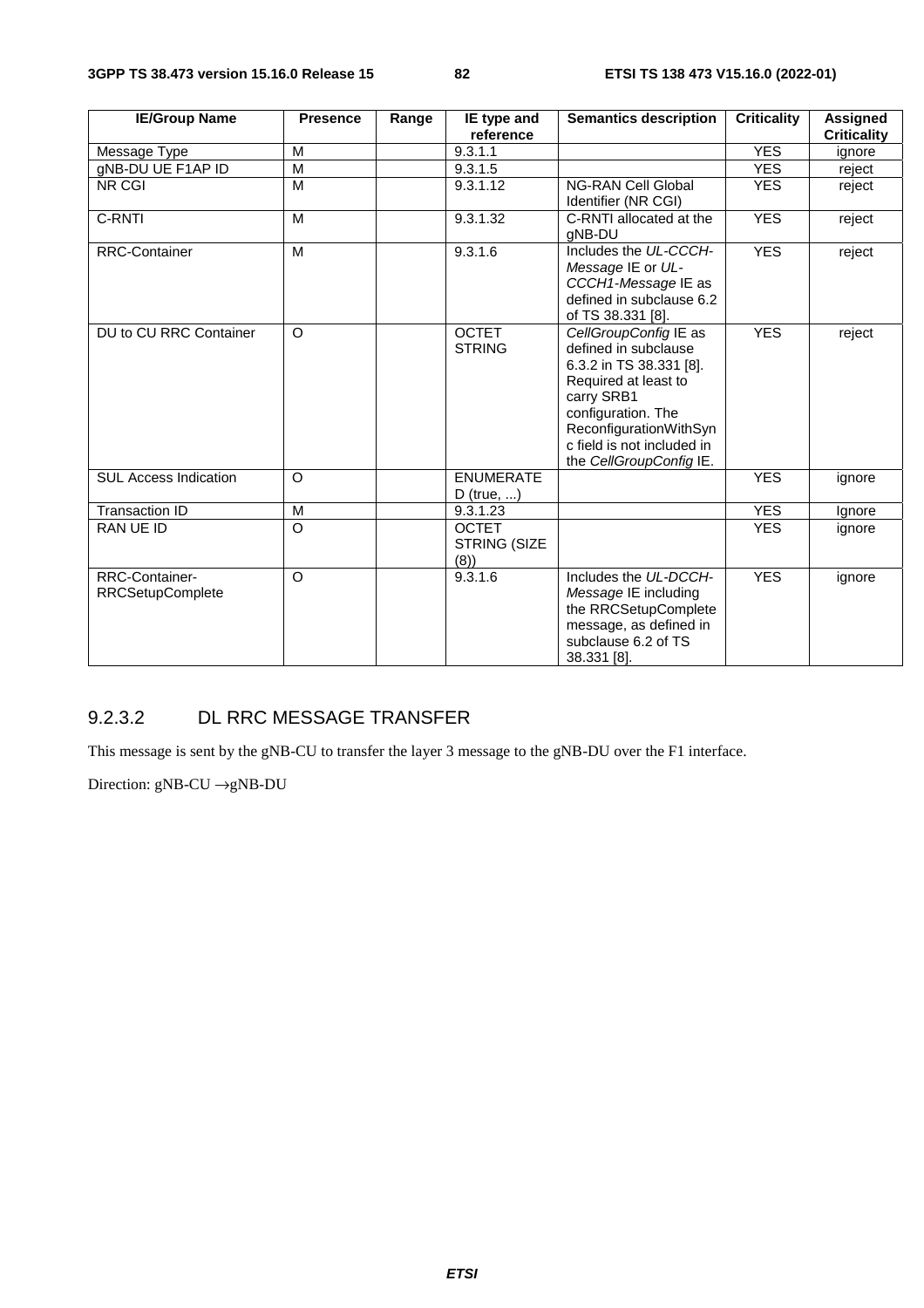| <b>IE/Group Name</b>                         | <b>Presence</b> | Range | IE type and                            | <b>Semantics description</b>                                                                                                                                                                           | <b>Criticality</b> | <b>Assigned</b>    |
|----------------------------------------------|-----------------|-------|----------------------------------------|--------------------------------------------------------------------------------------------------------------------------------------------------------------------------------------------------------|--------------------|--------------------|
|                                              |                 |       | reference                              |                                                                                                                                                                                                        |                    | <b>Criticality</b> |
| Message Type                                 | M               |       | 9.3.1.1                                |                                                                                                                                                                                                        | <b>YES</b>         | ignore             |
| gNB-CU UE F1AP ID                            | M               |       | 9.3.1.4                                |                                                                                                                                                                                                        | <b>YES</b>         | reject             |
| gNB-DU UE F1AP ID                            | $\overline{M}$  |       | 9.3.1.5                                |                                                                                                                                                                                                        | <b>YES</b>         | reject             |
| old gNB-DU UE F1AP ID                        | $\Omega$        |       | 9.3.1.5                                | Include it if<br><b>RRCConnectionReesta</b><br>blishment is included in<br><b>RRC-Container</b>                                                                                                        | <b>YES</b>         | reject             |
| <b>SRBID</b>                                 | M               |       | 9.3.1.7                                |                                                                                                                                                                                                        | <b>YES</b>         | reject             |
| <b>Execute Duplication</b>                   | $\Omega$        |       | <b>ENUMERATE</b>                       |                                                                                                                                                                                                        | <b>YES</b>         |                    |
|                                              |                 |       | $D$ (true, )                           |                                                                                                                                                                                                        |                    | ignore             |
| <b>RRC-Container</b>                         | M               |       | 9.3.1.6                                | Includes the DL-DCCH-<br>Message IE as defined<br>in subclause 6.2 of TS<br>38.331 [8] encapsulated<br>in a PDCP PDU, or the<br>DL-CCCH-Message IE<br>as defined in subclause<br>6.2 of TS 38.331 [8]. | <b>YES</b>         | reject             |
| <b>RAT-Frequency Priority</b><br>Information | $\Omega$        |       | 9.3.1.34                               |                                                                                                                                                                                                        | <b>YES</b>         | reject             |
| <b>RRC Delivery Status</b><br>Request        | $\circ$         |       | <b>ENUMERATE</b><br>D (true, $\dots$ ) | Indicates whether RRC<br><b>DELIVERY REPORT</b><br>procedure is requested<br>for the RRC message.                                                                                                      | <b>YES</b>         | ignore             |
| UE Context not retrievable                   | $\circ$         |       | <b>ENUMERATE</b><br>$D$ (true, )       |                                                                                                                                                                                                        | <b>YES</b>         | reject             |
| Redirected RRC message                       | $\Omega$        |       | <b>RRC</b> Container<br>9.3.1.6        | Includes the UL-CCCH-<br>Message IE as defined<br>in subclause 6.2 of TS<br>38.331 [8].                                                                                                                | <b>YES</b>         | reject             |
| PLMN Assistance Info for<br>Network Sharing  | $\Omega$        |       | <b>PLMN Identity</b><br>9.3.1.14       |                                                                                                                                                                                                        | <b>YES</b>         | ignore             |
| New gNB-CU UE F1AP ID                        | $\overline{O}$  |       | gNB-CU UE<br>F1AP ID<br>9.3.1.4        |                                                                                                                                                                                                        | <b>YES</b>         | reject             |

# 9.2.3.3 UL RRC MESSAGE TRANSFER

This message is sent by the gNB-DU to transfer the layer 3 message to the gNB-CU over the F1 interface.

Direction: gNB-DU →gNB-CU

| <b>IE/Group Name</b>  | <b>Presence</b> | Range | IE type and<br>reference                                | <b>Semantics description</b>                                                                                              | <b>Criticality</b> | <b>Assigned</b><br><b>Criticality</b> |
|-----------------------|-----------------|-------|---------------------------------------------------------|---------------------------------------------------------------------------------------------------------------------------|--------------------|---------------------------------------|
| Message Type          | M               |       | 9.3.1.1                                                 |                                                                                                                           | <b>YES</b>         | ignore                                |
| gNB-CU UE F1AP ID     | M               |       | 9.3.1.4                                                 |                                                                                                                           | <b>YES</b>         | reject                                |
| gNB-DU UE F1AP ID     | M               |       | 9.3.1.5                                                 |                                                                                                                           | YES.               | reject                                |
| SRB ID                | M               |       | 9.3.1.7                                                 |                                                                                                                           | <b>YES</b>         | reject                                |
| <b>RRC-Container</b>  | M               |       | 9.3.1.6                                                 | Includes the UL-DCCH-<br>Message IE as defined<br>in subclause 6.2 of TS<br>38.331 [8],<br>encapsulated in a<br>PDCP PDU. | <b>YES</b>         | reject                                |
| Selected PLMN ID      | $\circ$         |       | <b>PLMN Identity</b><br>9.3.1.14                        |                                                                                                                           | <b>YES</b>         | reject                                |
| New gNB-DU UE F1AP ID | O               |       | gNB-DU UE<br>F <sub>1</sub> AP <sub>ID</sub><br>9.3.1.5 |                                                                                                                           | <b>YES</b>         | reject                                |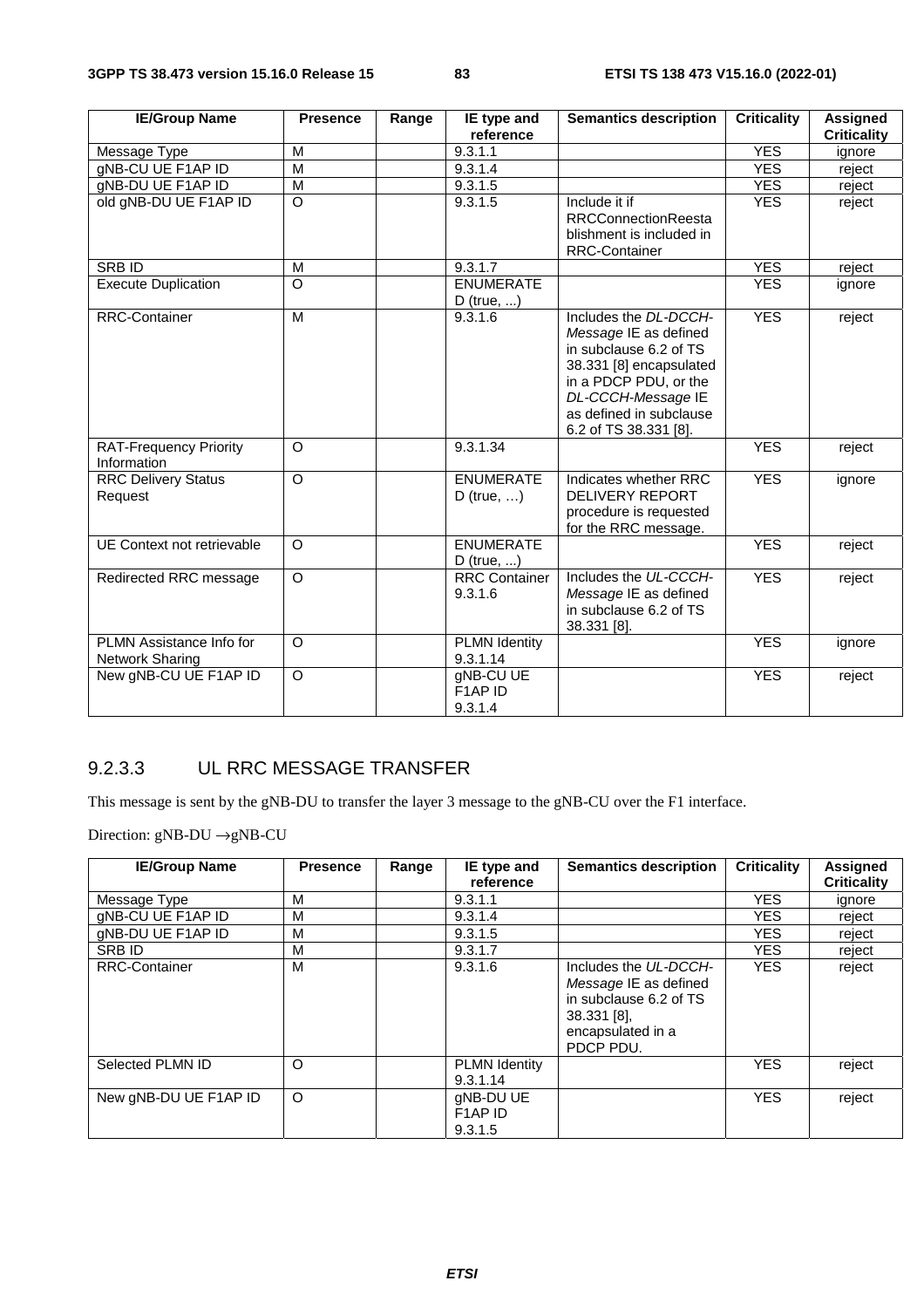# 9.2.3.4 RRC DELIVERY REPORT

This message is sent by the gNB-DU to inform the gNB-CU about the delivery status of DL RRC messages.

Direction:  $gNB-DU \rightarrow gNB-CU$ 

| <b>IE/Group Name</b>       | <b>Presence</b> | Range | IE type and<br>reference | <b>Semantics</b><br>description | <b>Criticality</b> | Assigned<br><b>Criticality</b> |
|----------------------------|-----------------|-------|--------------------------|---------------------------------|--------------------|--------------------------------|
| Message Type               | M               |       | 9.3.1.1                  |                                 | <b>YES</b>         | ignore                         |
| aNB-CU UE F1AP ID          | M               |       | 9.3.1.4                  |                                 | <b>YES</b>         | reject                         |
| aNB-DU UE F1AP ID          | M               |       | 9.3.1.5                  |                                 | <b>YES</b>         | reiect                         |
| <b>RRC Delivery Status</b> | M               |       | 9.3.1.71                 |                                 | <b>YES</b>         | ignore                         |
| <b>SRB ID</b>              | M               |       | 9.3.1.7                  |                                 | <b>YES</b>         | ianore                         |

# 9.2.4 Warning Message Transmission Messages

## 9.2.4.1 WRITE-REPLACE WARNING REQUEST

This message is sent by the gNB-CU to request the start or overwrite of the broadcast of a warning message.

Direction:  $gNB-CU \rightarrow gNB-DU$ 

| <b>IE/Group Name</b>              | <b>Presence</b> | Range                                        | IE type and<br>reference | <b>Semantics</b><br>description                                                                                  | <b>Criticality</b> | <b>Assigned</b><br><b>Criticality</b> |
|-----------------------------------|-----------------|----------------------------------------------|--------------------------|------------------------------------------------------------------------------------------------------------------|--------------------|---------------------------------------|
| Message Type                      | M               |                                              | 9.3.1.1                  |                                                                                                                  | <b>YES</b>         | reject                                |
| Transaction ID                    | M               |                                              | 9.3.1.23                 |                                                                                                                  | <b>YES</b>         | reject                                |
| PWS System Information            | M               |                                              | 9.3.1.58                 | This<br>IE<br>includes<br>the<br>system<br>information for<br>public warning,<br>as defined in<br>TS 38.331 [8]. | <b>YES</b>         | reject                                |
| <b>Repetition Period</b>          | M               |                                              | 9.3.1.59                 |                                                                                                                  | <b>YES</b>         | reject                                |
| Number of Broadcasts<br>Requested | M               |                                              | 9.3.1.60                 |                                                                                                                  | <b>YES</b>         | reject                                |
| <b>Cell To Be Broadcast List</b>  |                 | 0.1                                          |                          |                                                                                                                  | <b>YES</b>         | reject                                |
| >Cell to Be Broadcast<br>Item IEs |                 | 1.1<br><maxcelli<br>ngNBDU&gt;</maxcelli<br> |                          |                                                                                                                  | <b>EACH</b>        | reject                                |
| >>NR CGI                          | M               |                                              | 9.3.1.12                 |                                                                                                                  |                    |                                       |

| Range bound    | Explanation                                                           |  |  |  |  |
|----------------|-----------------------------------------------------------------------|--|--|--|--|
| maxCellingNBDU | cells that can be served by a gNB-DU.<br>Value is 512.<br>Maximum no. |  |  |  |  |

## 9.2.4.2 WRITE-REPLACE WARNING RESPONSE

This message is sent by the gNB-DU to acknowledge the gNB-CU on the start or overwrite request of a warning message.

Direction:  $gNB-DU \rightarrow gNB-CU$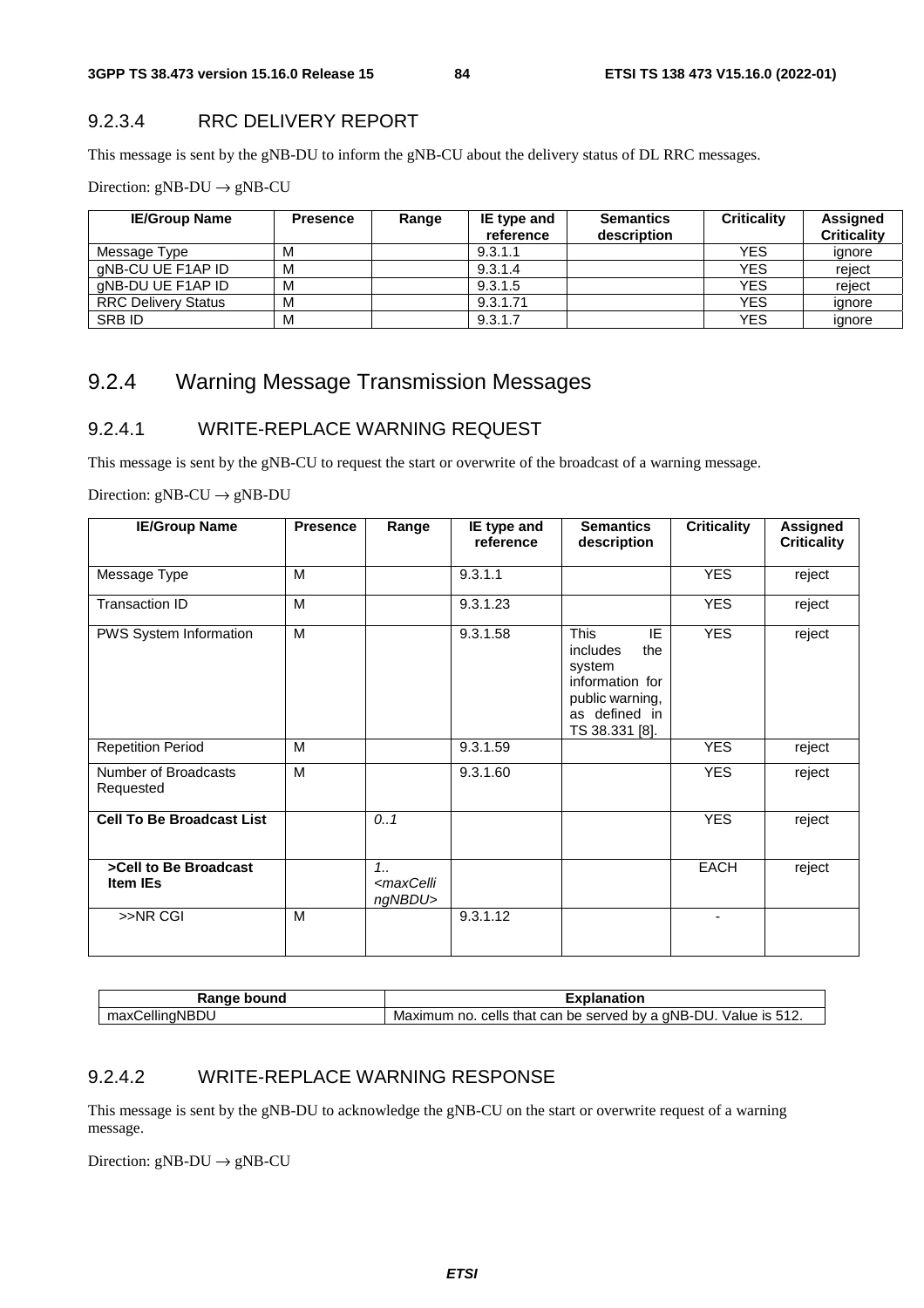| <b>IE/Group Name</b>                                                      | <b>Presence</b> | Range                                                   | IE type and<br>reference | <b>Semantics</b><br>description                                                   | <b>Criticality</b> | <b>Assigned Criticality</b> |
|---------------------------------------------------------------------------|-----------------|---------------------------------------------------------|--------------------------|-----------------------------------------------------------------------------------|--------------------|-----------------------------|
|                                                                           |                 |                                                         |                          |                                                                                   |                    |                             |
| Message Type                                                              | M               |                                                         | 9.3.1.1                  |                                                                                   | <b>YES</b>         | reject                      |
| <b>Transaction ID</b>                                                     | M               |                                                         | 9.3.1.23                 |                                                                                   | <b>YES</b>         | reject                      |
| <b>Cell Broadcast Completed</b><br>List                                   |                 | 0.1                                                     |                          |                                                                                   | <b>YES</b>         | reject                      |
| >Cell<br><b>Broadcast</b><br><b>Completed Item IEs</b>                    |                 | 1.1<br><maxcel<br><b>lingNBD</b><br/>U &gt;</maxcel<br> |                          |                                                                                   | <b>EACH</b>        | reject                      |
| $>>$ NR CGI                                                               | M               |                                                         | 9.3.1.12                 |                                                                                   | $\blacksquare$     |                             |
| <b>Criticality Diagnostics</b>                                            | O               |                                                         | 9.3.1.3                  |                                                                                   | <b>YES</b>         | ignore                      |
| <b>Dedicated</b><br><b>Delivery</b><br><b>SI</b><br><b>Needed UE List</b> |                 | 0.1                                                     |                          | List of UEs<br>unable to<br>receive<br>system<br>information<br>from<br>broadcast | <b>YES</b>         | ignore                      |
| >Dedicated SI Delivery<br><b>Needed UE Item</b>                           |                 | $1$ .<br><maxno<br>ofUEIDs<br/>&gt;</maxno<br>          |                          |                                                                                   | <b>EACH</b>        | ignore                      |
| >>gNB-CU UE F1AP ID                                                       | M               |                                                         | 9.3.1.4                  |                                                                                   | $\blacksquare$     |                             |
| >>NR CGI                                                                  | M               |                                                         | 9.3.1.12                 |                                                                                   |                    |                             |

| Range bound    | <b>Explanation</b>                                              |
|----------------|-----------------------------------------------------------------|
| maxCellingNBDU | Maximum no. cells that can be served by a gNB-DU. Value is 512. |
| maxnoofUEIDs   | Maximum no. of UEs that can be served by a gNB-DU. Value is     |
|                | 65536.                                                          |

# 9.2.4.3 PWS CANCEL REQUEST

This message is forwarded by the gNB-CU to gNB-DU to cancel an already ongoing broadcast of a warning message

Direction:  $gNB-CU \rightarrow gNB-DU$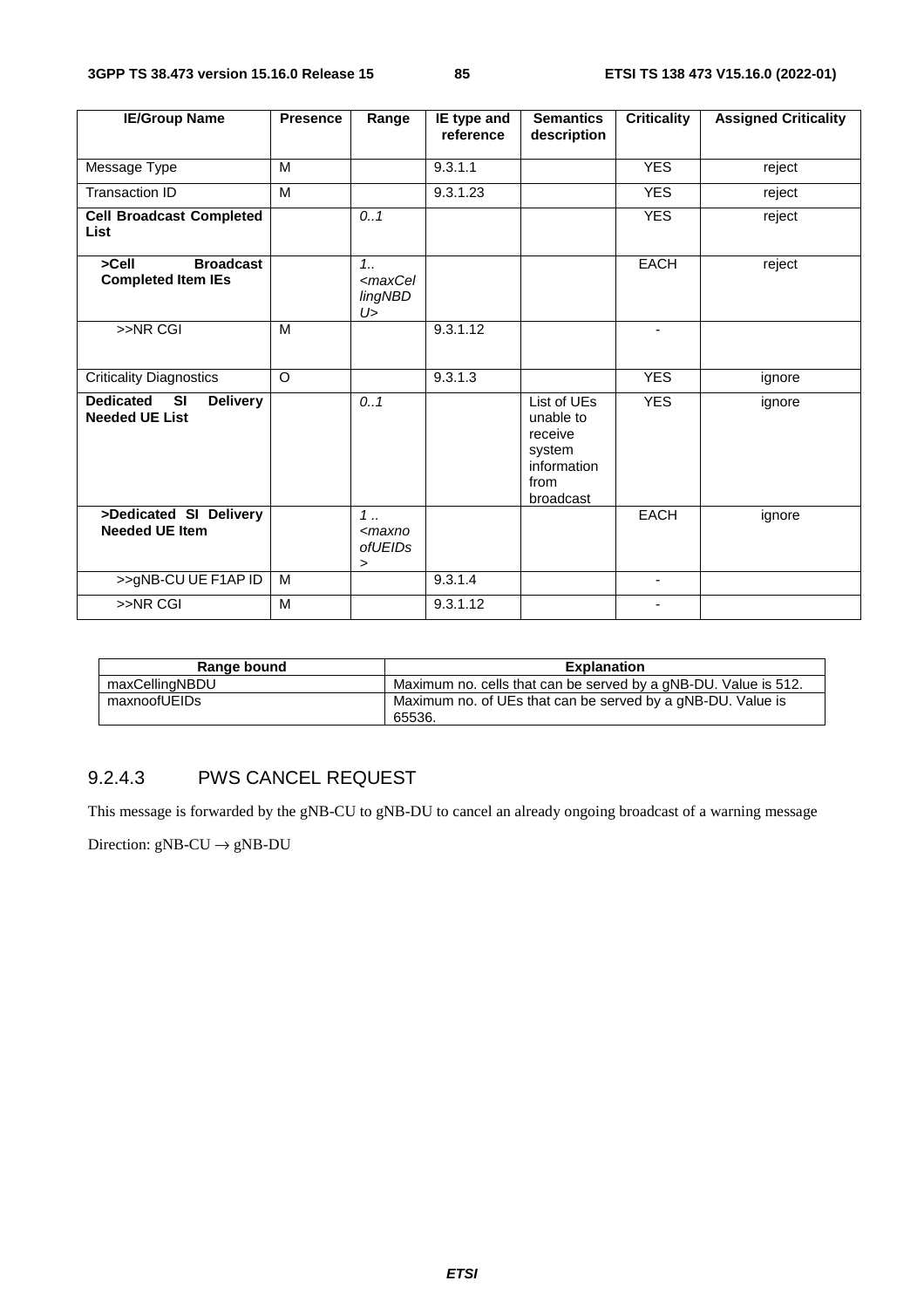| <b>IE/Group Name</b>                                                      | <b>Presence</b> | Range                                                  | IE type and<br>reference | <b>Semantics</b><br>description                                                                    | <b>Criticality</b> | <b>Assigned</b><br><b>Criticality</b> |
|---------------------------------------------------------------------------|-----------------|--------------------------------------------------------|--------------------------|----------------------------------------------------------------------------------------------------|--------------------|---------------------------------------|
| Message Type                                                              | M               |                                                        | 9.3.1.1                  |                                                                                                    | <b>YES</b>         | reject                                |
| Transaction ID                                                            | M               |                                                        | 9.3.1.23                 |                                                                                                    | <b>YES</b>         | reject                                |
| Number of Broadcasts Requested                                            | M               |                                                        | 9.3.1.60                 | This IE is<br>not used in<br>this version<br>of the<br>specification                               | <b>YES</b>         | reject                                |
| <b>Cell Broadcast To Be Cancelled</b><br>List                             |                 | 0.1                                                    |                          |                                                                                                    | <b>YES</b>         | reject                                |
| >Cell<br><b>Broadcast</b><br><b>Be</b><br>to<br><b>Cancelled Item IEs</b> |                 | 1.1<br><maxcel<br><b>lingNBD</b><br/>U&gt;</maxcel<br> |                          |                                                                                                    | <b>EACH</b>        | reject                                |
| $>>NR$ CGI                                                                | M               |                                                        | 9.3.1.12                 |                                                                                                    | $\blacksquare$     |                                       |
| <b>Cancel-all Warning Messages</b><br>Indicator                           | O               |                                                        |                          | <b>ENUMERA</b><br><b>TED</b><br>(true, )                                                           | <b>YES</b>         | reject                                |
| <b>Notification Information</b>                                           | $\Omega$        |                                                        |                          | This IE is<br>ignored If<br>the Cancel-<br>all Warning<br>Messages<br>Indicator IE<br>is included. | <b>YES</b>         | reject                                |
| >Message Identifier                                                       | M               |                                                        | 9.3.1.81                 |                                                                                                    |                    |                                       |
| >Serial Number                                                            | M               |                                                        | 9.3.1.82                 |                                                                                                    |                    |                                       |

| Janaa<br>ound<br>naı               | anation                                                                                                          |
|------------------------------------|------------------------------------------------------------------------------------------------------------------|
| $\cdots$<br>aNRD'.<br>ellır<br>max | by a gNB-<br>`/alue :<br>ור<br>served<br>cells<br>that<br>can<br>Maximum<br>be<br>ıs<br>no<br><u>.</u><br>، ۲۰۱۷ |

# 9.2.4.4 PWS CANCEL RESPONSE

This message is sent by the gNB-DU to indicate the list of warning areas where cancellation of the broadcast of the identified message was successful and unsuccessful.

Direction:  $gNB-DU \rightarrow gNB-CU$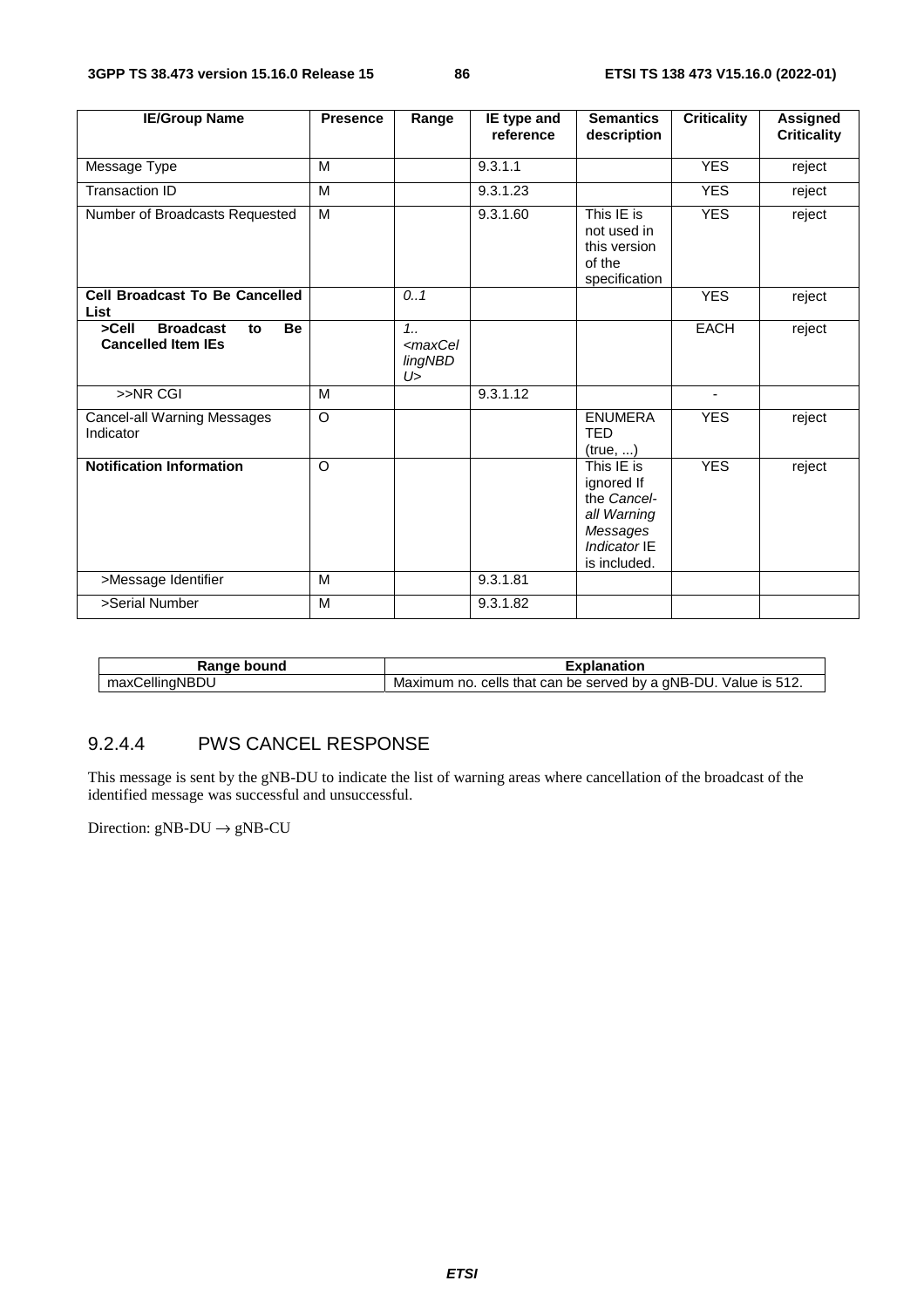| <b>IE/Group Name</b>                                      | <b>Presence</b> | Range                                                      | IE type and<br>reference    | <b>Semantics</b><br>description                                                                                                                                       | <b>Criticality</b> | <b>Assigned Criticality</b> |
|-----------------------------------------------------------|-----------------|------------------------------------------------------------|-----------------------------|-----------------------------------------------------------------------------------------------------------------------------------------------------------------------|--------------------|-----------------------------|
| Message Type                                              | M               |                                                            | 9.3.1.1                     |                                                                                                                                                                       | <b>YES</b>         | reject                      |
| <b>Transaction ID</b>                                     | M               |                                                            | 9.3.1.23                    |                                                                                                                                                                       | <b>YES</b>         | reject                      |
| <b>Cell</b><br><b>Broadcast</b><br><b>Cancelled List</b>  |                 | 0.1                                                        |                             |                                                                                                                                                                       | <b>YES</b>         | reject                      |
| $>$ Cell<br><b>Broadcast</b><br><b>Cancelled Item IEs</b> |                 | $1_{1}$<br><maxcel<br><b>lingNBD</b><br/>U&gt;</maxcel<br> |                             |                                                                                                                                                                       | <b>EACH</b>        | reject                      |
| >>NR CGI                                                  | M               |                                                            | 9.3.1.12                    |                                                                                                                                                                       | ٠                  |                             |
| of<br>>>Number<br><b>Broadcasts</b>                       | M               |                                                            | <b>INTEGER</b><br>(0.65535) | This IE is set<br>to '0' if valid<br>results<br>are<br>not known or<br>not<br>available. It<br>set to<br>is<br>65535 if the<br>counter<br>results have<br>overflowed. | ٠                  |                             |
| <b>Criticality Diagnostics</b>                            | O               |                                                            | 9.3.1.3                     |                                                                                                                                                                       | <b>YES</b>         | ignore                      |

| Range bound    | <b>Explanation</b>                                            |
|----------------|---------------------------------------------------------------|
| maxCellingNBDU | Maximum no. of cells that can be served by a gNB-DU. Value is |
|                | -512.                                                         |

## 9.2.4.5 PWS RESTART INDICATION

This message is sent by the gNB-DU to inform the gNB-CU that PWS information for some or all cells of the gNB-DU are available if needed.

Direction: gNB-DU →gNB-CU

| <b>IE/Group Name</b>                        | <b>Presence</b> | Range                                   | IE type and<br>reference | <b>Semantics</b><br>description | <b>Criticality</b> | Assigned<br><b>Criticality</b> |
|---------------------------------------------|-----------------|-----------------------------------------|--------------------------|---------------------------------|--------------------|--------------------------------|
| Message Type                                | M               |                                         | 9.3.1.1                  |                                 | <b>YES</b>         | ignore                         |
| Transaction ID                              | M               |                                         | 9.3.1.23                 |                                 | <b>YES</b>         | reject                         |
| NR CGI List for Restart<br>List             |                 |                                         |                          |                                 | <b>YES</b>         | reject                         |
| >NR CGI List for<br><b>Restart Item IEs</b> |                 | 1 <maxcellingnb<br>DU</maxcellingnb<br> |                          |                                 | <b>EACH</b>        | reject                         |
| $>>$ NR CGI                                 | M               |                                         | 9.3.1.12                 |                                 |                    |                                |

| Range bound    | <b>Explanation</b>                                            |
|----------------|---------------------------------------------------------------|
| maxCellingNBDU | Maximum no. of cells that can be served by a gNB-DU. Value is |
|                | -512.                                                         |

## 9.2.4.6 PWS FAILURE INDICATION

This message is sent by the gNB-DU to inform the gNB-CU that ongoing PWS operation for one or more cells of the gNB-DU has failed.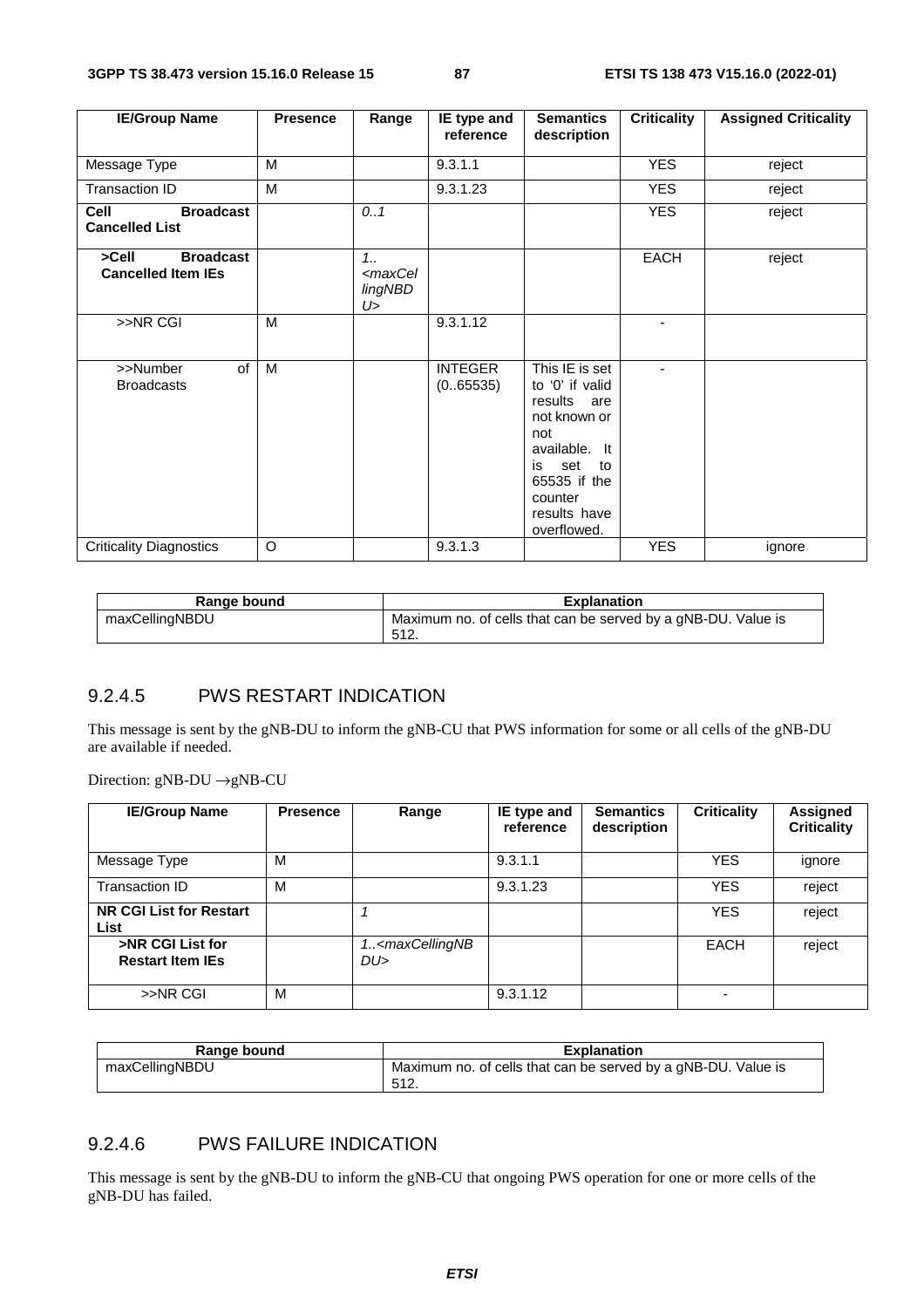Direction:  $gNB-DU \rightarrow gNB-CU$ 

| <b>IE/Group Name</b>                  | <b>Presence</b> | Range                                      | IE type and<br>reference    | <b>Semantics</b><br>description                                         | <b>Criticality</b> | <b>Assigned</b><br><b>Criticality</b> |
|---------------------------------------|-----------------|--------------------------------------------|-----------------------------|-------------------------------------------------------------------------|--------------------|---------------------------------------|
| Message Type                          | м               |                                            | 9.3.1.1                     |                                                                         | <b>YES</b>         | ignore                                |
| Transaction ID                        | м               |                                            | 9.3.1.23                    |                                                                         | <b>YES</b>         | reject                                |
| <b>PWS failed NR CGI List</b>         |                 | 0.1                                        |                             |                                                                         | <b>YES</b>         | reject                                |
| >PWS failed NR CGI<br><b>Item IEs</b> |                 | 1 <maxcellingn<br>BDU&gt;</maxcellingn<br> |                             |                                                                         | <b>EACH</b>        | reject                                |
| >>NR CGI                              | M               |                                            | 9.3.1.12                    |                                                                         |                    |                                       |
| >>Number of<br><b>Broadcasts</b>      | М               |                                            | <b>INTEGER</b><br>(0.65535) | This IE is<br>not used in<br>the<br>specification<br>and is<br>ignored. |                    |                                       |

| Range bound    | <b>Explanation</b>                                            |
|----------------|---------------------------------------------------------------|
| maxCellingNBDU | Maximum no. of cells that can be served by a gNB-DU. Value is |
|                | -512.                                                         |

# 9.2.5 System Information messages

## 9.2.5.1 SYSTEM INFORMATION DELIVERY COMMAND

This message is sent by the gNB-CU and is used to enable the gNB-DU to broadcast the requested other SI.

#### Direction:  $gNB-CU \rightarrow gNB-DU$

| <b>IE/Group Name</b> | <b>Presence</b> | Range | IE type and<br>reference                                | <b>Semantics</b><br>description | <b>Criticality</b> | <b>Assigned</b><br><b>Criticality</b> |
|----------------------|-----------------|-------|---------------------------------------------------------|---------------------------------|--------------------|---------------------------------------|
| Message Type         | M               |       | 9.3.1.1                                                 |                                 | <b>YES</b>         | ignore                                |
| Transaction ID       | м               |       | 9.3.1.23                                                |                                 | <b>YES</b>         | reject                                |
| NR CGI               | M               |       | 9.3.1.12                                                | NR cell<br>identifier           | <b>YES</b>         | reject                                |
| SIType List          | M               |       | 9.3.1.62                                                |                                 | <b>YES</b>         | reject                                |
| Confirmed UE ID      | M               |       | gNB-DU UE<br>F <sub>1</sub> AP <sub>ID</sub><br>9.3.1.5 |                                 | <b>YES</b>         | reject                                |

# 9.2.6 Paging messages

## 9.2.6.1 PAGING

This message is sent by the gNB-CU and is used to request the gNB-DU to page UEs.

Direction:  $gNB-CU \rightarrow gNB-DU$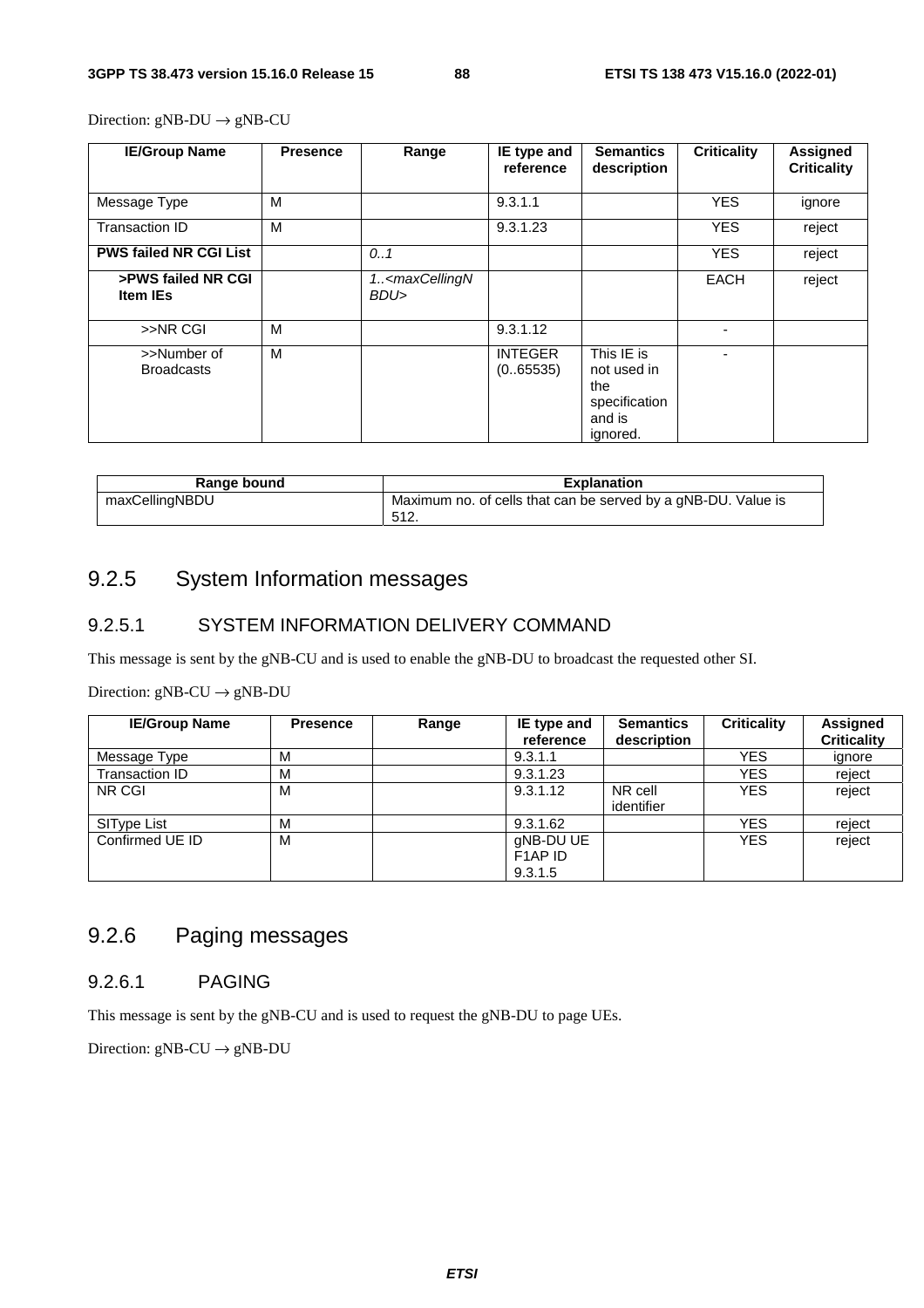| <b>IE/Group Name</b>          | <b>Presence</b> | Range                                            | IE type and | <b>Semantics</b>                                                                                     | <b>Criticality</b> | Assigned           |
|-------------------------------|-----------------|--------------------------------------------------|-------------|------------------------------------------------------------------------------------------------------|--------------------|--------------------|
|                               |                 |                                                  | reference   | description                                                                                          |                    | <b>Criticality</b> |
| Message Type                  | M               |                                                  | 9.3.1.1     |                                                                                                      | <b>YES</b>         | ignore             |
| UE Identity Index value       | M               |                                                  | 9.3.1.39    |                                                                                                      | YES.               | reject             |
| <b>CHOICE Paging Identity</b> | M               |                                                  |             |                                                                                                      | YES.               | reject             |
| >RAN UE Paging identity       | M               |                                                  | 9.3.1.43    |                                                                                                      |                    |                    |
| >CN UE paging identity        | M               |                                                  | 9.3.1.44    |                                                                                                      | ٠                  |                    |
| Paging DRX                    | $\circ$         |                                                  | 9.3.1.40    | It is defined<br>as the<br>minimum<br>between the<br>RAN UE<br>Paging DRX<br>and CN UE<br>Paging DRX | <b>YES</b>         | ignore             |
| Paging Priority               | O               |                                                  | 9.3.1.41    |                                                                                                      | <b>YES</b>         | ignore             |
| <b>Paging Cell List</b>       |                 | 1                                                |             |                                                                                                      | YES.               | ignore             |
| >Paging Cell Item IEs         |                 | 1<br><maxnoofp<br>agingCells<br/>⋗</maxnoofp<br> |             |                                                                                                      | EACH               | ignore             |
| >>NR CGI                      | M               |                                                  | 9.3.1.12    |                                                                                                      |                    |                    |
| Paging Origin                 | $\circ$         |                                                  | 9.3.1.79    |                                                                                                      | YES.               | ignore             |

| bound                        | anation                                                                                        |
|------------------------------|------------------------------------------------------------------------------------------------|
| `ells<br>וחה<br>ווח<br>nooir | <br>512.<br>cells.<br>the<br>no<br>paging<br>maximum<br>value<br>Maximum<br>1S<br>ז זנז<br>. . |

# 9.3 Information Element Definitions

# 9.3.1 Radio Network Layer Related IEs

# 9.3.1.1 Message Type

The *Message Type* IE uniquely identifies the message being sent. It is mandatory for all messages.

| <b>IE/Group Name</b> | <b>Presence</b> | Range | IE type and reference                           | <b>Semantics</b><br>description |
|----------------------|-----------------|-------|-------------------------------------------------|---------------------------------|
| Message Type         |                 |       |                                                 |                                 |
| >Procedure           | м               |       | <b>INTEGER (0255)</b>                           |                                 |
| Code                 |                 |       |                                                 |                                 |
| >Type of             | м               |       | CHOICE (Initiating Message, Successful Outcome, |                                 |
| Message              |                 |       | Unsuccessful Outcome,                           |                                 |

## 9.3.1.2 Cause

The purpose of the *Cause* IE is to indicate the reason for a particular event for the F1AP protocol.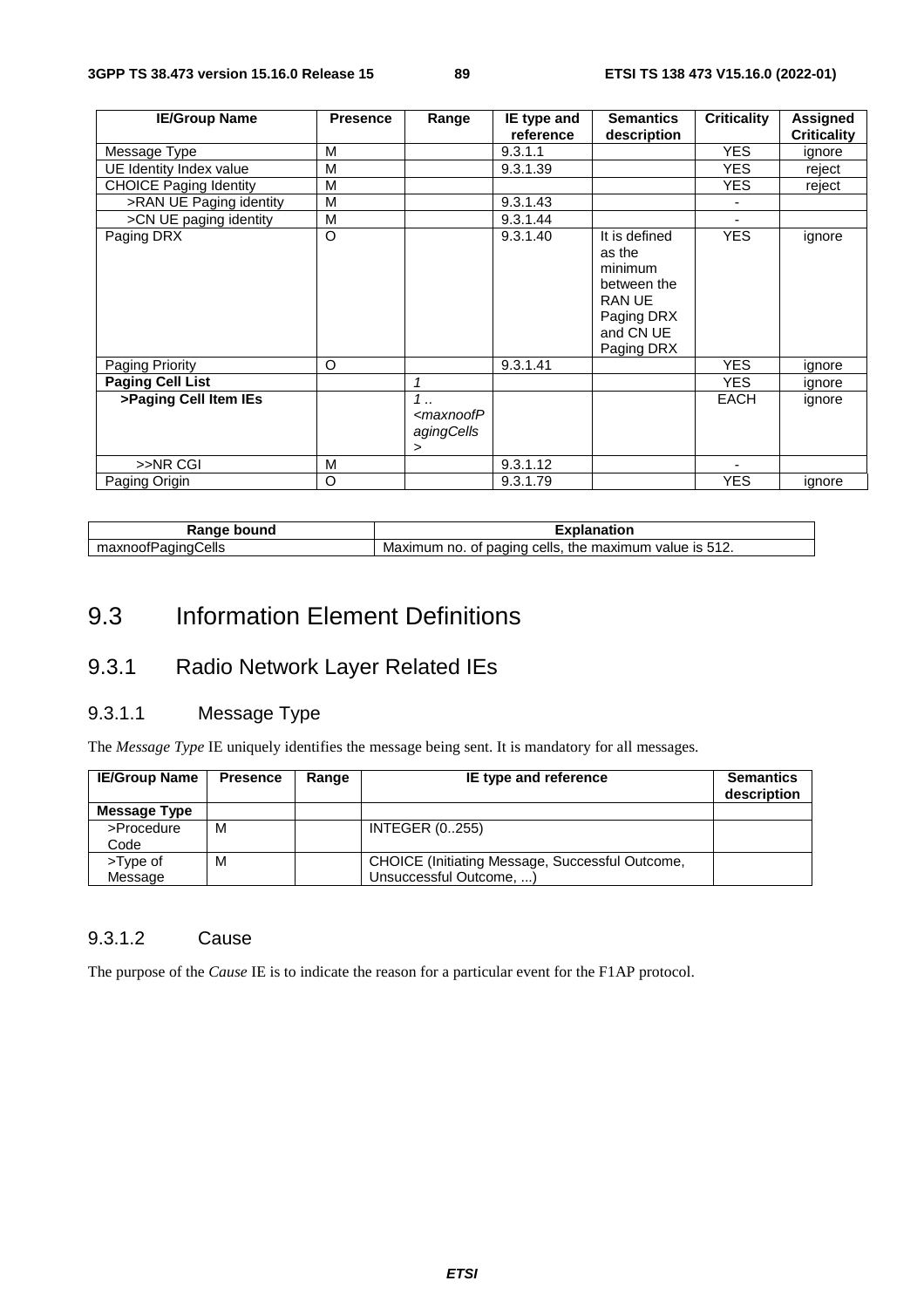| <b>IE/Group Name</b>                     | <b>Presence</b> | Range | <b>IE Type and Reference</b>                                                                                                                                                                                                                                                                                                                                                                                                                                                                                                                                                                                                                | <b>Semantics</b><br><b>Description</b> |
|------------------------------------------|-----------------|-------|---------------------------------------------------------------------------------------------------------------------------------------------------------------------------------------------------------------------------------------------------------------------------------------------------------------------------------------------------------------------------------------------------------------------------------------------------------------------------------------------------------------------------------------------------------------------------------------------------------------------------------------------|----------------------------------------|
| <b>CHOICE Cause</b>                      | M               |       |                                                                                                                                                                                                                                                                                                                                                                                                                                                                                                                                                                                                                                             |                                        |
| Group                                    |                 |       |                                                                                                                                                                                                                                                                                                                                                                                                                                                                                                                                                                                                                                             |                                        |
| $>$ Radio                                |                 |       |                                                                                                                                                                                                                                                                                                                                                                                                                                                                                                                                                                                                                                             |                                        |
| Network Layer                            |                 |       |                                                                                                                                                                                                                                                                                                                                                                                                                                                                                                                                                                                                                                             |                                        |
| >>Radio<br><b>Network</b><br>Layer Cause | M               |       | <b>ENUMERATED</b><br>(Unspecified, RL failure-RLC, Unknown or already<br>allocated gNB-CU UE F1AP ID,<br>Unknown or already allocated gNB-DU UE F1AP ID,<br>Unknown or inconsistent pair of UE F1AP ID,<br>Interaction with other procedure,<br>Not supported QCI Value,<br>Action Desirable for Radio Reasons,<br>No Radio Resources Available,<br>Procedure cancelled, Normal Release, , Cell not<br>available, RL failure-others, UE rejection, Resources<br>not available for the slice, AMF initiated abnormal<br>release, Release due to Pre-Emption, PLMN not<br>served by the gNB-CU, Multiple DRB ID Instances,<br>Unknown DRB ID) |                                        |
| >Transport<br>Layer                      |                 |       |                                                                                                                                                                                                                                                                                                                                                                                                                                                                                                                                                                                                                                             |                                        |
| >>Transport<br>Layer Cause               | M               |       | <b>ENUMERATED</b><br>(Unspecified, Transport Resource Unavailable, )                                                                                                                                                                                                                                                                                                                                                                                                                                                                                                                                                                        |                                        |
| >Protocol                                |                 |       |                                                                                                                                                                                                                                                                                                                                                                                                                                                                                                                                                                                                                                             |                                        |
| >>Protocol<br>Cause                      | M               |       | <b>ENUMERATED</b><br>(Transfer Syntax Error,<br>Abstract Syntax Error (Reject),<br>Abstract Syntax Error (Ignore and Notify),<br>Message not Compatible with Receiver State,<br>Semantic Error.<br>Abstract Syntax Error (Falsely Constructed Message),<br>Unspecified, )                                                                                                                                                                                                                                                                                                                                                                   |                                        |
| >Misc                                    |                 |       |                                                                                                                                                                                                                                                                                                                                                                                                                                                                                                                                                                                                                                             |                                        |
| >>Miscellan<br>eous Cause                | M               |       | <b>ENUMERATED</b><br>(Control Processing Overload, Not enough User<br>Plane Processing Resources,<br>Hardware Failure,<br>O&M Intervention,<br>Unspecified, )                                                                                                                                                                                                                                                                                                                                                                                                                                                                               |                                        |

The meaning of the different cause values is described in the following table. In general, "not supported" cause values indicate that the related capability is missing. On the other hand, "not available" cause values indicate that the related capability is present, but insufficient resources were available to perform the requested action.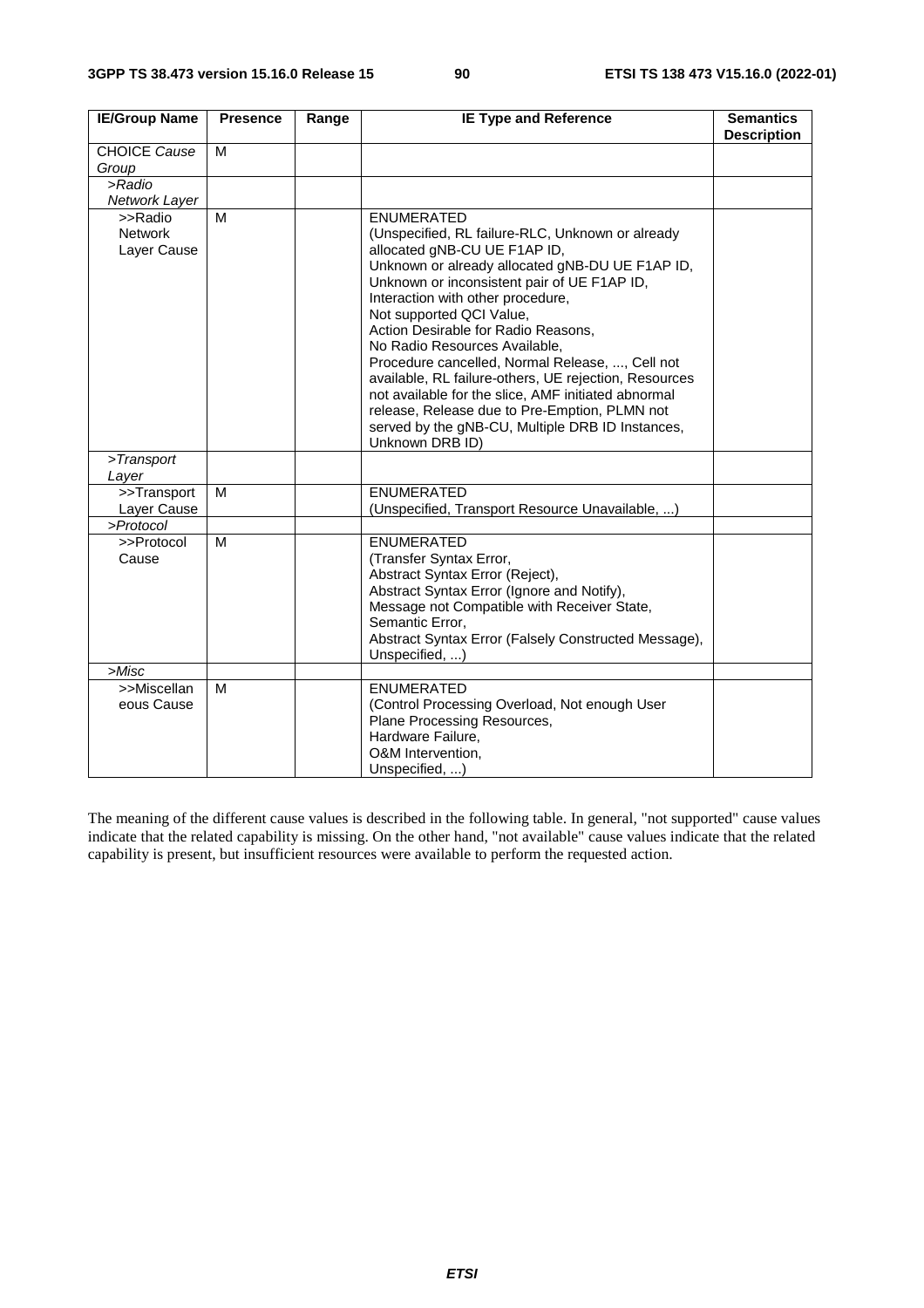| <b>Radio Network Layer cause</b>                   | <b>Meaning</b>                                                                                                                                                                  |  |  |  |
|----------------------------------------------------|---------------------------------------------------------------------------------------------------------------------------------------------------------------------------------|--|--|--|
| Unspecified                                        | Sent for radio network layer cause when none of the specified<br>cause values applies.                                                                                          |  |  |  |
| <b>RL Failure-RLC</b>                              | The action is due to an RL failure caused by exceeding the<br>maximum number of ARQ retransmissions.                                                                            |  |  |  |
| Unknown or already allocated gNB-<br>CU UE F1AP ID | The action failed because the gNB-CU UE F1AP ID is either<br>unknown, or (for a first message received at the gNB-CU) is<br>known and already allocated to an existing context. |  |  |  |
| Unknown or already allocated gNB-<br>DU UE F1AP ID | The action failed because the gNB-DU UE F1AP ID is either<br>unknown, or (for a first message received at the gNB-DU) is<br>known and already allocated to an existing context. |  |  |  |
| Unknown or inconsistent pair of UE<br>F1AP ID      | The action failed because both UE F1AP IDs are unknown, or<br>are known but do not define a single UE context.                                                                  |  |  |  |
| Interaction with other procedure                   | The action is due to an ongoing interaction with another<br>procedure.                                                                                                          |  |  |  |
| Not supported QCI Value                            | The action failed because the requested QCI is not supported.                                                                                                                   |  |  |  |
| Action Desirable for Radio Reasons                 | The reason for requesting the action is radio related.                                                                                                                          |  |  |  |
| No Radio Resources Available                       | The cell(s) in the requested node don't have sufficient radio<br>resources available.                                                                                           |  |  |  |
| Procedure cancelled                                | The sending node cancelled the procedure due to other<br>urgent actions to be performed.                                                                                        |  |  |  |
| Normal Release                                     | The action is due to a normal release of the UE (e.g. because<br>of mobility) and does not indicate an error.                                                                   |  |  |  |
| Cell Not Available                                 | The action failed due to no cell available in the requested<br>node.                                                                                                            |  |  |  |
| <b>RL Failure-others</b>                           | The action is due to an RL failure caused by other radio link<br>failures than exceeding the maximum number of ARQ<br>retransmissions.                                          |  |  |  |
| UE rejection                                       | The action is due to gNB-CU's rejection of a UE access<br>request.                                                                                                              |  |  |  |
| Resources not available for the slice              | The requested resources are not available for the slice.                                                                                                                        |  |  |  |
| AMF initiated abnormal release                     | The release is triggered by an error in the AMF or in the NAS<br>layer.                                                                                                         |  |  |  |
| Release due to Pre-Emption                         | Release is initiated due to pre-emption.                                                                                                                                        |  |  |  |
| PLMN not served by the gNB-CU                      | The PLMN indicated by the UE is not served by the gNB-CU.                                                                                                                       |  |  |  |
| Multiple DRB ID Instances                          | The action failed because multiple instances of the same DRB<br>had been provided.                                                                                              |  |  |  |
| Unknown DRB ID                                     | The action failed because the DRB ID is unknow.                                                                                                                                 |  |  |  |

| <b>Transport Layer cause</b>          | Meaning                                                    |  |  |
|---------------------------------------|------------------------------------------------------------|--|--|
| Unspecified                           | Sent when none of the above cause values applies but still |  |  |
|                                       | the cause is Transport Network Layer related.              |  |  |
| <b>Transport Resource Unavailable</b> | The required transport resources are not available.        |  |  |

| <b>Protocol cause</b>                        | <b>Meaning</b>                                                                                                          |  |  |
|----------------------------------------------|-------------------------------------------------------------------------------------------------------------------------|--|--|
| <b>Transfer Syntax Error</b>                 | The received message included a transfer syntax error.                                                                  |  |  |
| Abstract Syntax Error (Reject)               | The received message included an abstract syntax error and<br>the concerning criticality indicated "reject".            |  |  |
| Abstract Syntax Error (Ignore And<br>Notify) | The received message included an abstract syntax error and<br>the concerning criticality indicated "ignore and notify". |  |  |
| Message Not Compatible With                  | The received message was not compatible with the receiver                                                               |  |  |
| <b>Receiver State</b>                        | state.                                                                                                                  |  |  |
| Semantic Error                               | The received message included a semantic error.                                                                         |  |  |
| <b>Abstract Syntax Error (Falsely</b>        | The received message contained IEs or IE groups in wrong                                                                |  |  |
| Constructed Message)                         | order or with too many occurrences.                                                                                     |  |  |
| Unspecified                                  | Sent when none of the above cause values applies but still the<br>cause is Protocol related.                            |  |  |

| Miscellaneous cause                | Meaning                                                 |  |  |
|------------------------------------|---------------------------------------------------------|--|--|
| <b>Control Processing Overload</b> | Control processing overload.                            |  |  |
| Not Enough User Plane Processing   | No enough resources are available related to user plane |  |  |
| Resources Available                | processing.                                             |  |  |
| <b>Hardware Failure</b>            | Action related to hardware failure.                     |  |  |
| O&M Intervention                   | The action is due to O&M intervention.                  |  |  |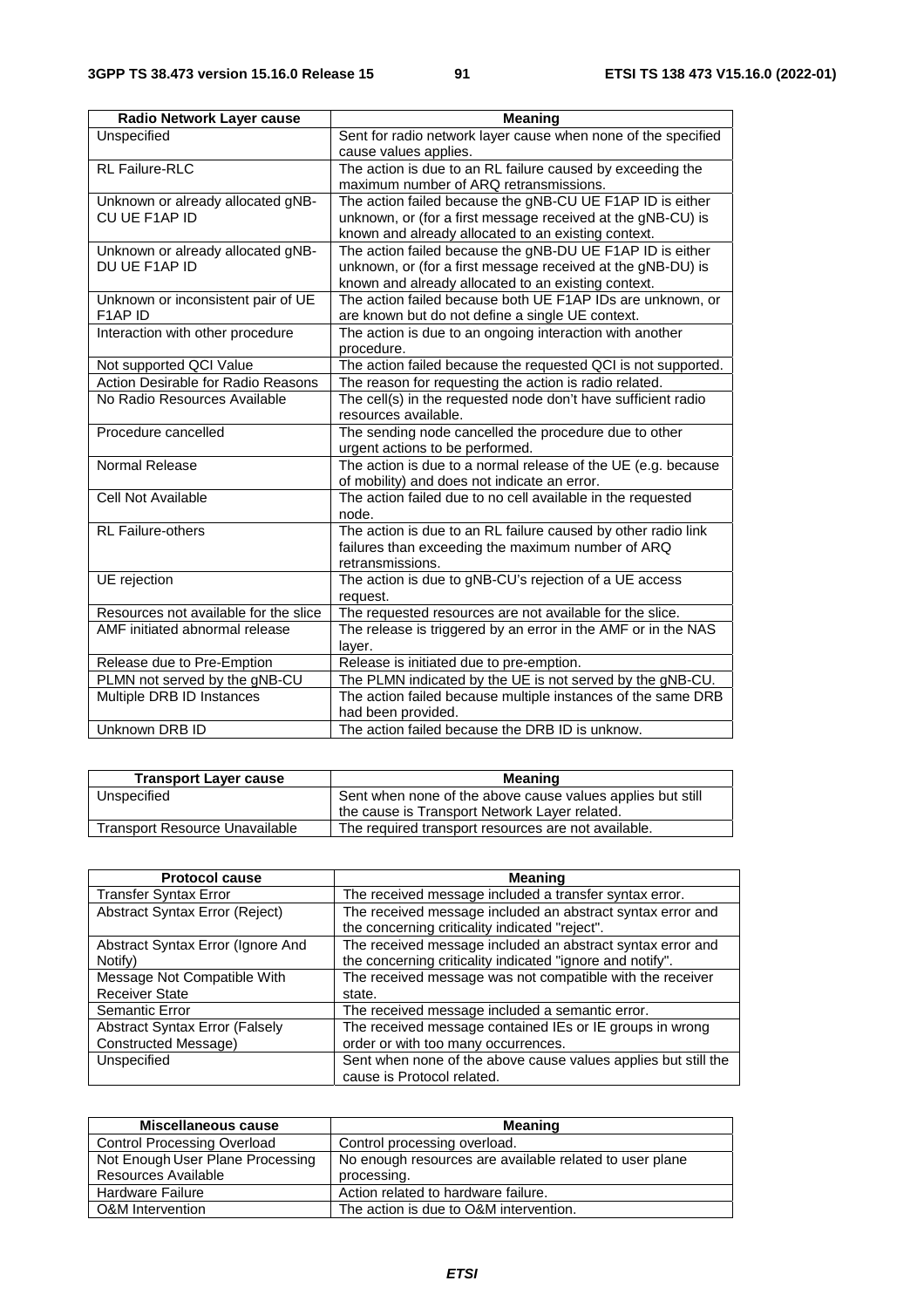| Miscellaneous cause | Meaning                                                                                                                                                                |  |  |
|---------------------|------------------------------------------------------------------------------------------------------------------------------------------------------------------------|--|--|
| Unspecified Failure | Sent when none of the above cause values applies and the<br>cause is not related to any of the categories Radio Network<br>Layer, Transport Network Layer or Protocol. |  |  |

## 9.3.1.3 Criticality Diagnostics

The *Criticality Diagnostics* IE is sent by the gNB-DU or the gNB-CU when parts of a received message have not been comprehended or were missing, or if the message contained logical errors. When applicable, it contains information about which IEs were not comprehended or were missing.

For further details on how to use the *Criticality Diagnostics* IE, (see clause 10). The conditions for inclusion of the *Transaction ID* IE are described in clause 10.

| <b>IE/Group Name</b>                                         | <b>Presence</b> | Range                         | IE type and<br>reference                                                                 | <b>Semantics description</b>                                                                                                                                                                   |
|--------------------------------------------------------------|-----------------|-------------------------------|------------------------------------------------------------------------------------------|------------------------------------------------------------------------------------------------------------------------------------------------------------------------------------------------|
| Procedure Code                                               | O               |                               | <b>INTEGER (0255)</b>                                                                    | Procedure Code is to be used if<br>Criticality Diagnostics is part of<br>Error Indication procedure, and<br>not within the response<br>message of the same procedure<br>that caused the error. |
| <b>Triggering Message</b>                                    | $\circ$         |                               | ENUMERATED(initi<br>ating message,<br>successful<br>outcome,<br>unsuccessful<br>outcome) | The Triggering Message is used<br>only if the Criticality Diagnostics<br>is part of Error Indication<br>procedure.                                                                             |
| <b>Procedure Criticality</b>                                 | $\circ$         |                               | ENUMERATED(reje<br>ct, ignore, notify)                                                   | This Procedure Criticality is<br>used for reporting the Criticality<br>of the Triggering message<br>(Procedure).                                                                               |
| Transaction ID                                               | $\circ$         |                               | 9.3.1.23                                                                                 |                                                                                                                                                                                                |
| <b>Information Element</b><br><b>Criticality Diagnostics</b> |                 | $0$ $\leq$ maxnoof<br>Errors> |                                                                                          |                                                                                                                                                                                                |
| >IE Criticality                                              | M               |                               | <b>ENUMERATED</b> (reje<br>ct, ignore, notify)                                           | The IE Criticality is used for<br>reporting the criticality of the<br>triggering IE. The value 'ignore'<br>is not applicable.                                                                  |
| $>$ IE ID                                                    | M               |                               | <b>INTEGER</b><br>(065535)                                                               | The IE ID of the not understood<br>or missing IE.                                                                                                                                              |
| >Type of Error                                               | M               |                               | ENUMERATED(not<br>understood.<br>missing, )                                              |                                                                                                                                                                                                |

| Range bound   | <b>Explanation</b>                                            |  |  |
|---------------|---------------------------------------------------------------|--|--|
| maxnoofErrors | Maximum no. of IE errors allowed to be reported with a single |  |  |
|               | message. The value for maxnoofErrors is 256.                  |  |  |

## 9.3.1.4 gNB-CU UE F1AP ID

The gNB-CU UE F1AP ID uniquely identifies the UE association over the F1 interface within the gNB-CU.

NOTE: If F1-C signalling transport is shared among multiple interface instances, the value of the gNB-CU UE F1AP ID is allocated so that it can be associated with the corresponding F1-C interface instance.

| <b>IE/Group Name</b> | <b>Presence</b> | Range | IE type and<br>reference     | <b>Semantics description</b> |
|----------------------|-----------------|-------|------------------------------|------------------------------|
| gNB-CU UE F1AP ID    | М               |       | <b>INTEGER</b><br>$232 - 1)$ |                              |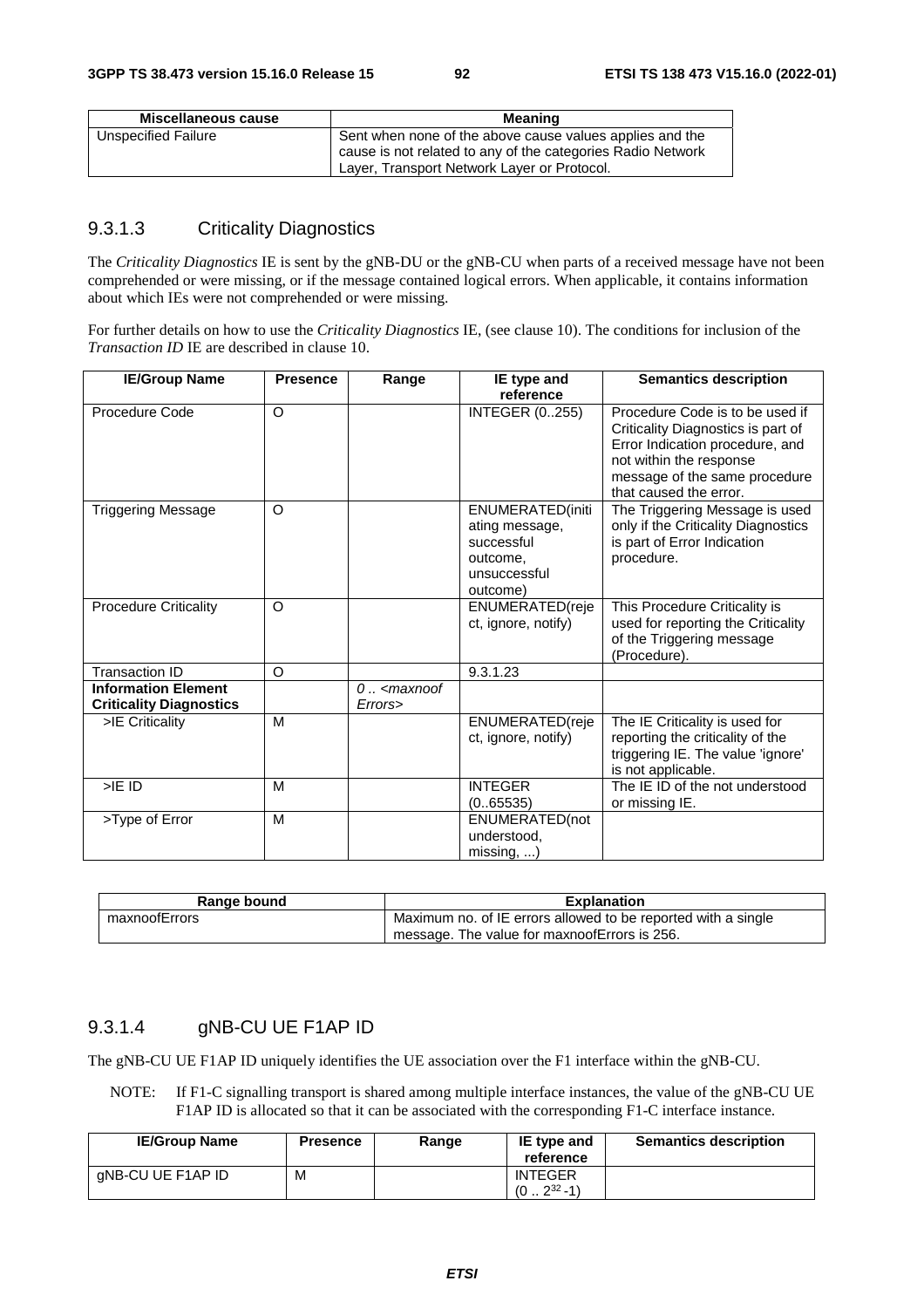## 9.3.1.5 gNB-DU UE F1AP ID

The gNB-DU UE F1AP ID uniquely identifies the UE association over the F1 interface within the gNB-DU.

NOTE: If F1-C signalling transport is shared among multiple interface instances, the value of the gNB-CU UE F1AP ID is allocated so that it can be associated with the corresponding F1-C interface instance.

| <b>IE/Group Name</b> | <b>Presence</b> | Range | IE type and<br>reference         | <b>Semantics description</b> |
|----------------------|-----------------|-------|----------------------------------|------------------------------|
| gNB-DU UE F1AP ID    | м               |       | <b>INTEGER</b><br>$(0.2^{32}-1)$ |                              |

## 9.3.1.6 RRC-Container

This information element contains a gNB-CU→UE or a UE  $\rightarrow$  gNB-CU message that is transferred without interpretation in the gNB-DU.

| <b>IE/Group Name</b> | <b>Presence</b> | Range | IE type and<br>reference      | <b>Semantics description</b> |
|----------------------|-----------------|-------|-------------------------------|------------------------------|
| <b>RRC-Container</b> | M               |       | <b>OCTET</b><br><b>STRING</b> |                              |

# 9.3.1.7 SRB ID

This IE uniquely identifies a SRB for a UE.

| <b>IE/Group Name</b> | <b>Presence</b> | Range | IE type and<br>reference | <b>Semantics description</b>                                                                                                          |
|----------------------|-----------------|-------|--------------------------|---------------------------------------------------------------------------------------------------------------------------------------|
| SRB ID               | М               |       | INTEGER (03,<br>$\cdots$ | Corresponds to the<br>identities of SRB as<br>defined in TS 38.331 [8].<br>Value 0 indicates SRB0,<br>value 1 indicates SRB1,<br>etc. |

## 9.3.1.8 DRB ID

This IE uniquely identifies a DRB for a UE.

| <b>IE/Group Name</b> | <b>Presence</b> | Range | IE type and<br>reference | <b>Semantics description</b>                                            |
|----------------------|-----------------|-------|--------------------------|-------------------------------------------------------------------------|
| DRB ID               | M               |       | INTEGER (1<br>32,        | Corresponds to the DRB-<br><i>Identity</i> defined in TS<br>38.331 [8]. |

#### 9.3.1.9 gNB-DU ID

The gNB-DU ID uniquely identifies the gNB-DU at least within a gNB-CU.

| <b>IE/Group Name</b> | <b>Presence</b> | Range | IE type and<br>reference        | <b>Semantics description</b>                                                                                                            |
|----------------------|-----------------|-------|---------------------------------|-----------------------------------------------------------------------------------------------------------------------------------------|
| gNB-DU ID            | м               |       | <b>INTEGER</b><br>$(02^{36}-1)$ | The gNB-DU ID is<br>independently configured from<br>cell identifiers, i.e. no<br>connection between gNB-DU<br>ID and cell identifiers. |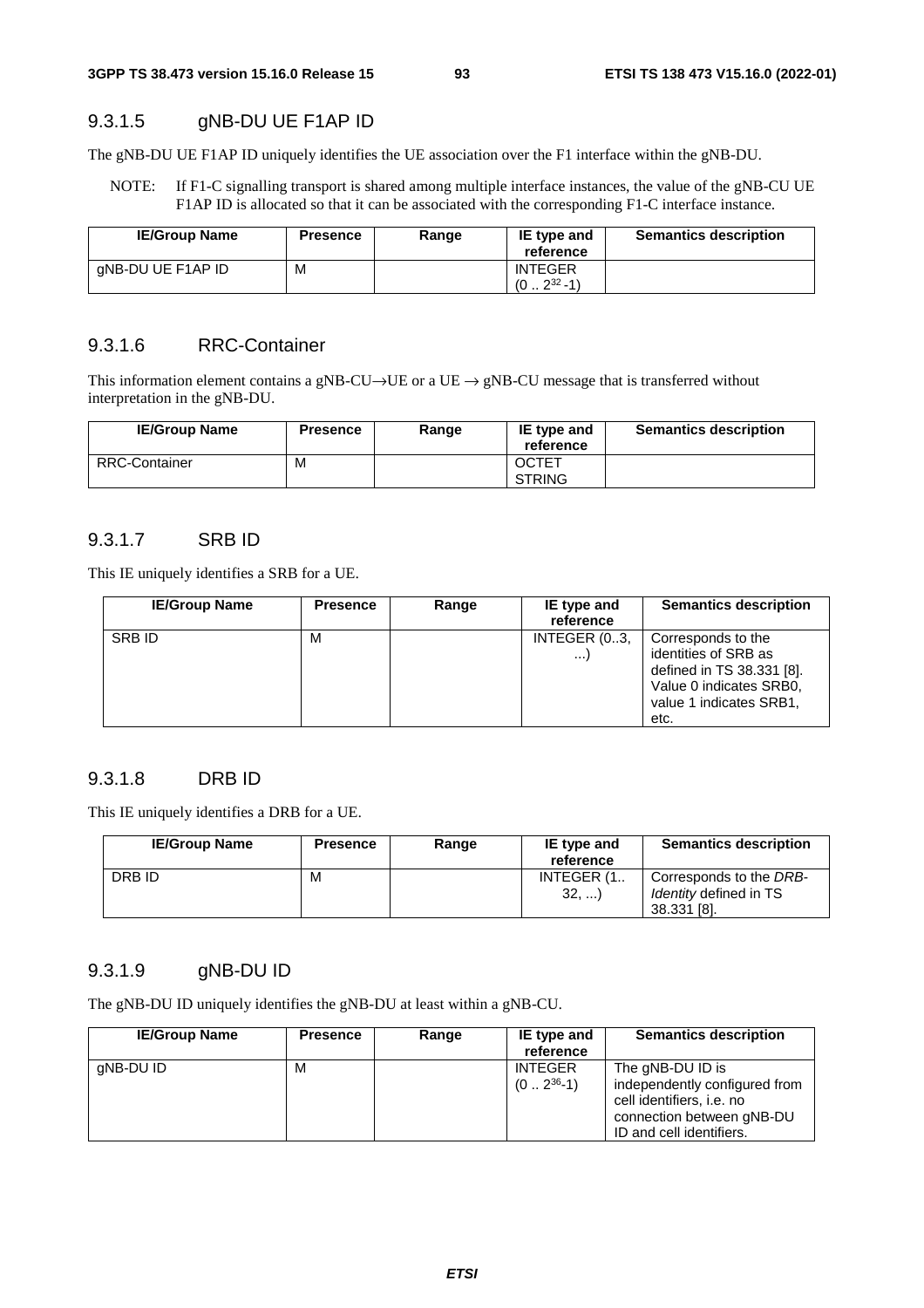# 9.3.1.10 Served Cell Information

This IE contains cell configuration information of a cell in the gNB-DU.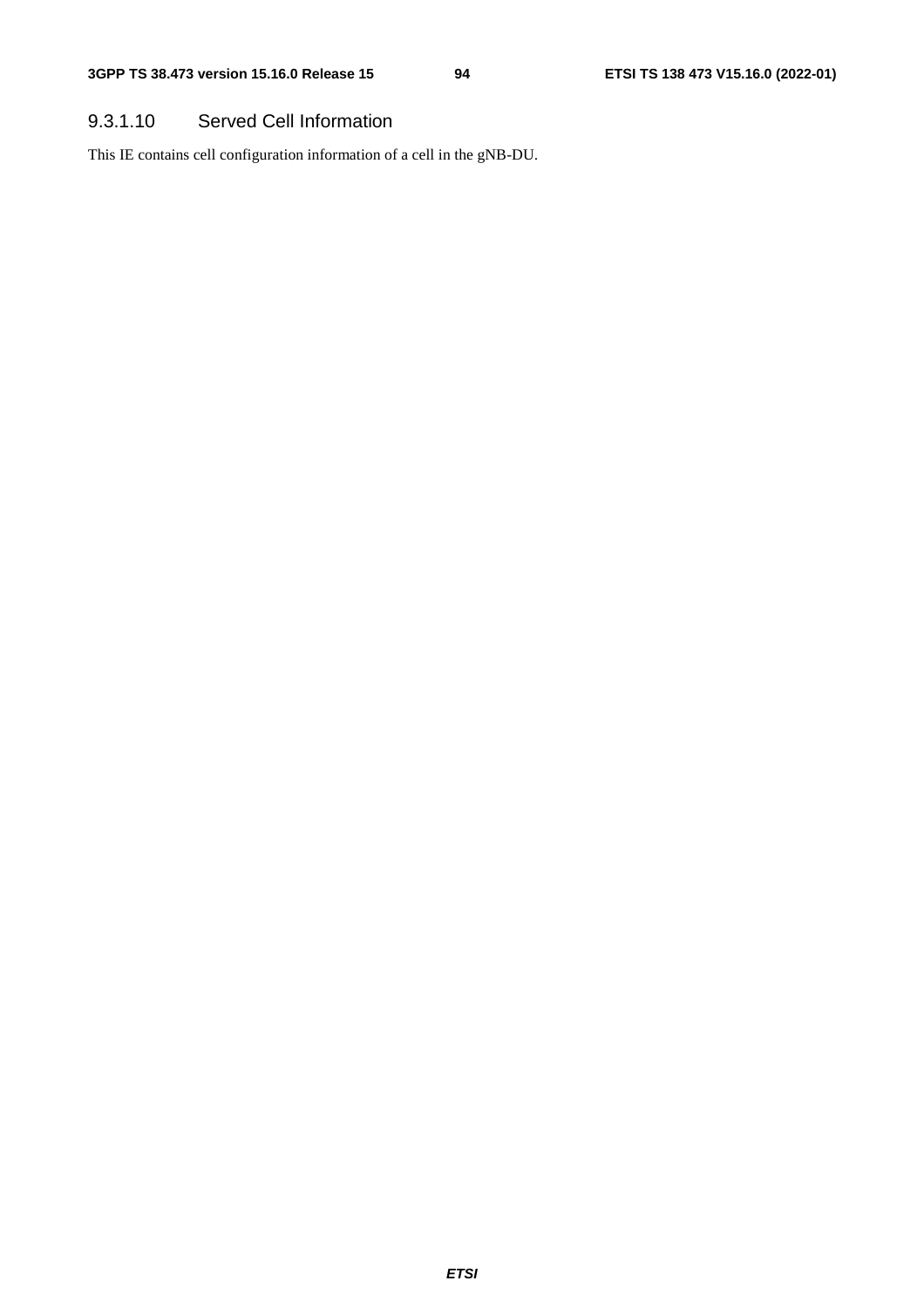| <b>IE/Group Name</b>                        | <b>Presence</b>    | Range                                            | IE type and<br>reference                     | <b>Semantics</b><br>description                                                                                 | <b>Criticali</b><br>ty   | Assigned<br><b>Criticality</b> |
|---------------------------------------------|--------------------|--------------------------------------------------|----------------------------------------------|-----------------------------------------------------------------------------------------------------------------|--------------------------|--------------------------------|
| NR CGI                                      | M                  |                                                  | 9.3.1.12                                     |                                                                                                                 | $\overline{\phantom{a}}$ |                                |
| <b>NR PCI</b>                               | $\overline{M}$     |                                                  | <b>INTEGER</b><br>(01007)                    | Physical Cell ID                                                                                                |                          |                                |
| <b>5GS TAC</b>                              | $\circ$            |                                                  | 9.3.1.29                                     | <b>5GS Tracking Area</b><br>Code                                                                                | $\blacksquare$           |                                |
| Configured EPS TAC                          | $\overline{O}$     |                                                  | 9.3.1.29a                                    |                                                                                                                 | $\overline{\phantom{a}}$ |                                |
| <b>Served PLMNs</b>                         |                    | 1 <maxnoofb<br>PLMNs&gt;</maxnoofb<br>           |                                              | <b>Broadcast PLMNs</b><br>in SIB1 associated<br>to the NR Cell<br>Identity in the NR<br>CGI IE.                 |                          |                                |
| >PLMN Identity                              | M                  |                                                  | 9.3.1.14                                     |                                                                                                                 | $\blacksquare$           |                                |
| >TAI Slice Support List                     | $\overline{O}$     |                                                  | <b>Slice Support</b><br>List<br>9.3.1.37     | Supported S-<br>NSSAIs per TA.                                                                                  | <b>YES</b>               | ignore                         |
| <b>CHOICE NR-Mode-Info</b>                  | M                  |                                                  |                                              |                                                                                                                 | $\blacksquare$           |                                |
| >FDD                                        |                    |                                                  |                                              |                                                                                                                 | $\overline{\phantom{a}}$ |                                |
| >>FDD Info                                  |                    | 1                                                |                                              |                                                                                                                 | $\blacksquare$           |                                |
| >>>UL FreqInfo                              | M                  |                                                  | NR Frequency<br>Info<br>9.3.1.17             |                                                                                                                 |                          |                                |
| >>>DL FreqInfo                              | M                  |                                                  | <b>NR Frequency</b><br>Info<br>9.3.1.17      |                                                                                                                 | $\blacksquare$           |                                |
| >>UL<br>Transmission<br><b>Bandwidth</b>    | $\overline{M}$     |                                                  | Transmission<br><b>Bandwidth</b><br>9.3.1.15 |                                                                                                                 | $\blacksquare$           |                                |
| >>DL<br>Transmission<br><b>Bandwidth</b>    | $\overline{M}$     |                                                  | Transmission<br><b>Bandwidth</b><br>9.3.1.15 |                                                                                                                 |                          |                                |
| >TDD                                        |                    |                                                  |                                              |                                                                                                                 | $\blacksquare$           |                                |
| >>TDD Info                                  |                    | $\mathcal I$                                     |                                              |                                                                                                                 |                          |                                |
| >>> NR FreqInfo                             | M                  |                                                  | NR Frequency<br>Info<br>9.3.1.17             |                                                                                                                 | $\blacksquare$           |                                |
| >>> Transmission<br><b>Bandwidth</b>        | $\overline{M}$     |                                                  | Transmission<br><b>Bandwidth</b><br>9.3.1.15 |                                                                                                                 |                          |                                |
| <b>Measurement Timing</b><br>Configuration  | $\overline{M}$     |                                                  | <b>OCTET</b><br><b>STRING</b>                | Contains the<br><b>MeasurementTimin</b><br>gConfiguration<br>inter-node message<br>defined in TS<br>38.331 [8]. | $\blacksquare$           |                                |
| <b>RANAC</b>                                | $\Omega$           |                                                  | RAN Area<br>Code<br>9.3.1.57                 |                                                                                                                 | <b>YES</b>               | ignore                         |
| <b>Extended Served PLMNs</b><br><b>List</b> |                    | 0.1                                              |                                              | This is included if<br>more than 6 Served<br>PLMNs is to be<br>signalled.                                       | <b>YES</b>               | ignore                         |
| >Extended Served<br><b>PLMNs Item</b>       |                    | 1. <maxnoofe<br>xtendedBPLM<br/>Ns</maxnoofe<br> |                                              |                                                                                                                 |                          |                                |
| >>PLMN Identity                             | M                  |                                                  | 9.3.1.14                                     |                                                                                                                 | $\blacksquare$           |                                |
| >>TAI Slice<br><b>Support List</b>          | $\circ$            |                                                  | Slice Support<br>List<br>9.3.1.37            | Supported S-<br>NSSAIs per TA.                                                                                  |                          |                                |
| Cell Direction                              | $\circ$            |                                                  | 9.3.1.78                                     |                                                                                                                 | <b>YES</b>               | ignore                         |
| Cell Type                                   | $\overline{\circ}$ |                                                  | 9.3.1.87                                     |                                                                                                                 | <b>YES</b>               | ignore                         |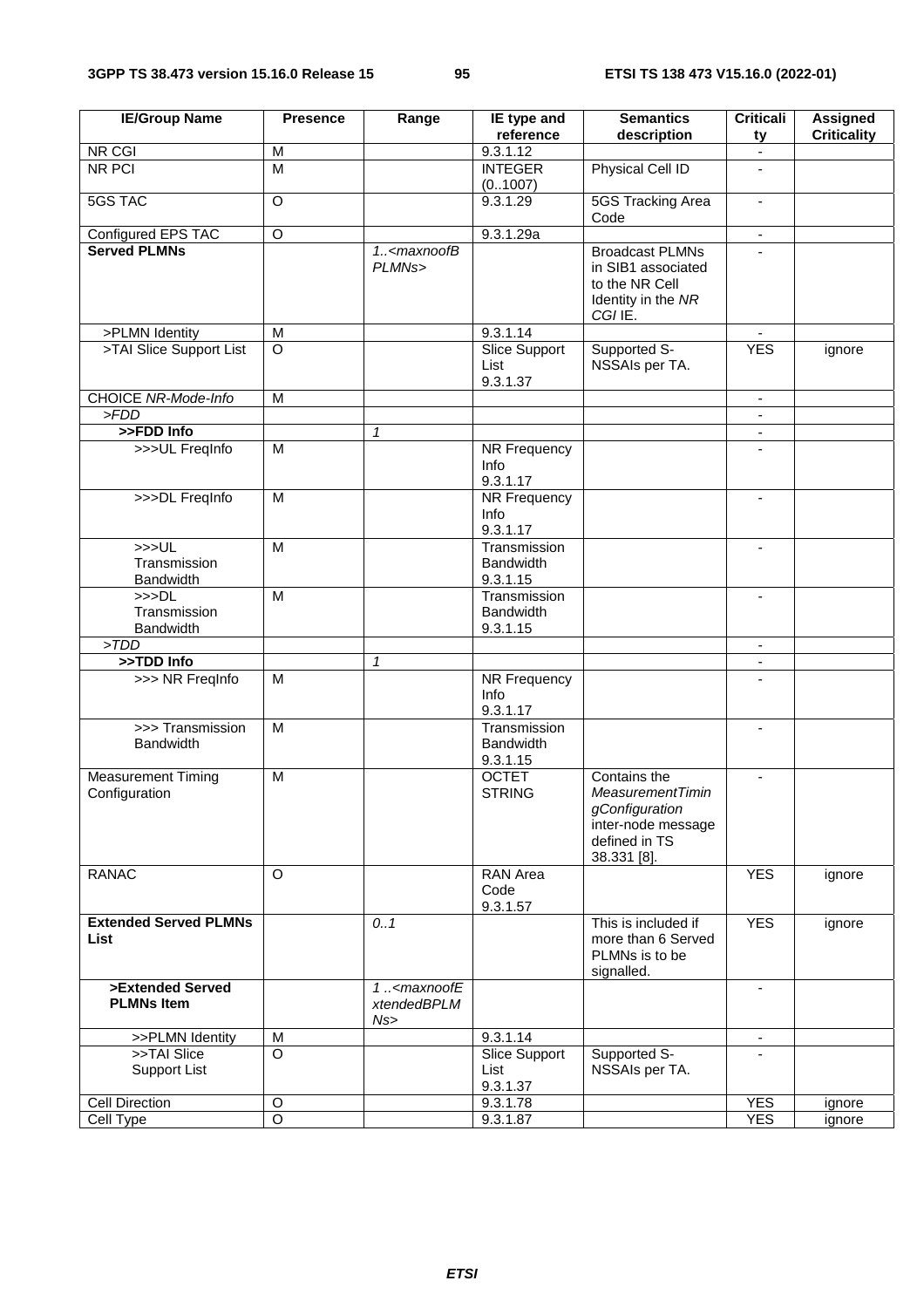| <b>Broadcast PLMN Identity</b><br><b>Info List</b> |         | $0. -$ <maxnoofb<br>PLMNsNR&gt;</maxnoofb<br> |                                                       | This IE corresponds<br>to the PLMN-<br>IdentityInfoList IE in<br>SIB1 as specified in<br>TS 38.331 [8]. All<br>PLMN Identities and<br>associated<br>information<br>contained in the<br>PLMN-<br>IdentityInfoList IE<br>are included and<br>provided in the<br>same order as<br>broadcast in SIB1. | <b>YES</b>               | ignore |
|----------------------------------------------------|---------|-----------------------------------------------|-------------------------------------------------------|---------------------------------------------------------------------------------------------------------------------------------------------------------------------------------------------------------------------------------------------------------------------------------------------------|--------------------------|--------|
| >PLMN Identity List                                | M       |                                               | Available<br><b>PLMN List</b><br>9.3.1.65             | <b>Broadcast PLMN</b><br>IDs in SIB1<br>associated to the<br>NR Cell Identity IE                                                                                                                                                                                                                  |                          |        |
| >Extended PLMN Identity<br>List                    | $\circ$ |                                               | Extended<br>Available<br><b>PLMN List</b><br>9.3.1.76 |                                                                                                                                                                                                                                                                                                   | $\overline{\phantom{a}}$ |        |
| >5GS-TAC                                           | O       |                                               | <b>OCTET</b><br>STRING (3)                            |                                                                                                                                                                                                                                                                                                   |                          |        |
| >NR Cell Identity                                  | M       |                                               | <b>BIT STRING</b><br>(36)                             |                                                                                                                                                                                                                                                                                                   | $\blacksquare$           |        |
| >RANAC                                             | O       |                                               | RAN Area<br>Code<br>9.3.1.57                          |                                                                                                                                                                                                                                                                                                   | $\overline{\phantom{a}}$ |        |
| >Configured TAC<br>Indication                      | $\circ$ |                                               | 9.3.1.87a                                             | NOTE: This IE is<br>associated with the<br>5GS TAC in the<br><b>Broadcast PLMN</b><br><b>Identity Info List IE</b>                                                                                                                                                                                | <b>YES</b>               | ignore |
| <b>Configured TAC</b><br>Indication                | O       |                                               | 9.3.1.87a                                             | <b>NOTE: This IE is</b><br>associated with the<br>5GS TAC on top-<br>level of the Served<br>Cell Information IE                                                                                                                                                                                   | <b>YES</b>               | ignore |

| Range bound           | <b>Explanation</b>                                            |
|-----------------------|---------------------------------------------------------------|
| maxnoofBPLMNs         | Maximum no. of Broadcast PLMN Ids. Value is 6.                |
| maxnoofExtendedBPLMNs | Maximum no. of Extended Broadcast PLMN Ids. Value is 6.       |
| maxnoofBPLMNsNR       | Maximum no. of PLMN Ids.broadcast in an NR cell. Value is 12. |

# 9.3.1.11 Transmission Action Indicator

This IE indicates actions for the gNB-DU for the data transmission to the UE.

| <b>IE/Group Name</b> | Presence | Range | IE type and reference   | <b>Semantics description</b> |
|----------------------|----------|-------|-------------------------|------------------------------|
| Transmission Action. | М        |       | ENUMERATED              |                              |
| Indicator            |          |       | restart)<br>(stop.<br>. |                              |

# 9.3.1.12 NR CGI

The NR Cell Global Identifier (NR CGI) is used to globally identify a cell.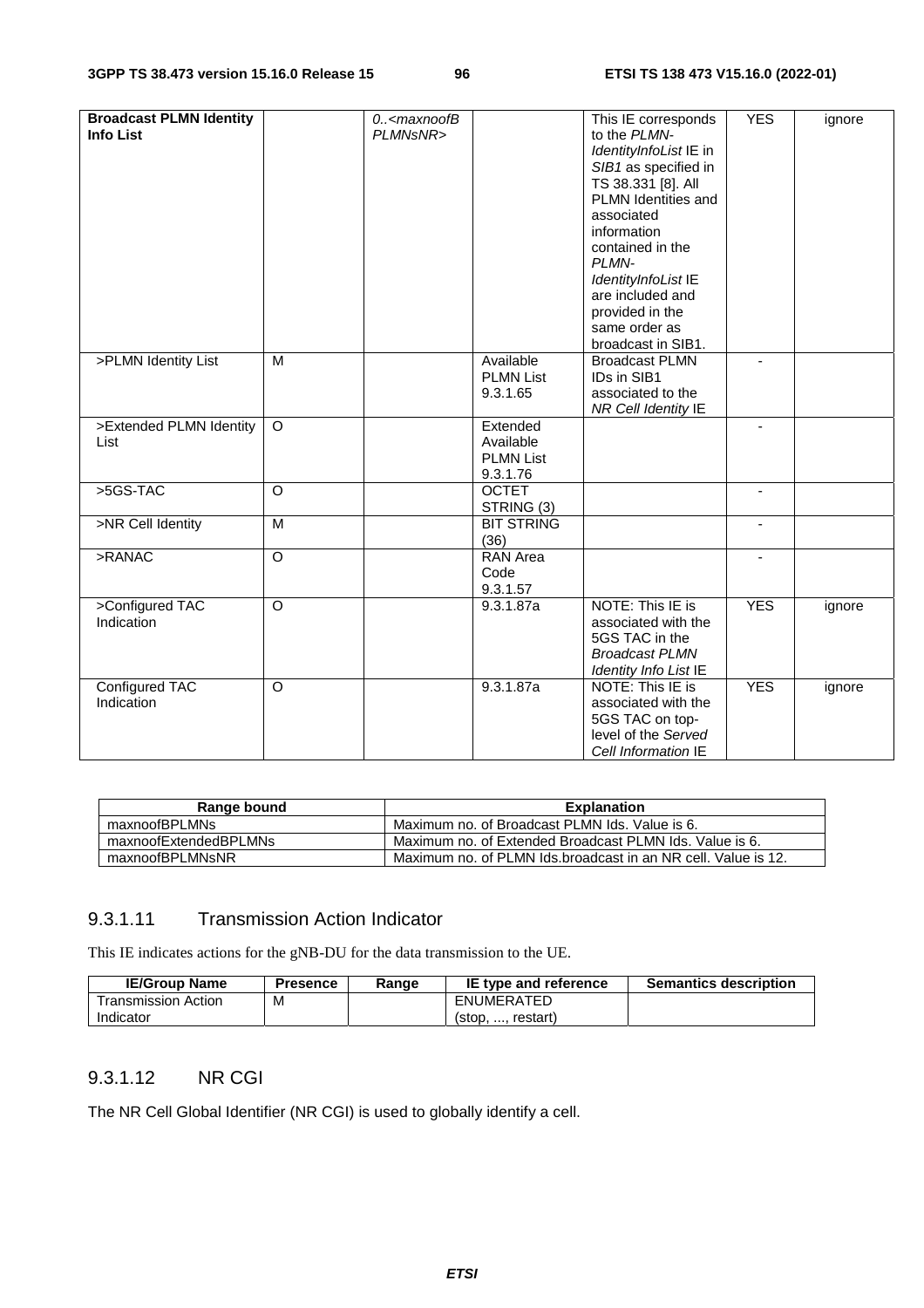| <b>IE/Group Name</b> | <b>Presence</b> | Range | IE type and<br>reference | <b>Semantics description</b> |
|----------------------|-----------------|-------|--------------------------|------------------------------|
| <b>PLMN Identity</b> | M               |       | 9.3.1.14                 |                              |
| NR Cell Identity     | M               |       | <b>BIT STRING</b>        |                              |
|                      |                 |       | (SIZE(36))               |                              |

# 9.3.1.13 Time To wait

This IE defines the minimum allowed waiting times.

| <b>IE/Group Name</b> | <b>Presence</b> | Range | IE type and<br>reference                 | <b>Semantics description</b> |
|----------------------|-----------------|-------|------------------------------------------|------------------------------|
| Time to wait         | M               |       | ENUMERATED(1s,<br>2s. 5s. 10s. 20s. 60s) |                              |

# 9.3.1.14 PLMN Identity

This information element indicates the PLMN Identity.

| <b>IE/Group Name</b> | <b>Presence</b> | Range | IE type and<br>reference         | <b>Semantics description</b>                                                                                                                                                                                                                                                                                                                                                                           |
|----------------------|-----------------|-------|----------------------------------|--------------------------------------------------------------------------------------------------------------------------------------------------------------------------------------------------------------------------------------------------------------------------------------------------------------------------------------------------------------------------------------------------------|
| <b>PLMN Identity</b> | м               |       | <b>OCTET STRING</b><br>(SIZE(3)) | - digits 0 to 9, encoded 0000 to $1001$ ,<br>- 1111 used as filler digit,<br>two digits per octet,<br>- bits 4 to 1 of octet n encoding digit 2n-<br>- bits 8 to 5 of octet n encoding digit 2n<br>-The PLMN identity consists of 3 digits<br>from MCC followed by either<br>-a filler digit plus 2 digits from MNC (in<br>case of 2 digit MNC) or<br>-3 digits from MNC (in case of a 3 digit<br>MNC) |

## 9.3.1.15 Transmission Bandwidth

The *Transmission Bandwidth* IE is used to indicate the UL or DL transmission bandwidth.

| <b>IE/Group Name</b> | <b>Presence</b> | Range | <b>IE Type and</b><br>Reference                                                                                                                                                                                                                                           | <b>Semantics Description</b>                                                                                                                                                                                                                                 |
|----------------------|-----------------|-------|---------------------------------------------------------------------------------------------------------------------------------------------------------------------------------------------------------------------------------------------------------------------------|--------------------------------------------------------------------------------------------------------------------------------------------------------------------------------------------------------------------------------------------------------------|
| NR SCS               | м               |       | ENUMERATED (scs15,<br>scs30, scs60,<br>$scs120$ ,                                                                                                                                                                                                                         | The values scs15, scs30,<br>scs60 and scs120<br>corresponds to the sub carrier<br>spacing in TS 38.104 [17].                                                                                                                                                 |
| <b>NRB</b>           | м               |       | ENUMERATED (nrb11,<br>nrb18, nrb24, nrb25,<br>nrb31, nrb32, nrb38,<br>nrb51, nrb52, nrb65,<br>nrb66, nrb78, nrb79,<br>nrb93, nrb106, nrb107,<br>nrb121, nrb132,<br>nrb133, nrb135,<br>nrb160, nrb162,<br>nrb189, nrb216,<br>nrb217, nrb245,<br>nrb264, nrb270,<br>nrb273, | This IE is used to indicate the<br>UL or DL transmission<br>bandwidth expressed in units<br>of resource blocks "NRB" (TS<br>38.104 [17]). The values<br>nrb11, nrb18, etc. correspond<br>to the number of resource<br>blocks "N <sub>RB</sub> " 11, 18, etc. |

## 9.3.1.16 Void

Reserved for future use.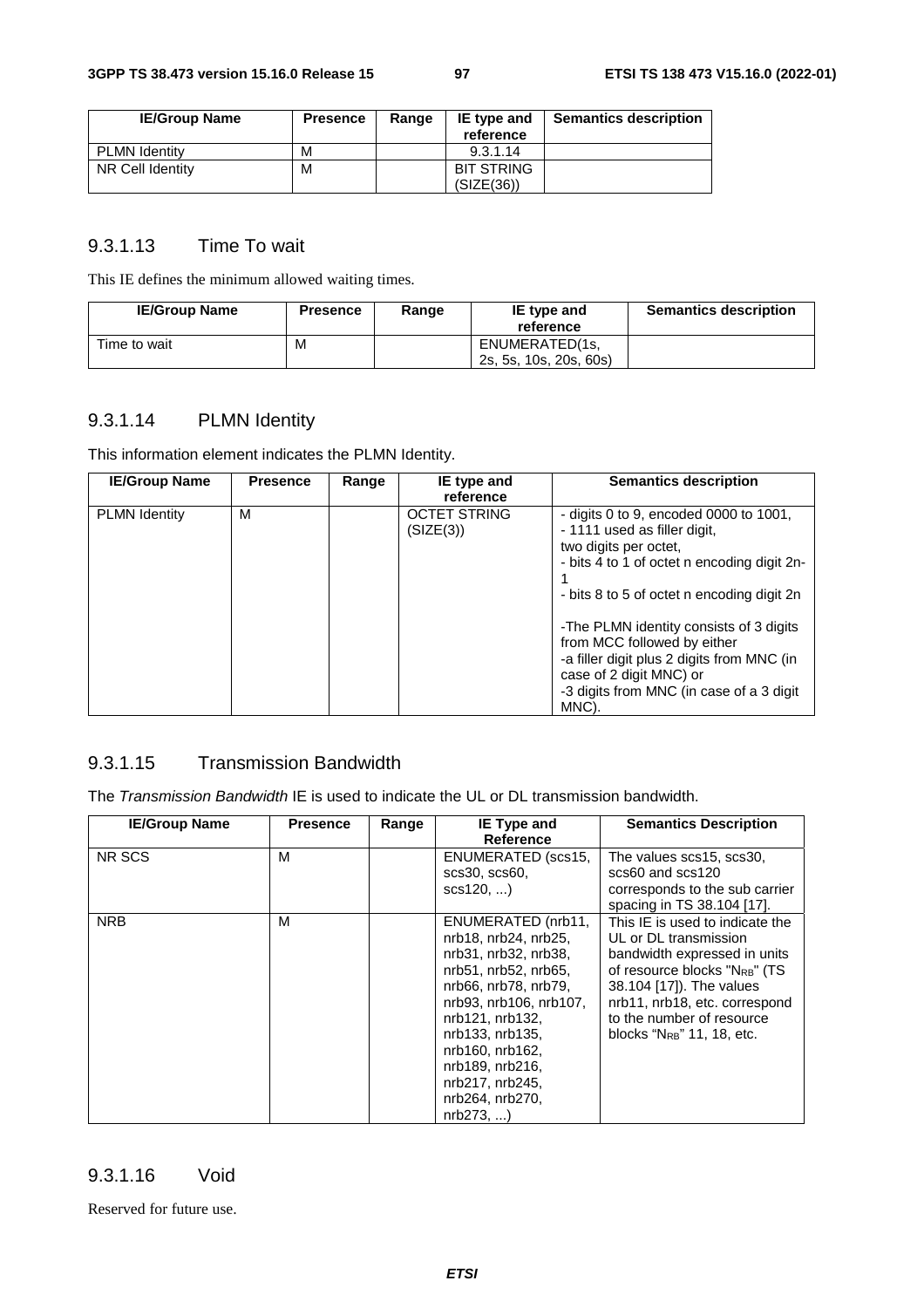# 9.3.1.17 NR Frequency Info

The NR Frequency Info defines the carrier frequency used in a cell for a given direction (UL or DL) in FDD or for both UL and DL directions in TDD or for an SUL carrier.

| <b>IE/Group Name</b>          | <b>Presence</b> | Range                                 | <b>IE Type and</b><br><b>Reference</b> | <b>Semantics Description</b>                                                                                                                                                                                                                                                                  |
|-------------------------------|-----------------|---------------------------------------|----------------------------------------|-----------------------------------------------------------------------------------------------------------------------------------------------------------------------------------------------------------------------------------------------------------------------------------------------|
| NR ARFCN                      | M               |                                       | INTEGER (0<br>maxNRARFCN)              | RF Reference Frequency as<br>defined in TS 38.104 [17] section<br>5.4.2.1. The frequency provided<br>in this IE identifies the absolute<br>frequency position of the<br>reference resource block<br>(Common RB 0) of the carrier. Its<br>lowest subcarrier is also known<br>as Point A.       |
| <b>SUL Information</b>        | O               |                                       | 9.3.1.28                               |                                                                                                                                                                                                                                                                                               |
| <b>Frequency Band List</b>    |                 | $\mathbf{1}$                          |                                        |                                                                                                                                                                                                                                                                                               |
| >Frequency Band Item          |                 | 1.5<br>xnoofNr<br>CellBan<br>ds       |                                        |                                                                                                                                                                                                                                                                                               |
| >>NR Frequency Band           | M               |                                       | INTEGER (1<br>1024,                    | Operating Band as defined in<br>TS 38.104 [17] section 5.4.2.3.<br>The value 1 corresponds to NR<br>operating band n1, value 2<br>corresponds to NR operating<br>band n2, etc.                                                                                                                |
| >>Supported SUL<br>band List  |                 | $0.5$ cma<br>xnoofNr<br>CellBan<br>ds |                                        |                                                                                                                                                                                                                                                                                               |
| >>>Supported<br>SUL band Item | M               |                                       | INTEGER (1<br>1024,                    | <b>Supplementary NR Operating</b><br>Band as defined in TS 38.104 [17]<br>section 5.4.2.3 that can be used<br>for SUL duplex mode as per TS<br>38.101-1 [26] table 5.2.-1.<br>The value 80 corresponds to NR<br>operating band n80, value 81<br>corresponds to NR operating<br>band n81, etc. |

| Range bound        | <b>Explanation</b>                                                       |
|--------------------|--------------------------------------------------------------------------|
| maxNRARFCN         | Maximum value of NR ARFCNs. Value is 3279165.                            |
| maxnoofNrCellBands | Maximum no. of frequency bands supported for a NR cell. Value is<br>-32. |

# 9.3.1.18 gNB-DU System Information

This IE contains the system information generated by the gNB-DU.

| <b>IE/Group Name</b> | <b>Presence</b> | Range | IE type and<br>reference      | <b>Semantics description</b>                  |
|----------------------|-----------------|-------|-------------------------------|-----------------------------------------------|
| MIB message          | м               |       | <b>OCTET</b><br><b>STRING</b> | MIB message, as defined in<br>TS 38.331 [8].  |
| SIB1 message         | м               |       | <b>OCTET</b><br><b>STRING</b> | SIB1 message, as defined in<br>TS 38.331 [8]. |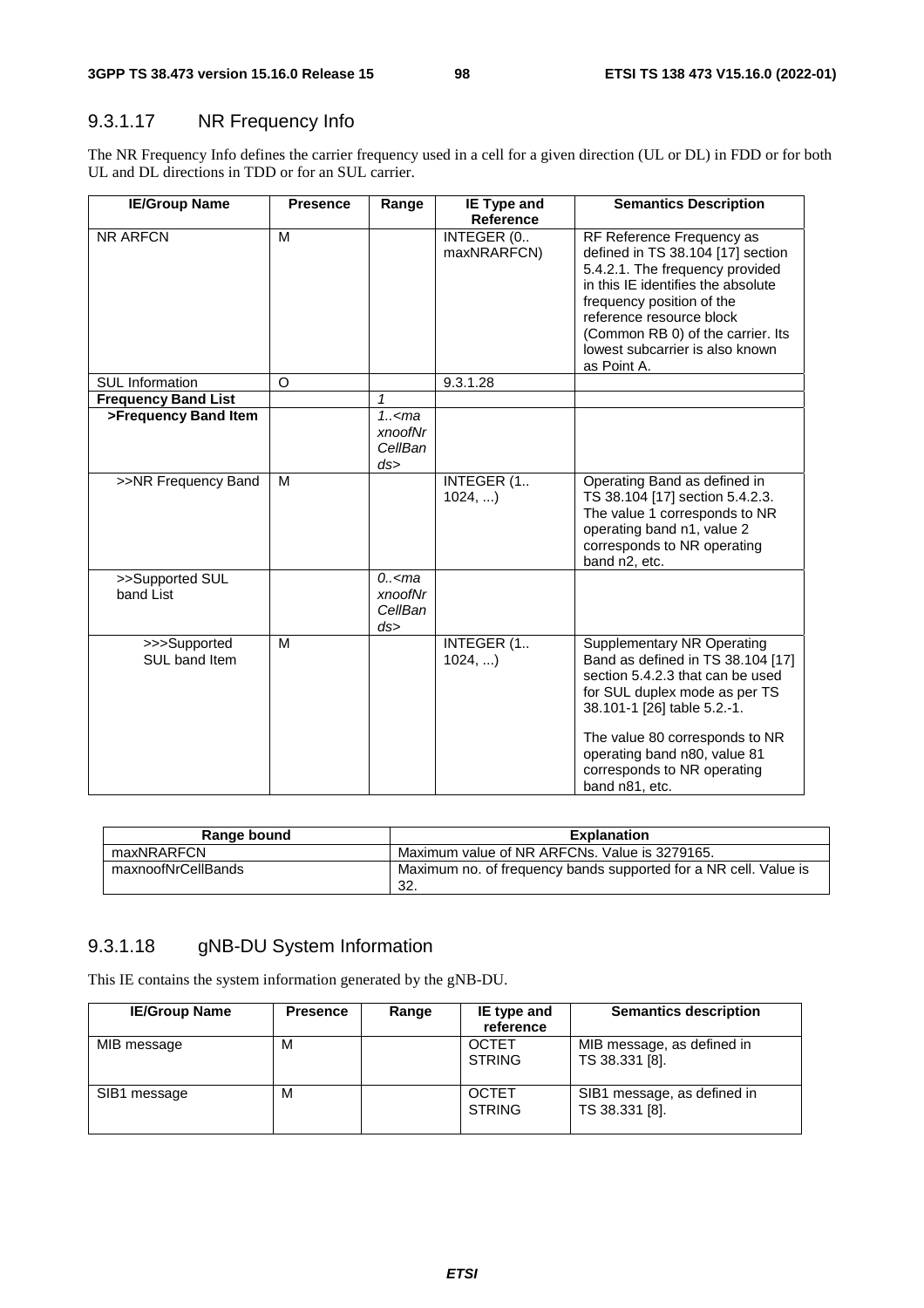# 9.3.1.19 E-UTRAN QoS

This IE defines the QoS to be applied to a DRB for EN-DC case.

| <b>IE/Group Name</b>                 | <b>Presence</b> | Range | IE type and<br>reference | <b>Semantics description</b>                                                                                   |
|--------------------------------------|-----------------|-------|--------------------------|----------------------------------------------------------------------------------------------------------------|
| QCI                                  | М               |       | <b>INTEGER</b><br>(0255) | QoS Class Identifier defined in TS<br>23.401 [10].<br>Logical range and coding<br>specified in TS 23.203 [11]. |
| Allocation and Retention<br>Priority | M               |       | 9.3.1.20                 |                                                                                                                |
| <b>GBR QoS Information</b>           | O               |       | 9.3.1.21                 | This IE shall be present for GBR<br>bearers only and is ignored<br>otherwise.                                  |

## 9.3.1.20 Allocation and Retention Priority

This IE specifies the relative importance compared to other E-RABs for allocation and retention of the E-UTRAN Radio Access Bearer.

| <b>IE/Group Name</b>      | <b>Presence</b> | Range | IE type and<br>reference                                                      | <b>Semantics description</b>                                                                                                                                                                                                                                                                                                                                                                                                                                                  |
|---------------------------|-----------------|-------|-------------------------------------------------------------------------------|-------------------------------------------------------------------------------------------------------------------------------------------------------------------------------------------------------------------------------------------------------------------------------------------------------------------------------------------------------------------------------------------------------------------------------------------------------------------------------|
| <b>Priority Level</b>     | M               |       | <b>INTEGER (015)</b>                                                          | <b>Desc.:</b> This IE should be understood<br>as "priority of allocation and<br>retention" (see TS 23.401 [10]).<br>Usage:<br>Value 15 means "no priority".<br>Values between 1 and 14 are<br>ordered in decreasing order of<br>priority, i.e. 1 is the highest and 14<br>the lowest.<br>Value 0 shall be treated as a logical<br>error if received.                                                                                                                          |
| Pre-emption Capability    | M               |       | ENUMERATED(sh<br>all not trigger pre-<br>emption, may<br>trigger pre-emption) | Desc.: This IE indicates the pre-<br>emption capability of the request on<br>other E-RABs (see TS 23.401 [10]).<br>Usage:<br>The E-RAB shall not pre-empt other<br>E-RABs or, the E-RAB may pre-empt<br>other E-RABs<br>The Pre-emption Capability indicator<br>applies to the allocation of resources<br>for an E-RAB and as such it provides<br>the trigger to the pre-emption<br>procedures/processes of the eNB.                                                          |
| Pre-emption Vulnerability | M               |       | ENUMERATED(not<br>pre-emptable, pre-<br>emptable)                             | <b>Desc.:</b> This IE indicates the<br>vulnerability of the E-RAB to pre-<br>emption of other E-RABs (see TS<br>23.401 [10]).<br>Usage:<br>The E-RAB shall not be pre-empted<br>by other E-RABs or the E-RAB may<br>be pre-empted by other RABs.<br>Pre-emption Vulnerability indicator<br>applies for the entire duration of the<br>E-RAB, unless modified, and as such<br>indicates whether the E-RAB is a<br>target of the pre-emption<br>procedures/processes of the eNB. |

# 9.3.1.21 GBR QoS Information

This IE indicates the maximum and guaranteed bit rates of a GBR E-RAB for downlink and uplink.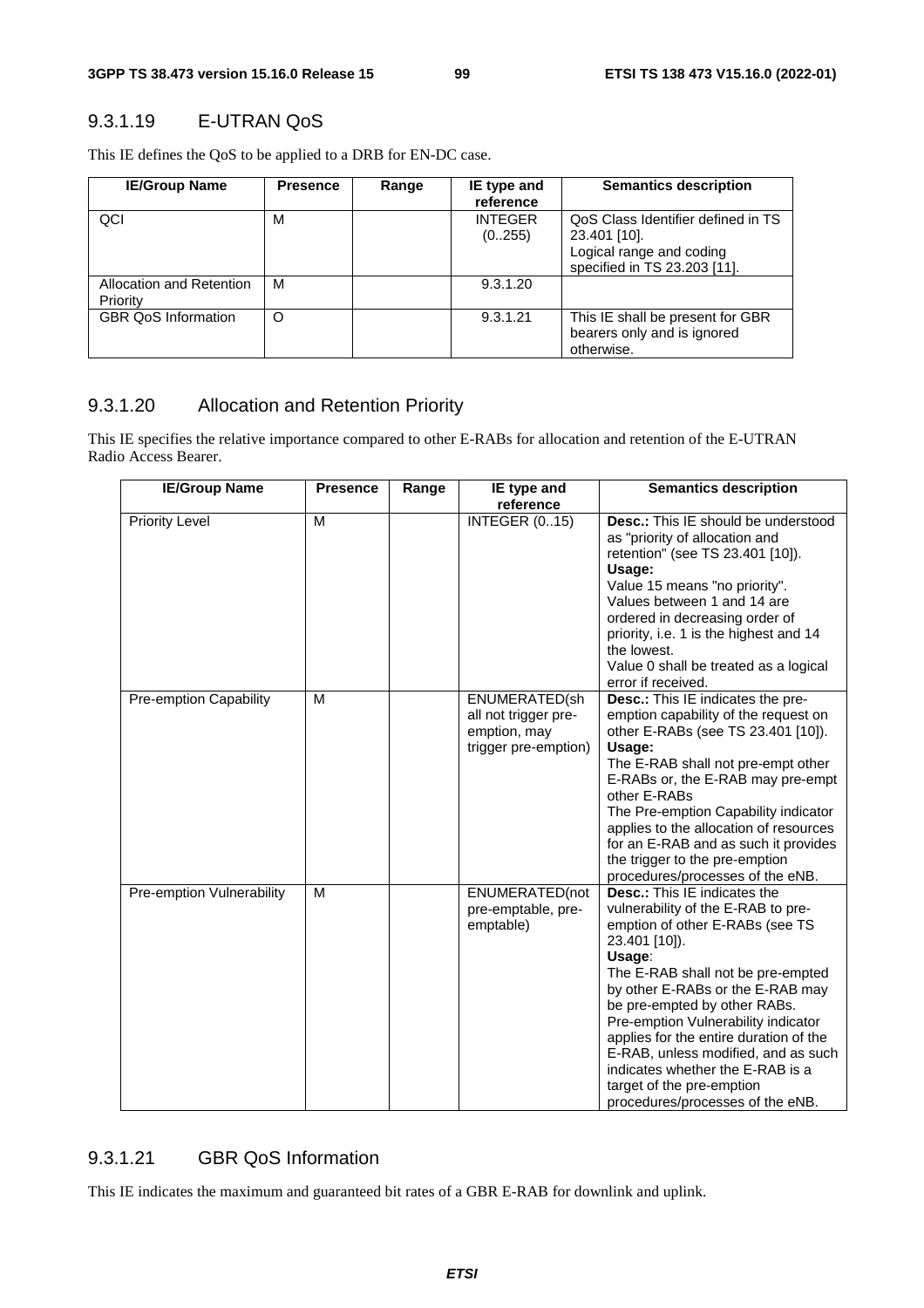| <b>IE/Group Name</b>                                | <b>Presence</b> | Range | IE type and<br>reference    | <b>Semantics description</b>                                                                                                                         |
|-----------------------------------------------------|-----------------|-------|-----------------------------|------------------------------------------------------------------------------------------------------------------------------------------------------|
| E-RAB Maximum Bit Rate<br><b>Downlink</b>           | M               |       | <b>Bit Rate</b><br>9.3.1.22 | Maximum Bit Rate in DL (i.e. from<br>EPC to E-UTRAN) for the bearer.<br>Details in TS 23.401 [10].                                                   |
| E-RAB Maximum Bit Rate<br><b>Uplink</b>             | М               |       | <b>Bit Rate</b><br>9.3.1.22 | Maximum Bit Rate in UL (i.e. from E-<br>UTRAN to EPC) for the bearer.<br>Details in TS 23.401 [10].                                                  |
| <b>E-RAB Guaranteed Bit</b><br><b>Rate Downlink</b> | M               |       | <b>Bit Rate</b><br>9.3.1.22 | Guaranteed Bit Rate (provided that<br>there is data to deliver) in DL (i.e.<br>from EPC to E-UTRAN) for the<br>bearer.<br>Details in TS 23.401 [10]. |
| <b>E-RAB Guaranteed Bit</b><br>Rate Uplink          | M               |       | <b>Bit Rate</b><br>9.3.1.22 | Guaranteed Bit Rate (provided that<br>there is data to deliver) in UL (i.e.<br>from E-UTRAN to EPC) for the<br>bearer.<br>Details in TS 23.401 [10]. |

#### 9.3.1.22 Bit Rate

This IE indicates the number of bits delivered by NG-RAN in UL or to NG-RAN in DL within a period of time, divided by the duration of the period. It is used, for example, to indicate the maximum or guaranteed bit rate for a GBR QoS flow, or an aggregated maximum bit rate.

| <b>IE/Group Name</b> | Presence | Range | <b>IE type and reference</b> | <b>Semantics description</b> |
|----------------------|----------|-------|------------------------------|------------------------------|
| <b>Bit Rate</b>      | M        |       | INTEGER (0                   | The unit is: bit/s           |
|                      |          |       | (4.000.000.000.000)          |                              |

#### 9.3.1.23 Transaction ID

The *Transaction ID* IE uniquely identifies a procedure among all ongoing parallel procedures of the same type initiated by the same protocol peer. Messages belonging to the same procedure use the same Transaction ID. The Transaction ID is determined by the initiating peer of a procedure.

NOTE: If F1-C signalling transport is shared among multiple interface instances, the Transaction ID is allocated so that it can be associated with an F1-C interface instance. The Transaction ID may identify more than one interface instance.

| 'E/Group<br>Name  | Presence | Range | IE<br>tvpe and<br>' reference                         | <b>Semantics description</b> |
|-------------------|----------|-------|-------------------------------------------------------|------------------------------|
| ransaction<br>1 L | . M      |       | つらり<br>$\Omega$<br>ΙN<br>. <i>.</i><br>. U. . Z J J 1 |                              |

## 9.3.1.24 DRX Cycle

The *DRX Cycle* IE is to indicate the desired DRX cycle.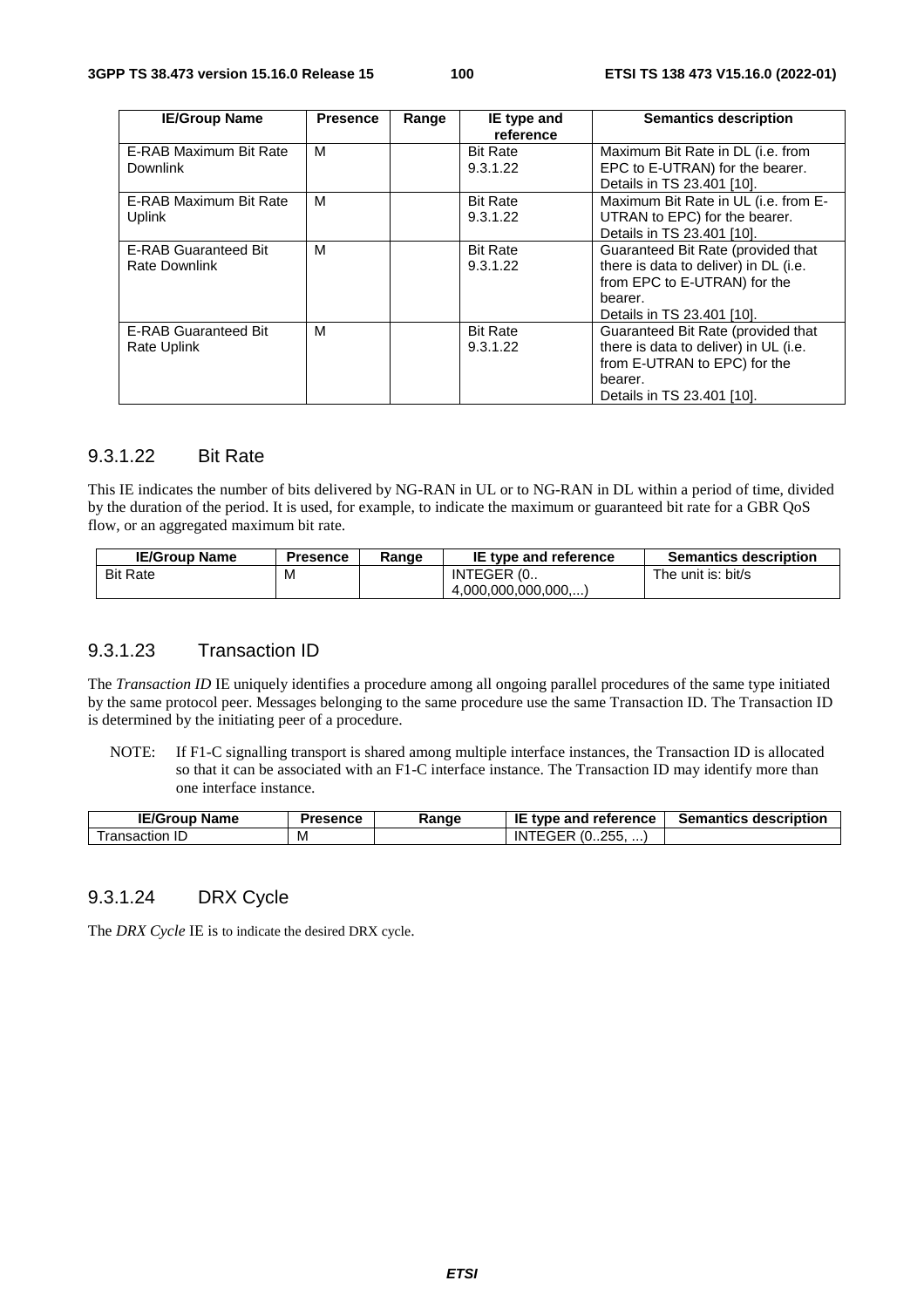| <b>IE/Group Name</b>            | <b>Presence</b> | Range | <b>IE Type and Reference</b>                                                                                                                                                 | <b>Semantics Description</b>        |
|---------------------------------|-----------------|-------|------------------------------------------------------------------------------------------------------------------------------------------------------------------------------|-------------------------------------|
| Long DRX Cycle<br>Length        | м               |       | ENUMERATED<br>(ms10, ms20, ms32, ms40,<br>ms60, ms64, ms70, ms80,<br>ms128, ms160, ms256,<br>ms320, ms512, ms640,<br>ms1024, ms1280, ms2048,<br>ms2560, ms5120,<br>ms10240,) | This IE is defined in TS 38.331 [8] |
| Short DRX Cycle<br>Length       | $\circ$         |       | ENUMERATED (ms2, ms3,<br>ms4, ms5, ms6, ms7, ms8,<br>ms10, ms14, ms16, ms20,<br>ms30, ms32, ms35, ms40,<br>ms64, ms80, ms128, ms160,<br>ms256, ms320, ms512,<br>ms640,       | This IE is defined in TS 38.331 [8] |
| <b>Short DRX Cycle</b><br>Timer | O               |       | <b>INTEGER (116)</b>                                                                                                                                                         | This IE is defined in TS 38.331 [8] |

# 9.3.1.25 CU to DU RRC Information

This IE contains the RRC Information that are sent from gNB-CU to gNB-DU.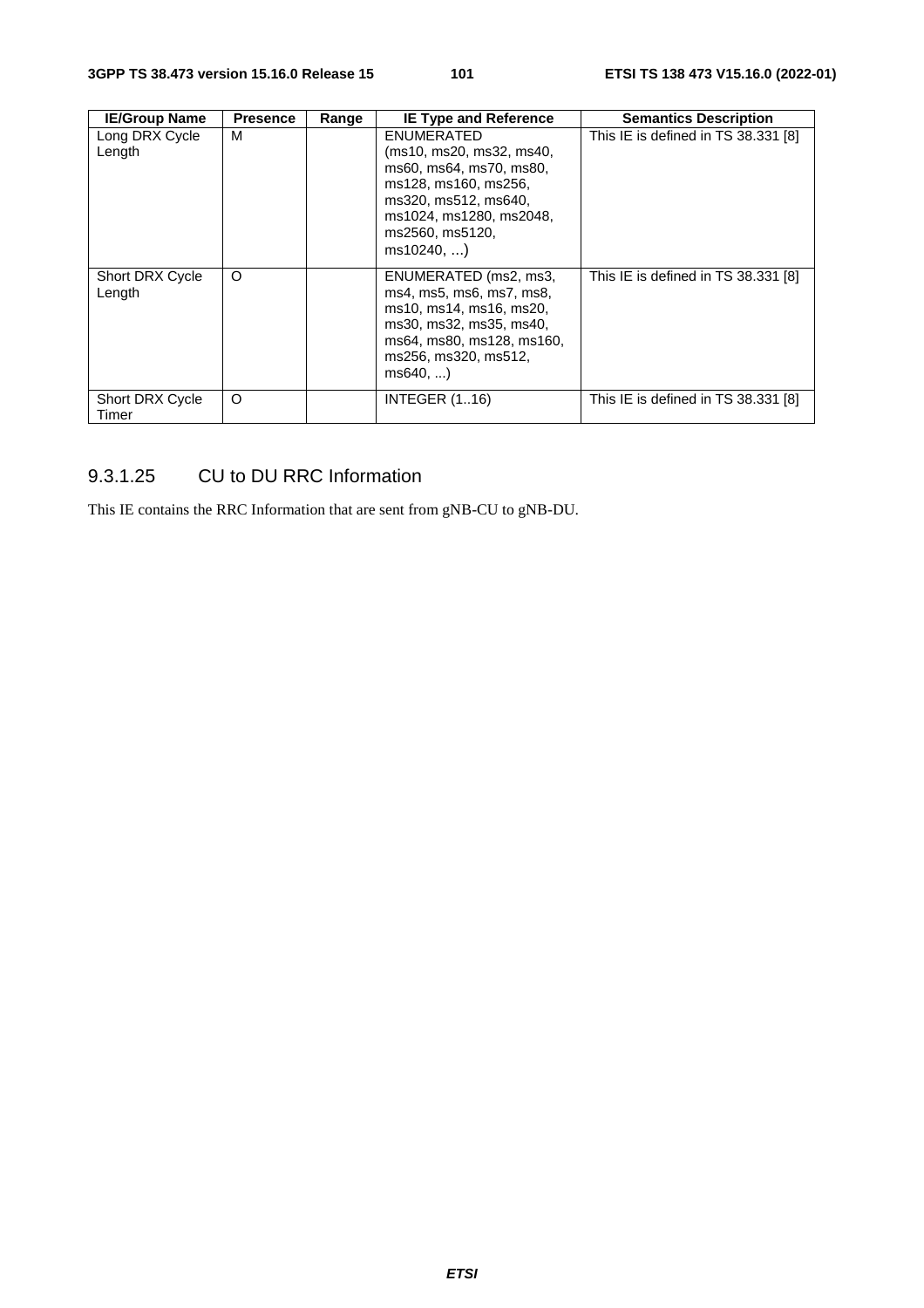| <b>IE/Group Name</b> | <b>Presence</b>    | Range | IE type and   | <b>Semantics description</b>                          | <b>Criticality</b> | <b>Assigned</b>    |
|----------------------|--------------------|-------|---------------|-------------------------------------------------------|--------------------|--------------------|
|                      |                    |       | reference     |                                                       |                    | <b>Criticality</b> |
| CG-ConfigInfo        | $\circ$            |       | <b>OCTET</b>  | CG-ConfigInfo, as defined in                          | $\mathbf{r}$       |                    |
|                      |                    |       | <b>STRING</b> | TS 38.331 [8].                                        |                    |                    |
| UE-CapabilityRAT-    | $\overline{\circ}$ |       | <b>OCTET</b>  | This IE is used in the NG-                            |                    |                    |
| ContainerList        |                    |       | <b>STRING</b> | RAN and it consists of the                            |                    |                    |
|                      |                    |       |               | UE-CapabilityRAT-                                     |                    |                    |
|                      |                    |       |               | ContainerList, as defined in                          |                    |                    |
| MeasConfig           | O                  |       | <b>OCTET</b>  | TS 38.331 [8].<br>MeasConfig, as defined in           |                    |                    |
|                      |                    |       | <b>STRING</b> | TS 38.331 [8] (without                                |                    |                    |
|                      |                    |       |               | MeasGapConfig).                                       |                    |                    |
|                      |                    |       |               | For EN-DC/NGEN-DC                                     |                    |                    |
|                      |                    |       |               | operation, includes the list of                       |                    |                    |
|                      |                    |       |               | FR2 frequencies for which                             |                    |                    |
|                      |                    |       |               | the gNB-CU requests the                               |                    |                    |
|                      |                    |       |               | gNB-DU to generate gaps.                              |                    |                    |
|                      |                    |       |               | For NG-RAN, NE-DC and MN                              |                    |                    |
|                      |                    |       |               | for NR-NR DC, includes the                            |                    |                    |
|                      |                    |       |               | list of FR1 and/or FR2                                |                    |                    |
|                      |                    |       |               | frequencies for which the                             |                    |                    |
|                      |                    |       |               | gNB-CU requests the gNB-                              |                    |                    |
|                      |                    |       |               | DU to generate gaps and the                           |                    |                    |
|                      |                    |       |               | gap type (per-UE or per-FR).                          |                    |                    |
| Handover             | $\circ$            |       | <b>OCTET</b>  | HandoverPreparationInforma                            | <b>YES</b>         | ignore             |
| Preparation          |                    |       | <b>STRING</b> | tion, as defined in TS 38.331                         |                    |                    |
| Information          |                    |       |               | $[8]$ .                                               |                    |                    |
| CellGroupConfig      | $\circ$            |       | <b>OCTET</b>  | CellGroupConfig, as defined                           | <b>YES</b>         | ignore             |
|                      |                    |       | <b>STRING</b> | in TS 38.331 [8].                                     |                    |                    |
| Measurement          | $\circ$            |       | <b>OCTET</b>  | Contains the                                          | <b>YES</b>         | ignore             |
| Timing               |                    |       | <b>STRING</b> | MeasurementTimingConfigur                             |                    |                    |
| Configuration        |                    |       |               | ation inter-node message<br>defined in TS 38.331 [8]. |                    |                    |
|                      |                    |       |               | In EN-DC/NGEN-DC, it is                               |                    |                    |
|                      |                    |       |               | included when the gaps for                            |                    |                    |
|                      |                    |       |               | FR2 are requested to be                               |                    |                    |
|                      |                    |       |               | configured by the MeNB. For                           |                    |                    |
|                      |                    |       |               | MN in NR-NR DC, it is                                 |                    |                    |
|                      |                    |       |               | included when the gaps for                            |                    |                    |
|                      |                    |       |               | FR2 and/or FR1 are                                    |                    |                    |
|                      |                    |       |               | requested by the SgNB                                 |                    |                    |
| UEAssistanceInfor    | $\circ$            |       | <b>OCTET</b>  | UEAssistanceInformation, as                           | <b>YES</b>         | ignore             |
| mation               |                    |       | <b>STRING</b> | defined in TS 38.331 [8].                             |                    |                    |
| CG-Config            | $\circ$            |       | <b>OCTET</b>  | CG-Config, as defined in TS                           | <b>YES</b>         | ignore             |
|                      |                    |       | <b>STRING</b> | 38.331 [8].                                           |                    |                    |

# 9.3.1.26 DU to CU RRC Information

This IE contains the RRC Information that are sent from the gNB-DU to the gNB-CU.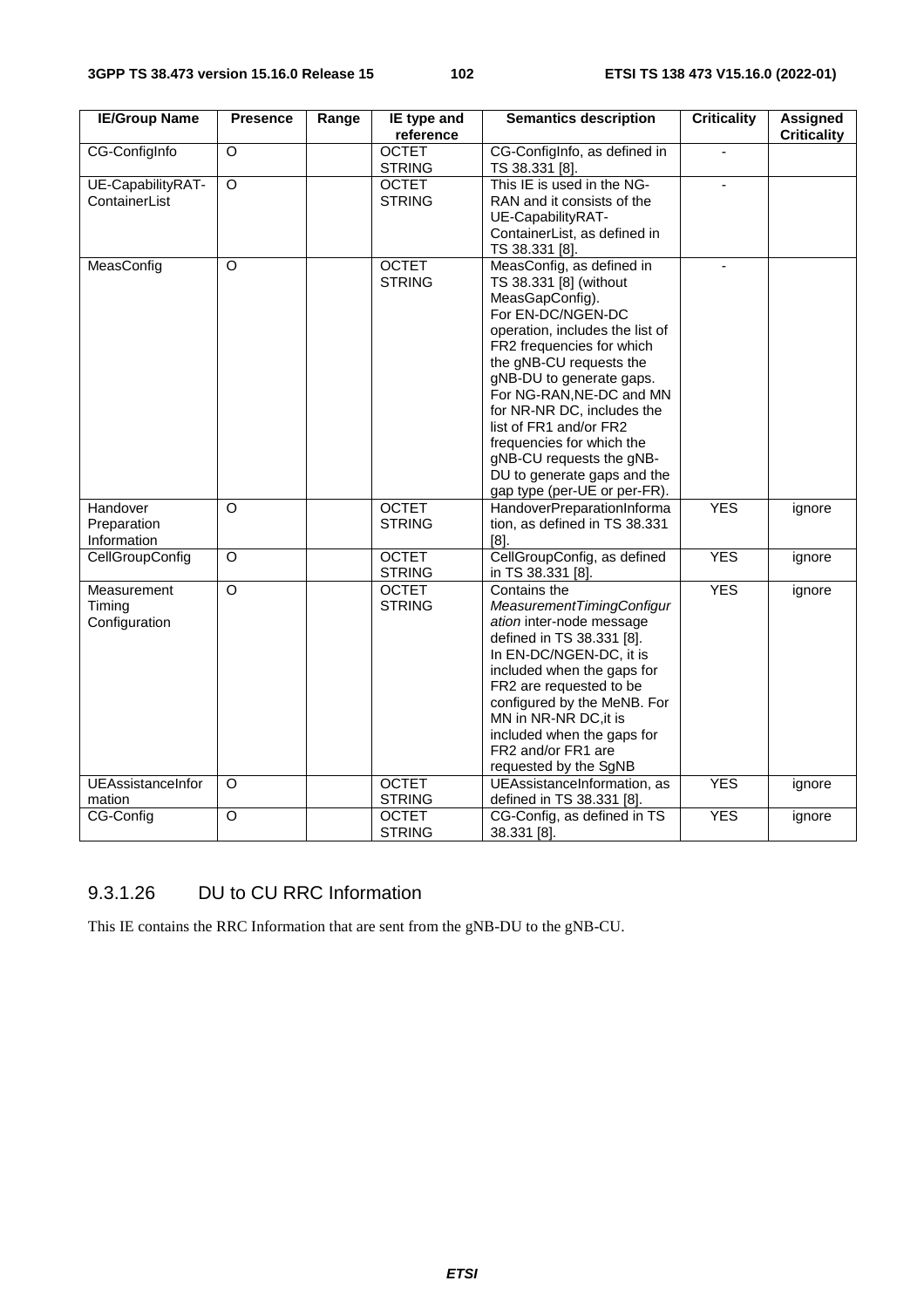| <b>IE/Group Name</b>                    | <b>Presenc</b><br>е | Range | IE type and<br>reference      | <b>Semantics description</b>                                                                                                                                                                                                                                                                   | <b>Criticality</b> | Assigned<br><b>Criticality</b> |
|-----------------------------------------|---------------------|-------|-------------------------------|------------------------------------------------------------------------------------------------------------------------------------------------------------------------------------------------------------------------------------------------------------------------------------------------|--------------------|--------------------------------|
| CellGroupConfig                         | M                   |       | <b>OCTET</b><br><b>STRING</b> | CellGroupConfig, as defined in<br>TS 38.331 [8].                                                                                                                                                                                                                                               |                    |                                |
| MeasGapConfig                           | O                   |       | <b>OCTET</b><br><b>STRING</b> | MeasGapConfig as defined in<br>TS 38.331 [8].<br>For EN-DC/NGEN-DC<br>operation, includes the gap for<br>FR2, as requested by the<br>gNB-CU via MeasConfig IE.                                                                                                                                 |                    |                                |
|                                         |                     |       |                               | For NG-RAN, NE-DC and MN<br>for NR-NR DC, includes the<br>gap(s) for FR1 and/or FR2, as<br>requested by the gNB-CU via<br>MeasConfig IE and according<br>to the requested gap type (per-<br>UE or per-FR).                                                                                     |                    |                                |
| Requested P-MaxFR1                      | O                   |       | <b>OCTET</b><br><b>STRING</b> | requestedP-MaxFR1, as<br>defined in TS 38.331 [8].<br>For EN-DC operation, this IE<br>should be included.                                                                                                                                                                                      |                    |                                |
| DRX Long Cycle Start<br>Offset          | O                   |       | <b>INTEGER</b><br>(0.10239)   | Identical to the value of the<br>drx-LongCycleStartOffset IE<br>within the DRX-Config as<br>defined in TS 38.331.<br>This field is not used in NR-<br>DC.                                                                                                                                      |                    |                                |
| Selected<br><b>BandCombinationIndex</b> | O                   |       | <b>OCTET</b><br><b>STRING</b> | BandCombinationIndex, as<br>defined in TS 38.331 [8].<br>For (NG)EN-DC and NR DC<br>operation, this IE should be<br>included so that gNB-CU is<br>informed of the selected Band<br>Combination; if this IE is<br>included, the gNB-CU uses<br>this information to deduce the<br>selected band. | <b>YES</b>         | ignore                         |
| Selected<br>FeatureSetEntryIndex        | O                   |       | <b>OCTET</b><br><b>STRING</b> | FeatureSetEntryIndex, as<br>defined in TS 38.331 [8].<br>For (NG)EN-DC and NR DC<br>operation, this IE should be<br>included so that gNB-CU is<br>informed of the selected<br>FeatureSet.                                                                                                      | <b>YES</b>         | ignore                         |
| Ph-InfoSCG                              | O                   |       | <b>OCTET</b><br><b>STRING</b> | PH-TypeListSCG, as defined<br>in TS 38.331[8].For MR-DC,<br>this IE should be included so<br>that gNB-CU is informed of the<br>Power Headroom type for<br>each serving cell in SN.                                                                                                             | $\overline{Yes}$   | ignore                         |
| Requested<br>BandCombinationIndex       | O                   |       | <b>OCTET</b><br><b>STRING</b> | BandCombinationIndex, as<br>defined in TS 38.331 [8].<br>This IE is used for the gNB-DU<br>to request a new Band<br>Combination.                                                                                                                                                               | <b>YES</b>         | ignore                         |
| Requested<br>FeatureSetEntryIndex       | O                   |       | <b>OCTET</b><br><b>STRING</b> | FeatureSetEntryIndex, as<br>defined in TS 38.331 [8].<br>This IE is used for the gNB-DU<br>to request a new Feature Set.                                                                                                                                                                       | <b>YES</b>         | ignore                         |
| Requested P-MaxFR2                      | O                   |       | <b>OCTET</b><br><b>STRING</b> | This IE is not used in this<br>version of the specification.                                                                                                                                                                                                                                   | <b>YES</b>         | ignore                         |
| DRX Config                              | $\circ$             |       | <b>OCTET</b><br><b>STRING</b> | DRX-Config, as defined in TS<br>38.331 [8].<br>This field is only used in NR-<br>DC.                                                                                                                                                                                                           | <b>YES</b>         | ignore                         |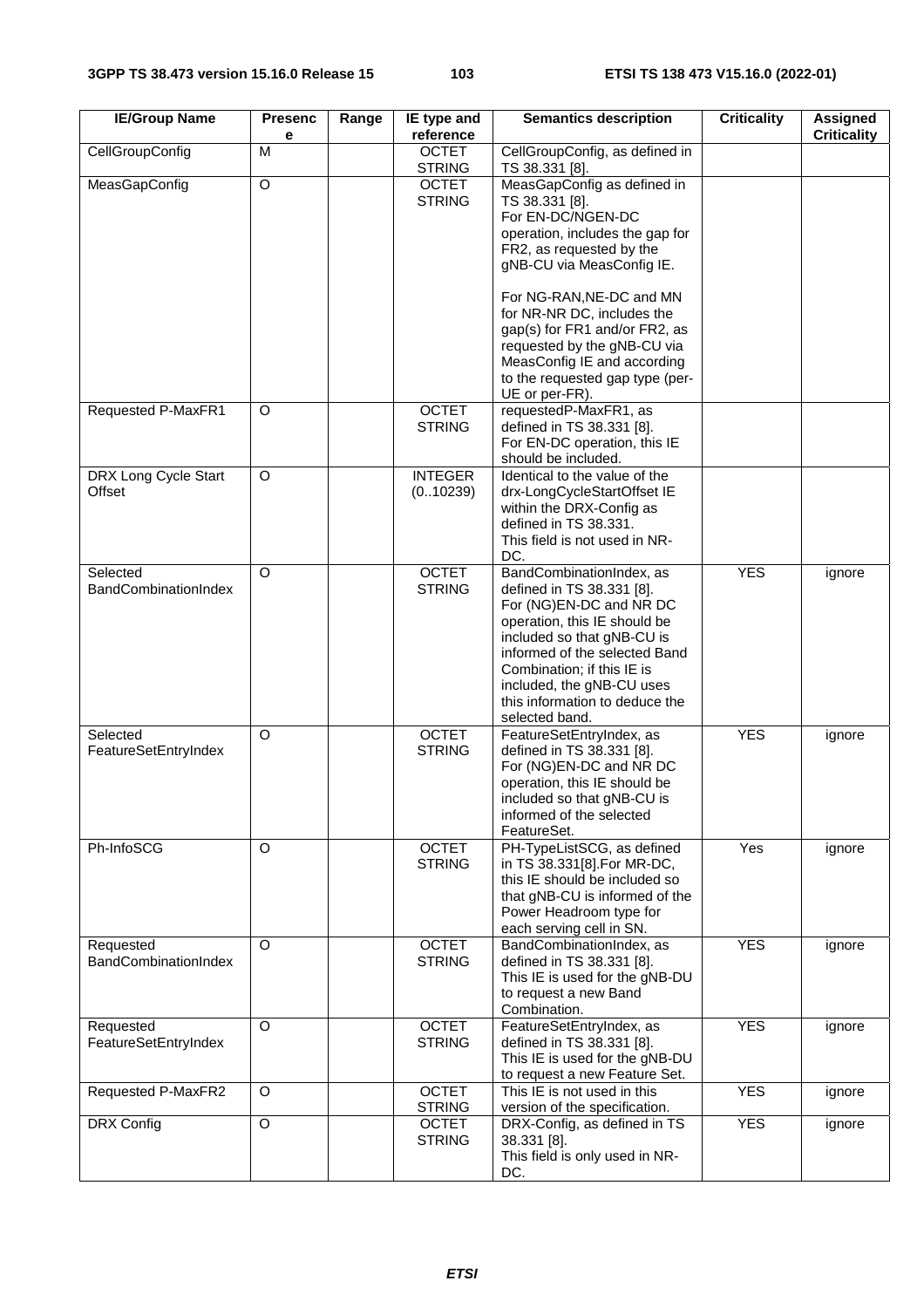| <b>PDCCH</b><br><b>BlindDetectionSCG</b>           | O | <b>OCTET</b><br><b>STRING</b> | pdcch-BlindDetectionSCG, as<br>defined in TS 38.331[8]. This<br>IE is used between the MgNB-<br>DU and the MgNB-CU.                                                                  | <b>YES</b> | ignore |
|----------------------------------------------------|---|-------------------------------|--------------------------------------------------------------------------------------------------------------------------------------------------------------------------------------|------------|--------|
| <b>Requested PDCCH</b><br><b>BlindDetectionSCG</b> | O | <b>OCTET</b><br><b>STRING</b> | requestedPDCCH-<br>BlindDetectionSCG, as<br>defined in TS 38.331[8]. This<br>IE is used between the SgNB-<br>DU and the SqNB-CU.                                                     | <b>YES</b> | ignore |
| <b>Ph-InfoMCG</b>                                  | O | <b>OCTET</b><br><b>STRING</b> | PH-TypeListMCG, as defined<br>in TS 38.331[8]. For MR-DC,<br>this IE should be included so<br>that gNB-CU is informed of the<br>Power Headroom type for<br>each serving cell in MCG. | <b>YES</b> | ignore |
| MeasGapSharingConfig                               | O | <b>OCTET</b><br><b>STRING</b> | MeasGapSharingConfig as<br>defined in TS 38.331 [8].                                                                                                                                 | YES.       | ignore |

# 9.3.1.27 RLC Mode

The *RLC Mode* IE indicates the RLC Mode used for a DRB.

| <b>IE/Group Name</b> | <b>Presence</b> | Range | IE Type and         | <b>Semantics Description</b> |
|----------------------|-----------------|-------|---------------------|------------------------------|
|                      |                 |       | Reference           |                              |
| <b>RLC Mode</b>      |                 |       | ENUMERATED (        |                              |
|                      |                 |       | RLC-AM, RLC-UM-     |                              |
|                      |                 |       | Bidirectional, RLC- |                              |
|                      |                 |       | UM-Unidirectional-  |                              |
|                      |                 |       | UL, RLC-UM-         |                              |
|                      |                 |       | Unidirectional-DL,  |                              |
|                      |                 |       |                     |                              |

# 9.3.1.28 SUL Information

This IE provides information about the SUL carrier.

| <b>IE/Group Name</b>                        | <b>Presence</b> | Range | IE type and                                  | <b>Semantics description</b>                                                                                                                                                                                                                                                                             |
|---------------------------------------------|-----------------|-------|----------------------------------------------|----------------------------------------------------------------------------------------------------------------------------------------------------------------------------------------------------------------------------------------------------------------------------------------------------------|
|                                             |                 |       | reference                                    |                                                                                                                                                                                                                                                                                                          |
| <b>SUL ARFCN</b>                            | M               |       | INTEGER (0<br>maxNRARFCN)                    | <b>RF Reference Frequency</b><br>as defined in TS 38.104<br>[17] section 5.4.2.1. The<br>frequency provided in this<br>IE identifies the absolute<br>frequency position of the<br>reference resource block<br>(Common RB 0) of the<br>SUL carrier. Its lowest<br>subcarrier is also known as<br>Point A. |
| <b>SUL Transmission</b><br><b>Bandwidth</b> | М               |       | Transmission<br><b>Bandwidth</b><br>9.3.1.15 |                                                                                                                                                                                                                                                                                                          |

| Range bound | <b>Explanation</b>                                               |
|-------------|------------------------------------------------------------------|
| maxNRARFCN  | ' ARFCNs.<br>Value is 3279165.<br>$\cdot$ value of NR<br>Maximum |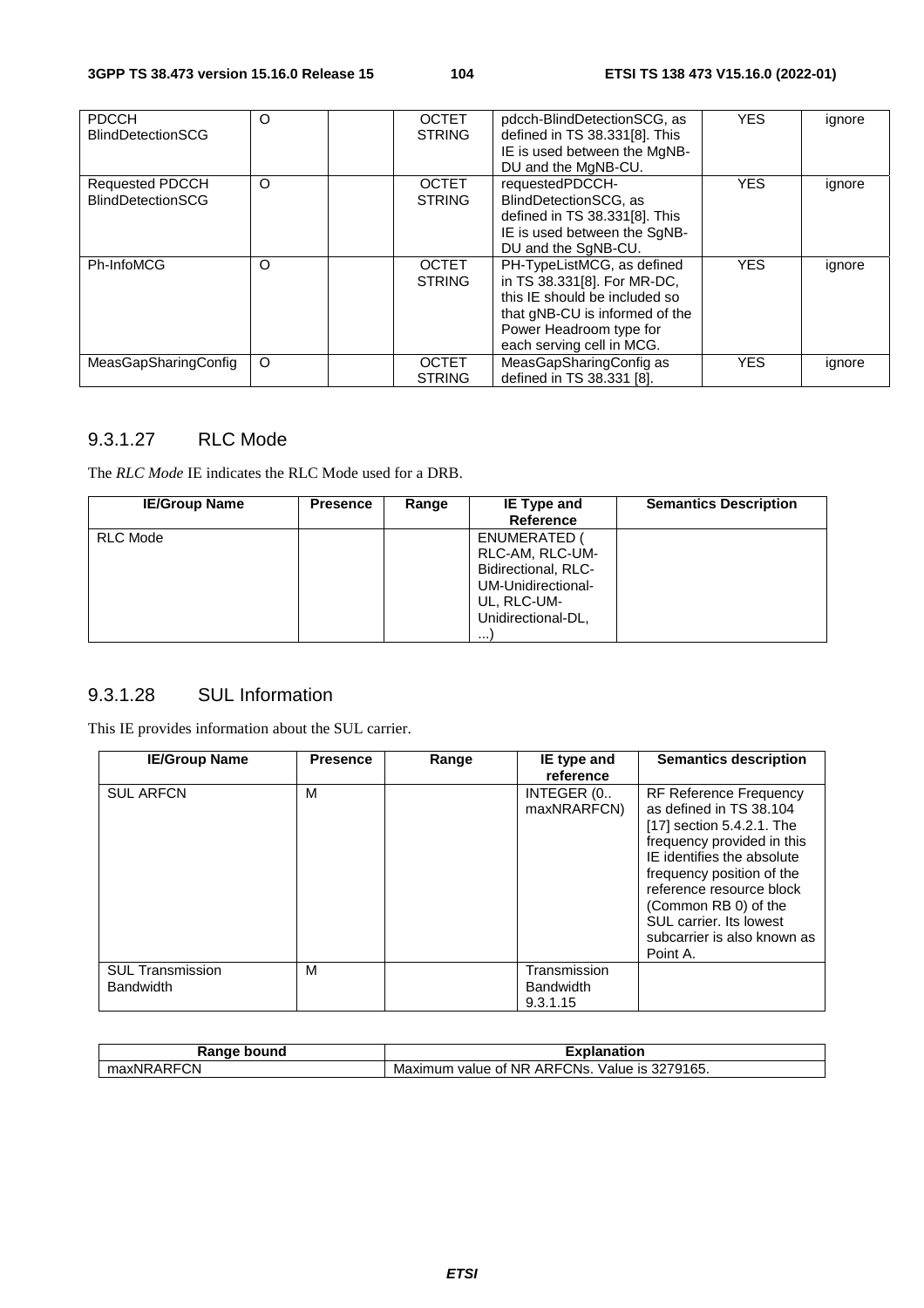## 9.3.1.29 5GS TAC

This information element is used to identify Tracking Area Code.

| <b>IE/Group Name</b> | <b>Presence</b> | Range | IE type and<br>reference   | <b>Semantics description</b> |
|----------------------|-----------------|-------|----------------------------|------------------------------|
| 5GS TAC              | М               |       | OCTET STRING<br>(SIZE (3)) |                              |

#### 9.3.1.29a Configured EPS TAC

This information element is used to identify a configured EPS Tracking Area Code in order to enable application of Roaming and Access Restrictions for EN-DC as specified in TS 37.340 [7]. This IE is configured for the cell, but not broadcast.

| <b>IE/Group Name</b> | <b>Presence</b> | Range | IE type and<br>reference   | <b>Semantics description</b> |
|----------------------|-----------------|-------|----------------------------|------------------------------|
| Configured EPS TAC   | M               |       | OCTET STRING<br>(SIZE (2)) |                              |

## 9.3.1.30 RRC Reconfiguration Complete Indicator

This IE indicates the result of the reconfiguration performed towards the UE.

| <b>IE/Group Name</b>       | <b>Presence</b> | Range | IE type and                  | <b>Semantics description</b> |
|----------------------------|-----------------|-------|------------------------------|------------------------------|
|                            |                 |       | reference                    |                              |
| <b>RRC Reconfiguration</b> | М               |       | ENUMERATED                   |                              |
| Complete Indicator         |                 |       | failure)<br>(true. $\dots$ . |                              |

#### 9.3.1.31 UL Configuration

This IE indicates how the UL scheduling is configured at gNB-DU.

| <b>IE/Group Name</b> | <b>Presence</b> | Range | IE type and<br>reference                 | <b>Semantics description</b>                                                                                                                                                                                                                                                                                                       |
|----------------------|-----------------|-------|------------------------------------------|------------------------------------------------------------------------------------------------------------------------------------------------------------------------------------------------------------------------------------------------------------------------------------------------------------------------------------|
| UL UE Configuration  | М               |       | ENUMERATED (no-<br>data, shared, only, ) | Indicates how the UE uses<br>the UL at gNB-DU, for<br>which "no-data" indicates<br>that the UL scheduling is<br>not performed at gNB-DU,<br>"shared" indicates that the<br>UL scheduling is performed<br>at both gNB-DU and<br>another node, and "only"<br>indicates that the UL<br>scheduling is only<br>performed at the gNB-DU. |

## 9.3.1.32 C-RNTI

This IE contains the C-RNTI information.

| <b>IE/Group Name</b> | <b>Presence</b> | Range | IE type and<br>reference   | <b>Semantics description</b>           |
|----------------------|-----------------|-------|----------------------------|----------------------------------------|
| C-RNTI               | м               |       | <b>INTEGER</b><br>(065535) | C-RNTI as defined in TS 38.331<br>[8]. |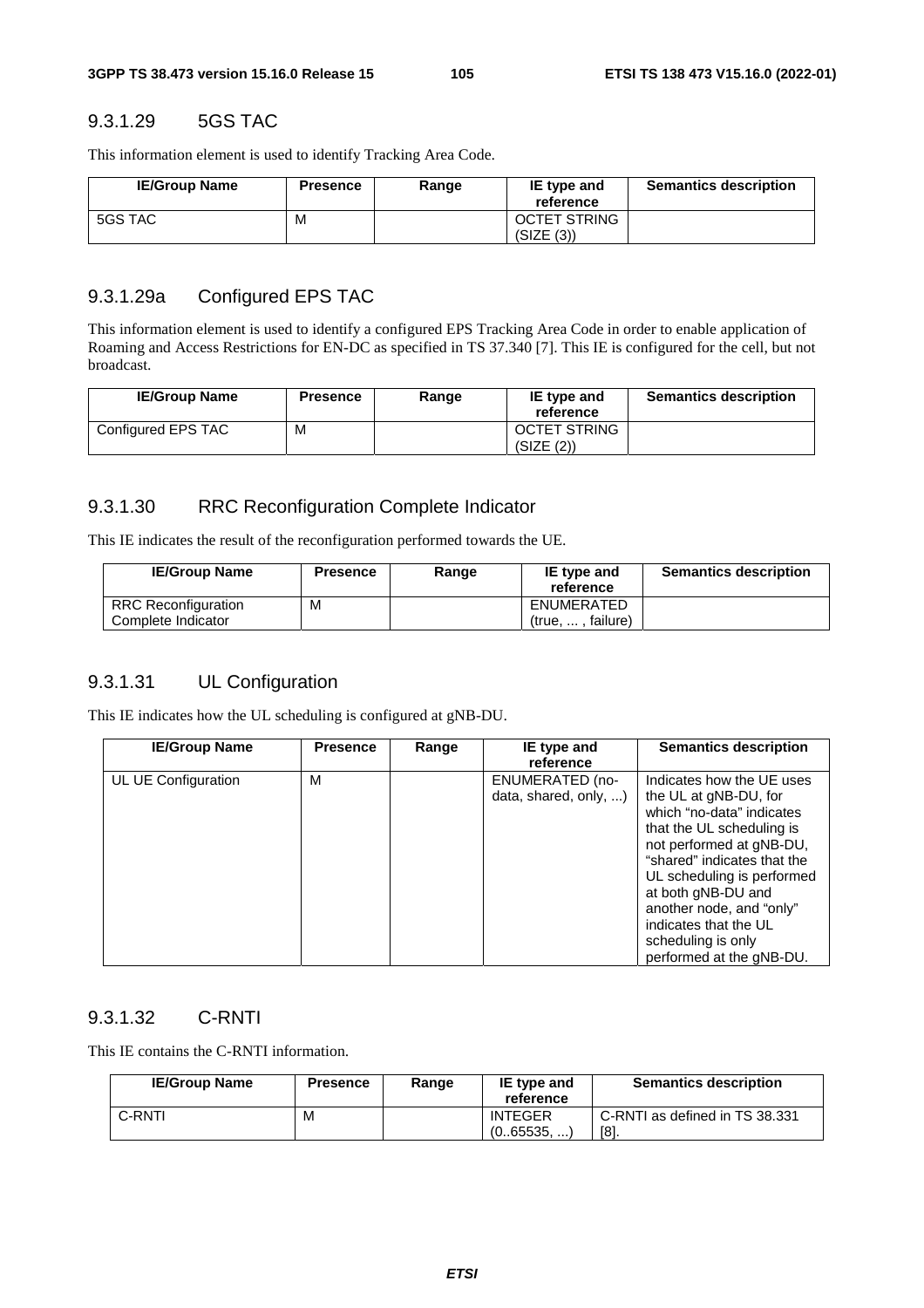# 9.3.1.33 Cell UL Configured

This IE indicates whether the gNB-CU requests the gNB-DU to configure the uplink as no UL, UL, SUL or UL+SUL for the indicated cell for the UE.

| <b>IE/Group Name</b> | <b>Presence</b> | Range | IE type and<br>reference                           | <b>Semantics description</b>                    |
|----------------------|-----------------|-------|----------------------------------------------------|-------------------------------------------------|
| Cell UL Configured   | м               |       | ENUMERATED<br>(none, UL, SUL, UL)<br>and $SUL$ , ) | Further details are defined<br>in TS 38.331 [8] |

## 9.3.1.34 RAT-Frequency Priority Information

The RAT-Frequency Priority Information contains either the *Subscriber Profile ID for RAT/Frequency priority* IE or the *Index to RAT/Frequency Selection Priority* IE. These parameters are used to define local configuration for RRM strategies.

| <b>IE/Group Name</b>        | <b>Presence</b> | Range | IE type and<br>reference | <b>Semantics description</b> |
|-----------------------------|-----------------|-------|--------------------------|------------------------------|
| <b>CHOICE RAT-Frequency</b> | м               |       |                          |                              |
| Priority Information        |                 |       |                          |                              |
| >EN-DC                      |                 |       |                          |                              |
| >>Subscriber Profile ID     | м               |       | <b>INTEGER (1., 256,</b> |                              |
| for RAT/Frequency           |                 |       |                          |                              |
| priority                    |                 |       |                          |                              |
| $>NG-RAN$                   |                 |       |                          |                              |
| >> Index to                 | М               |       | INTEGER (1.              |                              |
| RAT/Frequency               |                 |       | 256,                     |                              |
| <b>Selection Priority</b>   |                 |       |                          |                              |

## 9.3.1.35 LCID

This IE uniquely identifies a LCID for the associated SRB or DRB.

| <b>IE/Group Name</b> | <b>Presence</b> | Range | IE type and<br>reference  | <b>Semantics description</b>                                              |
|----------------------|-----------------|-------|---------------------------|---------------------------------------------------------------------------|
| ∟CID                 | M               |       | <b>INTEGER</b><br>(132, ) | Corresponds to the<br>LogicalChannelIdentity<br>defined in TS 38.331 [8]. |

## 9.3.1.36 Duplication activation

The *Duplication Activation* IE indicates whether UL PDCP Duplication is activated or not.

| <b>IE/Group Name</b>          | <b>Presence</b> | Range | <b>IE Type and</b><br>Reference          | <b>Semantics Description</b> |
|-------------------------------|-----------------|-------|------------------------------------------|------------------------------|
| <b>Duplication Activation</b> | M               |       | <b>ENUMERATED</b><br>Active, Inactive, ) |                              |

# 9.3.1.37 Slice Support List

This IE indicates the list of supported slices.

| <b>IE/Group Name</b>          | <b>Presence</b> | Range                                    | IE type and reference | <b>Semantics description</b> |
|-------------------------------|-----------------|------------------------------------------|-----------------------|------------------------------|
| <b>Slice Support Item IEs</b> |                 | 1 <maxno<br>ofSliceIte<br/>ms</maxno<br> |                       |                              |
| >S-NSSAI                      | M               |                                          | 9.3.1.38              |                              |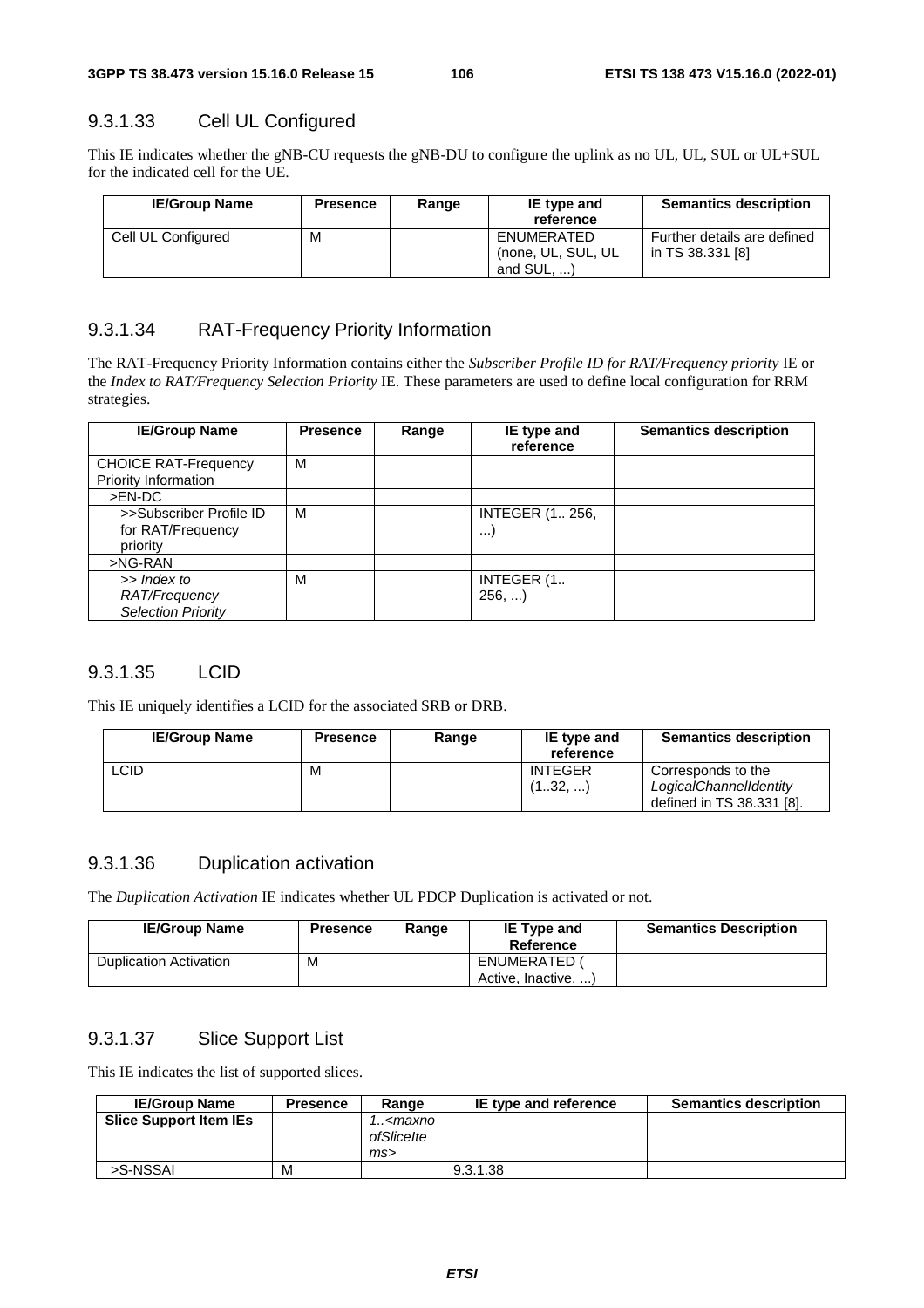| bound<br>ле                      | ınation                                                                            |  |
|----------------------------------|------------------------------------------------------------------------------------|--|
| $\sim$<br>tSliceItems<br>naxnoor | 1024.<br>signalled<br>items<br>support ?<br>Value<br>Maximum<br>slice<br>no.<br>Οt |  |

## 9.3.1.38 S-NSSAI

This IE indicates the S-NSSAI as defined in TS 23.003 [23].

| <b>IE/Group Name</b> | <b>Presence</b> | Range | IE type and reference  | <b>Semantics description</b> |
|----------------------|-----------------|-------|------------------------|------------------------------|
| <b>SST</b>           | м               |       | OCTET STRING (SIZE(1)) |                              |
| <b>SD</b>            |                 |       | OCTET STRING (SIZE(3)) |                              |

# 9.3.1.39 UE Identity Index value

This IE is used by the gNB-DU to calculate the Paging Frame.

| <b>IE/Group Name</b>              | <b>Presence</b> | Range | IE type and<br>reference        | <b>Semantics description</b>             |
|-----------------------------------|-----------------|-------|---------------------------------|------------------------------------------|
| CHOICE UE Identity Index<br>Value | м               |       |                                 |                                          |
| $>$ Length-10                     |                 |       |                                 |                                          |
| >>Index Length 10                 | M               |       | <b>BIT STRING</b><br>(SIZE(10)) | Coded as specified in TS<br>38.304 [24]. |

# 9.3.1.40 Paging DRX

This IE indicates the Paging DRX as defined in TS 38.304 [24].

| <b>IE/Group Name</b> | <b>Presence</b> | Range | IE type and reference   | <b>Semantics description</b> |
|----------------------|-----------------|-------|-------------------------|------------------------------|
| Paging DRX           | M               |       | ENUMERATED(32, 64, 128, | Unit in radio frame.         |
|                      |                 |       | 256,                    |                              |

## 9.3.1.41 Paging Priority

This IE indicates the paging priority for paging a UE.

| <b>IE/Group Name</b> | <b>Presence</b> | Range | IE type and reference                                                                                                  | <b>Semantics description</b>                        |
|----------------------|-----------------|-------|------------------------------------------------------------------------------------------------------------------------|-----------------------------------------------------|
| Paging Priority      | М               |       | ENUMERATED (PrioLevel1,<br>PrioLevel2, PrioLevel3, PrioLevel4,<br>PrioLevel5, PrioLevel6, PrioLevel7,<br>PrioLevel8. ) | Lower value codepoint<br>indicates higher priority. |

## 9.3.1.42 gNB-CU System Information

This IE contains the system information encoded by the gNB-CU.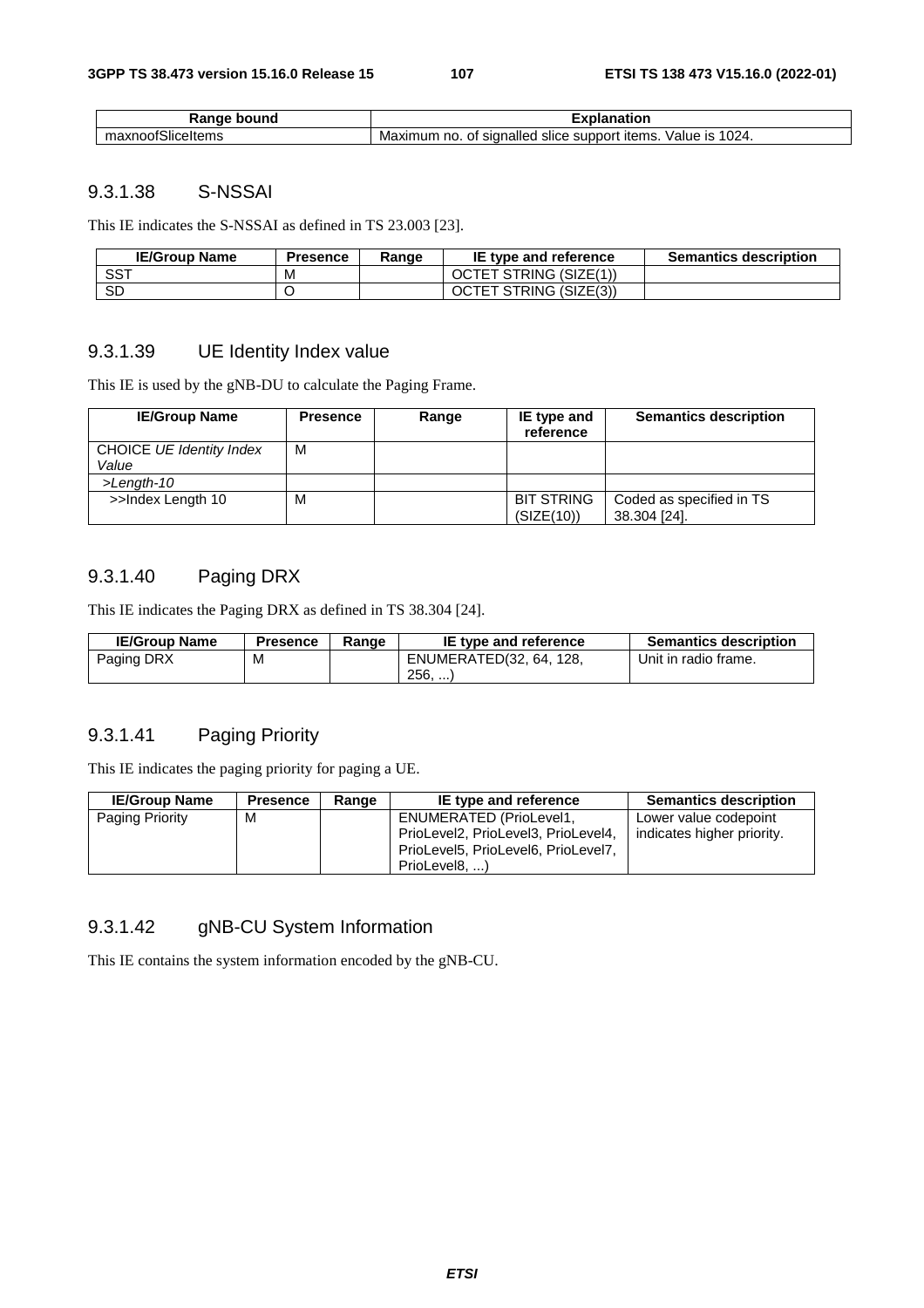| <b>IE/Group Name</b>                       | <b>Presenc</b> | Range                                                    | <b>IE</b> type                             | <b>Semantics description</b>                                                                                                                                                                | <b>Criticality</b> | Assigned           |
|--------------------------------------------|----------------|----------------------------------------------------------|--------------------------------------------|---------------------------------------------------------------------------------------------------------------------------------------------------------------------------------------------|--------------------|--------------------|
|                                            | е              |                                                          | and<br>reference                           |                                                                                                                                                                                             |                    | <b>Criticality</b> |
| SIB type to Be Updated<br>List             |                | 1                                                        |                                            |                                                                                                                                                                                             |                    |                    |
| >SIB type to Be<br><b>Updated Item IEs</b> |                | 1<br><i><maxnoofs< i=""><br/>IBTypes&gt;</maxnoofs<></i> |                                            |                                                                                                                                                                                             |                    |                    |
| >>SIB type                                 | M              |                                                          | <b>INTEGER</b><br>(232, )                  | Indicates a certain SIB block,<br>e.g. 2 means sibType2, 3 for<br>sibType3, etc. Values 6, 7, 8<br>and values 10 and higher are<br>not applicable in this version<br>of the specifications. |                    |                    |
| >>SIB message                              | M              |                                                          | <b>OCTET</b><br><b>STRING</b>              | SIB as defined in subclause<br>6.3.1 TS 38.331 [8].                                                                                                                                         |                    |                    |
| >>Value Tag                                | M              |                                                          | <b>INTEGER</b><br>(031, )                  |                                                                                                                                                                                             |                    |                    |
| >>areaScope                                | $\Omega$       |                                                          | <b>ENUMERA</b><br>TED (true,<br>$\ldots$   | Indicates that a SIB is area<br>specific. If the field is not<br>present, the SIB is cell<br>specific.                                                                                      | <b>YES</b>         | ignore             |
| SystemInformationAreal<br>D                | O              |                                                          | <b>BIT</b><br><b>STRING</b><br>(SIZE (24)) | Indicates the system<br>information area that the cell<br>belongs to, if any.                                                                                                               | <b>YES</b>         | ignore             |

| Range bound     | <b>Explanation</b>                                 |
|-----------------|----------------------------------------------------|
| maxnoofSIBTypes | Maximum no. of SIB types, the maximum value is 32. |

# 9.3.1.43 RAN UE Paging identity

This IE indicates the RAN UE Paging identity.

| <b>IE/Group Name</b> | <b>Presence</b> | Range | IE type and<br>reference           | <b>Semantics</b><br>description |
|----------------------|-----------------|-------|------------------------------------|---------------------------------|
| <b>I-RNTI</b>        | M               |       | <b>STRING</b><br>BIT<br>(SIZE(40)) |                                 |

## 9.3.1.44 CN UE Paging Identity

The 5G-S-TMSI is used as UE identifier for CN paging.

| <b>IE/Group Name</b>            | <b>Presence</b> | Range | IE type and<br>reference                  | <b>Semantics</b><br>description                    |
|---------------------------------|-----------------|-------|-------------------------------------------|----------------------------------------------------|
| CHOICE CN UE paging<br>identity | М               |       |                                           |                                                    |
| $>5G-S-TMSI$                    |                 |       |                                           |                                                    |
| >>5G-S-TMSI                     | М               |       | <b>STRING</b><br><b>BIT</b><br>(SIZE(48)) | <b>Details</b><br>defined in<br>TS 38.413<br>$[3]$ |

## 9.3.1.45 QoS Flow Level QoS Parameters

This IE defines the QoS to be applied to a QoS flow or to a DRB.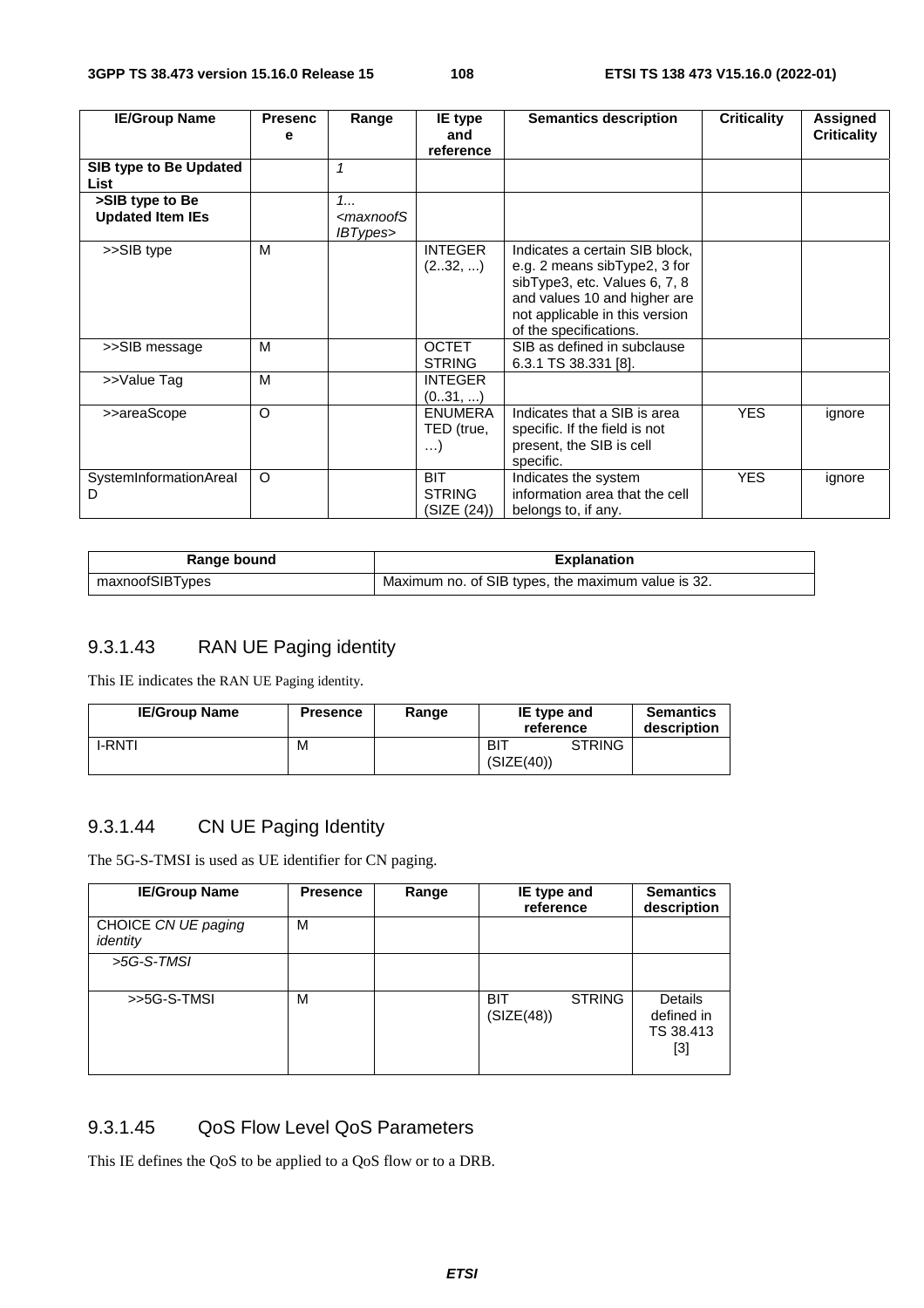| <b>IE/Group Name</b>      | <b>Presence</b> | Range | IE type and       | <b>Semantics</b>   | <b>Criticality</b>       | Assigned           |
|---------------------------|-----------------|-------|-------------------|--------------------|--------------------------|--------------------|
|                           |                 |       | reference         | description        |                          | <b>Criticality</b> |
| CHOICE QoS                | M               |       |                   |                    |                          |                    |
| Characteristics           |                 |       |                   |                    |                          |                    |
| >Non-dynamic 5QI          |                 |       |                   |                    | $\overline{\phantom{a}}$ |                    |
| >>Non Dynamic 5QI         | M               |       | 9.3.1.49          |                    |                          |                    |
| Descriptor                |                 |       |                   |                    |                          |                    |
| >Dynamic 5QI              |                 |       |                   |                    | $\overline{\phantom{a}}$ |                    |
| >>Dynamic 5QI             | M               |       | 9.3.1.47          |                    |                          |                    |
| Descriptor                |                 |       |                   |                    |                          |                    |
| NG-RAN Allocation and     | M               |       | 9.3.1.48          |                    | ٠                        |                    |
| <b>Retention Priority</b> |                 |       |                   |                    |                          |                    |
| <b>GBR QoS Flow</b>       | $\circ$         |       | 9.3.1.46          | This IE shall be   | ä,                       |                    |
| Information               |                 |       |                   | present for GBR    |                          |                    |
|                           |                 |       |                   | QoS Flows only     |                          |                    |
|                           |                 |       |                   | and is ignored     |                          |                    |
|                           |                 |       |                   | otherwise.         |                          |                    |
| Reflective QoS Attribute  | $\Omega$        |       | <b>ENUMERATED</b> | Details in TS      |                          |                    |
|                           |                 |       | (subject to, )    | 23.501 [21]. This  |                          |                    |
|                           |                 |       |                   | IE applies to non- |                          |                    |
|                           |                 |       |                   | GBR flows only     |                          |                    |
|                           |                 |       |                   | and is ignored     |                          |                    |
|                           |                 |       |                   | otherwise.         |                          |                    |
| PDU Session ID            | $\circ$         |       | <b>INTEGER</b>    | As specified in TS | <b>YES</b>               | ignore             |
|                           |                 |       | (0.255)           | 23.501 [21].       |                          |                    |
| <b>UL PDU Session</b>     | $\circ$         |       | <b>Bit Rate</b>   | The PDU session    | <b>YES</b>               | ignore             |
| Aggregate Maximum Bit     |                 |       |                   | Aggregate          |                          |                    |
| Rate                      |                 |       | 9.3.1.22          | Maximum Bit Rate   |                          |                    |
|                           |                 |       |                   | Uplink which is    |                          |                    |
|                           |                 |       |                   | associated with    |                          |                    |
|                           |                 |       |                   | the involved PDU   |                          |                    |
|                           |                 |       |                   | session.           |                          |                    |

#### 9.3.1.46 GBR QoS Flow Information

This IE indicates QoS parameters for a GBR QoS flow or GBR bearer for downlink and uplink.

| <b>IE/Group Name</b>       | <b>Presence</b> | Range | IE type and reference    | <b>Semantics description</b>   |
|----------------------------|-----------------|-------|--------------------------|--------------------------------|
| Maximum Flow Bit Rate      | M               |       | <b>Bit Rate</b>          | Maximum Bit Rate in DL.        |
| <b>Downlink</b>            |                 |       | 9.3.1.22                 | Details in TS 23.501 [21].     |
| Maximum Flow Bit Rate      | M               |       | <b>Bit Rate</b>          | Maximum Bit Rate in UL.        |
| <b>Uplink</b>              |                 |       | 9.3.1.22                 | Details in TS 23.501 [21].     |
| <b>Guaranteed Flow Bit</b> | M               |       | <b>Bit Rate</b>          | <b>Guaranteed Bit Rate</b>     |
| <b>Rate Downlink</b>       |                 |       | 9.3.1.22                 | (provided there is data to     |
|                            |                 |       |                          | deliver) in DL. Details in TS  |
|                            |                 |       |                          | 23.501 [21].                   |
| <b>Guaranteed Flow Bit</b> | м               |       | <b>Bit Rate</b>          | <b>Guaranteed Bit Rate</b>     |
| Rate Uplink                |                 |       | 9.3.1.22                 | (provided there is data to     |
|                            |                 |       |                          | deliver). Details in TS 23.501 |
|                            |                 |       |                          | $[21]$ .                       |
| Maximum Packet Loss        | O               |       | Maximum Packet Loss Rate | Indicates the maximum rate     |
| <b>Rate Downlink</b>       |                 |       | 9.3.1.50                 | for lost packets that can be   |
|                            |                 |       |                          | tolerated in the downlink      |
|                            |                 |       |                          | direction. Details in TS       |
|                            |                 |       |                          | 23.501 [21].                   |
| Maximum Packet Loss        | O               |       | Maximum Packet Loss Rate | Indicates the maximum rate     |
| Rate Uplink                |                 |       | 9.3.1.50                 | for lost packets that can be   |
|                            |                 |       |                          | tolerated in the uplink        |
|                            |                 |       |                          | direction. Details in TS       |
|                            |                 |       |                          | 23.501 [21].                   |

## 9.3.1.47 Dynamic 5QI Descriptor

This IE indicates the QoS Characteristics for a Non-standardised or not pre-configured 5QI for downlink and uplink.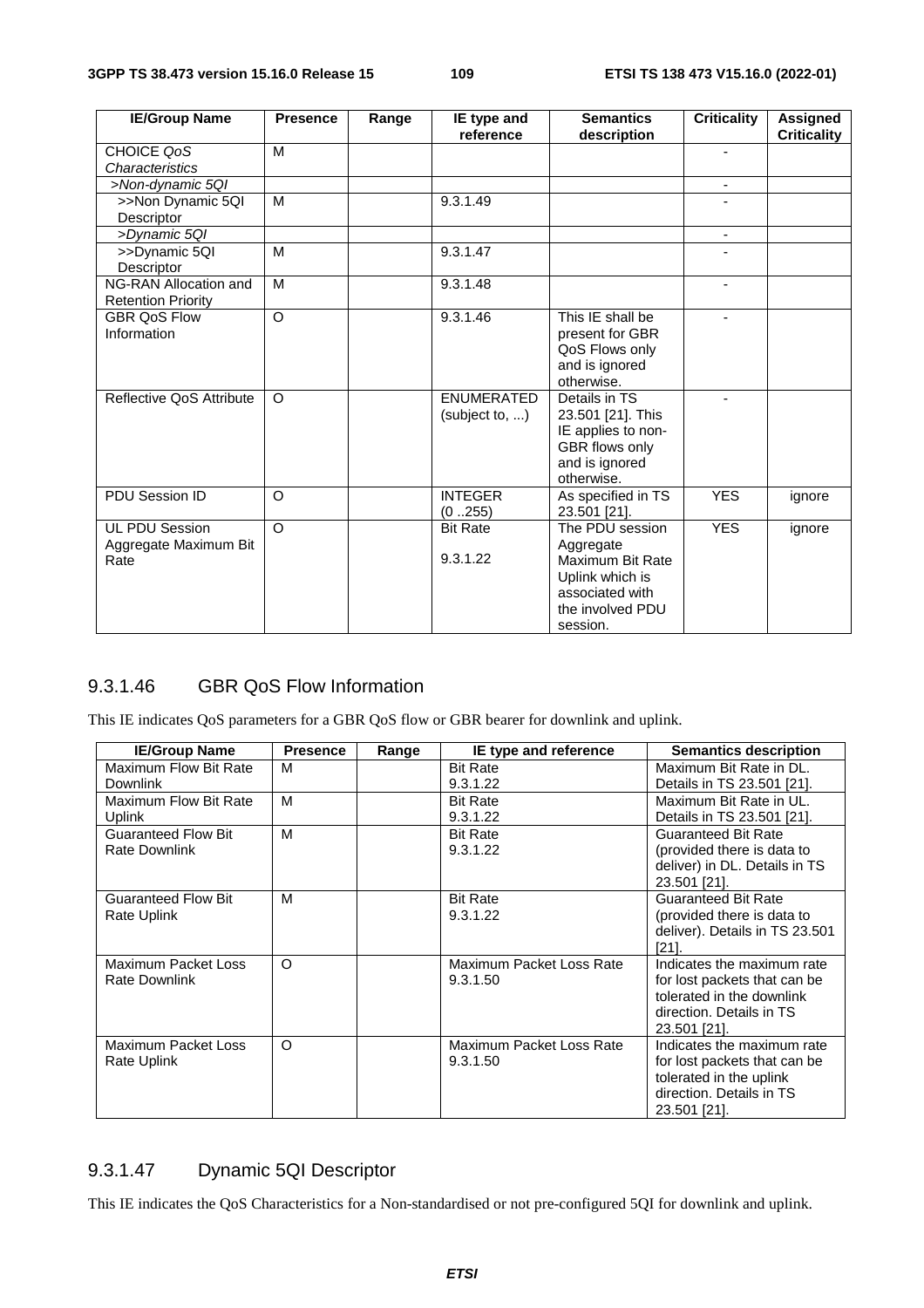| <b>IE/Group Name</b>      | <b>Presence</b>  | Range | IE type and reference         | <b>Semantics description</b>   |
|---------------------------|------------------|-------|-------------------------------|--------------------------------|
| <b>QoS Priority Level</b> | м                |       | <b>INTEGER (1127)</b>         | For details see TS 23.501      |
|                           |                  |       |                               | $[21]$ .                       |
| Packet Delay Budget       | м                |       | 9.3.1.51                      | For details see TS 23.501      |
|                           |                  |       |                               | [21].                          |
| Packet Error Rate         | М                |       | 9.3.1.52                      | For details see TS 23.501      |
|                           |                  |       |                               | [21]                           |
| 5QI                       | O                |       | INTEGER (0255,)               | This IE contains the           |
|                           |                  |       |                               | dynamically assigned 5QI as    |
|                           |                  |       |                               | specified in TS 23.501 [21].   |
| <b>Delay Critical</b>     | $C-$             |       | <b>ENUMERATED (delay</b>      | For details see TS 23.501      |
|                           | <b>ifGBRflow</b> |       | critical, non-delay critical) | [21].                          |
| Averaging Window          | $C-$             |       | 9.3.1.53                      | For details see TS 23.501      |
|                           | <b>ifGBRflow</b> |       |                               | [21].                          |
| Maximum Data Burst        | O                |       | 9.3.1.54                      | For details see TS 23.501      |
| Volume                    |                  |       |                               | [21]. This IE shall be         |
|                           |                  |       |                               | included if the Delay Critical |
|                           |                  |       |                               | IE is set to "delay critical"  |
|                           |                  |       |                               | and is ignored otherwise.      |

| Condition | <b>Explanation</b>                                                        |
|-----------|---------------------------------------------------------------------------|
| ifGBRflow | This IE shall be present if the GBR QoS Flow Information IE is present in |
|           | the QoS Flow Level QoS Parameters IE.                                     |

## 9.3.1.48 NG-RAN Allocation and Retention Priority

This IE specifies the relative importance of a QoS flow or a DRB compared to other QoS flows or DRBs for allocation and retention of NG-RAN resources.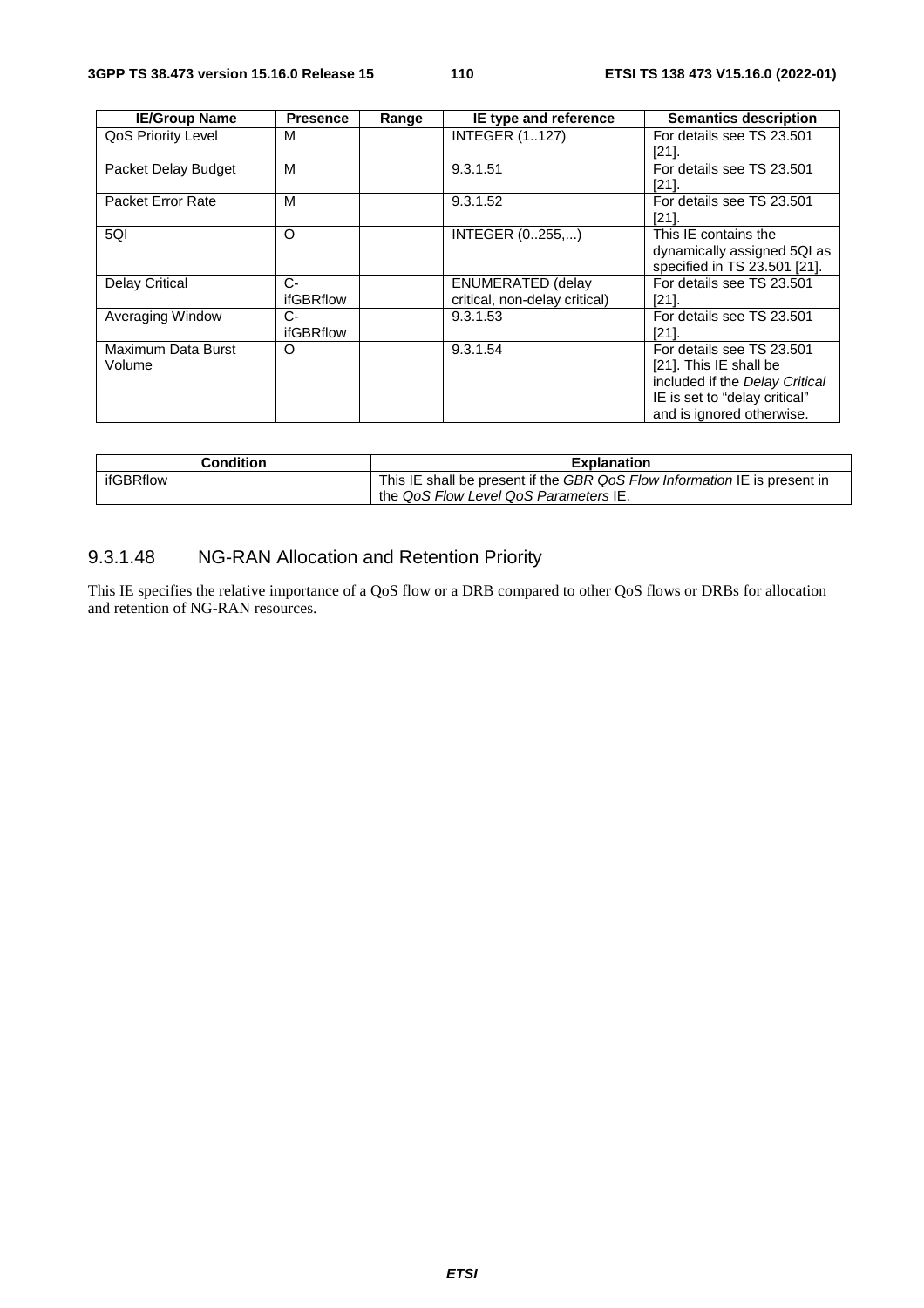| <b>IE/Group Name</b>             | <b>Presence</b> | Range | IE type and reference                                                            | <b>Semantics description</b>                                                                                                                                                                                                                                                                                                                                                                                                                                                                                                            |
|----------------------------------|-----------------|-------|----------------------------------------------------------------------------------|-----------------------------------------------------------------------------------------------------------------------------------------------------------------------------------------------------------------------------------------------------------------------------------------------------------------------------------------------------------------------------------------------------------------------------------------------------------------------------------------------------------------------------------------|
| <b>Priority Level</b>            | М               |       | <b>INTEGER (015)</b>                                                             | Desc.: This IE defines the<br>relative importance of a<br>resource request (see TS<br>23.501 [21]).<br><b>Usage: Values are ordered</b><br>in decreasing order of<br>priority, i.e., with 1 as the<br>highest priority and 15 as<br>the lowest priority. Further<br>usage is defined in TS<br>23.501 [21].                                                                                                                                                                                                                              |
| Pre-emption Capability           | М               |       | <b>ENUMERATED</b> (shall not<br>trigger pre-emption, may<br>trigger pre-emption) | <b>Desc.:</b> This IE indicates the<br>pre-emption capability of the<br>request on other QoS flows<br>(see TS 23.501 [21]).<br><b>Usage: The QoS flow shall</b><br>not pre-empt other QoS<br>flows or, the QoS flow may<br>pre-empt other QoS flows.<br>Note: The Pre-emption<br>Capability indicator applies<br>to the allocation of resources<br>for a QoS flow and as such it<br>provides the trigger to the<br>pre-emption<br>procedures/processes of the<br>NG-RAN node.                                                           |
| <b>Pre-emption Vulnerability</b> | м               |       | <b>ENUMERATED</b> (not pre-<br>emptable, pre-emptable)                           | <b>Desc.: This IE indicates the</b><br>vulnerability of the QoS flow<br>to pre-emption of other QoS<br>flows (see TS 23.501 [21]).<br>Usage: The QoS flow shall<br>not be pre-empted by other<br>QoS flows or the QoS flow<br>may be pre-empted by other<br>QoS flows.<br>Note: The Pre-emption<br>Vulnerability indicator<br>applies for the entire<br>duration of the QoS flow,<br>unless modified and as such<br>indicates whether the QoS<br>flow is a target of the pre-<br>emption<br>procedures/processes of the<br>NG-RAN node. |

# 9.3.1.49 Non Dynamic 5QI Descriptor

This IE indicates the QoS Characteristics for a standardized or pre-configured 5QI for downlink and uplink.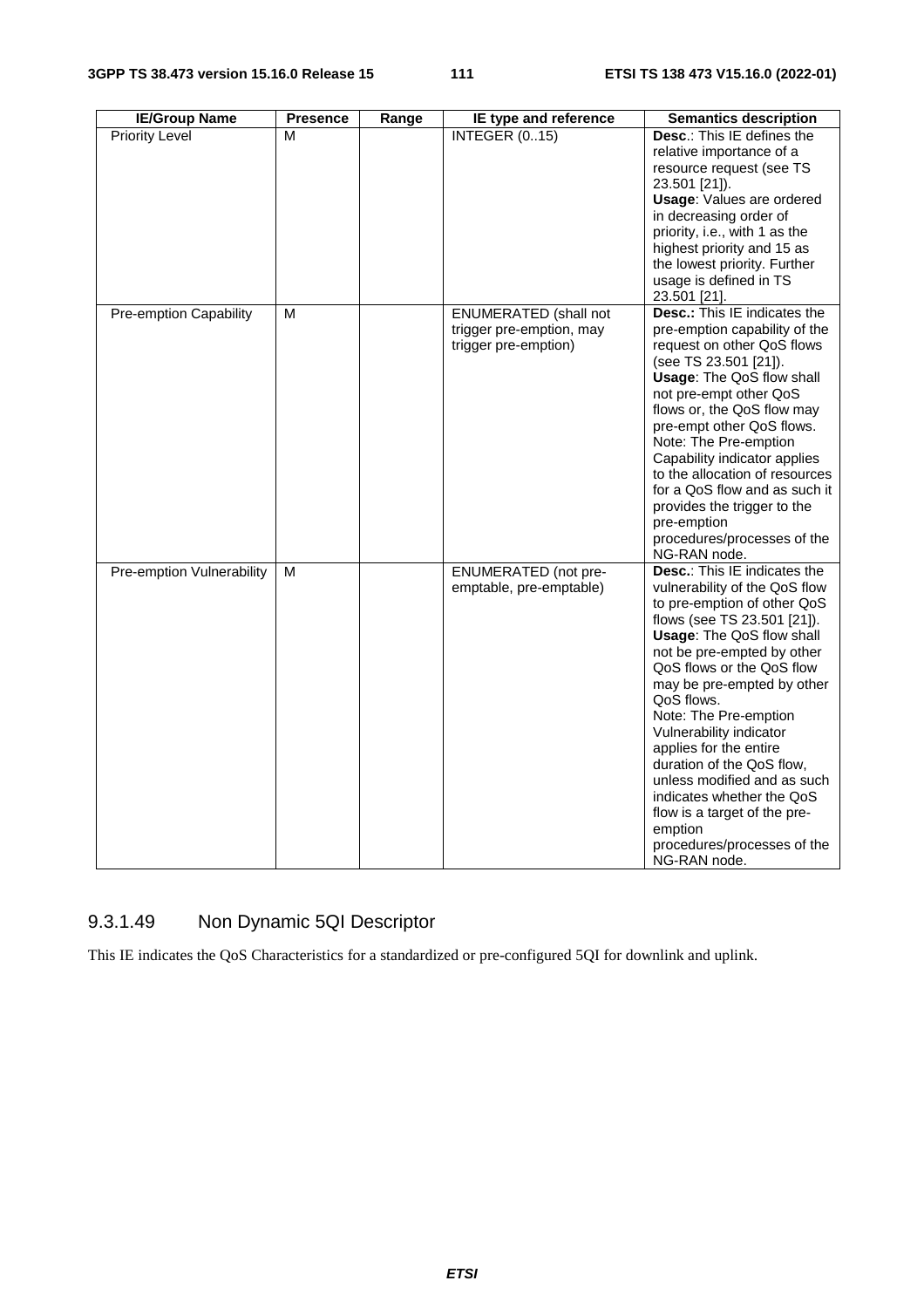| <b>IE/Group Name</b>         | <b>Presence</b> | Range | IE type and reference | <b>Semantics description</b>                                                                           |
|------------------------------|-----------------|-------|-----------------------|--------------------------------------------------------------------------------------------------------|
| 5QI                          | M               |       | INTEGER (0255,)       | This IE contains the<br>standardized or pre-<br>configured 5QI as specified                            |
|                              |                 |       |                       | in TS 23.501 [21]                                                                                      |
| <b>Priority Level</b>        | O               |       | <b>INTEGER (1127)</b> | For details see TS 23.501<br>[21]. When included<br>overrides standardized or<br>pre-configured value. |
| Averaging Window             | $\circ$         |       | 9.3.1.53              | For details see TS 23.501<br>[21]. When included<br>overrides standardized or<br>pre-configured value. |
| Maximum Data Burst<br>Volume | O               |       | 9.3.1.54              | For details see TS 23.501<br>[21]. When included<br>overrides standardized or<br>pre-configured value. |

#### 9.3.1.50 Maximum Packet Loss Rate

This IE indicates the Maximum Packet Loss Rate.

| <b>IE/Group Name</b>        | <b>Presence</b> | Range | IE type and reference | <b>Semantics description</b>                                                              |
|-----------------------------|-----------------|-------|-----------------------|-------------------------------------------------------------------------------------------|
| Maximum Packet Loss<br>Rate | M               |       | INTEGER(01000)        | Ratio of lost packets per<br>number of packets sent.<br>expressed in tenth of<br>percent. |

## 9.3.1.51 Packet Delay Budget

This IE indicates the Packet Delay Budget for a QoS flow.

| <b>IE/Group Name</b> | <b>Presence</b> | Range | IE type and reference | <b>Semantics description</b>                                                                      |
|----------------------|-----------------|-------|-----------------------|---------------------------------------------------------------------------------------------------|
| Packet Delay Budget  | м               |       | INTEGER (01023, )     | Upper bound value for the<br>delay that a packet may<br>experience expressed in unit<br>of 0.5ms. |

#### 9.3.1.52 Packet Error Rate

This IE indicates the Packet Error Rate for a QoS flow.

| <b>IE/Group Name</b> | <b>Presence</b> | Range | IE type and reference | <b>Semantics description</b>                                                       |
|----------------------|-----------------|-------|-----------------------|------------------------------------------------------------------------------------|
| Scalar               | м               |       | INTEGR (0., 9, )      | The packet error rate is<br>expressed as Scalar x 10-k<br>where k is the Exponent. |
| Exponent             | м               |       | INTEGER $(09, )$      |                                                                                    |

#### 9.3.1.53 Averaging Window

This IE indicates the Averaging Window for a QoS flow, and applies to GBR QoS Flows only.

| <b>IE/Group Name</b> | <b>Presence</b> | Range | IE type and reference | <b>Semantics description</b>              |
|----------------------|-----------------|-------|-----------------------|-------------------------------------------|
| Averaging Window     | M               |       | INTEGER (04095. )     | Unit: ms. The default value<br>is 2000ms. |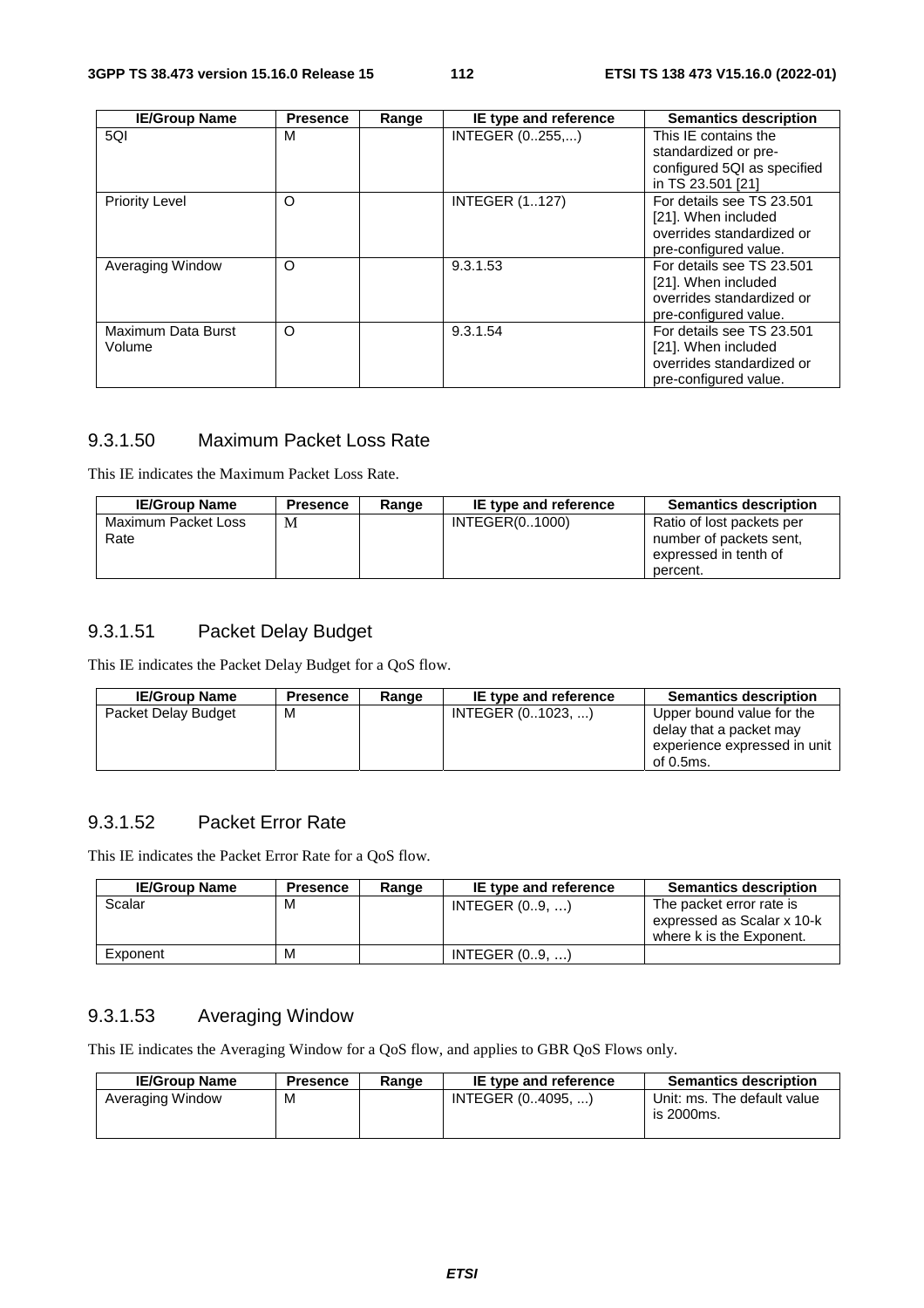#### 9.3.1.54 Maximum Data Burst Volume

This IE indicates the Maximum Data Burst Volume for a QoS flow, and applies to delay critical GBR QoS flows only.

| <b>IE/Group Name</b> | Presence | Range | IE type and reference | <b>Semantics description</b> |
|----------------------|----------|-------|-----------------------|------------------------------|
| Maximum Data Burst   | м        |       | INTEGER (04095. )     | Unit: byte.                  |
| Volume               |          |       |                       |                              |

#### 9.3.1.55 Masked IMEISV

This information element contains the IMEISV value with a mask, to identify a terminal model without identifying an individual Mobile Equipment.

| <b>IE/Group Name</b> | <b>Presence</b> | Range | IE type and                                   | <b>Semantics description</b>                                                                                                                                                                                                                            |
|----------------------|-----------------|-------|-----------------------------------------------|---------------------------------------------------------------------------------------------------------------------------------------------------------------------------------------------------------------------------------------------------------|
| Masked IMEISV        | М               |       | reference<br><b>BIT STRING</b><br>(SIZE (64)) | Coded as the International Mobile station<br>Equipment Identity and Software Version<br>Number (IMEISV) defined in TS 23.003 [23]                                                                                                                       |
|                      |                 |       |                                               | with the last 4 digits of the SNR masked by<br>setting the corresponding bits to 1.<br>The first to fourth bits correspond to the first<br>digit of the IMEISV, the fifth to eighth bits<br>correspond to the second digit of the IMEISV,<br>and so on. |

#### 9.3.1.56 Notification Control

The *Notification Control* IE indicates whether the notification control for a given DRB is active or not-active.

| <b>IE/Group Name</b>        | <b>Presence</b> | Range | <b>IE Type and</b><br>Reference      | <b>Semantics Description</b> |
|-----------------------------|-----------------|-------|--------------------------------------|------------------------------|
| <b>Notification Control</b> | M               |       | ENUMERATED(Act<br>ive, Not-Active, ) |                              |

#### 9.3.1.57 RAN Area Code

This information element is used to uniquely identify a RAN Area Code.

| <b>IE/Group Name</b> | Presence | Range | IE type and reference             | <b>Semantics description</b> |
|----------------------|----------|-------|-----------------------------------|------------------------------|
| <b>RANAC</b>         | М        |       | .255)<br><b>FGER</b><br>(0)<br>ΙN | RAN Area Code                |

#### 9.3.1.58 PWS System Information

This IE contains the system information used for public warning.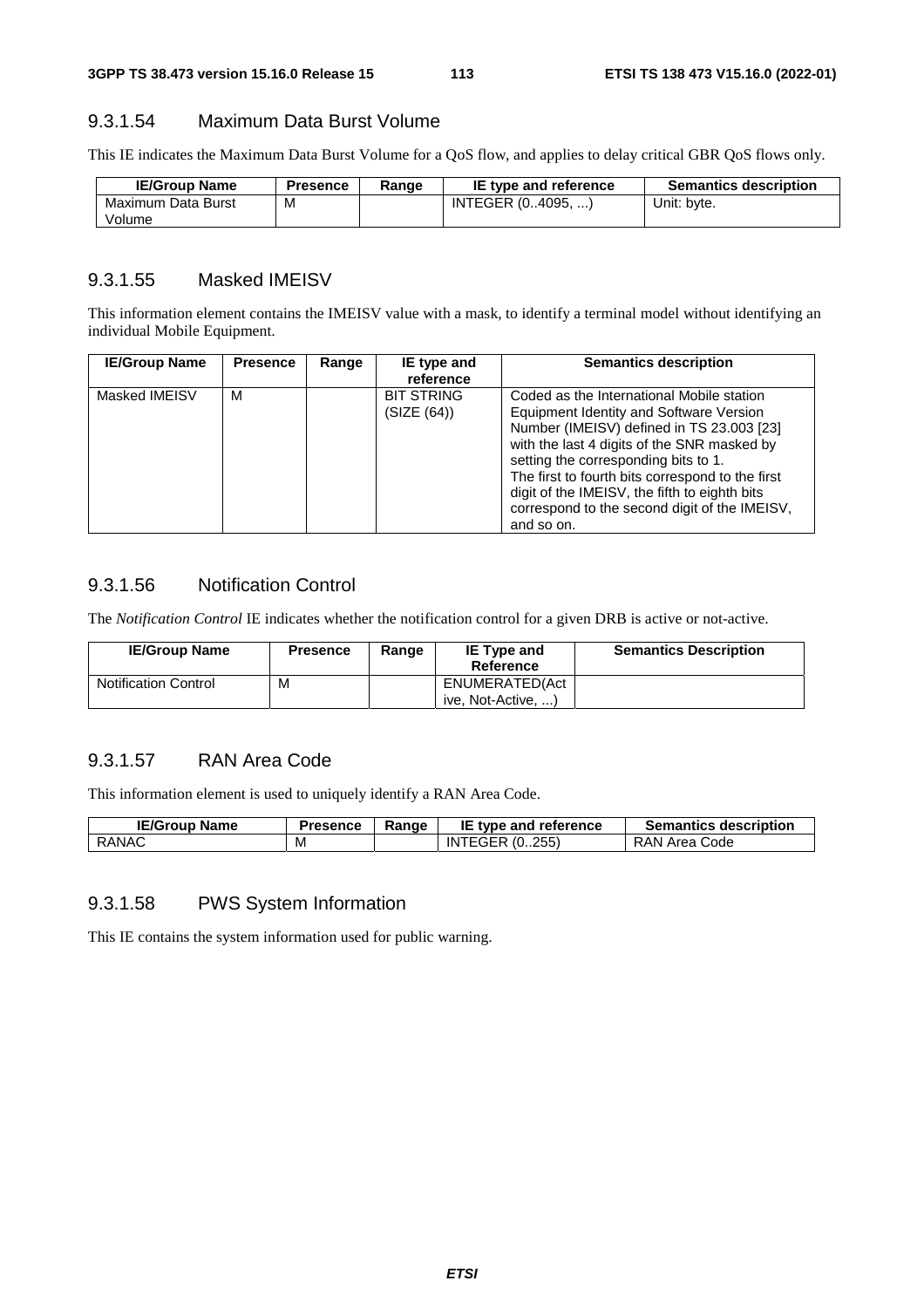| <b>IE/Group Name</b>            | <b>Presence</b> | Range | IE type and    | <b>Semantics description</b> | <b>Criticality</b> | <b>Assigned</b>    |
|---------------------------------|-----------------|-------|----------------|------------------------------|--------------------|--------------------|
|                                 |                 |       | reference      |                              |                    | <b>Criticality</b> |
| SIB type                        | м               |       | <b>INTEGER</b> | Indicates a certain SIB      |                    |                    |
|                                 |                 |       | (68, )         | block for public warning     |                    |                    |
|                                 |                 |       |                | message, e.g. 6 means        |                    |                    |
|                                 |                 |       |                | sibType6, 7 for              |                    |                    |
|                                 |                 |       |                | sibType7, etc.               |                    |                    |
| SIB message                     | м               |       | <b>OCTET</b>   | SIB message for public       |                    |                    |
|                                 |                 |       | <b>STRING</b>  | warning, as defined in       |                    |                    |
|                                 |                 |       |                | TS 38.331 [8].               |                    |                    |
| <b>Notification Information</b> | O               |       |                |                              | <b>YES</b>         | ignore             |
| >Message Identifier             | M               |       | 9.3.1.81       |                              |                    |                    |
| >Serial Number                  | M               |       | 9.3.1.82       |                              |                    |                    |
| Additional SIB Message          | $\circ$         |       | 9.3.1.86       | <b>Additional SIB</b>        | Yes                | reject             |
| List                            |                 |       |                | messages containing          |                    |                    |
|                                 |                 |       |                | different segments of a      |                    |                    |
|                                 |                 |       |                | public warning message       |                    |                    |
|                                 |                 |       |                | if segmentation is           |                    |                    |
|                                 |                 |       |                | applied, as defined in       |                    |                    |
|                                 |                 |       |                | TS38.331 [8].                |                    |                    |

## 9.3.1.59 Repetition Period

This IE indicates the periodicity of the warning message to be broadcast.

| <b>IE/Group Name</b>     | <b>Presence</b> | Range | IE type and<br>reference | <b>Semantics description</b>                       |
|--------------------------|-----------------|-------|--------------------------|----------------------------------------------------|
| <b>Repetition Period</b> | M               |       | INTEGER $(02^{17}-1)$    | The unit of value 1 to $2^{17}$ -1 is<br>[second]. |

## 9.3.1.60 Number of Broadcasts Requested

This IE indicates the number of times a message is to be broadcast.

| <b>IE/Group Name</b> | <b>Presence</b> | Range | IE type and<br>reference | <b>Semantics description</b> |
|----------------------|-----------------|-------|--------------------------|------------------------------|
| Number of Broadcasts | м               |       | <b>INTEGER</b>           |                              |
| Requested            |                 |       | (0.65535)                |                              |

## 9.3.1.61 Void

#### 9.3.1.62 SIType List

This IE is used by gNB-CU to provide SI list of other SI for gNB-DU.

| <b>IE/Group Name</b> | <b>Presence</b> | Range                                      | IE type and<br>reference  | <b>Semantics description</b>                                             |
|----------------------|-----------------|--------------------------------------------|---------------------------|--------------------------------------------------------------------------|
| SI type item IEs     |                 | <br><maxnoofsl<br>Types&gt;</maxnoofsl<br> |                           |                                                                          |
| >SI Type             | М               |                                            | <b>INTEGER</b><br>(132, ) | Indicates a certain SI type required<br>to be broadcasted by the gNB-DU. |

| Range bound    | <b>Explanation</b>                                |
|----------------|---------------------------------------------------|
| maxnoofSITypes | Maximum no. of SI types, the maximum value is 32. |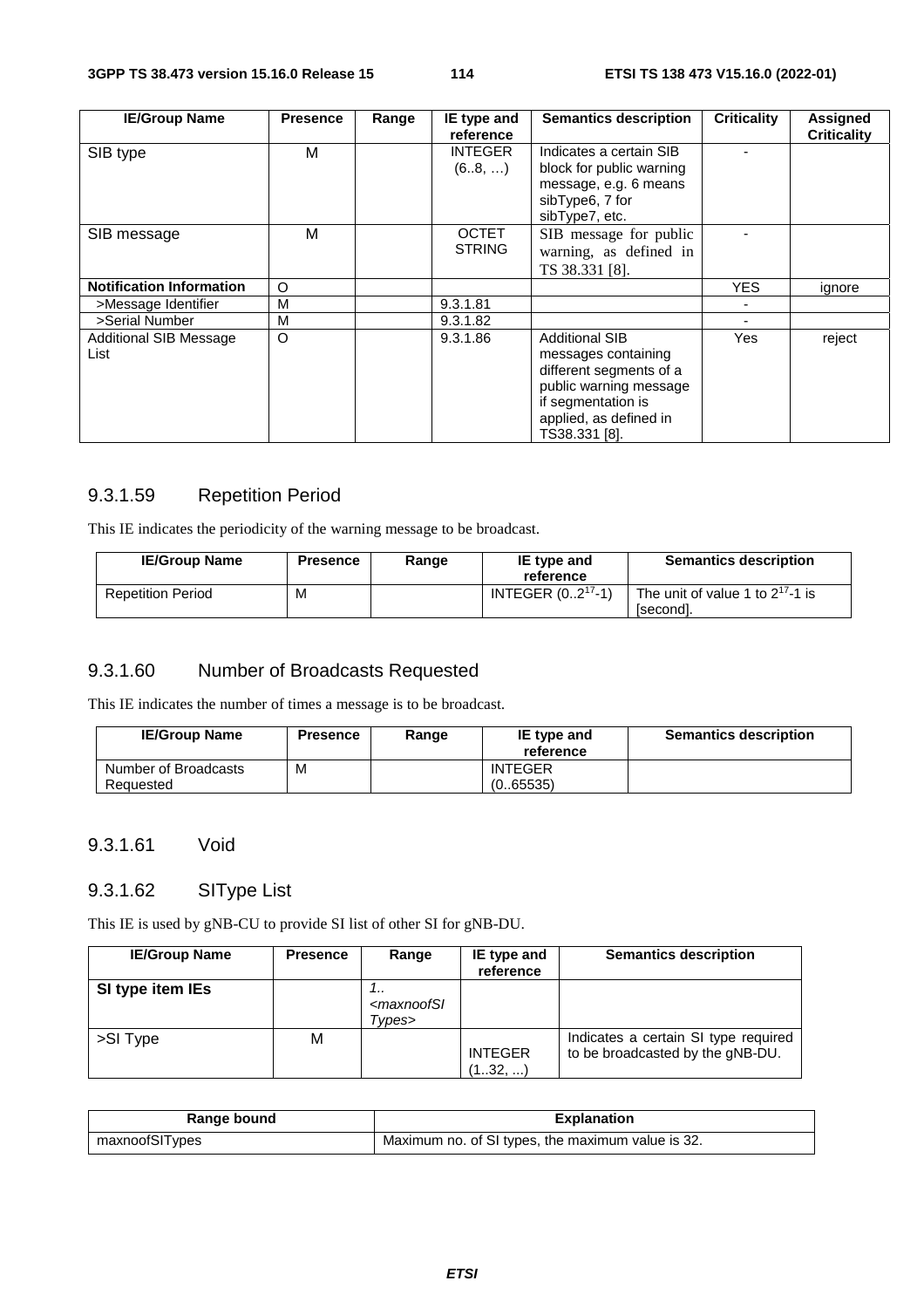#### 9.3.1.63 QoS Flow Identifier

This IE identifies a QoS Flow within a PDU Session. The definition and use of the QoS Flow Identifieris specified in TS 23.501 [21].

| <b>IE/Group Name</b> | Presence | Range | IE type and<br>reference | <b>Semantics description</b> |
|----------------------|----------|-------|--------------------------|------------------------------|
| QoS Flow Identifier  | M        |       | <b>INTEGER (0.63)</b>    |                              |

#### 9.3.1.64 Served E-UTRA Cell Information

This IE contains served cell information of an E-UTRA cell for spectrum sharing between E-UTRA and NR.

| <b>IE/Group Name</b>      | <b>Presence</b> | Range | IE type and<br>reference | <b>Semantics description</b>       |
|---------------------------|-----------------|-------|--------------------------|------------------------------------|
| CHOICE EUTRA-Mode-Info    | м               |       |                          |                                    |
| > FDD                     |                 |       |                          |                                    |
| >>FDD Info                |                 |       |                          |                                    |
| >>>UL Offset to Point A   | м               |       | <b>INTEGER</b>           | Indicates the offset to the center |
|                           |                 |       | (02199)                  | of the NR carrier for UL.          |
| >>>DL Offset to Point A   | м               |       | <b>INTEGER</b>           | Indicates the offset to the center |
|                           |                 |       | (02199,)                 | of the NR carrier for DL.          |
| >TDD                      |                 |       |                          |                                    |
| >>TDD Info                |                 |       |                          |                                    |
| >>>Offset to Point A      | м               |       | <b>INTEGER</b>           | Indicates the offset to the center |
|                           |                 |       | (02199,)                 | of the NR carrier.                 |
| Protected E-UTRA Resource | $\Omega$        |       | <b>OCTET STRING</b>      | Indicates the Protected E-UTRA     |
| Indication                |                 |       |                          | Resource Indication as defined     |
|                           |                 |       |                          | in subclause 9.2.125 of TS         |
|                           |                 |       |                          | 36.423 [9].                        |

## 9.3.1.65 Available PLMN List

This IE indicates the list of available PLMN.

| <b>IE/Group Name</b>           | <b>Presence</b> | Range                   | IE type and<br>reference | <b>Semantics description</b> |
|--------------------------------|-----------------|-------------------------|--------------------------|------------------------------|
| <b>Available PLMN Item IEs</b> |                 | >/<br>maxnoofBPLM<br>Ns |                          |                              |
| >PLMN Identity                 | M               |                         | 9.3.1.14                 |                              |

| Range                       | - 300                                                                 |
|-----------------------------|-----------------------------------------------------------------------|
| bound                       | nation                                                                |
| LMNs<br>$\sim$<br>naxnoorBF | _MN_<br>≒lds.<br>Value is 6.<br>Broadcast<br>Maximum<br>no<br>Οt<br>້ |

### 9.3.1.66 RLC Failure Indication

This IE indicates the LCID associated with the RLC entity needing re-establishment.

| <b>IE/Group Name</b>   | <b>Presence</b> | Range | IE type and<br>reference | <b>Semantics description</b> |
|------------------------|-----------------|-------|--------------------------|------------------------------|
| <b>Associated LCID</b> | M               |       | LCID<br>9.3.1.35         |                              |

### 9.3.1.67 Uplink TxDirectCurrentList Information

This IE contains the Uplink TxDirectCurrentList information that is configured by the UE.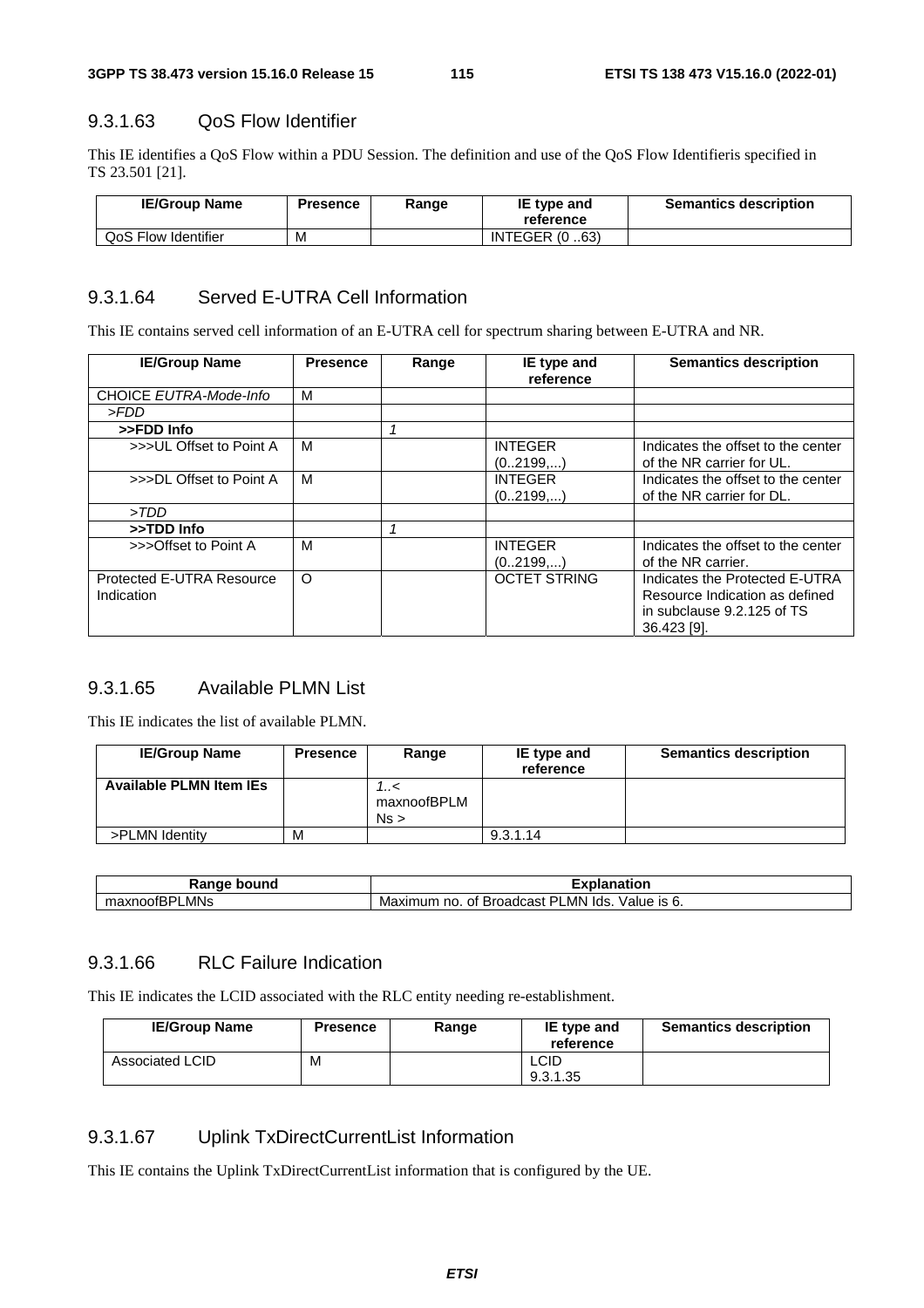| <b>IE/Group Name</b>                      | <b>Presence</b> | Range | IE type and<br>reference | <b>Semantics description</b>                              |
|-------------------------------------------|-----------------|-------|--------------------------|-----------------------------------------------------------|
| Uplink TxDirectCurrentList<br>Information | M               |       | <b>OCTET STRING</b>      | UplinkTxDirectCurrentList<br>as defined in TS 38.331 [8]. |

#### 9.3.1.68 Service Status

This IE is used to indicate the service status of a cell by the gNB-DU.

| <b>IE/Group Name</b>  | <b>Presence</b> | Range | IE type and reference                                    | <b>Semantics description</b>                                                                                                          |
|-----------------------|-----------------|-------|----------------------------------------------------------|---------------------------------------------------------------------------------------------------------------------------------------|
| Service State         | М               |       | <b>ENUMERATED (In-</b><br>Service, Out-Of-<br>Service, ) | Indicates the Service State<br>of the cell. In-Service and<br>Out-of-Service Service<br>States are defined in TS<br>$38.401$ [4].     |
| Switching Off Ongoing | O               |       | ENUMERATED<br>(True, )                                   | This IE indicates that the<br>gNB-DU will delete the cell<br>after some time using a<br>new gNB-DU Configuration<br>Update procedure. |

## 9.3.1.69 RLC Status

This IE indicates about the RLC configuration change included in the container towards the UE.

| <b>IE/Group Name</b>       | <b>Presence</b> | Range | IE type and<br>reference        | <b>Semantics description</b>                                                                      |
|----------------------------|-----------------|-------|---------------------------------|---------------------------------------------------------------------------------------------------|
| Reestablishment Indication |                 |       | ENUMERATED<br>(reestablished, ) | Indicates that following a<br>change in the radio status,<br>the RLC has been re-<br>established. |

## 9.3.1.70 RRC Version

This information element is used to identify RRC version corresponding to TS 38.331 [8].

| <b>IE/Group Name</b>           | <b>Presenc</b><br>е | Range | IE type and<br>reference          | <b>Semantics description</b>                                                                                                                                                                                                      | <b>Criticality</b> | Assigned<br><b>Criticality</b> |
|--------------------------------|---------------------|-------|-----------------------------------|-----------------------------------------------------------------------------------------------------------------------------------------------------------------------------------------------------------------------------------|--------------------|--------------------------------|
| Latest RRC Version             | М                   |       | <b>BIT STRING</b><br>(SIZE (3))   | This IE is not used in this<br>release.                                                                                                                                                                                           |                    |                                |
| Latest RRC Version<br>Enhanced | O                   |       | <b>OCTET STRING</b><br>(SIZE (3)) | Latest supported RRC<br>version in the release<br>corresponding to TS<br>38.331 [8]. For a 3GPP<br>specification version x.y.z,<br>x is encoded by the<br>leftmost byte, y by the<br>middle byte, and z by the<br>rightmost byte. | <b>YES</b>         | ignore                         |

## 9.3.1.71 RRC Delivery Status

This IE provides information about the delivery status of RRC messages to the UE.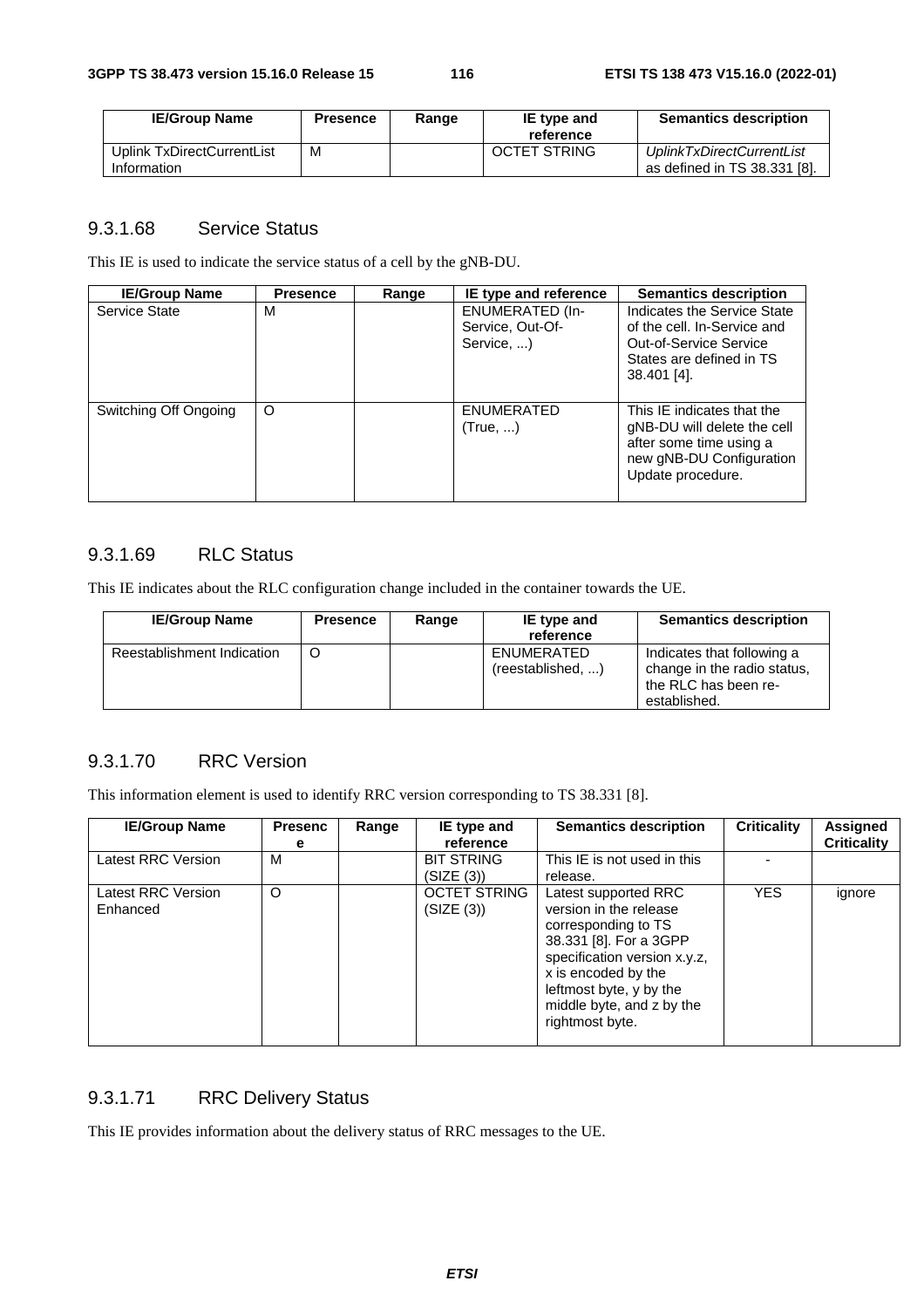| <b>IE/Group Name</b>   | <b>Presence</b> | Range | IE type and           | <b>Semantics description</b>                                    |
|------------------------|-----------------|-------|-----------------------|-----------------------------------------------------------------|
|                        |                 |       | reference             |                                                                 |
| <b>Delivery Status</b> | м               |       | INTEGER $(02^{12}-1)$ | Highest NR PDCP SN                                              |
|                        |                 |       |                       | successfully delivered in<br>sequence to the UE.                |
| Triggering Message     | M               |       | INTEGER $(02^{12}-1)$ | NR PDCP SN for the RRC<br>message that triggered the<br>report. |

## 9.3.1.72 QoS Flow Mapping Indication

This IE is used to indicate only the uplink or downlink QoS flow is mapped to the DRB.

| <b>IE/Group Name</b>           | <b>Presence</b> | Range | IE type and<br>reference | <b>Semantics description</b>                                                   |
|--------------------------------|-----------------|-------|--------------------------|--------------------------------------------------------------------------------|
| QoS Flow Mapping<br>Indication |                 |       | ENUMERATED(ul.<br>dl,    | Indicates that only the uplink or<br>downlink QoS flow is mapped to<br>the DRB |

## 9.3.1.73 Resource Coordination Transfer Information

This IE contains information for UE-associated E-UTRA – NR resource coordination.

| <b>IE/Group Name</b>                                     | <b>Presence</b> | Range | IE type and<br>reference        | <b>Semantics description</b>                                                                        |
|----------------------------------------------------------|-----------------|-------|---------------------------------|-----------------------------------------------------------------------------------------------------|
| MeNB Cell ID                                             | M               |       | <b>BIT STRING</b><br>(SIZE(28)) | E-UTRAN Cell Identifier IE<br>contained in the ECGI as<br>defined in TS 36.423 [9] clause<br>9.2.14 |
| <b>Resource Coordination E-</b><br>UTRA Cell Information | C               |       | 9.3.1.75                        |                                                                                                     |

## 9.3.1.74 E-UTRA PRACH Configuration

This IE indicates the PRACH resources used in E-UTRA cell.

| <b>IE/Group Name</b>                 | <b>Presence</b> | Range | IE type and<br>reference  | <b>Semantics description</b>                                                                                   |
|--------------------------------------|-----------------|-------|---------------------------|----------------------------------------------------------------------------------------------------------------|
| RootSequenceIndex                    | M               |       | <b>INTEGER</b><br>(0837)  | See section 5.7.2, in TS 36.211<br>[27]                                                                        |
| ZeroCorrelationZoneConfigur<br>ation | M               |       | <b>INTEGER</b><br>(015)   | See section 5.7.2. in TS 36.211<br>[27]                                                                        |
| HighSpeedFlag                        | M               |       | <b>BOOLEAN</b>            | TRUE corresponds to Restricted<br>set and FALSE to Unrestricted<br>set. See section 5.7.2 in TS<br>36.211 [27] |
| PRACH-FrequencyOffset                | м               |       | <b>INTEGER</b><br>(0.,94) | See section 5.7.1 of TS 36.211<br>[27]                                                                         |
| PRACH-ConfigurationIndex             | C-ifTDD         |       | <b>INTEGER</b><br>(0.,63) | See section 5.7.1, in TS 36.211<br>[27]                                                                        |

| <b>Condition</b><br><b>Explanation</b> |       |                                                                                  |
|----------------------------------------|-------|----------------------------------------------------------------------------------|
|                                        | ifTDD | This IE shall be present if the <i>EUTRA-Mode-Info</i> IE in the <i>Resource</i> |
|                                        |       | Coordination E-UTRA Cell Information IE is set to the value "TDD".               |

#### 9.3.1.75 Resource Coordination E-UTRA Cell Information

This IE contains E-UTRA cell information for UE-associated E-UTRA – NR resource coordination.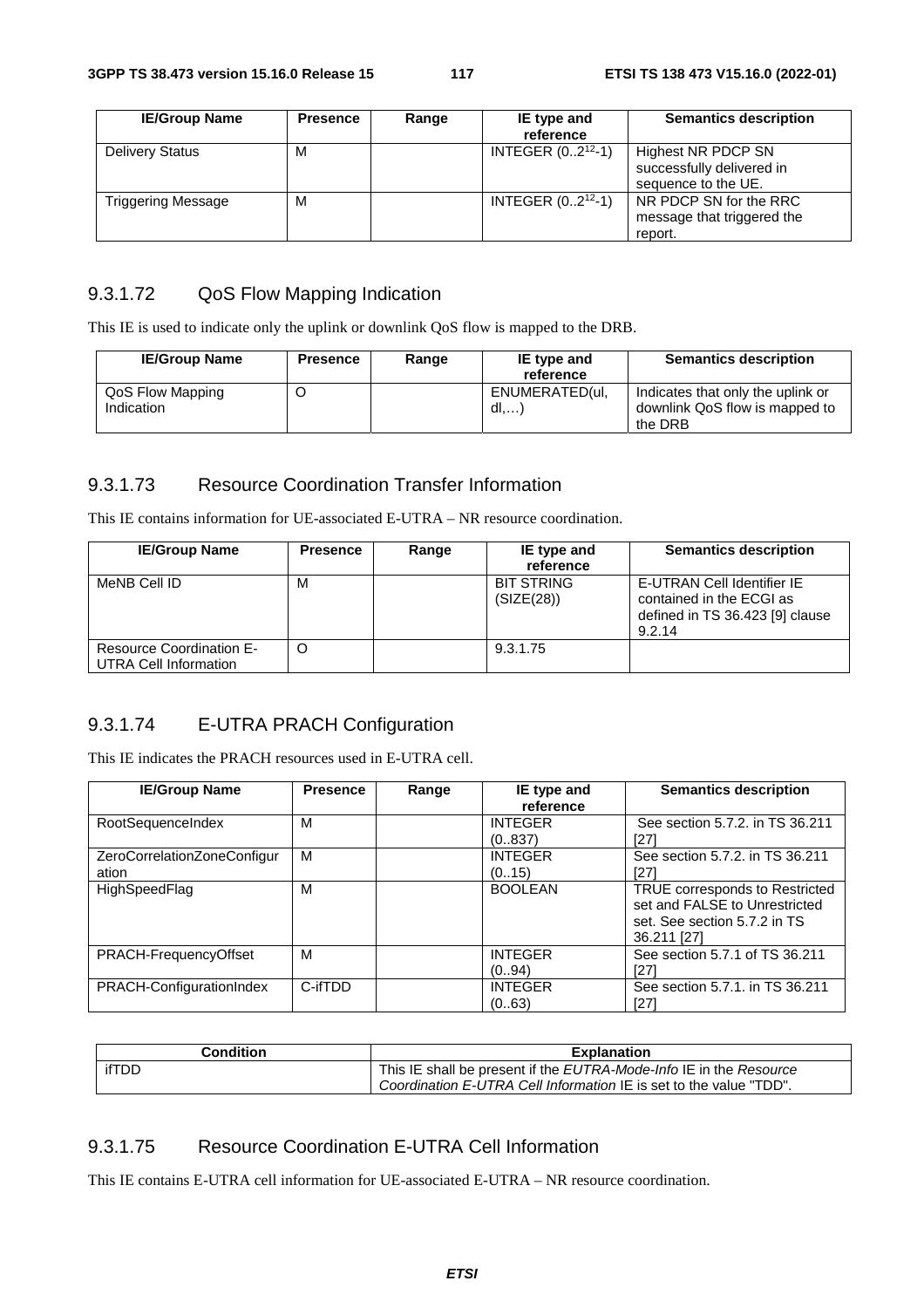| <b>IE/Group Name</b>                   | <b>Presence</b> | Range        | IE type and<br>reference                                                                   | <b>Semantics</b><br>description                                                                                                                  | <b>Criticality</b>       | <b>Assigned</b><br><b>Criticality</b> |
|----------------------------------------|-----------------|--------------|--------------------------------------------------------------------------------------------|--------------------------------------------------------------------------------------------------------------------------------------------------|--------------------------|---------------------------------------|
| CHOICE EUTRA-Mode-Info                 | M               |              |                                                                                            |                                                                                                                                                  | $\overline{\phantom{a}}$ |                                       |
| >FDD                                   |                 |              |                                                                                            |                                                                                                                                                  | $\blacksquare$           |                                       |
| >>FDD Info                             |                 | $\mathcal I$ |                                                                                            |                                                                                                                                                  | $\blacksquare$           |                                       |
| >>>UL EARFCN                           | $\overline{O}$  |              | INTEGER (0<br>maxExtendedEARF<br>CN,                                                       | The relation<br>between EARFCN<br>and carrier<br>frequency (in<br>MHz) is defined in<br>TS 36.104 [25].                                          |                          |                                       |
| >>>DL EARFCN                           | M               |              | INTEGER (0<br>maxExtendedEARF<br>CN,                                                       | The relation<br>between EARFCN<br>and carrier<br>frequency (in<br>MHz) is defined in<br>TS 36.104 [25].                                          |                          |                                       |
| >>>UL Transmission<br><b>Bandwidth</b> | O               |              | E-UTRA<br>Transmission<br><b>Bandwidth</b><br>9.3.1.80                                     | Present if UL<br><b>EARFCNIE</b> is<br>present.                                                                                                  |                          |                                       |
| >>>DL Transmission<br><b>Bandwidth</b> | M               |              | E-UTRA<br>Transmission<br><b>Bandwidth</b><br>9.3.1.80                                     |                                                                                                                                                  |                          |                                       |
| > TDD                                  |                 |              |                                                                                            |                                                                                                                                                  | $\overline{\phantom{a}}$ |                                       |
| >>TDD Info                             |                 | $\mathbf{1}$ |                                                                                            |                                                                                                                                                  |                          |                                       |
| >>>EARFCN                              | M               |              | INTEGER (0<br>maxExtendedEARF<br>$CN, $ )                                                  | The relation<br>between EARFCN<br>and carrier<br>frequency (in<br>MHz) is defined in<br>TS 36.104 [25].                                          |                          |                                       |
| >>>Transmission<br><b>Bandwidth</b>    | M               |              | E-UTRA<br>Transmission<br><b>Bandwidth</b><br>9.3.1.80                                     |                                                                                                                                                  |                          |                                       |
| >>>Subframe<br>Assignment              | M               |              | ENUMERATED(sa0<br>, sa1, sa2, sa3, sa4,<br>sa $5,$ sa $6,$                                 | Uplink-downlink<br>subframe<br>configuration<br>information<br>defined in TS<br>36.211 [27].<br>In NB-IOT, sa0<br>and sa6 are not<br>applicable. |                          |                                       |
| >>>Special Subframe<br>Info            |                 | $\mathcal I$ |                                                                                            | Special subframe<br>configuration<br>information<br>defined in TS<br>36.211 [27]                                                                 |                          |                                       |
| >>>>Special<br>Subframe Patterns       | M               |              | ENUMERATED(ssp<br>0, ssp1, ssp2, ssp3,<br>ssp4, ssp5, ssp6,<br>ssp7, ssp8, ssp9,<br>ssp10, |                                                                                                                                                  |                          |                                       |
| >>>>Cyclic Prefix DL                   | M               |              | ENUMERATED(Nor<br>mal, Extended,)                                                          |                                                                                                                                                  | $\blacksquare$           |                                       |
| >>>>Cyclic Prefix UL                   | M               |              | ENUMERATED(Nor<br>mal, Extended,)                                                          |                                                                                                                                                  |                          |                                       |
| <b>E-UTRA PRACH</b><br>Configuration   | M               |              | 9.3.1.74                                                                                   |                                                                                                                                                  |                          |                                       |
| Ignore PRACH Configuration             | $\circ$         |              | ENUMERATED<br>(true,)                                                                      |                                                                                                                                                  | <b>YES</b>               | reject                                |

| <b>Demand</b><br>งund<br><br>⊼aı<br> | - - --<br>$ -$ |
|--------------------------------------|----------------|
|--------------------------------------|----------------|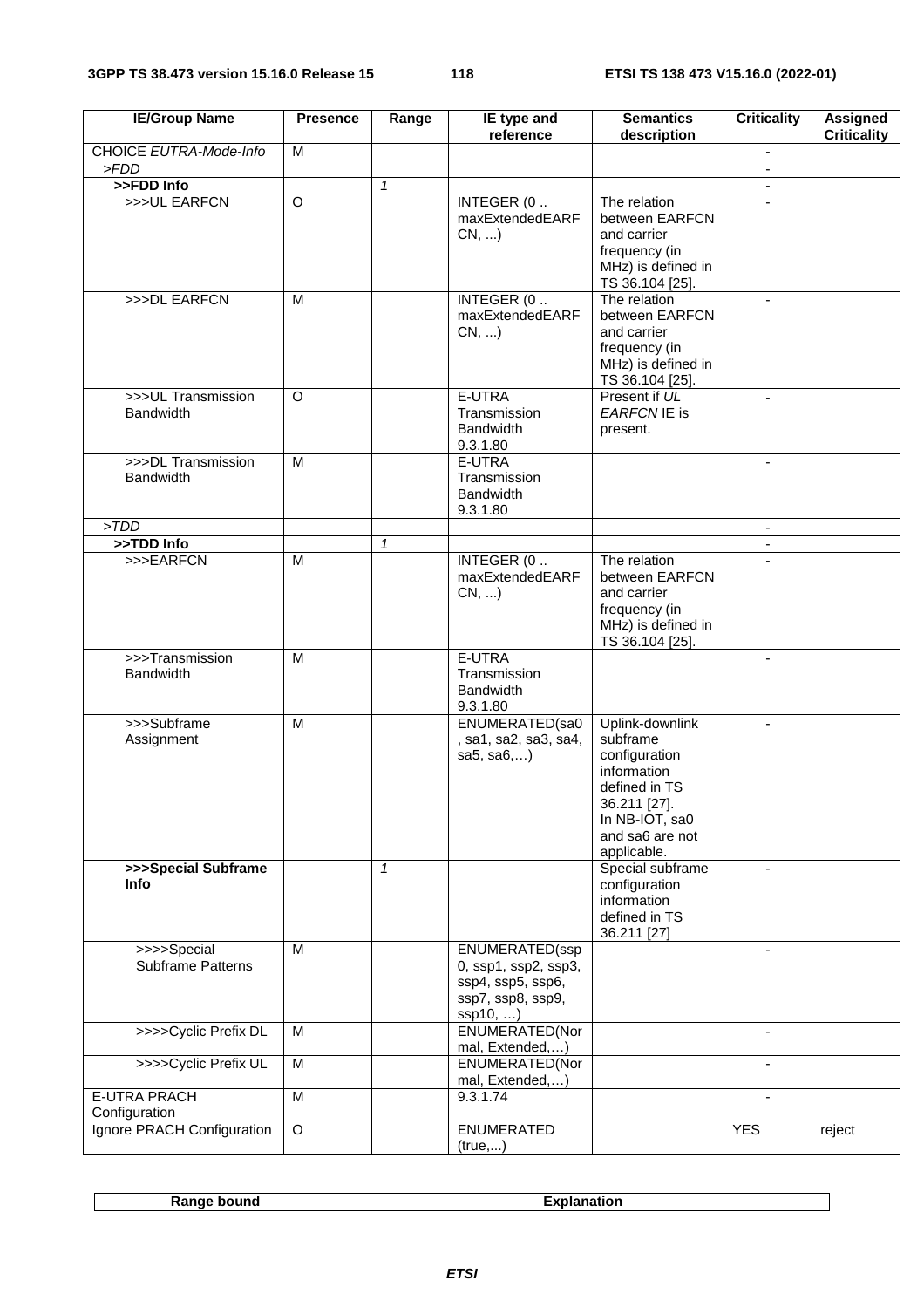maxExtendedEARFCN Maximum value of extended EARFCN. Value is 262143.

#### 9.3.1.76 Extended Available PLMN List

This IE indicates the list of available PLMN.

| <b>IE/Group Name</b>                                 | <b>Presence</b> | Range                                 | IE type and<br>reference | <b>Semantics</b><br>description |
|------------------------------------------------------|-----------------|---------------------------------------|--------------------------|---------------------------------|
| Available<br><b>Extended</b><br><b>PLMN Item IEs</b> |                 | 1.1<<br>maxnoofE<br>xtendedB<br>PLMNs |                          |                                 |
| >PLMN Identity                                       | М               |                                       | 9.3.1.14                 |                                 |

| Rangr<br>bound<br>.                                           | Explanation                                                                           |
|---------------------------------------------------------------|---------------------------------------------------------------------------------------|
| _MNs<br>$\overline{\phantom{0}}$<br>maxnoofExtende⊾<br>"adBP" | ∟MN<br>lds<br>וכן<br>Value<br>≅IS 6.<br>Broadcast<br>Extended<br>Maximum<br>no.<br>Οt |

## 9.3.1.77 Associated SCell List

This IE indicates the list of SCells associated with the RLC entity indicated by the *RLC Failure Indication* IE.

| <b>IE/Group Name</b>                       | <b>Presence</b> | Range                       | IE type and<br>reference | <b>Semantics</b><br>description | <b>Criticality</b>       | Assigned<br><b>Criticality</b> |
|--------------------------------------------|-----------------|-----------------------------|--------------------------|---------------------------------|--------------------------|--------------------------------|
| <b>Associated SCell Item</b><br><b>IEs</b> |                 | 7<<br>maxnoofS<br>$Cells$ > |                          |                                 | $\overline{\phantom{0}}$ | -                              |
| >SCell ID                                  | м               |                             | NR CGI<br>9.3.1.12       |                                 | $\overline{\phantom{0}}$ |                                |

| Range bound   | <b>Explanation</b>                                                        |  |  |
|---------------|---------------------------------------------------------------------------|--|--|
| maxnoofSCells | Maximum no. of SCells allowed towards one UE, the maximum<br>value is 32. |  |  |

## 9.3.1.78 Cell Direction

This IE indicates if the cell is either bidirectional or only DL or only UL.

| <b>IE/Group Name</b> | <b>Presence</b> | Range | <b>IE type and reference</b> | <b>Semantics description</b> |
|----------------------|-----------------|-------|------------------------------|------------------------------|
| Cell Direction       | M               |       | ENUMERATED                   |                              |
|                      |                 |       | (dl-only, ul-only)           |                              |

#### 9.3.1.79 Paging Origin

This IE indicates whether Paging is originated due to the PDU sessions from the non-3GPP access.

| <b>IE/Group Name</b> | <b>Presence</b> | Range | IE type and<br>reference      | <b>Semantics description</b> |
|----------------------|-----------------|-------|-------------------------------|------------------------------|
| Paging Origin        | M               |       | ENUMERATED<br>(non-3GPP.<br>. |                              |

### 9.3.1.80 E-UTRA Transmission Bandwidth

This IE is used to indicate the E-UTRA UL or DL transmission bandwidth expressed in units of resource blocks " $N_{RB}$ " (TS 36.104 [25]). The values bw1, bw6, bw15, bw25, bw50, bw75, bw100 correspond to the number of resource blocks "NRB" 6, 15, 25, 50, 75, 100.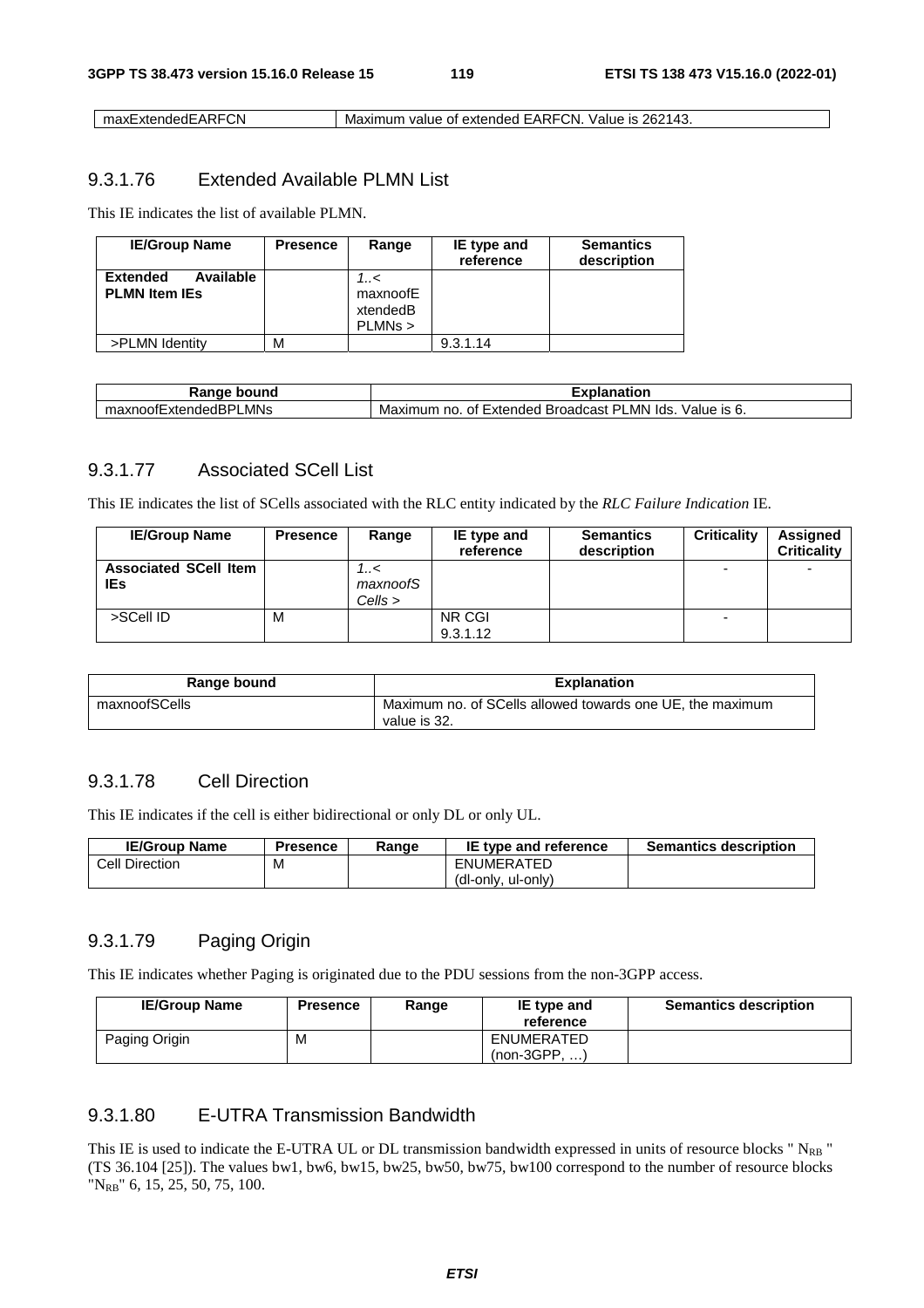| <b>IE/Group Name</b>             | <b>Presence</b> | Range | <b>IE Type and</b><br>Reference       | <b>Semantics Description</b> |
|----------------------------------|-----------------|-------|---------------------------------------|------------------------------|
| E-UTRA Transmission<br>Bandwidth | M               |       | ENUMERATED (bw6,<br>bw15, bw25, bw50, |                              |
|                                  |                 |       | bw75. bw100                           |                              |

### 9.3.1.81 Message Identifier

This IE identifies the warning message.

| <b>IE/Group Name</b> | <b>Presence</b> | Range | IE type and<br>reference        | <b>Semantics description</b>                                                |
|----------------------|-----------------|-------|---------------------------------|-----------------------------------------------------------------------------|
| Message Identifier   | м               |       | <b>BIT STRING</b><br>(SIZE(16)) | This IE is set by the 5GC,<br>transferred to the UE by the NG-<br>RAN node. |

## 9.3.1.82 Serial Number

This IE identifies a particular message from the source and type indicated by the Message Identifier and is altered every time the message with a given Message Identifier is changed.

| <b>IE/Group Name</b> | Presence | Range | IE type and<br>reference        | <b>Semantics description</b> |
|----------------------|----------|-------|---------------------------------|------------------------------|
| <b>Serial Number</b> | M        |       | <b>BIT STRING</b><br>(SIZE(16)) |                              |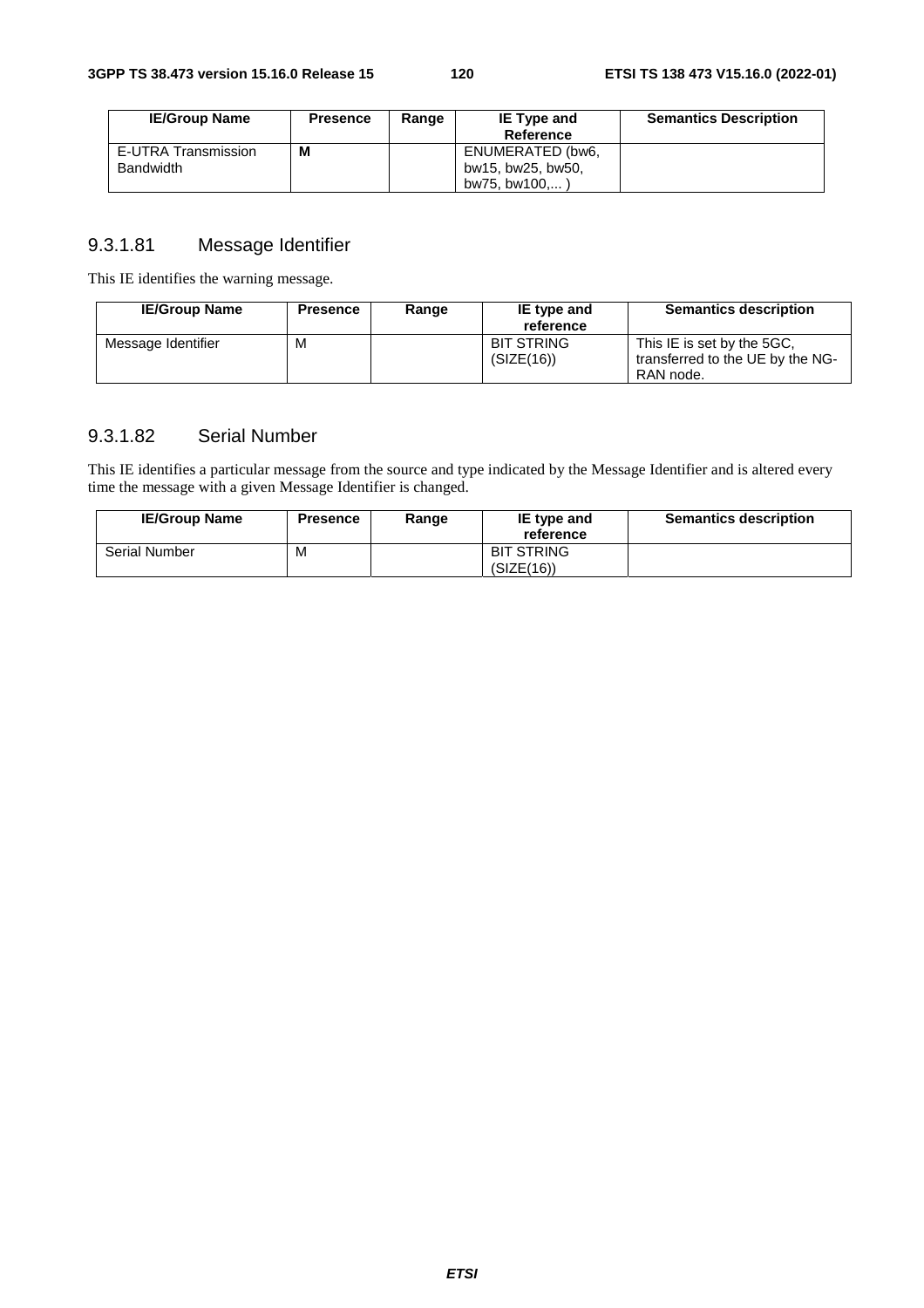## 9.3.1.83 UAC Assistance Information

This information element contains assistance information helping the gNB-DU to set parameters for Unified Access Class barring.

| <b>IE/Group Name</b>                   | <b>Presence</b> | Range                                                 | IE type and<br>reference       | <b>Semantics description</b>                                                                                                     |
|----------------------------------------|-----------------|-------------------------------------------------------|--------------------------------|----------------------------------------------------------------------------------------------------------------------------------|
| <b>UAC PLMN List</b>                   |                 | 1                                                     |                                |                                                                                                                                  |
| >UAC PLMN Item                         |                 | 1 <maxnoofuac<br>PLMN<sub>s</sub>&gt;</maxnoofuac<br> |                                |                                                                                                                                  |
| >>PLMN Identity                        | M               |                                                       | 9.3.1.14                       |                                                                                                                                  |
| >>UAC Type List                        |                 | $\mathbf 1$                                           |                                |                                                                                                                                  |
| >>>UAC Type Item                       |                 | 1 <maxnoofuacp<br>erPLMN&gt;</maxnoofuacp<br>         |                                |                                                                                                                                  |
| >>>>UAC Reduction<br>Indication        | M               |                                                       | 9.3.1.85                       |                                                                                                                                  |
| >>>>CHOICE UAC Category<br>Type        | M               |                                                       |                                |                                                                                                                                  |
| >>>>>UAC Standardized                  |                 |                                                       |                                |                                                                                                                                  |
| >>>>>> UAC Action                      | M               |                                                       | 9.3.1.84                       |                                                                                                                                  |
| >>>>>UAC Operator<br>Defined           |                 |                                                       |                                |                                                                                                                                  |
| $\gg >> > >$ Access<br>Category        | M               |                                                       | <b>INTEGER</b><br>(3263, )     | Indicates the operator defined<br>Access Category as defined in<br>subclause 6.3.2 in TS 38.331<br>$[8]$ .                       |
| $\gg >> > >$ Access<br><b>Identity</b> | M               |                                                       | <b>BIT STRING</b><br>(SIZE(7)) | Indicates whether access<br>attempt is allowed for each<br>Access Identity as defined in<br>subclause 6.3.2 in TS 38.331<br>[8]. |

| Range bound       | <b>Explanation</b>                                         |
|-------------------|------------------------------------------------------------|
| maxnoofUACPLMNs   | Maximum no. of UAC PLMN Ids. Value is 12.                  |
| maxnoofUACperPLMN | Maximum no. of signalled categories per PLMN. Value is 64. |

## 9.3.1.84 UAC Action

This IE indicates which signalling traffic is expected to be reduced by the gNB-CU, as defined in clause 8.7.7 of TS 38.413 [3]

| <b>IE/Group Name</b> | <b>Presence</b> | Range | IE type and          | <b>Semantics description</b> |
|----------------------|-----------------|-------|----------------------|------------------------------|
|                      |                 |       | reference            |                              |
| <b>UAC Action</b>    | M               |       | <b>ENUMERATED</b>    |                              |
|                      |                 |       | (Reject RRC          |                              |
|                      |                 |       | connection           |                              |
|                      |                 |       | establishments for   |                              |
|                      |                 |       | non-emergency MO     |                              |
|                      |                 |       | DT, Reject RRC       |                              |
|                      |                 |       | connection           |                              |
|                      |                 |       | establishments for   |                              |
|                      |                 |       | Signalling, Permit   |                              |
|                      |                 |       | Emergency            |                              |
|                      |                 |       | Sessions and         |                              |
|                      |                 |       | mobile terminated    |                              |
|                      |                 |       | services only,       |                              |
|                      |                 |       | Permit High Priority |                              |
|                      |                 |       | Sessions and         |                              |
|                      |                 |       | mobile terminated    |                              |
|                      |                 |       | services only,)      |                              |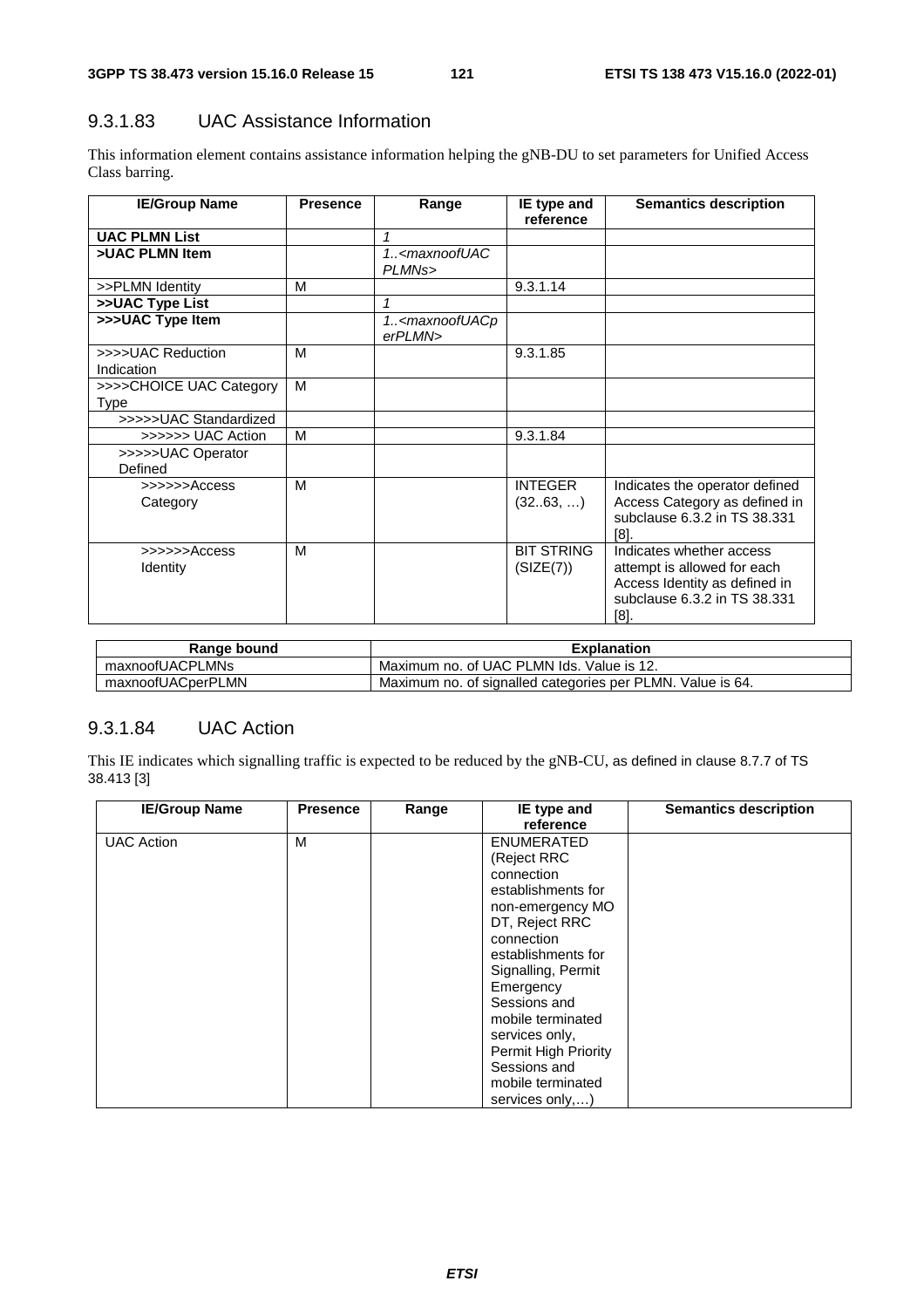#### 9.3.1.85 UAC reduction Indication

This IE indicates the percentage of signalling traffic expected to be reduced by the gNB-CU, relative to the instantaneous incoming rate from the gNB-DU

| <b>IE/Group Name</b>     | <b>Presence</b> | Range | IE type and<br>reference | <b>Semantics description</b>                                                                                                                                     |
|--------------------------|-----------------|-------|--------------------------|------------------------------------------------------------------------------------------------------------------------------------------------------------------|
| UAC reduction Indication | м               |       | <b>INTEGER (0100)</b>    | Value 0 indicates that no access<br>rate reduction is desired. In this<br>version of specification, value 99<br>indicates the highest desired rate<br>reduction. |

### 9.3.1.86 Additional SIB Message List

This IE indicates the list of additional SIB messages containing all the remaining segments of a public warning message if segmentation is applied to such message.

| <b>IE/Group Name</b>                           | <b>Presence</b> | Range                                                               | IE type and<br>reference | <b>Semantics description</b>                                                                          |
|------------------------------------------------|-----------------|---------------------------------------------------------------------|--------------------------|-------------------------------------------------------------------------------------------------------|
| <b>Additional SIB Message</b><br>List Item IEs |                 | <br><maxnoofadditi<br>onalSIBs <math>&gt;</math></maxnoofadditi<br> |                          |                                                                                                       |
| >Additional SIB                                | M               |                                                                     | <b>OCTET STRING</b>      | SIB message containing one<br>segment of a public warning<br>message, as defined in TS<br>38.331 [8]. |

| Range bound           | <b>Explanation</b>                                                              |
|-----------------------|---------------------------------------------------------------------------------|
| maxnoofAdditionalSIBs | Maximum no. of additional segments of a public warning message. Value is<br>63. |

## 9.3.1.87 Cell Type

This IE provides the cell coverage area.

| <b>IE/Group Name</b> | <b>Presence</b> | Range | <b>IE</b> type and<br>reference  | <b>Semantics description</b> |
|----------------------|-----------------|-------|----------------------------------|------------------------------|
| Cell Size            | M               |       | ENUMERATED<br>(verysmall, small, |                              |
|                      |                 |       | medium, large, )                 |                              |

## 9.3.1.87a Configured TAC Indication

This IE indicates that the TAC with which this IE is associated, is only configured for the cell, but not broadcast.

NOTE: This IE is defined in accordance to the possibility foreseen in TS 38.331 [8] to not broadcast the TAC if the NR cell only supports PSCell/SCell functionality.

| <b>IE/Group Name</b>      | <b>Presence</b> | Range | IE type and<br>reference | <b>Semantics description</b> |
|---------------------------|-----------------|-------|--------------------------|------------------------------|
| Configured TAC Indication | M               |       | ENUMERATED<br>(true.     |                              |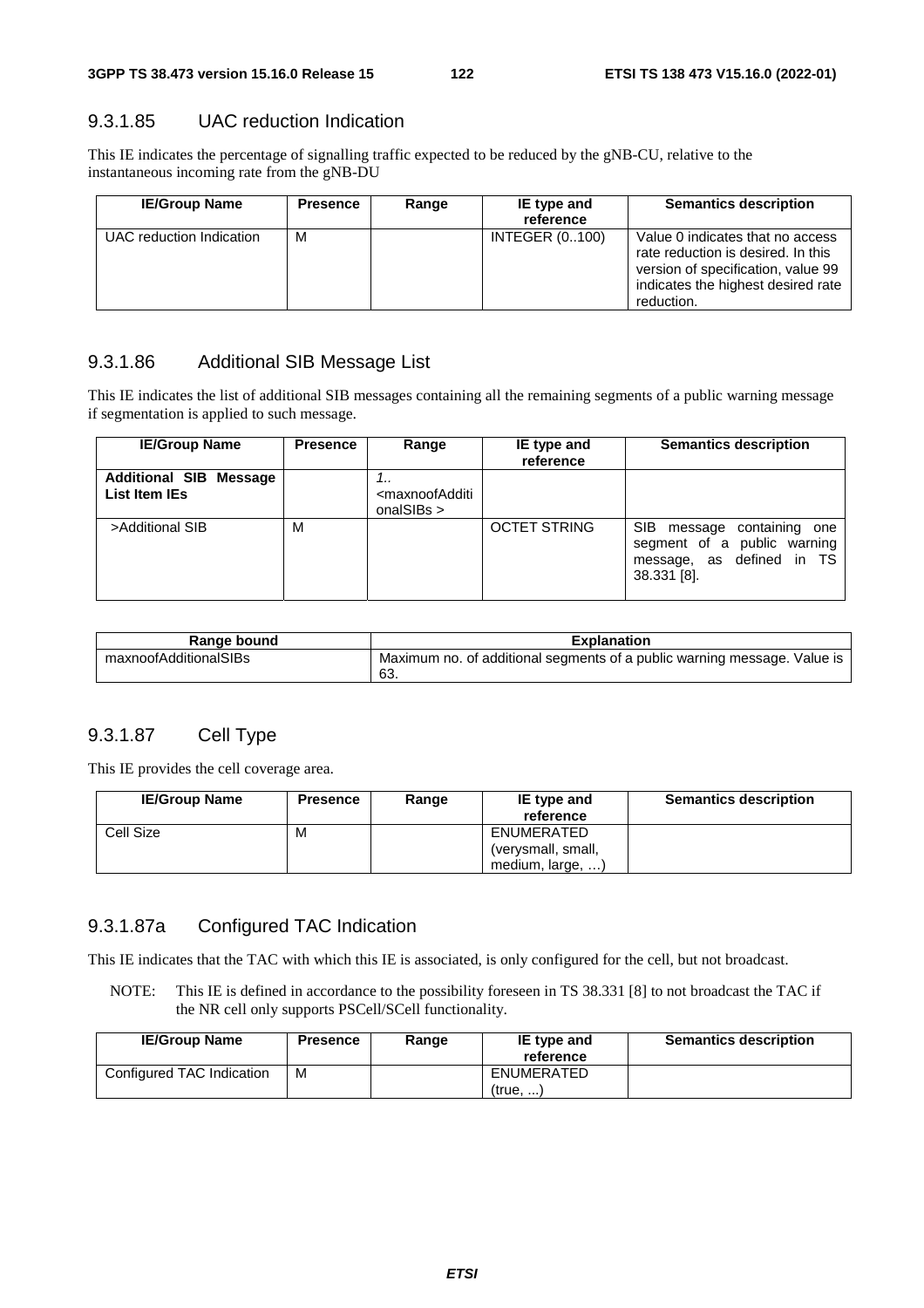# 9.3.2 Transport Network Layer Related IEs

### 9.3.2.1 UP Transport Layer Information

The *UP Transport Layer Information* IE identifies an F1 transport bearer associated to a DRB. It contains a Transport Layer Address and a GTP Tunnel Endpoint Identifier. The Transport Layer Address is an IP address to be used for the F1 user plane transport. The GTP Tunnel Endpoint Identifier is to be used for the user plane transport between gNB-CU and gNB-DU.

| <b>IE/Group Name</b>                                | <b>Presence</b> | Range | IE type and<br>reference | <b>Semantics description</b> |
|-----------------------------------------------------|-----------------|-------|--------------------------|------------------------------|
| <b>CHOICE Transport Layer</b><br><i>Information</i> | м               |       |                          |                              |
| >GTP Tunnel                                         |                 |       |                          |                              |
| >>Transport Layer<br>Address                        | M               |       | 9.3.2.3                  |                              |
| >>GTP-TEID                                          | м               |       | 9.3.2.2                  |                              |

### 9.3.2.2 GTP-TEID

The *GTP-TEID* IE is the GTP Tunnel Endpoint Identifier to be used for the user plane transport between the gNB-CU and gNB-DU.

| <b>IE/Group Name</b> | <b>Presence</b> | Range | IE type and<br>reference         | <b>Semantics description</b>                  |
|----------------------|-----------------|-------|----------------------------------|-----------------------------------------------|
| GTP-TEID             | М               |       | <b>OCTET STRING</b><br>(SIZE(4)) | For details and range, see<br>TS 29.281 [18]. |

## 9.3.2.3 Transport Layer Address

This *Transport Layer Address* IE is an IP address.

| <b>IE/Group Name</b>    | <b>Presence</b> | Range | IE type and<br>reference           | <b>Semantics description</b>                                                                                                                                                                               |
|-------------------------|-----------------|-------|------------------------------------|------------------------------------------------------------------------------------------------------------------------------------------------------------------------------------------------------------|
| Transport Layer Address | M               |       | <b>BIT STRING</b><br>(SIZE(1160, ) | The Radio Network Layer is<br>not supposed to interpret<br>the address information. It<br>should pass it to the<br><b>Transport Layer for</b><br>interpretation.<br>For details, see TS 38.414<br>$[19]$ . |

#### 9.3.2.4 CP Transport Layer Information

This IE is used to provide the F1 control plane transport layer information associated with a gNB-CU – gNB-DU.

| <b>IE/Group Name</b> | <b>Presence</b> | Range | IE type and<br>reference | <b>Semantics</b><br>description | <b>Criticality</b> | Assigned<br><b>Criticality</b> |
|----------------------|-----------------|-------|--------------------------|---------------------------------|--------------------|--------------------------------|
| CHOICE CP Transport  |                 |       |                          |                                 |                    |                                |
| Layer Information    |                 |       |                          |                                 |                    |                                |
| >Endpoint-IP-address |                 |       |                          |                                 |                    |                                |
| >> Endpoint IP       | M               |       | <b>Transport Layer</b>   |                                 |                    |                                |
| address              |                 |       | Address 9.3.2.3          |                                 |                    |                                |
| >Endpoint-IP-        |                 |       |                          |                                 |                    |                                |
| address-and-port     |                 |       |                          |                                 |                    |                                |
| >> Endpoint IP       | M               |       | <b>Transport Layer</b>   |                                 |                    |                                |
| address              |                 |       | Address 9.3.2.3          |                                 |                    |                                |
| >> Port Number       | M               |       | <b>BIT STRING</b>        |                                 | Yes                | reject                         |
|                      |                 |       | (SIZE(16))               |                                 |                    |                                |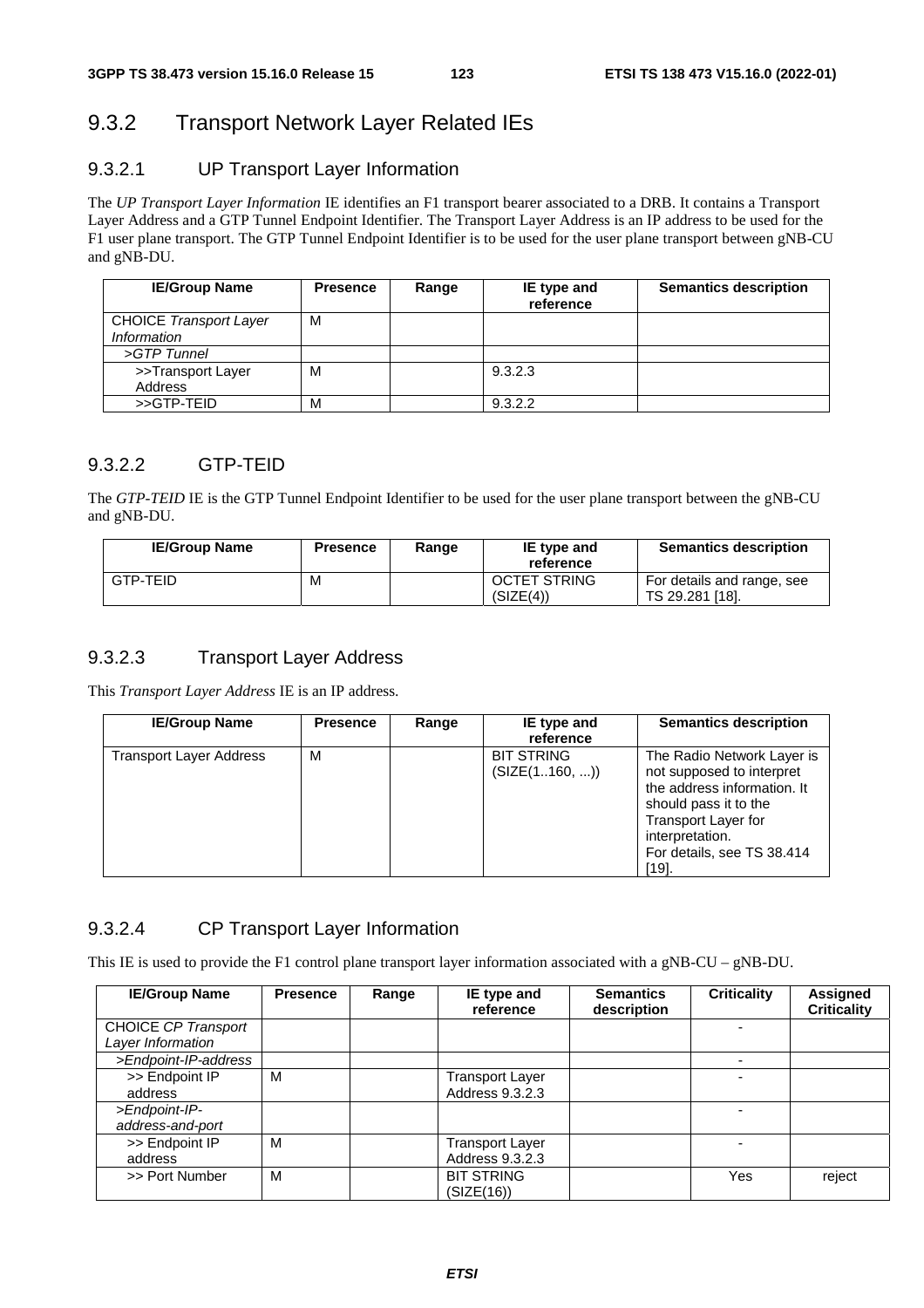# 9.4 Message and Information Element Abstract Syntax (with ASN.1)

## 9.4.1 General

F1AP ASN.1 definition conforms to ITU-T Recommendation X.691 [5], ITU-T Recommendation X.680 [12] and ITU-T Recommendation X.681 [13].

The ASN.1 definition specifies the structure and content of F1AP messages. F1AP messages can contain any IEs specified in the object set definitions for that message without the order or number of occurrence being restricted by ASN.1. However, for this version of the standard, a sending entity shall construct an F1AP message according to the PDU definitions module and with the following additional rules:

- IEs shall be ordered (in an IE container) in the order they appear in object set definitions.
- Object set definitions specify how many times IEs may appear. An IE shall appear exactly once if the presence field in an object has value "mandatory". An IE may appear at most once if the presence field in an object has value "optional" or "conditional". If in a tabular format there is multiplicity specified for an IE (i.e., an IE list) then in the corresponding ASN.1 definition the list definition is separated into two parts. The first part defines an IE container list where the list elements reside. The second part defines list elements. The IE container list appears as an IE of its own. For this version of the standard an IE container list may contain only one kind of list elements.
- NOTE: In the above "IE" means an IE in the object set with an explicit ID. If one IE needs to appear more than once in one object set, then the different occurrences will have different IE IDs.

If an F1AP message that is not constructed as defined above is received, this shall be considered as Abstract Syntax Error, and the message shall be handled as defined for Abstract Syntax Error in clause 10.

## 9.4.2 Usage of private message mechanism for non-standard use

The private message mechanism for non-standard use may be used:

- for special operator- (and/or vendor) specific features considered not to be part of the basic functionality, i.e., the functionality required for a complete and high-quality specification in order to guarantee multivendor interoperability;
- by vendors for research purposes, e.g., to implement and evaluate new algorithms/features before such features are proposed for standardisation.

The private message mechanism shall not be used for basic functionality. Such functionality shall be standardised.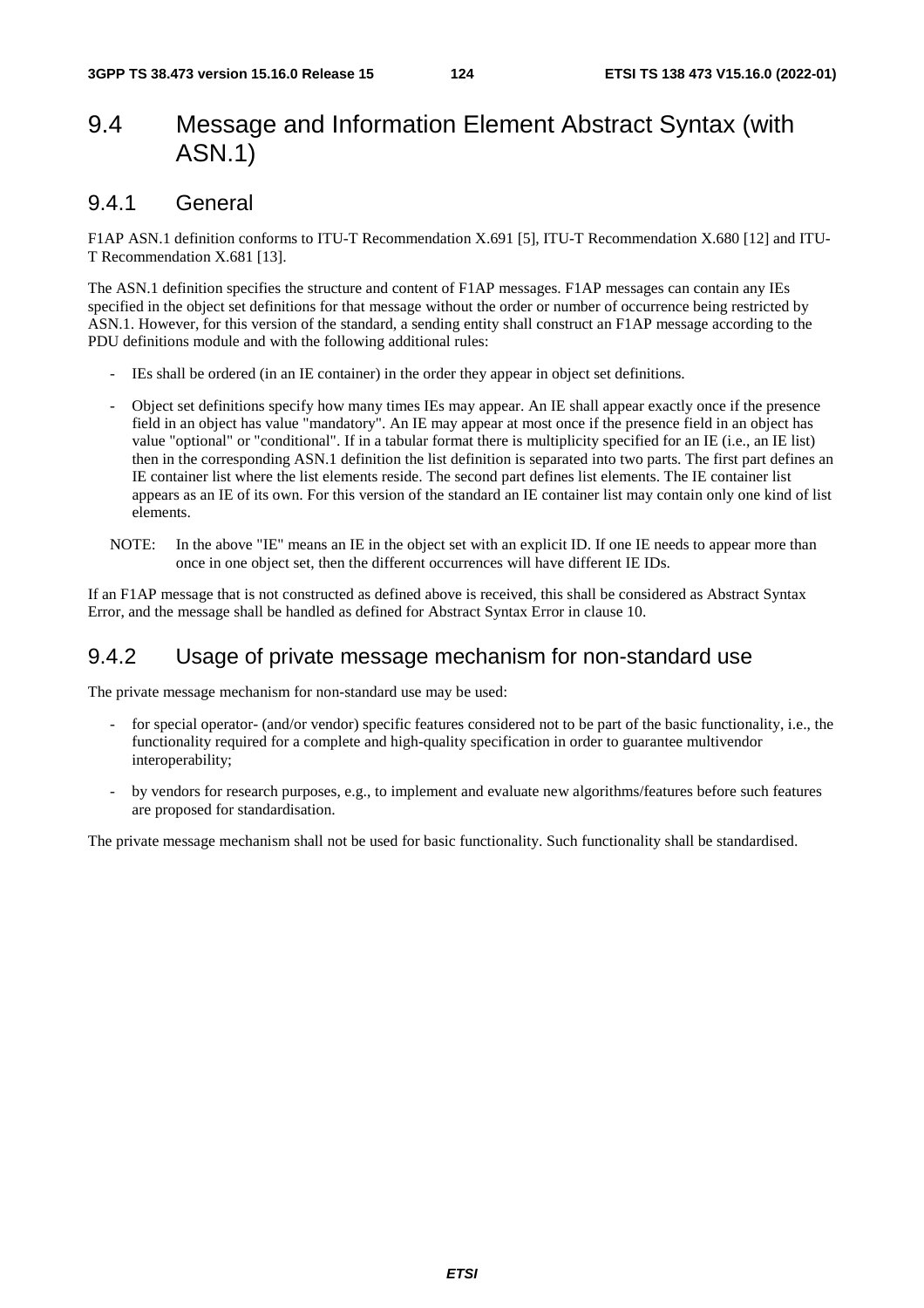| 9.4.3        | <b>Elementary Procedure Definitions</b> |  |
|--------------|-----------------------------------------|--|
| -- ASN1START |                                         |  |

 $\sim$ -- Elementary Procedure definitions  $\sim$   $-$ FlAP-PDU-Descriptions itu-t (0) identified-organization (4) etsi (0) mobileDomain (0) ngran-access (22) modules (3) flap (3) version1 (1) flap-PDU-Descriptions (0) } DEFINITIONS AUTOMATIC TAGS ::= **BEGIN**  $\sim$   $-$ -- IE parameter types from other modules.  $-$ IMPORTS Criticality, ProcedureCode FROM F1AP-CommonDataTypes Reset, ResetAcknowledge, F1SetupRequest, F1SetupResponse, FlSetupFailure, GNBDUConfigurationUpdate, GNBDUConfigurationUpdateAcknowledge, GNBDUConfigurationUpdateFailure, GNBCUConfigurationUpdate, GNBCUConfigurationUpdateAcknowledge, GNBCUConfigurationUpdateFailure, UEContextSetupRequest, UEContextSetupResponse, UEContextSetupFailure, UEContextReleaseCommand, UEContextReleaseComplete, UEContextModificationRequest, UEContextModificationResponse, UEContextModificationFailure, UEContextModificationRequired. UEContextModificationConfirm, ErrorIndication, UEContextReleaseRequest, DLRRCMessageTransfer,

ULRRCMessageTransfer,

125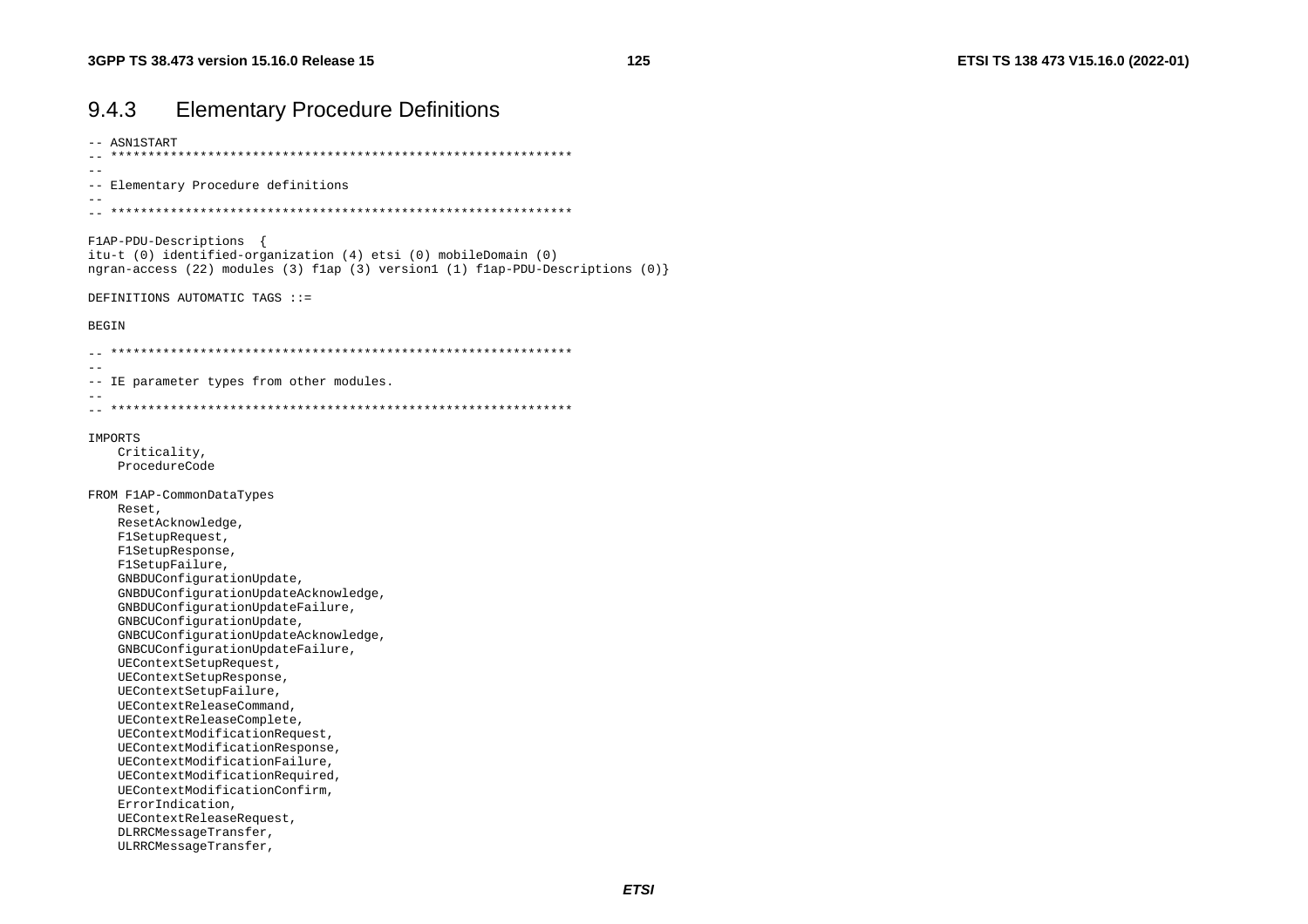GNBDUResourceCoordinationRequest, GNBDUResourceCoordinationResponse, PrivateMessage, UEInactivityNotification, InitialULRRCMessageTransfer, SystemInformationDeliveryCommand, Paging, Notify, WriteReplaceWarningRequest, WriteReplaceWarningResponse, PWSCancelRequest, PWSCancelResponse, PWSRestartIndication, PWSFailureIndication, GNBDUStatusIndication, RRCDeliveryReport, UEContextModificationRefuse, F1RemovalRequest, F1RemovalResponse, F1RemovalFailure, NetworkAccessRateReduction FROM F1AP-PDU-Contents id-Reset, id-F1Setup, id-gNBDUConfigurationUpdate, id-gNBCUConfigurationUpdate, id-UEContextSetup, id-UEContextRelease, id-UEContextModification, id-UEContextModificationRequired, id-ErrorIndication, id-UEContextReleaseRequest, id-DLRRCMessageTransfer, id-ULRRCMessageTransfer, id-GNBDUResourceCoordination, id-privateMessage, id-UEInactivityNotification, id-InitialULRRCMessageTransfer, id-SystemInformationDeliveryCommand, id-Paging, id-Notify, id-WriteReplaceWarning, id-PWSCancel, id-PWSRestartIndication, id-PWSFailureIndication, id-GNBDUStatusIndication,

 id-RRCDeliveryReport, id-F1Removal,

id-NetworkAccessRateReduction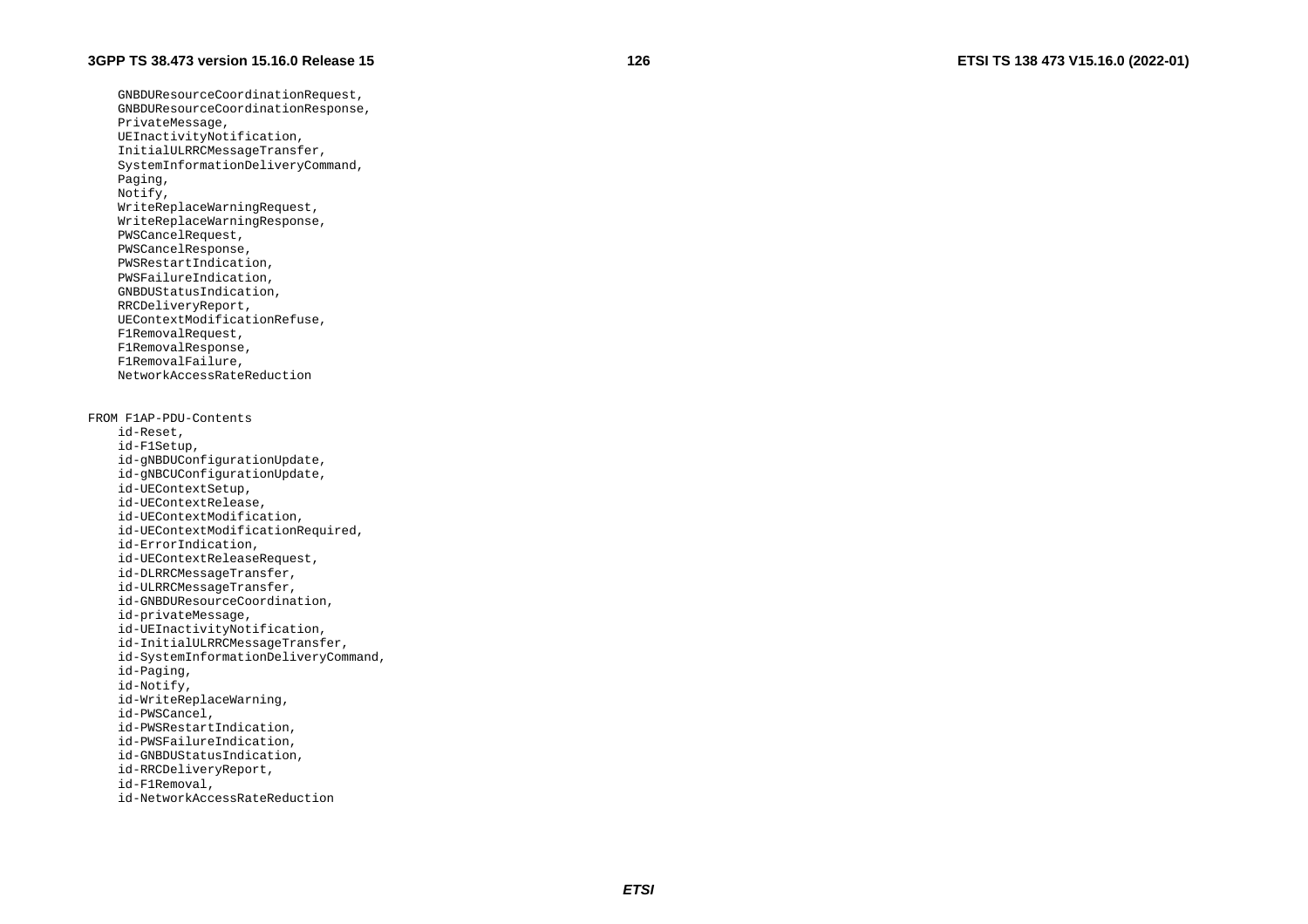FROM F1AP-Constants ProtocolIE-SingleContainer{}, F1AP-PROTOCOL-IES FROM F1AP-Containers; -- Interface Elementary Procedure Class  $\sim$   $-$ F1AP-ELEMENTARY-PROCEDURE ::= CLASS { &InitiatingMessage &SuccessfulOutcome OPTIONAL, &UnsuccessfulOutcome OPTIONAL. &procedureCode ProcedureCode UNIOUE, *<u>&criticality</u>* Criticality DEFAULT ignore WITH SYNTAX { INITIATING MESSAGE & Initiating Message [SUCCESSFUL OUTCOME &SuccessfulOutcomel [UNSUCCESSFUL OUTCOME &UnsuccessfulOutcome] PROCEDURE CODE &procedureCode [CRITICALITY &criticality]  $\rightarrow$ -- Interface PDU Definition  $F1AP-PDU ::= CHOICE$  { initiatingMessage InitiatingMessage, successfulOutcome SuccessfulOutcome. unsuccessfulOutcome UnsuccessfulOutcome, choice-extension ProtocolIE-SingleContainer  $\{ \}$  FIAP-PDU-ExtIEs $\}$  $\rightarrow$ FlAP-PDU-ExtIEs FlAP-PROTOCOL-IES ::=  $\{-$  this extension is not used  $\sim$   $\sim$   $\sim$  $\rightarrow$ InitiatingMessage ::= SEQUENCE procedureCode F1AP-ELEMENTARY-PROCEDURE. &procedureCode  $({F1AP-ELEMENTARY-PROCEDURES})$ , criticality F1AP-ELEMENTARY-PROCEDURE.&criticality  $({\{F1AP - ELEMENTARY - PROCEDURES} \{@procedureCode\}})$ , value F1AP-ELEMENTARY-PROCEDURE.&InitiatingMessage  $({}$  F1AP-ELEMENTARY-PROCEDURES  ${}$  {@procedureCode})  $\mathcal{F}$ SuccessfulOutcome ::= SEQUENCE procedureCode F1AP-ELEMENTARY-PROCEDURE. &procedureCode  $({F1AP-ELEMENTARY-PROCEDURES})$ ,

127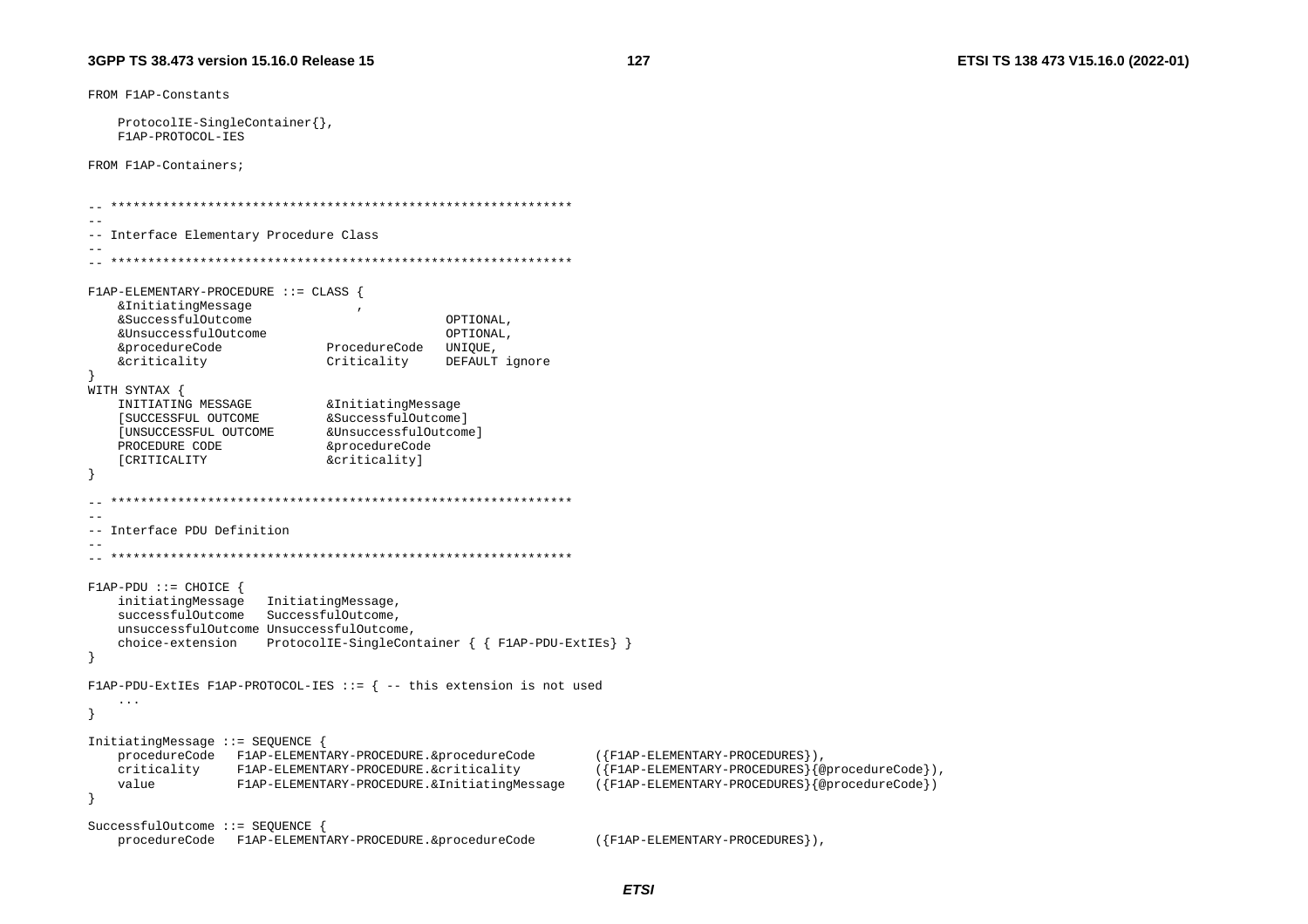```
 criticality F1AP-ELEMENTARY-PROCEDURE.&criticality ({F1AP-ELEMENTARY-PROCEDURES}{@procedureCode}), 
     value F1AP-ELEMENTARY-PROCEDURE.&SuccessfulOutcome ({F1AP-ELEMENTARY-PROCEDURES}{@procedureCode}) 
} 
UnsuccessfulOutcome ::= SEQUENCE { 
     procedureCode F1AP-ELEMENTARY-PROCEDURE.&procedureCode ({F1AP-ELEMENTARY-PROCEDURES}), 
     criticality F1AP-ELEMENTARY-PROCEDURE.&criticality ({F1AP-ELEMENTARY-PROCEDURES}{@procedureCode}), 
     value F1AP-ELEMENTARY-PROCEDURE.&UnsuccessfulOutcome ({F1AP-ELEMENTARY-PROCEDURES}{@procedureCode}) 
} 
   -- ************************************************************** -- -- Interface Elementary Procedure List 
-- 
-- ************************************************************** F1AP-ELEMENTARY-PROCEDURES F1AP-ELEMENTARY-PROCEDURE ::= { 
     F1AP-ELEMENTARY-PROCEDURES-CLASS-1 | 
     F1AP-ELEMENTARY-PROCEDURES-CLASS-2, 
     ... } 
F1AP-ELEMENTARY-PROCEDURES-CLASS-1 F1AP-ELEMENTARY-PROCEDURE ::= { 
     reset | 
     f1Setup | 
     gNBDUConfigurationUpdate | 
     gNBCUConfigurationUpdate | 
     uEContextSetup | 
     uEContextRelease | 
     uEContextModification | 
     uEContextModificationRequired | 
     writeReplaceWarning | 
     pWSCancel | 
     gNBDUResourceCoordination | 
     f1Removal , 
     ... } 
F1AP-ELEMENTARY-PROCEDURES-CLASS-2 F1AP-ELEMENTARY-PROCEDURE ::= { 
     errorIndication | 
     uEContextReleaseRequest | 
     dLRRCMessageTransfer | 
     uLRRCMessageTransfer | 
     uEInactivityNotification | 
     privateMessage | 
     initialULRRCMessageTransfer | 
     systemInformationDelivery | 
     paging | 
     notify | 
     pWSRestartIndication | 
     pWSFailureIndication | 
     gNBDUStatusIndication | 
     rRCDeliveryReport |
```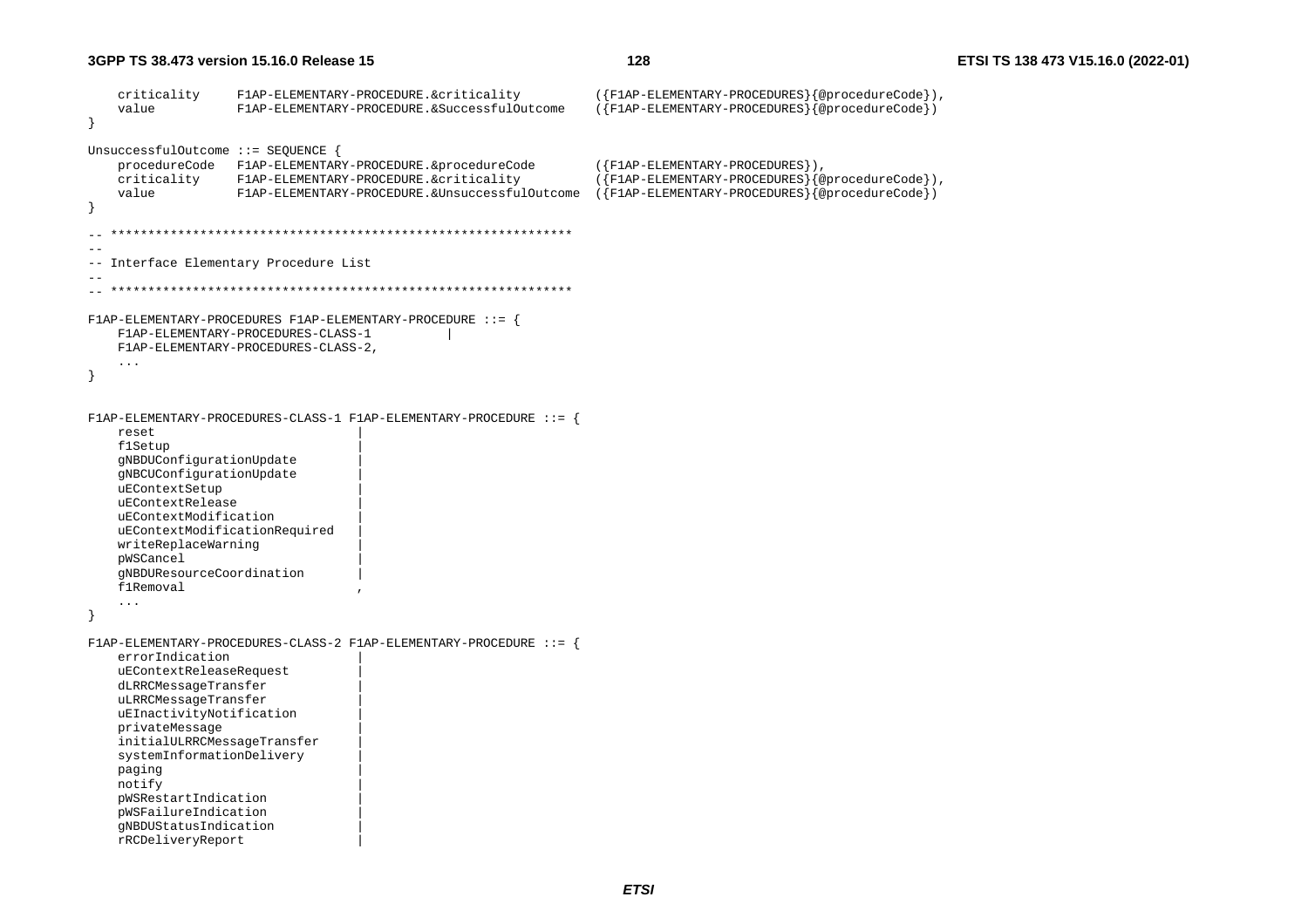networkAccessRateReduction , ... } -- \*\*\*\*\*\*\*\*\*\*\*\*\*\*\*\*\*\*\*\*\*\*\*\*\*\*\*\*\*\*\*\*\*\*\*\*\*\*\*\*\*\*\*\*\*\*\*\*\*\*\*\*\*\*\*\*\*\*\*\*\*\* -- -- Interface Elementary Procedures -- -- \*\*\*\*\*\*\*\*\*\*\*\*\*\*\*\*\*\*\*\*\*\*\*\*\*\*\*\*\*\*\*\*\*\*\*\*\*\*\*\*\*\*\*\*\*\*\*\*\*\*\*\*\*\*\*\*\*\*\*\*\*\* reset F1AP-ELEMENTARY-PROCEDURE ::= { INITIATING MESSAGE Reset SUCCESSFUL OUTCOME ResetAcknowledge PROCEDURE CODE id-Reset CRITICALITY reject } f1Setup F1AP-ELEMENTARY-PROCEDURE ::= { INITIATING MESSAGE F1SetupRequest SUCCESSFUL OUTCOME F1SetupResponse UNSUCCESSFUL OUTCOME F1SetupFailure PROCEDURE CODE id-F1Setup CRITICALITY reject } gNBDUConfigurationUpdate F1AP-ELEMENTARY-PROCEDURE ::= { INITIATING MESSAGE GNBDUConfigurationUpdate SUCCESSFUL OUTCOME GNBDUConfigurationUpdateAcknowledge UNSUCCESSFUL OUTCOME GNBDUConfigurationUpdateFailure PROCEDURE CODE id-gNBDUConfigurationUpdate CRITICALITY reject } gNBCUConfigurationUpdate F1AP-ELEMENTARY-PROCEDURE ::= { INITIATING MESSAGE GNBCUConfigurationUpdate SUCCESSFUL OUTCOME GNBCUConfigurationUpdateAcknowledge UNSUCCESSFUL OUTCOME GNBCUConfigurationUpdateFailure PROCEDURE CODE id-gNBCUConfigurationUpdate CRITICALITY reject } uEContextSetup F1AP-ELEMENTARY-PROCEDURE ::= { INITIATING MESSAGE UEContextSetupRequest SUCCESSFUL OUTCOME UEContextSetupResponse UNSUCCESSFUL OUTCOME UEContextSetupFailure PROCEDURE CODE id-UEContextSetup CRITICALITY reject } uEContextRelease F1AP-ELEMENTARY-PROCEDURE ::= { INITIATING MESSAGE UEContextReleaseCommand SUCCESSFUL OUTCOME UEContextReleaseComplete PROCEDURE CODE id-UEContextRelease CRITICALITY reject }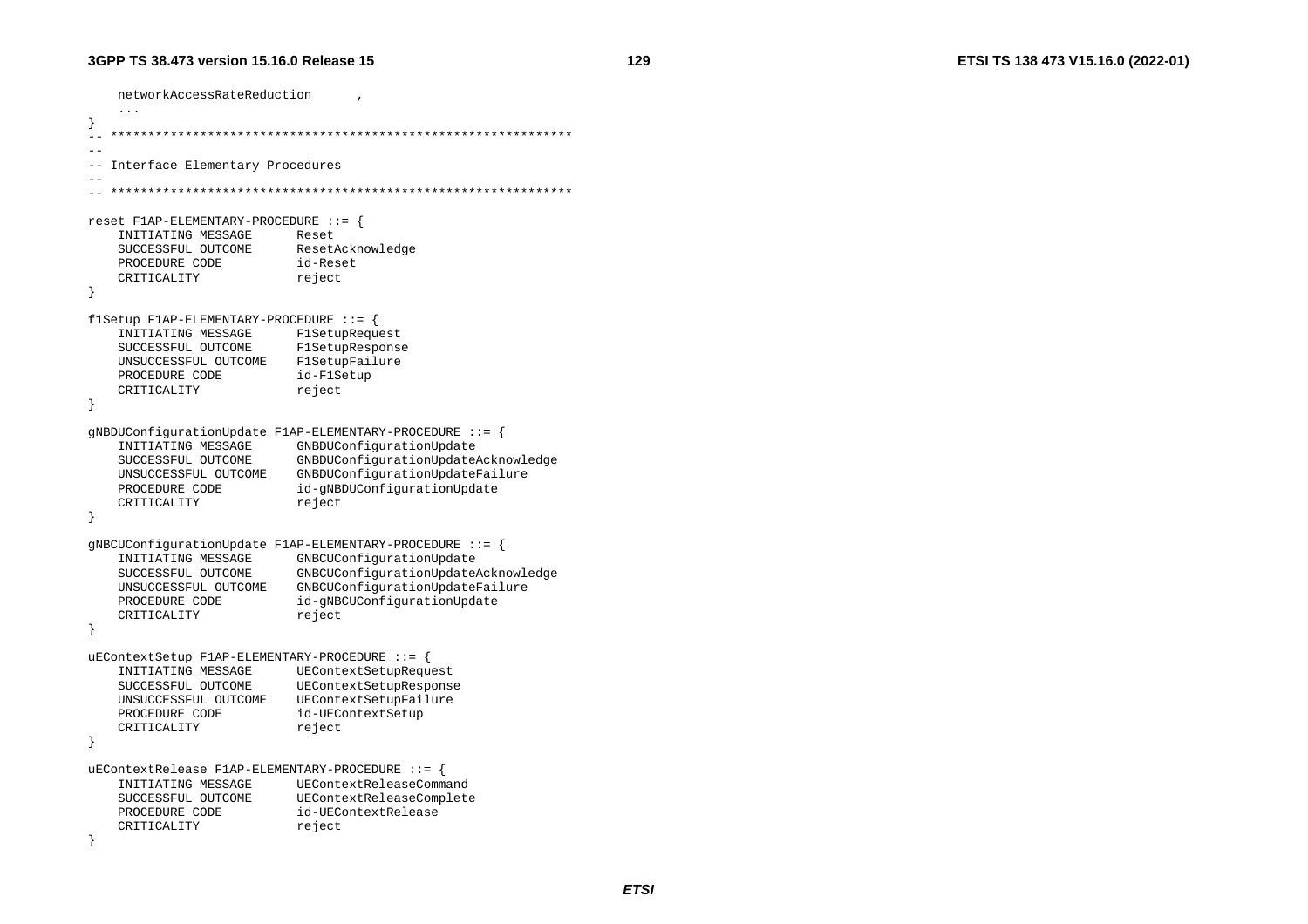```
uEContextModification F1AP-ELEMENTARY-PROCEDURE ::= { 
    INITIATING MESSAGE UEContextModificationRequest 
    SUCCESSFUL OUTCOME UEContextModificationResponse 
    UNSUCCESSFUL OUTCOME UEContextModificationFailure PROCEDURE CODE id-UEContextModification
   CRITICALITY reject
} 
uEContextModificationRequired F1AP-ELEMENTARY-PROCEDURE ::= { 
                         UEContextModificationRequired
    SUCCESSFUL OUTCOME UEContextModificationConfirm  UNSUCCESSFUL OUTCOME UEContextModificationRefuse  PROCEDURE CODE id-UEContextModificationRequired 
   CRITICALITY reject
} 
writeReplaceWarning F1AP-ELEMENTARY-PROCEDURE ::= { 
    INITIATING MESSAGE WriteReplaceWarningRequest 
    SUCCESSFUL OUTCOME WriteReplaceWarningResponse 
   PROCEDURE CODE id-WriteReplaceWarning
   CRITICALITY reject
} 
pWSCancel F1AP-ELEMENTARY-PROCEDURE ::= { 
    INITIATING MESSAGE PWSCancelRequest 
    SUCCESSFUL OUTCOME PWSCancelResponse 
    PROCEDURE CODE id-PWSCancel CRITICALITY reject
} 
errorIndication F1AP-ELEMENTARY-PROCEDURE ::= { 
    INITIATING MESSAGE ErrorIndication  PROCEDURE CODE id-ErrorIndication 
    CRITICALITY ignore 
} 
uEContextReleaseRequest F1AP-ELEMENTARY-PROCEDURE ::= { 
                         UEContextReleaseRequest
    PROCEDURE CODE id-UEContextReleaseRequest 
    CRITICALITY ignore 
} 
initialULRRCMessageTransfer F1AP-ELEMENTARY-PROCEDURE ::= { 
    INITIATING MESSAGE InitialULRRCMessageTransfer 
   PROCEDURE CODE id-InitialULRRCMessageTransfer
    CRITICALITY ignore 
} 
dLRRCMessageTransfer F1AP-ELEMENTARY-PROCEDURE ::= { 
    INITIATING MESSAGE DLRRCMessageTransfer 
    PROCEDURE CODE id-DLRRCMessageTransfer 
    CRITICALITY ignore
```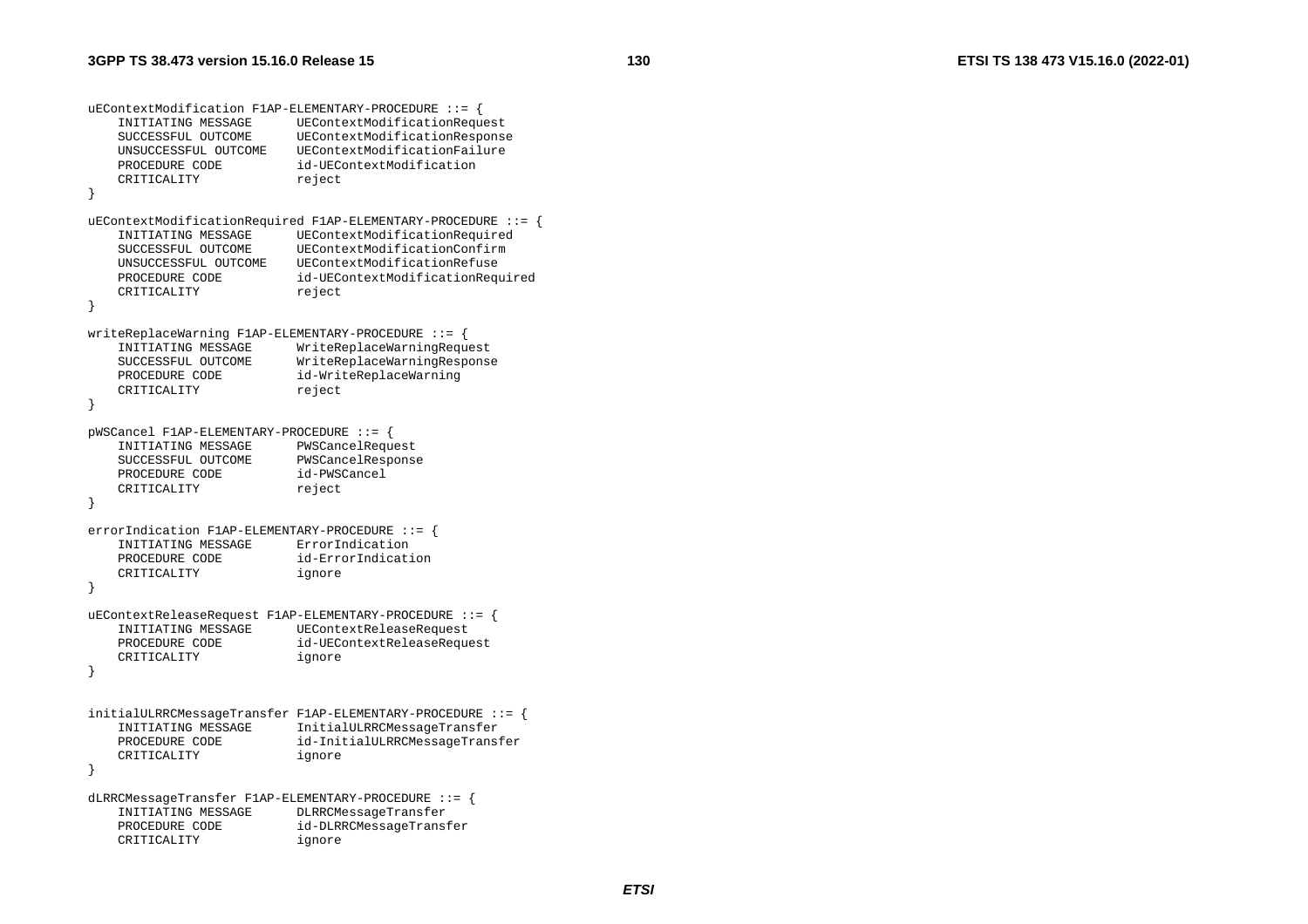```
} 
uLRRCMessageTransfer F1AP-ELEMENTARY-PROCEDURE ::= { 
    INITIATING MESSAGE ULRRCMessageTransfer 
    PROCEDURE CODE id-ULRRCMessageTransfer 
    CRITICALITY ignore 
} 
uEInactivityNotification F1AP-ELEMENTARY-PROCEDURE ::= {<br>INITIATING MESSAGE UEInactivityNotification
                          UEInactivityNotification
   PROCEDURE CODE id-UEInactivityNotification
    CRITICALITY ignore 
} 
gNBDUResourceCoordination F1AP-ELEMENTARY-PROCEDURE ::= { 
    INITIATING MESSAGE GNBDUResourceCoordinationRequest 
    SUCCESSFUL OUTCOME GNBDUResourceCoordinationResponse 
   PROCEDURE CODE id-GNBDUResourceCoordination
   CRITICALITY reject
} 
privateMessage F1AP-ELEMENTARY-PROCEDURE ::= { 
    INITIATING MESSAGE PrivateMessage 
   PROCEDURE CODE id-privateMessage
    CRITICALITY ignore 
} 
systemInformationDelivery F1AP-ELEMENTARY-PROCEDURE ::= { 
    INITIATING MESSAGE SystemInformationDeliveryCommand 
    PROCEDURE CODE id-SystemInformationDeliveryCommand 
    CRITICALITY ignore 
} 
paging F1AP-ELEMENTARY-PROCEDURE ::= { 
    INITIATING MESSAGE Paging 
    PROCEDURE CODE id-Paging 
    CRITICALITY ignore 
} 
notify F1AP-ELEMENTARY-PROCEDURE ::= { 
    INITIATING MESSAGE Notify 
   PROCEDURE CODE id-Notify
    CRITICALITY ignore 
} 
networkAccessRateReduction F1AP-ELEMENTARY-PROCEDURE ::= { 
    INITIATING MESSAGE NetworkAccessRateReduction 
 PROCEDURE CODE id-NetworkAccessRateReduction  CRITICALITY ignore 
\lambda
```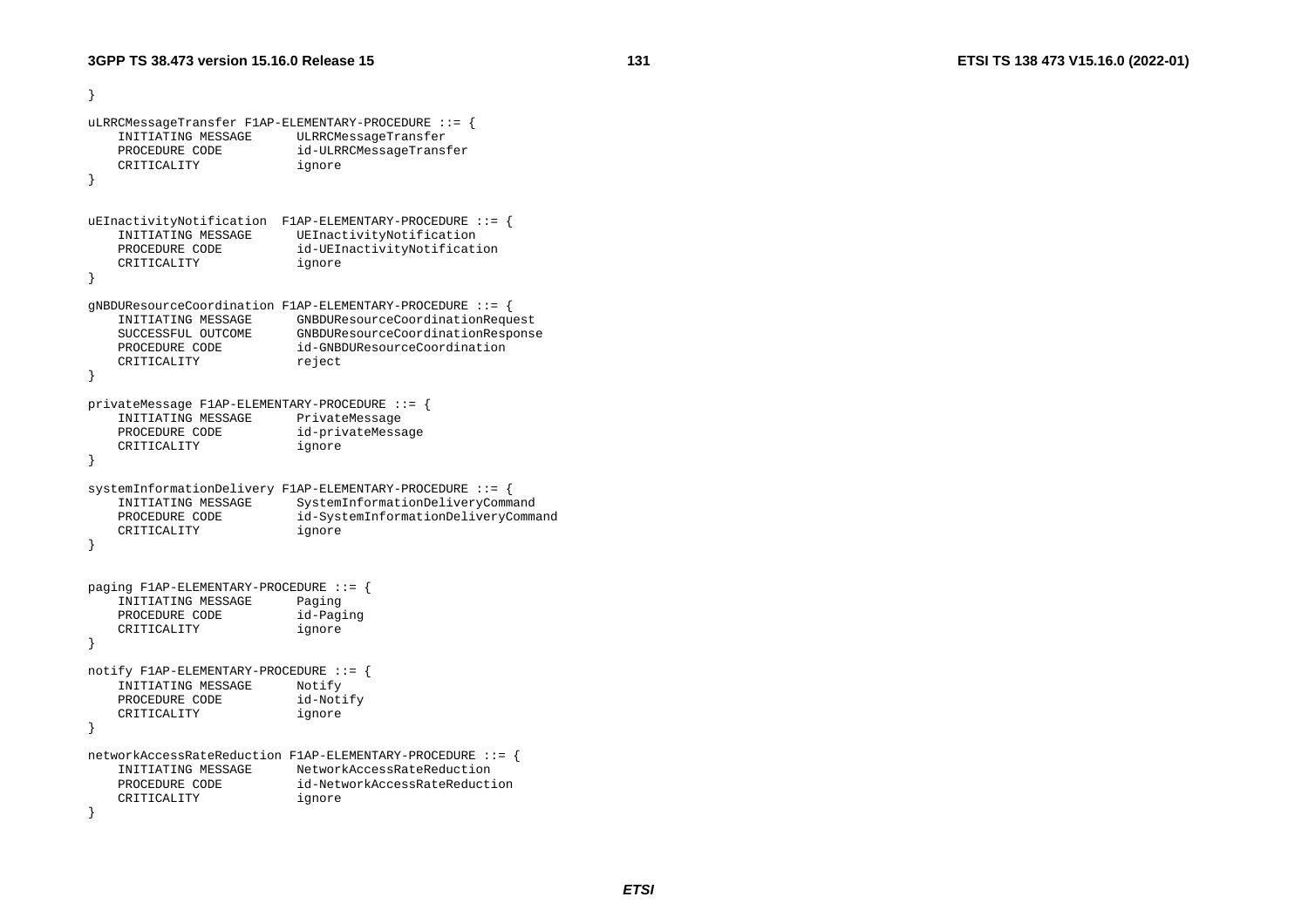```
pWSRestartIndication F1AP-ELEMENTARY-PROCEDURE ::= {
    INITIATING MESSAGE
                            PWSRestartIndication
    PROCEDURE CODE
                             id-PWSRestartIndication
    CRITICALITY
                             ignore
\mathcal{F}pWSFailureIndication F1AP-ELEMENTARY-PROCEDURE ::= {
    INITIATING MESSAGE
                             PWSFailureIndication
    PROCEDURE CODE
                             id-PWSFailureIndication
    CRITICALITY
                             ignore
\left\{ \right\}gNBDUStatusIndication F1AP-ELEMENTARY-PROCEDURE ::= {
    INITIATING MESSAGE
                             GNBDUStatusIndication
    PROCEDURE CODE
                             id-GNBDUStatusIndication
    CRITICALITY
                             ignore
\rightarrowrRCDeliveryReport F1AP-ELEMENTARY-PROCEDURE ::= {
    INITIATING MESSAGE
                             RRCDeliveryReport
    PROCEDURE CODE
                             id-RRCDeliveryReport
    CRITICALITY
                             ignore
\rightarrowflRemoval F1AP-ELEMENTARY-PROCEDURE ::= {
    INITIATING MESSAGE
                             FlRemovalRequest
    SUCCESSFUL OUTCOME
                             FlRemovalResponse
    UNSUCCESSFUL OUTCOME F1RemovalFailure
    PROCEDURE CODE
                            id-F1Removal
    CRITICALITY
                            reject
- }
```

```
END
```
-- ASN1STOP

#### **PDU Definitions** 944

-- ASN1START  $-$ -- PDU definitions for F1AP.  $-$ F1AP-PDU-Contents { itu-t (0) identified-organization (4) etsi (0) mobileDomain (0) ngran-access (22) modules (3) flap (3) version1 (1) flap-PDU-Contents (1) } DEFINITIONS AUTOMATIC TAGS ::= **BEGIN** 

132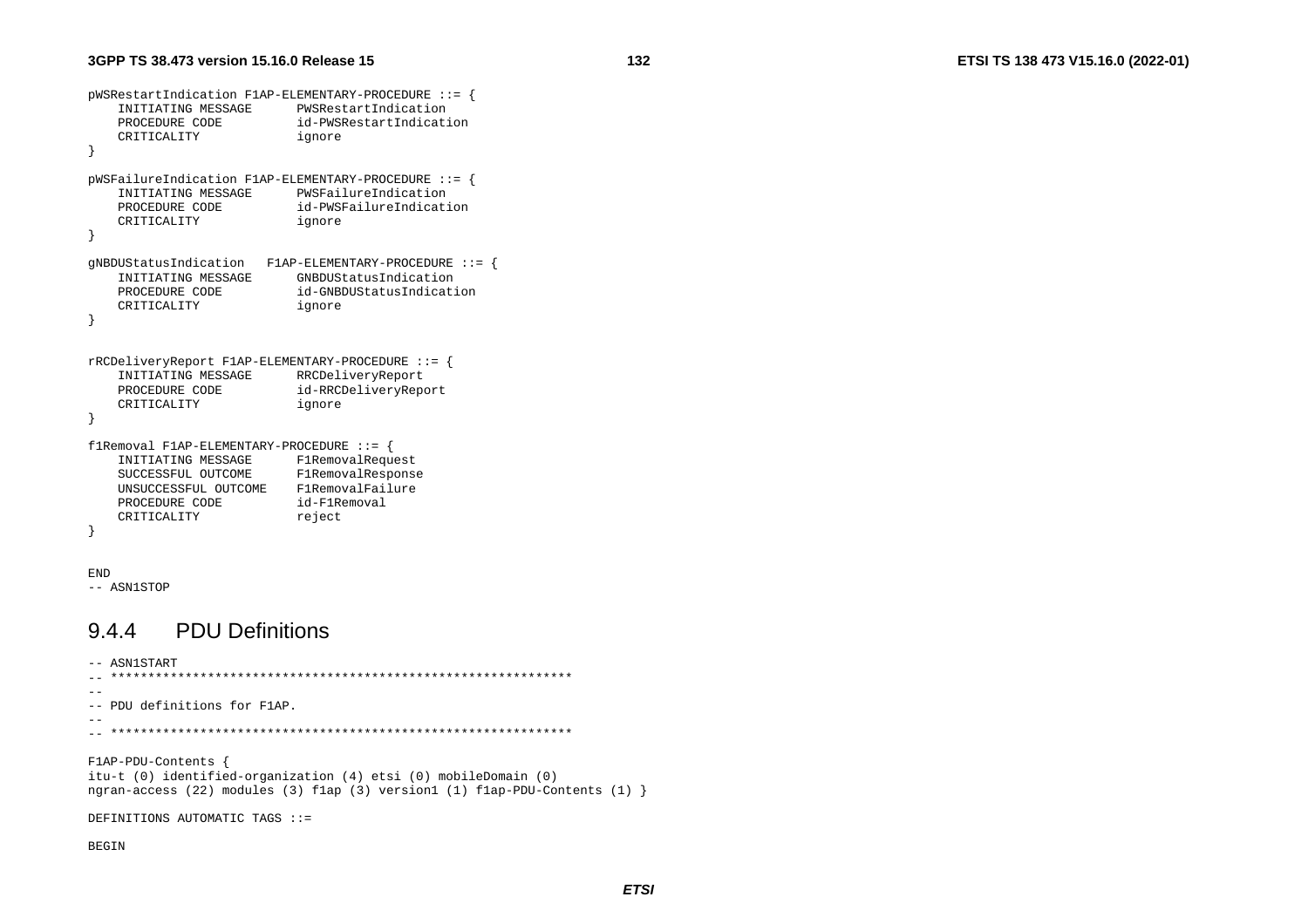-- \*\*\*\*\*\*\*\*\*\*\*\*\*\*\*\*\*\*\*\*\*\*\*\*\*\*\*\*\*\*\*\*\*\*\*\*\*\*\*\*\*\*\*\*\*\*\*\*\*\*\*\*\*\*\*\*\*\*\*\*\*\*  $-$ -- IE parameter types from other modules. -- -- \*\*\*\*\*\*\*\*\*\*\*\*\*\*\*\*\*\*\*\*\*\*\*\*\*\*\*\*\*\*\*\*\*\*\*\*\*\*\*\*\*\*\*\*\*\*\*\*\*\*\*\*\*\*\*\*\*\*\*\*\*\* IMPORTS Candidate-SpCell-Item, Cause, Cells-Failed-to-be-Activated-List-Item, Cells-Status-Item, Cells-to-be-Activated-List-Item, Cells-to-be-Deactivated-List-Item, CellULConfigured, CriticalityDiagnostics, C-RNTI, CUtoDURRCInformation, DRB-Activity-Item, DRBID, DRBs-FailedToBeModified-Item, DRBs-FailedToBeSetup-Item, DRBs-FailedToBeSetupMod-Item, DRB-Notify-Item, DRBs-ModifiedConf-Item, DRBs-Modified-Item, DRBs-Required-ToBeModified-Item, DRBs-Required-ToBeReleased-Item, DRBs-Setup-Item, DRBs-SetupMod-Item, DRBs-ToBeModified-Item, DRBs-ToBeReleased-Item, DRBs-ToBeSetup-Item, DRBs-ToBeSetupMod-Item, DRXCycle, DRXConfigurationIndicator, DUtoCURRCInformation, EUTRANQoS, ExecuteDuplication, FullConfiguration, GNB-CU-UE-F1AP-ID, GNB-DU-UE-F1AP-ID, GNB-DU-ID, GNB-DU-Served-Cells-Item, GNB-DU-System-Information, GNB-CU-Name, GNB-DU-Name, InactivityMonitoringRequest, InactivityMonitoringResponse, NotificationControl, NRCGI, NRPCI, UEContextNotRetrievable, Potential-SpCell-Item,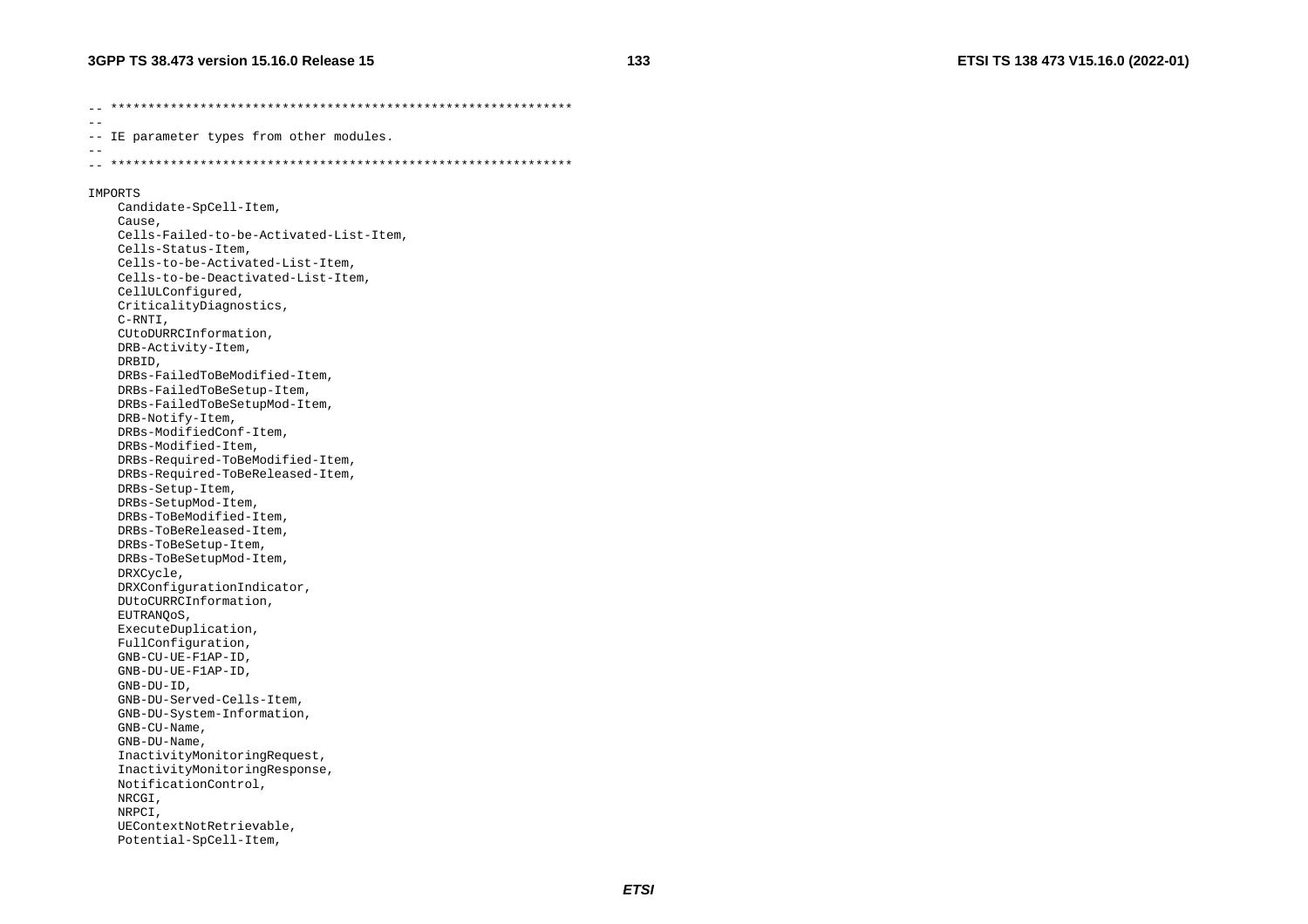RAT-FrequencyPriorityInformation, ResourceCoordinationTransferContainer, RRCContainer, RRCContainer-RRCSetupComplete, RRCReconfigurationCompleteIndicator, SCellIndex, SCell-ToBeRemoved-Item, SCell-ToBeSetup-Item, SCell-ToBeSetupMod-Item, SCell-FailedtoSetup-Item, SCell-FailedtoSetupMod-Item, ServCellIndex, Served-Cell-Information, Served-Cells-To-Add-Item, Served-Cells-To-Delete-Item, Served-Cells-To-Modify-Item, ServingCellMO, SRBID, SRBs-FailedToBeSetup-Item, SRBs-FailedToBeSetupMod-Item, SRBs-Required-ToBeReleased-Item, SRBs-ToBeReleased-Item, SRBs-ToBeSetup-Item, SRBs-ToBeSetupMod-Item, SRBs-Modified-Item, SRBs-Setup-Item, SRBs-SetupMod-Item, TimeToWait, TransactionID, TransmissionActionIndicator, UE-associatedLogicalF1-ConnectionItem, DUtoCURRCContainer, PagingCell-Item, SItype-List, UEIdentityIndexValue, GNB-CU-TNL-Association-Setup-Item, GNB-CU-TNL-Association-Failed-To-Setup-Item, GNB-CU-TNL-Association-To-Add-Item, GNB-CU-TNL-Association-To-Remove-Item, GNB-CU-TNL-Association-To-Update-Item, MaskedIMEISV, PagingDRX, PagingPriority, PagingIdentity, Cells-to-be-Barred-Item, PWSSystemInformation, Broadcast-To-Be-Cancelled-Item, Cells-Broadcast-Cancelled-Item, NR-CGI-List-For-Restart-Item, PWS-Failed-NR-CGI-Item, RepetitionPeriod, NumberofBroadcastRequest, Cells-To-Be-Broadcast-Item, Cells-Broadcast-Completed-Item,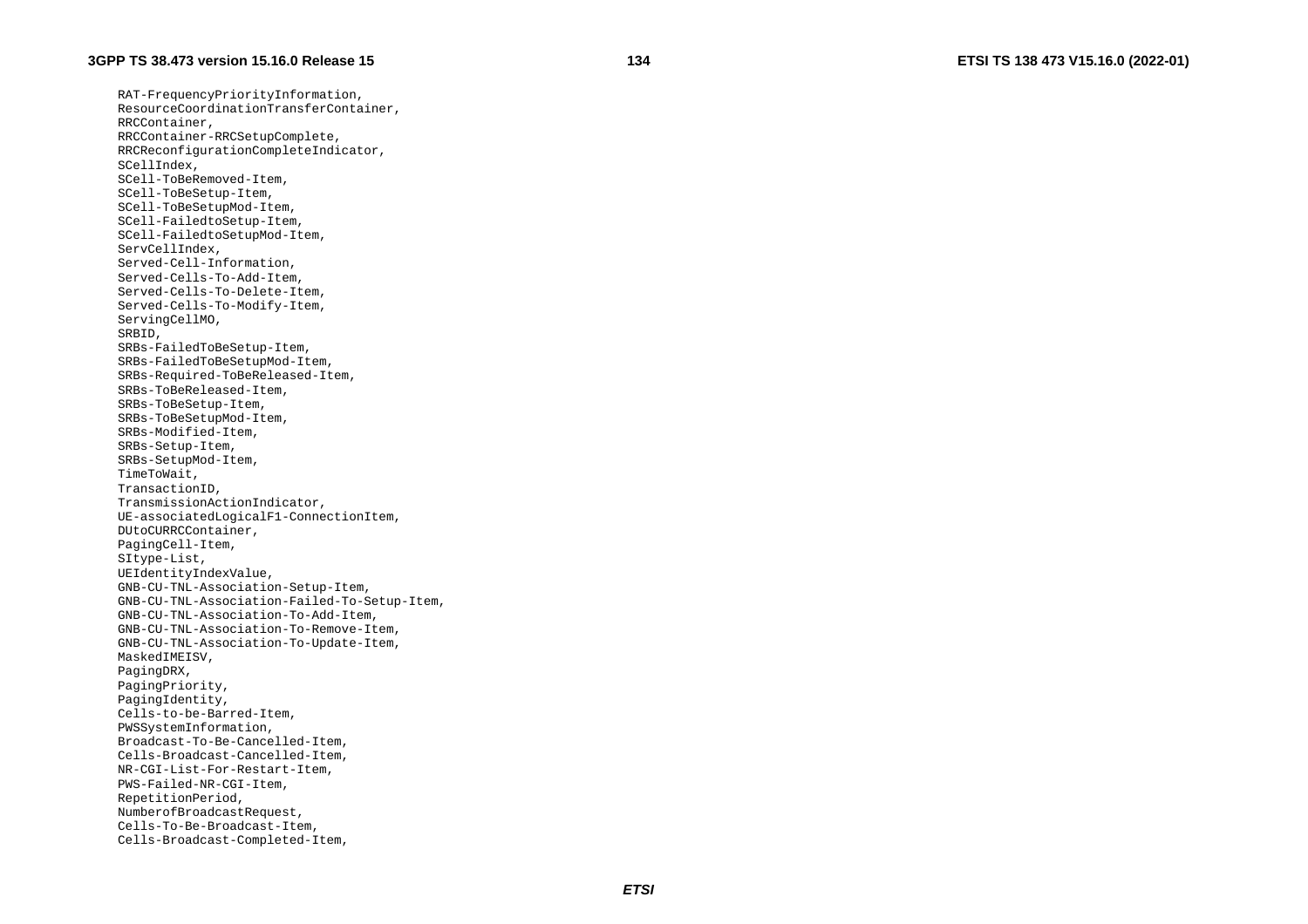Cancel-all-Warning-Messages-Indicator, EUTRA-NR-CellResourceCoordinationReq-Container, EUTRA-NR-CellResourceCoordinationReqAck-Container, RequestType, PLMN-Identity, RLCFailureIndication, UplinkTxDirectCurrentListInformation, SULAccessIndication, Protected-EUTRA-Resources-Item, GNB-DUConfigurationQuery, BitRate, RRC-Version, GNBDUOverloadInformation, RRCDeliveryStatusRequest, NeedforGap, RRCDeliveryStatus, ResourceCoordinationTransferInformation, Dedicated-SIDelivery-NeededUE-Item, Associated-SCell-Item, IgnoreResourceCoordinationContainer, PagingOrigin, UAC-Assistance-Info, RANUEID, GNB-DU-TNL-Association-To-Remove-Item, NotificationInformation, SCGIndicator

#### FROM F1AP-IEs

 PrivateIE-Container{}, ProtocolExtensionContainer{}, ProtocolIE-Container{}, ProtocolIE-ContainerPair{}, ProtocolIE-SingleContainer{}, F1AP-PRIVATE-IES, F1AP-PROTOCOL-EXTENSION, F1AP-PROTOCOL-IES, F1AP-PROTOCOL-IES-PAIR

#### FROM F1AP-Containers

 id-Candidate-SpCell-Item, id-Candidate-SpCell-List, id-Cause, id-Cancel-all-Warning-Messages-Indicator, id-Cells-Failed-to-be-Activated-List, id-Cells-Failed-to-be-Activated-List-Item, id-Cells-Status-Item, id-Cells-Status-List, id-Cells-to-be-Activated-List, id-Cells-to-be-Activated-List-Item, id-Cells-to-be-Deactivated-List, id-Cells-to-be-Deactivated-List-Item,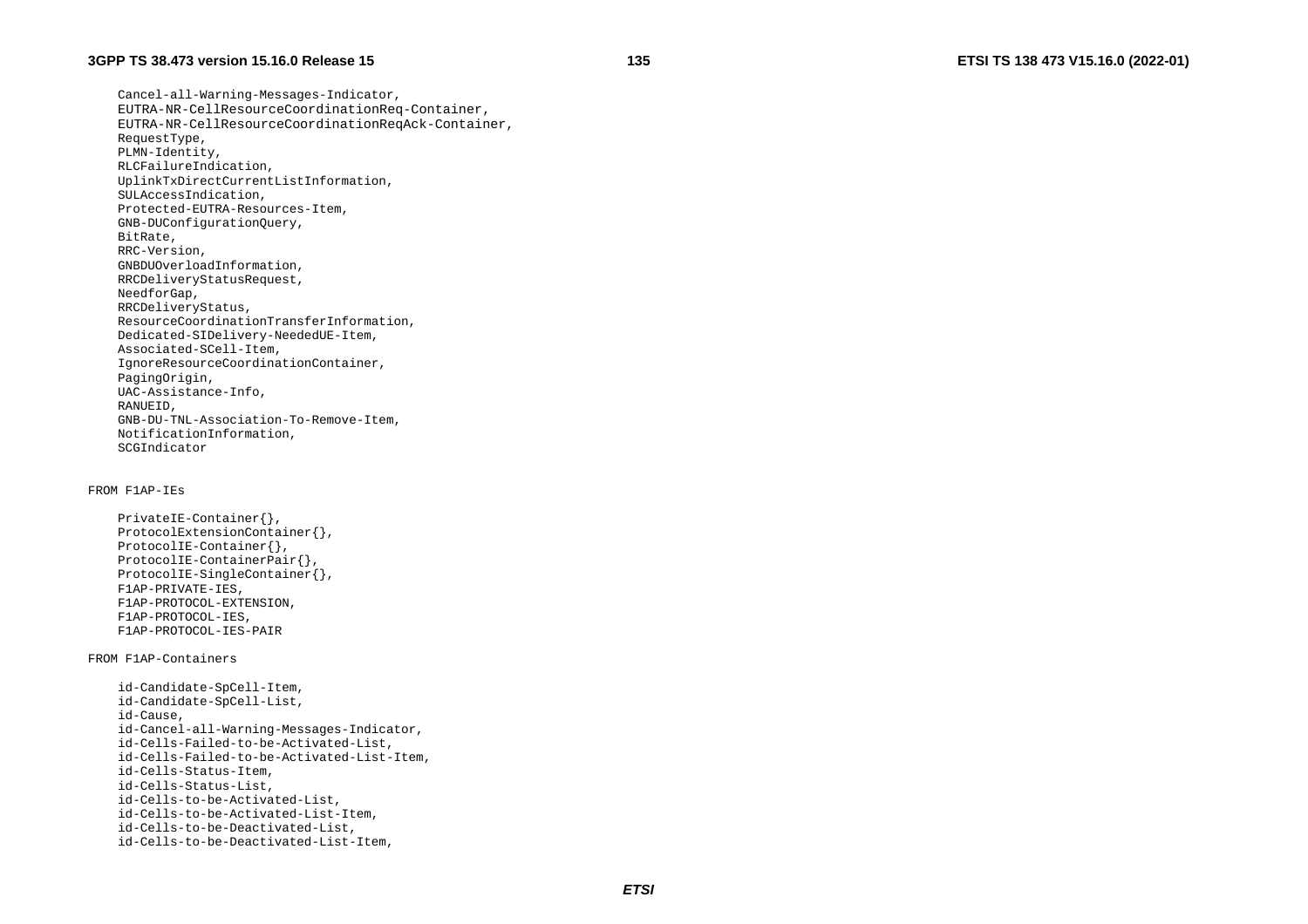id-ConfirmedUEID, id-CriticalityDiagnostics, id-C-RNTI, id-CUtoDURRCInformation, id-DRB-Activity-Item, id-DRB-Activity-List, id-DRBs-FailedToBeModified-Item, id-DRBs-FailedToBeModified-List, id-DRBs-FailedToBeSetup-Item, id-DRBs-FailedToBeSetup-List, id-DRBs-FailedToBeSetupMod-Item, id-DRBs-FailedToBeSetupMod-List, id-DRBs-ModifiedConf-Item, id-DRBs-ModifiedConf-List, id-DRBs-Modified-Item, id-DRBs-Modified-List, id-DRB-Notify-Item, id-DRB-Notify-List, id-DRBs-Required-ToBeModified-Item, id-DRBs-Required-ToBeModified-List, id-DRBs-Required-ToBeReleased-Item, id-DRBs-Required-ToBeReleased-List, id-DRBs-Setup-Item, id-DRBs-Setup-List, id-DRBs-SetupMod-Item, id-DRBs-SetupMod-List, id-DRBs-ToBeModified-Item, id-DRBs-ToBeModified-List, id-DRBs-ToBeReleased-Item, id-DRBs-ToBeReleased-List, id-DRBs-ToBeSetup-Item, id-DRBs-ToBeSetup-List, id-DRBs-ToBeSetupMod-Item, id-DRBs-ToBeSetupMod-List, id-DRXCycle, id-DUtoCURRCInformation, id-ExecuteDuplication, id-FullConfiguration, id-gNB-CU-UE-F1AP-ID, id-gNB-DU-UE-F1AP-ID, id-gNB-DU-ID, id-GNB-DU-Served-Cells-Item, id-gNB-DU-Served-Cells-List, id-gNB-CU-Name, id-gNB-DU-Name, id-InactivityMonitoringRequest, id-InactivityMonitoringResponse, id-new-gNB-CU-UE-F1AP-ID, id-new-gNB-DU-UE-F1AP-ID, id-oldgNB-DU-UE-F1AP-ID, id-PLMNAssistanceInfoForNetShar, id-Potential-SpCell-Item, id-Potential-SpCell-List, id-RAT-FrequencyPriorityInformation,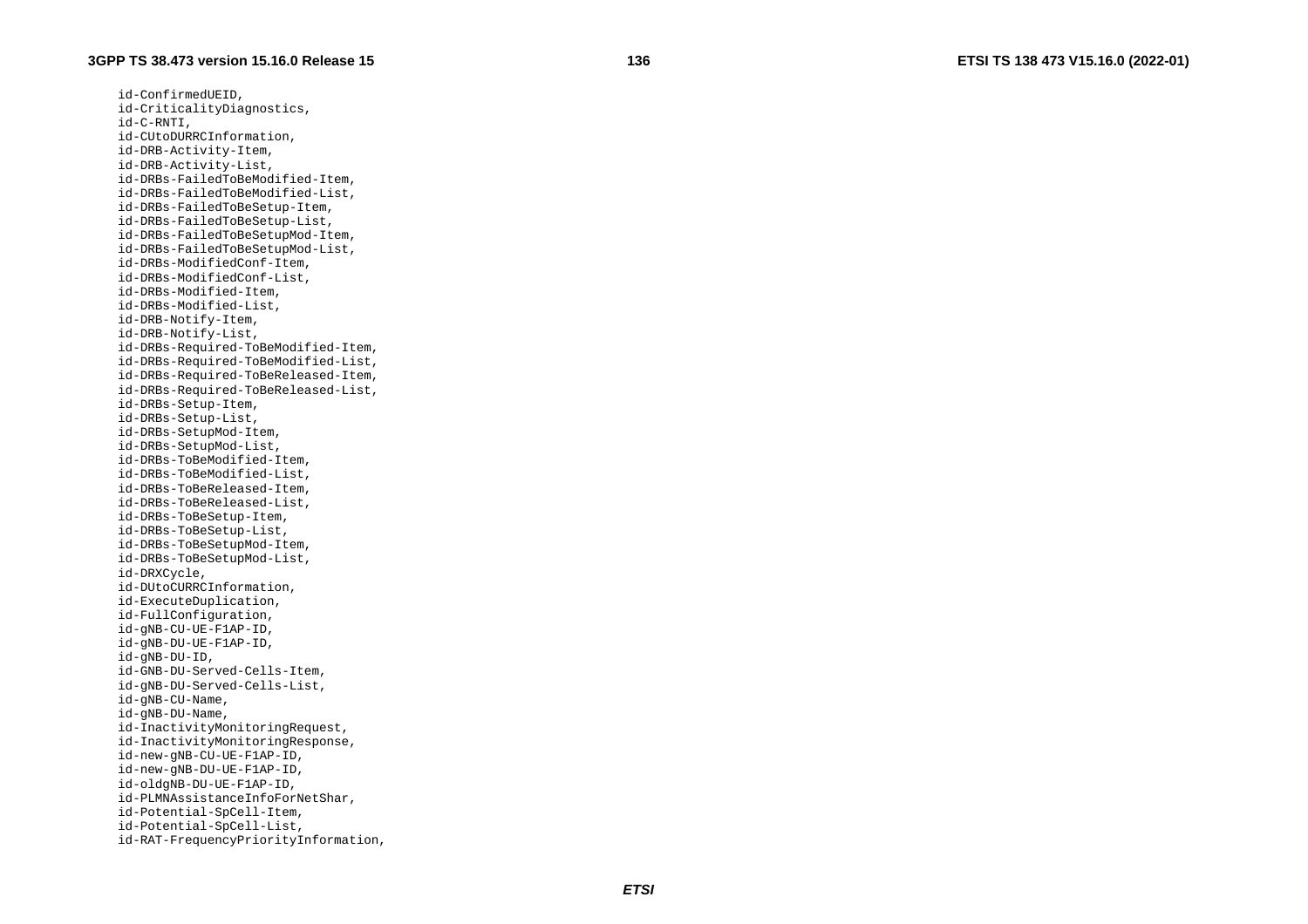id-RedirectedRRCmessage, id-ResetType, id-ResourceCoordinationTransferContainer, id-RRCContainer, id-RRCContainer-RRCSetupComplete, id-RRCReconfigurationCompleteIndicator, id-SCell-FailedtoSetup-List, id-SCell-FailedtoSetup-Item, id-SCell-FailedtoSetupMod-List, id-SCell-FailedtoSetupMod-Item, id-SCell-ToBeRemoved-Item, id-SCell-ToBeRemoved-List, id-SCell-ToBeSetup-Item, id-SCell-ToBeSetup-List, id-SCell-ToBeSetupMod-Item, id-SCell-ToBeSetupMod-List, id-SelectedPLMNID, id-Served-Cells-To-Add-Item, id-Served-Cells-To-Add-List, id-Served-Cells-To-Delete-Item, id-Served-Cells-To-Delete-List, id-Served-Cells-To-Modify-Item, id-Served-Cells-To-Modify-List, id-ServCellIndex, id-ServingCellMO, id-SpCell-ID, id-SpCellULConfigured, id-SRBID, id-SRBs-FailedToBeSetup-Item, id-SRBs-FailedToBeSetup-List, id-SRBs-FailedToBeSetupMod-Item, id-SRBs-FailedToBeSetupMod-List, id-SRBs-Required-ToBeReleased-Item, id-SRBs-Required-ToBeReleased-List, id-SRBs-ToBeReleased-Item, id-SRBs-ToBeReleased-List, id-SRBs-ToBeSetup-Item, id-SRBs-ToBeSetup-List, id-SRBs-ToBeSetupMod-Item, id-SRBs-ToBeSetupMod-List, id-SRBs-Modified-Item, id-SRBs-Modified-List, id-SRBs-Setup-Item, id-SRBs-Setup-List, id-SRBs-SetupMod-Item, id-SRBs-SetupMod-List, id-TimeToWait, id-TransactionID, id-TransmissionActionIndicator, id-UEContextNotRetrievable, id-UE-associatedLogicalF1-ConnectionItem, id-UE-associatedLogicalF1-ConnectionListResAck, id-DUtoCURRCContainer, id-NRCGI,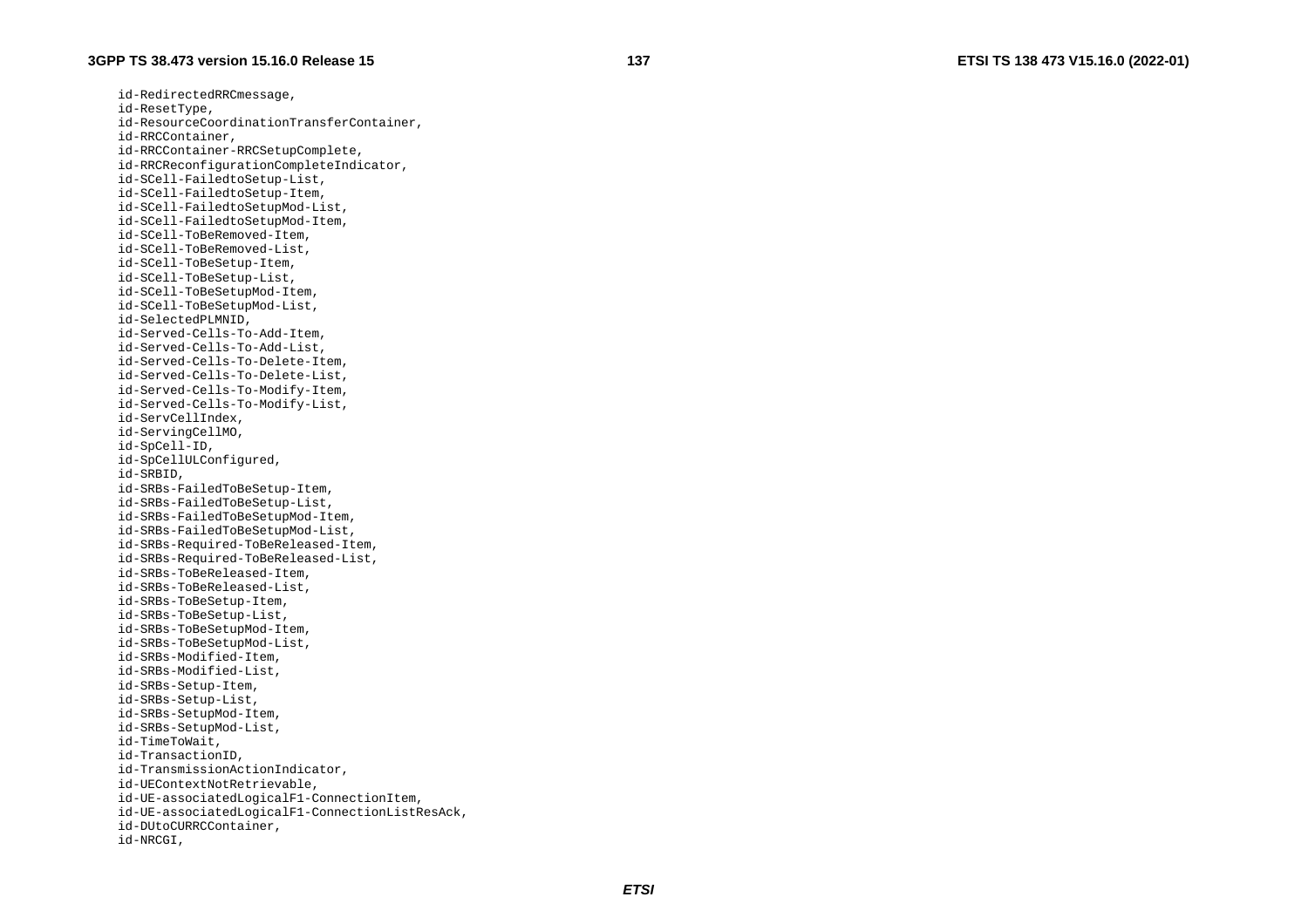id-PagingCell-Item, id-PagingCell-List, id-PagingDRX, id-PagingPriority, id-SItype-List, id-UEIdentityIndexValue, id-GNB-CU-TNL-Association-Setup-List, id-GNB-CU-TNL-Association-Setup-Item, id-GNB-CU-TNL-Association-Failed-To-Setup-List, id-GNB-CU-TNL-Association-Failed-To-Setup-Item, id-GNB-CU-TNL-Association-To-Add-Item, id-GNB-CU-TNL-Association-To-Add-List, id-GNB-CU-TNL-Association-To-Remove-Item, id-GNB-CU-TNL-Association-To-Remove-List, id-GNB-CU-TNL-Association-To-Update-Item, id-GNB-CU-TNL-Association-To-Update-List, id-MaskedIMEISV, id-PagingIdentity, id-Cells-to-be-Barred-List, id-Cells-to-be-Barred-Item, id-PWSSystemInformation, id-RepetitionPeriod, id-NumberofBroadcastRequest, id-Cells-To-Be-Broadcast-List, id-Cells-To-Be-Broadcast-Item, id-Cells-Broadcast-Completed-List, id-Cells-Broadcast-Completed-Item, id-Broadcast-To-Be-Cancelled-List, id-Broadcast-To-Be-Cancelled-Item, id-Cells-Broadcast-Cancelled-List, id-Cells-Broadcast-Cancelled-Item, id-NR-CGI-List-For-Restart-List, id-NR-CGI-List-For-Restart-Item, id-PWS-Failed-NR-CGI-List, id-PWS-Failed-NR-CGI-Item, id-EUTRA-NR-CellResourceCoordinationReq-Container, id-EUTRA-NR-CellResourceCoordinationReqAck-Container, id-Protected-EUTRA-Resources-List, id-RequestType, id-ServingPLMN, id-DRXConfigurationIndicator, id-RLCFailureIndication, id-UplinkTxDirectCurrentListInformation, id-SULAccessIndication, id-Protected-EUTRA-Resources-Item, id-GNB-DUConfigurationQuery, id-GNB-DU-UE-AMBR-UL, id-GNB-CU-RRC-Version, id-GNB-DU-RRC-Version, id-GNBDUOverloadInformation, id-NeedforGap, id-RRCDeliveryStatusRequest, id-RRCDeliveryStatus, id-Dedicated-SIDelivery-NeededUE-List,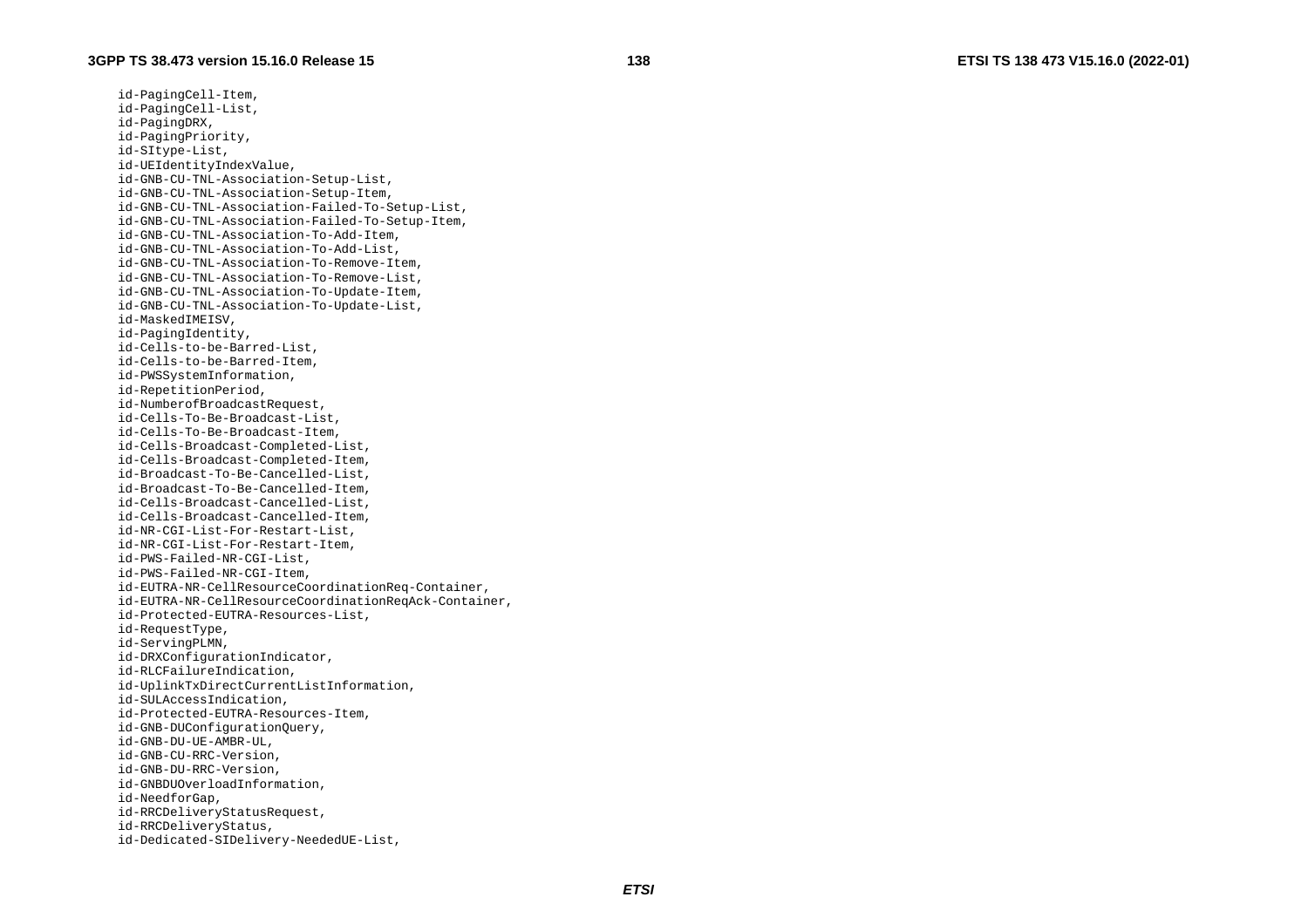id-Dedicated-SIDelivery-NeededUE-Item, id-ResourceCoordinationTransferInformation, id-Associated-SCell-List. id-Associated-SCell-Item, id-IqnoreResourceCoordinationContainer, id-UAC-Assistance-Info, id-RANUEID, id-PagingOrigin, id-GNB-DU-TNL-Association-To-Remove-Item, id-GNB-DU-TNL-Association-To-Remove-List, id-NotificationInformation, id-SCGIndicator, maxCellingNBDU, maxnoofCandidateSpCells, maxnoofDRBs, maxnoofErrors. maxnoofIndividualF1ConnectionsToReset, maxnoofPotentialSpCells, maxnoofSCells, maxnoofSRBs, maxnoofPagingCells, maxnoofTNLAssociations, maxCellineNB, maxnoofUEIDs

#### FROM F1AP-Constants;

 $\left\{ \right\}$ 

| -- RESET ELEMENTARY PROCEDURE                                                    |                                       |                    |  |  |  |
|----------------------------------------------------------------------------------|---------------------------------------|--------------------|--|--|--|
|                                                                                  |                                       |                    |  |  |  |
|                                                                                  |                                       |                    |  |  |  |
|                                                                                  |                                       |                    |  |  |  |
|                                                                                  |                                       |                    |  |  |  |
| -- Reset                                                                         |                                       |                    |  |  |  |
|                                                                                  |                                       |                    |  |  |  |
|                                                                                  |                                       |                    |  |  |  |
| Reset $::=$ SEQUENCE {<br>$\{$ {ResetIEs} },<br>protocolIEs ProtocolIE-Container |                                       |                    |  |  |  |
| $\cdot\cdot\cdot$                                                                |                                       |                    |  |  |  |
| ResetIEs F1AP-PROTOCOL-IES ::= {                                                 |                                       |                    |  |  |  |
| ID id-TransactionID                                                              | CRITICALITY reject TYPE TransactionID | PRESENCE mandatory |  |  |  |
| ID id-Cause                                                                      | CRITICALITY ignore TYPE Cause         | PRESENCE mandatory |  |  |  |
| ID id-ResetType                                                                  | CRITICALITY reject TYPE ResetType     | PRESENCE mandatory |  |  |  |
| $\cdots$                                                                         |                                       |                    |  |  |  |

139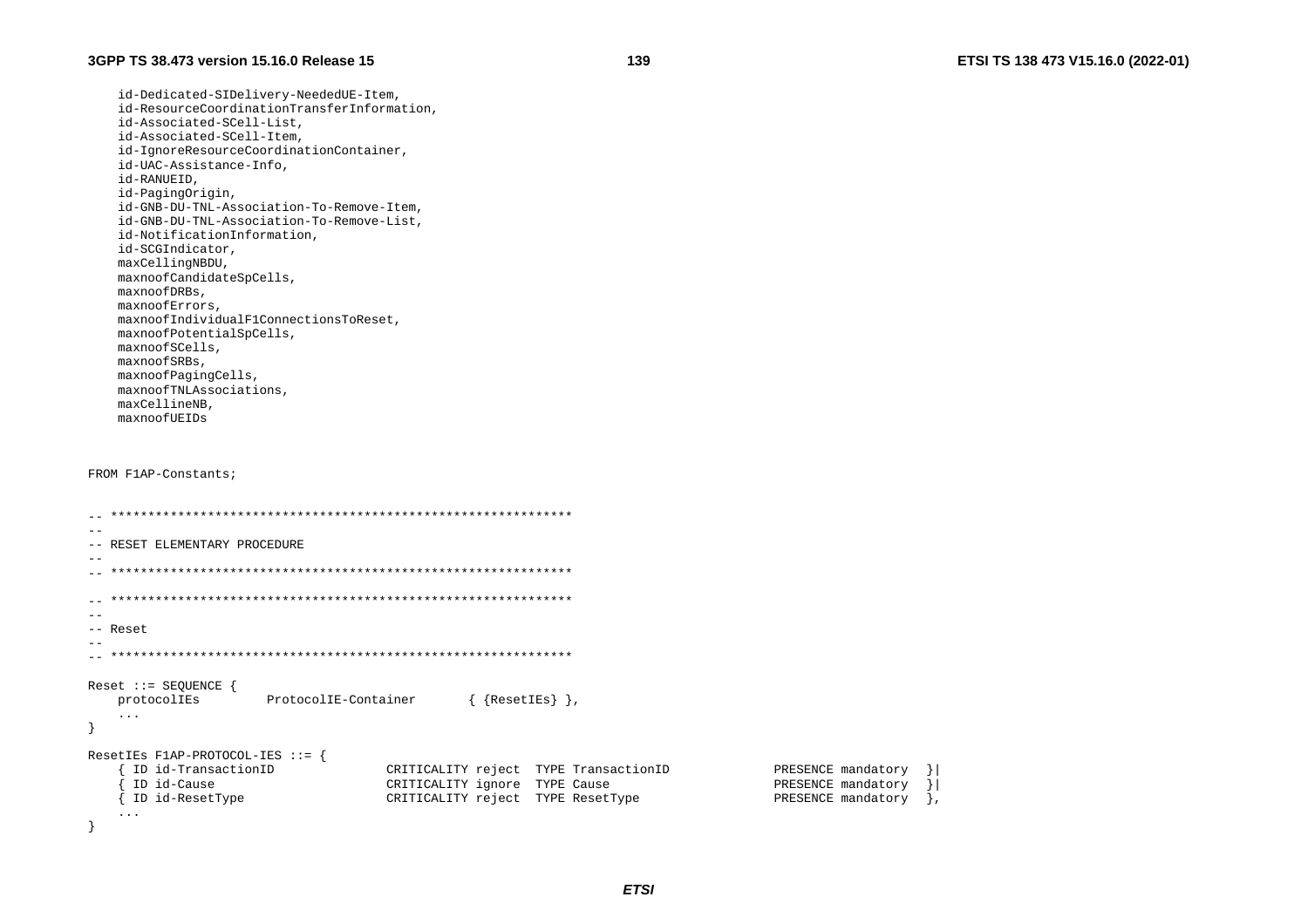140

```
ResetType :: CHOICE {
   f1-Interface
                                ResetAll.
   partOfF1-Interface
                                UE-associatedLogicalF1-ConnectionListRes,
   choice-extension
                                ProtocolIE-SingleContainer { { ResetType-ExtIEs} }
ResetType-ExtIEs F1AP-PROTOCOL-IES ::= {
    \ddotscResetAll :: = ENUMERATED {
   reset-all,
   \mathbf{1}UE-associatedLogicalF1-ConnectionListRes ::= SEOUENCE (SIZE(1.. maxnoofIndividualF1ConnectionsToReset)) OF ProtocolIE-SingleContainer { { UE-
associatedLogicalF1-ConnectionItemRes } }
UE-associatedLogicalF1-ConnectionItemRes F1AP-PROTOCOL-IES ::= {
   { ID id-UE-associatedLogicalF1-ConnectionItem CRITICALITY reject TYPE UE-associatedLogicalF1-ConnectionItem PRESENCE mandatory},
   \ldots\rightarrow--- Reset Acknowledge
-ResetAcknowledge ::= SEQUENCE {
                     ProtocolIE-Container
                                              { {ResetAcknowledgeIEs} },
   protocolIEs
   \cdotsResetAcknowledgeIEs F1AP-PROTOCOL-IES ::= {
   { ID id-TransactionID
                                                      CRITICALITY reject TYPE TransactionID
                                                                                                                           PRESENCE
mandatory }
   { ID id-UE-associatedLogicalF1-ConnectionListResAck
                                                      CRITICALITY ignore TYPE UE-associatedLogicalF1-ConnectionListResAck
                                                                                                                           PRESENCE
optional }
   { ID id-CriticalityDiagnostics
                                CRITICALITY ignore TYPE CriticalityDiagnostics
                                                                                      PRESENCE optional },
   \sim . .
- }
UE-associatedLogicalF1-ConnectionListResAck ::= SEQUENCE (SIZE(1.. maxnoofIndividualF1ConnectionsToReset)) OF ProtocolIE-SingleContainer { { UE-
associatedLogicalF1-ConnectionItemResAck } }
UE-associatedLogicalF1-ConnectionItemResAck
                                         F1AP-PROTOCOL-IES :: = \{{ ID id-UE-associatedLogicalF1-ConnectionItem CRITICALITY ignore
                                                                    TYPE UE-associatedLogicalF1-ConnectionItem PRESENCE mandatory },
   \sim \sim \sim\lambda
```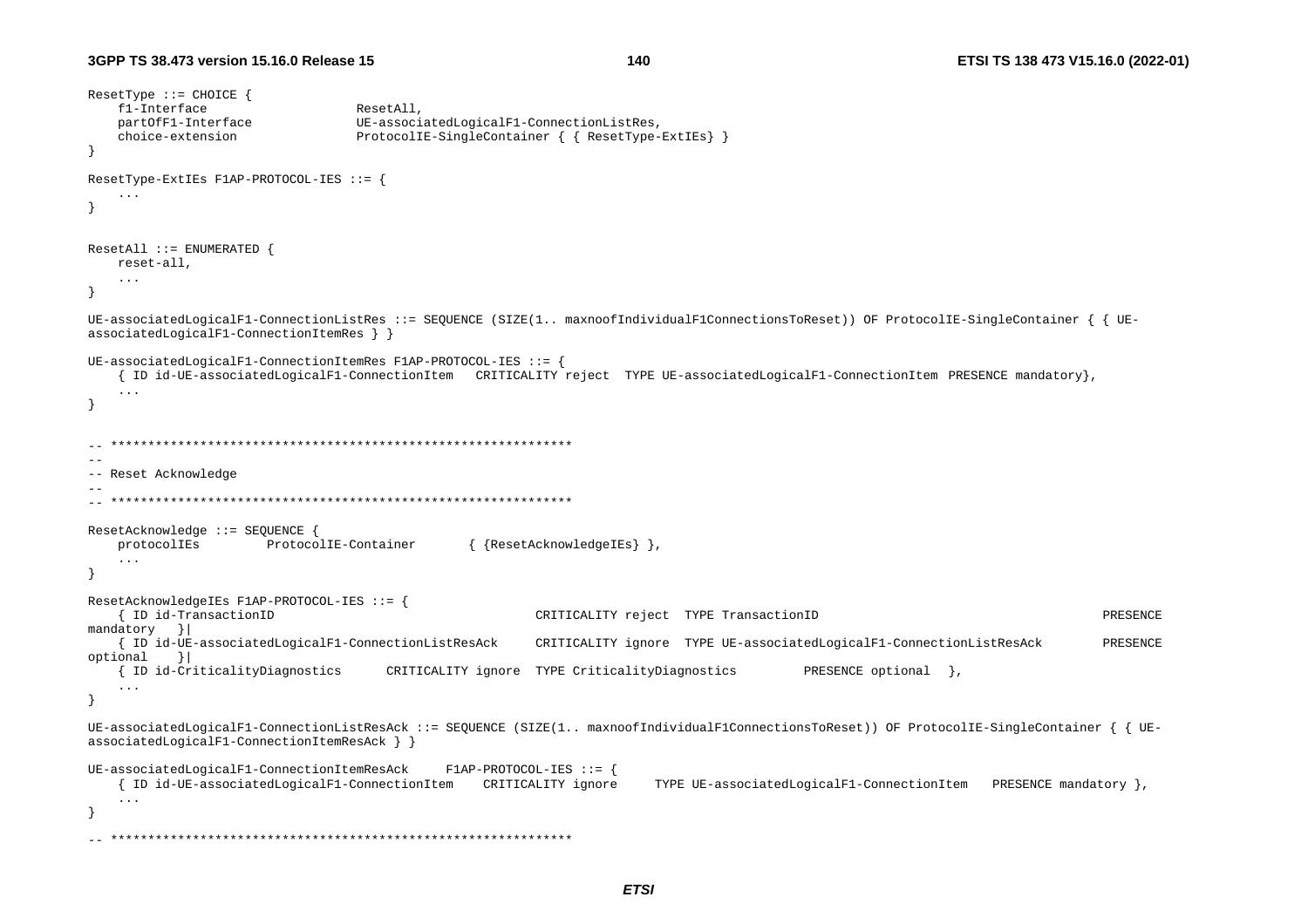$141$ 

-- ERROR INDICATION ELEMENTARY PROCEDURE  $\sim$   $-$ -- Error Indication ErrorIndication ::= SEQUENCE { protocolIEs ProtocolIE-Container  ${|ErrorIndicationIES|},$  $\mathbf{1}$ - } ErrorIndicationIEs F1AP-PROTOCOL-IES ::= { ID id-TransactionID CRITICALITY reject TYPE TransactionID PRESENCE mandatory} --<br>ID id-gNB-CU-UE-F1AP-ID<br>ID id-gNB-DU-UE-F1AP-ID CRITICALITY ignore TYPE GNB-CU-UE-F1AP-ID PRESENCE optional } CRITICALITY ignore TYPE GNB-DU-UE-F1AP-ID PRESENCE optional } ID id-Cause CRITICALITY ignore TYPE Cause PRESENCE optional } { ID id-CriticalityDiagnostics PRESENCE optional }, CRITICALITY ignore TYPE CriticalityDiagnostics  $-$ -- F1 SETUP ELEMENTARY PROCEDURE  $\sim$   $-$ -- F1 Setup Request F1SetupRequest ::= SEQUENCE { { {F1SetupRequestIEs} }, protocolIEs ProtocolIE-Container  $\cdots$  $\mathcal{E}$ F1SetupRequestIEs F1AP-PROTOCOL-IES ::= { ID id-TransactionID CRITICALITY reject TYPE TransactionID PRESENCE mandatory } ID id-gNB-DU-ID CRITICALITY reject TYPE GNB-DU-ID PRESENCE mandatory ID id-gNB-DU-Name CRITICALITY ignore TYPE GNB-DU-Name PRESENCE optional ID id-gNB-DU-Served-Cells-List CRITICALITY reject TYPE GNB-DU-Served-Cells-List PRESENCE optional  $\rightarrow$ { ID id-GNB-DU-RRC-Version CRITICALITY reject TYPE RRC-Version PRESENCE mandatory },  $\lambda$ 

GNB-DU-Served-Cells-List ::= SEOUENCE (SIZE(1.. maxCellingNBDU)) OF ProtocolIE-SingleContainer { { GNB-DU-Served-Cells-ItemIEs } }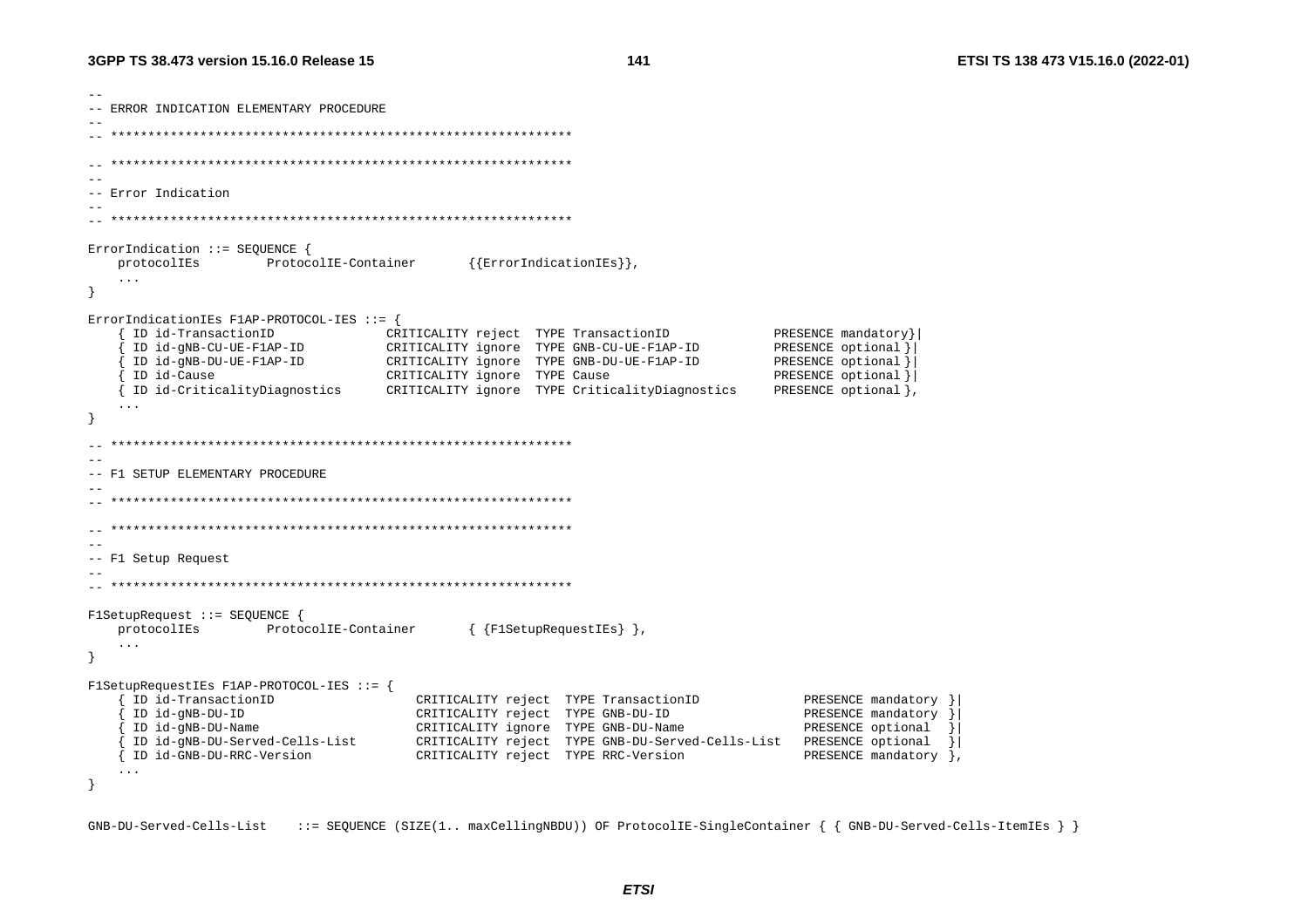**3GPP TS 38.473 version 15.16.0 Release 15**

```
GNB-DU-Served-Cells-ItemIEs F1AP-PROTOCOL-IES ::= { 
    { ID id-GNB-DU-Served-Cells-Item CRITICALITY reject TYPE GNB-DU-Served-Cells-Item PRESENCE mandatory }, 
    ... } 
  -- ************************************************************** -- -- F1 Setup Response 
-- -- ************************************************************** F1SetupResponse ::= SEQUENCE { 
    protocolIEs ProtocolIE-Container { {F1SetupResponseIEs} }, 
    ... } 
F1SetupResponseIEs F1AP-PROTOCOL-IES ::= { 
 { ID id-TransactionID CRITICALITY reject TYPE TransactionID PRESENCE mandatory }| 
 { ID id-gNB-CU-Name CRITICALITY ignore TYPE GNB-CU-Name PRESENCE optional }| 
      { ID id-Cells-to-be-Activated-List CRITICALITY reject TYPE Cells-to-be-Activated-List PRESENCE optional }| 
    { ID id-GNB-CU-RRC-Version CRITICALITY reject TYPE RRC-Version PRESENCE mandatory }, 
    ... } 
Cells-to-be-Activated-List ::= SEQUENCE (SIZE(1.. maxCellingNBDU)) OF ProtocolIE-SingleContainer { { Cells-to-be-Activated-List-ItemIEs } } 
Cells-to-be-Activated-List-ItemIEs F1AP-PROTOCOL-IES::= { 
    { ID id-Cells-to-be-Activated-List-Item CRITICALITY reject TYPE Cells-to-be-Activated-List-Item PRESENCE mandatory}, 
    ... } 
-- ************************************************************** -- -- F1 Setup Failure 
-- 
-- ************************************************************** F1SetupFailure ::= SEQUENCE { 
    protocolIEs ProtocolIE-Container { {F1SetupFailureIEs} }, 
    ... } 
F1SetupFailureIEs F1AP-PROTOCOL-IES ::= { 
      { ID id-TransactionID CRITICALITY reject TYPE TransactionID PRESENCE mandatory }| 
 { ID id-Cause CRITICALITY ignore TYPE Cause PRESENCE mandatory }| 
 { ID id-TimeToWait CRITICALITY ignore TYPE TimeToWait PRESENCE optional }| 
    { ID id-CriticalityDiagnostics CRITICALITY ignore TYPE CriticalityDiagnostics PRESENCE optional }, 
    ... }
```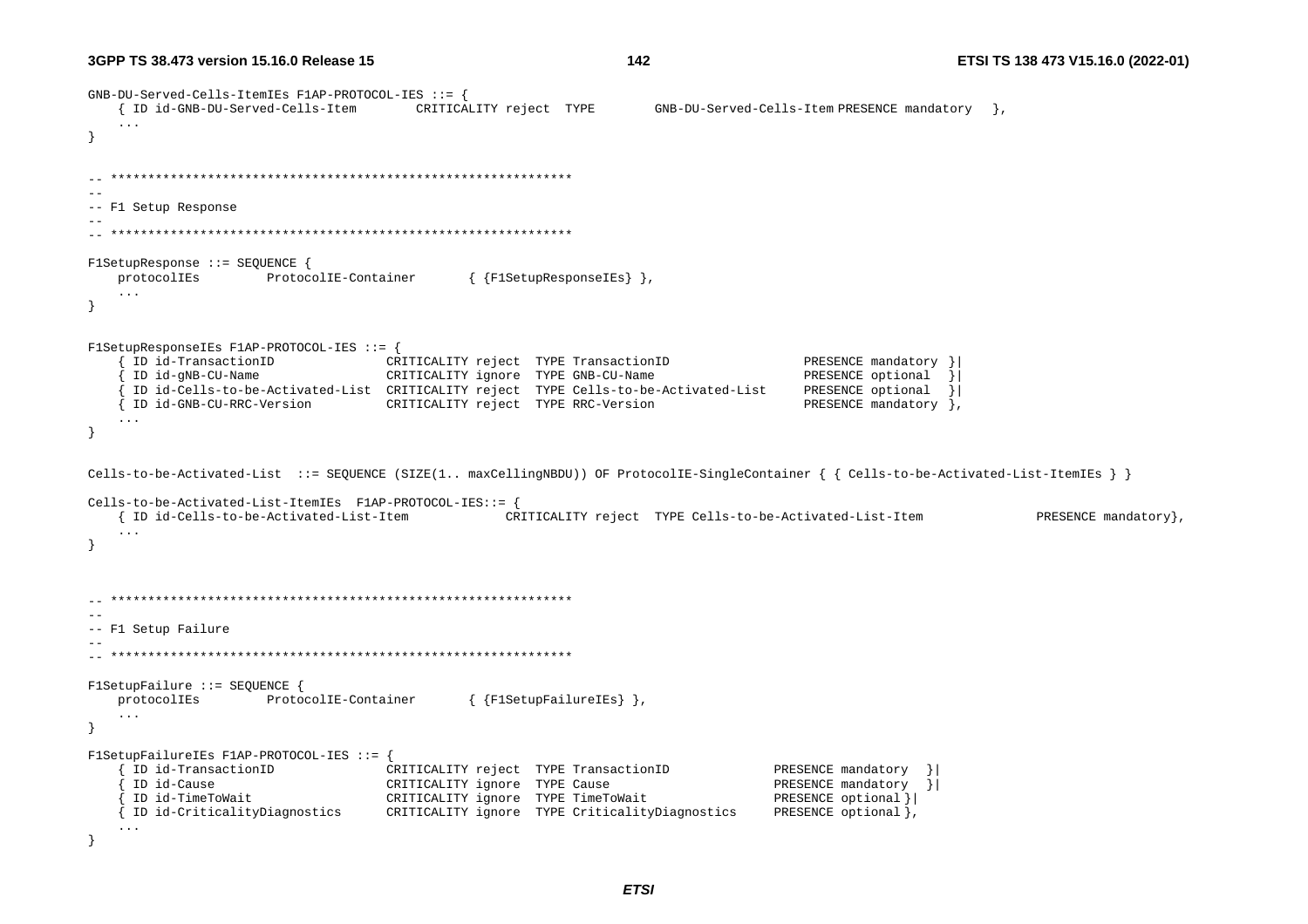```
-- ************************************************************** -- -- GNB-DU CONFIGURATION UPDATE ELEMENTARY PROCEDURE -- -- ************************************************************** -- ************************************************************** -- -- GNB-DU CONFIGURATION UPDATE 
-- 
-- ************************************************************** GNBDUConfigurationUpdate::= SEQUENCE { 
    protocolIEs ProtocolIE-Container { {GNBDUConfigurationUpdateIEs} }, 
    ... } 
GNBDUConfigurationUpdateIEs F1AP-PROTOCOL-IES ::= { 
     ID id-TransactionID \begin{array}{c} \text{CRITICALITY reject} \\ \text{TPE TransactionID} \end{array} PRESENCE mandatory \{\} { ID id-Served-Cells-To-Add-List CRITICALITY reject TYPE Served-Cells-To-Add-List PRESENCE optional }| 
      { ID id-Served-Cells-To-Modify-List CRITICALITY reject TYPE Served-Cells-To-Modify-List PRESENCE optional }| 
      { ID id-Served-Cells-To-Delete-List CRITICALITY reject TYPE Served-Cells-To-Delete-List PRESENCE optional }| 
      { ID id-Cells-Status-List CRITICALITY reject TYPE Cells-Status-List PRESENCE optional }| 
      { ID id-Dedicated-SIDelivery-NeededUE-List CRITICALITY ignore TYPE Dedicated-SIDelivery-NeededUE-List PRESENCE optional }| 
      { ID id-gNB-DU-ID CRITICALITY reject TYPE GNB-DU-ID PRESENCE optional }| 
     { ID id-GNB-DU-TNL-Association-To-Remove-List CRITICALITY reject TYPE GNB-DU-TNL-Association-To-Remove-List PRESENCE optional }, 
    ... } 
Served-Cells-To-Add-List ::= SEQUENCE (SIZE(1.. maxCellingNBDU)) OF ProtocolIE-SingleContainer { { Served-Cells-To-Add-ItemIEs } } 
Served-Cells-To-Modify-List ::= SEQUENCE (SIZE(1.. maxCellingNBDU)) OF ProtocolIE-SingleContainer { { Served-Cells-To-Modify-ItemIEs } }
Served-Cells-To-Delete-List ::= SEQUENCE (SIZE(1.. maxCellingNBDU)) OF ProtocolIE-SingleContainer { { Served-Cells-To-Delete-ItemIEs } }
Cells-Status-List ::= SEQUENCE (SIZE(0.. maxCellingNBDU)) OF ProtocolIE-SingleContainer { { Cells-Status-ItemIEs } }
Dedicated-SIDelivery-NeededUE-List::= SEQUENCE (SIZE(1.. maxnoofUEIDs)) OF ProtocolIE-SingleContainer { { Dedicated-SIDelivery-NeededUE-ItemIEs } } 
GNB-DU-TNL-Association-To-Remove-List ::= SEQUENCE (SIZE(1.. maxnoofTNLAssociations)) OF ProtocolIE-SingleContainer { { GNB-DU-TNL-Association-
To-Remove-ItemIEs } } 
Served-Cells-To-Add-ItemIEs F1AP-PROTOCOL-IES ::= { 
    { ID id-Served-Cells-To-Add-Item CRITICALITY reject TYPE Served-Cells-To-Add-Item PRESENCE mandatory }, 
    ... } 
Served-Cells-To-Modify-ItemIEs F1AP-PROTOCOL-IES ::= { 
   { ID id-Served-Cells-To-Modify-Item CRITICALITY reject TYPE Served-Cells-To-Modify-Item PRESENCE mandatory
    }, 
    ... } 
Served-Cells-To-Delete-ItemIEs F1AP-PROTOCOL-IES ::= {
```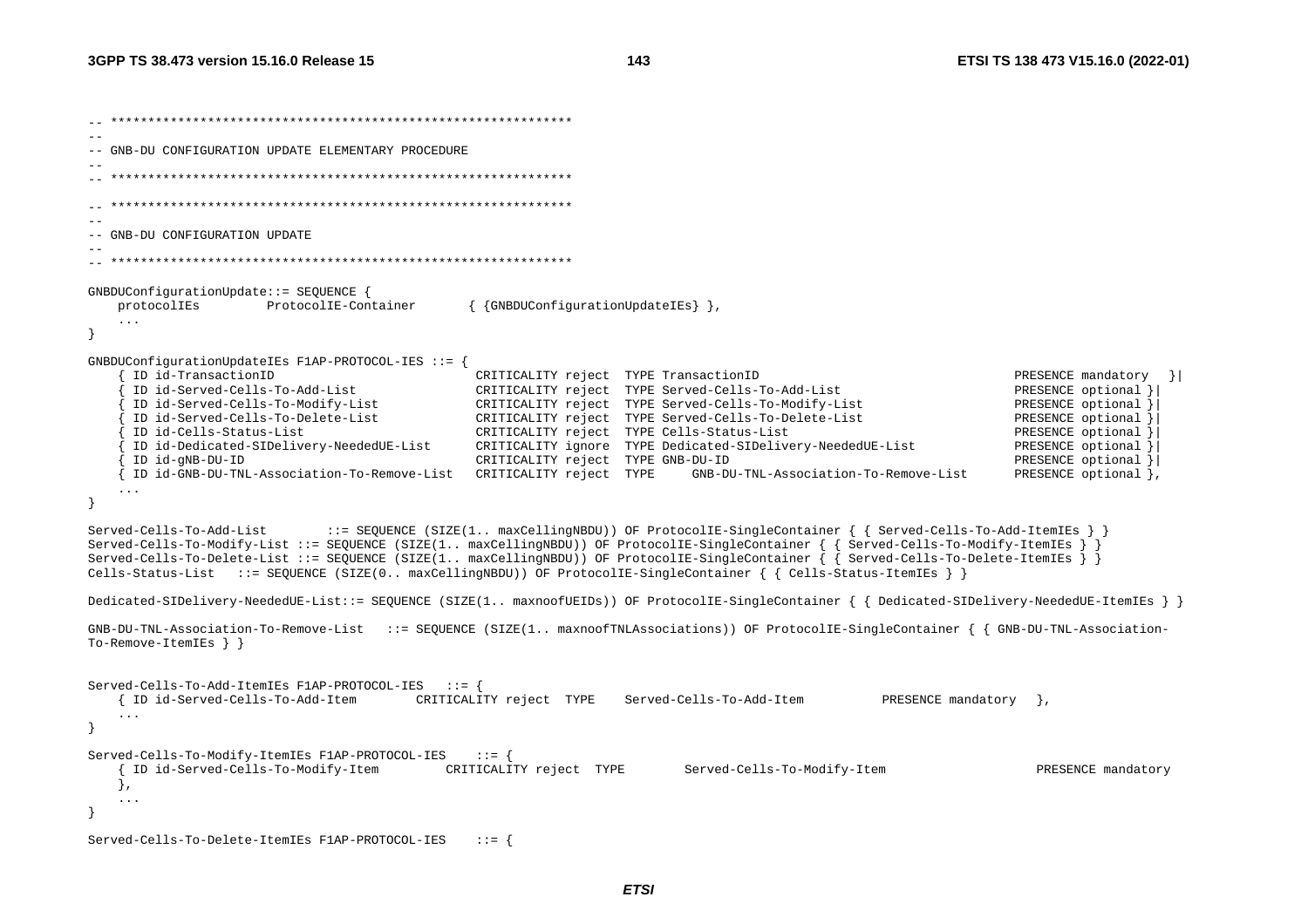```
{ ID id-Served-Cells-To-Delete-Item
                                             CRITICALITY reject TYPE
                                                                         Served-Cells-To-Delete-Item
                                                                                                             PRESENCE mandatory \},
Cells-Status-ItemIES F1AP-PROTOCOL-IES :: = \{{ ID id-Cells-Status-Item
                                      CRITICALITY reject TYPE
                                                              Cells-Status-Item
                                                                                             PRESENCE mandatory },
   \sim \sim \sim\rightarrowDedicated-SIDelivery-NeededUE-ItemIEs F1AP-PROTOCOL-IES ::= {
   { ID id-Dedicated-SIDelivery-NeededUE-Item CRITICALITY ignore TYPE Dedicated-SIDelivery-NeededUE-Item
                                                                                                             PRESENCE mandatory \},
   \sim 100\rightarrowGNB-DU-TNL-Association-To-Remove-ItemIEs F1AP-PROTOCOL-IES ::= {
   { ID id-GNB-DU-TNL-Association-To-Remove-Item CRITICALITY reject TYPE GNB-DU-TNL-Association-To-Remove-Item
                                                                                                                  PRESENCE
mandatory },
   \ddots\left\{ \right.- --- GNB-DU CONFIGURATION UPDATE ACKNOWLEDGE
-GNBDUConfigurationUpdateAcknowledge ::= SEQUENCE {
                                            { {GNBDUConfigurationUpdateAcknowledgeIEs} },
   protocolIEs
               ProtocolIE-Container
   \sim \sim \simGNBDUConfigurationUpdateAcknowledgeIEs F1AP-PROTOCOL-IES ::= {
                                      CRITICALITY reject TYPE TransactionID<br>CRITICALITY reject TYPE Cells-to-be-Activated-List
     ID id-TransactionID
                                                                                                PRESENCE mandatory }
     ID id-Cells-to-be-Activated-List
                                                                                                PRESENCE optional }
     ID id-CriticalityDiagnostics
                                       CRITICALITY ignore TYPE CriticalityDiagnostics
                                                                                                PRESENCE optional }
                                    CRITICALITY reject TYPE Cells-to-be-Deactivated-List
     ID id-Cells-to-be-Deactivated-List
                                                                                                PRESENCE optional },
  --- GNB-DU CONFIGURATION UPDATE FAILURE
GNBDUConfigurationUpdateFailure ::= SEQUENCE {
   protocolIEs
                    ProtocolIE-Container
                                            { {GNBDUConfigurationUpdateFailureIEs} },
   \ddots\mathcal{F}GNBDUConfigurationUpdateFailureIEs F1AP-PROTOCOL-IES ::= {
   { ID id-TransactionID
                                  CRITICALITY reject TYPE TransactionID
                                                                                PRESENCE mandatory }
```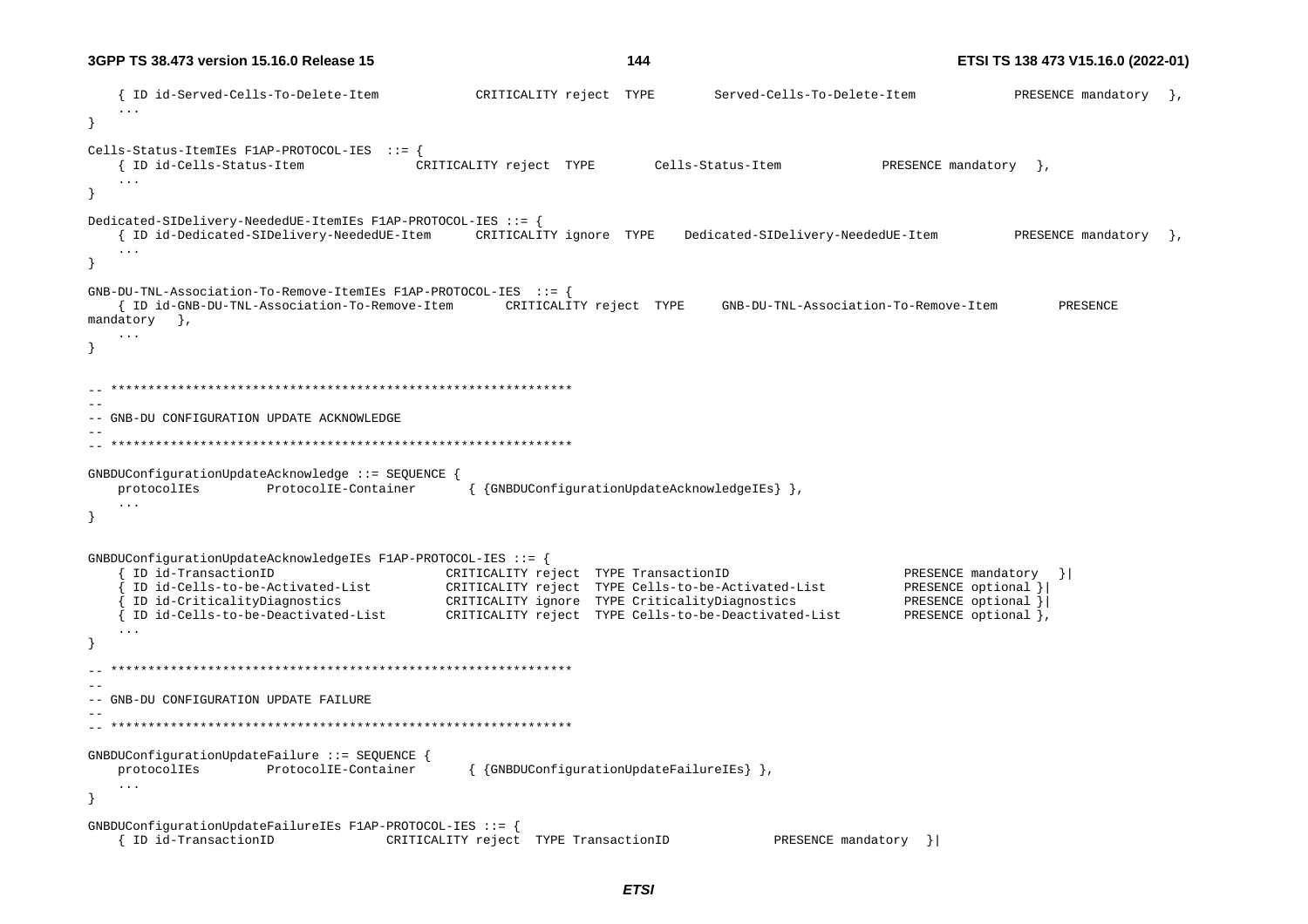```
ID id-Cause
                                    CRITICALITY ignore TYPE Cause
                                                                                  PRESENCE mandatory }
     ID id-TimeToWait
                                   CRITICALITY ignore TYPE TimeToWait
                                                                                  PRESENCE optional } |
                                                                                  PRESENCE optional },
     ID id-CriticalityDiagnostics
                                   CRITICALITY ignore TYPE CriticalityDiagnostics
  -- GNB-CU CONFIGURATION UPDATE ELEMENTARY PROCEDURE
--- GNB-CU CONFIGURATION UPDATE
GNBCUConfigurationUpdate ::= SEOUENCE {
                                             { { GNBCUConfigurationUpdateIEs } },
   protocolIEs
                     ProtocolIE-Container
   \ddots .
GNBCUConfigurationUpdateIEs F1AP-PROTOCOL-IES ::= {
     ID id-TransactionID
                                              CRITICALITY reject TYPE TransactionID
                                                                                                               PRESENCE mandatory }
     ID id-Cells-to-be-Activated-List
                                              CRITICALITY reject TYPE
                                                                        Cells-to-be-Activated-List
                                                                                                               PRESENCE optional }
     ID id-Cells-to-be-Deactivated-List
                                              CRITICALITY reject TYPE
                                                                        Cells-to-be-Deactivated-List
                                                                                                               PRESENCE optional
     ID id-GNB-CU-TNL-Association-To-Add-List
                                              CRITICALITY ignore TYPE
                                                                        GNB-CU-TNL-Association-To-Add-List
                                                                                                               PRESENCE optional
                                                                                                               PRESENCE optional
     ID id-GNB-CU-TNL-Association-To-Remove-List CRITICALITY ignore TYPE
                                                                        GNB-CU-TNL-Association-To-Remove-List
     ID id-GNB-CU-TNL-Association-To-Update-List CRITICALITY ignore TYPE
                                                                        GNB-CU-TNL-Association-To-Update-List
                                                                                                               PRESENCE optional
     ID id-Cells-to-be-Barred-List
                                              CRITICALITY ignore TYPE
                                                                        Cells-to-be-Barred-List
                                                                                                               PRESENCE optional }
                                                                        Protected-EUTRA-Resources-List
     ID id-Protected-EUTRA-Resources-List
                                                                                                               PRESENCE optional },
                                              CRITICALITY reject TYPE
   \cdot .
\rightarrowCells-to-be-Deactivated-List ::= SEQUENCE (SIZE(1.. maxCellingNBDU)) OF ProtocolIE-SingleContainer { { Cells-to-be-Deactivated-List-ItemIEs } }
GNB-CU-TNL-Association-To-Add-List
                                   ::= SEOUENCE (SIZE(1.. maxnoofTNLAssociations)) OF ProtocolIE-SingleContainer { { GNB-CU-TNL-Association-
To-Add-ItemIES } }
GNB-CU-TNL-Association-To-Remove-List ::= SEQUENCE (SIZE(1.. maxnoofTNLAssociations)) OF ProtocolIE-SingleContainer { { GNB-CU-TNL-Association-
To-Remove-ItemIEs \}GNB-CU-TNL-Association-To-Update-List ::= SEOUENCE (SIZE(1.. maxnoofTNLAssociations)) OF ProtocolIE-SingleContainer { { GNB-CU-TNL-Association-
To-Update-ItemIEs \}Cells-to-be-Barred-List
                            ::= SEQUENCE(SIZE(1.. maxCellingNBDU)) OF ProtocolIE-SingleContainer { { Cells-to-be-Barred-ItemIEs } }
Cells-to-be-Deactivated-List-ItemIEs F1AP-PROTOCOL-IES ::= {
   { ID id-Cells-to-be-Deactivated-List-Item
                                                             CRITICALITY reject TYPE Cells-to-be-Deactivated-List-Item
   PRESENCE mandatory },
   \cdot .
GNB-CU-TNL-Association-To-Add-ItemIES F1AP-PROTOCOL-IES :: ={ ID id-GNB-CU-TNL-Association-To-Add-Item
                                              CRITICALITY ignore TYPE
                                                                        GNB-CU-TNL-Association-To-Add-Item
                                                                                                             PRESENCE mandatory \},
```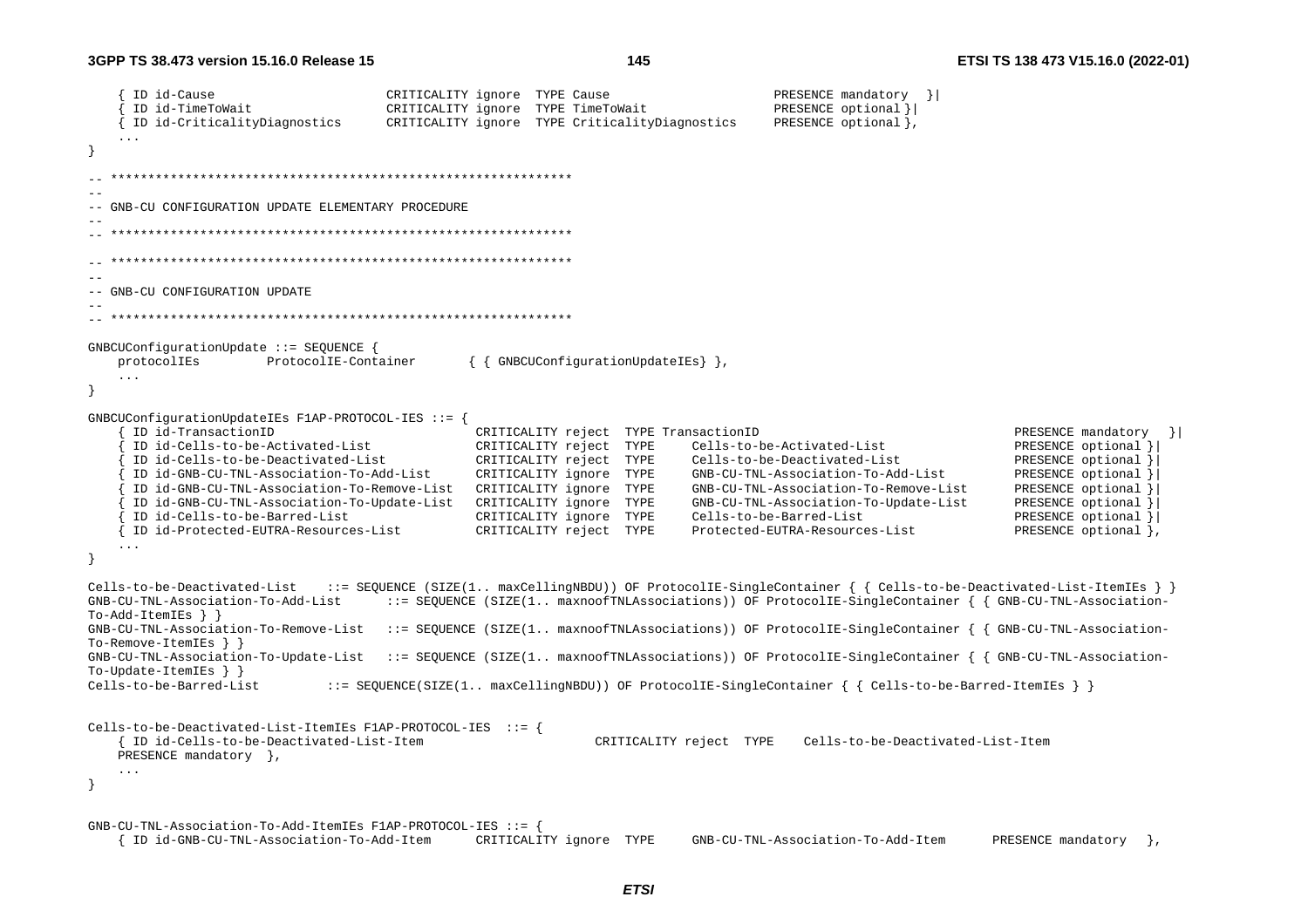```
\ddots\rightarrowGNB-CU-TNL-Association-To-Remove-ItemIES F1AP-PROTOCOL-IES :: ={ ID id-GNB-CU-TNL-Association-To-Remove-Item  CRITICALITY ignore TYPE  GNB-CU-TNL-Association-To-Remove-Item
                                                                                                                         PRESENCE
mandatory },
   \ddots\rightarrowGNB-CU-TNL-Association-TO-Update-ItemIES F1AP-PROTOCOL-IES :: ={ ID id-GNB-CU-TNL-Association-To-Update-Item CRITICALITY ignore TYPE GNB-CU-TNL-Association-To-Update-Item
                                                                                                                         PRESENCE
mandatory },
   \sim \sim \simCells-to-be-Barred-ItemIES F1AP-PROTOCOL-IRS ::= {{ ID id-Cells-to-be-Barred-Item CRITICALITY ignore TYPE Cells-to-be-Barred-Item
                                                                                                PRESENCE mandatory },
   \ddots\mathcal{F}Protected-EUTRA-Resources-List ::= SEQUENCE (SIZE(1.. maxCellineNB)) OF ProtocolIE-SingleContainer { { Protected-EUTRA-Resources-ItemIEs } }
Protected-EUTRA-Resources-ItemIEs F1AP-PROTOCOL-IES ::= {
                                                        CRITICALITY reject TYPE Protected-EUTRA-Resources-Item
   { ID id-Protected-EUTRA-Resources-Item
                                                                                                                            PRESENCE
mandatory },
  --- GNB-CU CONFIGURATION UPDATE ACKNOWLEDGE
GNBCUConfigurationUpdateAcknowledge ::= SEQUENCE {
   protocolIEs
                     ProtocolIE-Container
                                               { { GNBCUConfigurationUpdateAcknowledgeIEs } },
    \ldots\overline{\mathbf{1}}GNBCUConfigurationUpdateAcknowledgeIEs F1AP-PROTOCOL-IES ::= {
     ID id-TransactionID
                                          CRITICALITY reject TYPE TransactionID
                                                                                                        PRESENCE mandatory }|
     ID id-Cells-Failed-to-be-Activated-List CRITICALITY reject TYPE Cells-Failed-to-be-Activated-List
                                                                                                        PRESENCE optional}
     ID id-CriticalityDiagnostics CRITICALITY ignore TYPE CriticalityDiagnostics
                                                                                                        PRESENCE optional }|
     ID id-GNB-CU-TNL-Association-Setup-List CRITICALITY ignore TYPE
                                                                           GNB-CU-TNL-Association-Setup-List
                                                                                                                   PRESENCE optional }
     ID id-GNB-CU-TNL-Association-Failed-To-Setup-List CRITICALITY ignore TYPE GNB-CU-TNL-Association-Failed-To-Setup-List
   PRESENCE optional } |
   [ID id-Dedicated-SIDelivery-NeededUE-List CRITICALITY ignore TYPE Dedicated-SIDelivery-NeededUE-List
                                                                                                              PRESENCE optional },
    \ldotsCells-Failed-to-be-Activated-List ::= SEOUENCE (SIZE(1.. maxCellingNBDU)) OF ProtocolIE-SingleContainer { { Cells-Failed-to-be-Activated-List-
ItemIES } }
GNB-CU-TNL-Association-Setup-List :: = SEOUENCE (SIZE(1.. maxnoof TNLASSociations)) OF ProtocollE-SingleContainer { { GNB-CU-TNL-Association-Setup-
ItemIES } }
```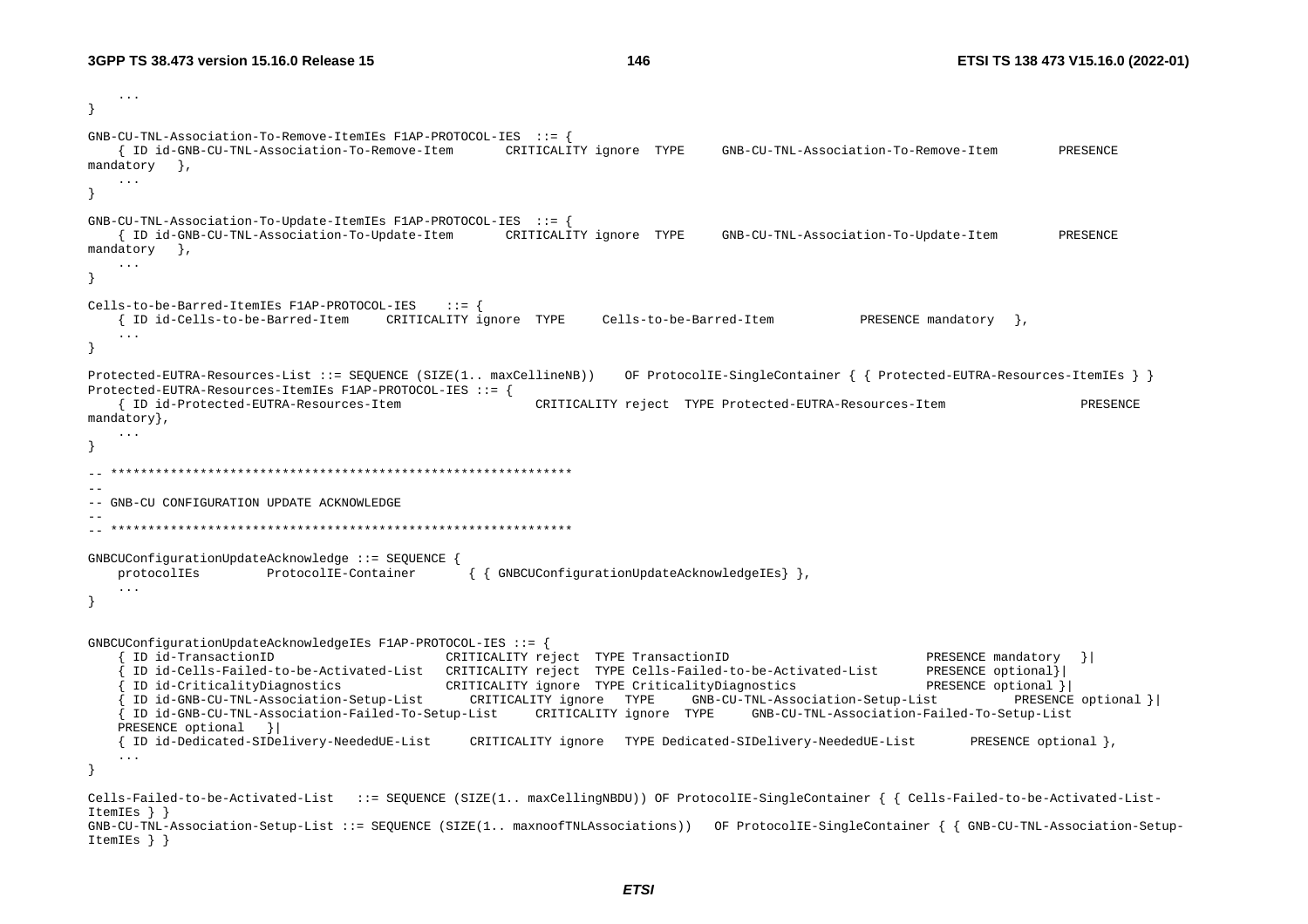GNB-CU-TNL-Association-Failed-To-Setup-List ::= SEOUENCE (SIZE(1.. maxnoofTNLAssociations)) OF ProtocolIE-SingleContainer { { GNB-CU-TNL-Association-Failed-To-Setup-ItemIEs } } Cells-Failed-to-be-Activated-List-ItemIEs F1AP-PROTOCOL-IES  $\therefore$  :  $=$  { { ID id-Cells-Failed-to-be-Activated-List-Item CRITICALITY reject TYPE Cells-Failed-to-be-Activated-List-Item PRESENCE mandatory  $\}$ .  $\mathbf{1}$  $\lambda$  $GNB-CU-TNL-Association-Setup-ItemIES F1AP-PROTOCOL-IES :: = \{$ { ID id-GNB-CU-TNL-Association-Setup-Item CRITICALITY ignore TYPE PRESENCE mandatory }, GNB-CU-TNL-Association-Setup-Item  $\sim$  . <br> .  $\rightarrow$  $GNB-CU-TNL-Association-Failed-To-Setup-ItemIES F1AP-PROTOCOL-IES :: = \{$ { ID id-GNB-CU-TNL-Association-Failed-To-Setup-Item CRITICALITY ignore TYPE GNB-CU-TNL-Association-Failed-To-Setup-Item PRESENCE  $mandatory$  },  $\ddots$  $\left\{ \right.$  $-$ -- GNB-CU CONFIGURATION UPDATE FAILURE  $-$ GNBCUConfigurationUpdateFailure ::= SEOUENCE { { { GNBCUConfigurationUpdateFailureIEs } }, protocolIEs ProtocolIE-Container  $\sim$   $\sim$   $\sim$ GNBCUConfigurationUpdateFailureIEs F1AP-PROTOCOL-IES ::= { ID id-TransactionID CRITICALITY reject TYPE TransactionID PRESENCE mandatory ID id-Cause CRITICALITY ignore TYPE Cause PRESENCE mandatory  $\rightarrow$ ID id-TimeToWait CRITICALITY ignore TYPE TimeToWait PRESENCE optional } { ID id-CriticalityDiagnostics CRITICALITY ignore TYPE CriticalityDiagnostics PRESENCE optional },  $\sim$   $-$ -- GNB-DU RESOURCE COORDINATION REQUEST GNBDUResourceCoordinationRequest ::= SEQUENCE { protocolIEs ProtocolIE-Container {{GNBDUResourceCoordinationRequest-IEs}}  $\ddots$  $\rightarrow$ GNBDUResourceCoordinationRequest-IEs F1AP-PROTOCOL-IES ::= . CRITICALITY reject TYPE TransactionID { ID id-TransactionID PRESENCE mandatory  $\vert$  } ]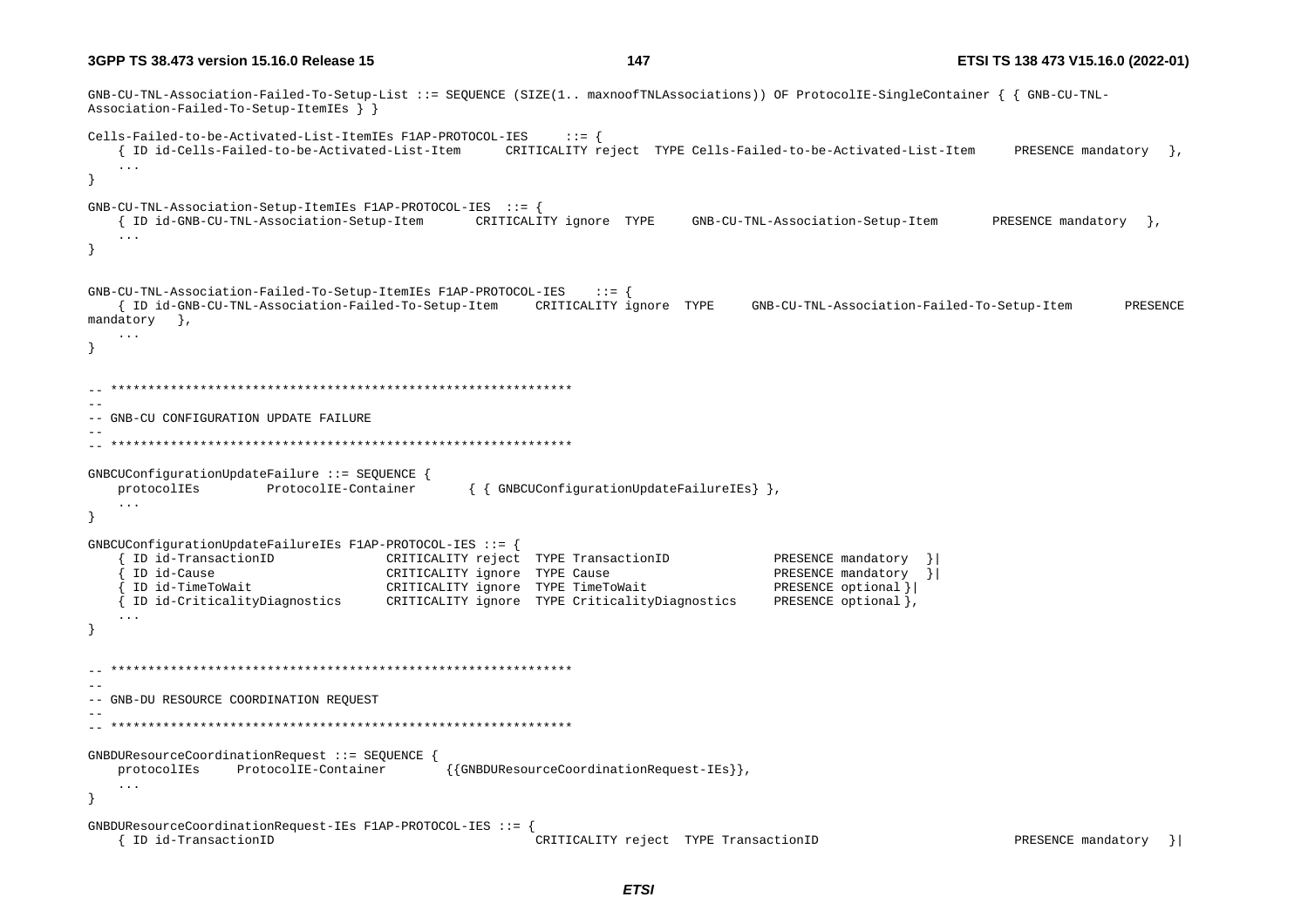ID id-RequestType extending the CRITICALITY reject TYPE RequestType  $\{ | \}$  { ID id-EUTRA-NR-CellResourceCoordinationReq-Container CRITICALITY reject TYPE EUTRA-NR-CellResourceCoordinationReq-Container PRESENCE mandatory}| { ID id-IgnoreResourceCoordinationContainer CRITICALITY reject TYPE IgnoreResourceCoordinationContainer PRESENCE optional }, ... } -- \*\*\*\*\*\*\*\*\*\*\*\*\*\*\*\*\*\*\*\*\*\*\*\*\*\*\*\*\*\*\*\*\*\*\*\*\*\*\*\*\*\*\*\*\*\*\*\*\*\*\*\*\*\*\*\*\*\*\*\*\*\* -- -- GNB-DU RESOURCE COORDINATION RESPONSE -- -- \*\*\*\*\*\*\*\*\*\*\*\*\*\*\*\*\*\*\*\*\*\*\*\*\*\*\*\*\*\*\*\*\*\*\*\*\*\*\*\*\*\*\*\*\*\*\*\*\*\*\*\*\*\*\*\*\*\*\*\*\*\* GNBDUResourceCoordinationResponse ::= SEQUENCE { protocolIEs ProtocolIE-Container {{GNBDUResourceCoordinationResponse-IEs}}, ... } GNBDUResourceCoordinationResponse-IEs F1AP-PROTOCOL-IES ::= { { ID id-TransactionID CRITICALITY reject TYPE TransactionID PRESENCE mandatory }| { ID id-EUTRA-NR-CellResourceCoordinationReqAck-Container CRITICALITY reject TYPE EUTRA-NR-CellResourceCoordinationReqAck-Container PRESENCE mandatory}, ... } -- \*\*\*\*\*\*\*\*\*\*\*\*\*\*\*\*\*\*\*\*\*\*\*\*\*\*\*\*\*\*\*\*\*\*\*\*\*\*\*\*\*\*\*\*\*\*\*\*\*\*\*\*\*\*\*\*\*\*\*\*\*\* -- -- UE Context Setup ELEMENTARY PROCEDURE -- -- \*\*\*\*\*\*\*\*\*\*\*\*\*\*\*\*\*\*\*\*\*\*\*\*\*\*\*\*\*\*\*\*\*\*\*\*\*\*\*\*\*\*\*\*\*\*\*\*\*\*\*\*\*\*\*\*\*\*\*\*\*\*  $\hspace{1.3cm} - \hspace{1.3cm} - \hspace{1.3cm}$  $-$ -- UE CONTEXT SETUP REQUEST -- -- \*\*\*\*\*\*\*\*\*\*\*\*\*\*\*\*\*\*\*\*\*\*\*\*\*\*\*\*\*\*\*\*\*\*\*\*\*\*\*\*\*\*\*\*\*\*\*\*\*\*\*\*\*\*\*\*\*\*\*\*\*\* UEContextSetupRequest ::= SEQUENCE { protocolIEs ProtocolIE-Container { { UEContextSetupRequestIEs } }, ... } UEContextSetupRequestIEs F1AP-PROTOCOL-IES ::= { { ID id-gNB-CU-UE-F1AP-ID CRITICALITY reject TYPE GNB-CU-UE-F1AP-ID PRESENCE mandatory }| { ID id-gNB-DU-UE-F1AP-ID CRITICALITY ignore TYPE GNB-DU-UE-F1AP-ID PRESENCE optional }| { ID id-SpCell-ID CRITICALITY reject TYPE NRCGI PRESENCE mandatory }| { ID id-ServCellIndex CRITICALITY reject TYPE ServCellIndex PRESENCE mandatory }| { ID id-SpCellULConfigured CRITICALITY ignore TYPE CellULConfigured PRESENCE optional }| ID id-CUtoDURRCInformation  $CRITICALITY$  reject TYPE CUtoDURRCInformation PRESENCE mandatory PRESENCE mandatory { ID id-Candidate-SpCell-List CRITICALITY ignore TYPE Candidate-SpCell-List PRESENCE optional }| { ID id-DRXCycle CRITICALITY ignore TYPE DRXCycle PRESENCE optional }| { ID id-ResourceCoordinationTransferContainer CRITICALITY ignore TYPE ResourceCoordinationTransferContainer PRESENCE optional }| { ID id-SCell-ToBeSetup-List CRITICALITY ignore TYPE SCell-ToBeSetup-List PRESENCE optional }|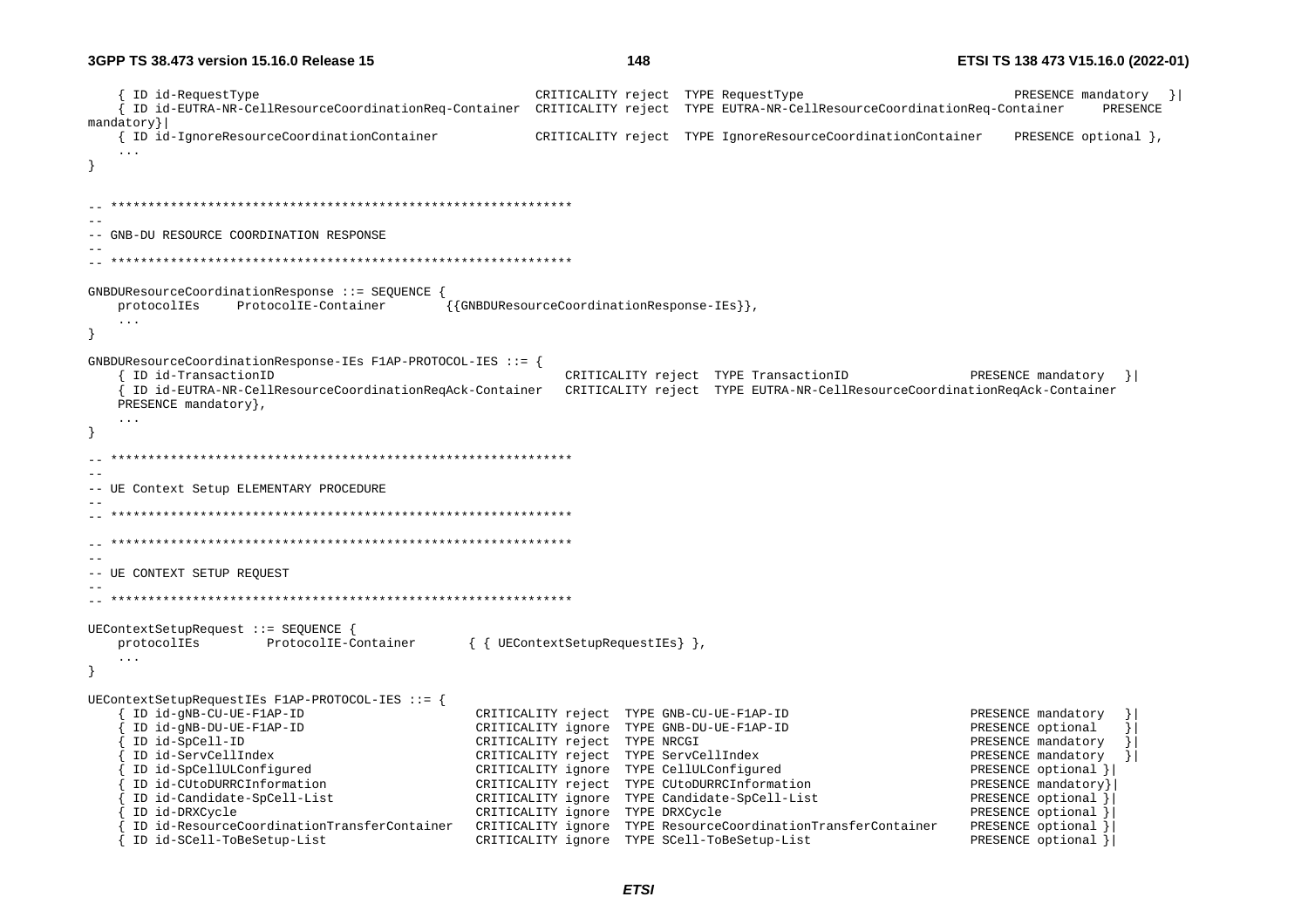```
 { ID id-SRBs-ToBeSetup-List CRITICALITY reject TYPE SRBs-ToBeSetup-List PRESENCE optional }| 
       { ID id-DRBs-ToBeSetup-List CRITICALITY reject TYPE DRBs-ToBeSetup-List PRESENCE optional }| 
       { ID id-InactivityMonitoringRequest CRITICALITY reject TYPE InactivityMonitoringRequest PRESENCE optional }| 
       { ID id-RAT-FrequencyPriorityInformation CRITICALITY reject TYPE RAT-FrequencyPriorityInformation PRESENCE optional }| 
      {\small \hbox{\tt ID} \ id-RRCContainer} \hspace{2.2cm} {\small \hbox{\tt PRESENCE} \hspace{2.2cm} {\small \hbox{\tt CD} id-MaskedIMEISV} } \hspace{2.2cm} {\small \hbox{\tt PRESENCE} \hspace{2.2cm} {\small \hbox{\tt CD} id-MaskedIMEISV} } \hspace{2.2cm} {\small \hbox{\tt PRESENCE} \hspace{2.2cm} {\small \hbox{\tt CD} id-MaskedIMEISV} } \hspace{2.2cm} {\small \hbox{\tt PRESENCE} \hspace{2.2cm} {\small \hbox{\tt CD} id-MaskedIMEISV} } \hspace{2.2cm}{\small \begin{array}{l} \text{ID} \text{ id-MaskedIMEISV} \end{array} \begin{array}{c} \text{PRESENCE} \text{ optimal} \end{array} } {\small \begin{array}{l} \text{CRITICALITY} \text{ ignore} \end{array} } {\small \begin{array}{l} \text{PRPE} \text{ PLMN-Identity} \end{array} }CRITICALITY ignore TYPE PLMN-Identity
       { ID id-GNB-DU-UE-AMBR-UL CRITICALITY ignore TYPE BitRate PRESENCE conditional }| 
                                                    CRITICALITY ignore TYPE RRCDeliveryStatusRequest PRESENCE optional }
       { ID id-ResourceCoordinationTransferInformation CRITICALITY ignore TYPE ResourceCoordinationTransferInformation PRESENCE optional }| 
       { ID id-ServingCellMO CRITICALITY ignore TYPE ServingCellMO PRESENCE optional }| 
       { ID id-new-gNB-CU-UE-F1AP-ID CRITICALITY reject TYPE GNB-DU-UE-F1AP-ID PRESENCE optional }| 
     { ID id-RANUEID CRITICALITY ignore TYPE RANUEID PRESENCE optional }, 
     ... } 
Candidate-SpCell-List::= SEQUENCE (SIZE(1..maxnoofCandidateSpCells)) OF ProtocolIE-SingleContainer { { Candidate-SpCell-ItemIEs} } 
SCell-ToBeSetup-List::= SEQUENCE (SIZE(1..maxnoofSCells)) OF ProtocolIE-SingleContainer { { SCell-ToBeSetup-ItemIEs} } 
SRBs-ToBeSetup-List ::= SEQUENCE (SIZE(1..maxnoofSRBs)) OF ProtocolIE-SingleContainer { { SRBs-ToBeSetup-ItemIEs} } 
DRBs-ToBeSetup-List ::= SEQUENCE (SIZE(1..maxnoofDRBs)) OF ProtocolIE-SingleContainer { { DRBs-ToBeSetup-ItemIEs} } 
Candidate-SpCell-ItemIEs F1AP-PROTOCOL-IES ::= { 
    { ID id-Candidate-SpCell-Item CRITICALITY ignore TYPE Candidate-SpCell-Item PRESENCE mandatory }, 
     ... } 
SCell-ToBeSetup-ItemIEs F1AP-PROTOCOL-IES ::= { 
    { ID id-SCell-ToBeSetup-Item CRITICALITY ignore TYPE SCell-ToBeSetup-Item PRESENCE mandatory }, 
} 
SRBs-ToBeSetup-ItemIEs F1AP-PROTOCOL-IES ::= { 
    { ID id-SRBs-ToBeSetup-Item CRITICALITY reject TYPE SRBs-ToBeSetup-Item PRESENCE mandatory}, 
 ... 
} 
DRBs-ToBeSetup-ItemIEs F1AP-PROTOCOL-IES ::= { 
     { ID id-DRBs-ToBeSetup-Item CRITICALITY reject TYPE DRBs-ToBeSetup-Item PRESENCE mandatory}, 
     ... } 
-- ************************************************************** -- -- UE CONTEXT SETUP RESPONSE -- 
-- ************************************************************** UEContextSetupResponse ::= SEQUENCE { 
    protocolIEs ProtocolIE-Container { { UEContextSetupResponseIEs} }, 
     ...
```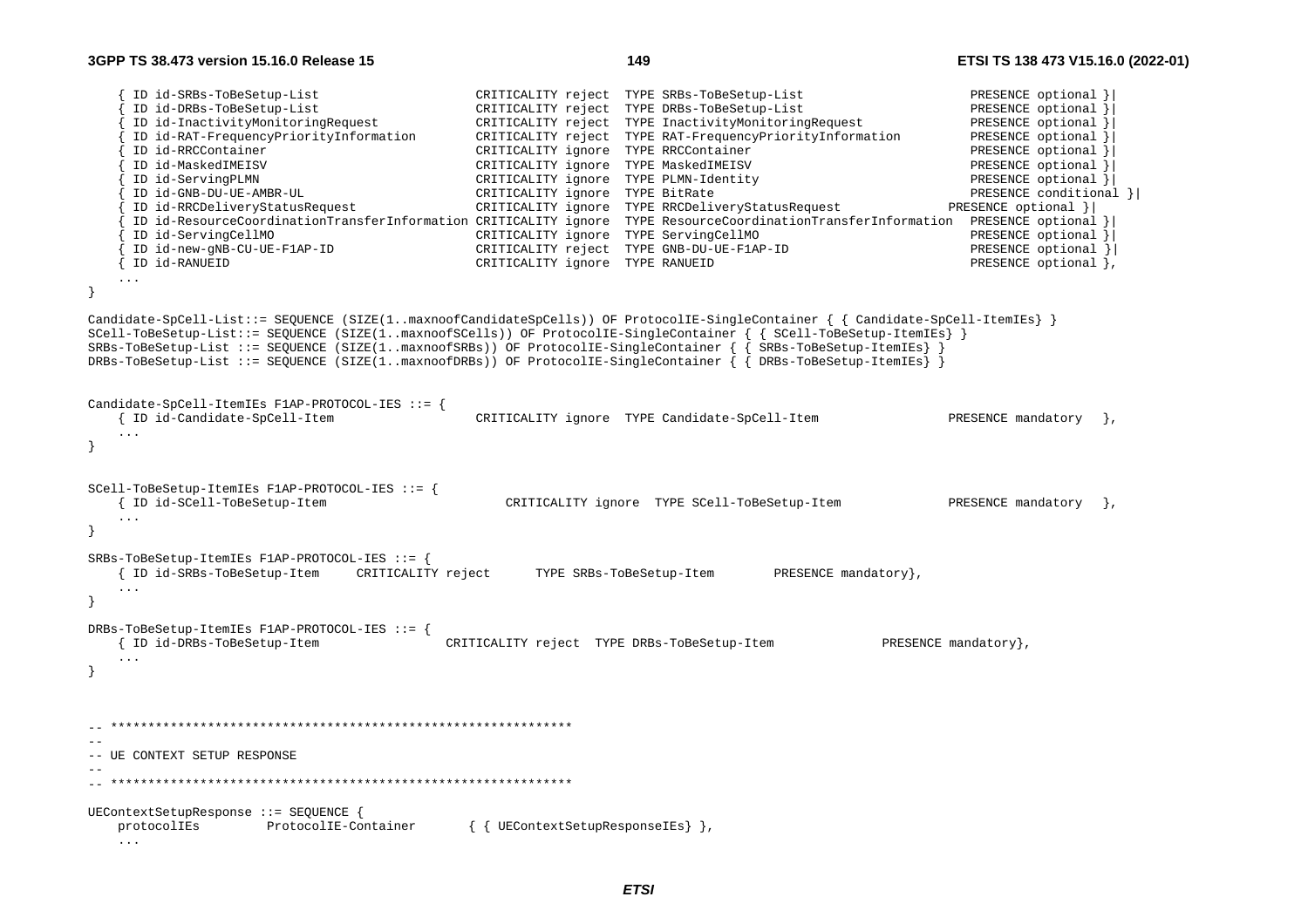UEContextSetupResponseIEs F1AP-PROTOCOL-IES ::= {

| ID id-gNB-CU-UE-F1AP-ID                     | CRITICALITY reject | TYPE GNB-CU-UE-F1AP-ID                     | PRESENCE mandatory   |
|---------------------------------------------|--------------------|--------------------------------------------|----------------------|
| ID id-gNB-DU-UE-F1AP-ID                     | CRITICALITY reject | TYPE GNB-DU-UE-F1AP-ID                     | PRESENCE mandatory   |
| ID id-DUtoCURRCInformation                  | CRITICALITY reject | TYPE DUtoCURRCInformation                  | PRESENCE mandatory } |
| ID id-C-RNTI                                | CRITICALITY ignore | TYPE C-RNTI                                | PRESENCE optional    |
| ID id-ResourceCoordinationTransferContainer | CRITICALITY ignore | TYPE ResourceCoordinationTransferContainer | PRESENCE optional    |
| ID id-FullConfiguration                     | CRITICALITY reject | TYPE FullConfiguration                     | PRESENCE optional    |
| ID id-DRBs-Setup-List                       | CRITICALITY ignore | TYPE DRBs-Setup-List                       | PRESENCE optional }  |
| ID id-SRBs-FailedToBeSetup-List             | CRITICALITY ignore | TYPE SRBs-FailedToBeSetup-List             | PRESENCE optional }  |
| ID id-DRBs-FailedToBeSetup-List             | CRITICALITY ignore | TYPE DRBs-FailedToBeSetup-List             | PRESENCE optional }  |
| ID id-SCell-FailedtoSetup-List              | CRITICALITY ignore | TYPE SCell-FailedtoSetup-List              | PRESENCE optional    |
| ID id-InactivityMonitoringResponse          | CRITICALITY reject | TYPE InactivityMonitoringResponse          | PRESENCE optional    |
| ID id-CriticalityDiagnostics                | CRITICALITY ignore | TYPE CriticalityDiagnostics                | PRESENCE optional    |
| ID id-SRBs-Setup-List                       | CRITICALITY ignore | TYPE SRBs-Setup-List                       | PRESENCE optional }, |
| $\cdots$                                    |                    |                                            |                      |

}

}

DRBs-Setup-List ::= SEQUENCE (SIZE(1..maxnoofDRBs)) OF ProtocolIE-SingleContainer { { DRBs-Setup-ItemIEs} }

SRBs-FailedToBeSetup-List ::= SEQUENCE (SIZE(1..maxnoofSRBs)) OF ProtocolIE-SingleContainer { { SRBs-FailedToBeSetup-ItemIEs} } DRBs-FailedToBeSetup-List ::= SEQUENCE (SIZE(1..maxnoofDRBs)) OF ProtocolIE-SingleContainer { { DRBs-FailedToBeSetup-ItemIEs} } SCell-FailedtoSetup-List ::= SEQUENCE (SIZE(1..maxnoofSCells)) OF ProtocolIE-SingleContainer { { SCell-FailedtoSetup-ItemIEs} } SRBs-Setup-List ::= SEQUENCE (SIZE(1..maxnoofSRBs)) OF ProtocolIE-SingleContainer { { SRBs-Setup-ItemIEs} }

```
DRBs-Setup-ItemIEs F1AP-PROTOCOL-IES ::= { 
    { ID id-DRBs-Setup-Item CRITICALITY ignore TYPE DRBs-Setup-Item PRESENCE mandatory}, 
    ... } 
SRBs-Setup-ItemIEs F1AP-PROTOCOL-IES ::= { 
    { ID id-SRBs-Setup-Item CRITICALITY ignore TYPE SRBs-Setup-Item PRESENCE mandatory}, 
 ... 
} 
SRBs-FailedToBeSetup-ItemIEs F1AP-PROTOCOL-IES ::= { 
    { ID id-SRBs-FailedToBeSetup-Item CRITICALITY ignore TYPE SRBs-FailedToBeSetup-Item PRESENCE mandatory}, 
    ... } 
DRBs-FailedToBeSetup-ItemIEs F1AP-PROTOCOL-IES ::= { 
    { ID id-DRBs-FailedToBeSetup-Item CRITICALITY ignore TYPE DRBs-FailedToBeSetup-Item PRESENCE mandatory}, 
 ... 
} 
SCell-FailedtoSetup-ItemIEs F1AP-PROTOCOL-IES ::= { 
    { ID id-SCell-FailedtoSetup-Item CRITICALITY ignore TYPE SCell-FailedtoSetup-Item PRESENCE mandatory}, 
    ... }
```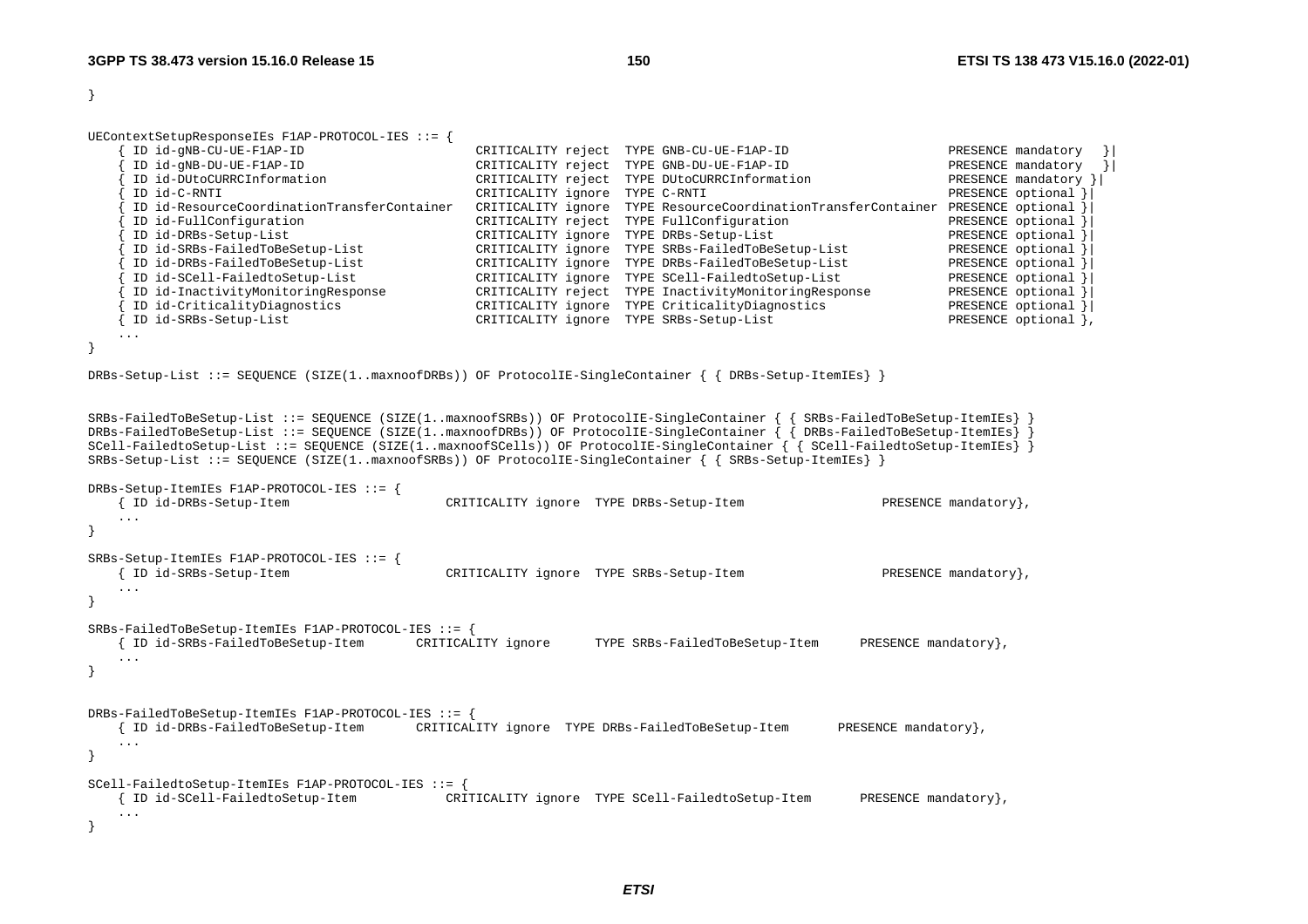```
\hspace{1.3cm} - \hspace{1.3cm} - \hspace{1.3cm} - \hspace{1.3cm} - \hspace{1.3cm} - \hspace{1.3cm} - \hspace{1.3cm} - \hspace{1.3cm} - \hspace{1.3cm} - \hspace{1.3cm} - \hspace{1.3cm} - \hspace{1.3cm} - \hspace{1.3cm} - \hspace{1.3cm} - \hspace{1.3cm} - \hspace{1.3cm} - \hspace{1.3cm} - \hspace{1.3cm} - \hspace{1.3cm} - \hspace{1.3cm} - \hspace{1.3cm} - \hspace{1.3cm} --- -- UE CONTEXT SETUP FAILURE -- 
-- ************************************************************** UEContextSetupFailure ::= SEQUENCE { 
    protocolIEs ProtocolIE-Container { { UEContextSetupFailureIEs } },
     ... } 
UEContextSetupFailureIEs F1AP-PROTOCOL-IES ::= { 
       { ID id-gNB-CU-UE-F1AP-ID CRITICALITY reject TYPE GNB-CU-UE-F1AP-ID PRESENCE mandatory }| 
                                        { ID id-gNB-DU-UE-F1AP-ID CRITICALITY ignore TYPE GNB-DU-UE-F1AP-ID PRESENCE optional }| 
       { ID id-Cause CRITICALITY ignore TYPE Cause PRESENCE mandatory }| 
     { ID id-CriticalityDiagnostics CRITICALITY ignore TYPE CriticalityDiagnostics PRESENCE optional }| 
     { ID id-Potential-SpCell-List CRITICALITY ignore TYPE Potential-SpCell-List PRESENCE optional }, 
     ... } 
Potential-SpCell-List::= SEQUENCE (SIZE(0..maxnoofPotentialSpCells)) OF ProtocolIE-SingleContainer { { Potential-SpCell-ItemIEs} } 
Potential-SpCell-ItemIEs F1AP-PROTOCOL-IES ::= { 
     { ID id-Potential-SpCell-Item CRITICALITY ignore TYPE Potential-SpCell-Item PRESENCE mandatory }, 
     ... } 
   -- ************************************************************** --- UE Context Release Request ELEMENTARY PROCEDURE 
-- -- ************************************************************** -- ************************************************************** --- UE Context Release Request 
-- 
-- ************************************************************** UEContextReleaseRequest ::= SEQUENCE { 
     protocolIEs ProtocolIE-Container {{ UEContextReleaseRequestIEs}}, 
     ... } 
UEContextReleaseRequestIEs F1AP-PROTOCOL-IES ::= { 
       { ID id-gNB-CU-UE-F1AP-ID CRITICALITY reject TYPE GNB-CU-UE-F1AP-ID PRESENCE mandatory }| 
       { ID id-gNB-DU-UE-F1AP-ID CRITICALITY reject TYPE GNB-DU-UE-F1AP-ID PRESENCE mandatory }| 
     { ID id-Cause CRITICALITY ignore TYPE Cause PRESENCE mandatory }, 
     ... } 
-- ************************************************************** -
```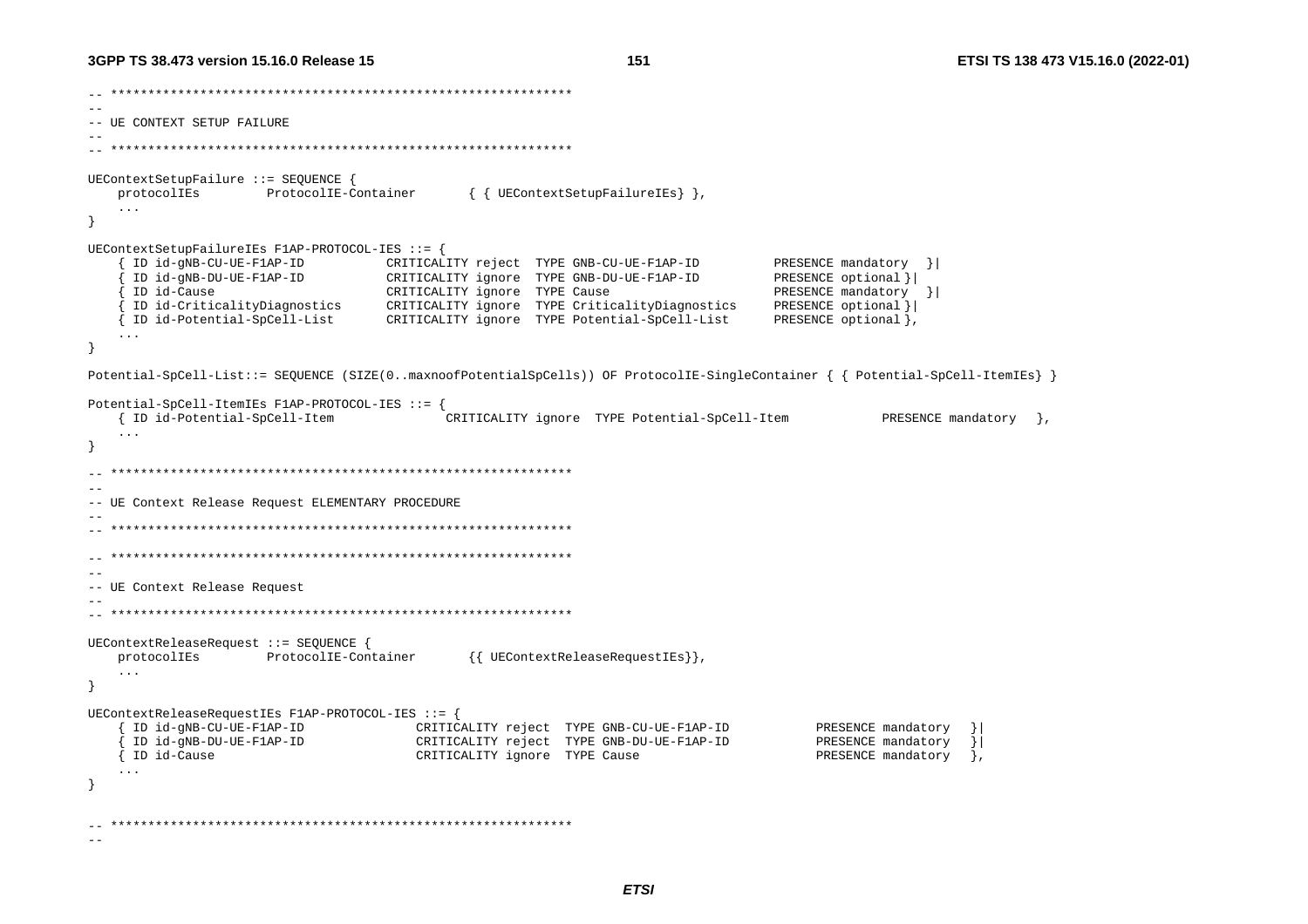```
-- UE Context Release (qNB-CU initiated) ELEMENTARY PROCEDURE
---- UE CONTEXT RELEASE COMMAND
  UEContextReleaseCommand :: = SEQUENCE{ { UEContextReleaseCommandIEs } },
   protocolIEs
                 ProtocolIE-Container
   \ldotsUEContextReleaseCommandIEs F1AP-PROTOCOL-IES ::= {
    ID id-gNB-CU-UE-F1AP-ID
                        CRITICALITY reject TYPE GNB-CU-UE-F1AP-ID
                                                                         PRESENCE mandatory
    ID id-qNB-DU-UE-F1AP-ID
                              CRITICALITY reject TYPE GNB-DU-UE-F1AP-ID
                                                                         PRESENCE mandatory
    ID id-Cause
                              CRITICALITY ignore TYPE Cause
                                                                         PRESENCE mandatory
    ID id-RRCContainer
                              CRITICALITY ignore TYPE RRCContainer
                                                                         PRESENCE optional }
    ID id-SRBID
                              CRITICALITY ignore TYPE SRBID
                                                                         PRESENCE conditional }
    ID id-oldgNB-DU-UE-F1AP-ID
                              CRITICALITY ignore TYPE GNB-DU-UE-F1AP-ID
                                                                         PRESENCE optional }
    ID id-ExecuteDuplication
                                CRITICALITY ignore TYPE ExecuteDuplication
                                                                         PRESENCE optional}
                                                                         PRESENCE optional },
   { ID id-RRCDeliveryStatusRequest
                                CRITICALITY ignore TYPE RRCDeliveryStatusRequest
   \sim \sim \sim--- UE CONTEXT RELEASE COMPLETE
UEContextReleaseComplete ::= SEQUENCE {
   protocolIEs
                 ProtocolIE-Container
                                      { { UEContextReleaseCompleteIEs } },
   \ldots\rightarrowUEContextReleaseCompleteIEs F1AP-PROTOCOL-IES ::=ID id-gNB-CU-UE-F1AP-ID CRITICALITY reject TYPE GNB-CU-UE-F1AP-ID<br>ID id-gNB-DU-UE-F1AP-ID CRITICALITY reject TYPE GNB-DU-UE-F1AP-ID
                                                                     PRESENCE mandatory }
                                                                     PRESENCE mandatory
                                                                                    \rightarrow{ ID id-CriticalityDiagnostics
                                                                     PRESENCE optional },
                              CRITICALITY ignore TYPE CriticalityDiagnostics
  - --- UE Context Modification ELEMENTARY PROCEDURE
-\sim -
```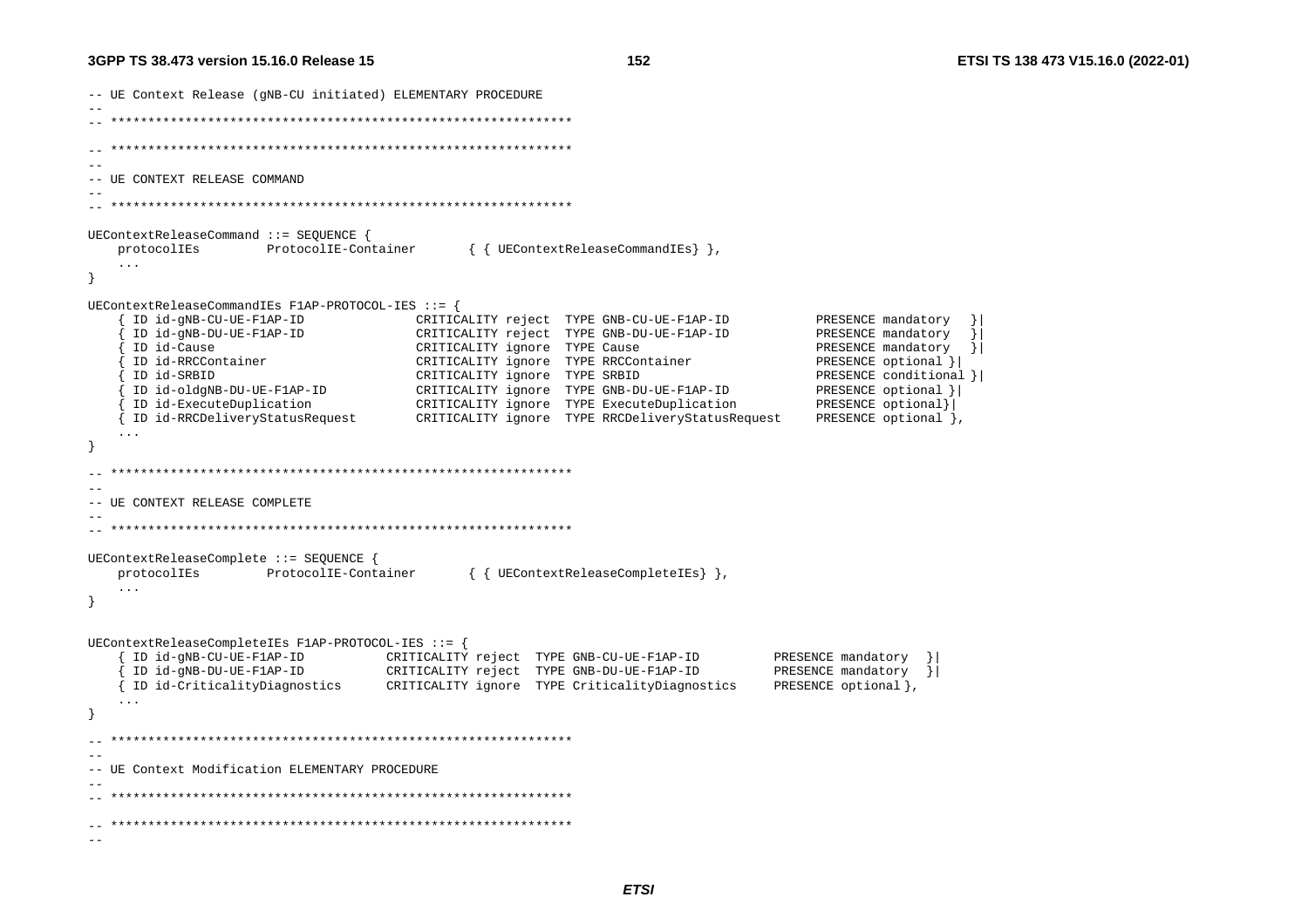| UEContextModificationRequest ::= SEQUENCE {                                        |                                      |                                                               |                      |  |  |  |  |  |
|------------------------------------------------------------------------------------|--------------------------------------|---------------------------------------------------------------|----------------------|--|--|--|--|--|
| ProtocolIE-Container<br>protocolIEs                                                |                                      | UEContextModificationRequestIEs $\}$ },                       |                      |  |  |  |  |  |
| $\sim$ $\sim$ $\sim$                                                               |                                      |                                                               |                      |  |  |  |  |  |
|                                                                                    |                                      |                                                               |                      |  |  |  |  |  |
|                                                                                    |                                      |                                                               |                      |  |  |  |  |  |
| UEContextModificationRequestIEs F1AP-PROTOCOL-IES ::= {<br>ID id-gNB-CU-UE-F1AP-ID | CRITICALITY reject                   | TYPE GNB-CU-UE-F1AP-ID                                        | PRESENCE mandatory   |  |  |  |  |  |
| ID id-gNB-DU-UE-F1AP-ID                                                            | CRITICALITY reject                   | TYPE GNB-DU-UE-F1AP-ID                                        | PRESENCE mandatory   |  |  |  |  |  |
| ID id-SpCell-ID                                                                    | CRITICALITY ignore                   | TYPE NRCGI                                                    | PRESENCE optional }  |  |  |  |  |  |
| ID id-ServCellIndex                                                                |                                      | CRITICALITY reject TYPE ServCellIndex                         | PRESENCE optional }  |  |  |  |  |  |
|                                                                                    |                                      |                                                               | PRESENCE optional }  |  |  |  |  |  |
| ID id-SpCellULConfigured                                                           |                                      | CRITICALITY ignore TYPE CellULConfigured                      |                      |  |  |  |  |  |
| ID id-DRXCycle<br>ID id-CUtoDURRCInformation                                       | CRITICALITY ignore                   | TYPE DRXCycle                                                 | PRESENCE optional }  |  |  |  |  |  |
| ID id-TransmissionActionIndicator                                                  | CRITICALITY reject                   | TYPE CUtoDURRCInformation<br>TYPE TransmissionActionIndicator | PRESENCE optional }  |  |  |  |  |  |
| ID id-ResourceCoordinationTransferContainer                                        | CRITICALITY ignore                   | TYPE ResourceCoordinationTransferContainer                    | PRESENCE optional }  |  |  |  |  |  |
|                                                                                    | CRITICALITY ignore                   |                                                               | PRESENCE optional }  |  |  |  |  |  |
| ID id-RRCReconfigurationCompleteIndicator                                          | CRITICALITY ignore                   | TYPE RRCReconfigurationCompleteIndicator                      | PRESENCE optional }  |  |  |  |  |  |
| ID id-RRCContainer                                                                 | CRITICALITY reject TYPE RRCContainer |                                                               | PRESENCE optional }  |  |  |  |  |  |
| ID id-SCell-ToBeSetupMod-List                                                      | CRITICALITY ignore                   | TYPE SCell-ToBeSetupMod-List                                  | PRESENCE optional }  |  |  |  |  |  |
| ID id-SCell-ToBeRemoved-List                                                       | CRITICALITY ignore                   | TYPE SCell-ToBeRemoved-List                                   | PRESENCE optional }  |  |  |  |  |  |
| ID id-SRBs-ToBeSetupMod-List                                                       | CRITICALITY reject                   | TYPE SRBs-ToBeSetupMod-List                                   | PRESENCE optional }  |  |  |  |  |  |
| ID id-DRBs-ToBeSetupMod-List                                                       | CRITICALITY reject                   | TYPE DRBs-ToBeSetupMod-List                                   | PRESENCE optional }  |  |  |  |  |  |
| ID id-DRBs-ToBeModified-List                                                       | CRITICALITY reject                   | TYPE DRBs-ToBeModified-List                                   | PRESENCE optional }  |  |  |  |  |  |
| ID id-SRBs-ToBeReleased-List                                                       | CRITICALITY reject                   | TYPE SRBs-ToBeReleased-List                                   | PRESENCE optional }  |  |  |  |  |  |
| ID id-DRBs-ToBeReleased-List                                                       | CRITICALITY reject                   | TYPE DRBs-ToBeReleased-List                                   | PRESENCE optional }  |  |  |  |  |  |
| ID id-InactivityMonitoringRequest                                                  | CRITICALITY reject                   | TYPE InactivityMonitoringRequest                              | PRESENCE optional }  |  |  |  |  |  |
| ID id-RAT-FrequencyPriorityInformation                                             | CRITICALITY reject                   | TYPE RAT-FrequencyPriorityInformation                         | PRESENCE optional }  |  |  |  |  |  |
| ID id-DRXConfigurationIndicator                                                    | CRITICALITY ignore                   | TYPE DRXConfigurationIndicator                                | PRESENCE optional }  |  |  |  |  |  |
| ID id-RLCFailureIndication                                                         | CRITICALITY ignore                   | TYPE RLCFailureIndication                                     | PRESENCE optional }  |  |  |  |  |  |
| ID id-UplinkTxDirectCurrentListInformation                                         | CRITICALITY ignore                   | TYPE UplinkTxDirectCurrentListInformation                     | PRESENCE optional }  |  |  |  |  |  |
| ID id-GNB-DUConfigurationOuery                                                     | CRITICALITY reject                   | TYPE GNB-DUConfigurationQuery                                 | PRESENCE optional }  |  |  |  |  |  |
| ID id-GNB-DU-UE-AMBR-UL                                                            | CRITICALITY ignore                   | TYPE BitRate                                                  | PRESENCE optional }  |  |  |  |  |  |
| ID id-ExecuteDuplication                                                           | CRITICALITY ignore                   | TYPE ExecuteDuplication                                       | PRESENCE optional}   |  |  |  |  |  |
| ID id-RRCDeliveryStatusRequest                                                     | CRITICALITY ignore                   | TYPE RRCDeliveryStatusRequest                                 | PRESENCE optional }  |  |  |  |  |  |
| ID id-ResourceCoordinationTransferInformation CRITICALITY ignore                   |                                      | TYPE ResourceCoordinationTransferInformation                  | PRESENCE optional }  |  |  |  |  |  |
| ID id-ServingCellMO                                                                | CRITICALITY ignore                   | TYPE ServingCellMO                                            | PRESENCE optional }  |  |  |  |  |  |
| ID id-NeedforGap                                                                   | CRITICALITY ignore                   | TYPE NeedforGap                                               | PRESENCE optional }  |  |  |  |  |  |
| ID id-FullConfiguration                                                            | CRITICALITY reject                   | TYPE FullConfiguration                                        | PRESENCE optional }  |  |  |  |  |  |
| ID id-SCGIndicator                                                                 | CRITICALITY ignore                   | TYPE SCGIndicator                                             | PRESENCE optional }, |  |  |  |  |  |

SCell-ToBeSetupMod-List::= SEQUENCE (SIZE(1..maxnoofSCells)) OF ProtocolIE-SingleContainer { { SCell-ToBeSetupMod-ItemIEs} } SCell-ToBeRemoved-List::= SEQUENCE (SIZE(1..maxnoofSCells)) OF ProtocolIE-SingleContainer { { SCell-ToBeRemoved-ItemIEs} } SRBs-ToBeSetupMod-List ::= SEQUENCE (SIZE(1..maxnoofSRBs)) OF ProtocolIE-SingleContainer { { SRBs-ToBeSetupMod-ItemIEs} } DRBs-ToBeSetupMod-List ::= SEQUENCE (SIZE(1..maxnoofDRBs)) OF ProtocolIE-SingleContainer { { DRBs-ToBeSetupMod-ItemIEs} } DRBs-ToBeModified-List ::= SEQUENCE (SIZE(1..maxnoofDRBs)) OF ProtocolIE-SingleContainer { { DRBs-ToBeModified-ItemIEs} } SRBs-ToBeReleased-List ::= SEQUENCE (SIZE(1..maxnoofSRBs)) OF ProtocolIE-SingleContainer DRBs-ToBeReleased-List ::= SEQUENCE (SIZE(1..maxnoofDRBs)) OF ProtocolIE-SingleContainer  $\int \int$  DRBs-ToBeReleased-ItemIEs}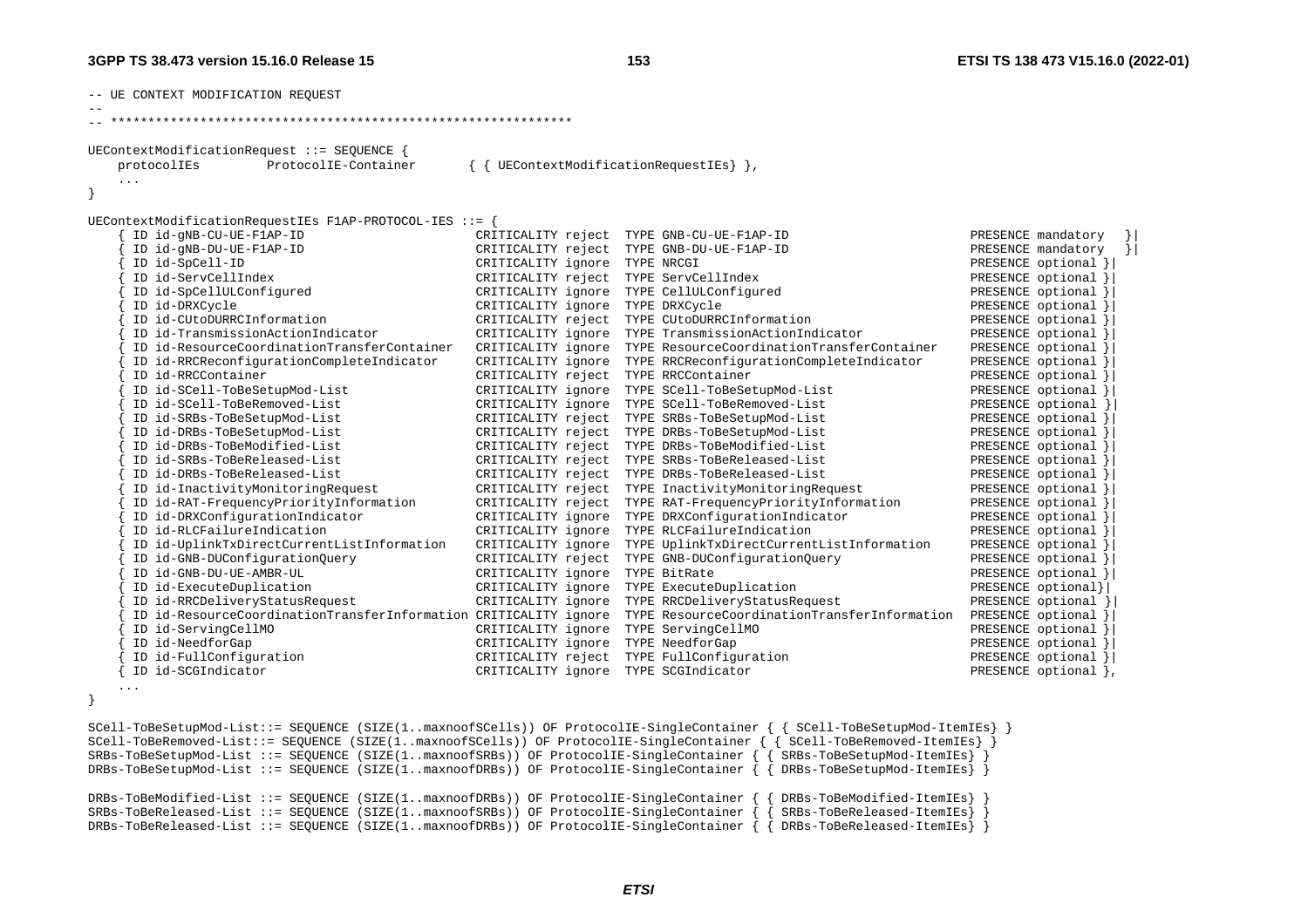SCell-ToBeSetupMod-ItemIEs F1AP-PROTOCOL-IES ::= { { ID id-SCell-ToBeSetupMod-Item CRITICALITY ignore TYPE SCell-ToBeSetupMod-Item PRESENCE mandatory }, ... } SCell-ToBeRemoved-ItemIEs F1AP-PROTOCOL-IES ::= { { ID id-SCell-ToBeRemoved-Item CRITICALITY ignore TYPE SCell-ToBeRemoved-Item PRESENCE mandatory }, ... } SRBs-ToBeSetupMod-ItemIEs F1AP-PROTOCOL-IES ::= { { ID id-SRBs-ToBeSetupMod-Item CRITICALITY reject TYPE SRBs-ToBeSetupMod-Item PRESENCE mandatory}, ... } DRBs-ToBeSetupMod-ItemIEs F1AP-PROTOCOL-IES ::= { { ID id-DRBs-ToBeSetupMod-Item CRITICALITY reject TYPE DRBs-ToBeSetupMod-Item PRESENCE mandatory}, ... } DRBs-ToBeModified-ItemIEs F1AP-PROTOCOL-IES ::= { { ID id-DRBs-ToBeModified-Item CRITICALITY reject TYPE DRBs-ToBeModified-Item PRESENCE mandatory}, ... } SRBs-ToBeReleased-ItemIEs F1AP-PROTOCOL-IES ::= { { ID id-SRBs-ToBeReleased-Item CRITICALITY reject TYPE SRBs-ToBeReleased-Item PRESENCE mandatory}, ... } DRBs-ToBeReleased-ItemIEs F1AP-PROTOCOL-IES ::= { { ID id-DRBs-ToBeReleased-Item CRITICALITY reject TYPE DRBs-ToBeReleased-Item PRESENCE mandatory}, ... }  $\hspace{1.3cm} - \hspace{1.3cm} - \hspace{1.3cm} - \hspace{1.3cm} - \hspace{1.3cm} - \hspace{1.3cm} - \hspace{1.3cm} - \hspace{1.3cm} - \hspace{1.3cm} - \hspace{1.3cm} - \hspace{1.3cm} - \hspace{1.3cm} - \hspace{1.3cm} - \hspace{1.3cm} - \hspace{1.3cm} - \hspace{1.3cm} - \hspace{1.3cm} - \hspace{1.3cm} - \hspace{1.3cm} - \hspace{1.3cm} - \hspace{1.3cm} - \hspace{1.3cm} -$ -- -- UE CONTEXT MODIFICATION RESPONSE -- -- \*\*\*\*\*\*\*\*\*\*\*\*\*\*\*\*\*\*\*\*\*\*\*\*\*\*\*\*\*\*\*\*\*\*\*\*\*\*\*\*\*\*\*\*\*\*\*\*\*\*\*\*\*\*\*\*\*\*\*\*\*\* UEContextModificationResponse ::= SEQUENCE { protocolIEs ProtocolIE-Container { { UEContextModificationResponseIEs} }, ... } UEContextModificationResponseIEs F1AP-PROTOCOL-IES ::= { { ID id-gNB-CU-UE-F1AP-ID CRITICALITY reject TYPE GNB-CU-UE-F1AP-ID PRESENCE mandatory }| CRITICALITY reject TYPE GNB-DU-UE-F1AP-ID { ID id-ResourceCoordinationTransferContainer CRITICALITY ignore TYPE ResourceCoordinationTransferContainer PRESENCE optional }|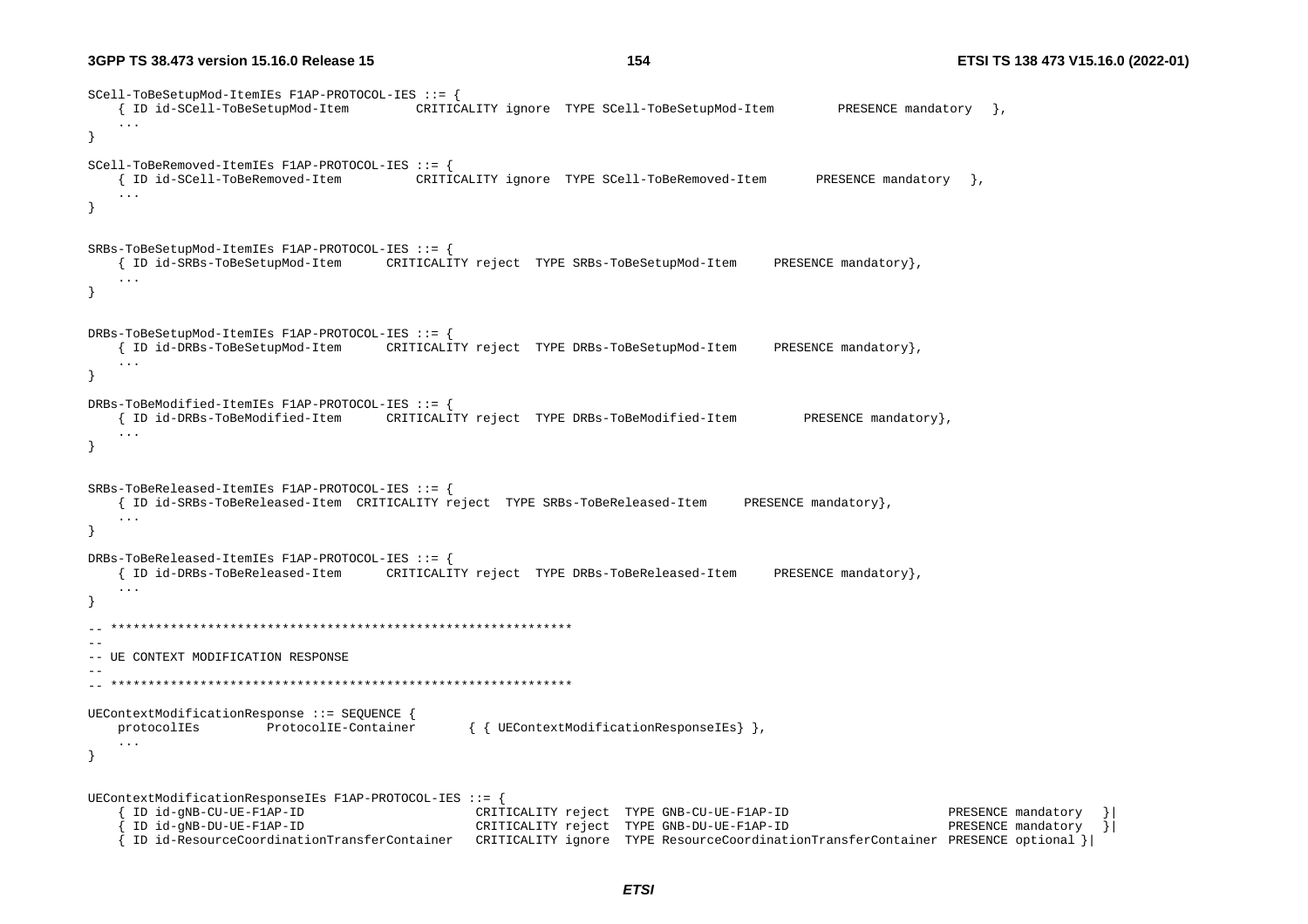| ID id-DUtoCURRCInformation         | CRITICALITY reject | TYPE DUtoCURRCInformation         | PRESENCE optional}  |
|------------------------------------|--------------------|-----------------------------------|---------------------|
| ID id-DRBs-SetupMod-List           | CRITICALITY ignore | TYPE DRBs-SetupMod-List           | PRESENCE optional}  |
| ID id-DRBs-Modified-List           | CRITICALITY ignore | TYPE DRBs-Modified-List           | PRESENCE optional}  |
| ID id-SRBs-FailedToBeSetupMod-List | CRITICALITY ignore | TYPE SRBs-FailedToBeSetupMod-List | PRESENCE optional   |
| ID id-DRBs-FailedToBeSetupMod-List | CRITICALITY ignore | TYPE DRBs-FailedToBeSetupMod-List | PRESENCE optional   |
| ID id-SCell-FailedtoSetupMod-List  | CRITICALITY ignore | TYPE SCell-FailedtoSetupMod-List  | PRESENCE optional   |
| ID id-DRBs-FailedToBeModified-List | CRITICALITY ignore | TYPE DRBs-FailedToBeModified-List | PRESENCE optional   |
| ID id-InactivityMonitoringResponse | CRITICALITY reject | TYPE InactivityMonitoringResponse | PRESENCE optional   |
| ID id-CriticalityDiagnostics       | CRITICALITY ignore | TYPE CriticalityDiagnostics       | PRESENCE optional   |
| ID id-C-RNTI                       | CRITICALITY ignore | TYPE C-RNTI                       | PRESENCE optional   |
| ID id-Associated-SCell-List        | CRITICALITY ignore | TYPE Associated-SCell-List        | PRESENCE optional   |
| ID id-SRBs-SetupMod-List           | CRITICALITY ignore | TYPE SRBs-SetupMod-List           | PRESENCE optional   |
| ID id-SRBs-Modified-List           | CRITICALITY ignore | TYPE SRBs-Modified-List           | PRESENCE optional   |
| ID id-FullConfiguration            | CRITICALITY reject | TYPE FullConfiguration            | PRESENCE optional } |

```
}
```
...

```
DRBs-SetupMod-List ::= SEQUENCE (SIZE(1..maxnoofDRBs)) OF ProtocolIE-SingleContainer { { DRBs-SetupMod-ItemIEs} } 
DRBs-Modified-List::= SEQUENCE (SIZE(1..maxnoofDRBs)) OF ProtocolIE-SingleContainer { { DRBs-Modified-ItemIEs } } 
SRBs-SetupMod-List ::= SEQUENCE (SIZE(1..maxnoofSRBs)) OF ProtocolIE-SingleContainer { { SRBs-SetupMod-ItemIEs} } 
SRBs-Modified-List ::= SEQUENCE (SIZE(1..maxnoofSRBs)) OF ProtocolIE-SingleContainer { { SRBs-Modified-ItemIEs } } 
DRBs-FailedToBeModified-List ::= SEQUENCE (SIZE(1..maxnoofDRBs)) OF ProtocolIE-SingleContainer { { DRBs-FailedToBeModified-ItemIEs} } 
SRBs-FailedToBeSetupMod-List ::= SEQUENCE (SIZE(1..maxnoofSRBs)) OF ProtocolIE-SingleContainer { { SRBs-FailedToBeSetupMod-ItemIEs} } 
DRBs-FailedToBeSetupMod-List ::= SEQUENCE (SIZE(1..maxnoofDRBs)) OF ProtocolIE-SingleContainer { { DRBs-FailedToBeSetupMod-ItemIEs} } 
SCell-FailedtoSetupMod-List ::= SEQUENCE (SIZE(1..maxnoofSCells)) OF ProtocolIE-SingleContainer { { SCell-FailedtoSetupMod-ItemIEs} }
```
Associated-SCell-List ::= SEQUENCE (SIZE(1.. maxnoofSCells)) OF ProtocolIE-SingleContainer { { Associated-SCell-ItemIEs} }

```
DRBs-SetupMod-ItemIEs F1AP-PROTOCOL-IES ::= { 
    { ID id-DRBs-SetupMod-Item CRITICALITY ignore TYPE DRBs-SetupMod-Item PRESENCE mandatory}, 
    ... } 
DRBs-Modified-ItemIEs F1AP-PROTOCOL-IES ::= { 
    { ID id-DRBs-Modified-Item CRITICALITY ignore TYPE DRBs-Modified-Item PRESENCE mandatory}, 
    ... } 
SRBs-SetupMod-ItemIEs F1AP-PROTOCOL-IES ::= { 
    { ID id-SRBs-SetupMod-Item CRITICALITY ignore TYPE SRBs-SetupMod-Item PRESENCE mandatory}, 
     ... } 
SRBs-Modified-ItemIEs F1AP-PROTOCOL-IES ::= { 
    { ID id-SRBs-Modified-Item CRITICALITY ignore TYPE SRBs-Modified-Item PRESENCE mandatory}, 
    ... } 
SRBs-FailedToBeSetupMod-ItemIEs F1AP-PROTOCOL-IES ::= { 
    { ID id-SRBs-FailedToBeSetupMod-Item CRITICALITY ignore TYPE SRBs-FailedToBeSetupMod-Item PRESENCE mandatory},
```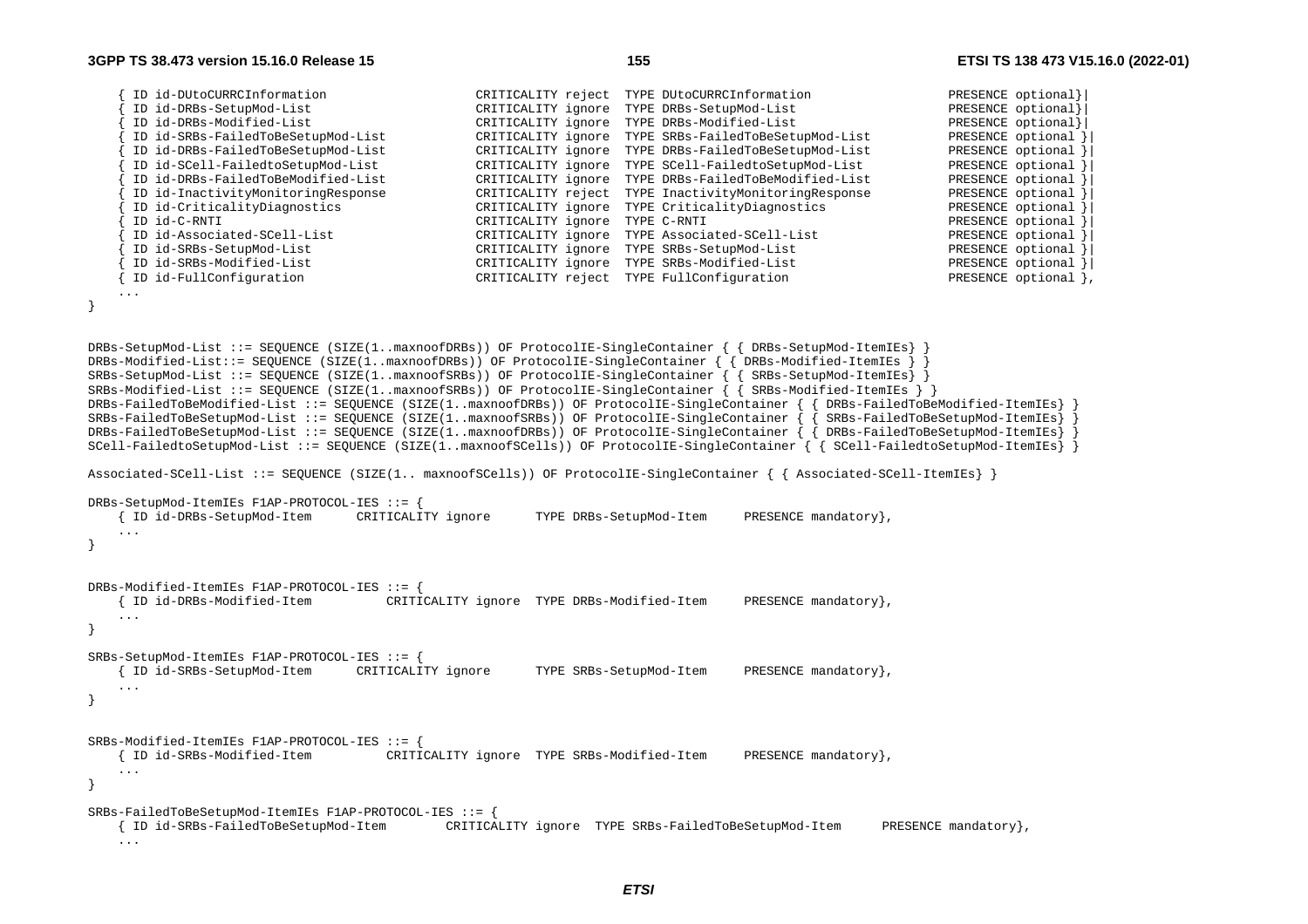```
\mathcal{F}DRBs-FailedToBeSetupMod-ItemIEs F1AP-PROTOCOL-IES ::= {
   { ID id-DRBs-FailedToBeSetupMod-Item CRITICALITY ignore TYPE DRBs-FailedToBeSetupMod-Item
                                                                                      PRESENCE mandatory },
   \ldots\overline{\mathbf{1}}DRBs-FailedToBeModified-ItemIEs F1AP-PROTOCOL-IES ::= {
   { ID id-DRBs-FailedToBeModified-Item CRITICALITY ignore TYPE DRBs-FailedToBeModified-Item
                                                                                      PRESENCE mandatory},
   \sim \sim \sim\rightarrowSCell-FailedtoSetupMod-ItemIEs F1AP-PROTOCOL-IES ::= {
   { ID id-SCell-FailedtoSetupMod-Item CRITICALITY ignore TYPE SCell-FailedtoSetupMod-Item
                                                                                       PRESENCE mandatory },
   \sim \sim \sim\rightarrowAssociated-SCell-ItemIEs F1AP-PROTOCOL-IES ::= {
   { ID id-Associated-SCell-Item CRITICALITY ignore TYPE Associated-SCell-Item PRESENCE mandatory},
   \cdot .
\mathcal{E}--- UE CONTEXT MODIFICATION FAILURE
-UEContextModificationFailure ::= SEQUENCE {
   protocolIEs
              ProtocolIE-Container
                                         { { UEContextModificationFailureIEs} },
   \sim 100\rightarrowUEContextModificationFailureIEs F1AP-PROTOCOL-IES ::= {
   { ID id-gNB-CU-UE-F1AP-ID CRITICALITY reject TYPE GNB-CU-UE-F1AP-ID
                                                                                PRESENCE mandatory
                          CRITICALITY reject TYPE GNB-DU-UE-F1AP-ID
    ID id-gNB-DU-UE-F1AP-ID
                                                                               PRESENCE mandatory
    ID id-Cause
                                 CRITICALITY ignore TYPE Cause
                                                                                PRESENCE mandatory }
   ID id-CriticalityDiagnostics CRITICALITY ignore TYPE CriticalityDiagnostics
                                                                                PRESENCE optional },
   \sim \sim \sim\}\sim --- UE Context Modification Required (gNB-DU initiated) ELEMENTARY PROCEDURE
- ---- UE CONTEXT MODIFICATION REQUIRED
```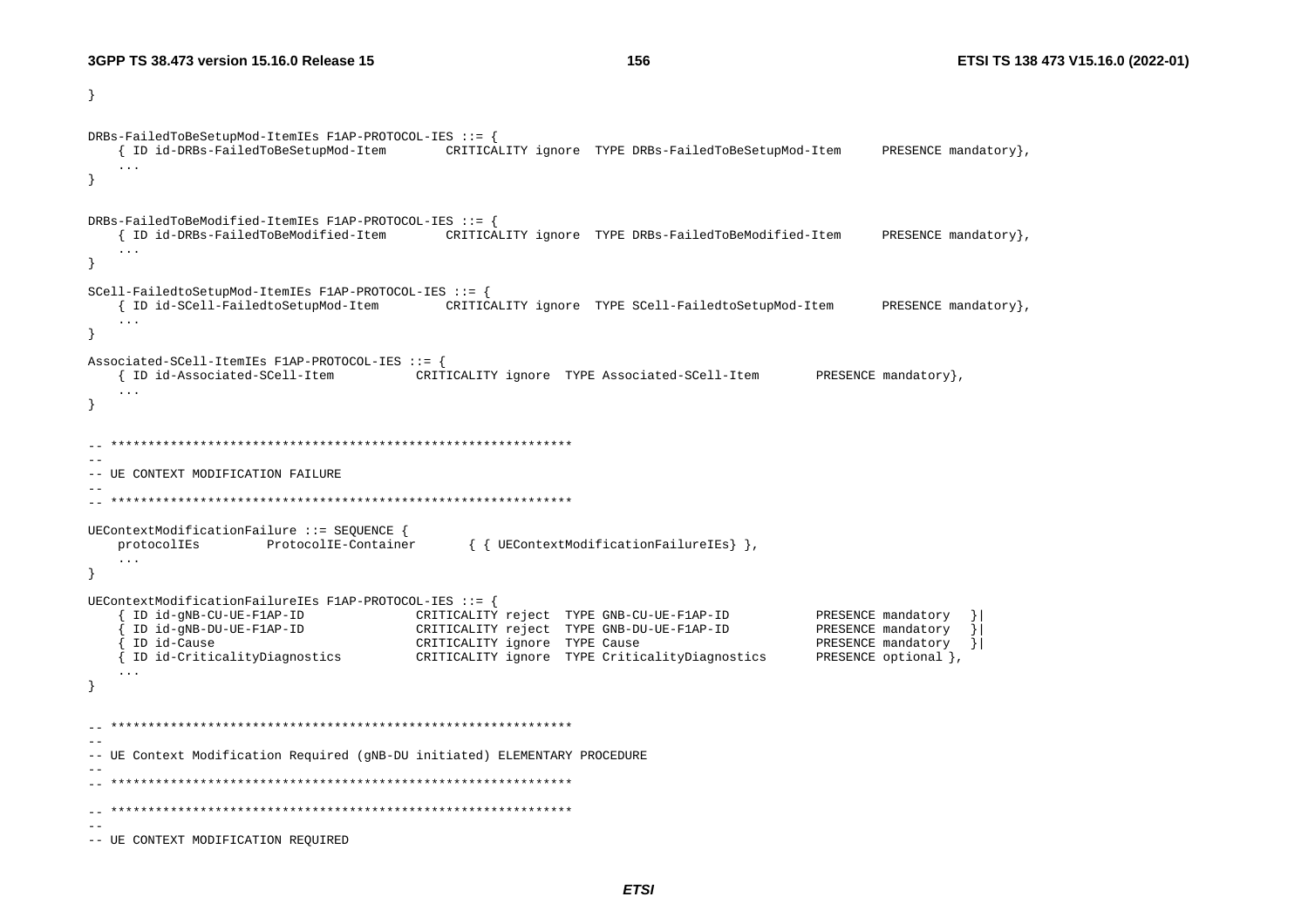-- -- \*\*\*\*\*\*\*\*\*\*\*\*\*\*\*\*\*\*\*\*\*\*\*\*\*\*\*\*\*\*\*\*\*\*\*\*\*\*\*\*\*\*\*\*\*\*\*\*\*\*\*\*\*\*\*\*\*\*\*\*\*\* UEContextModificationRequired ::= SEQUENCE { protocolIEs ProtocolIE-Container { { UEContextModificationRequiredIEs} }, ... } UEContextModificationRequiredIEs F1AP-PROTOCOL-IES ::= { { ID id-gNB-CU-UE-F1AP-ID CRITICALITY reject TYPE GNB-CU-UE-F1AP-ID PRESENCE mandatory }| { ID id-gNB-DU-UE-F1AP-ID CRITICALITY reject TYPE GNB-DU-UE-F1AP-ID PRESENCE mandatory }| { ID id-ResourceCoordinationTransferContainer CRITICALITY ignore TYPE ResourceCoordinationTransferContainer PRESENCE optional }| { ID id-DUtoCURRCInformation CRITICALITY reject TYPE DUtoCURRCInformation PRESENCE optional}| { ID id-DRBs-Required-ToBeModified-List CRITICALITY reject TYPE DRBs-Required-ToBeModified-List PRESENCE optional}| { ID id-SRBs-Required-ToBeReleased-List CRITICALITY reject TYPE SRBs-Required-ToBeReleased-List PRESENCE optional}| { ID id-DRBs-Required-ToBeReleased-List CRITICALITY reject TYPE DRBs-Required-ToBeReleased-List PRESENCE optional}| { ID id-Cause CRITICALITY ignore TYPE Cause PRESENCE mandatory }, ... } DRBs-Required-ToBeModified-List::= SEQUENCE (SIZE(1..maxnoofDRBs)) OF ProtocolIE-SingleContainer { { DRBs-Required-ToBeModified-ItemIEs } } DRBs-Required-ToBeReleased-List::= SEQUENCE (SIZE(1..maxnoofDRBs)) OF ProtocolIE-SingleContainer { { DRBs-Required-ToBeReleased-ItemIEs } } SRBs-Required-ToBeReleased-List::= SEQUENCE (SIZE(1..maxnoofSRBs)) OF ProtocolIE-SingleContainer { { SRBs-Required-ToBeReleased-ItemIEs } } DRBs-Required-ToBeModified-ItemIEs F1AP-PROTOCOL-IES ::= { { ID id-DRBs-Required-ToBeModified-Item CRITICALITY reject TYPE DRBs-Required-ToBeModified-Item PRESENCE mandatory}, ... } DRBs-Required-ToBeReleased-ItemIEs F1AP-PROTOCOL-IES ::= { { ID id-DRBs-Required-ToBeReleased-Item CRITICALITY reject TYPE DRBs-Required-ToBeReleased-Item PRESENCE mandatory}, ... } SRBs-Required-ToBeReleased-ItemIEs F1AP-PROTOCOL-IES ::= { { ID id-SRBs-Required-ToBeReleased-Item CRITICALITY reject TYPE SRBs-Required-ToBeReleased-Item PRESENCE mandatory}, ... } -- \*\*\*\*\*\*\*\*\*\*\*\*\*\*\*\*\*\*\*\*\*\*\*\*\*\*\*\*\*\*\*\*\*\*\*\*\*\*\*\*\*\*\*\*\*\*\*\*\*\*\*\*\*\*\*\*\*\*\*\*\*\* -- -- UE CONTEXT MODIFICATION CONFIRM -- -- \*\*\*\*\*\*\*\*\*\*\*\*\*\*\*\*\*\*\*\*\*\*\*\*\*\*\*\*\*\*\*\*\*\*\*\*\*\*\*\*\*\*\*\*\*\*\*\*\*\*\*\*\*\*\*\*\*\*\*\*\*\* UEContextModificationConfirm::= SEQUENCE { protocolIEs ProtocolIE-Container { { UEContextModificationConfirmIEs } }, ... } UEContextModificationConfirmIEs F1AP-PROTOCOL-IES ::= { { ID id-gNB-CU-UE-F1AP-ID CRITICALITY reject TYPE GNB-CU-UE-F1AP-ID PRESENCE mandatory }|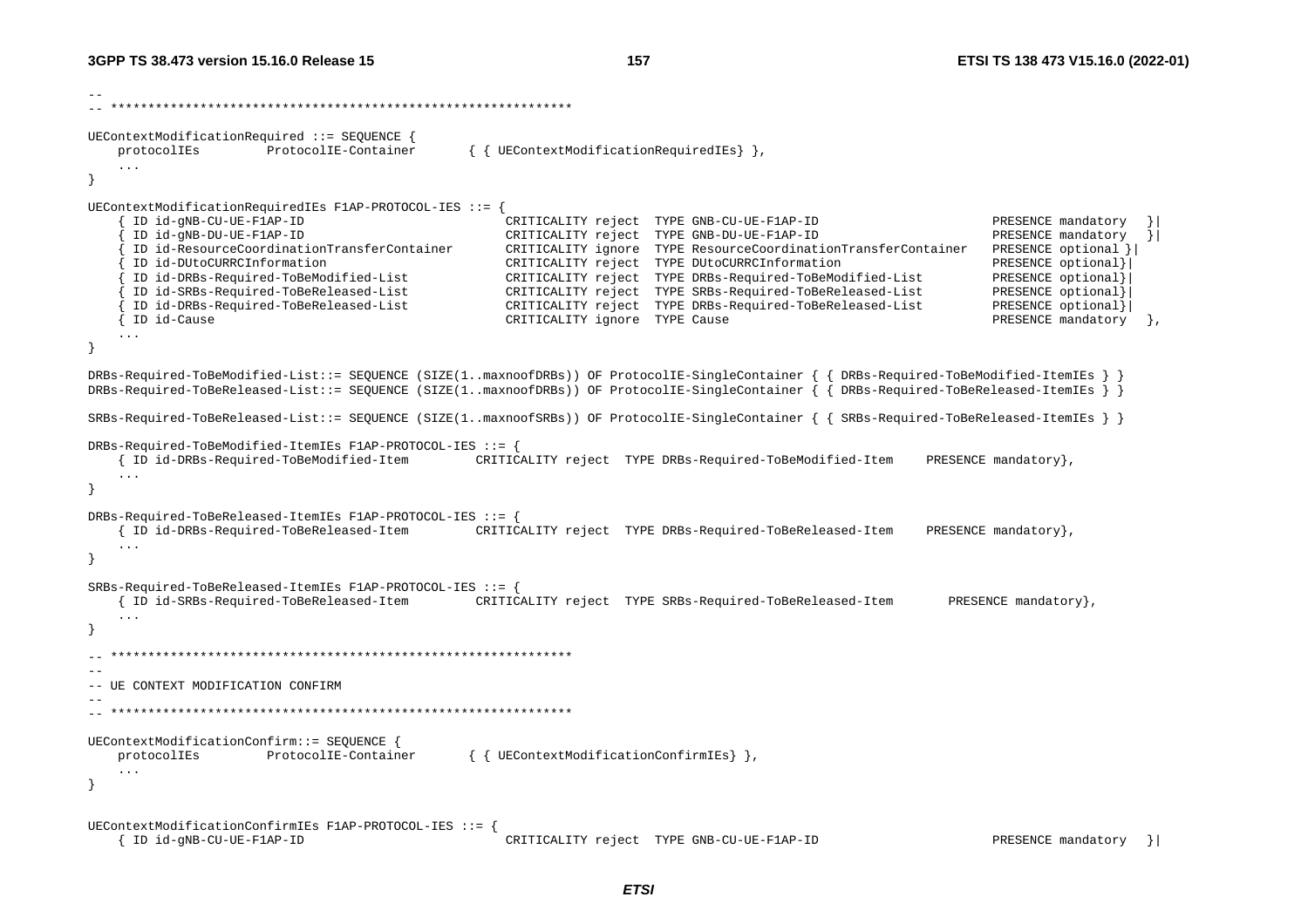```
 { ID id-gNB-DU-UE-F1AP-ID CRITICALITY reject TYPE GNB-DU-UE-F1AP-ID PRESENCE mandatory }| 
      { ID id-ResourceCoordinationTransferContainer CRITICALITY ignore TYPE ResourceCoordinationTransferContainer PRESENCE optional }| 
      { ID id-DRBs-ModifiedConf-List CRITICALITY ignore TYPE DRBs-ModifiedConf-List PRESENCE optional}| 
      { ID id-RRCContainer CRITICALITY ignore TYPE RRCContainer PRESENCE optional }| 
      { ID id-CriticalityDiagnostics CRITICALITY ignore TYPE CriticalityDiagnostics PRESENCE optional }| 
      { ID id-ExecuteDuplication CRITICALITY ignore TYPE ExecuteDuplication PRESENCE optional}| 
                                                  CRITICALITY ignore TYPE ResourceCoordinationTransferInformation PRESENCE optional },
    ... } 
DRBs-ModifiedConf-List::= SEQUENCE (SIZE(1..maxnoofDRBs)) OF ProtocolIE-SingleContainer { { DRBs-ModifiedConf-ItemIEs } } 
DRBs-ModifiedConf-ItemIEs F1AP-PROTOCOL-IES ::= { 
    { ID id-DRBs-ModifiedConf-Item CRITICALITY ignore TYPE DRBs-ModifiedConf-Item PRESENCE mandatory}, 
    ... } 
  -- ************************************************************** -- -- UE CONTEXT MODIFICATION REFUSE 
-- 
-- ************************************************************** UEContextModificationRefuse::= SEQUENCE { 
    protocolIEs ProtocolIE-Container { { UEContextModificationRefuseIEs} }, 
    ... } 
UEContextModificationRefuseIEs F1AP-PROTOCOL-IES ::= { 
      { ID id-gNB-CU-UE-F1AP-ID CRITICALITY reject TYPE GNB-CU-UE-F1AP-ID PRESENCE mandatory }| 
                                       CRITICALITY reject TYPE GNB-DU-UE-F1AP-ID PRESENCE mandatory
     ID id-Cause extending the CRITICALITY ignore TYPE Cause CRITICALITY ignore PRESENCE mandatory }
     { ID id-CriticalityDiagnostics CRITICALITY ignore TYPE CriticalityDiagnostics PRESENCE optional }, 
     ... } 
  -- ************************************************************** -- -- WRITE-REPLACE WARNING ELEMENTARY PROCEDURE -- -- ************************************************************** -- ************************************************************** -- -- Write-Replace Warning Request 
-- 
-- ************************************************************** WriteReplaceWarningRequest ::= SEQUENCE { 
    protocolIEs ProtocolIE-Container { {WriteReplaceWarningRequestIEs} }, 
    ... }
```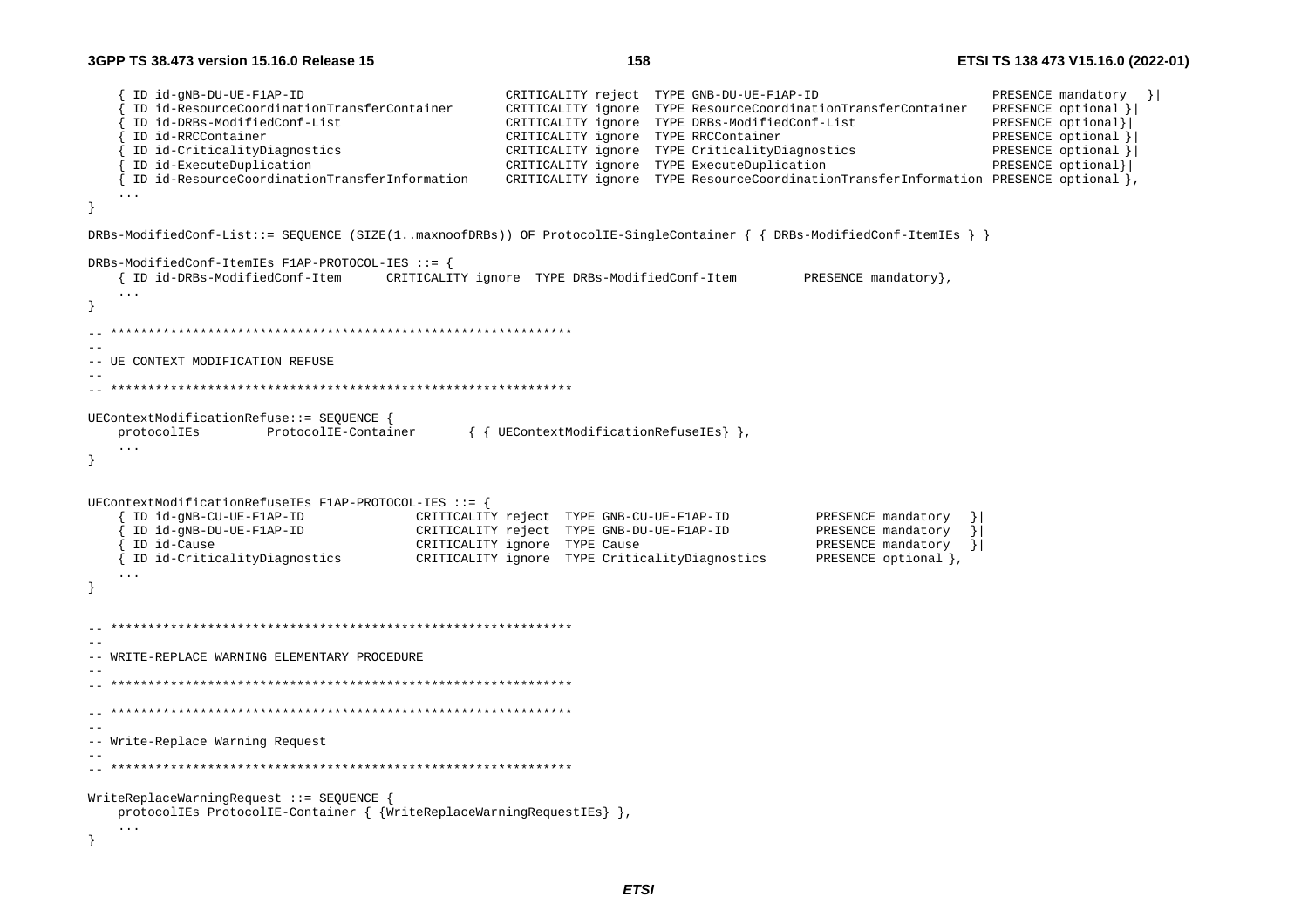WriteReplaceWarningRequestIEs F1AP-PROTOCOL-IES ::= { ID id-TransactionID  $\qquad \qquad \qquad \text{CRITICALITY reject}$  TYPE TransactionID  $\qquad \qquad \text{PRESENT}$  PRESENCE mandatory { ID id-PWSSystemInformation CRITICALITY reject TYPE PWSSystemInformation PRESENCE mandatory }| { ID id-RepetitionPeriod CRITICALITY reject TYPE RepetitionPeriod PRESENCE mandatory }| { ID id-NumberofBroadcastRequest CRITICALITY reject TYPE NumberofBroadcastRequest PRESENCE mandatory }| CRITICALITY reject TYPE Cells-To-Be-Broadcast-List ... } Cells-To-Be-Broadcast-List ::= SEQUENCE (SIZE(1.. maxCellingNBDU)) OF ProtocolIE-SingleContainer { { Cells-To-Be-Broadcast-List-ItemIEs } } Cells-To-Be-Broadcast-List-ItemIEs F1AP-PROTOCOL-IES ::= { { ID id-Cells-To-Be-Broadcast-Item CRITICALITY reject TYPE Cells-To-Be-Broadcast-Item PRESENCE mandatory }, ... } -- \*\*\*\*\*\*\*\*\*\*\*\*\*\*\*\*\*\*\*\*\*\*\*\*\*\*\*\*\*\*\*\*\*\*\*\*\*\*\*\*\*\*\*\*\*\*\*\*\*\*\*\*\*\*\*\*\*\*\*\*\*\* -- -- Write-Replace Warning Response -- -- \*\*\*\*\*\*\*\*\*\*\*\*\*\*\*\*\*\*\*\*\*\*\*\*\*\*\*\*\*\*\*\*\*\*\*\*\*\*\*\*\*\*\*\*\*\*\*\*\*\*\*\*\*\*\*\*\*\*\*\*\*\* WriteReplaceWarningResponse ::= SEQUENCE { protocolIEs ProtocolIE-Container { {WriteReplaceWarningResponseIEs} }, ... } WriteReplaceWarningResponseIEs F1AP-PROTOCOL-IES ::= { ID id-TransactionID  $\left.\begin{array}{ccc} \text{CRITICALITY reject} & \text{TPE TransactionID} \end{array}\right\}$  PRESENCE mandatory  $\left.\begin{array}{ccc} \text{PRESENCE} & \text{mandatory} & \end{array}\right\}$  { ID id-Cells-Broadcast-Completed-List CRITICALITY reject TYPE Cells-Broadcast-Completed-List PRESENCE optional }| { ID id-CriticalityDiagnostics CRITICALITY ignore TYPE CriticalityDiagnostics PRESENCE optional }| { ID id-Dedicated-SIDelivery-NeededUE-List CRITICALITY ignore TYPE Dedicated-SIDelivery-NeededUE-List PRESENCE optional }, ... } Cells-Broadcast-Completed-List ::= SEQUENCE (SIZE(1.. maxCellingNBDU)) OF ProtocolIE-SingleContainer { { Cells-Broadcast-Completed-List-ItemIEs } } Cells-Broadcast-Completed-List-ItemIEs F1AP-PROTOCOL-IES ::= { { ID id-Cells-Broadcast-Completed-Item CRITICALITY reject TYPE Cells-Broadcast-Completed-Item PRESENCE mandatory }, ... } -- \*\*\*\*\*\*\*\*\*\*\*\*\*\*\*\*\*\*\*\*\*\*\*\*\*\*\*\*\*\*\*\*\*\*\*\*\*\*\*\*\*\*\*\*\*\*\*\*\*\*\*\*\*\*\*\*\*\*\*\*\*\* -- -- PWS CANCEL ELEMENTARY PROCEDURE -- -- \*\*\*\*\*\*\*\*\*\*\*\*\*\*\*\*\*\*\*\*\*\*\*\*\*\*\*\*\*\*\*\*\*\*\*\*\*\*\*\*\*\*\*\*\*\*\*\*\*\*\*\*\*\*\*\*\*\*\*\*\*\* -- \*\*\*\*\*\*\*\*\*\*\*\*\*\*\*\*\*\*\*\*\*\*\*\*\*\*\*\*\*\*\*\*\*\*\*\*\*\*\*\*\*\*\*\*\*\*\*\*\*\*\*\*\*\*\*\*\*\*\*\*\*\* -- -- PWS Cancel Request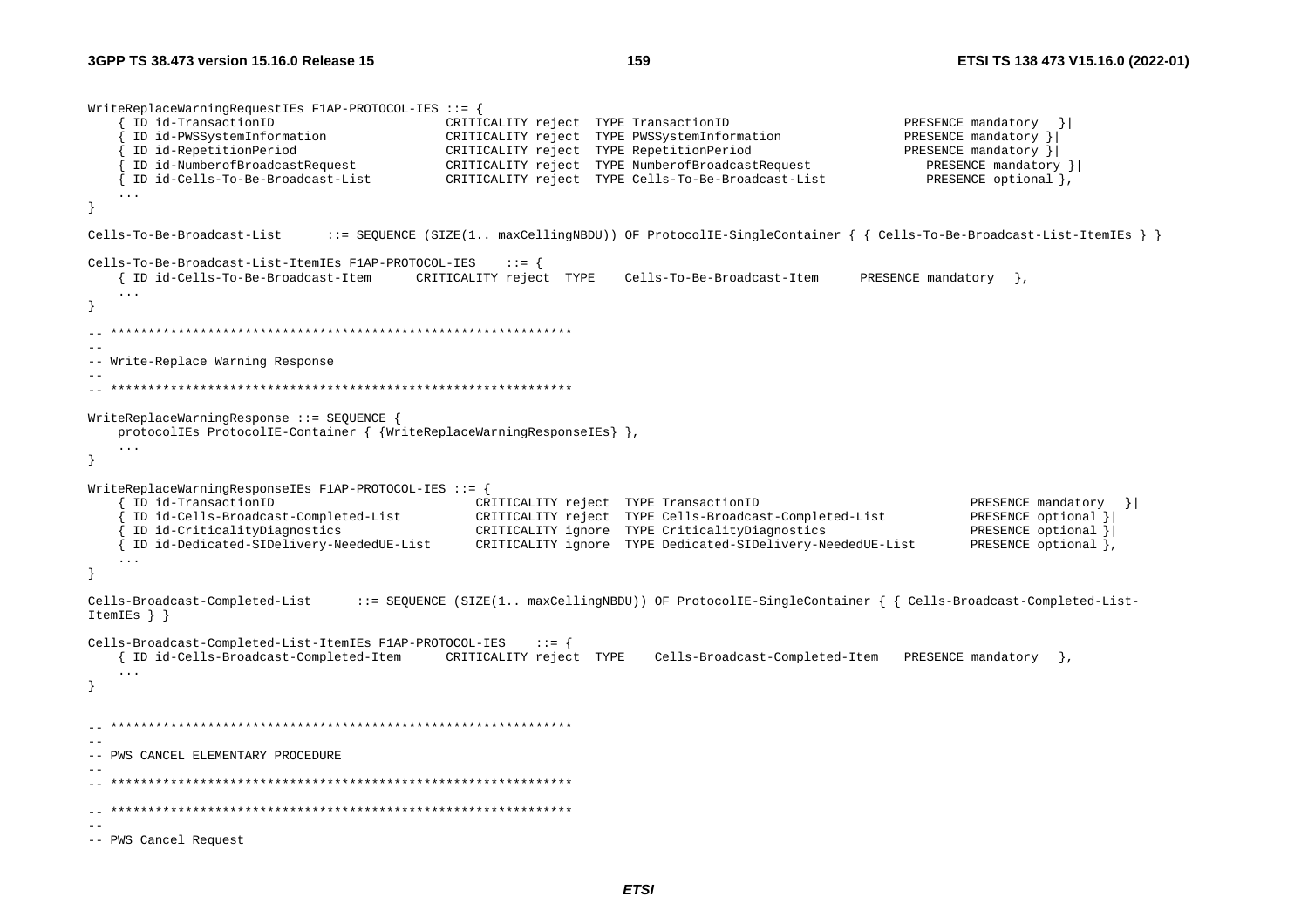```
-- -- ************************************************************** PWSCancelRequest ::= SEQUENCE { 
    protocolIEs ProtocolIE-Container { {PWSCancelRequestIEs} }, 
    ... } 
PWSCancelRequestIEs F1AP-PROTOCOL-IES ::= { 
      { ID id-TransactionID CRITICALITY reject TYPE TransactionID PRESENCE mandatory }| 
                                                CRITICALITY reject TYPE NumberofBroadcastRequest PRESENCE mandatory }
      { ID id-Broadcast-To-Be-Cancelled-List CRITICALITY reject TYPE Broadcast-To-Be-Cancelled-List PRESENCE optional }| 
      { ID id-Cancel-all-Warning-Messages-Indicator CRITICALITY reject TYPE Cancel-all-Warning-Messages-Indicator PRESENCE optional }| 
     { ID id-NotificationInformation CRITICALITY reject TYPE NotificationInformation PRESENCE optional}, 
    ... } 
Broadcast-To-Be-Cancelled-List ::= SEQUENCE (SIZE(1.. maxCellingNBDU)) OF ProtocolIE-SingleContainer { { Broadcast-To-Be-Cancelled-List-
ItemIEs } } 
Broadcast-To-Be-Cancelled-List-ItemIEs F1AP-PROTOCOL-IES ::= { 
    { ID id-Broadcast-To-Be-Cancelled-Item CRITICALITY reject TYPE Broadcast-To-Be-Cancelled-Item PRESENCE mandatory }, 
     ... } 
-- ************************************************************** -- -- PWS Cancel Response 
-- 
-- ************************************************************** PWSCancelResponse ::= SEQUENCE { 
    protocolIEs ProtocolIE-Container { {PWSCancelResponseIEs} }, 
    ... } 
PWSCancelResponseIEs F1AP-PROTOCOL-IES ::= { 
    { ID id-TransactionID CRITICALITY reject TYPE TransactionID PRESENCE mandatory }| 
      { ID id-Cells-Broadcast-Cancelled-List CRITICALITY reject TYPE Cells-Broadcast-Cancelled-List PRESENCE optional }| 
    { ID id-CriticalityDiagnostics CRITICALITY ignore TYPE CriticalityDiagnostics PRESENCE optional }, 
     ... } 
Cells-Broadcast-Cancelled-List ::= SEQUENCE (SIZE(1.. maxCellingNBDU)) OF ProtocolIE-SingleContainer { { Cells-Broadcast-Cancelled-List-
ItemIEs } } 
Cells-Broadcast-Cancelled-List-ItemIEs F1AP-PROTOCOL-IES ::= { 
    { ID id-Cells-Broadcast-Cancelled-Item CRITICALITY reject TYPE Cells-Broadcast-Cancelled-Item PRESENCE mandatory }, 
 ... } 
   -- ************************************************************** -- -- UE Inactivity Notification ELEMENTARY PROCEDURE
```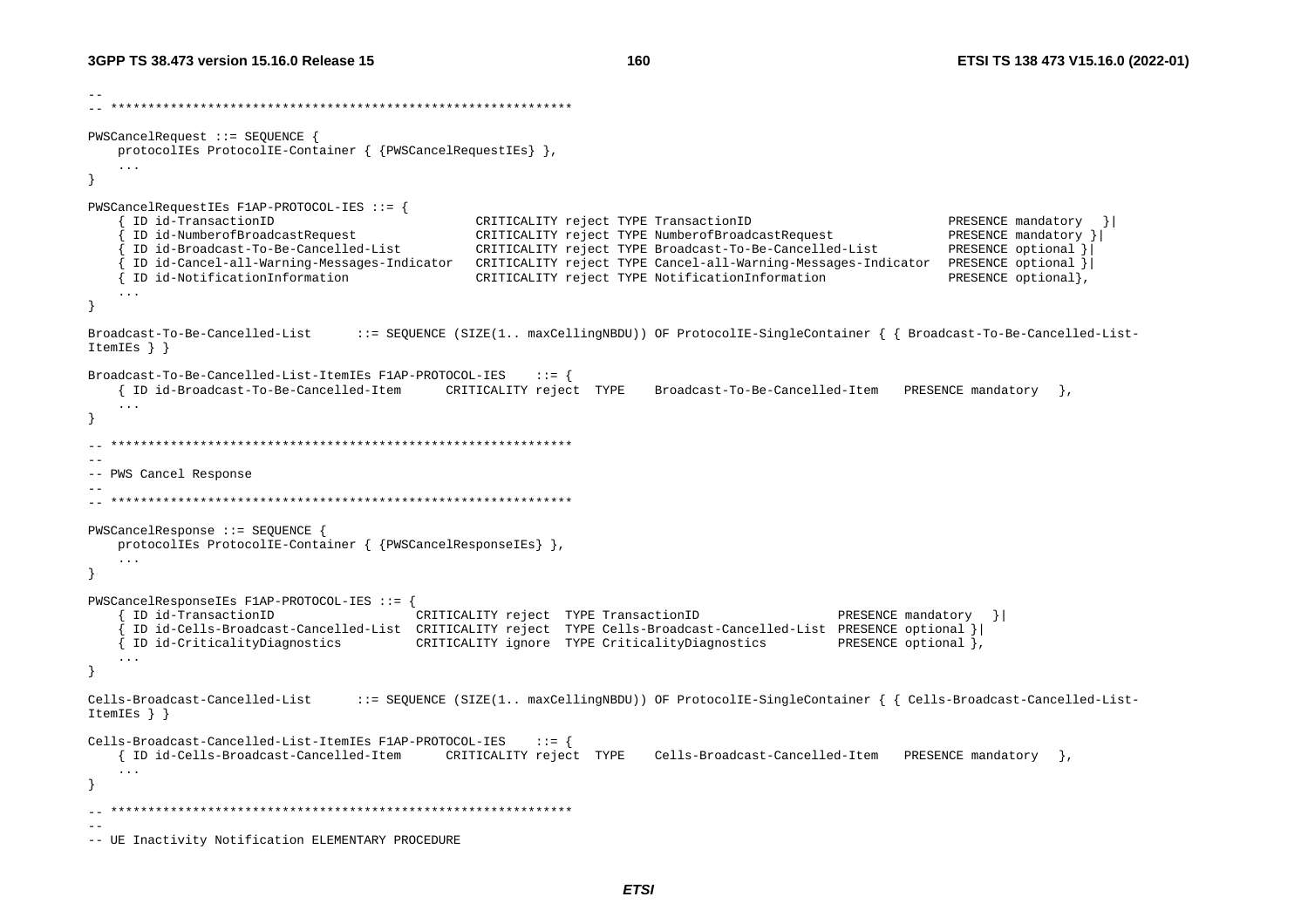161

-- UE Inactivity Notification UEInactivityNotification ::= SEQUENCE { protocolIEs ProtocolIE-Container {{ UEInactivityNotificationIEs}},  $\sim$   $\sim$   $\sim$  $\rightarrow$ UEInactivityNotificationIEs F1AP-PROTOCOL-IES ::= { ID id-gNB-CU-UE-F1AP-ID CRITICALITY reject TYPE GNB-CU-UE-F1AP-ID PRESENCE mandatory ID id-gNB-DU-UE-F1AP-ID CRITICALITY reject TYPE GNB-DU-UE-F1AP-ID PRESENCE mandatory  $\vert$ { ID id-DRB-Activity-List CRITICALITY reject TYPE DRB-Activity-List PRESENCE mandatory }  $\sim$   $\sim$   $\sim$  $\rightarrow$ DRB-Activity-List::= SEQUENCE (SIZE(1..maxnoofDRBs)) OF ProtocolIE-SingleContainer { { DRB-Activity-ItemIEs } } DRB-Activity-ItemIEs F1AP-PROTOCOL-IES ::= { { ID id-DRB-Activity-Item CRITICALITY reject TYPE DRB-Activity-Item PRESENCE mandatory },  $\sim$   $\sim$   $\sim$  $\overline{\mathbf{1}}$ -- Initial UL RRC Message Transfer ELEMENTARY PROCEDURE  $-$ -- INITIAL UL RRC Message Transfer InitialULRRCMessageTransfer ::= SEOUENCE { {{ InitialULRRCMessageTransferIEs}}, protocolIEs ProtocolIE-Container  $\sim$  . .  $\}$ InitialULRRCMessageTransferIEs F1AP-PROTOCOL-IES ::= { ID id-gNB-DU-UE-F1AP-ID CRITICALITY reject TYPE GNB-DU-UE-F1AP-ID PRESENCE mandatory ID id-NRCGI CRITICALITY reject TYPE NRCGI PRESENCE mandatory ID id-C-RNTI CRITICALITY reject TYPE C-RNTI PRESENCE mandatory ID id-RRCContainer CRITICALITY reject TYPE RRCContainer PRESENCE mandatory <sup>}</sup> ID id-DUtoCURRCContainer CRITICALITY reject TYPE DUtoCURRCContainer PRESENCE optional } ID id-SULAccessIndication CRITICALITY ignore TYPE SULAccessIndication PRESENCE optional } ID id-TransactionID CRITICALITY ignore TYPE TransactionID PRESENCE mandatory } { ID id-RANUEID CRITICALITY ignore TYPE RANUEID PRESENCE optional } |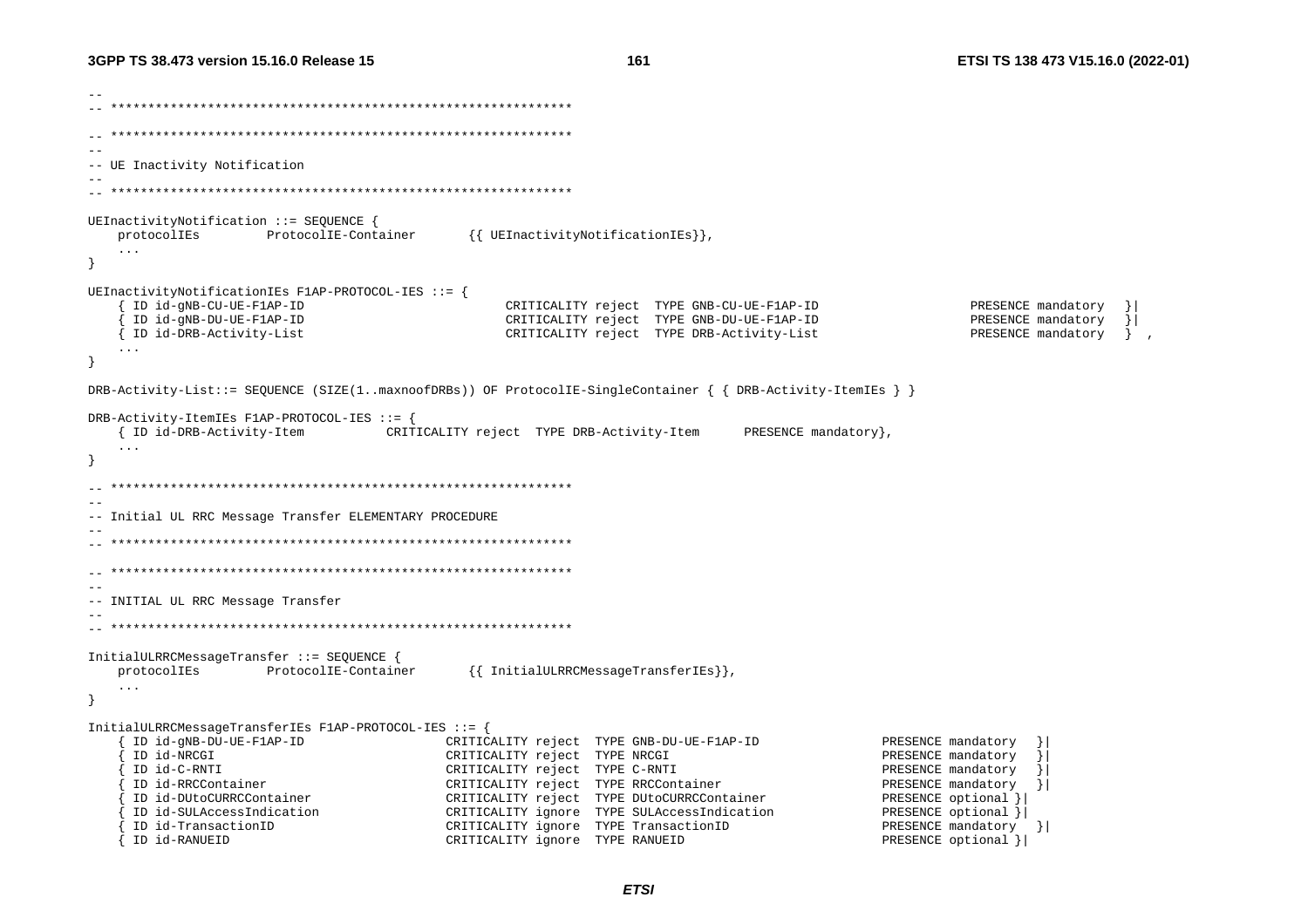```
PRESENCE optional },
   { ID id-RRCContainer-RRCSetupComplete
                                     CRITICALITY ignore TYPE RRCContainer-RRCSetupComplete
\rightarrow\sim --- DL RRC Message Transfer ELEMENTARY PROCEDURE
  - --- DL RRC Message Transfer
-DLRRCMessageTransfer ::= SEQUENCE {
   protocolIEs
              ProtocolIE-Container
                                       \{\{\n{\n{\n    DLRRCMessageTransferIES}\}\}\n\}\ldotsDLRRCMessageTransferIEs F1AP-PROTOCOL-IES ::= {
    ID id-gNB-CU-UE-F1AP-ID
                                           CRITICALITY reject TYPE GNB-CU-UE-F1AP-ID
                                                                                            PRESENCE mandatory
    ID id-gNB-DU-UE-F1AP-ID
                                           CRITICALITY reject TYPE GNB-DU-UE-F1AP-ID
                                                                                            PRESENCE mandatory
                                                                                                            \vert \cdot \vertID id-oldgNB-DU-UE-F1AP-ID
                                           CRITICALITY reject TYPE GNB-DU-UE-F1AP-ID
                                                                                            PRESENCE optional } |
    ID id-SRBID
                                           CRITICALITY reject TYPE SRBID
                                                                                            PRESENCE mandatory }
    ID id-ExecuteDuplication
                                           CRITICALITY ignore TYPE ExecuteDuplication
                                                                                            PRESENCE optional}
                                                                                            PRESENCE mandatory } |
    ID id-RRCContainer
                                           CRITICALITY reject TYPE RRCContainer
    ID id-RAT-FrequencyPriorityInformation
                                           CRITICALITY reject TYPE RAT-FrequencyPriorityInformation
                                                                                            PRESENCE optional } |
    ID id-RRCDeliveryStatusRequest
                                           CRITICALITY ignore TYPE RRCDeliveryStatusRequest
                                                                                            PRESENCE optional }
    ID id-UEContextNotRetrievable
                                           CRITICALITY reject TYPE UEContextNotRetrievable
                                                                                            PRESENCE optional }
    ID id-RedirectedRRCmessage
                                           CRITICALITY reject TYPE OCTET STRING
                                                                                            PRESENCE optional }
    ID id-PLMNAssistanceInfoForNetShar
                                           CRITICALITY ignore TYPE PLMN-Identity
                                                                                            PRESENCE optional }
    ID id-new-gNB-CU-UE-F1AP-ID
                                           CRITICALITY reject TYPE GNB-CU-UE-F1AP-ID
                                                                                            PRESENCE optional },
  --- UL RRC Message Transfer ELEMENTARY PROCEDURE
-\sim --- UL RRC Message Transfer
ULRRCMessageTransfer ::= SEOUENCE {
                                       {{ ULRRCMessageTransferIEs}},
   protocolIEs
                 ProtocolIE-Container
   \sim \sim \sim
```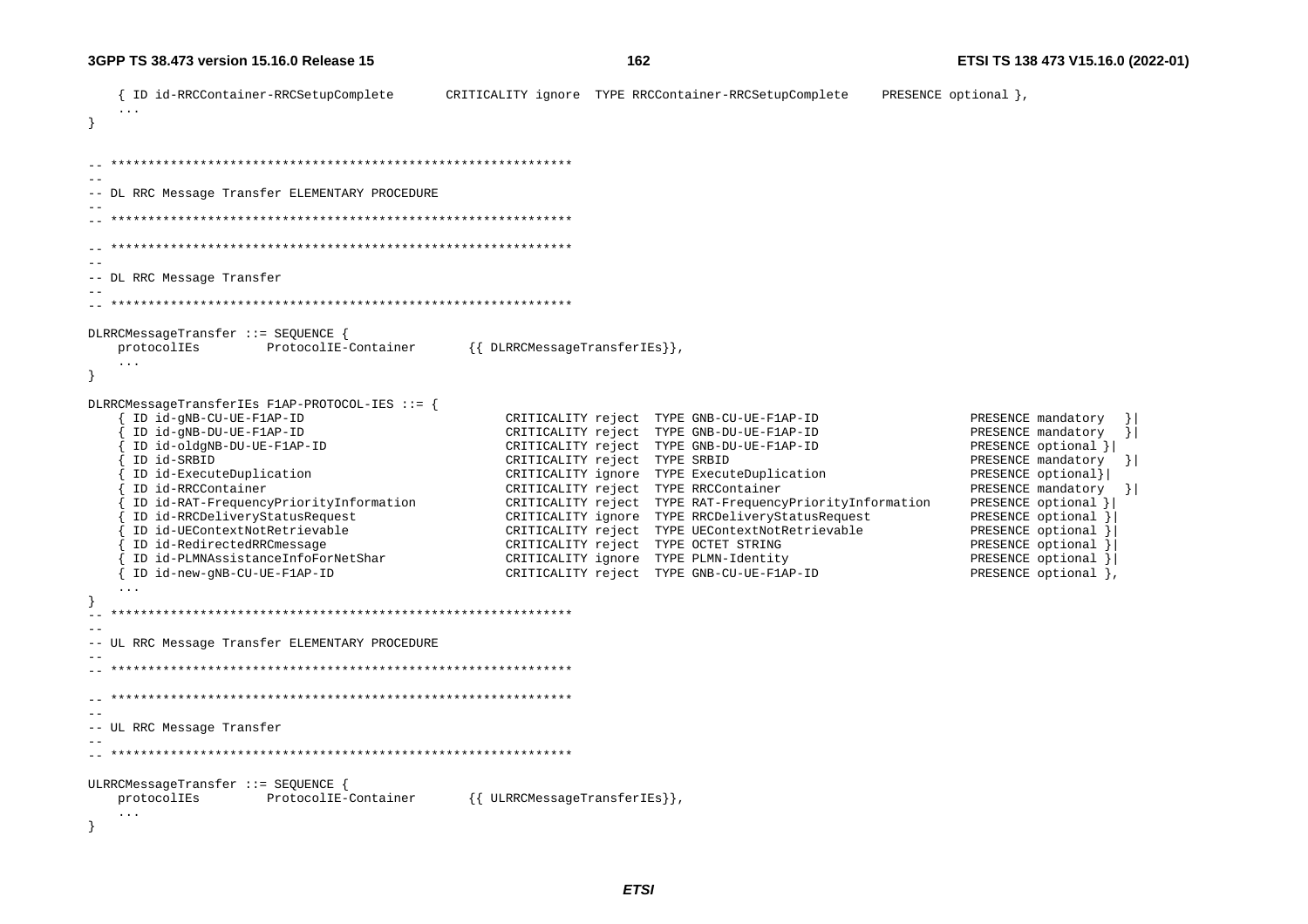--

```
ULRRCMessageTransferIEs F1AP-PROTOCOL-IES ::= { 
      { ID id-gNB-CU-UE-F1AP-ID CRITICALITY reject TYPE GNB-CU-UE-F1AP-ID PRESENCE mandatory }| 
      { ID id-gNB-DU-UE-F1AP-ID CRITICALITY reject TYPE GNB-DU-UE-F1AP-ID PRESENCE mandatory }| 
      { ID id-SRBID CRITICALITY reject TYPE SRBID PRESENCE mandatory }| 
     ID id-RRCContainer CRITICALITY reject TYPE RRCContainer PRESENCE mandatory
     { ID id-SelectedPLMNID CRITICALITY reject TYPE PLMN-Identity PRESENCE optional }| 
                                       {\tt CRITICALITY} reject TYPE GNB-DU-UE-F1AP-ID PRESENCE optional },
    ... } 
-- ************************************************************** -- -- PRIVATE MESSAGE -- 
-- ************************************************************** PrivateMessage ::= SEQUENCE { 
    privateIEs PrivateIE-Container {{PrivateMessage-IEs}}, 
    ... } 
PrivateMessage-IEs F1AP-PRIVATE-IES ::= { 
    ... } 
-- ************************************************************** -- -- System Information ELEMENTARY PROCEDURE 
-- 
-- ************************************************************** \hspace{1.3cm} - \hspace{1.3cm} - \hspace{1.3cm}--- System information Delivery Command 
-- 
-- ************************************************************** SystemInformationDeliveryCommand ::= SEQUENCE { 
    protocolIEs ProtocolIE-Container {{ SystemInformationDeliveryCommandIEs}}, 
    ... } 
SystemInformationDeliveryCommandIEs F1AP-PROTOCOL-IES ::= { 
     ID id-TransactionID CRITICALITY reject TYPE TransactionID PRESENCE mandatory
     ID id-NRCGI                         CRITICALITY reject TYPE NRCGI                           PRESENCE mandatory
      { ID id-SItype-List CRITICALITY reject TYPE SItype-List PRESENCE mandatory }| 
     { ID id-ConfirmedUEID CRITICALITY reject TYPE GNB-DU-UE-F1AP-ID PRESENCE mandatory }, 
     ... } 
-- **************************************************************
```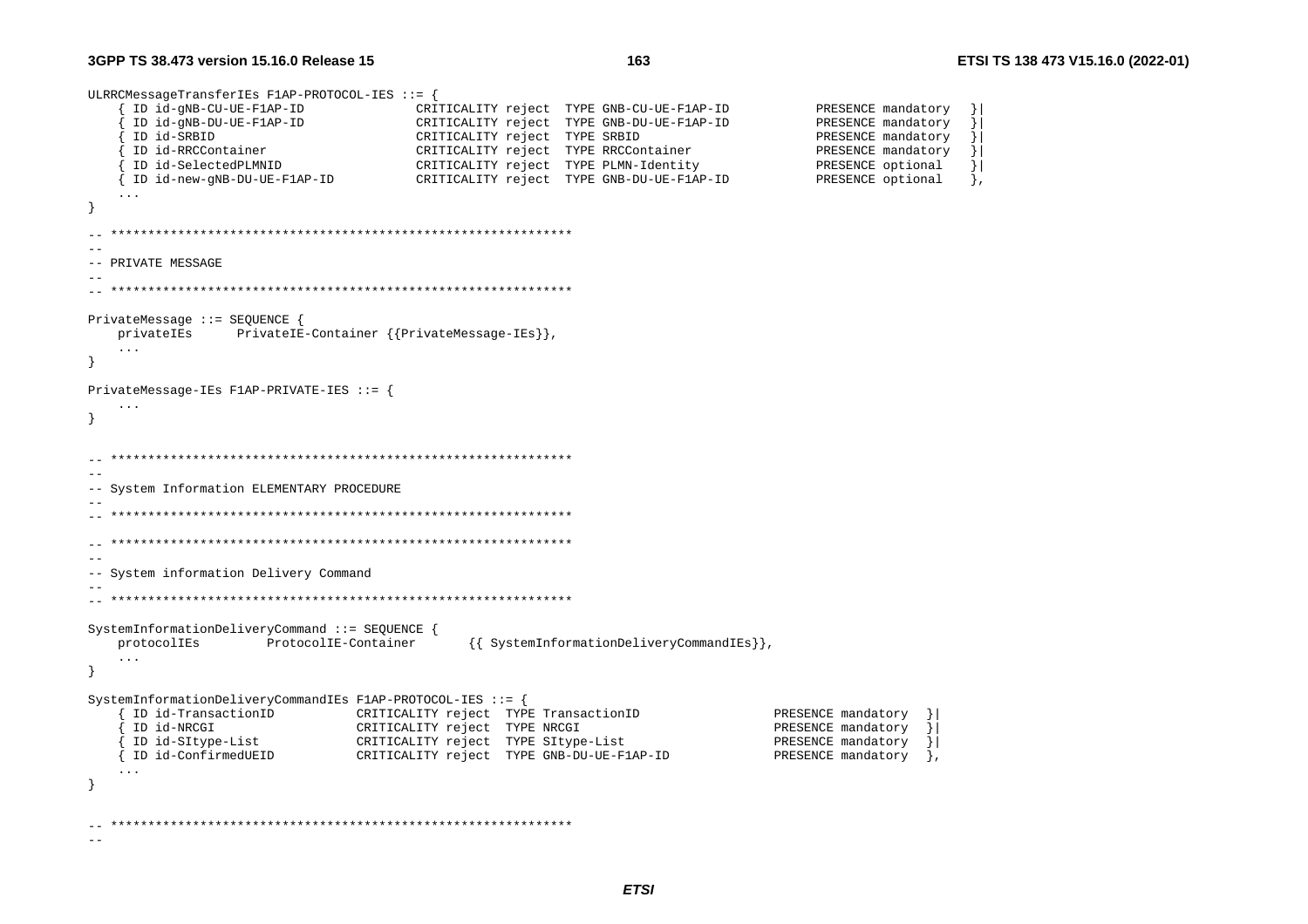164

```
-- Paging PROCEDURE
---- Paging
Paging ::= SEQUENCE {
                                            \{\{\right. Paging IEs\},
   protocolIEs
                    ProtocolIE-Container
   \ldotsPagingIEs F1AP-PROTOCOL-IES ::= {
     ID id-UEIdentityIndexValue
                               CRITICALITY reject TYPE UEIdentityIndexValue
                                                                            PRESENCE mandatory }
     ID id-PagingIdentity
                               CRITICALITY reject TYPE PagingIdentity
                                                                            PRESENCE mandatory }
     ID id-PagingDRX
                               CRITICALITY ignore TYPE PagingDRX
                                                                            PRESENCE optional }
    ID Id-PagingPriority<br>
ID id-PagingPriority<br>
ID id-PagingCell-List CRITICALITY ignore TYPE PagingCell-list<br>
CRITICALITY ignore TYPE PagingCell-list
                                                                            PRESENCE optional }
                                                                            PRESENCE mandatory } |
                                                                            PRESENCE optional },
   { ID id-PagingOrigin
                            CRITICALITY ignore TYPE PagingOrigin
\rightarrowPagingCell-list::= SEOUENCE (SIZE(1.. maxnoofPagingCells)) OF ProtocolIE-SingleContainer { { PagingCell-ItemIEs } }
PagingCell-ItemIEs F1AP-PROTOCOL-IES ::= {
   { ID id-PagingCell-Item CRITICALITY ignore TYPE PagingCell-Item
                                                                         PRESENCE mandatory },
   \overline{1}\left\{ \right\}- --- Notify
Notify ::= SEQUENCE \{{{ NotifyIEs}},
   protocolIEs
                    ProtocolIE-Container
   \sim . .
\}NotifyIEs F1AP-PROTOCOL-IES ::= {
     ID id-gNB-CU-UE-F1AP-ID
                                         CRITICALITY reject TYPE GNB-CU-UE-F1AP-ID
                                                                                           PRESENCE mandatory
     ID id-gNB-DU-UE-F1AP-ID
                                        CRITICALITY reject TYPE GNB-DU-UE-F1AP-ID
                                                                                           PRESENCE mandatory
                                                                                                               \vert{ ID id-DRB-Notify-List
                                         CRITICALITY reject TYPE DRB-Notify-List
                                                                                            PRESENCE mandatory
                                                                                                               \cdot\ddots\mathcal{F}
```
DRB-Notify-List::= SEQUENCE (SIZE(1.. maxnoofDRBs)) OF ProtocolIE-SingleContainer { { DRB-Notify-ItemIEs } }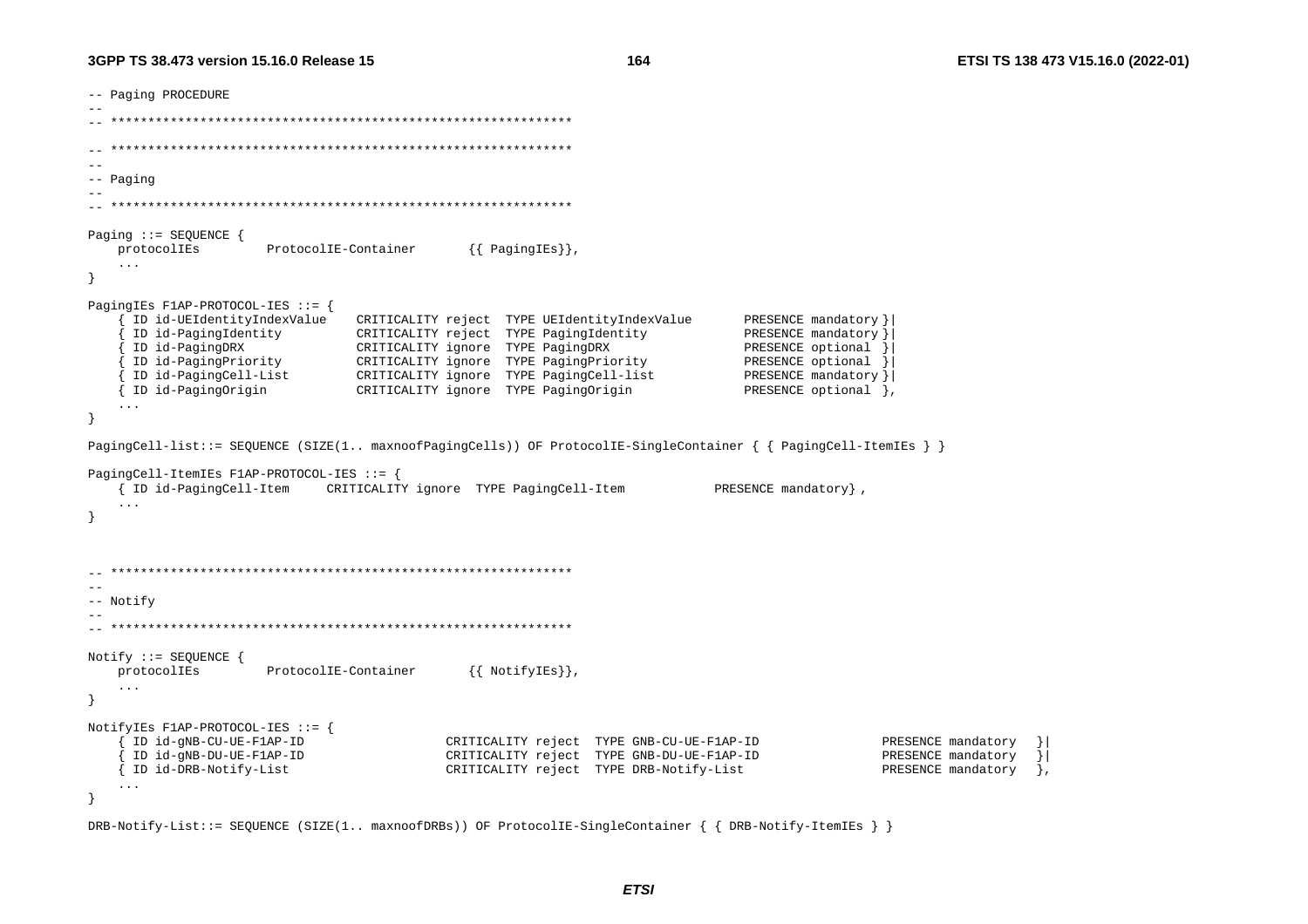165

DRB-Notify-ItemIEs F1AP-PROTOCOL-IES ::= { { ID id-DRB-Notify-Item CRITICALITY reject TYPE DRB-Notify-Item PRESENCE mandatory },  $\sim$   $\sim$   $\sim$ -- NETWORK ACCESS RATE REDUCTION ELEMENTARY PROCEDURE  $-$ -- Network Access Rate Reduction NetworkAccessRateReduction ::= SEOUENCE { ProtocolIE-Container {{ NetworkAccessRateReductionIEs }}, protocolIEs  $\sim$   $\sim$   $\sim$ - 1 NetworkAccessRateReductionIEs F1AP-PROTOCOL-IES ::= { ID id-TransactionID (CRITICALITY reject TYPE TransactionID PRESENCE mandatory } { ID id-UAC-Assistance-Info  $\qquad$  CRITICALITY reject TYPE UAC-Assistance-Info PRESENCE mandatory }  $\ddots$  $\rightarrow$ -- PWS RESTART INDICATION ELEMENTARY PROCEDURE  $- -$ -- PWS Restart Indication  $-$ PWSRestartIndication ::= SEQUENCE { protocolIEs ProtocolIE-Container  $\{ \}$  PWSRestartIndicationIEs $\}$ ,  $\sim$   $\sim$   $\sim$  $\rightarrow$ PWSRestartIndicationIEs F1AP-PROTOCOL-IES ::= { { ID id-TransactionID CRITICALITY reject TYPE TransactionID PRESENCE mandatory } [ ID id-NR-CGI-List-For-Restart-List CRITICALITY reject TYPE NR-CGI-List-For-Restart-List PRESENCE mandatory  $\cdot$  .  $\ddots$  $\mathcal{F}$ NR-CGI-List-For-Restart-List ::= SEQUENCE (SIZE(1.. maxCellingNBDU)) OF ProtocolIE-SingleContainer { { NR-CGI-List-For-Restart-List-ItemIEs  $\}$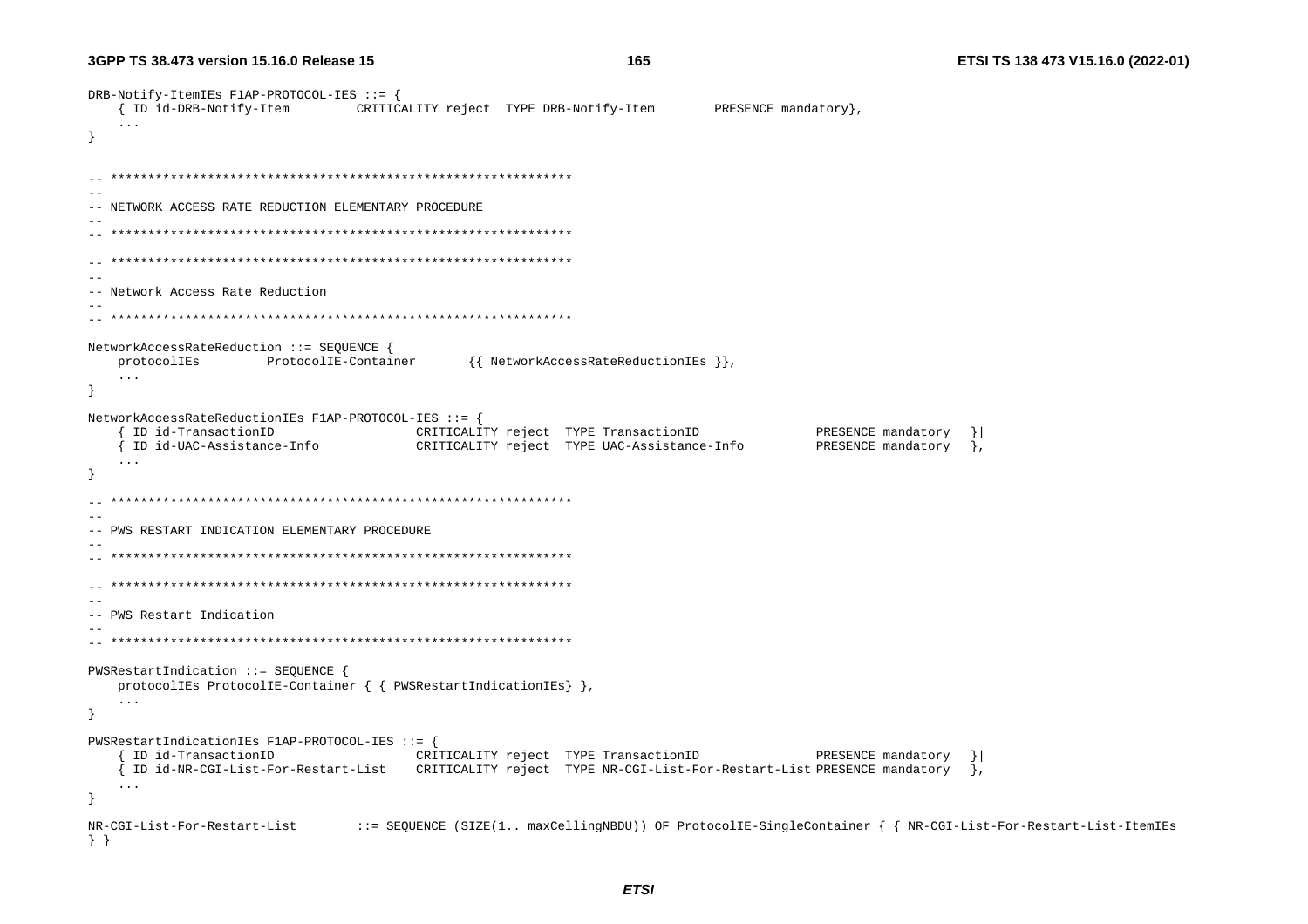```
NR-CGI-List-For-Restart-List-ItemIES Flap-PROTOCOL-IES ::={ ID id-NR-CGI-List-For-Restart-Item CRITICALITY reject TYPE NR-CGI-List-For-Restart-Item
                                                                           PRESENCE mandatory }.
  \sim \sim \sim\rightarrow--- PWS FAILURE INDICATION ELEMENTARY PROCEDURE
--- PWS Failure Indication
-PWSFailureIndication ::= SEOUENCE {
  protocolIEs ProtocolIE-Container { { PWSFailureIndicationIEs} },
  \ddots .
\rightarrowPWSFailureIndicationIEs F1AP-PROTOCOL-IES ::= {
   { ID id-TransactionID CRITICALITY reject TYPE TransactionID
                                                           PRESENCE mandatory } |
  { ID id-PWS-Failed-NR-CGI-List CRITICALITY reject TYPE PWS-Failed-NR-CGI-List PRESENCE optional },
  \ddots\rightarrowPWS-Failed-NR-CGI-List
                 ::= SEOUENCE (SIZE(1.. maxCellingNBDU)) OF ProtocolIE-SingleContainer { { PWS-Failed-NR-CGI-List-ItemIEs } }
PWS-Failed-NR-CGI-List-ItemIEs F1AP-PROTOCOL-IES ::= {
  { ID id-PWS-Failed-NR-CGI-Item CRITICALITY reject TYPE PWS-Failed-NR-CGI-Item
                                                                PRESENCE mandatory },
  \cdots\rightarrow--- GNB-DU STATUS INDICATION ELEMENTARY PROCEDURE
\sim -\sim --- qNB-DU Status Indication
GNBDUStatusIndication ::= SEQUENCE {
            ProtocolIE-Container
                                  { {GNBDUStatusIndicationIEs} },
  protocolIEs
   \ddots\rightarrow
```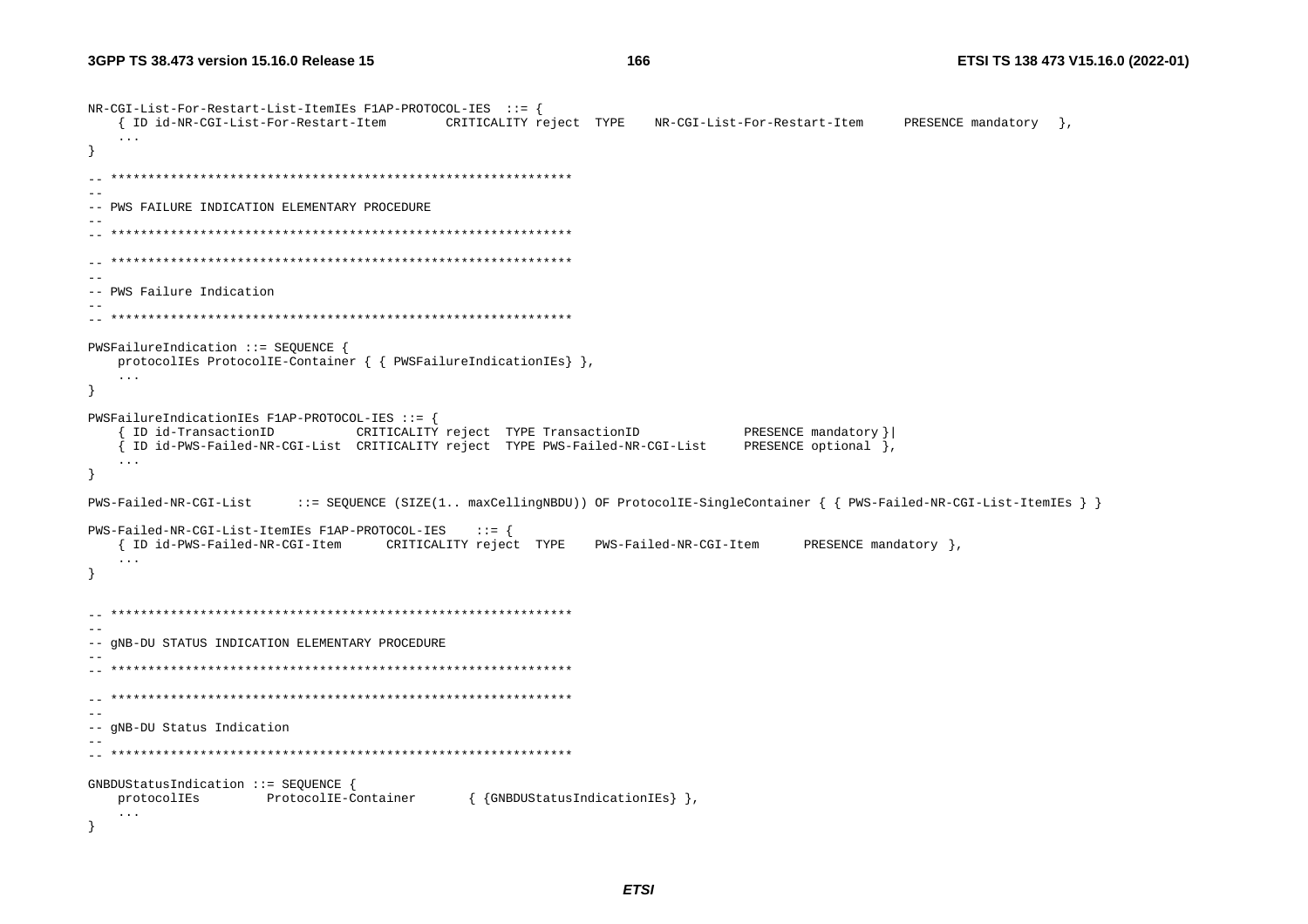GNBDUStatusIndicationIEs F1AP-PROTOCOL-IES ::= { { ID id-TransactionID CRITICALITY reject TYPE TransactionID PRESENCE mandatory  $\vert$ ID id-GNBDUOverloadInformation CRITICALITY reject TYPE GNBDUOverloadInformation PRESENCE mandatory  $\cdot$  $\sim$   $\sim$   $\sim$  $\lambda$ -- RRC Delivery Report ELEMENTARY PROCEDURE  $\sim$   $-$ -- RRC Delivery Report  $\sim$   $-$ RRCDeliveryReport ::= SEQUENCE { {{ RRCDeliveryReportIEs}}, protocolIEs ProtocolIE-Container  $\ddots$ - } RRCDeliveryReportIEs F1AP-PROTOCOL-IES ::= { ID id-qNB-CU-UE-F1AP-ID CRITICALITY reject TYPE GNB-CU-UE-F1AP-ID PRESENCE mandatory ID id-qNB-DU-UE-F1AP-ID CRITICALITY reject TYPE GNB-DU-UE-F1AP-ID PRESENCE mandatory ID id-RRCDeliveryStatus CRITICALITY ignore TYPE RRCDeliveryStatus PRESENCE mandatory  $\rightarrow$ CRITICALITY ignore TYPE SRBID PRESENCE mandatory }, { ID id-SRBID  $\ldots$  $-$ -- F1 Removal ELEMENTARY PROCEDURE  $\sim$   $\sim$ -- F1 Removal Request  $\sim$   $-$ F1RemovalRequest ::= SEQUENCE { protocolIEs ProtocolIE-Container  $\{\{\text{FIRemovalRequestIES }\}\}\,$  $\sim$   $\sim$   $\sim$  $\rightarrow$ F1RemovalRequestIEs F1AP-PROTOCOL-IES ::= { { ID id-TransactionID CRITICALITY reject TYPE TransactionID PRESENCE mandatory },  $\mathbf{1}$ - }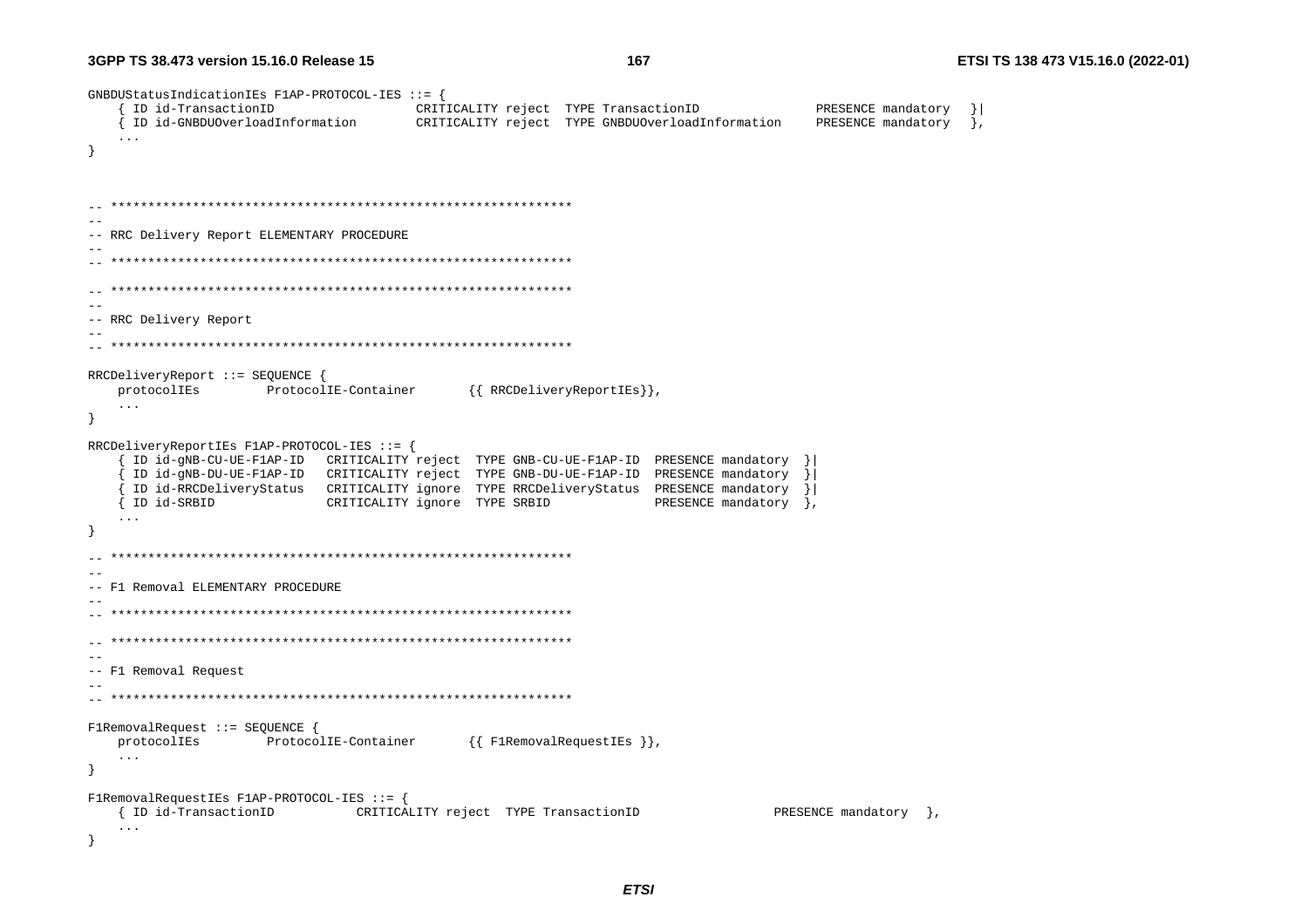$-$ -- F1 Removal Response  $\sim$   $FlRemovalResponse :: = SEOUENCE$ protocolIEs ProtocolIE-Container  $\{\{\text{FlRemovalResponseIES }\}\}\,$  $\mathbf{1}$  $\left\{ \right\}$ FlRemovalResponseIEs F1AP-PROTOCOL-IES ::= { ID id-TransactionID CRITICALITY reject TYPE TransactionID PRESENCE mandatory } { ID id-CriticalityDiagnostics CRITICALITY ignore TYPE CriticalityDiagnostics PRESENCE optional },  $\sim$   $\sim$   $\sim$  $\rightarrow$  $\sim$   $-$ -- F1 Removal Failure  $FlRemovalFailure :: = SEOUENCE$  { protocolIEs ProtocolIE-Container {{F1RemovalFailureIEs }},  $\sim$   $\sim$   $\sim$  $\rightarrow$ F1RemovalFailureIEs F1AP-PROTOCOL-IES ::= { { ID id-TransactionID CRITICALITY reject TYPE TransactionID PRESENCE mandatory } { ID id-Cause CRITICALITY ignore TYPE Cause PRESENCE mandatory } { ID id-CriticalityDiagnostics CRITICALITY ignore TYPE CriticalityDiagnostics PRESENCE optional },  $\ldots$  $\rightarrow$ 

**END** -- ASN1STOP

### **Information Element Definitions** 945

```
-- ASN1START
--- Information Element Definitions
-F1AP-IES {
```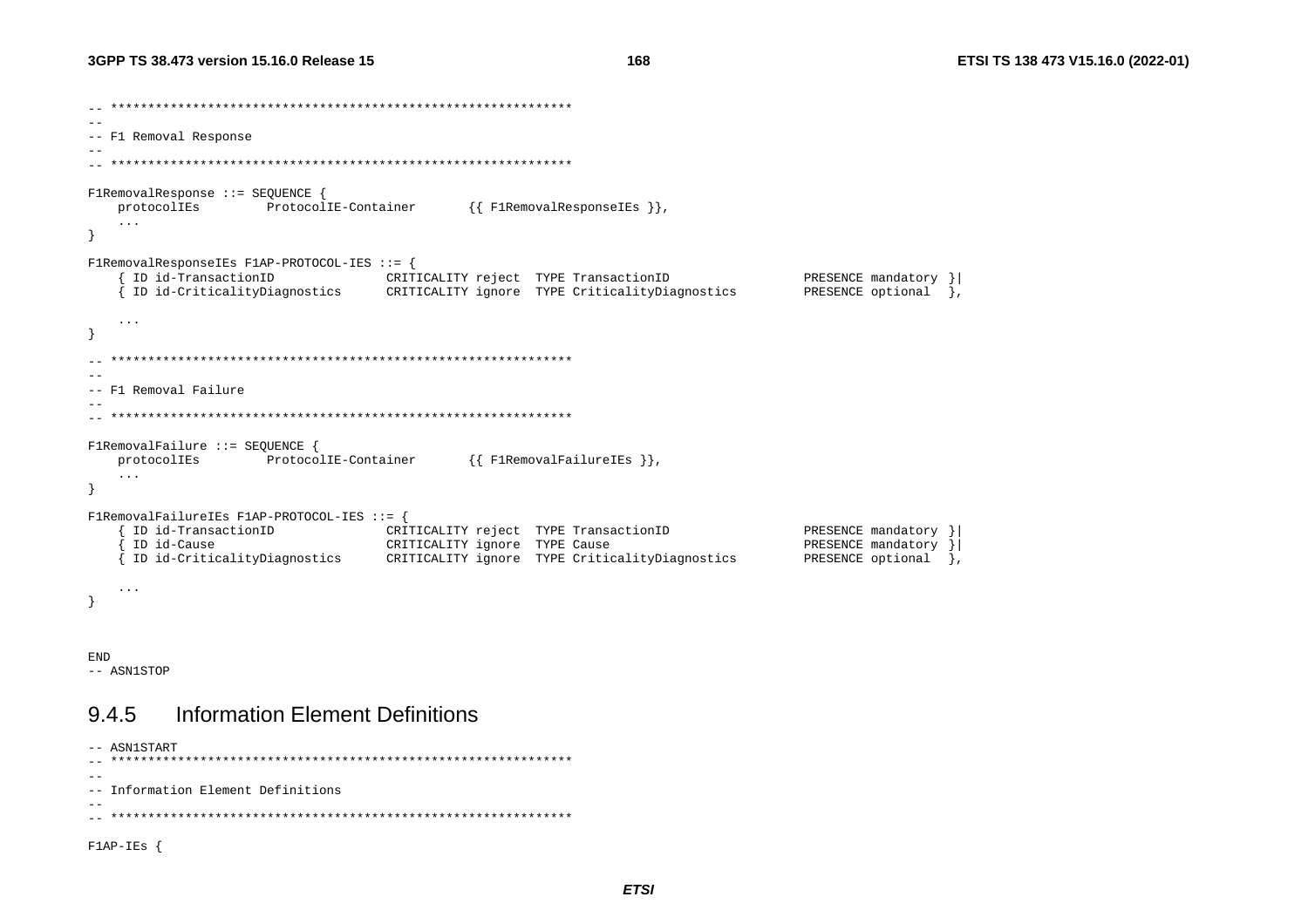itu-t (0) identified-organization (4) etsi (0) mobileDomain (0) ngran-access (22) modules (3) flap (3) version1 (1) flap-IEs (2)  $\}$ 

DEFINITIONS AUTOMATIC TAGS ::=

### BEGIN

IMPORTS

 id-gNB-CUSystemInformation, id-HandoverPreparationInformation, id-TAISliceSupportList, id-RANAC, id-BearerTypeChange, id-Cell-Direction, id-Cell-Type, id-CellGroupConfig, id-AvailablePLMNList, id-PDUSessionID, id-ULPDUSessionAggregateMaximumBitRate, id-DC-Based-Duplication-Configured, id-DC-Based-Duplication-Activation, id-Duplication-Activation, id-DLPDCPSNLength, id-ULPDCPSNLength, id-RLC-Status, id-MeasurementTimingConfiguration, id-DRB-Information, id-QoSFlowMappingIndication, id-ServingCellMO, id-RLCMode, id-ExtendedServedPLMNs-List, id-ExtendedAvailablePLMN-List, id-DRX-LongCycleStartOffset, id-SelectedBandCombinationIndex, id-SelectedFeatureSetEntryIndex, id-Ph-InfoSCG, id-latest-RRC-Version-Enhanced, id-RequestedBandCombinationIndex, id-RequestedFeatureSetEntryIndex, id-RequestedP-MaxFR2, id-DRX-Config, id-UEAssistanceInformation, id-PDCCH-BlindDetectionSCG, id-Requested-PDCCH-BlindDetectionSCG, id-BPLMN-ID-Info-List, id-NotificationInformation, id-TNLAssociationTransportLayerAddressgNBDU, id-portNumber, id-AdditionalSIBMessageList, id-IgnorePRACHConfiguration, id-CG-Config, id-Ph-InfoMCG, id-MeasGapSharingConfig, id-systemInformationAreaID,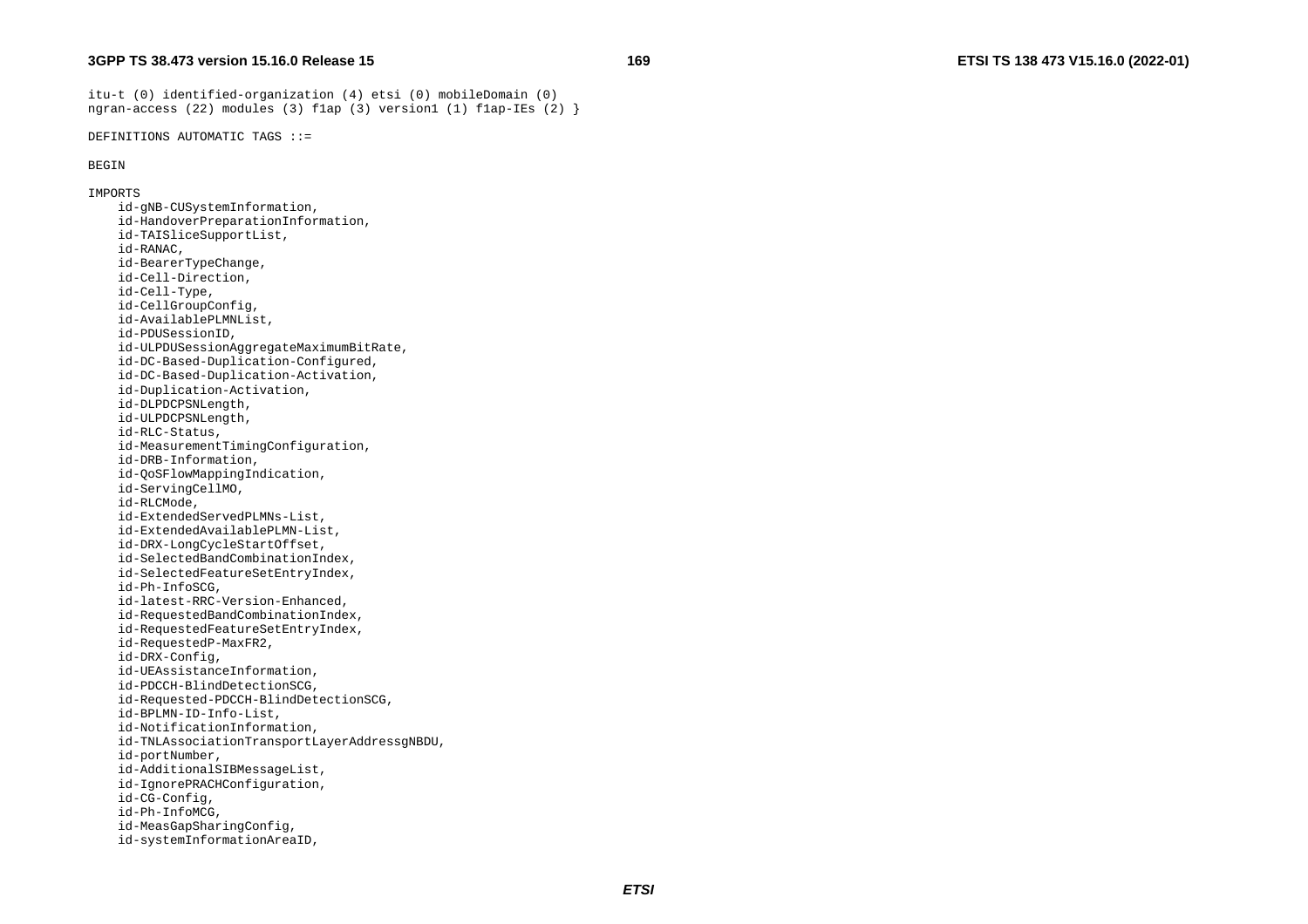id-areaScope, id-ConfiguredTACIndication, maxNRARFCN, maxnoofErrors, maxnoofBPLMNs, maxnoofBPLMNsNR, maxnoofDLUPTNLInformation, maxnoofNrCellBands, maxnoofULUPTNLInformation, maxnoofQoSFlows, maxnoofSliceItems, maxnoofSIBTypes, maxnoofSITypes, maxCellineNB, maxnoofExtendedBPLMNs, maxnoofAdditionalSIBs, maxnoofUACPLMNs, maxnoofUACperPLMN FROM F1AP-Constants

 Criticality, ProcedureCode, ProtocolIE-ID, TriggeringMessage

FROM F1AP-CommonDataTypes

```
 ProtocolExtensionContainer{}, 
 F1AP-PROTOCOL-EXTENSION, 
 ProtocolIE-SingleContainer{}, 
 F1AP-PROTOCOL-IES
```
FROM F1AP-Containers;

 $--- A$ 

```
AdditionalSIBMessageList ::= SEQUENCE (SIZE(1..maxnoofAdditionalSIBs)) OF AdditionalSIBMessageList-Item 
AdditionalSIBMessageList-Item ::= SEQUENCE { 
    additionalSIB OCTET STRING, 
     iE-Extensions ProtocolExtensionContainer { { AdditionalSIBMessageList-Item-ExtIEs} } OPTIONAL 
} 
AdditionalSIBMessageList-Item-ExtIEs F1AP-PROTOCOL-EXTENSION ::= { 
     ... } 
AllocationAndRetentionPriority ::= SEQUENCE { 
   priorityLevel PriorityLevel,
    pre-emptionCapability Pre-emptionCapability, 
    pre-emptionVulnerability Pre-emptionVulnerability, 
     iE-Extensions ProtocolExtensionContainer { {AllocationAndRetentionPriority-ExtIEs} } OPTIONAL,
```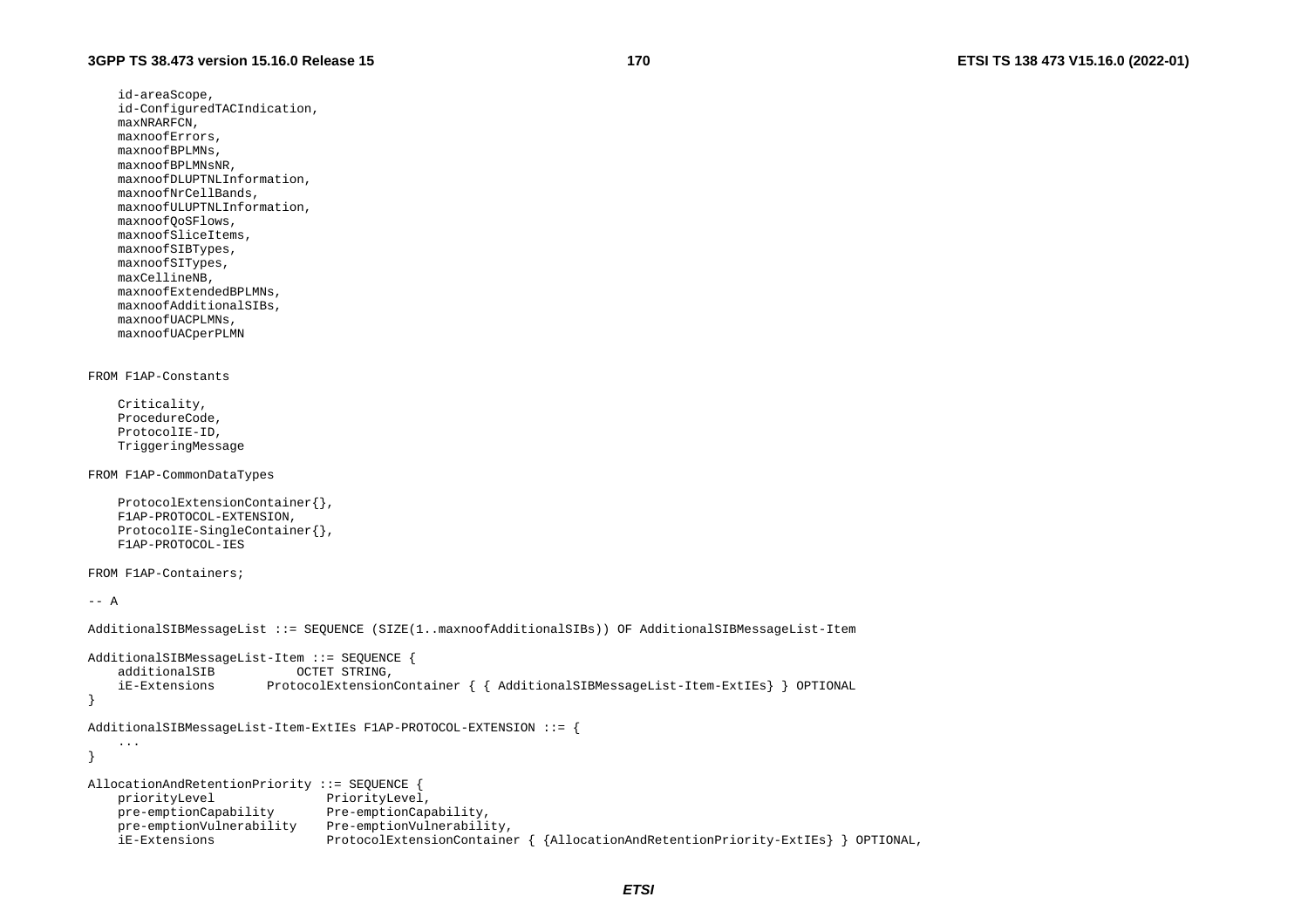```
 ... } 
AllocationAndRetentionPriority-ExtIEs F1AP-PROTOCOL-EXTENSION ::= { 
 ... 
} 
Associated-SCell-Item ::= SEQUENCE { 
   sCell-ID NRCGI,
    iE-Extensions ProtocolExtensionContainer { { Associated-SCell-ItemExtIEs } } OPTIONAL 
} 
Associated-SCell-ItemExtIEs F1AP-PROTOCOL-EXTENSION ::= { 
    ... } 
AvailablePLMNList ::= SEQUENCE (SIZE(1..maxnoofBPLMNs)) OF AvailablePLMNList-Item 
AvailablePLMNList-Item ::= SEQUENCE { 
    pLMNIdentity PLMN-Identity, 
    iE-Extensions ProtocolExtensionContainer { { AvailablePLMNList-Item-ExtIEs} } OPTIONAL 
} 
AvailablePLMNList-Item-ExtIEs F1AP-PROTOCOL-EXTENSION ::= { 
    ... } 
AveragingWindow ::= INTER (0..4095, ...)AreaScope  ::= ENUMERATED \{true, ... \}-- B BitRate ::= INTEGER (0..40000000000000,...)
BearerTypeChange ::= ENUMERATED \{true, ... \}BPLMN-ID-Info-List ::= SEQUENCE (SIZE(1..maxnoofBPLMNsNR)) OF BPLMN-ID-Info-Item 
BPLMN-ID-Info-Item ::= SEQUENCE { 
    pLMN-Identity-List AvailablePLMNList, 
    extended-PLMN-Identity-List ExtendedAvailablePLMN-List OPTIONAL, 
    fiveGS-TAC FiveGS-TAC OPTIONAL, 
   nr-cell-ID NRCellIdentity,
    ranac RANAC OPTIONAL, 
    iE-Extensions ProtocolExtensionContainer { { BPLMN-ID-Info-ItemExtIEs} } OPTIONAL, 
     ... } 
BPLMN-ID-Info-ItemExtIEs F1AP-PROTOCOL-EXTENSION ::= { 
    { ID id-ConfiguredTACIndication CRITICALITY ignore EXTENSION ConfiguredTACIndication PRESENCE optional }, 
     ... }
```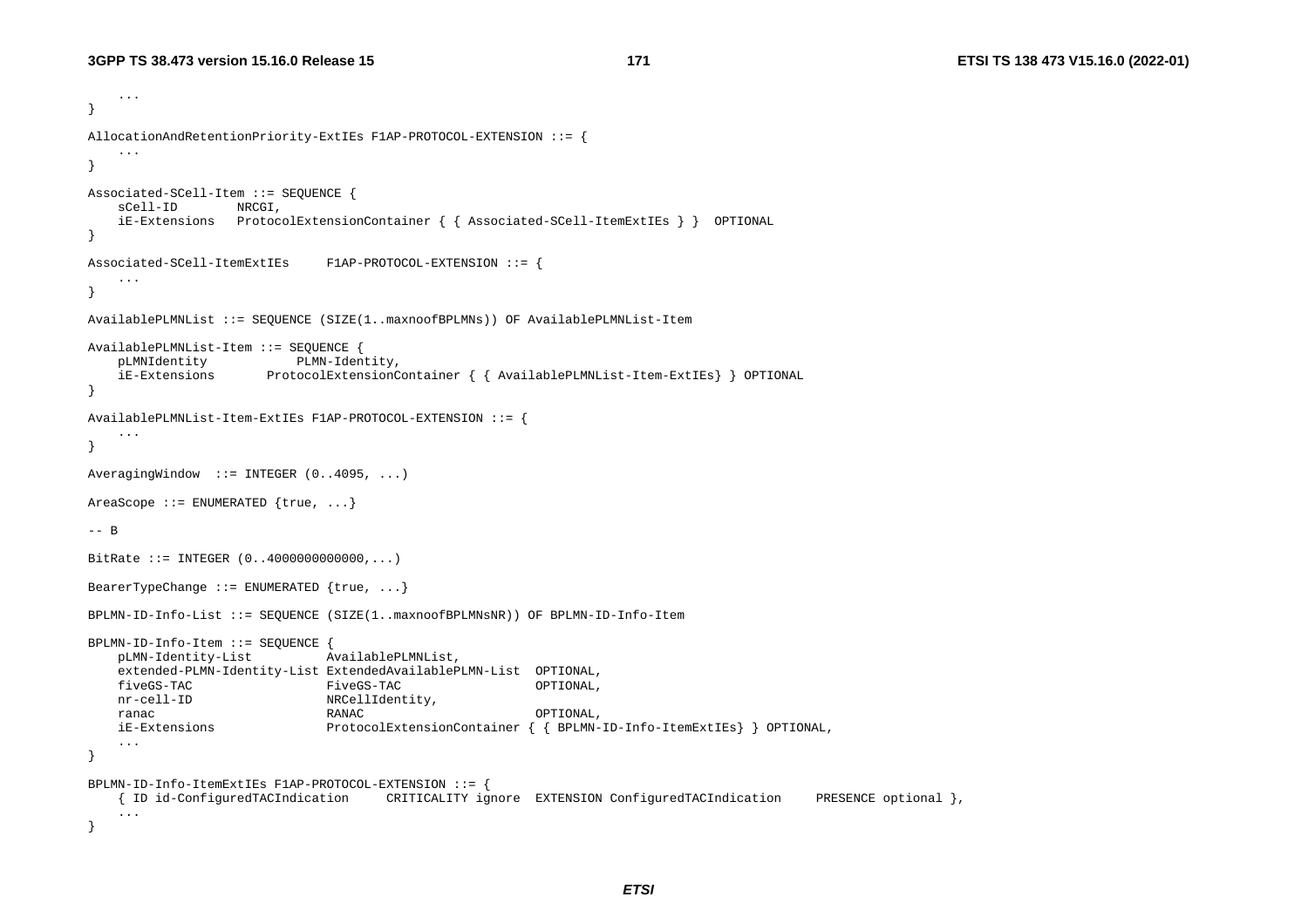### **3GPP TS 38.473 version**

```
ServedPLMNs-List ::= SEQUENCE (SIZE(1..maxnoofBPLMNs)) OF ServedPLMNs-Item 
ServedPLMNs-Item ::= SEQUENCE { 
     pLMN-Identity PLMN-Identity, 
     iE-Extensions ProtocolExtensionContainer { { ServedPLMNs-ItemExtIEs} } OPTIONAL, 
     ... } 
ServedPLMNs-ItemExtIEs F1AP-PROTOCOL-EXTENSION ::= { 
{ ID id-TAISliceSupportList CRITICALITY ignore EXTENSION SliceSupportList PRESENCE optional }, 
     ... } 
--- CCancel-all-Warning-Messages-Indicator ::= ENUMERATED {true, ...} 
Candidate-SpCell-Item ::= SEQUENCE { 
    candidate-SpCell-ID NRCGI,
     iE-Extensions ProtocolExtensionContainer { { Candidate-SpCell-ItemExtIEs } } OPTIONAL, 
     ... } 
Candidate-SpCell-ItemExtIEs F1AP-PROTOCOL-EXTENSION ::= { 
     ... } 
Cause ::= CHOICE { 
    radioNetwork CauseRadioNetwork, 
     transport CauseTransport, 
    protocol CauseProtocol, 
     misc CauseMisc, 
     choice-extension ProtocolIE-SingleContainer { { Cause-ExtIEs} } 
} 
Cause-ExtIEs F1AP-PROTOCOL-IES ::= { 
     ... } 
CauseMisc ::= ENUMERATED { 
     control-processing-overload, 
     not-enough-user-plane-processing-resources, 
    hardware-failure, 
     om-intervention, 
     unspecified, 
 ... 
} 
CauseProtocol ::= ENUMERATED { 
     transfer-syntax-error, 
     abstract-syntax-error-reject, 
     abstract-syntax-error-ignore-and-notify, 
     message-not-compatible-with-receiver-state,
```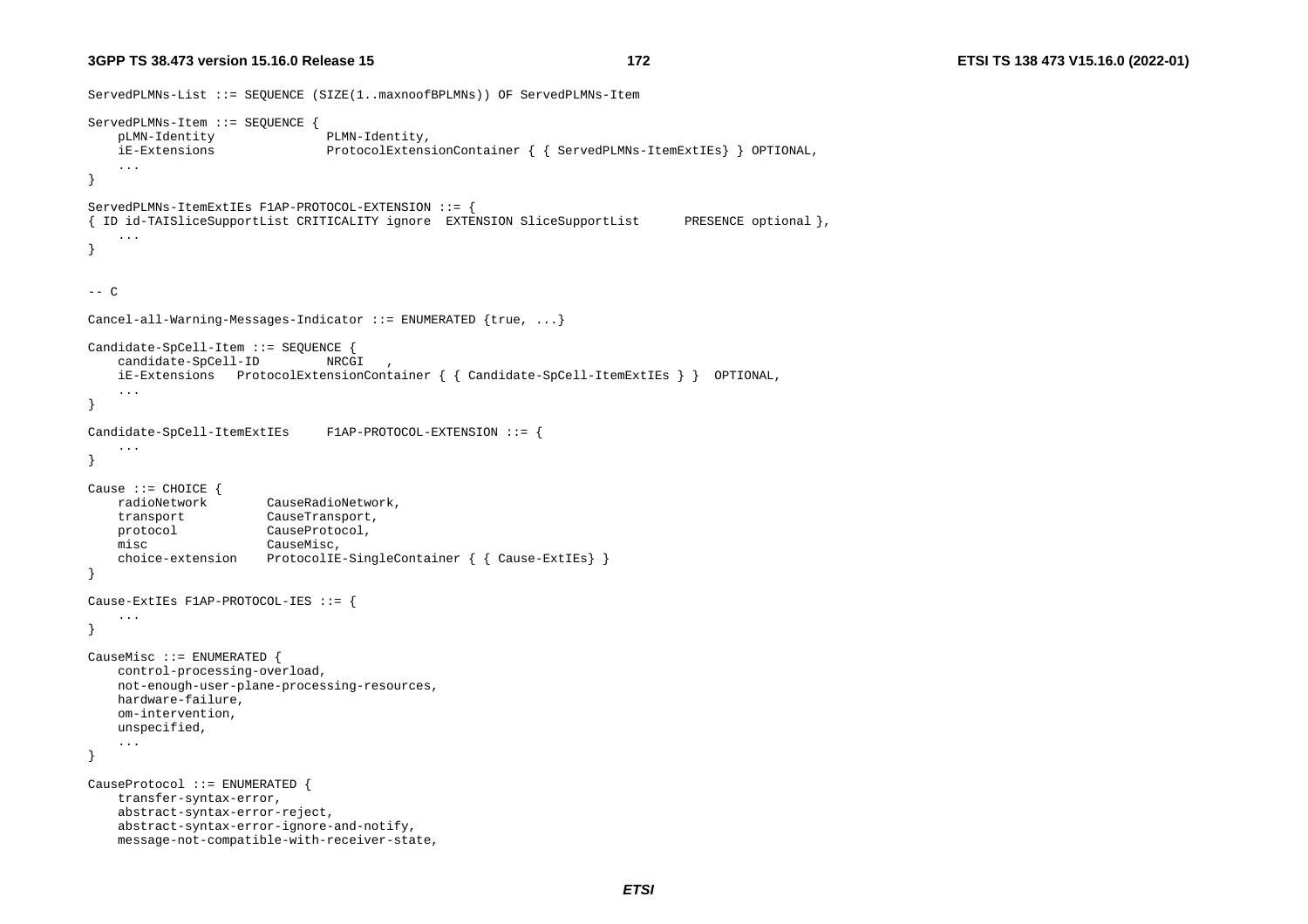semantic-error,

```
 abstract-syntax-error-falsely-constructed-message, 
     unspecified, 
 ... 
} 
CauseRadioNetwork ::= ENUMERATED { 
     unspecified, 
     rl-failure-rlc, 
     unknown-or-already-allocated-gnb-cu-ue-f1ap-id, 
     unknown-or-already-allocated-gnb-du-ue-f1ap-id, 
     unknown-or-inconsistent-pair-of-ue-f1ap-id, 
     interaction-with-other-procedure, 
     not-supported-qci-Value, 
     action-desirable-for-radio-reasons, 
     no-radio-resources-available, 
     procedure-cancelled, 
     normal-release, 
     ..., 
     cell-not-available, 
     rl-failure-others, 
     ue-rejection, 
     resources-not-available-for-the-slice, 
     amf-initiated-abnormal-release, 
     release-due-to-pre-emption, 
     plmn-not-served-by-the-gNB-CU, 
     multiple-drb-id-instances, 
     unknown-drb-id } 
CauseTransport ::= ENUMERATED { 
     unspecified, 
     transport-resource-unavailable, 
 ... 
} 
CellGroupConfig ::= OCTET STRING 
Cell-Direction ::= ENUMERATED {dl-only, ul-only} 
Cells-Failed-to-be-Activated-List-Item ::= SEQUENCE { 
     nRCGI NRCGI, 
     cause Cause, 
     iE-Extensions ProtocolExtensionContainer { { Cells-Failed-to-be-Activated-List-ItemExtIEs } } OPTIONAL, 
     ... } 
Cells-Failed-to-be-Activated-List-ItemExtIEs F1AP-PROTOCOL-EXTENSION ::= { 
 ... } 
Cells-Status-Item ::= SEQUENCE { 
     nRCGI NRCGI, 
    service-status Service-Status,
```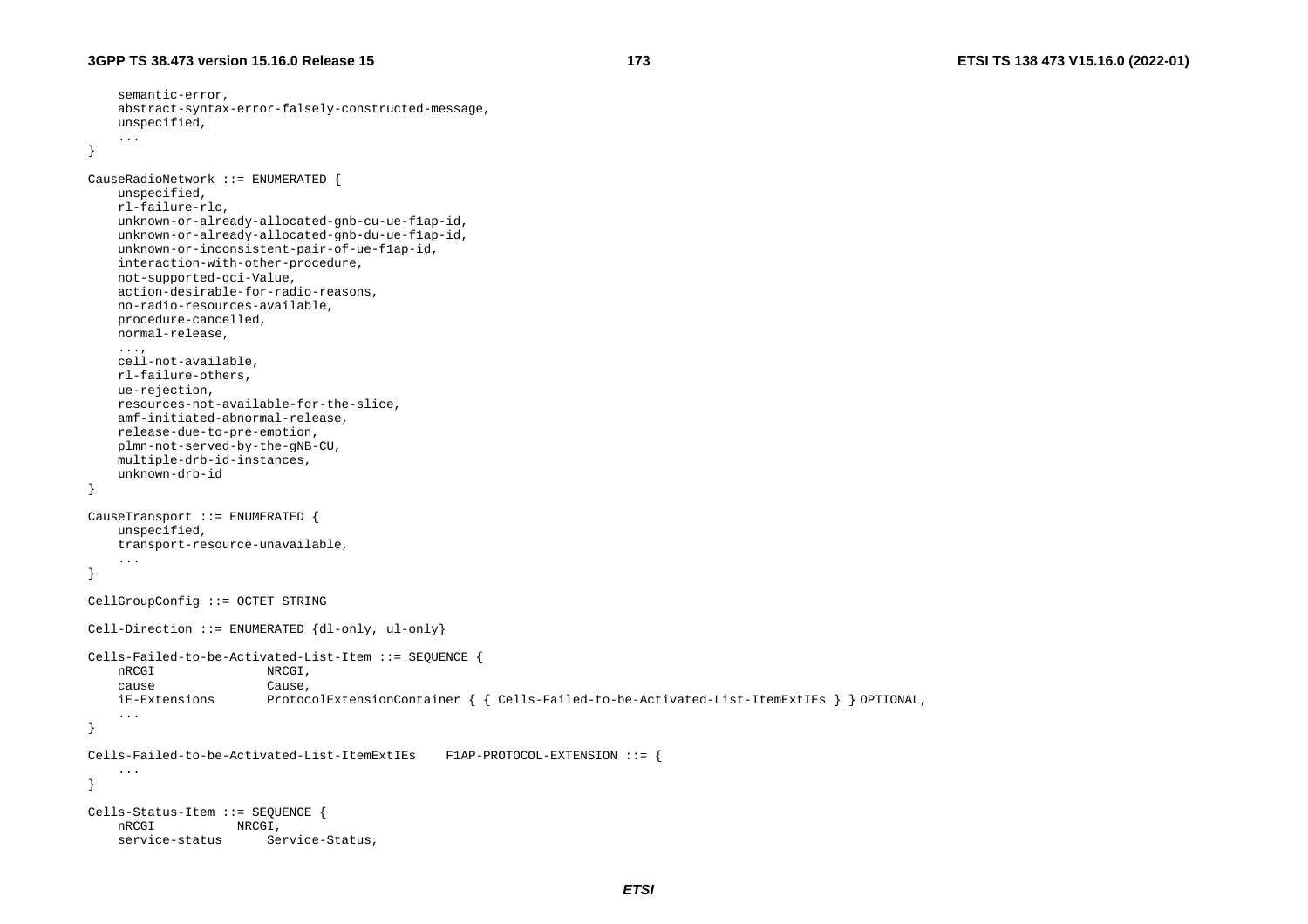```
 iE-Extensions ProtocolExtensionContainer { { Cells-Status-ItemExtIEs } } OPTIONAL, 
     ... } 
Cells-Status-ItemExtIEs F1AP-PROTOCOL-EXTENSION ::= { 
    ... } 
Cells-To-Be-Broadcast-Item ::= SEQUENCE { 
   nRCGI NRCGI,
    iE-Extensions ProtocolExtensionContainer { { Cells-To-Be-Broadcast-ItemExtIEs } } OPTIONAL, 
 ... 
} 
Cells-To-Be-Broadcast-ItemExtIEs F1AP-PROTOCOL-EXTENSION ::= { 
     ... } 
Cells-Broadcast-Completed-Item ::= SEQUENCE { 
    nRCGI NRCGI, 
    iE-Extensions ProtocolExtensionContainer { { Cells-Broadcast-Completed-ItemExtIEs } } OPTIONAL, 
    ... } 
Cells-Broadcast-Completed-ItemExtIEs F1AP-PROTOCOL-EXTENSION ::= { 
 ... 
} 
Broadcast-To-Be-Cancelled-Item ::= SEQUENCE { 
   nRCGI NRCGI,
    iE-Extensions ProtocolExtensionContainer { { Broadcast-To-Be-Cancelled-ItemExtIEs } } OPTIONAL, 
 ... 
} 
Broadcast-To-Be-Cancelled-ItemExtIEs F1AP-PROTOCOL-EXTENSION ::= { 
     ... } 
Cells-Broadcast-Cancelled-Item ::= SEQUENCE { 
   nRCGI NRCGI,
    numberOfBroadcasts NumberOfBroadcasts, 
    iE-Extensions ProtocolExtensionContainer { { Cells-Broadcast-Cancelled-ItemExtIEs } } OPTIONAL, 
     ... } 
Cells-Broadcast-Cancelled-ItemExtIEs F1AP-PROTOCOL-EXTENSION ::= { 
    ... } 
Cells-to-be-Activated-List-Item ::= SEQUENCE { 
    nRCGI NRCGI, 
    nRPCI NRPCI OPTIONAL, 
    iE-Extensions ProtocolExtensionContainer { { Cells-to-be-Activated-List-ItemExtIEs} } OPTIONAL,
```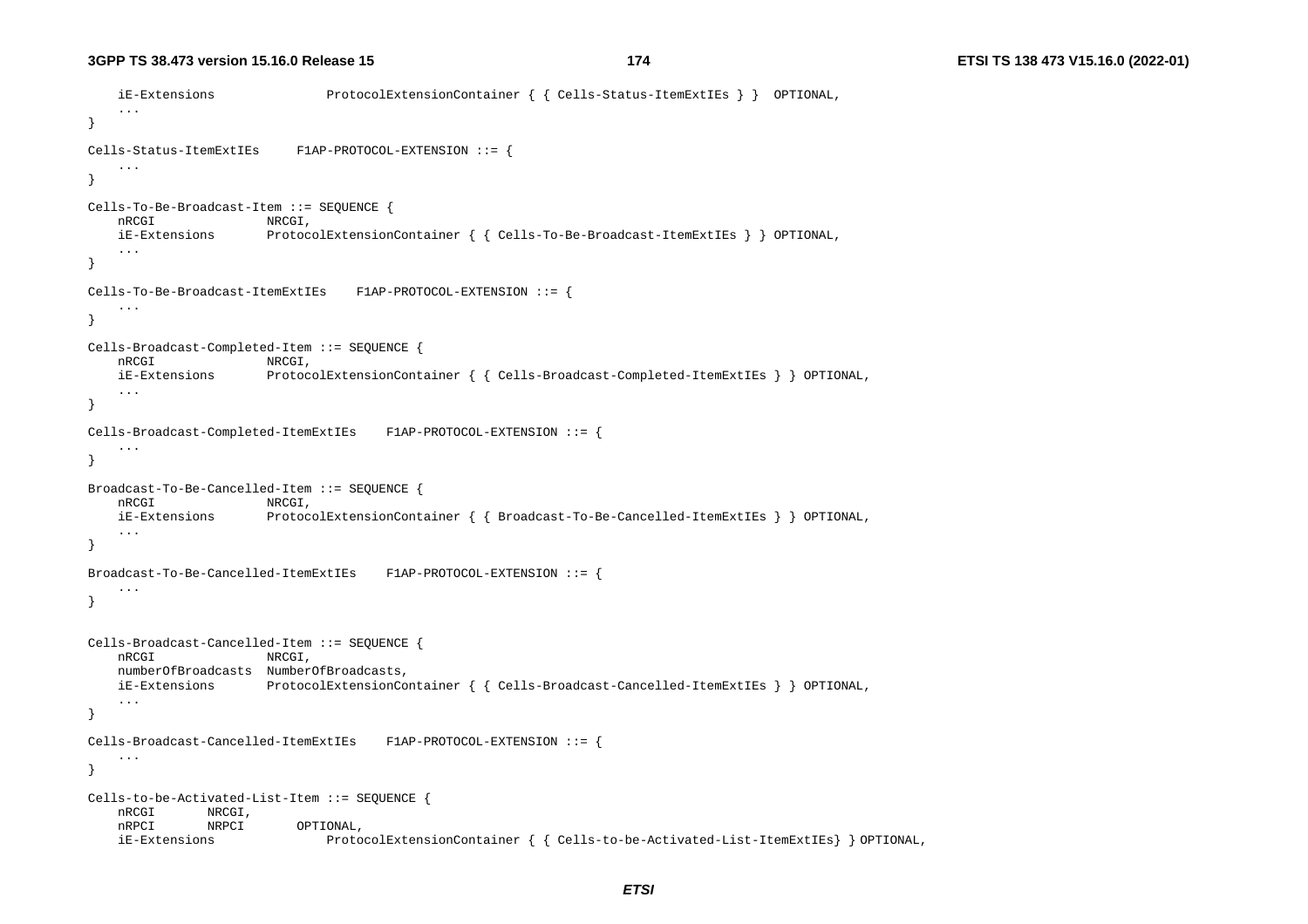...

```
} 
Cells-to-be-Activated-List-ItemExtIEs F1AP-PROTOCOL-EXTENSION ::= { 
      { ID id-gNB-CUSystemInformation CRITICALITY reject EXTENSION GNB-CUSystemInformation PRESENCE optional }| 
                                          CRITICALITY ignore EXTENSION AvailablePLMNList
     { ID id-ExtendedAvailablePLMN-List CRITICALITY ignore EXTENSION ExtendedAvailablePLMN-List PRESENCE optional }, 
     ... } 
Cells-to-be-Deactivated-List-Item ::= SEQUENCE { 
    nRCGI NRCGI , 
    iE-Extensions ProtocolExtensionContainer { { Cells-to-be-Deactivated-List-ItemExtIEs } } OPTIONAL, 
     ... } 
Cells-to-be-Deactivated-List-ItemExtIEs F1AP-PROTOCOL-EXTENSION ::= { 
     ... } 
Cells-to-be-Barred-Item::= SEQUENCE { 
    nRCGI NRCGI , 
    cellBarred CellBarred, 
    iE-Extensions ProtocolExtensionContainer { { Cells-to-be-Barred-Item-ExtIEs } } OPTIONAL 
} 
Cells-to-be-Barred-Item-ExtIEs F1AP-PROTOCOL-EXTENSION ::= { 
     ... } 
CellBarred ::= ENUMERATED {barred, not-barred, ...} 
CellSize ::= ENUMERATED {verysmall, small, medium, large, ...}
CellType ::= SEQUENCE { 
    cellSize CellSize, 
    iE-Extensions ProtocolExtensionContainer { {CellType-ExtIEs} } OPTIONAL, 
     ... } 
CellType-ExtIEs F1AP-PROTOCOL-EXTENSION ::= { 
     ... } 
CellULConfigured ::= ENUMERATED {none, ul, sul, ul-and-sul, ...} 
CNUEPagingIdentity ::= CHOICE { 
    fiveG-S-TMSI BIT STRING (SIZE(48)), 
    choice-extension ProtocolIE-SingleContainer { { CNUEPagingIdentity-ExtIEs } }
} 
CNUEPagingIdentity-ExtIEs F1AP-PROTOCOL-IES ::= { 
     ... }
```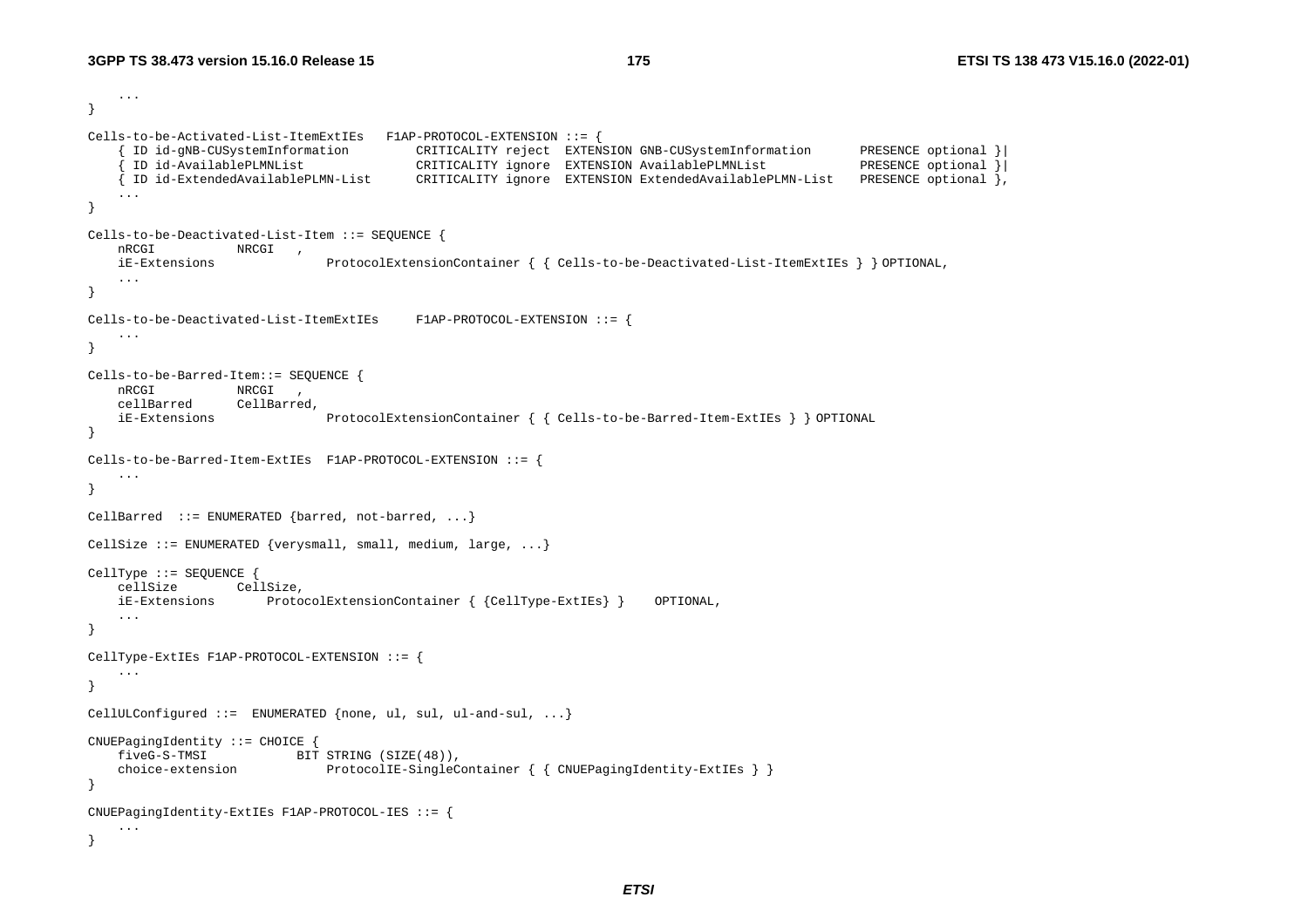```
ConfiguredTACIndication ::= ENUMERATED { 
    true, 
    ... \lambdaCP-TransportLayerAddress ::= CHOICE { 
   endpoint-IP-address TransportLayerAddress,
    endpoint-IP-address-and-port Endpoint-IP-address-and-port, 
    choice-extension ProtocolIE-SingleContainer { { CP-TransportLayerAddress-ExtIEs } } 
} 
CP-TransportLayerAddress-ExtIEs F1AP-PROTOCOL-IES ::= { 
    ... } 
CriticalityDiagnostics ::= SEQUENCE { 
    procedureCode ProcedureCode OPTIONAL, 
    triggeringMessage TriggeringMessage OPTIONAL, 
   procedureCriticality \qquad Criticality \qquad transactionID TransactionID OPTIONAL, 
    iEsCriticalityDiagnostics CriticalityDiagnostics-IE-List OPTIONAL, 
    iE-Extensions ProtocolExtensionContainer {{CriticalityDiagnostics-ExtIEs}} OPTIONAL, 
    ... } 
CriticalityDiagnostics-ExtIEs F1AP-PROTOCOL-EXTENSION ::= { 
    ... } 
CriticalityDiagnostics-IE-List ::= SEQUENCE (SIZE (1.. maxnoofErrors)) OF CriticalityDiagnostics-IE-Item 
CriticalityDiagnostics-IE-Item ::= SEQUENCE { 
    iECriticality Criticality, 
    iE-ID ProtocolIE-ID, 
    typeOfError TypeOfError, 
    iE-Extensions ProtocolExtensionContainer {{CriticalityDiagnostics-IE-Item-ExtIEs}} OPTIONAL, 
    ... } 
CriticalityDiagnostics-IE-Item-ExtIEs F1AP-PROTOCOL-EXTENSION ::= { 
 ... } 
C-RTI ::= INTEGER (0..65535, ...)CUtoDURRCInformation ::= SEQUENCE { 
    cG-ConfigInfo CG-ConfigInfo OPTIONAL, 
    uE-CapabilityRAT-ContainerList UE-CapabilityRAT-ContainerList OPTIONAL, 
   measConfig MeasConfig MeasConfig MeasConfig MeasConfig OPTIONAL,
    iE-Extensions ProtocolExtensionContainer { { CUtoDURRCInformation-ExtIEs} } OPTIONAL, 
    ...
```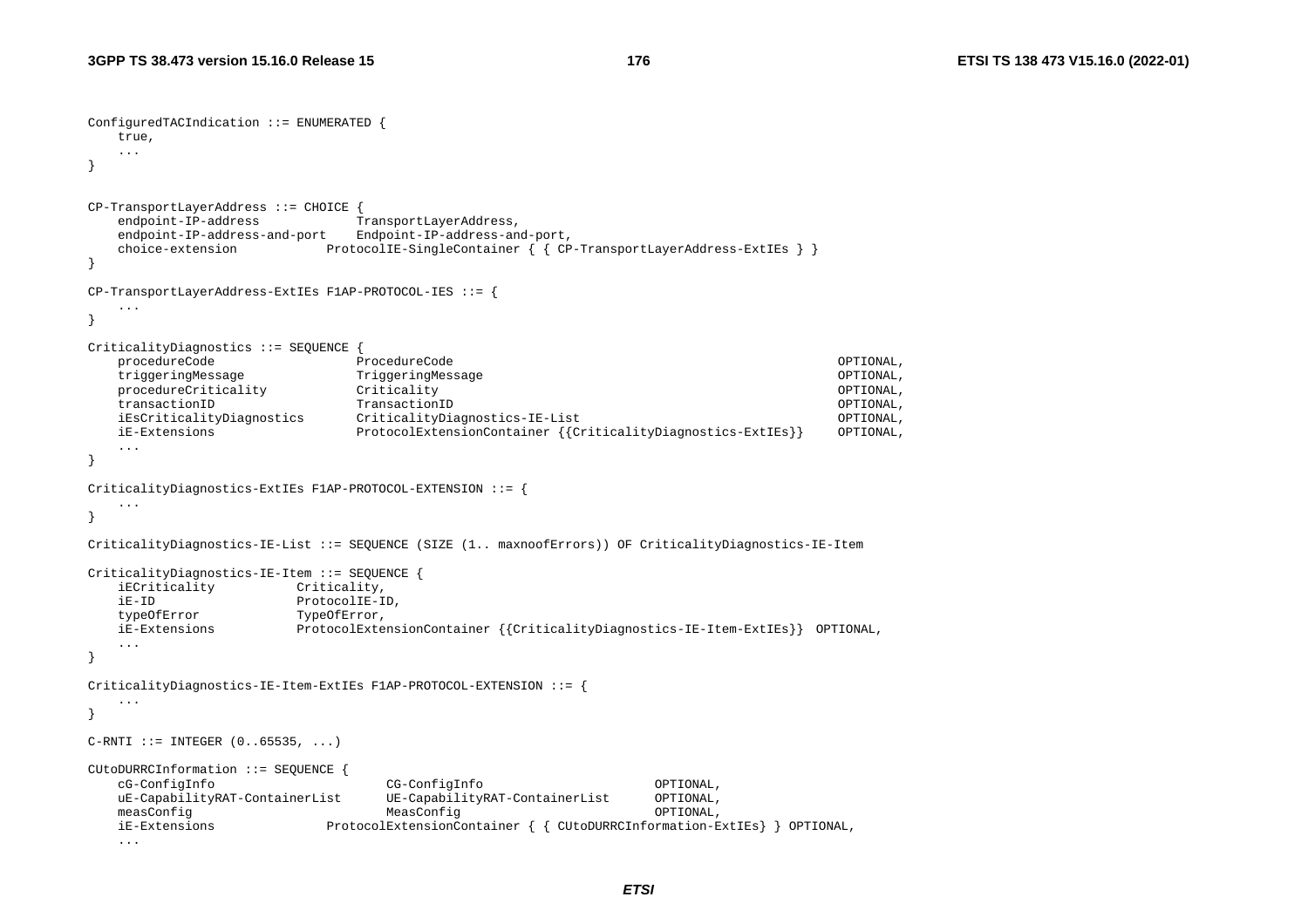```
} 
CUtoDURRCInformation-ExtIEs F1AP-PROTOCOL-EXTENSION ::= { 
       { ID id-HandoverPreparationInformation CRITICALITY ignore EXTENSION HandoverPreparationInformation PRESENCE optional }| 
       { ID id-CellGroupConfig CRITICALITY ignore EXTENSION CellGroupConfig PRESENCE optional }| 
       { ID id-MeasurementTimingConfiguration CRITICALITY ignore EXTENSION MeasurementTimingConfiguration PRESENCE optional }| 
      ID id-UEAssistanceInformation CRITICALITY ignore EXTENSION UEAssistanceInformation
     { ID id-CG-Config CRITICALITY ignore EXTENSION CG-Config PRESENCE optional }, 
     ... } 
-- D DCBasedDuplicationConfigured::= ENUMERATED{true,..., false} 
Dedicated-SIDelivery-NeededUE-Item ::= SEQUENCE { 
     gNB-CU-UE-F1AP-ID GNB-CU-UE-F1AP-ID, 
    nRCGI, NRCGI, NRCGI, NRCGI, NRCGI, NRCGI, NRCGI, NRCGI, NRCGI, NRCGI, NRCGI, NRCGI, NRCGI, NRCGI, NRCGI, NRCGI, NRCGI, NRCGI, NRCGI, NRCGI, NRCGI, NRCGI, NRCGI, NRCGI, NRCGI, NRCGI, NRCGI, NRCGI, NRCGI, NRCGI, NRCGI, NRCGI iE-Extensions ProtocolExtensionContainer { { DedicatedSIDeliveryNeededUE-Item-ExtIEs} } OPTIONAL, 
     ... } 
DedicatedSIDeliveryNeededUE-Item-ExtIEs F1AP-PROTOCOL-EXTENSION::={ 
     ... } 
DLUPTNLInformation-ToBeSetup-List ::= SEQUENCE (SIZE(1..maxnoofDLUPTNLInformation)) OF DLUPTNLInformation-ToBeSetup-Item 
DLUPTNLInformation-ToBeSetup-Item ::= SEQUENCE { 
     dLUPTNLInformation UPTransportLayerInformation , 
     iE-Extensions ProtocolExtensionContainer { { DLUPTNLInformation-ToBeSetup-ItemExtIEs } } OPTIONAL, 
     ... } 
DLUPTNLInformation-ToBeSetup-ItemExtIEs F1AP-PROTOCOL-EXTENSION ::= { 
     ... } 
DRB-Activity-Item ::= SEQUENCE { 
     dRBID DRBID, 
     dRB-Activity DRB-Activity OPTIONAL, 
     iE-Extensions ProtocolExtensionContainer { { DRB-Activity-ItemExtIEs } } OPTIONAL, 
     ... } 
DRB-Activity-ItemExtIEs F1AP-PROTOCOL-EXTENSION ::= { 
     ... } 
DRB-Activity ::= ENUMERATED {active, not-active} 
DRBID ::= INTEGER (1..32, ...)
```

```
DRBs-FailedToBeModified-Item ::= SEQUENCE {
```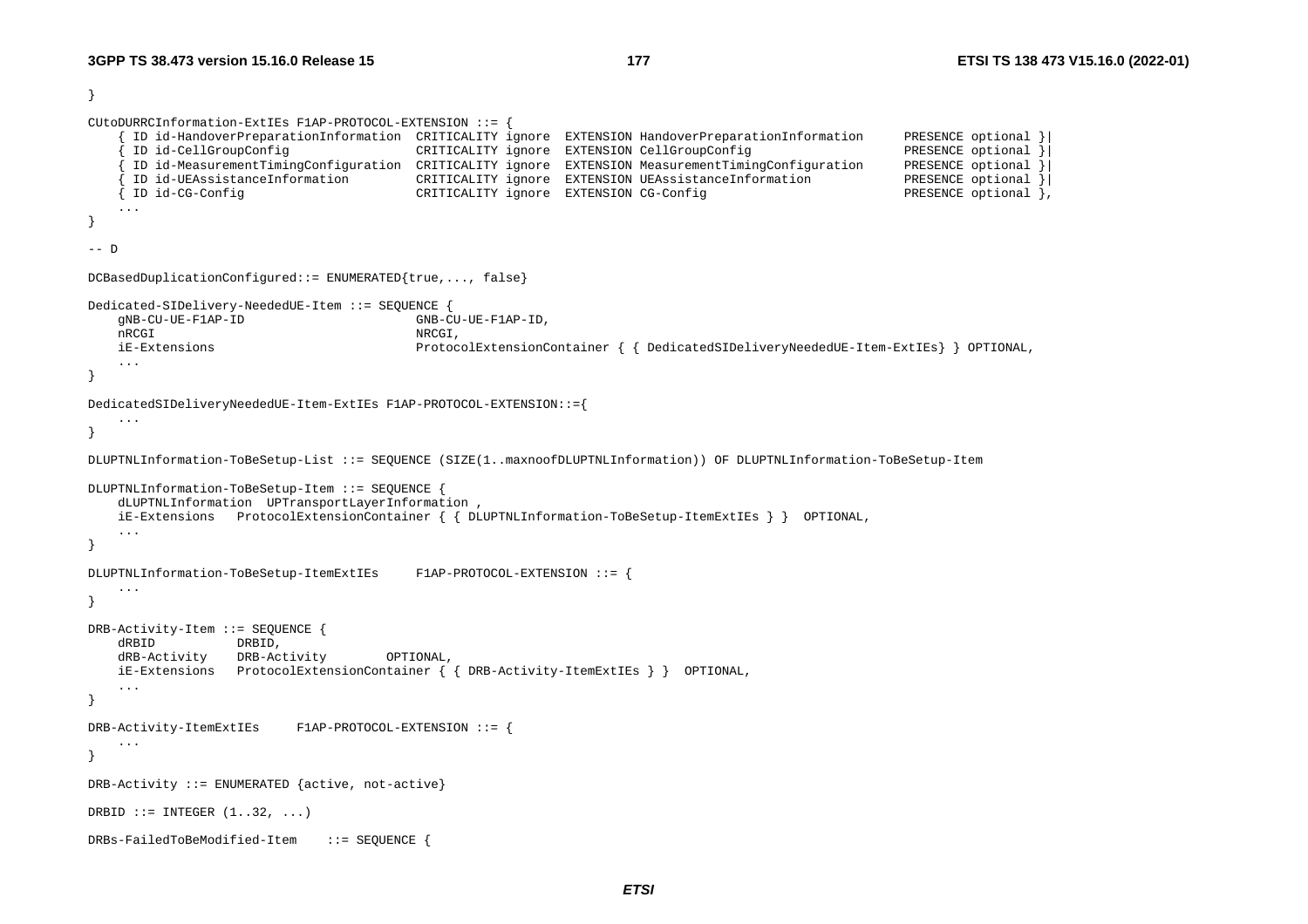```
 dRBID DRBID , 
    cause Cause OPTIONAL, 
    iE-Extensions ProtocolExtensionContainer { { DRBs-FailedToBeModified-ItemExtIEs } } OPTIONAL, 
    ... } 
DRBs-FailedToBeModified-ItemExtIEs F1AP-PROTOCOL-EXTENSION ::= { 
     ... } 
DRBs-FailedToBeSetup-Item ::= SEQUENCE { 
    dRBID DRBID, 
    cause Cause OPTIONAL, 
    iE-Extensions ProtocolExtensionContainer { { DRBs-FailedToBeSetup-ItemExtIEs } } OPTIONAL, 
    ... } 
DRBs-FailedToBeSetup-ItemExtIEs F1AP-PROTOCOL-EXTENSION ::= { 
    ... } 
DRBs-FailedToBeSetupMod-Item ::= SEQUENCE { 
    dRBID DRBID , 
    cause Cause OPTIONAL , 
    iE-Extensions ProtocolExtensionContainer { { DRBs-FailedToBeSetupMod-ItemExtIEs } } OPTIONAL, 
    ... } 
DRBs-FailedToBeSetupMod-ItemExtIEs F1AP-PROTOCOL-EXTENSION ::= { 
    ... } 
DRB-Information ::= SEQUENCE { 
    dRB-QoS QoSFlowLevelQoSParameters, 
    sNSSAI SNSSAI, 
    notificationControl NotificationControl OPTIONAL, 
    flows-Mapped-To-DRB-List Flows-Mapped-To-DRB-List, 
    iE-Extensions ProtocolExtensionContainer { { DRB-Information-ItemExtIEs } } OPTIONAL 
} 
DRB-Information-ItemExtIEs F1AP-PROTOCOL-EXTENSION ::= { 
    ... } 
DRBs-Modified-Item ::= SEQUENCE { 
   dRBID DRBID,
    lCID LCID OPTIONAL, 
    dLUPTNLInformation-ToBeSetup-List DLUPTNLInformation-ToBeSetup-List, 
    iE-Extensions ProtocolExtensionContainer { { DRBs-Modified-ItemExtIEs } } OPTIONAL, 
    ... } 
DRBs-Modified-ItemExtIEs F1AP-PROTOCOL-EXTENSION ::= {
```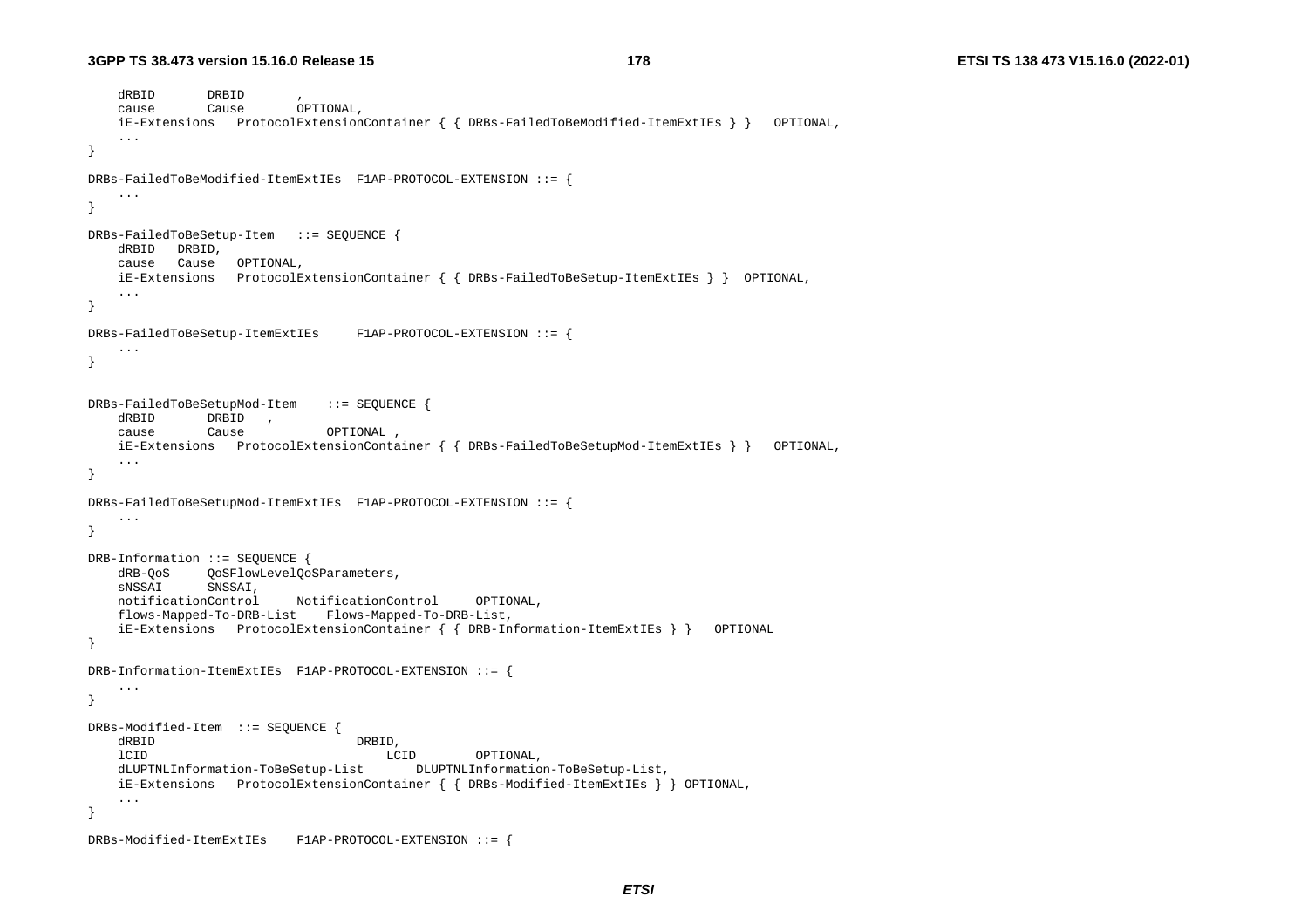```
 { ID id-RLC-Status CRITICALITY ignore EXTENSION RLC-Status PRESENCE optional }, 
    ... } 
DRBs-ModifiedConf-Item ::= SEQUENCE
   dRBID DRBID,
   uLUPTNLInformation-ToBeSetup-List ULUPTNLInformation-ToBeSetup-List ,
    iE-Extensions ProtocolExtensionContainer { { DRBs-ModifiedConf-ItemExtIEs } } OPTIONAL, 
    ... } 
DRBs-ModifiedConf-ItemExtIEs F1AP-PROTOCOL-EXTENSION ::= { 
    ... } 
DRB-Notify-Item ::= SEQUENCE { 
    dRBID DRBID, 
    notification-Cause Notification-Cause, 
    iE-Extensions ProtocolExtensionContainer { { DRB-Notify-ItemExtIEs } } OPTIONAL, 
    ... } 
DRB-Notify-ItemExtIEs F1AP-PROTOCOL-EXTENSION ::= { 
    ... } 
DRBs-Required-ToBeModified-Item ::= SEQUENCE { 
    dRBID DRBID, 
    dLUPTNLInformation-ToBeSetup-List DLUPTNLInformation-ToBeSetup-List , 
    iE-Extensions ProtocolExtensionContainer { { DRBs-Required-ToBeModified-ItemExtIEs } } OPTIONAL, 
    ... } 
DRBs-Required-ToBeModified-ItemExtIEs F1AP-PROTOCOL-EXTENSION ::= { 
    { ID id-RLC-Status CRITICALITY ignore EXTENSION RLC-Status PRESENCE optional }, 
 ... 
} 
DRBs-Required-ToBeReleased-Item ::= SEQUENCE { 
    dRBID DRBID, 
    iE-Extensions ProtocolExtensionContainer { { DRBs-Required-ToBeReleased-ItemExtIEs } } OPTIONAL, 
    ... } 
DRBs-Required-ToBeReleased-ItemExtIEs F1AP-PROTOCOL-EXTENSION ::= { 
    ... } 
DRBs-Setup-Item ::= SEQUENCE { 
    dRBID DRBID, 
    lCID LCID OPTIONAL, 
    dLUPTNLInformation-ToBeSetup-List DLUPTNLInformation-ToBeSetup-List , 
    iE-Extensions ProtocolExtensionContainer { { DRBs-Setup-ItemExtIEs } } OPTIONAL, 
    ...
```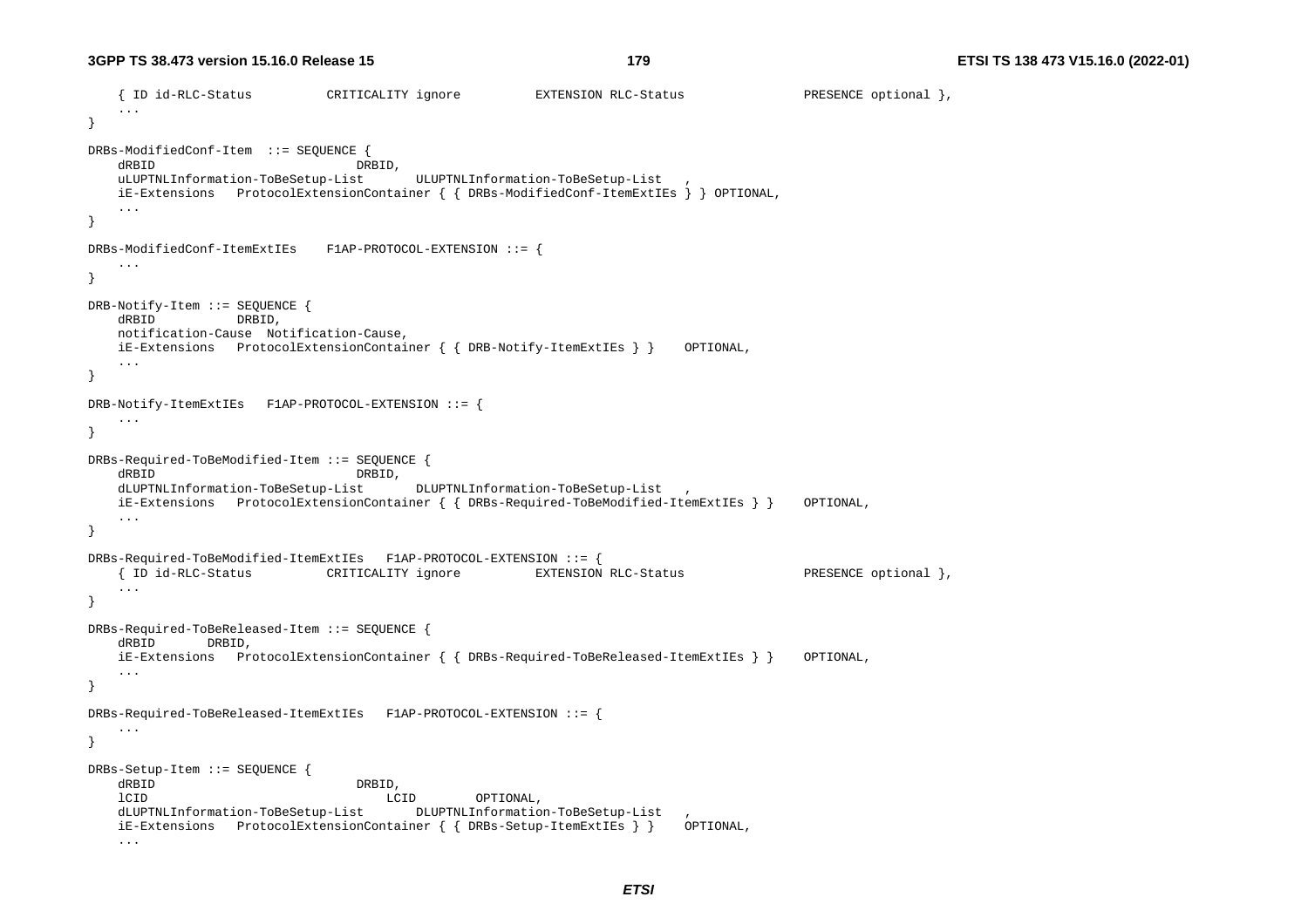}

**180 ETSI TS 138 473 V15.16.0 (2022-01)**

```
DRBs-Setup-ItemExtIEs F1AP-PROTOCOL-EXTENSION ::= { 
    ... } 
DRBs-SetupMod-Item ::= SEQUENCE { 
   dRBID DRBID,
    lCID LCID OPTIONAL, 
    dLUPTNLInformation-ToBeSetup-List DLUPTNLInformation-ToBeSetup-List , 
    iE-Extensions ProtocolExtensionContainer { { DRBs-SetupMod-ItemExtIEs } } OPTIONAL, 
 ... 
} 
DRBs-SetupMod-ItemExtIEs F1AP-PROTOCOL-EXTENSION ::= { 
    ... } 
DRBs-ToBeModified-Item ::= SEQUENCE { 
   dRBID DRBID,<br>qoSInformation QoSInf
                          qoSInformation QoSInformation OPTIONAL, 
    uLUPTNLInformation-ToBeSetup-List ULUPTNLInformation-ToBeSetup-List , 
    uLConfiguration ULConfiguration OPTIONAL, 
    iE-Extensions ProtocolExtensionContainer { { DRBs-ToBeModified-ItemExtIEs } } OPTIONAL, 
    ... } 
DRBs-ToBeModified-ItemExtIEs F1AP-PROTOCOL-EXTENSION ::= { 
 { ID id-DLPDCPSNLength CRITICALITY ignore EXTENSION PDCPSNLength PRESENCE optional }| 
 { ID id-ULPDCPSNLength CRITICALITY ignore EXTENSION PDCPSNLength PRESENCE optional }| 
 {ID id-BearerTypeChange CRITICALITY ignore EXTENSION BearerTypeChange PRESENCE optional}| 
 { ID id-RLCMode CRITICALITY ignore EXTENSION RLCMode PRESENCE optional }| 
 { ID id-Duplication-Activation CRITICALITY reject EXTENSION DuplicationActivation PRESENCE optional }| 
 { ID id-DC-Based-Duplication-Configured CRITICALITY reject EXTENSION DCBasedDuplicationConfigured PRESENCE optional }| 
    { ID id-DC-Based-Duplication-Activation CRITICALITY reject EXTENSION DuplicationActivation PRESENCE optional }, 
    ... } 
DRBs-ToBeReleased-Item ::= SEQUENCE { 
    dRBID DRBID, 
    iE-Extensions ProtocolExtensionContainer { { DRBs-ToBeReleased-ItemExtIEs } } OPTIONAL, 
    ... } 
DRBs-ToBeReleased-ItemExtIEs F1AP-PROTOCOL-EXTENSION ::= { 
    ... } 
DRBs-ToBeSetup-Item ::= SEQUENCE { 
    dRBID DRBID, 
    qoSInformation QoSInformation, 
    uLUPTNLInformation-ToBeSetup-List ULUPTNLInformation-ToBeSetup-List , 
    rLCMode RLCMode,
```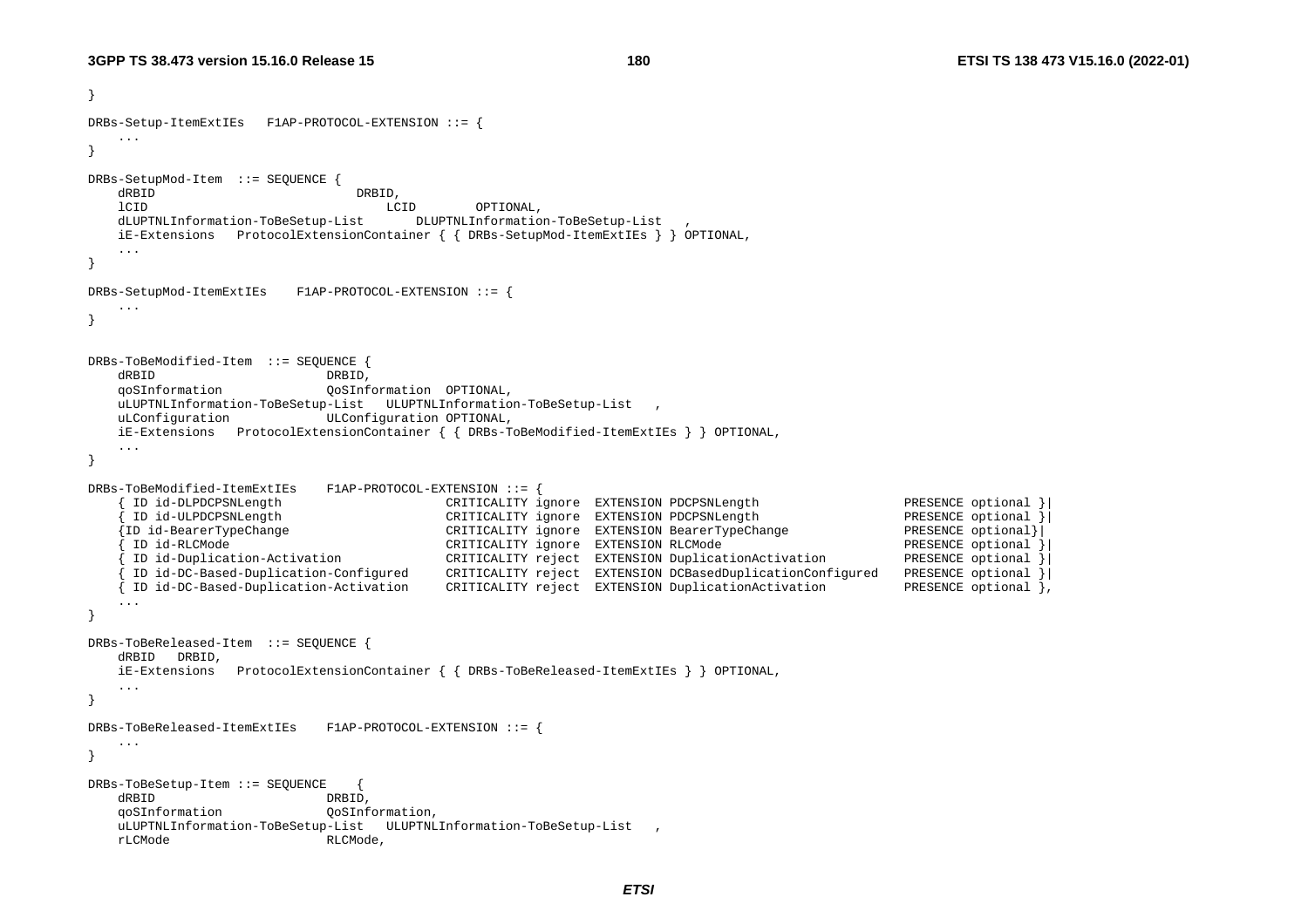```
 uLConfiguration ULConfiguration OPTIONAL, 
     duplicationActivation DuplicationActivation OPTIONAL, 
     iE-Extensions ProtocolExtensionContainer { { DRBs-ToBeSetup-ItemExtIEs } } OPTIONAL, 
 ... } 
DRBs-ToBeSetup-ItemExtIEs F1AP-PROTOCOL-EXTENSION ::= { 
       { ID id-DC-Based-Duplication-Configured CRITICALITY reject EXTENSION DCBasedDuplicationConfigured PRESENCE optional }| 
       { ID id-DC-Based-Duplication-Activation CRITICALITY reject EXTENSION DuplicationActivation PRESENCE optional }| 
       { ID id-DLPDCPSNLength CRITICALITY ignore EXTENSION PDCPSNLength PRESENCE mandatory }| 
    \{ ID id-ULPDCPSNLength CRITICALITY ignore EXTENSION PDCPSNLength
     ... } 
DRBs-ToBeSetupMod-Item ::= SEQUENCE { 
    dRBID DRBID, 
     qoSInformation QoSInformation, 
     uLUPTNLInformation-ToBeSetup-List ULUPTNLInformation-ToBeSetup-List, 
     rLCMode RLCMode, 
    uLConfiguration ULConfiguration OPTIONAL, 
     duplicationActivation DuplicationActivation OPTIONAL, 
     iE-Extensions ProtocolExtensionContainer { { DRBs-ToBeSetupMod-ItemExtIEs } } OPTIONAL, 
     ... } 
DRBs-ToBeSetupMod-ItemExtIEs F1AP-PROTOCOL-EXTENSION ::= { 
      { ID id-DC-Based-Duplication-Configured CRITICALITY reject EXTENSION DCBasedDuplicationConfigured PRESENCE optional }| 
     {10} \quad \text{Id-DC-Based-Application-Action} \quad \text{CRITICALITY reject} \quad \text{EXTENSION DuplicationAction} \quad \text{PRESENCE optional } \Big\{\begin{matrix} 1 & 0 & 0 & 0 \\ 0 & 0 & 0 & 0 \\ 0 & 0 & 0 & 0 \\ 0 & 0 & 0 & 0 \\ 0 & 0 & 0 & 0 \\ 0 & 0 & 0 & 0 \\ 0 & 0 & 0 & 0 \\ 0 & 0 & 0 & 0 \\ 0 & 0 & 0 & 0 \\ 0 & 0 & 0 & 0 \\ 0 & 0 & 0 & 0 \\ 0 & 0 & 0 & 0 \\ 0 & 0 & 0 & 0 \\ 0 & 0 & { ID id-DLPDCPSNLength CRITICALITY ignore EXTENSION PDCPSNLength PRESENCE optional }| 
 { ID id-ULPDCPSNLength CRITICALITY ignore EXTENSION PDCPSNLength PRESENCE optional }, 
     ... } 
DRXCycle ::= SEQUENCE { 
     longDRXCycleLength LongDRXCycleLength, 
     shortDRXCycleLength ShortDRXCycleLength OPTIONAL, 
     shortDRXCycleTimer ShortDRXCycleTimer OPTIONAL, 
     iE-Extensions ProtocolExtensionContainer { { DRXCycle-ExtIEs} } OPTIONAL, 
     ... } 
DRXCycle-ExtIEs F1AP-PROTOCOL-EXTENSION ::= { 
 ... } 
DRX-Config ::= OCTET STRING 
DRXConfigurationIndicator ::= ENUMERATED{ release, ...} 
DRX-LongCycleStartOffset ::= INTEGER (0..10239) 
DUtoCURRCContainer ::= OCTET STRING
```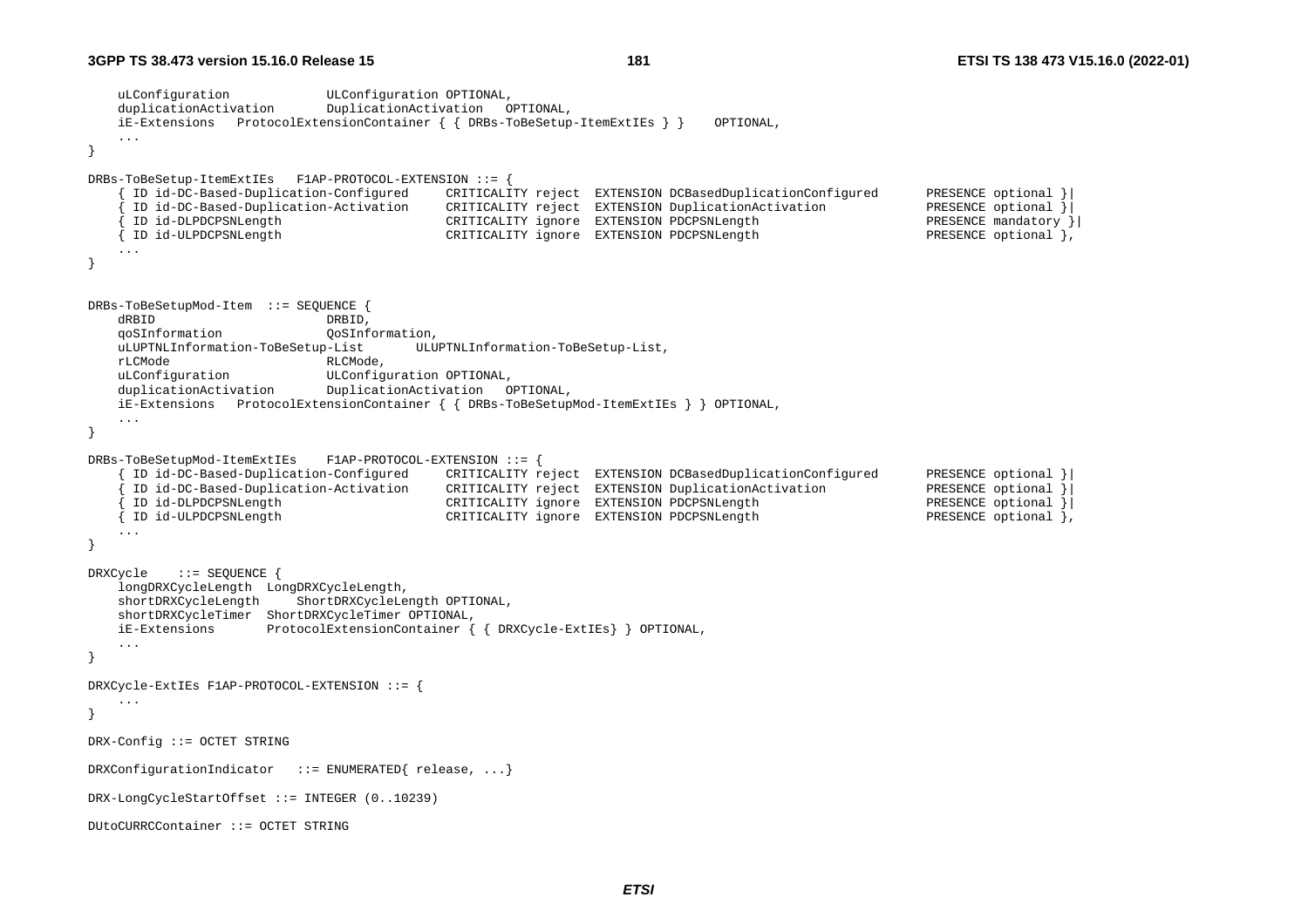```
DUtoCURRCInformation ::= SEQUENCE { 
    cellGroupConfig CellGroupConfig, 
    measGapConfig MeasGapConfig OPTIONAL, 
    requestedP-MaxFR1 OCTET STRING OPTIONAL, 
    iE-Extensions ProtocolExtensionContainer { { DUtoCURRCInformation-ExtIEs} } OPTIONAL, 
    ... } 
DUtoCURRCInformation-ExtIEs F1AP-PROTOCOL-EXTENSION ::= { 
     { ID id-DRX-LongCycleStartOffset CRITICALITY ignore EXTENSION DRX-LongCycleStartOffset PRESENCE optional }| 
     { ID id-SelectedBandCombinationIndex CRITICALITY ignore EXTENSION SelectedBandCombinationIndex PRESENCE optional }| 
     { ID id-SelectedFeatureSetEntryIndex CRITICALITY ignore EXTENSION SelectedFeatureSetEntryIndex PRESENCE optional }| 
     { ID id-Ph-InfoSCG CRITICALITY ignore EXTENSION Ph-InfoSCG PRESENCE optional }| 
      { ID id-RequestedBandCombinationIndex CRITICALITY ignore EXTENSION RequestedBandCombinationIndex PRESENCE optional }| 
     { ID id-RequestedFeatureSetEntryIndex CRITICALITY ignore EXTENSION RequestedFeatureSetEntryIndex PRESENCE optional }| 
     { ID id-RequestedP-MaxFR2 CRITICALITY ignore EXTENSION RequestedP-MaxFR2 PRESENCE optional }| 
    ID id-DRX-Config CRTICALITY ignore EXTENSION DRX-Config PRESENCE optional
     { ID id-PDCCH-BlindDetectionSCG CRITICALITY ignore EXTENSION PDCCH-BlindDetectionSCG PRESENCE optional }| 
     { ID id-Requested-PDCCH-BlindDetectionSCG CRITICALITY ignore EXTENSION Requested-PDCCH-BlindDetectionSCG PRESENCE optional }| 
     { ID id-Ph-InfoMCG CRITICALITY ignore EXTENSION Ph-InfoMCG PRESENCE optional }| 
     { ID id-MeasGapSharingConfig CRITICALITY ignore EXTENSION MeasGapSharingConfig PRESENCE optional }, 
    ... } 
DuplicationActivation ::= ENUMERATED{active,inactive,... }
DuplicationIndication ::= ENUMERATED {true, ..., false }
Dynamic5QIDescriptor ::= SEQUENCE { 
   qoSPriorityLevel INTEGER (1.127),
    packetDelayBudget PacketDelayBudget, 
    packetErrorRate PacketErrorRate, 
    fiveQI INTEGER (0..255, ...) OPTIONAL, 
   delayCritical ENUMERATED {delay-critical, non-delay-critical OPTIONAL,
    -- C-ifGBRflow: This IE shall be present if the GBR QoS Flow Information IE is present in the QoS Flow Level QoS Parameters IE. 
    averagingWindow AveragingWindow OPTIONAL, 
    -- C-ifGBRflow: This IE shall be present if the GBR QoS Flow Information IE is present in the QoS Flow Level QoS Parameters IE. 
    maxDataBurstVolume MaxDataBurstVolume OPTIONAL, 
    iE-Extensions ProtocolExtensionContainer { { Dynamic5QIDescriptor-ExtIEs } } OPTIONAL 
} 
Dynamic5QIDescriptor-ExtIEs F1AP-PROTOCOL-EXTENSION ::= { 
 ... } 
-- F
Endpoint-IP-address-and-port ::=SEQUENCE { 
    endpointIPAddress TransportLayerAddress, 
    iE-Extensions ProtocolExtensionContainer { { Endpoint-IP-address-and-port-ExtIEs} } OPTIONAL 
} 
Endpoint-IP-address-and-port-ExtIEs F1AP-PROTOCOL-EXTENSION ::= { 
    { ID id-portNumber CRITICALITY reject EXTENSION PortNumber PRESENCE optional},
```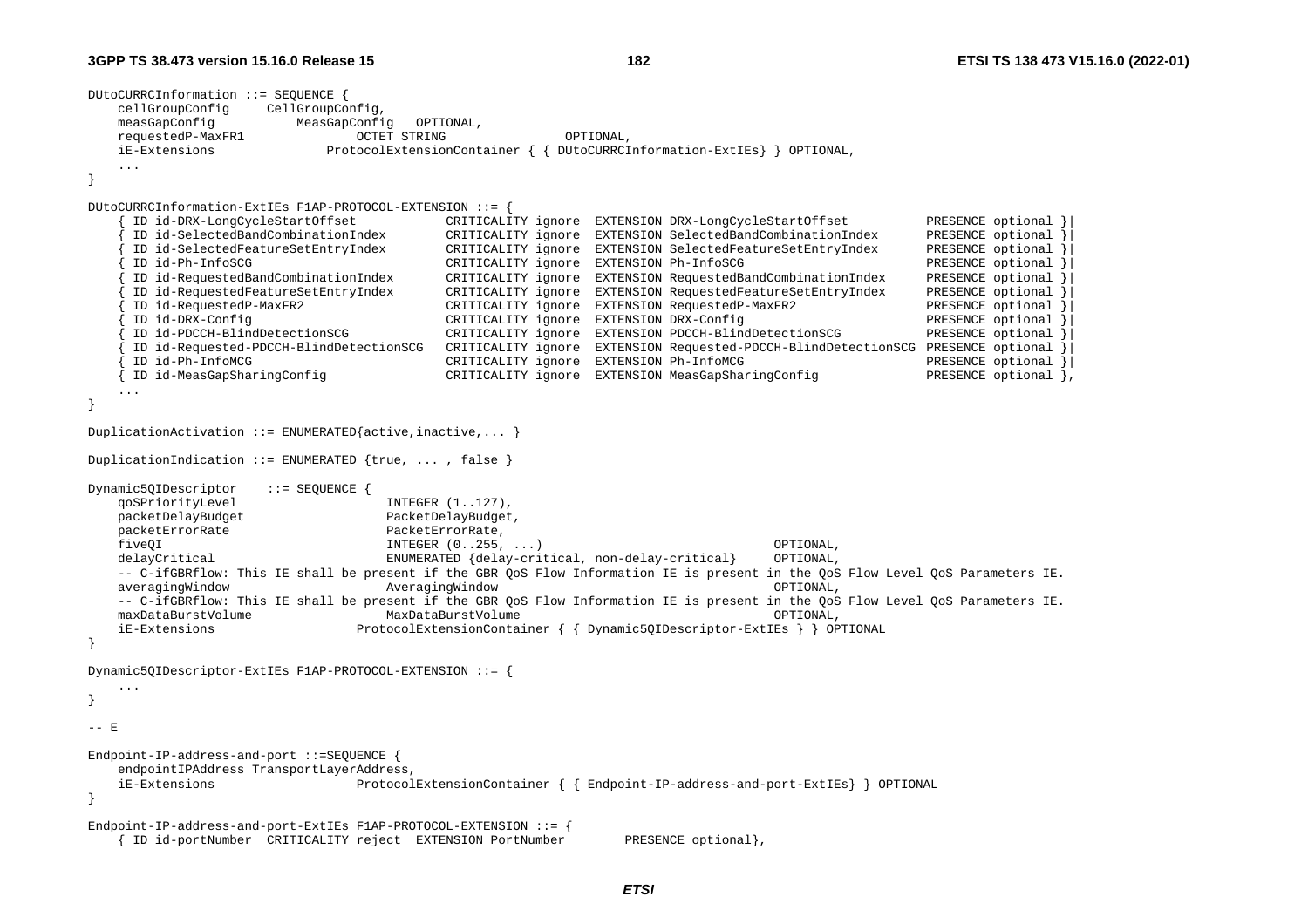```
 ... } 
ExtendedAvailablePLMN-List ::= SEQUENCE (SIZE(1..maxnoofExtendedBPLMNs)) OF ExtendedAvailablePLMN-Item 
ExtendedAvailablePLMN-Item ::= SEQUENCE { 
    pLMNIdentity PLMN-Identity, 
    iE-Extensions ProtocolExtensionContainer { { ExtendedAvailablePLMN-Item-ExtIEs} } OPTIONAL 
} 
ExtendedAvailablePLMN-Item-ExtIEs F1AP-PROTOCOL-EXTENSION ::= { 
     ... } 
ExtendedServedPLMNs-List ::= SEQUENCE (SIZE(1.. maxnoofExtendedBPLMNs)) OF ExtendedServedPLMNs-Item 
ExtendedServedPLMNs-Item ::= SEQUENCE { 
    pLMN-Identity PLMN-Identity, 
    tAISliceSupportList SliceSupportList OPTIONAL, 
    iE-Extensions ProtocolExtensionContainer { { ExtendedServedPLMNs-ItemExtIEs} } OPTIONAL, 
     ... } 
ExtendedServedPLMNs-ItemExtIEs F1AP-PROTOCOL-EXTENSION ::= { 
     ... } 
EUTRACells-List ::= SEQUENCE (SIZE (1.. maxCellineNB)) OF EUTRACells-List-item 
EUTRACells-List-item ::= SEQUENCE { 
    eUTRA-Cell-ID EUTRA-Cell-ID, 
    served-EUTRA-Cells-Information Served-EUTRA-Cells-Information, 
    iE-Extensions ProtocolExtensionContainer { { EUTRACells-List-itemExtIEs } } OPTIONAL 
} 
EUTRACells-List-itemExtIEs F1AP-PROTOCOL-EXTENSION ::= { 
     ... } 
EUTRA-Cell-ID ::= BIT STRING (SIZE(28)) 
EUTRA-Coex-FDD-Info ::= SEQUENCE {
    uL-EARFCN ExtendedEARFCN OPTIONAL, 
   dL-EARFCN ExtendedEARFCN
    uL-Transmission-Bandwidth EUTRA-Transmission-Bandwidth OPTIONAL, 
    dL-Transmission-Bandwidth EUTRA-Transmission-Bandwidth, 
    iE-Extensions ProtocolExtensionContainer { {EUTRA-Coex-FDD-Info-ExtIEs} } OPTIONAL, 
     ... } 
EUTRA-Coex-FDD-Info-ExtIEs F1AP-PROTOCOL-EXTENSION ::= { 
    ... }
```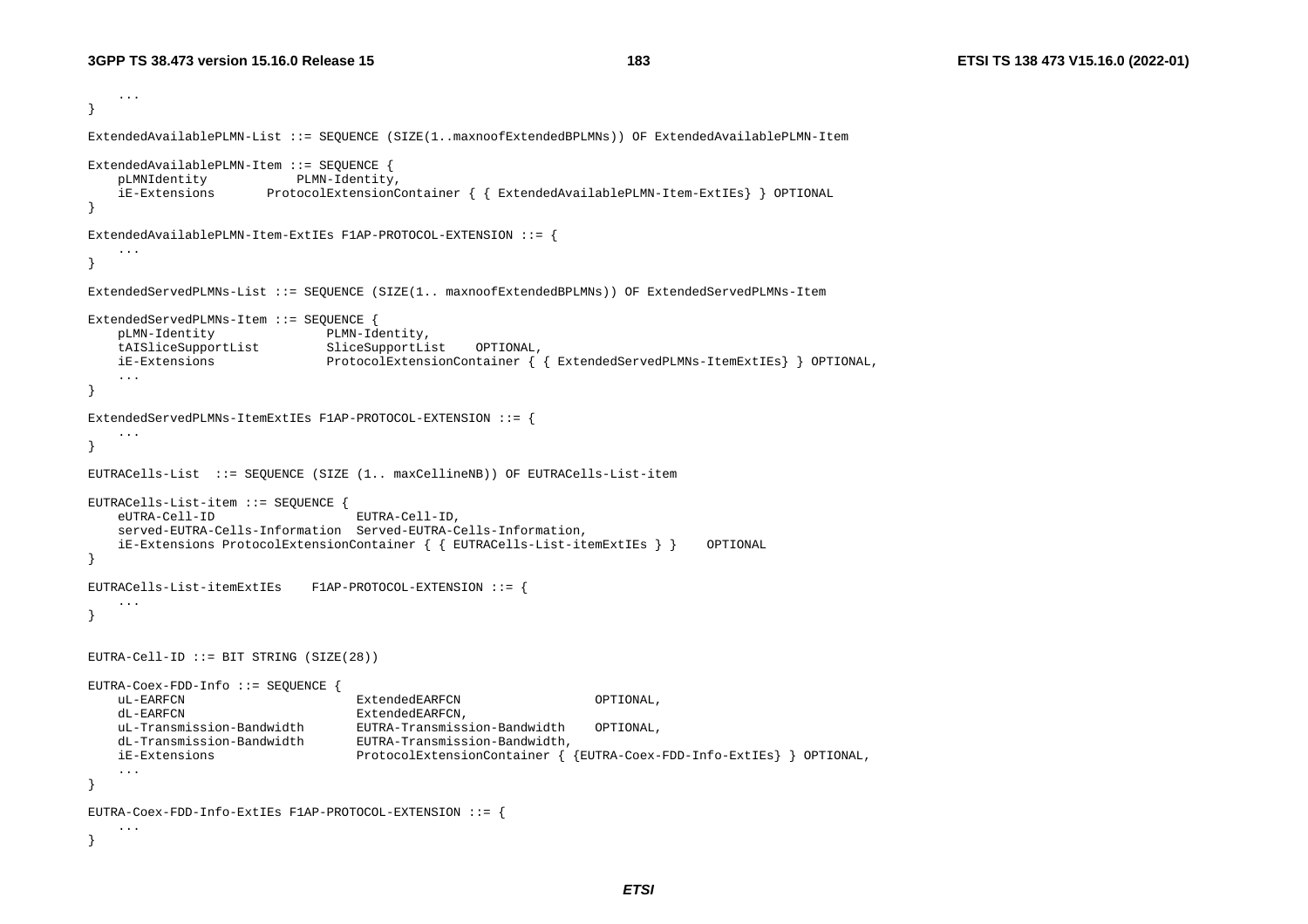```
EUTRA-Coex-Mode-Info ::= CHOICE { 
    fDD EUTRA-Coex-FDD-Info, 
    tDD EUTRA-Coex-TDD-Info, 
    ... } 
EUTRA-Coex-TDD-Info ::= SEQUENCE { 
   eARFCN ExtendedEARFCN
    transmission-Bandwidth EUTRA-Transmission-Bandwidth, 
    subframeAssignment EUTRA-SubframeAssignment, 
    specialSubframe-Info EUTRA-SpecialSubframe-Info, 
    iE-Extensions ProtocolExtensionContainer { {EUTRA-Coex-TDD-Info-ExtIEs} } OPTIONAL, 
    ... } 
EUTRA-Coex-TDD-Info-ExtIEs F1AP-PROTOCOL-EXTENSION ::= { 
    ... } 
EUTRA-CyclicPrefixDL ::= ENUMERATED { 
    normal, 
    extended, 
    ... } 
EUTRA-CyclicPrefixUL ::= ENUMERATED { 
    normal, 
    extended, 
    ... } 
EUTRA-PRACH-Configuration ::= SEQUENCE { 
    rootSequenceIndex INTEGER (0..837), 
   zeroCorrelationIndex INTEGER (0..15),
   highSpeedFlag BOOLEAN,
    prach-FreqOffset INTEGER (0..94), 
    prach-ConfigIndex INTEGER (0..63) OPTIONAL, 
    -- C-ifTDD: This IE shall be present if the EUTRA-Mode-Info IE in the Resource Coordination E-UTRA Cell Information IE is set to the value 
"TDD"  iE-Extensions ProtocolExtensionContainer { {EUTRA-PRACH-Configuration-ExtIEs} } OPTIONAL, 
    ... } 
EUTRA-PRACH-Configuration-ExtIEs F1AP-PROTOCOL-EXTENSION ::= { 
    ... } 
EUTRA-SpecialSubframe-Info ::= SEQUENCE { 
    specialSubframePatterns EUTRA-SpecialSubframePatterns, 
    cyclicPrefixDL EUTRA-CyclicPrefixDL, 
    cyclicPrefixUL EUTRA-CyclicPrefixUL, 
    iE-Extensions ProtocolExtensionContainer { { EUTRA-SpecialSubframe-Info-ExtIEs} } OPTIONAL, 
    ... }
```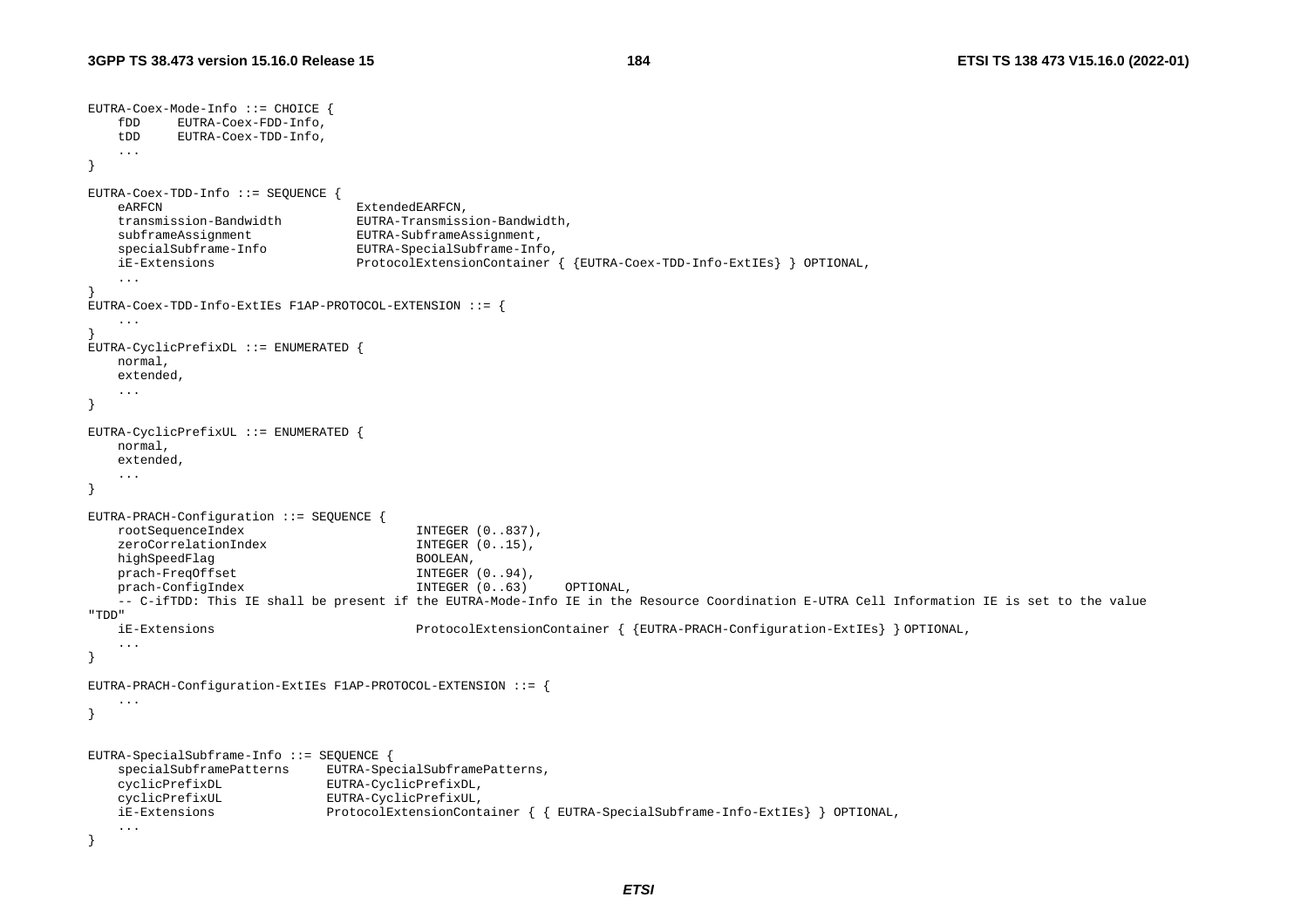```
EUTRA-SpecialSubframe-Info-ExtIEs F1AP-PROTOCOL-EXTENSION ::= { 
 ... 
} 
EUTRA-SpecialSubframePatterns ::= ENUMERATED { 
    ssp0, 
    ssp1, 
    ssp2, 
     ssp3, 
     ssp4, 
    ssp5, 
     ssp6, 
    ssp7, 
    ssp8, 
     ssp9, 
     ssp10, 
 ... 
} 
EUTRA-SubframeAssignment ::= ENUMERATED { 
    sa0, 
    sa1, 
     sa2, 
    sa3, 
    sa4, 
    sa5, 
    sa6, 
     ... } 
EUTRA-Transmission-Bandwidth ::= ENUMERATED { 
    bw6, 
    bw15, 
    bw25, 
    bw50, 
    bw75, 
    bw100, 
 ... 
} 
EUTRANQoS ::= SEQUENCE { 
    qCI QCI,
    allocationAndRetentionPriority AllocationAndRetentionPriority, 
     gbrQosInformation GBR-QosInformation OPTIONAL, 
    iE-Extensions ProtocolExtensionContainer { { EUTRANQoS-ExtIEs} } OPTIONAL, 
 ... 
} 
EUTRANQoS-ExtIEs F1AP-PROTOCOL-EXTENSION ::= { 
     ... } 
ExecuteDuplication ::= ENUMERATED{true,...}
```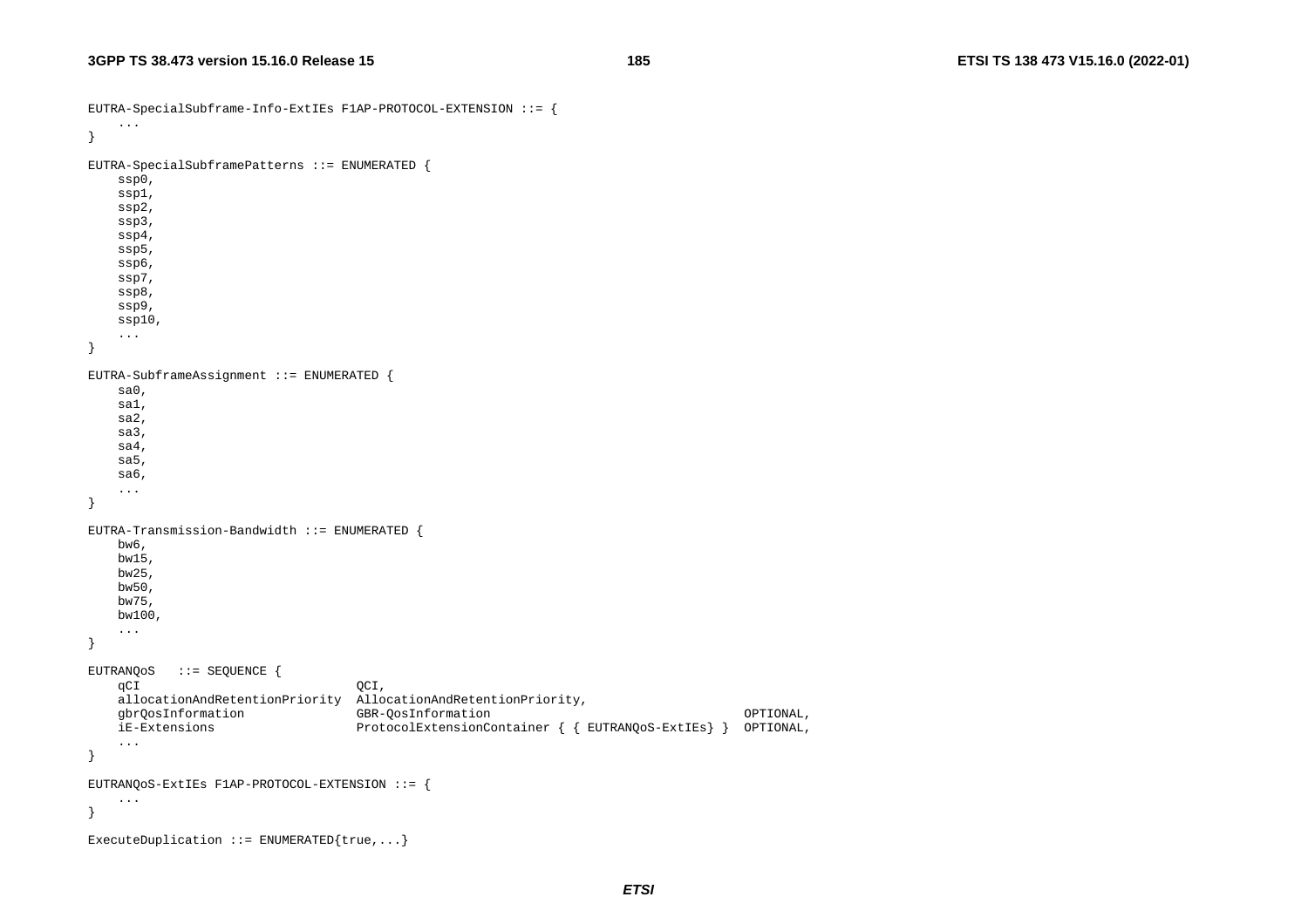```
ExtendedEARFCN ::= INTEGER (0..262143) 
EUTRA-Mode-Info ::= CHOICE { 
    eUTRAFDD EUTRA-FDD-Info, 
    eUTRATDD EUTRA-TDD-Info, 
    choice-extension ProtocolIE-SingleContainer { { EUTRA-Mode-Info-ExtIEs} } 
} 
EUTRA-Mode-Info-ExtIEs F1AP-PROTOCOL-IES ::= { 
 ... 
} 
EUTRA-NR-CellResourceCoordinationReq-Container ::= OCTET STRING 
EUTRA-NR-CellResourceCoordinationReqAck-Container ::= OCTET STRING 
EUTRA-FDD-Info ::= SEQUENCE { 
    uL-offsetToPointA OffsetToPointA, 
    dL-offsetToPointA OffsetToPointA, 
    iE-Extensions ProtocolExtensionContainer { {EUTRA-FDD-Info-ExtIEs} } OPTIONAL, 
    ... } 
EUTRA-FDD-Info-ExtIEs F1AP-PROTOCOL-EXTENSION ::= { 
 ... 
} 
EUTRA-TDD-Info ::= SEQUENCE { 
    offsetToPointA OffsetToPointA, 
    iE-Extensions ProtocolExtensionContainer { {EUTRA-TDD-Info-ExtIEs} } OPTIONAL, 
 ... 
} 
EUTRA-TDD-Info-ExtIEs F1AP-PROTOCOL-EXTENSION ::= { 
    ... } 
-- F
FDD-Info ::= SEQUENCE { 
    uL-NRFreqInfo NRFreqInfo, 
   dL-NRFreqInfo NRFreqInfo,
    uL-Transmission-Bandwidth Transmission-Bandwidth, 
    dL-Transmission-Bandwidth Transmission-Bandwidth, 
    iE-Extensions ProtocolExtensionContainer { {FDD-Info-ExtIEs} } OPTIONAL, 
    ... } 
FDD-Info-ExtIEs F1AP-PROTOCOL-EXTENSION ::= { 
    ... }
```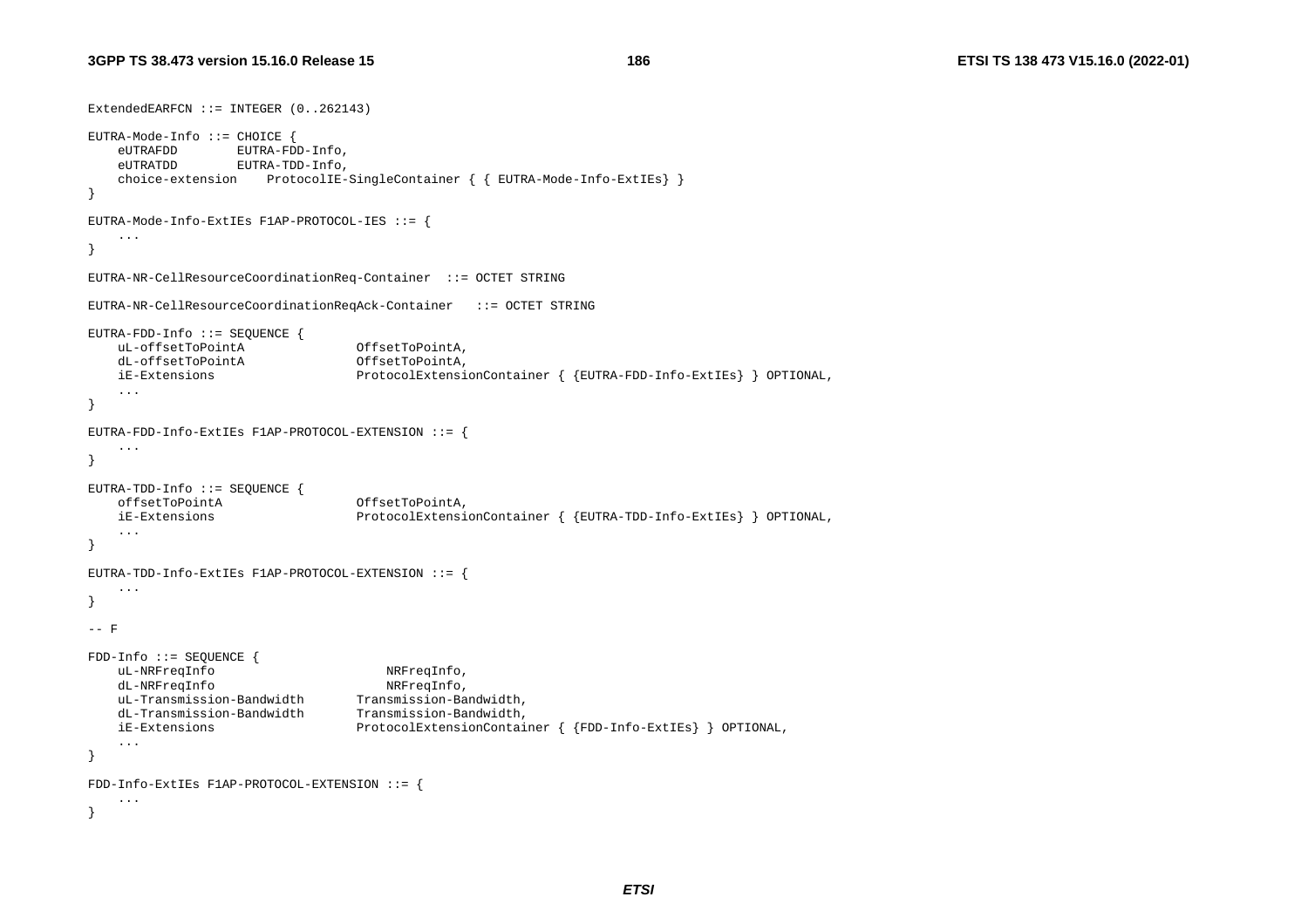**3GPP TS 38.473 version 15.16.0 Release 15**

```
Flows-Mapped-To-DRB-List ::= SEQUENCE (SIZE(1.. maxnoofOoSFlows)) OF Flows-Mapped-To-DRB-Item
Flows-Mapped-To-DRB-Item ::= SEQUENCE { 
    qoSFlowIdentifier QoSFlowIdentifier, 
    qoSFlowLevelQoSParameters QoSFlowLevelQoSParameters, 
    iE-Extensions ProtocolExtensionContainer { { Flows-Mapped-To-DRB-ItemExtIEs} } OPTIONAL 
} 
Flows-Mapped-To-DRB-ItemExtIEs F1AP-PROTOCOL-EXTENSION ::= { 
    {ID id-QoSFlowMappingIndication CRITICALITY ignore EXTENSION QoSFlowMappingIndication PRESENCE optional}, 
    ... } 
FreqBandNrItem ::= SEQUENCE { 
   freqBandIndicatorNr INTEGER (1..1024, ...) supportedSULBandList SEQUENCE (SIZE(0..maxnoofNrCellBands)) OF SupportedSULFreqBandItem, 
    iE-Extensions ProtocolExtensionContainer { {FreqBandNrItem-ExtIEs} } OPTIONAL, 
    ... } 
FreqBandNrItem-ExtIEs F1AP-PROTOCOL-EXTENSION ::= { 
    ... } 
FullConfiguration ::= ENUMERATED \{full, \ldots\}--- G
GBR-QosInformation ::= SEQUENCE { 
   e-RAB-MaximumBitrateDL BitRate,
   e-RAB-MaximumBitrateUL BitRate,
   e-RAB-GuaranteedBitrateDL BitRate,
   e-RAB-GuaranteedBitrateUL BitRate,
    iE-Extensions ProtocolExtensionContainer { { GBR-QosInformation-ExtIEs} } OPTIONAL, 
    ... } 
GBR-QosInformation-ExtIEs F1AP-PROTOCOL-EXTENSION ::= { 
    ... } 
GBR-QoSFlowInformation::= SEQUENCE { 
   maxFlowBitRateDownlink BitRate,
   maxFlowBitRateUplink BitRate,
    guaranteedFlowBitRateDownlink BitRate, 
    guaranteedFlowBitRateUplink BitRate, 
    maxPacketLossRateDownlink MaxPacketLossRate OPTIONAL, 
    maxPacketLossRateUplink MaxPacketLossRate OPTIONAL, 
    iE-Extensions ProtocolExtensionContainer { { GBR-QosFlowInformation-ExtIEs} } OPTIONAL, 
     ... }
```
GBR-QosFlowInformation-ExtIEs F1AP-PROTOCOL-EXTENSION ::= {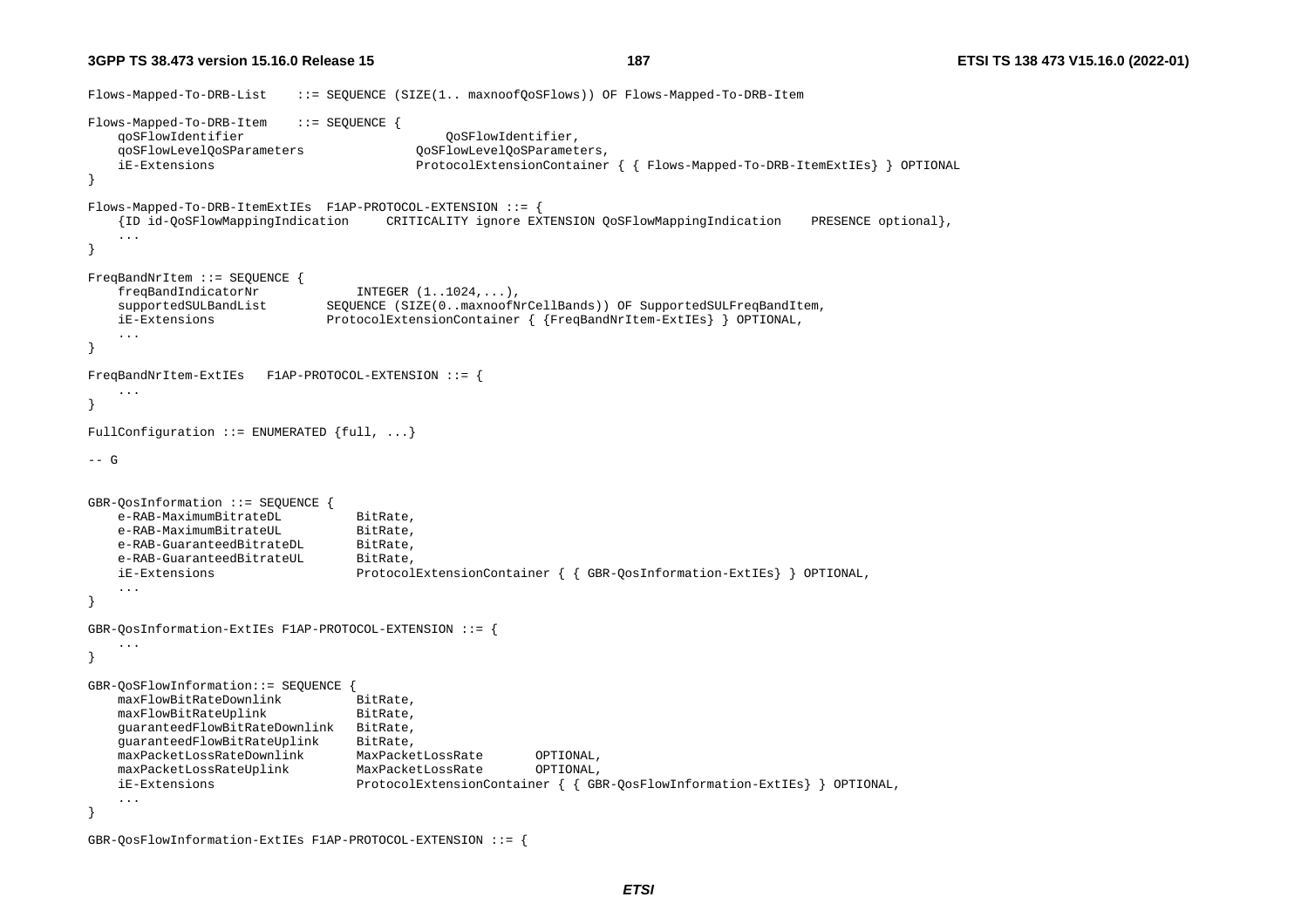...

```
} 
CG-Config ::= OCTET STRING 
GNB-CUSystemInformation::= SEQUENCE { 
    sibtypetobeupdatedlist SEQUENCE (SIZE(1.. maxnoofSIBTypes)) OF SibtypetobeupdatedListItem, 
    iE-Extensions ProtocolExtensionContainer { { GNB-CUSystemInformation-ExtIEs} } OPTIONAL, 
     ... } 
GNB-CUSystemInformation-ExtIEs F1AP-PROTOCOL-EXTENSION ::= }
     {ID id-systemInformationAreaID CRITICALITY ignore EXTENSION SystemInformationAreaID PRESENCE optional}, 
     ... } 
GNB-CU-TNL-Association-Setup-Item::= SEQUENCE { 
    tNLAssociationTransportLayerAddress CP-TransportLayerAddress , 
    iE-Extensions ProtocolExtensionContainer { { GNB-CU-TNL-Association-Setup-Item-ExtIEs} } OPTIONAL 
} 
GNB-CU-TNL-Association-Setup-Item-ExtIEs F1AP-PROTOCOL-EXTENSION ::= { 
     ... } 
GNB-CU-TNL-Association-Failed-To-Setup-Item ::= SEQUENCE { 
     tNLAssociationTransportLayerAddress CP-TransportLayerAddress , 
 cause Cause, 
    iE-Extensions ProtocolExtensionContainer { { GNB-CU-TNL-Association-Failed-To-Setup-Item-ExtIEs} } OPTIONAL 
} 
GNB-CU-TNL-Association-Failed-To-Setup-Item-ExtIEs F1AP-PROTOCOL-EXTENSION ::= { 
     ... } 
GNB-CU-TNL-Association-To-Add-Item ::= SEQUENCE { 
     tNLAssociationTransportLayerAddress CP-TransportLayerAddress , 
    tNLAssociationUsage TNLAssociationUsage, 
    iE-Extensions ProtocolExtensionContainer { { GNB-CU-TNL-Association-To-Add-Item-ExtIEs} } OPTIONAL 
} 
GNB-CU-TNL-Association-To-Add-Item-ExtIEs F1AP-PROTOCOL-EXTENSION ::= { 
     ... } 
GNB-CU-TNL-Association-To-Remove-Item::= SEQUENCE { 
     tNLAssociationTransportLayerAddress CP-TransportLayerAddress , 
     iE-Extensions ProtocolExtensionContainer { { GNB-CU-TNL-Association-To-Remove-Item-ExtIEs} } OPTIONAL 
} 
GNB-CU-TNL-Association-To-Remove-Item-ExtIEs F1AP-PROTOCOL-EXTENSION ::= { 
     {ID id-TNLAssociationTransportLayerAddressgNBDU CRITICALITY reject EXTENSION CP-TransportLayerAddress PRESENCE optional}, 
     ...
```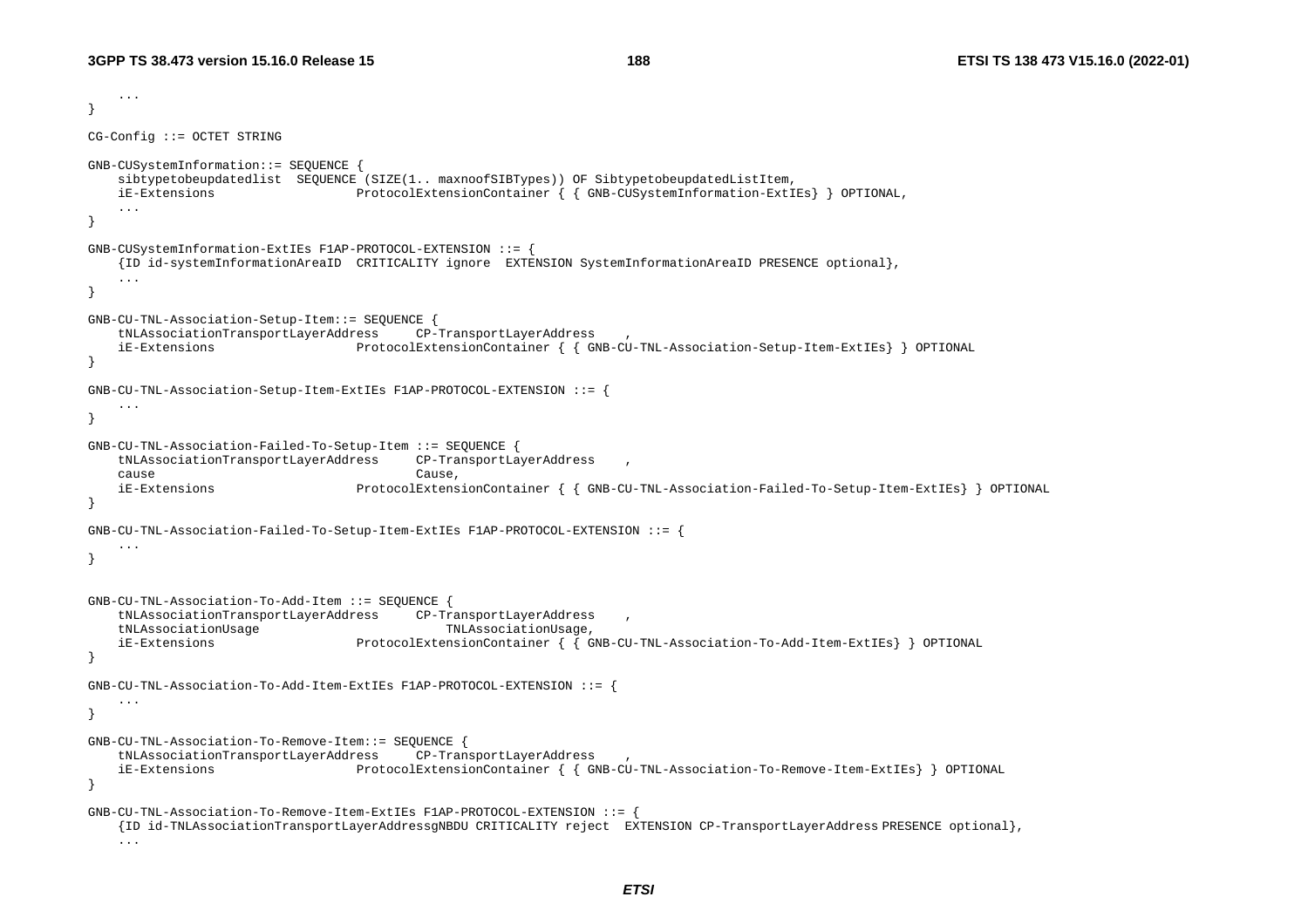}

```
GNB-CU-TNL-Association-To-Update-Item::= SEQUENCE { 
     tNLAssociationTransportLayerAddress CP-TransportLayerAddress , 
     tNLAssociationUsage TNLAssociationUsage OPTIONAL, 
     iE-Extensions ProtocolExtensionContainer { { GNB-CU-TNL-Association-To-Update-Item-ExtIEs} } OPTIONAL 
} 
GNB-CU-TNL-Association-To-Update-Item-ExtIEs F1AP-PROTOCOL-EXTENSION ::= { 
     ... } 
GNB-CU-UE-F1AP-ID ::= INTEGER (0..4294967295) 
GNB-DU-UE-F1AP-ID ::= INTEGER (0..4294967295) 
GNB-DU-ID ::= INTEGER (0..68719476735) 
GNB-CU-Name ::= PrintableString(SIZE(1..150, ...))GNB-DU-Name ::= PrintableString(SIZE(1..150,...))GNB-DU-Served-Cells-Item ::= SEQUENCE { 
     served-Cell-Information Served-Cell-Information, 
     gNB-DU-System-Information GNB-DU-System-Information OPTIONAL, 
    iE-Extensions ProtocolExtensionContainer { { GNB-DU-Served-Cells-ItemExtIEs} } OPTIONAL, 
     ... } 
GNB-DU-Served-Cells-ItemExtIEs F1AP-PROTOCOL-EXTENSION ::= { 
     ... } 
GNB-DU-System-Information ::= SEQUENCE { 
    mIB-message MIB-message, 
   sIB1-message SIB1-message,
    iE-Extensions ProtocolExtensionContainer { { GNB-DU-System-Information-ExtIEs } } OPTIONAL, 
     ... } 
GNB-DU-System-Information-ExtIEs F1AP-PROTOCOL-EXTENSION ::= { 
     ... } 
GNB-DUConfigurationQuery ::= ENUMERATED {true, ...} 
GNBDUOverloadInformation ::= ENUMERATED {overloaded, not-overloaded} 
GNB-DU-TNL-Association-To-Remove-Item::= SEQUENCE { 
     tNLAssociationTransportLayerAddress CP-TransportLayerAddress , 
     tNLAssociationTransportLayerAddressgNBCU CP-TransportLayerAddress OPTIONAL, 
     iE-Extensions ProtocolExtensionContainer { { GNB-DU-TNL-Association-To-Remove-Item-ExtIEs} } OPTIONAL 
}
```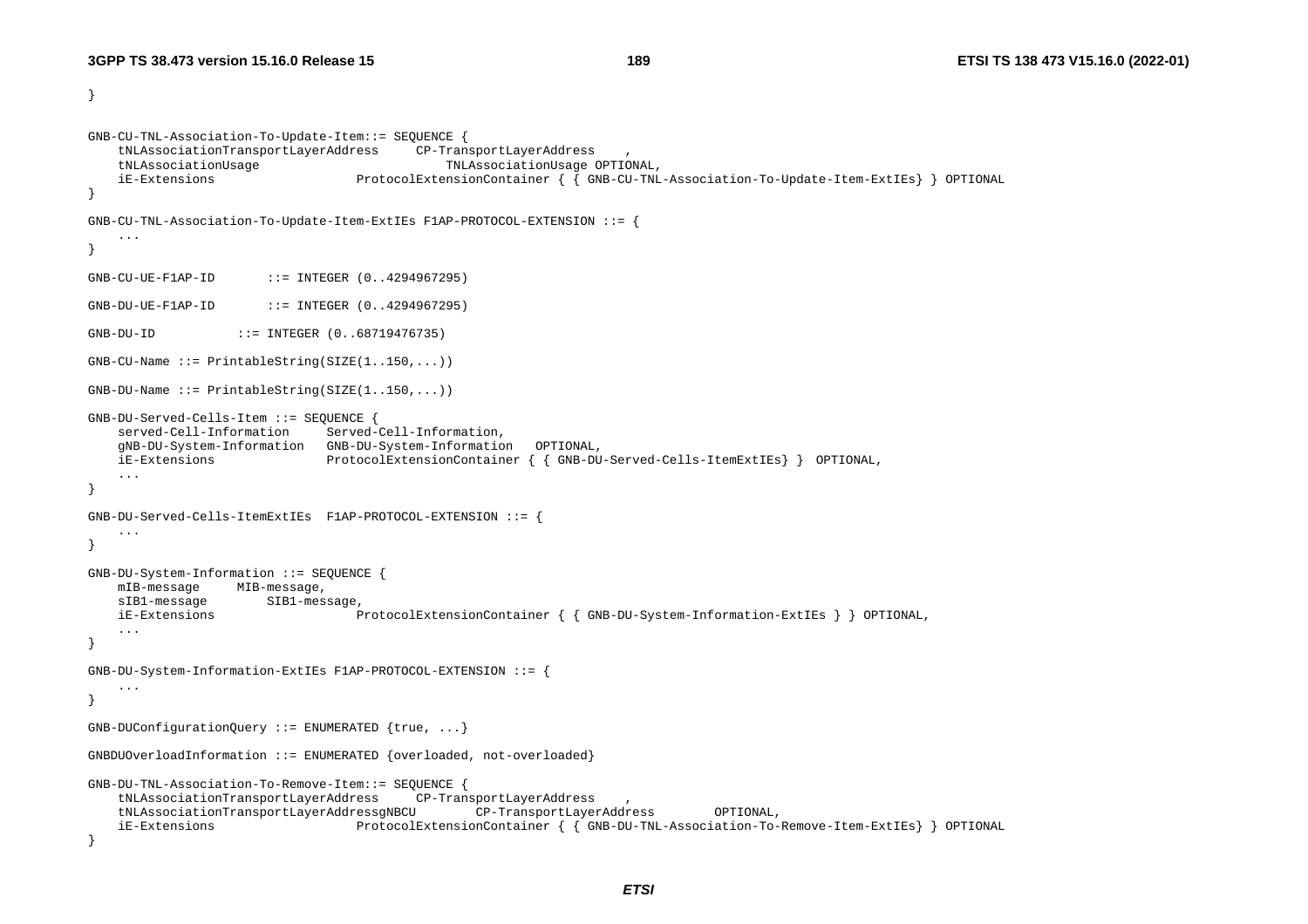```
GNB-DU-TNL-Association-To-Remove-Item-ExtIEs F1AP-PROTOCOL-EXTENSION ::= { 
     ... } 
GTP-TEID ::= OCTET STRING (SIZE (4))
GTPTunnel ::= SEQUENCE { 
   transportLayerAddress TransportLayerAddress,
    gTP-TEID GTP-TEID, 
    iE-Extensions ProtocolExtensionContainer { { GTPTunnel-ExtIEs } } OPTIONAL, 
 ... 
} 
GTPTunnel-ExtIEs F1AP-PROTOCOL-EXTENSION ::= { 
     ... } 
-- H HandoverPreparationInformation ::= OCTET STRING 
-- I IgnorePRACHConfiguration::= ENUMERATED { true,...} 
IgnoreResourceCoordinationContainer ::= ENUMERATED { yes,...} 
InactivityMonitoringRequest ::= ENUMERATED { true,...}
InactivityMonitoringResponse ::= ENUMERATED { not-supported,...} 
-- J -- K -- L LCID ::= INTEGER (1..32, ...)LongDRXCycleLength ::= ENUMERATED 
\{\text{ms10, ms20, ms32, ms40, ms60, ms64, ms70, ms80, ms128, ms160, ms256, ms320, ms512, ms640, ms1024, ms1280, ms2048, ms2560, ms5120, ms10240, ...\}-- M 
MaskedIMEISV ::= BIT STRING (SIZE (64))
MaxDataBurstVolume ::= INTEGER (0..4095, ...) 
MaxPacketLossRate ::= INTEGER (0..1000) 
MIB-message ::= OCTET STRING 
MeasConfig ::= OCTET STRING 
MeasGapConfig ::= OCTET STRING
```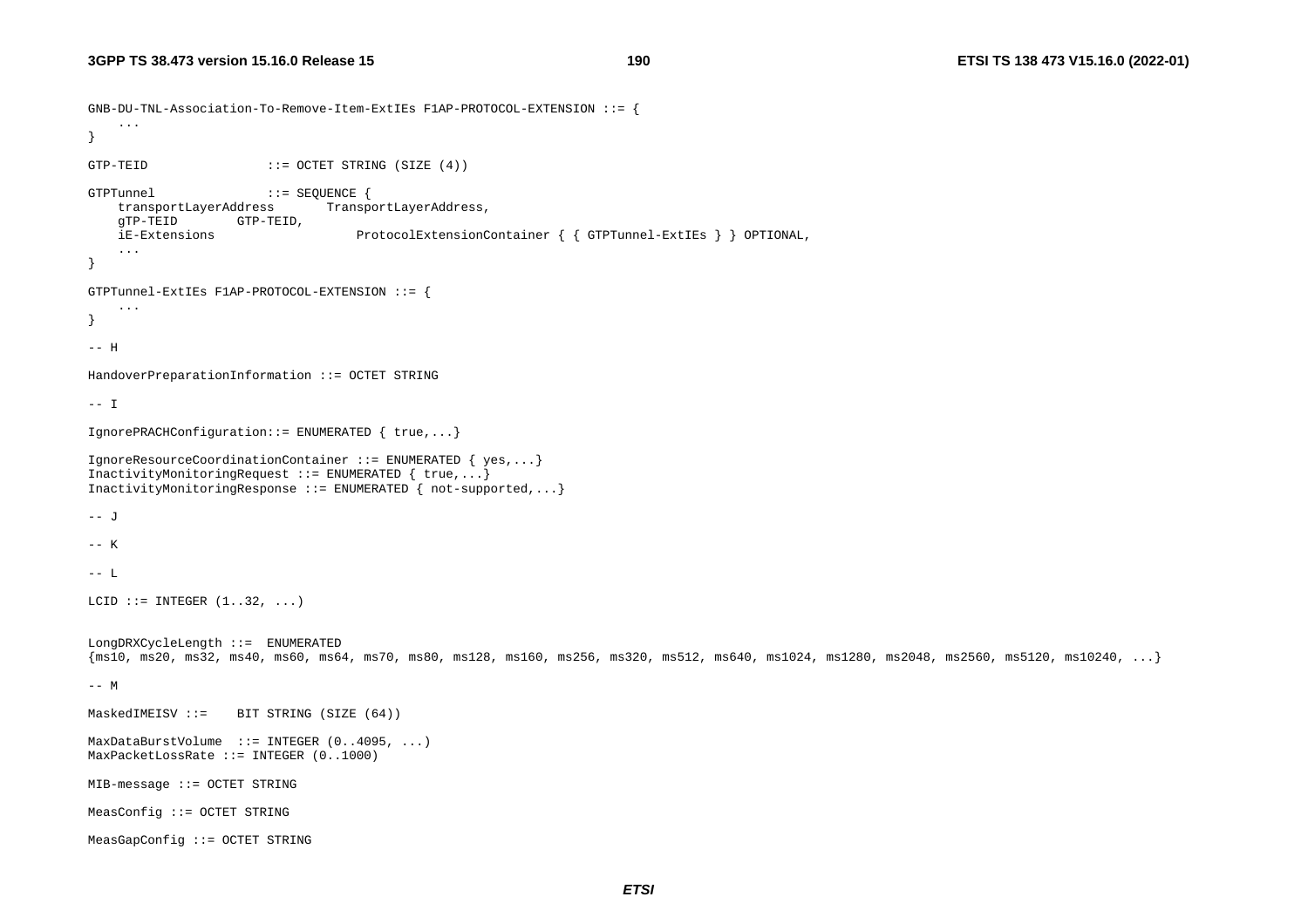MeasGapSharingConfig ::= OCTET STRING

**191 ETSI TS 138 473 V15.16.0 (2022-01)**

```
MeasurementTimingConfiguration ::= OCTET STRING 
MessageIdentifier ::= BIT STRING (SIZE (16)) 
-- N NeedforGap::= ENUMERATED \{true, ... \}NGRANAllocationAndRetentionPriority ::= SEQUENCE { 
   priorityLevel PriorityLevel,
    pre-emptionCapability Pre-emptionCapability, 
    pre-emptionVulnerability Pre-emptionVulnerability, 
    iE-Extensions ProtocolExtensionContainer { {NGRANAllocationAndRetentionPriority-ExtIEs} } OPTIONAL 
} 
NGRANAllocationAndRetentionPriority-ExtIEs F1AP-PROTOCOL-EXTENSION ::= { 
     ... } 
NR-CGI-List-For-Restart-Item ::= SEQUENCE { 
   nRCGI NRCGI,
    iE-Extensions ProtocolExtensionContainer { { NR-CGI-List-For-Restart-ItemExtIEs } } OPTIONAL, 
     ... } 
NR-CGI-List-For-Restart-ItemExtIEs F1AP-PROTOCOL-EXTENSION ::= { 
     ... } 
NonDynamic5QIDescriptor ::= SEQUENCE { 
    fiveQI INTEGER (0..255, ...), 
    qoSPriorityLevel INTEGER (1..127) OPTIONAL, 
    averagingWindow AveragingWindow OPTIONAL, 
    maxDataBurstVolume MaxDataBurstVolume OPTIONAL, 
    iE-Extensions ProtocolExtensionContainer { { NonDynamic5QIDescriptor-ExtIEs } } OPTIONAL 
} 
NonDynamic5QIDescriptor-ExtIEs F1AP-PROTOCOL-EXTENSION ::= { 
     ... } 
Notification-Cause ::= ENUMERATED {fulfilled, not-fulfilled, \ldots}
NotificationControl ::= ENUMERATED {active, not-active, ...}
NotificationInformation ::= SEQUENCE
    message-Identifier MessageIdentifier, 
   serialNumber SerialNumber,
    iE-Extensions ProtocolExtensionContainer { { NotificationInformationExtIEs} } OPTIONAL, 
     ... }
```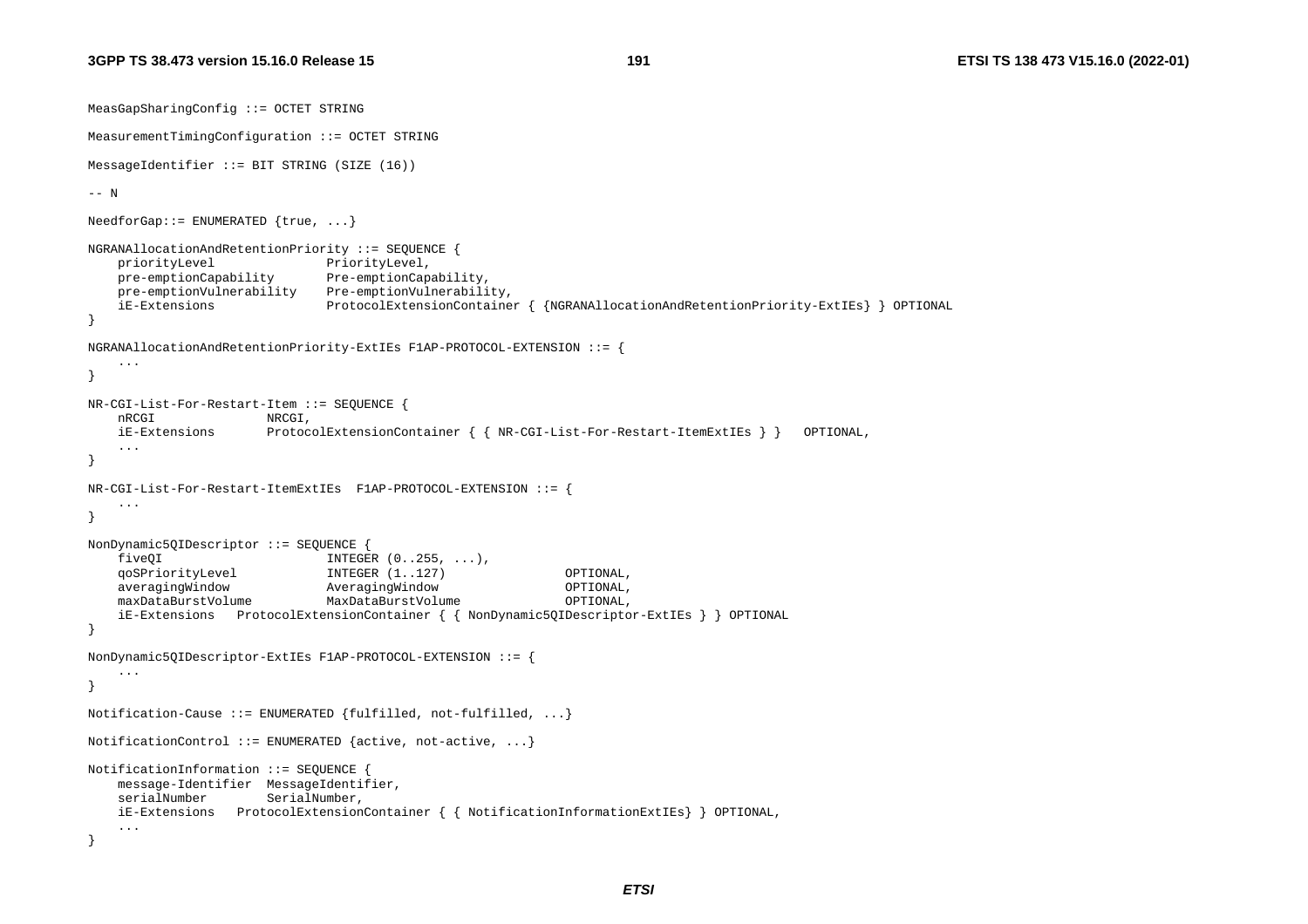```
NotificationInformationExtIEs F1AP-PROTOCOL-EXTENSION ::= { 
     ... } 
NRFreqInfo ::= SEQUENCE { 
   nRARFCN INTEGER (0..maxNRARFCN),
    sul-Information SUL-Information OPTIONAL, 
    freqBandListNr SEQUENCE (SIZE(1..maxnoofNrCellBands)) OF FreqBandNrItem, 
    iE-Extensions ProtocolExtensionContainer { { NRFreqInfoExtIEs} } OPTIONAL, 
 ... 
} 
NRFreqInfoExtIEs F1AP-PROTOCOL-EXTENSION ::= { 
 ... 
} 
NRCGI ::= SEQUENCE { 
    pLMN-Identity PLMN-Identity, 
    nRCellIdentity NRCellIdentity, 
    iE-Extensions ProtocolExtensionContainer { {NRCGI-ExtIEs} } OPTIONAL, 
     ... } 
NRCGI-ExtIEs F1AP-PROTOCOL-EXTENSION ::= { 
 ... 
} 
NR-Mode-Info ::= CHOICE { 
    fDD FDD-Info, 
    tDD TDD-Info, 
   choice-extension ProtocolIE-SingleContainer { { NR-Mode-Info-ExtIEs} }
} 
NR-Mode-Info-ExtIEs F1AP-PROTOCOL-IES ::= { 
     ... } 
NRCellIdentity ::= BIT STRING (SIZE(36))NRNRB ::= ENUMERATED { nrb11, nrb18, nrb24, nrb25, nrb31, nrb32, nrb38, nrb51, nrb52, nrb65, nrb66, nrb78, nrb79, nrb93, nrb106, nrb107, nrb121, 
nrb132, nrb133, nrb135, nrb160, nrb162, nrb189, nrb216, nrb217, nrb245, nrb264, nrb270, nrb273, ...} 
NRPCI := INTEGR(0..1007)NRSCS ::= ENUMERATED \{ \text{scs15, scs30, scs60, scs120, ...} \}NumberOfBroadcasts ::= INTEGER (0..65535) 
NumberofBroadcastRequest ::= INTEGER (0..65535) 
--- 0
```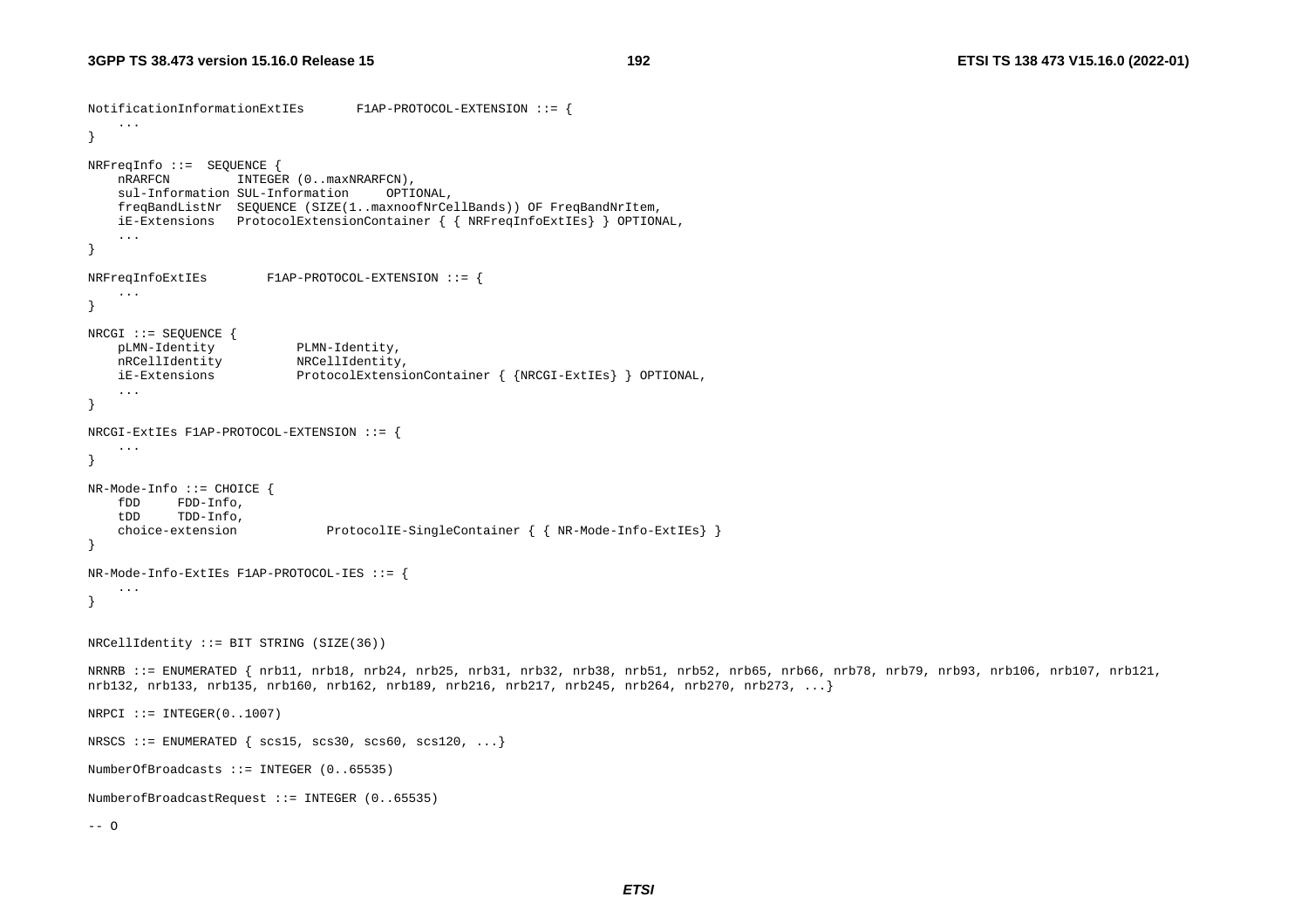**193 ETSI TS 138 473 V15.16.0 (2022-01)**

```
OffsetToPointA ::= INTEGER (0..2199,...) 
-- P
PacketDelayBudget ::= INTEGER (0..1023, ...) 
PacketErrorRate ::= SEQUENCE { 
   pER-Scalar PER-Scalar,
    pER-Exponent PER-Exponent, 
     iE-Extensions ProtocolExtensionContainer { {PacketErrorRate-ExtIEs} } OPTIONAL, 
 ... 
} 
PacketErrorRate-ExtIEs F1AP-PROTOCOL-EXTENSION ::= { 
     ... } 
PER-Scalar ::= INTER-ScalarPER-Exponent ::= INTERGEN (0..9, ...)PagingCell-Item ::= SEQUENCE { 
    nRCGI NRCGI , 
     iE-Extensions ProtocolExtensionContainer { { PagingCell-ItemExtIEs } } OPTIONAL 
} 
PagingCell-ItemExtIEs F1AP-PROTOCOL-EXTENSION ::= { 
     ... } 
PagingDRX ::= ENUMERATED { 
     v32, 
     v64, 
     v128, 
     v256, 
     ... } 
PagingIdentity ::= CHOICE { 
     rANUEPagingIdentity RANUEPagingIdentity, 
     cNUEPagingIdentity CNUEPagingIdentity, 
     choice-extension ProtocolIE-SingleContainer { { PagingIdentity-ExtIEs } } 
} 
PagingIdentity-ExtIEs F1AP-PROTOCOL-IES::= { 
     ... } 
PagingOrigin ::= ENUMERATED { non-3gpp, ...}
PagingPriority ::= ENUMERATED { priolevel1, priolevel2, priolevel3, priolevel4, priolevel5, priolevel6, priolevel7, priolevel8,...} 
PDCCH-BlindDetectionSCG ::= OCTET STRING
```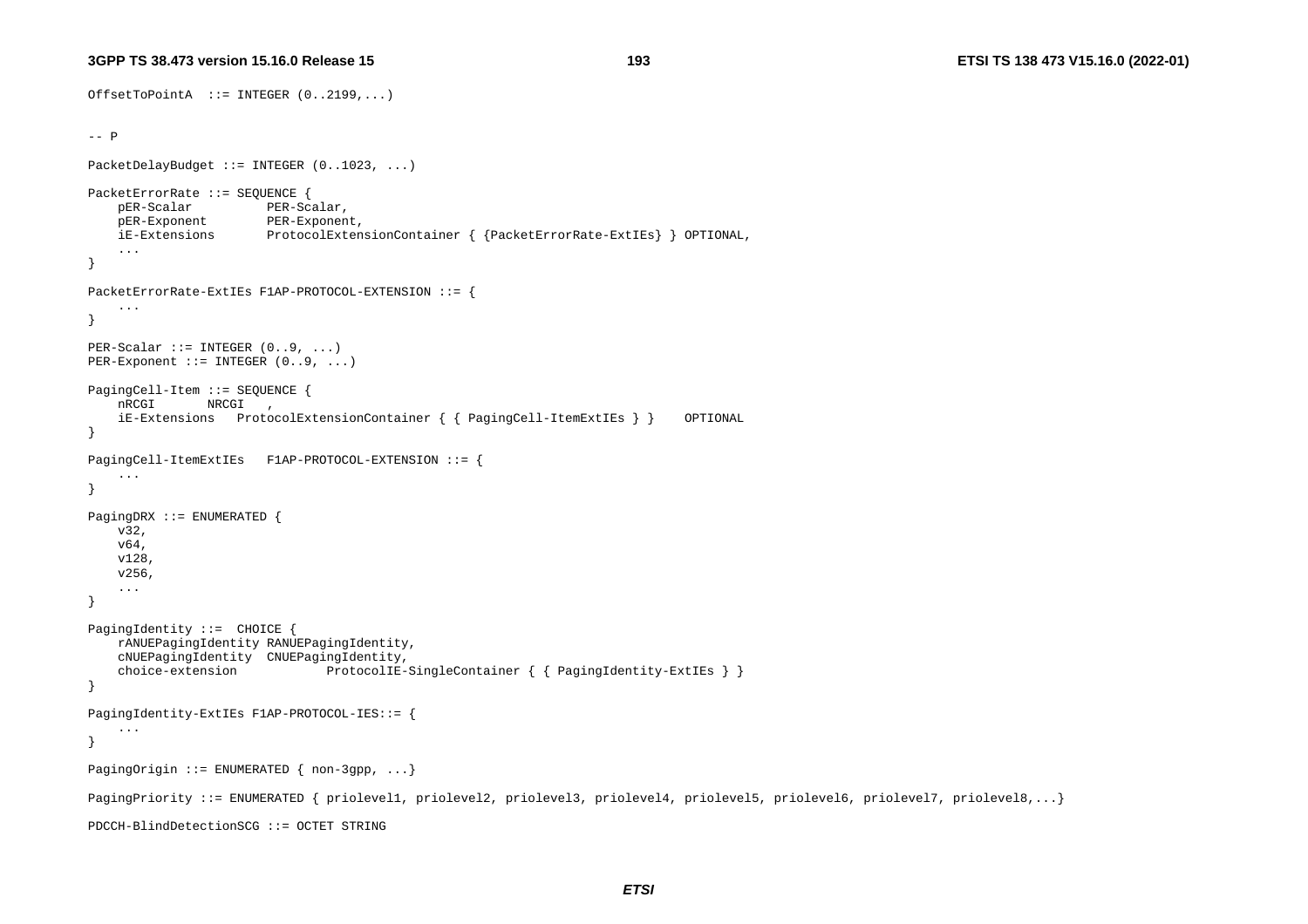```
PDCP-SN ::= INTEGER (0..4095) 
PDCPSNLength ::= ENUMERATED \{ twelve-bits,eighteen-bits,...\}PDUSessionID ::= INTEGER (0..255) 
Ph-InfoMCG ::= OCTET STRING Ph-InfoSCG ::= OCTET STRING 
PLMN-Identity ::= OCTET STRING (SIZE(3)) 
PortNumber ::= BIT STRING (SIZE (16)) 
Pre-emptionCapability ::= ENUMERATED { 
     shall-not-trigger-pre-emption, 
     may-trigger-pre-emption 
} 
Pre-emptionVulnerability ::= ENUMERATED { 
    not-pre-emptable, 
    pre-emptable 
} 
PriorityLevel ::= INTEGER { spare (0), highest (1), lowest (14), no-priority (15) } (0..15) 
ProtectedEUTRAResourceIndication ::= OCTET STRING Protected-EUTRA-Resources-Item ::= SEQUENCE { 
    spectrumSharingGroupID SpectrumSharingGroupID,
     eUTRACells-List EUTRACells-List, 
     iE-Extensions ProtocolExtensionContainer { { Protected-EUTRA-Resources-ItemExtIEs } } OPTIONAL 
} 
Protected-EUTRA-Resources-ItemExtIEs F1AP-PROTOCOL-EXTENSION ::= { 
     ... } 
Potential-SpCell-Item ::= SEQUENCE { 
    potential-SpCell-ID NRCGI , 
    iE-Extensions ProtocolExtensionContainer { { Potential-SpCell-ItemExtIEs } } OPTIONAL, 
     ... } 
Potential-SpCell-ItemExtIEs F1AP-PROTOCOL-EXTENSION ::= { 
     ... } 
PWS-Failed-NR-CGI-Item ::= SEQUENCE { 
     nRCGI NRCGI, 
    numberOfBroadcasts NumberOfBroadcasts, 
    iE-Extensions ProtocolExtensionContainer { { PWS-Failed-NR-CGI-ItemExtIEs } } OPTIONAL, 
     ... }
```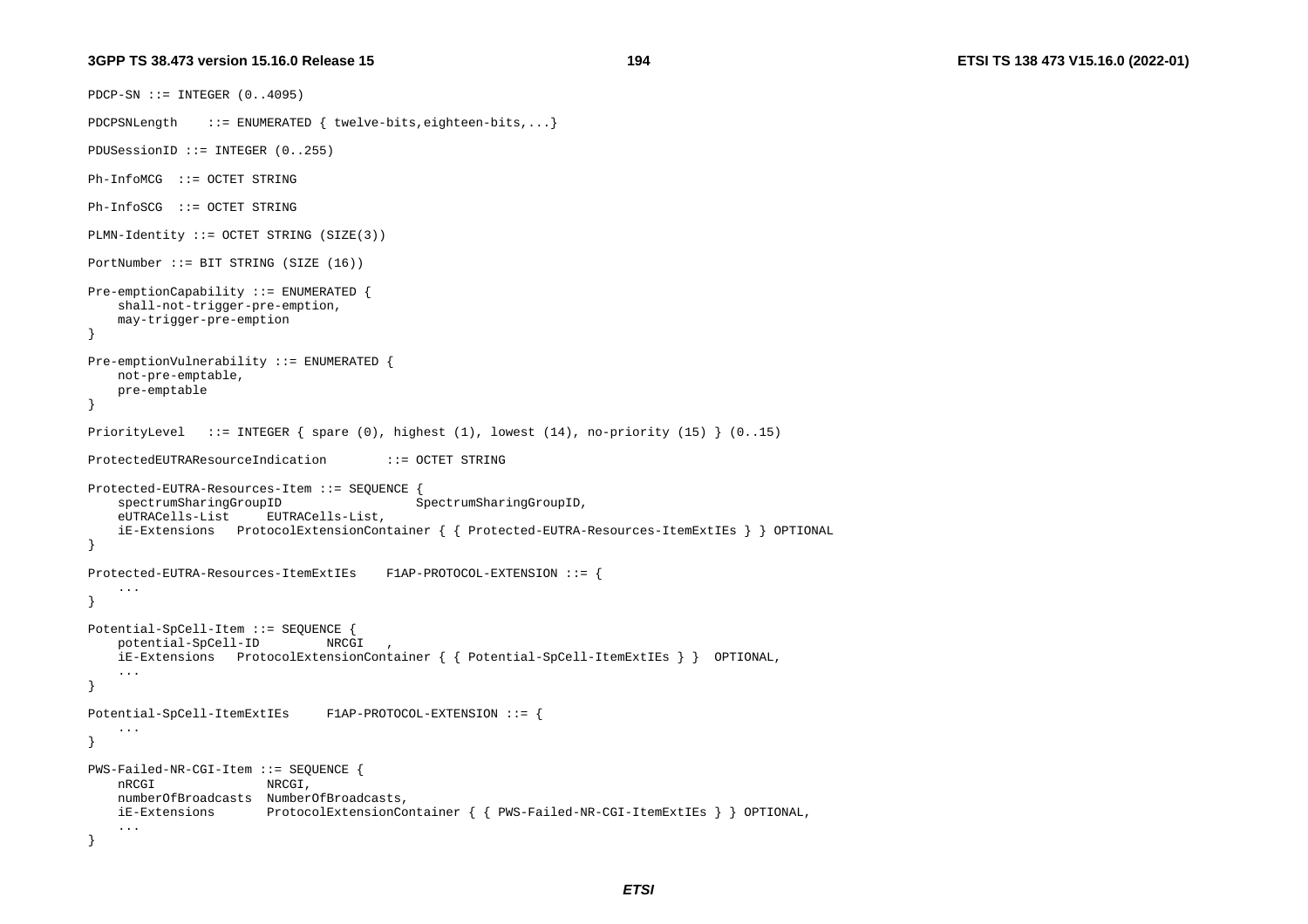```
PWS-Failed-NR-CGI-ItemExtIEs F1AP-PROTOCOL-EXTENSION ::= { 
    ... } 
PWSSystemInformation ::= SEQUENCE { 
   sIBtype SIBType-PWS,
   sIBmessage OCTET STRING,
    iE-Extensions ProtocolExtensionContainer { { PWSSystemInformationExtIEs } } OPTIONAL, 
    ... } 
PWSSystemInformationExtIEs F1AP-PROTOCOL-EXTENSION ::= { 
     {ID id-NotificationInformation CRITICALITY ignore EXTENSION NotificationInformation PRESENCE optional}| 
    { ID id-AdditionalSIBMessageList CRITICALITY reject EXTENSION AdditionalSIBMessageList PRESENCE optional}, 
    ... } 
-- Q
QCI ::= INTEGER (0..255)QoS-Characteristics ::= CHOICE { 
    non-Dynamic-5QI NonDynamic5QIDescriptor, 
   dynamic-50I Dynamic50IDescriptor,
   choice-extension ProtocolIE-SingleContainer { { 0oS-Characteristics-ExtIEs } }
} 
QoS-Characteristics-ExtIEs F1AP-PROTOCOL-IES ::= { 
    ... } 
QoSFlowIdentifier ::= INTEGER (0..63) 
QoSFlowLevelQoSParameters ::= SEQUENCE { 
    qoS-Characteristics QoS-Characteristics, 
    nGRANallocationRetentionPriority NGRANAllocationAndRetentionPriority, 
    gBR-QoS-Flow-Information GBR-QoSFlowInformation OPTIONAL, 
    reflective-QoS-Attribute ENUMERATED {subject-to, ...} OPTIONAL, 
    iE-Extensions ProtocolExtensionContainer { { QoSFlowLevelQoSParameters-ExtIEs } } OPTIONAL 
} 
QoSFlowLevelQoSParameters-ExtIEs F1AP-PROTOCOL-EXTENSION ::= { 
      { ID id-PDUSessionID CRITICALITY ignore EXTENSION PDUSessionID PRESENCE optional}| 
      { ID id-ULPDUSessionAggregateMaximumBitRate CRITICALITY ignore EXTENSION BitRate PRESENCE optional}, 
    ... } 
OoSFlowMappingIndication ::= ENUMERATED {ul,dl, ...}QoSInformation ::= CHOICE { 
    eUTRANQoS EUTRANQoS, 
   choice-extension ProtocolIE-SingleContainer { { QoSInformation-ExtIEs }
```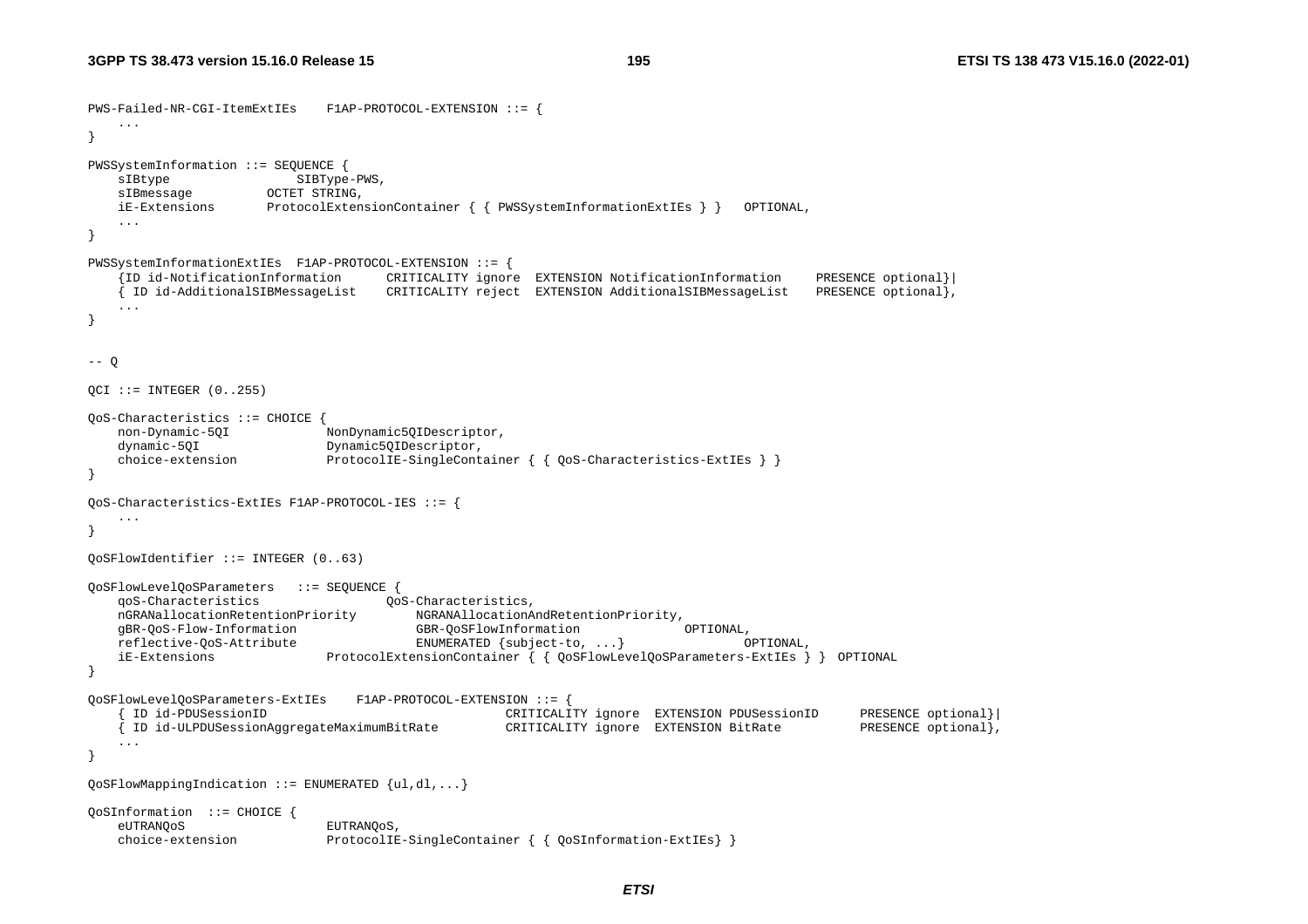```
} 
QoSInformation-ExtIEs F1AP-PROTOCOL-IES ::= { 
    { ID id-DRB-Information CRITICALITY ignore TYPE DRB-Information PRESENCE mandatory}, 
     ... } 
-- R RANAC ::= INTEGER (0..255)RANUEID ::= OCTET STRING (SIZE (8)) 
RANUEPagingIdentity ::= SEQUENCE { 
   iRNTI BIT STRING (SIZE(40)),
    iE-Extensions ProtocolExtensionContainer { { RANUEPagingIdentity-ExtIEs } } OPTIONAL} 
RANUEPagingIdentity-ExtIEs F1AP-PROTOCOL-EXTENSION ::= { 
     ... } 
RAT-FrequencyPriorityInformation::= CHOICE { 
     eNDC SubscriberProfileIDforRFP, 
    nGRAN RAT-FrequencySelectionPriority, 
     choice-extension ProtocolIE-SingleContainer { { RAT-FrequencyPriorityInformation-ExtIEs} } 
} 
RAT-FrequencyPriorityInformation-ExtIEs F1AP-PROTOCOL-IES ::= { 
     ... } 
RAT-FrequencySelectionPriority::= INTEGER (1.. 256, ...) 
Reestablishment-Indication ::= ENUMERATED { 
    reestablished, 
     ... } 
RequestedBandCombinationIndex ::= OCTET STRING 
RequestedFeatureSetEntryIndex ::= OCTET STRING 
Requested-PDCCH-BlindDetectionSCG ::= OCTET STRING 
RequestedP-MaxFR2 ::= OCTET STRING 
RequestType ::= ENUMERATED {offer, execution, ...}
ResourceCoordinationEUTRACellInfo ::= SEQUENCE { 
    eUTRA-Mode-Info EUTRA-Coex-Mode-Info, 
    eUTRA-PRACH-Configuration EUTRA-PRACH-Configuration, 
    iE-Extensions ProtocolExtensionContainer { { ResourceCoordinationEUTRACellInfo-ExtIEs } } OPTIONAL, 
     ... }
```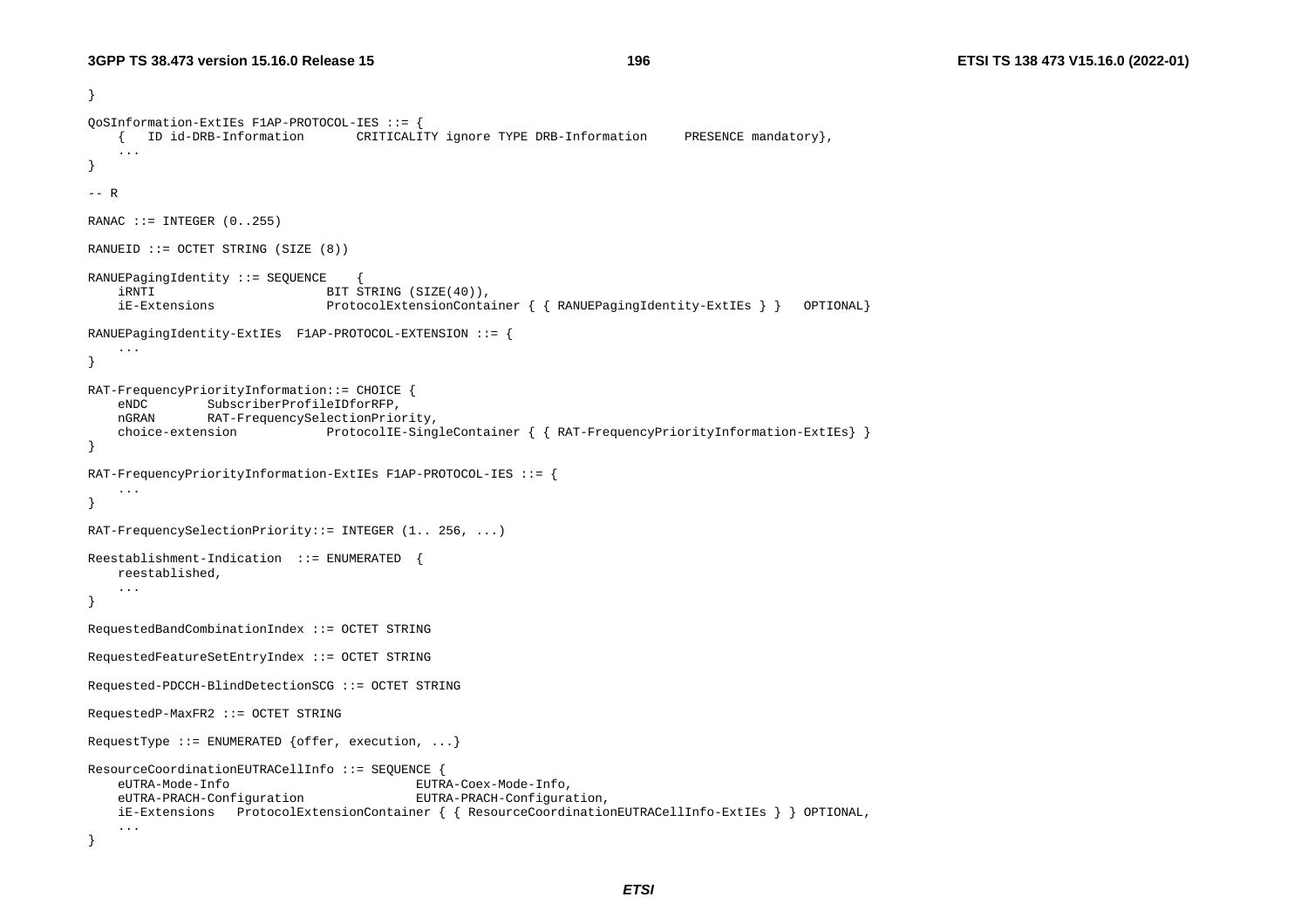```
ResourceCoordinationEUTRACellInfo-ExtIEs F1AP-PROTOCOL-EXTENSION ::= { 
     {ID id-IgnorePRACHConfiguration CRITICALITY reject EXTENSION IgnorePRACHConfiguration PRESENCE optional }, 
     ... } 
ResourceCoordinationTransferInformation ::= SEQUENCE { 
    meNB-Cell-ID EUTRA-Cell-ID, 
    resourceCoordinationEUTRACellInfo ResourceCoordinationEUTRACellInfo OPTIONAL, 
    iE-Extensions ProtocolExtensionContainer { { ResourceCoordinationTransferInformation-ExtIEs } } OPTIONAL, 
     ... } 
ResourceCoordinationTransferInformation-ExtIEs F1AP-PROTOCOL-EXTENSION ::= { 
     ... } 
ResourceCoordinationTransferContainer ::= OCTET STRING RepetitionPeriod  ::= INTEGER (0..131071, ...)RLCFailureIndication ::= SEQUENCE { 
   assocatedLCID LCID,
     iE-Extensions ProtocolExtensionContainer { {RLCFailureIndication-ExtIEs} } OPTIONAL 
} 
RLCFailureIndication-ExtIEs F1AP-PROTOCOL-EXTENSION ::= { 
     ... } 
RLCMode ::= ENUMERATED { 
    rlc-am, 
    rlc-um-bidirectional, 
    rlc-um-unidirectional-ul, 
    rlc-um-unidirectional-dl, 
     ... } 
RLC-Status ::= SEQUENCE { 
    reestablishment-Indication Reestablishment-Indication, 
    iE-Extensions ProtocolExtensionContainer { { RLC-Status-ExtIEs } } OPTIONAL, 
     ... } 
RLC-Status-ExtIEs F1AP-PROTOCOL-EXTENSION ::= { 
     ... } 
RRCContainer ::= OCTET STRING RRCContainer-RRCSetupComplete ::= OCTET STRING 
RRCDeliveryStatus ::= SEQUENCE { 
    delivery-status PDCP-SN,
```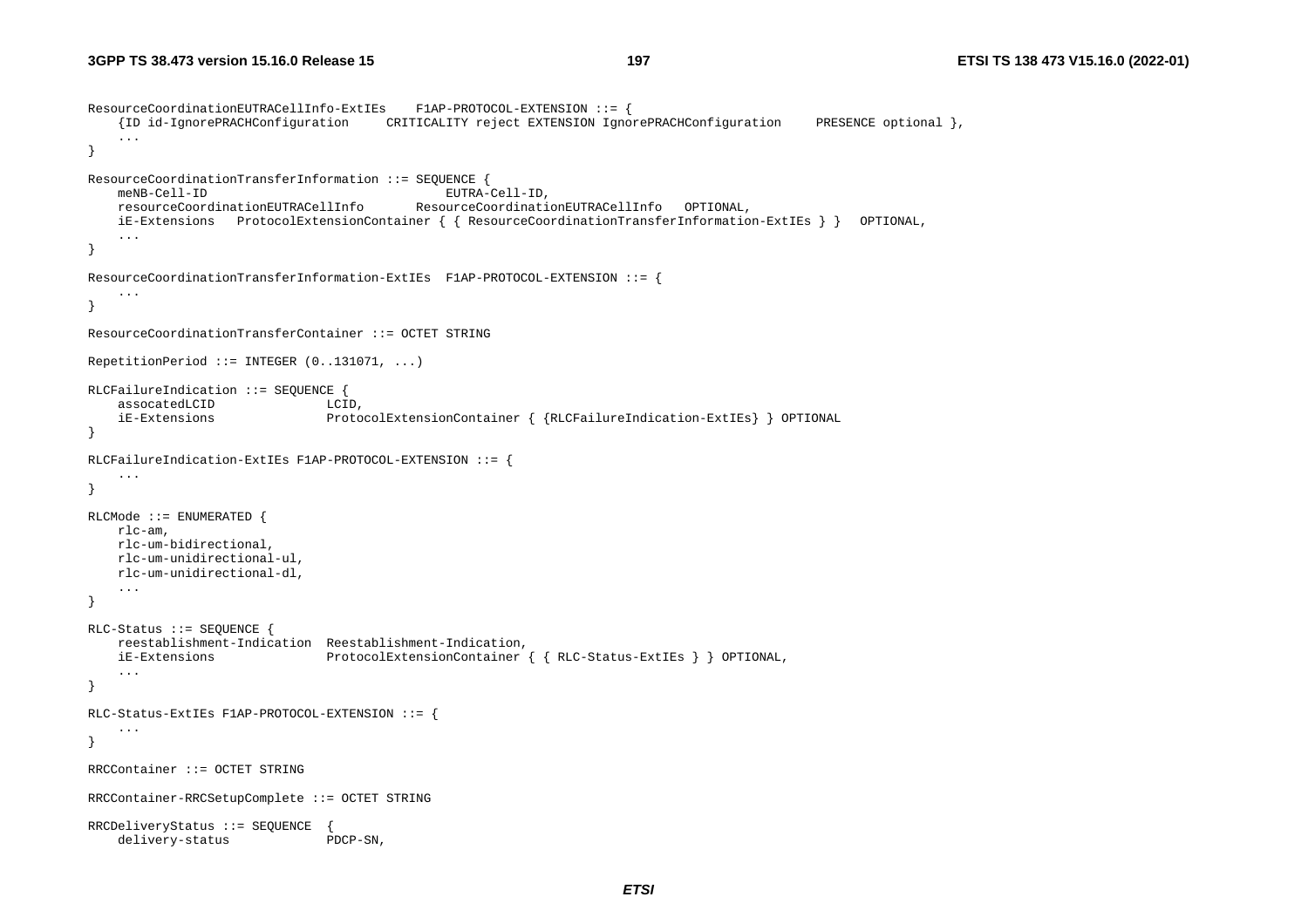```
 triggering-message PDCP-SN, 
    iE-Extensions ProtocolExtensionContainer { { RRCDeliveryStatus-ExtIEs } } OPTIONAL} 
RRCDeliveryStatus-ExtIEs F1AP-PROTOCOL-EXTENSION ::= { 
     ... } 
RRCDeliveryStatusRequest ::= ENUMERATED \{true, ... \}RRCReconfigurationCompleteIndicator ::= ENUMERATED { 
    true, 
     ..., 
    failure } 
RRC-Version ::= SEQUENCE { 
    latest-RRC-Version BIT STRING (SIZE(3)), 
    iE-Extensions ProtocolExtensionContainer { { RRC-Version-ExtIEs } } OPTIONAL} 
RRC-Version-ExtIEs F1AP-PROTOCOL-EXTENSION ::= { 
    {ID id-latest-RRC-Version-Enhanced CRITICALITY ignore EXTENSION OCTET STRING (SIZE(3)) PRESENCE optional }, 
    ... } 
-- S
SCell-FailedtoSetup-Item ::= SEQUENCE { 
   sCell-ID NRCGI,
    cause Cause OPTIONAL , 
    iE-Extensions ProtocolExtensionContainer { { SCell-FailedtoSetup-ItemExtIEs } } OPTIONAL, 
 ... 
} 
SCell-FailedtoSetup-ItemExtIEs F1AP-PROTOCOL-EXTENSION ::= { 
    ... } 
SCell-FailedtoSetupMod-Item ::= SEQUENCE { 
   sCell-ID NRCGI,
    cause Cause OPTIONAL , 
    iE-Extensions ProtocolExtensionContainer { { SCell-FailedtoSetupMod-ItemExtIEs } } OPTIONAL, 
 ... 
} 
SCell-FailedtoSetupMod-ItemExtIEs F1AP-PROTOCOL-EXTENSION ::= { 
 ... 
} 
SCell-ToBeRemoved-Item ::= SEQUENCE { 
   sCell-ID NRCGI,
    iE-Extensions ProtocolExtensionContainer { { SCell-ToBeRemoved-ItemExtIEs } } OPTIONAL, 
    ... }
```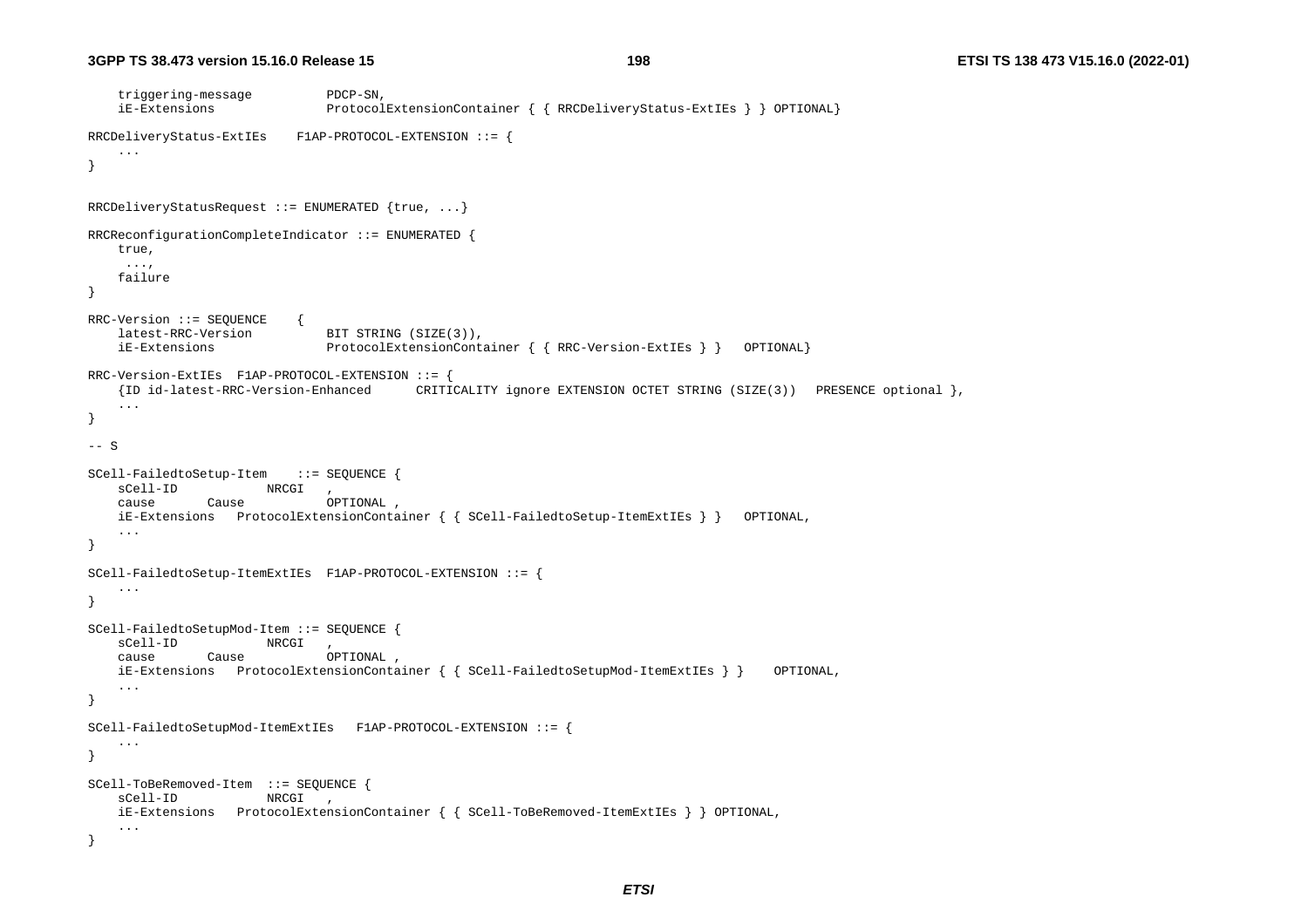```
SCell-ToBeRemoved-ItemExtIEs F1AP-PROTOCOL-EXTENSION ::= { 
    ... } 
SCell-ToBeSetup-Item ::= SEQUENCE { 
 sCell-ID NRCGI , 
 sCellIndex SCellIndex, 
    sCellULConfigured CellULConfigured OPTIONAL, 
    iE-Extensions ProtocolExtensionContainer { { SCell-ToBeSetup-ItemExtIEs } } OPTIONAL, 
 ... 
} 
SCell-ToBeSetup-ItemExtIEs F1AP-PROTOCOL-EXTENSION ::= { 
    { ID id-ServingCellMO CRITICALITY ignore EXTENSION ServingCellMO PRESENCE optional }, 
    ... } 
SCell-ToBeSetupMod-Item ::= SEQUENCE { 
 sCell-ID NRCGI , 
 sCellIndex SCellIndex, 
    sCellULConfigured CellULConfigured OPTIONAL, 
    iE-Extensions ProtocolExtensionContainer { { SCell-ToBeSetupMod-ItemExtIEs } } OPTIONAL, 
    ... } 
SCell-ToBeSetupMod-ItemExtIEs F1AP-PROTOCOL-EXTENSION ::= { 
    { ID id-ServingCellMO CRITICALITY ignore EXTENSION ServingCellMO PRESENCE optional }, 
    ... } 
SCellIndex ::=INTER (1..31, ...)SCGIndicator ::= ENUMERATED{released, ...}
SerialNumber ::= BIT STRING (SIZE (16)) 
SIBType-PWS ::=INTER (6..8, ...)SelectedBandCombinationIndex ::= OCTET STRING SelectedFeatureSetEntryIndex ::= OCTET STRING 
CG-ConfigInfo ::= OCTET STRING 
ServCellIndex ::= INTEGER (0..31, ...)ServingCellMO ::= INTEGER (1..64, ...)Served-Cell-Information ::= SEQUENCE { 
   nRCGI, NRCGI,
   nRPCI,
    fiveGS-TAC FiveGS-TAC OPTIONAL, 
    configured-EPS-TAC Configured-EPS-TAC OPTIONAL,
```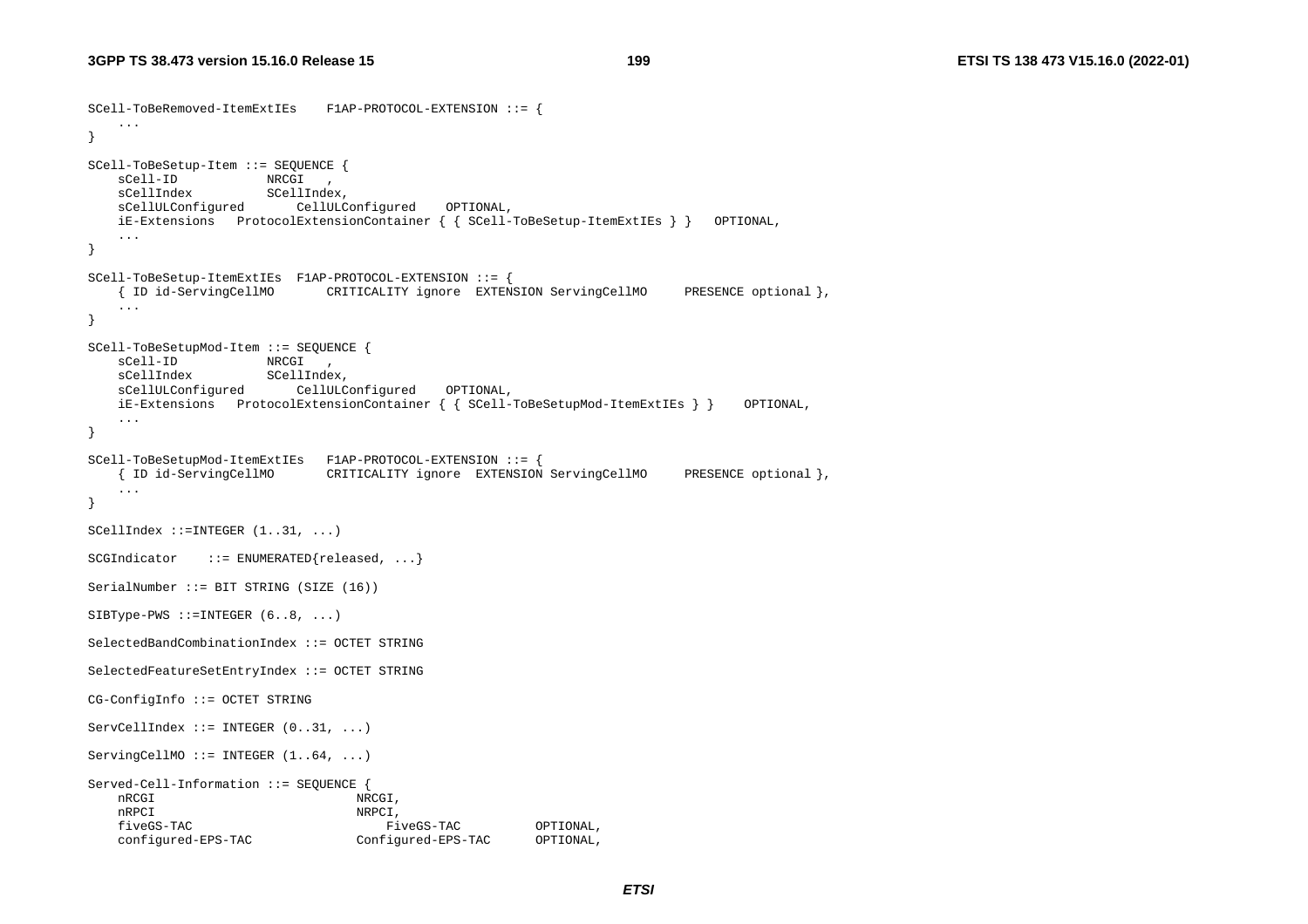```
servedPLMNs ServedPLMNs-List,
   nR-Mode-Info NR-Mode-Info,
    measurementTimingConfiguration OCTET STRING, 
    iE-Extensions ProtocolExtensionContainer { {Served-Cell-Information-ExtIEs} } OPTIONAL, 
    ... } 
Served-Cell-Information-ExtIEs F1AP-PROTOCOL-EXTENSION ::= { 
      { ID id-RANAC CRITICALITY ignore EXTENSION RANAC PRESENCE optional }| 
       { ID id-ExtendedServedPLMNs-List CRITICALITY ignore EXTENSION ExtendedServedPLMNs-List PRESENCE optional }| 
 { ID id-Cell-Direction CRITICALITY ignore EXTENSION Cell-Direction PRESENCE optional }| 
 { ID id-BPLMN-ID-Info-List CRITICALITY ignore EXTENSION BPLMN-ID-Info-List PRESENCE optional }| 
 { ID id-Cell-Type CRITICALITY ignore EXTENSION CellType PRESENCE optional}| 
 { ID id-ConfiguredTACIndication CRITICALITY ignore EXTENSION ConfiguredTACIndication PRESENCE optional }, 
    ... } 
Served-Cells-To-Add-Item ::= SEQUENCE { 
    served-Cell-Information Served-Cell-Information, 
    gNB-DU-System-Information GNB-DU-System-Information OPTIONAL, 
    iE-Extensions ProtocolExtensionContainer { { Served-Cells-To-Add-ItemExtIEs} } OPTIONAL, 
    ... } 
Served-Cells-To-Add-ItemExtIEs F1AP-PROTOCOL-EXTENSION ::= { 
    ... } 
Served-Cells-To-Delete-Item ::= SEQUENCE { 
    oldNRCGI NRCGI , 
    iE-Extensions ProtocolExtensionContainer { { Served-Cells-To-Delete-ItemExtIEs } } OPTIONAL, 
    ... } 
Served-Cells-To-Delete-ItemExtIEs F1AP-PROTOCOL-EXTENSION ::= { 
    ... } 
Served-Cells-To-Modify-Item ::= SEQUENCE { 
    oldNRCGI NRCGI , 
   served-Cell-Information Served-Cell-Information
    gNB-DU-System-Information GNB-DU-System-Information OPTIONAL , 
    iE-Extensions ProtocolExtensionContainer { { Served-Cells-To-Modify-ItemExtIEs } } OPTIONAL, 
    ... } 
Served-Cells-To-Modify-ItemExtIEs F1AP-PROTOCOL-EXTENSION ::= { 
    ... } 
Served-EUTRA-Cells-Information::= SEQUENCE { 
    eUTRA-Mode-Info EUTRA-Mode-Info, 
    protectedEUTRAResourceIndication ProtectedEUTRAResourceIndication, 
    iE-Extensions ProtocolExtensionContainer { {Served-EUTRA-Cell-Information-ExtIEs} } OPTIONAL,
```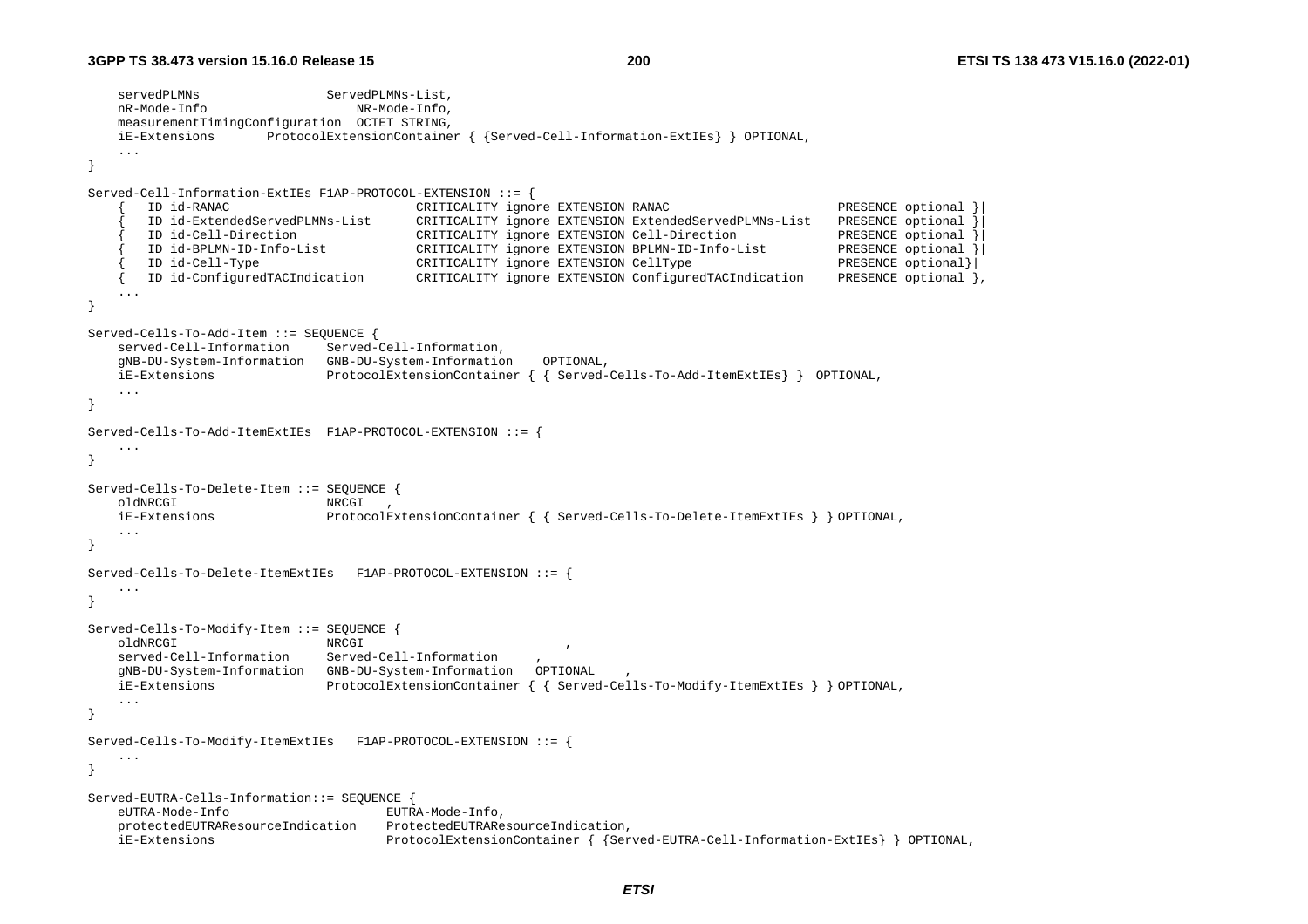...

```
} 
Served-EUTRA-Cell-Information-ExtIEs F1AP-PROTOCOL-EXTENSION ::= { 
 ... 
} 
Service-State ::= ENUMERATED { 
    in-service, 
    out-of-service, 
 ... 
} 
Service-Status ::= SEQUENCE { 
   service-state Service-State,
    switchingOffOngoing ENUMERATED {true, ...} OPTIONAL, 
    iE-Extensions ProtocolExtensionContainer { { Service-Status-ExtIEs } } OPTIONAL, 
     ... } 
Service-Status-ExtIEs F1AP-PROTOCOL-EXTENSION ::= { 
 ... 
} 
ShortDRXCycleLength ::= ENUMERATED {ms2, ms3, ms4, ms5, ms6, ms7, ms8, ms10, ms14, ms16, ms20, ms30, ms32, ms35, ms40, ms64, ms80, ms128, ms160, 
ms256, ms320, ms512, ms640, ...} 
ShortDRXCycleTimer ::= INTEGER (1..16) 
SIB1-message ::= OCTET STRING 
SItype  ::= INTEGER (1..32, ...)SItype-List ::= SEQUENCE (SIZE(1.. maxnoofSITypes)) OF SItype-Item 
SItype-Item ::= SEQUENCE { 
    sItype SItype , 
    iE-Extensions ProtocolExtensionContainer { { SItype-ItemExtIEs } } OPTIONAL 
} 
SItype-ItemExtIEs F1AP-PROTOCOL-EXTENSION ::= { 
     ... } 
SibtypetobeupdatedListItem ::= SEQUENCE { 
   sIBtype INTEGER (2..32,...),sIBmessage OCTET STRING,
   valueTag INTEGER (0..31,...),
    iE-Extensions ProtocolExtensionContainer { { SibtypetobeupdatedListItem-ExtIEs } } OPTIONAL, 
     ... } 
SibtypetobeupdatedListItem-ExtIEs F1AP-PROTOCOL-EXTENSION ::= { 
     {ID id-areaScope CRITICALITY ignore EXTENSION AreaScope PRESENCE optional},
```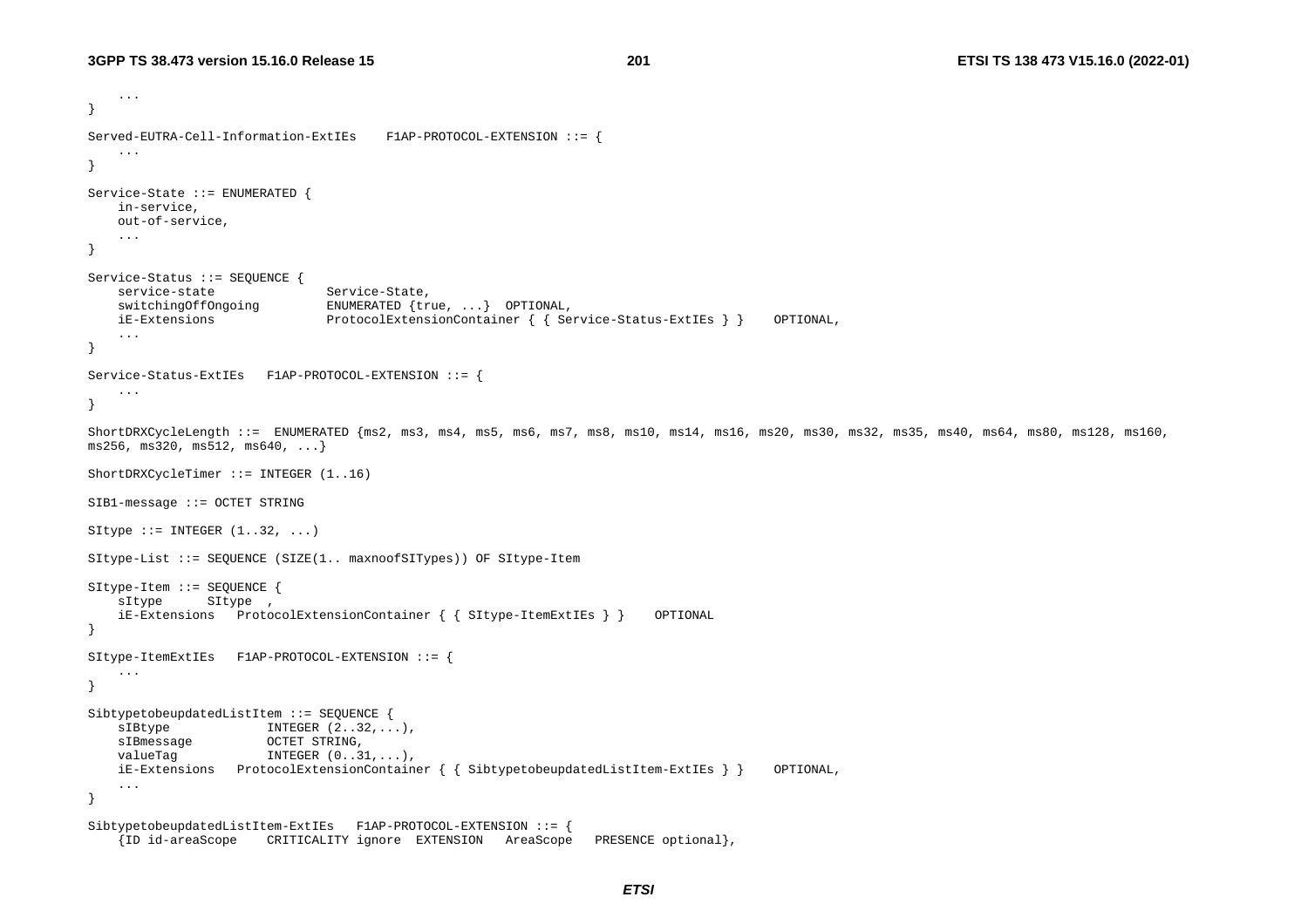```
 ... } 
SliceSupportList ::= SEQUENCE (SIZE(1.. maxnoofSliceItems)) OF SliceSupportItem 
SliceSupportItem ::= SEQUENCE { 
    sNSSAI SNSSAI, 
    iE-Extensions ProtocolExtensionContainer { { SliceSupportItem-ExtIEs } } OPTIONAL 
} 
SliceSupportItem-ExtIEs F1AP-PROTOCOL-EXTENSION ::= { 
 ... 
} 
SNSSAI ::= SEQUENCE { 
   sST OCTET STRING (SIZE(1)),
   sD OCTET STRING (SIZE(3)) OPTIONAL
    iE-Extensions ProtocolExtensionContainer { { SNSSAI-ExtIEs } } OPTIONAL 
} 
SNSSAI-ExtIEs F1AP-PROTOCOL-EXTENSION ::= { 
    ... } 
SpectrumSharingGroupID ::= INTEGER (1..maxCellineNB) 
SRBID ::= INTEGER (0..3, ...)SRBs-FailedToBeSetup-Item ::= SEQUENCE { 
    sRBID SRBID , 
    cause Cause OPTIONAL, 
    iE-Extensions ProtocolExtensionContainer { { SRBs-FailedToBeSetup-ItemExtIEs } } OPTIONAL, 
 ... 
} 
SRBs-FailedToBeSetup-ItemExtIEs F1AP-PROTOCOL-EXTENSION ::= { 
     ... } 
SRBs-FailedToBeSetupMod-Item ::= SEQUENCE { 
    sRBID SRBID , 
    cause Cause OPTIONAL, 
    iE-Extensions ProtocolExtensionContainer { { SRBs-FailedToBeSetupMod-ItemExtIEs } } OPTIONAL, 
     ... } 
SRBs-FailedToBeSetupMod-ItemExtIEs F1AP-PROTOCOL-EXTENSION ::= { 
 ... 
} 
SRBs-Modified-Item ::= SEQUENCE { 
   sRBID SRBID,
    lCID LCID, 
    iE-Extensions ProtocolExtensionContainer { { SRBs-Modified-ItemExtIEs } } OPTIONAL,
```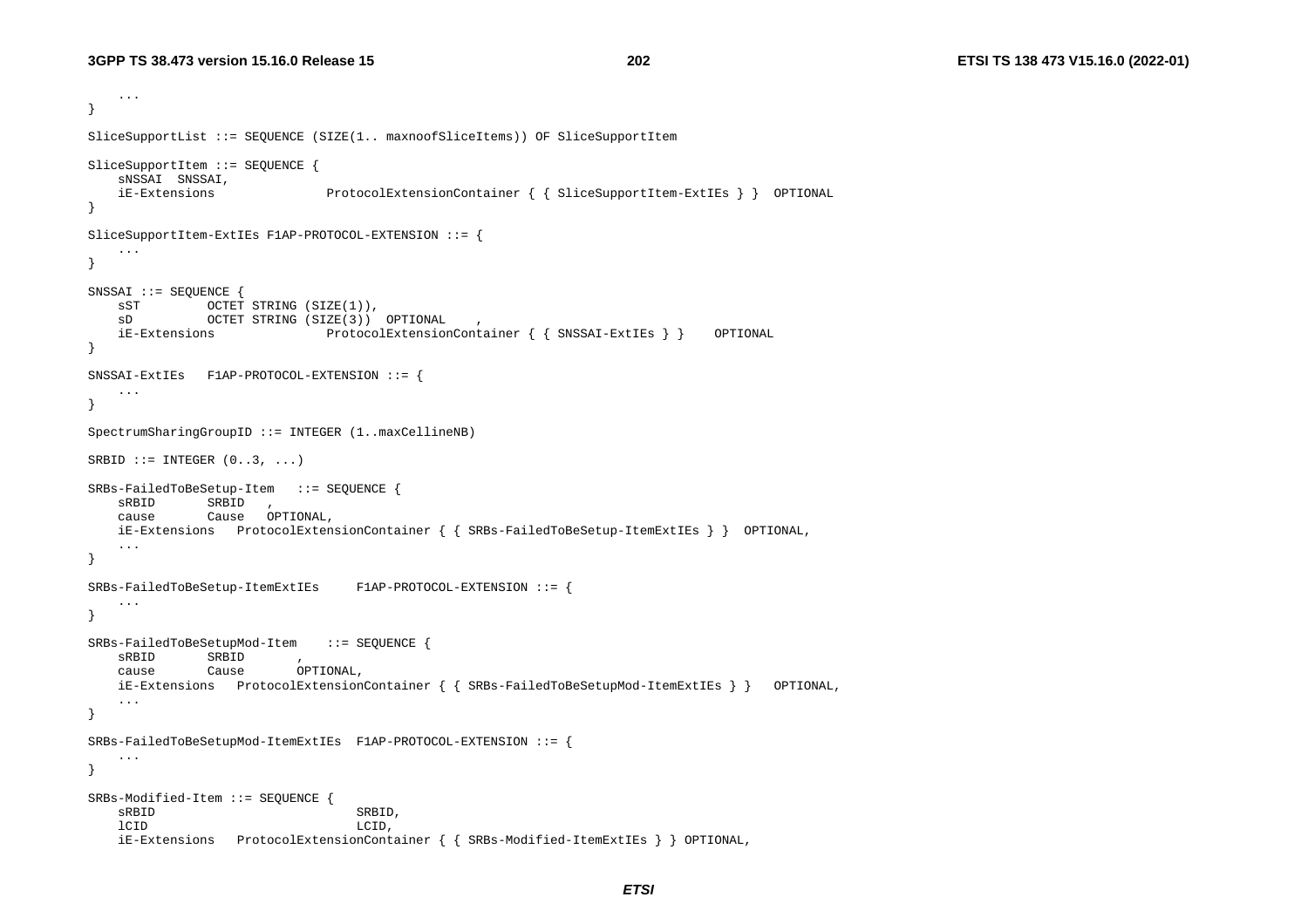```
 ... 
} 
SRBs-Modified-ItemExtIEs F1AP-PROTOCOL-EXTENSION ::= { 
 ... 
} 
SRBs-Required-ToBeReleased-Item ::= SEQUENCE { 
    sRBID SRBID, 
    iE-Extensions ProtocolExtensionContainer { { SRBs-Required-ToBeReleased-ItemExtIEs } } OPTIONAL, 
 ... 
} 
SRBs-Required-ToBeReleased-ItemExtIEs F1AP-PROTOCOL-EXTENSION ::= { 
    ... } 
SRBs-Setup-Item ::= SEQUENCE { 
   sRBID SRBID,
    lCID LCID, 
    iE-Extensions ProtocolExtensionContainer { { SRBs-Setup-ItemExtIEs } } OPTIONAL, 
 ... 
} 
SRBs-Setup-ItemExtIEs F1AP-PROTOCOL-EXTENSION ::= { 
 ... 
} 
SRBs-SetupMod-Item ::= SEQUENCE { 
   sRBID SRBID,
    lCID LCID, 
    iE-Extensions ProtocolExtensionContainer { { SRBs-SetupMod-ItemExtIEs } } OPTIONAL, 
 ... 
} 
SRBs-SetupMod-ItemExtIEs F1AP-PROTOCOL-EXTENSION ::= { 
 ... 
} 
SRBs-ToBeReleased-Item ::= SEQUENCE { 
    sRBID SRBID, 
    iE-Extensions ProtocolExtensionContainer { { SRBs-ToBeReleased-ItemExtIEs } } OPTIONAL, 
    ... } 
SRBs-ToBeReleased-ItemExtIEs F1AP-PROTOCOL-EXTENSION ::= { 
    ... } 
SRBs-ToBeSetup-Item ::= SEQUENCE { 
    sRBID SRBID , 
   duplicationIndication DuplicationIndication OPTIONAL,
    iE-Extensions ProtocolExtensionContainer { { SRBs-ToBeSetup-ItemExtIEs } } OPTIONAL, 
    ...
```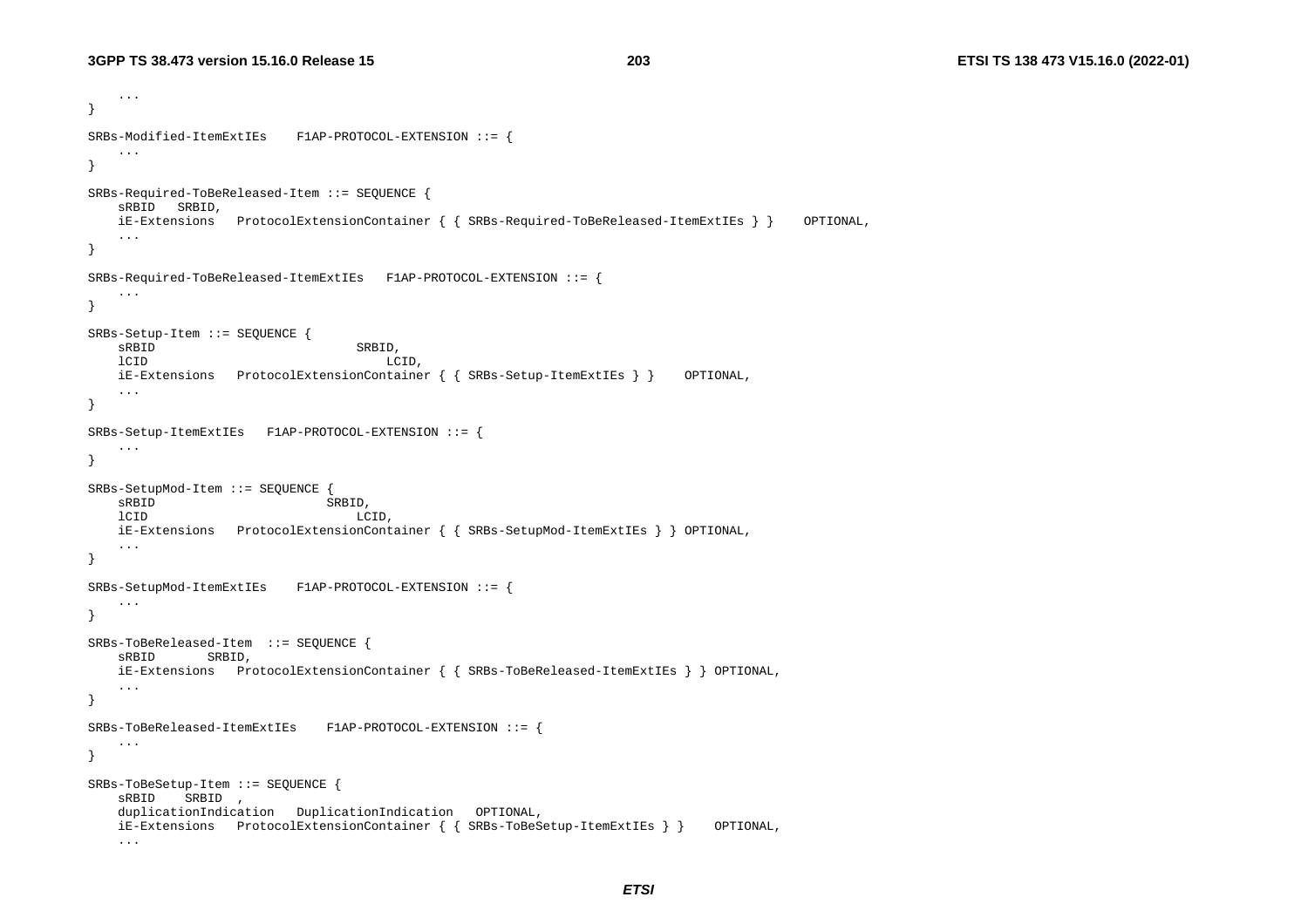```
} 
SRBs-ToBeSetup-ItemExtIEs F1AP-PROTOCOL-EXTENSION ::= { 
 ... 
} 
SRBs-ToBeSetupMod-Item ::= SEQUENCE { 
    sRBID SRBID, 
   duplicationIndication DuplicationIndication OPTIONAL,
    iE-Extensions ProtocolExtensionContainer { { SRBs-ToBeSetupMod-ItemExtIEs } } OPTIONAL, 
 ... 
} 
SRBs-ToBeSetupMod-ItemExtIEs F1AP-PROTOCOL-EXTENSION ::= { 
    ... } 
SUL-Information ::= SEQUENCE { 
   sUL-NRARFCN INTEGER (0..maxNRARFCN),
    sUL-transmission-Bandwidth Transmission-Bandwidth, 
    iE-Extensions ProtocolExtensionContainer { { SUL-InformationExtIEs} } OPTIONAL, 
    ... } 
SUL-InformationExtIEs F1AP-PROTOCOL-EXTENSION ::= { 
     ... } 
SubscriberProfileIDforRFP ::= INTEGER (1..256, ...) 
SULAccessIndication ::= ENUMERATED \{true, ...\}SupportedSULFreqBandItem ::= SEQUENCE { 
   freqBandIndicatorNr INTEGER (1..1024,...), iE-Extensions ProtocolExtensionContainer { { SupportedSULFreqBandItem-ExtIEs} } OPTIONAL, 
    ... } 
SupportedSULFreqBandItem-ExtIEs F1AP-PROTOCOL-EXTENSION ::= { 
    ... } 
SystemInformationAreaID ::=BIT STRING (SIZE (24)) 
-- T
FiveGS-TAC ::= OCTET STRING (SIZE(3)) 
Configured-EPS-TAC ::= OCTET STRING (SIZE(2)) 
TDD-Info ::= SEQUENCE { 
   nRFreqInfo NRFreqInfo,
    transmission-Bandwidth Transmission-Bandwidth,
```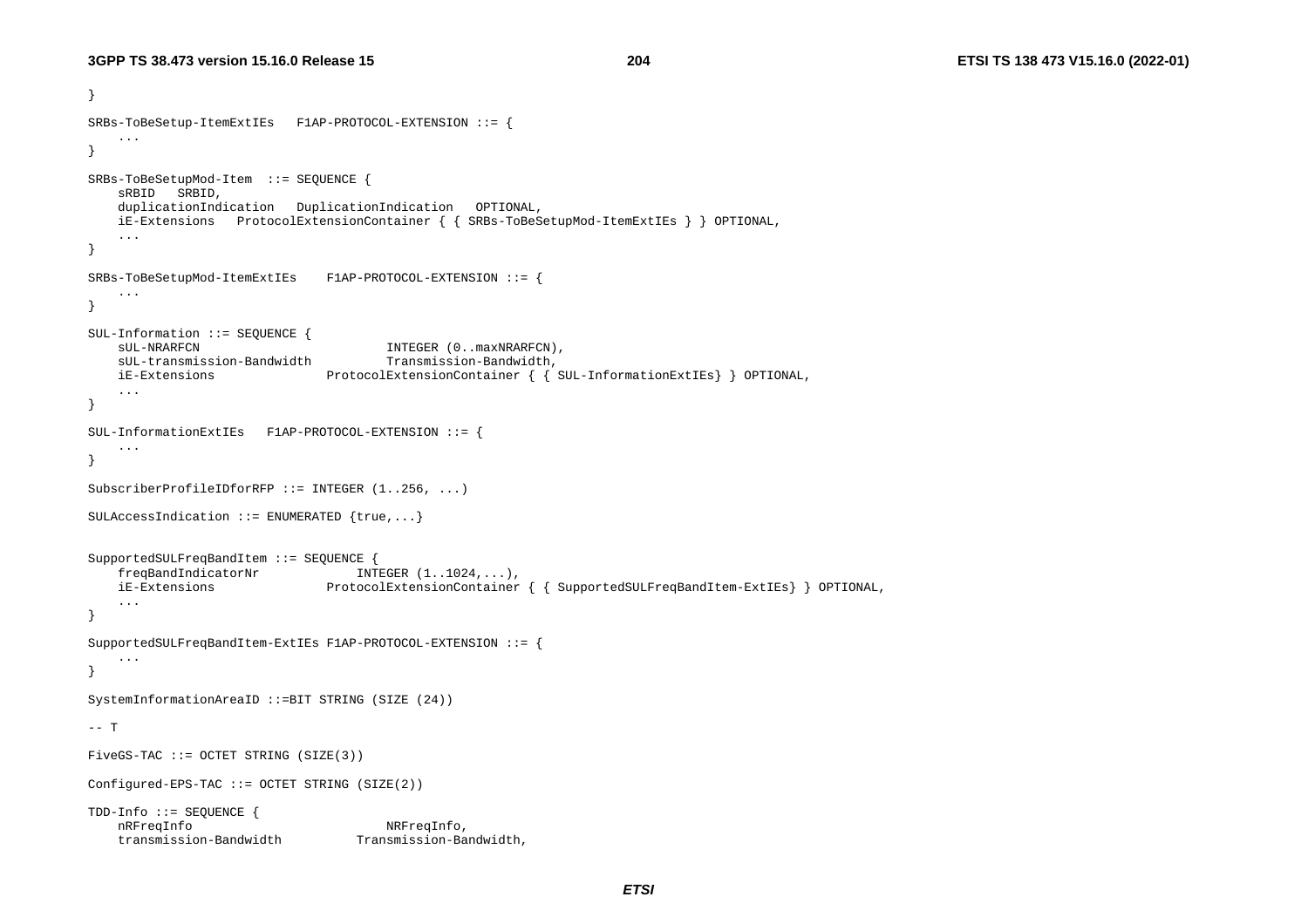```
 iE-Extensions ProtocolExtensionContainer { {TDD-Info-ExtIEs} } OPTIONAL, 
     ... } 
TDD-Info-ExtIEs F1AP-PROTOCOL-EXTENSION ::= { 
     ... } 
TimeToWait ::= ENUMERATED \{v1s, v2s, v5s, v10s, v20s, v60s, ... \}TNLAssociationUsage ::= ENUMERATED { 
     ue, 
    non-ue, 
    both, 
     ... } 
TransportLayerAddress ::= BIT STRING (SIZE(1..160, ...)) 
TransactionID :=[NTEGER (0..255, ...)]Transmission-Bandwidth ::= SEQUENCE { 
    nRSCS NRSCS, 
    nRNRB NRNRB, 
    iE-Extensions ProtocolExtensionContainer { { Transmission-Bandwidth-ExtIEs} } OPTIONAL, 
     ... } 
Transmission-Bandwidth-ExtIEs F1AP-PROTOCOL-EXTENSION ::= { 
     ... } 
TransmissionActionIndicator ::= ENUMERATED {stop, ..., restart } 
TypeOfError ::= ENUMERATED { 
    not-understood, 
    missing, 
     ... } 
-- U
UAC-Assistance-Info ::= SEQUENCE { 
     uACPLMN-List UACPLMN-List, 
     iE-Extensions ProtocolExtensionContainer { { UAC-Assistance-InfoExtIEs} } OPTIONAL 
} 
UAC-Assistance-InfoExtIEs F1AP-PROTOCOL-EXTENSION ::= { 
 ... 
} 
UACPLMN-List ::= SEQUENCE (SIZE(1..maxnoofUACPLMNs)) OF UACPLMN-Item 
UACPLMN-Item::= SEQUENCE { 
    pLMNIdentity PLMN-Identity,
```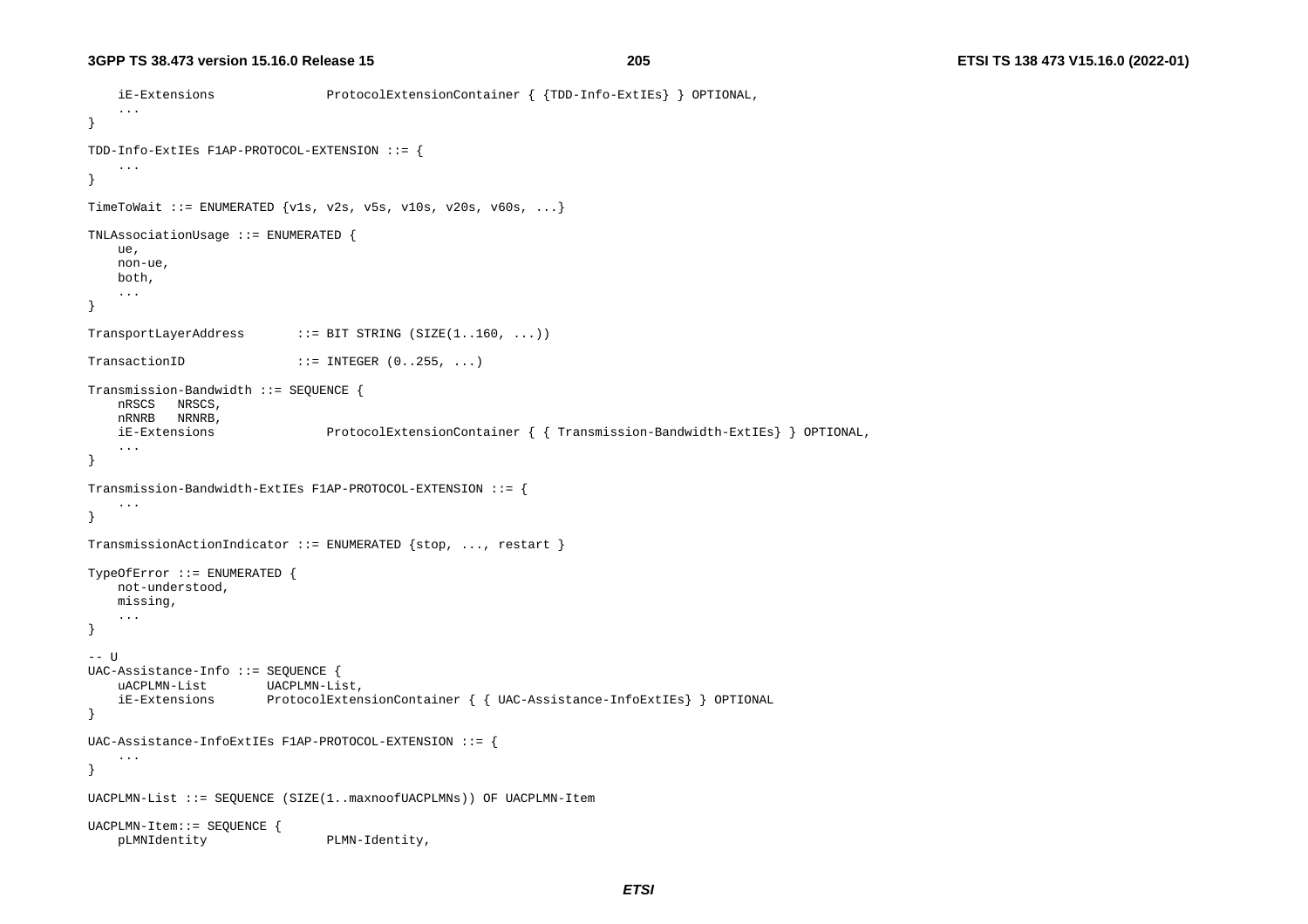**3GPP TS 38.473 version 15.16.0 Release 15**

```
 uACType-List UACType-List, iE-Extensions ProtocolExtensionContainer { { UACPLMN-Item-ExtIEs} } OPTIONAL 
} 
UACPLMN-Item-ExtIEs F1AP-PROTOCOL-EXTENSION ::= { 
     ... } 
UACType-List ::= SEQUENCE (SIZE(1..maxnoofUACperPLMN)) OF UACType-Item 
UACType-Item::= SEQUENCE { 
    uACReductionIndication UACReductionIndication, 
     uACCategoryType UACCategoryType, 
    iE-Extensions ProtocolExtensionContainer { { UACType-Item-ExtIEs } } OPTIONAL 
} 
UACType-Item-ExtIEs F1AP-PROTOCOL-EXTENSION ::= { 
     ... } 
UACCategoryType ::= CHOICE { 
   uACstandardized UACAction,
    uACOperatorDefined UACOperatorDefined,
    choice-extension ProtocolIE-SingleContainer { { UACCategoryType-ExtIEs } }
} 
UACCategoryType-ExtIEs F1AP-PROTOCOL-IES ::= { 
     ... } 
UACOperatorDefined ::= SEQUENCE { 
    accessCategory INTEGER (32..63,...),
   accessIdentity BIT STRING (SIZE(7)),
     iE-Extensions ProtocolExtensionContainer { { UACOperatorDefined-ExtIEs} } OPTIONAL 
} 
UACOperatorDefined-ExtIEs F1AP-PROTOCOL-EXTENSION ::= { 
     ... } 
UACAction ::= ENUMERATED { 
     reject-non-emergency-mo-dt, 
     reject-rrc-cr-signalling, 
    permit-emergency-sessions-and-mobile-terminated-services-only, 
    permit-high-priority-sessions-and-mobile-terminated-services-only, 
     ... } 
UACReductionIndication ::= INTEGER (0..100) 
UE-associatedLogicalF1-ConnectionItem ::= SEQUENCE { 
     gNB-CU-UE-F1AP-ID GNB-CU-UE-F1AP-ID OPTIONAL, 
     gNB-DU-UE-F1AP-ID GNB-DU-UE-F1AP-ID OPTIONAL,
```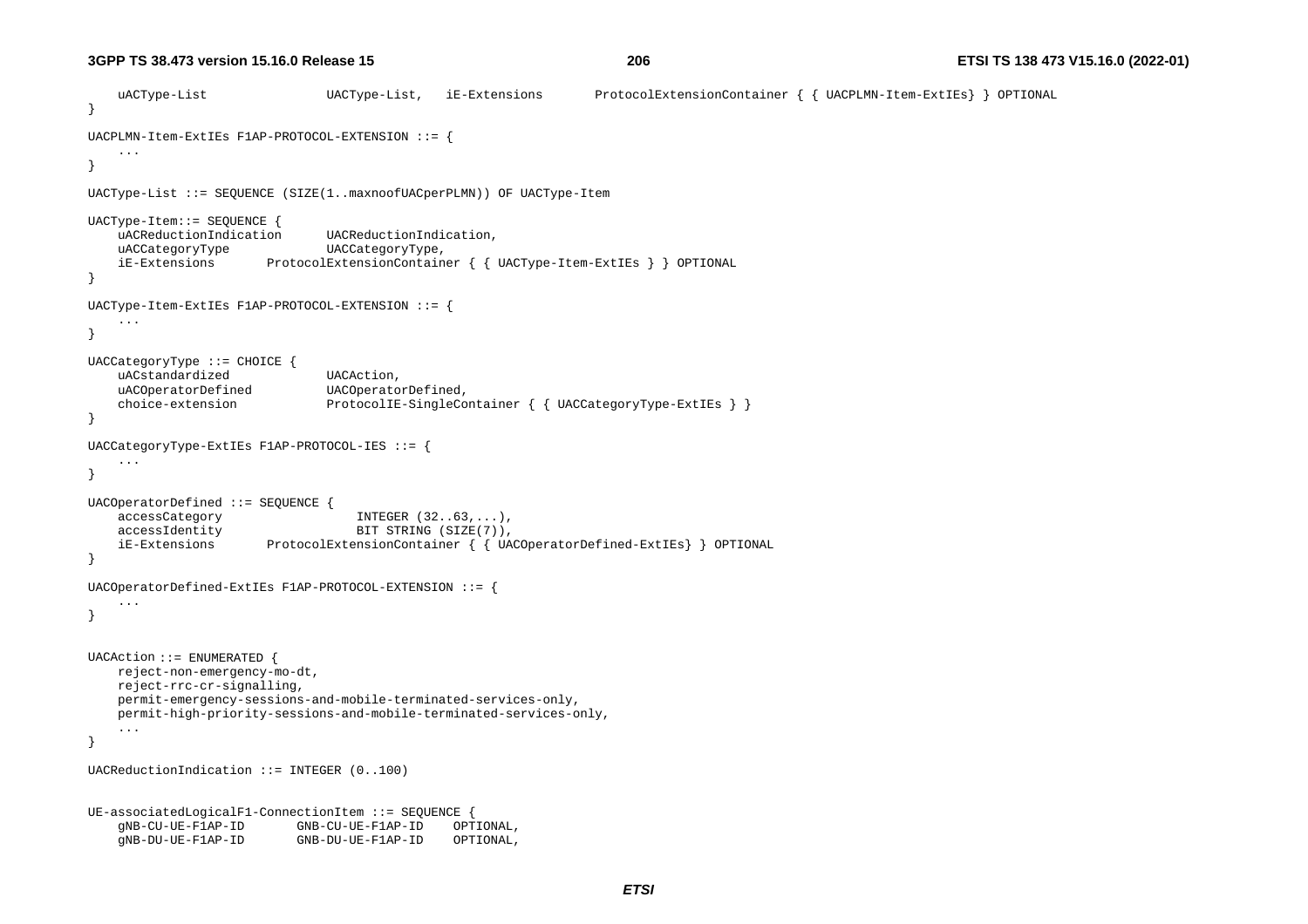```
 iE-Extensions ProtocolExtensionContainer { { UE-associatedLogicalF1-ConnectionItemExtIEs} } OPTIONAL, 
     ... } 
UEAssistanceInformation ::= OCTET STRING UE-associatedLogicalF1-ConnectionItemExtIEs F1AP-PROTOCOL-EXTENSION ::= { 
     ... } 
UE-CapabilityRAT-ContainerList::= OCTET STRING 
UEContextNotRetrievable ::= ENUMERATED {true, ...} 
UEIdentityIndexValue ::= CHOICE { 
    indexLength10 BIT STRING (SIZE (10)),
     choice-extension ProtocolIE-SingleContainer { {UEIdentityIndexValueChoice-ExtIEs} } 
} 
UEIdentityIndexValueChoice-ExtIEs F1AP-PROTOCOL-IES ::= { 
 ... } 
ULConfiguration ::= SEQUENCE
     uLUEConfiguration ULUEConfiguration, 
     iE-Extensions ProtocolExtensionContainer { { ULConfigurationExtIEs } } OPTIONAL, 
     ... } 
ULConfigurationExtIEs F1AP-PROTOCOL-EXTENSION ::= { 
     ... } 
ULUEConfiguration ::= ENUMERATED {no-data, shared, only, ...}ULUPTNLInformation-ToBeSetup-List ::= SEQUENCE (SIZE(1..maxnoofULUPTNLInformation)) OF ULUPTNLInformation-ToBeSetup-Item 
ULUPTNLInformation-ToBeSetup-Item ::=SEQUENCE { 
     uLUPTNLInformation UPTransportLayerInformation, 
     iE-Extensions ProtocolExtensionContainer { { ULUPTNLInformation-ToBeSetup-ItemExtIEs } } OPTIONAL, 
     ... } 
ULUPTNLInformation-ToBeSetup-ItemExtIEs F1AP-PROTOCOL-EXTENSION ::= { 
     ... } 
UplinkTxDirectCurrentListInformation ::= OCTET STRING 
UPTransportLayerInformation ::= CHOICE { 
     gTPTunnel GTPTunnel, 
     choice-extension ProtocolIE-SingleContainer { { UPTransportLayerInformation-ExtIEs} } 
}
```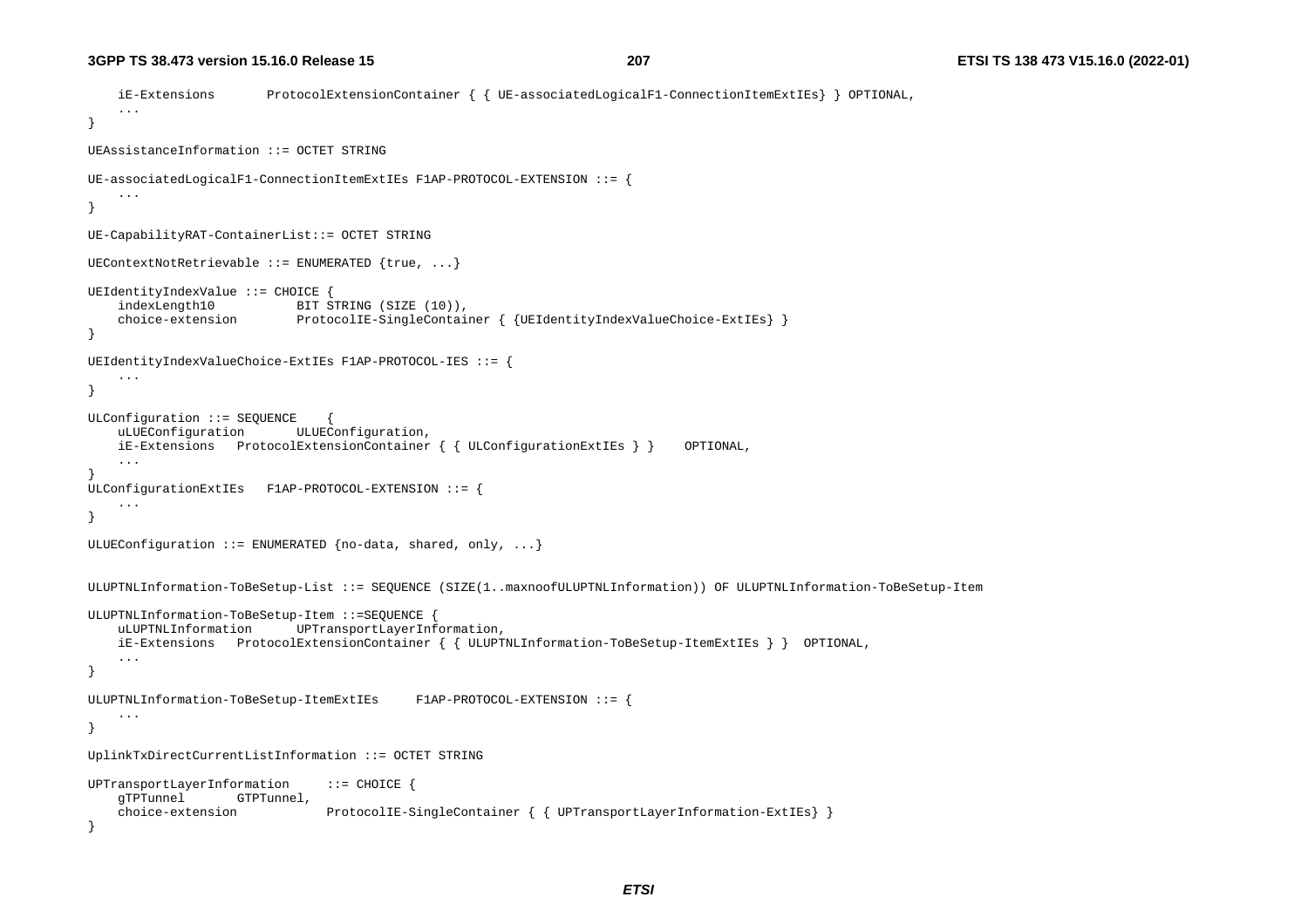UPTransportLayerInformation-ExtIEs F1AP-PROTOCOL-IES ::= {

```
 ... } 
-- V
-- W -- X -- Y -- Z
```
END

-- ASN1STOP

## 9.4.6 Common Definitions

```
-- ASN1START 
-- ************************************************************** --- Common definitions -- 
-- ************************************************************** F1AP-CommonDataTypes { 
itu-t (0) identified-organization (4) etsi (0) mobileDomain (0) 
ngran-access (22) modules (3) f1ap (3) version1 (1) f1ap-CommonDataTypes (3) } 
DEFINITIONS AUTOMATIC TAGS ::= BEGIN Criticality ::= ENUMERATED { reject, ignore, notify }
Presence ::= ENUMERATED { optional, conditional, mandatory }
PrivateIE-ID ::= CHOICE { 
    local INTEGER (0..65535), 
     global OBJECT IDENTIFIER 
} 
ProcedureCode ::= INTEGER (0..255)
ProtocolExtensionID ::= INTEGER (0..65535) 
ProtocolIE-ID ::= INTEGER (0..65535)
TriggeringMessage ::= ENUMERATED { initiating-message, successful-outcome, unsuccessful-outcome } 
END
```
-- ASN1STOP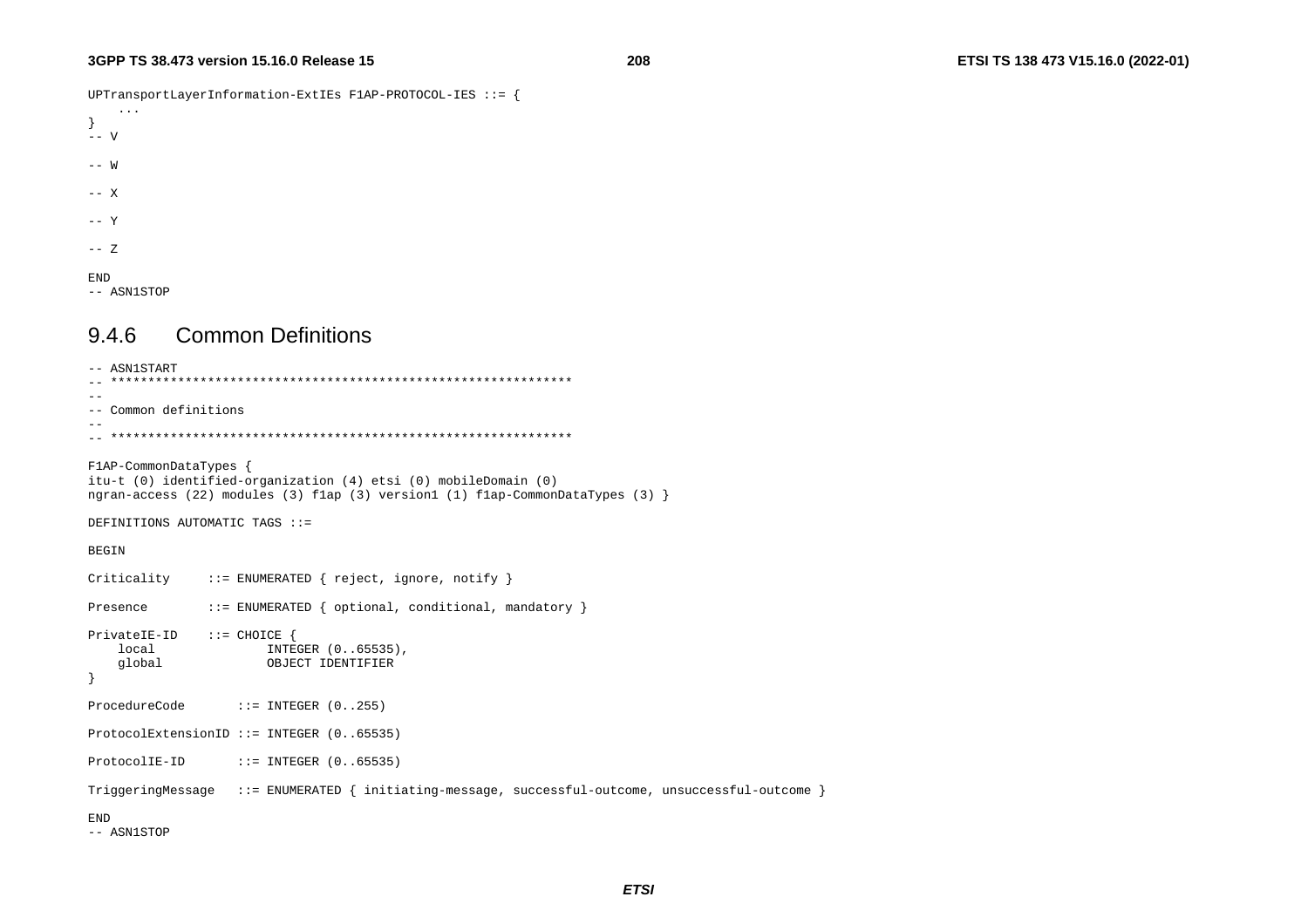# 9.4.7 Constant Definitions

-- ASN1START -- \*\*\*\*\*\*\*\*\*\*\*\*\*\*\*\*\*\*\*\*\*\*\*\*\*\*\*\*\*\*\*\*\*\*\*\*\*\*\*\*\*\*\*\*\*\*\*\*\*\*\*\*\*\*\*\*\*\*\*\*\*\* -- -- Constant definitions -- -- \*\*\*\*\*\*\*\*\*\*\*\*\*\*\*\*\*\*\*\*\*\*\*\*\*\*\*\*\*\*\*\*\*\*\*\*\*\*\*\*\*\*\*\*\*\*\*\*\*\*\*\*\*\*\*\*\*\*\*\*\*\* F1AP-Constants { itu-t (0) identified-organization (4) etsi (0) mobileDomain (0) ngran-access (22) modules (3) f1ap (3) version1 (1) f1ap-Constants (4) } DEFINITIONS AUTOMATIC TAGS ::= **BEGIN**  $\hspace{1.3cm} - \hspace{1.3cm} - \hspace{1.3cm} - \hspace{1.3cm}$  $-$ -- IE parameter types from other modules. -- -- \*\*\*\*\*\*\*\*\*\*\*\*\*\*\*\*\*\*\*\*\*\*\*\*\*\*\*\*\*\*\*\*\*\*\*\*\*\*\*\*\*\*\*\*\*\*\*\*\*\*\*\*\*\*\*\*\*\*\*\*\*\* IMPORTS ProcedureCode, ProtocolIE-ID FROM F1AP-CommonDataTypes; -- \*\*\*\*\*\*\*\*\*\*\*\*\*\*\*\*\*\*\*\*\*\*\*\*\*\*\*\*\*\*\*\*\*\*\*\*\*\*\*\*\*\*\*\*\*\*\*\*\*\*\*\*\*\*\*\*\*\*\*\*\*\*  $-$ -- Elementary Procedures -- -- \*\*\*\*\*\*\*\*\*\*\*\*\*\*\*\*\*\*\*\*\*\*\*\*\*\*\*\*\*\*\*\*\*\*\*\*\*\*\*\*\*\*\*\*\*\*\*\*\*\*\*\*\*\*\*\*\*\*\*\*\*\* id-Reset ProcedureCode ::= 0 id-F1Setup ProcedureCode ::= 1 id-ErrorIndication ProcedureCode ::= 2 id-gNBDUConfigurationUpdate ProcedureCode ::= 3 id-gNBCUConfigurationUpdate ProcedureCode ::= 4 id-UEContextSetup entitled and the ProcedureCode ::= 5 id-UEContextRelease ProcedureCode ::= 6 id-UEContextModification ProcedureCode ::= 7 id-UEContextModificationRequired ProcedureCode ::= 8 id-UEMobilityCommand ProcedureCode ::= 9 id-UEContextReleaseRequest ProcedureCode ::= 10 id-InitialULRRCMessageTransfer ProcedureCode ::= 11 id-DLRRCMessageTransfer ProcedureCode ::= 12 id-ULRRCMessageTransfer ProcedureCode ::= 13 id-privateMessage ProcedureCode ::= 14 id-UEInactivityNotification ProcedureCode ::= 15

id-GNBDUResourceCoordination ProcedureCode ::= 16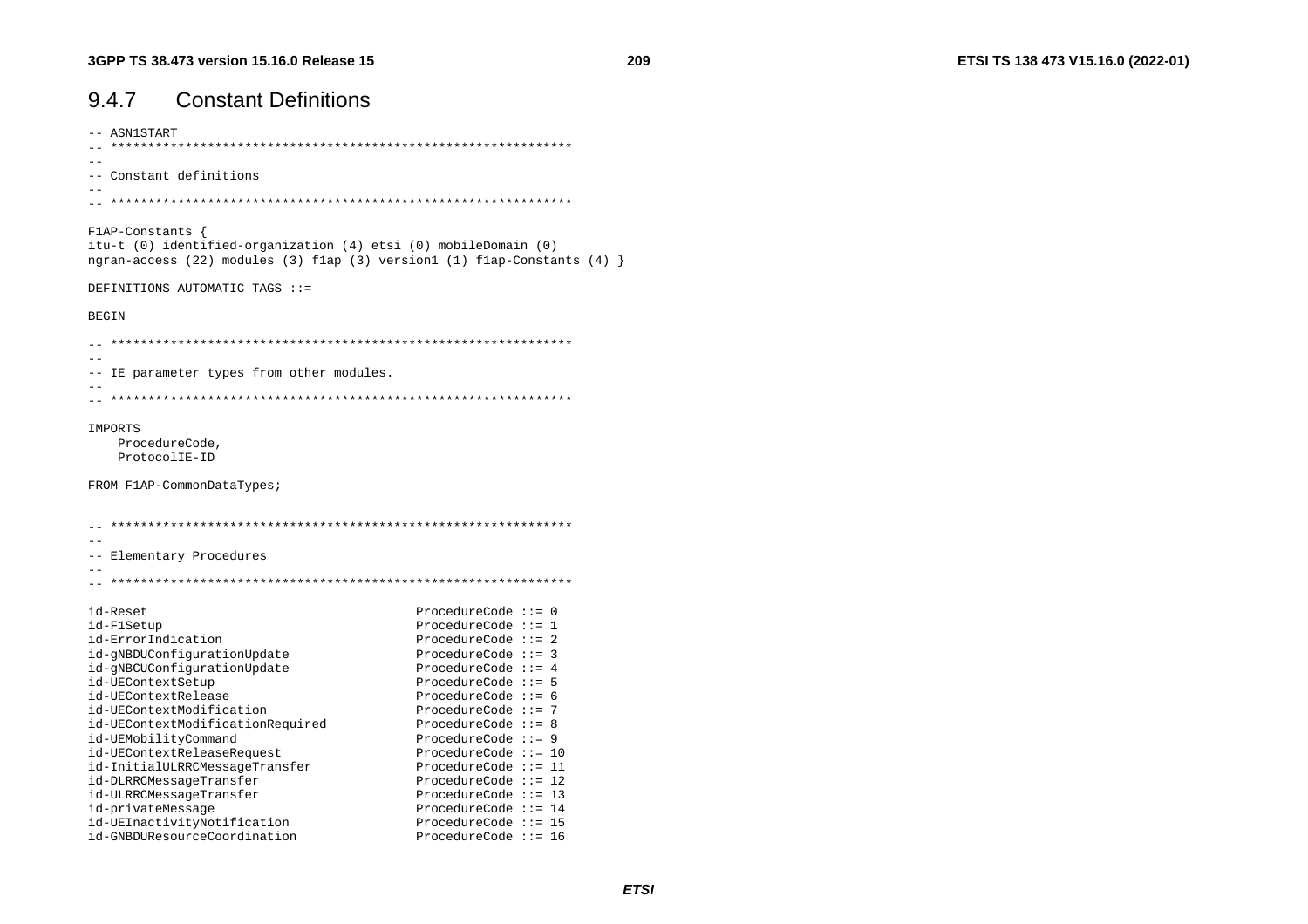### **3GPP TS 38.473 version 15.16.0 Release 15**

| id-SystemInformationDeliveryCommand<br>id-Paging<br>id-Notify<br>id-WriteReplaceWarning<br>id-PWSCancel<br>id-PWSRestartIndication<br>id-PWSFailureIndication<br>id-GNBDUStatusIndication<br>id-RRCDeliveryReport<br>id-F1Removal<br>id-NetworkAccessRateReduction | ProcedureCode $::= 17$<br>ProcedureCode $::= 18$<br>ProcedureCode $::= 19$<br>ProcedureCode $::= 20$<br>ProcedureCode $::= 21$<br>ProcedureCode $::= 22$<br>ProcedureCode $::= 23$<br>ProcedureCode $::= 24$<br>ProcedureCode $::= 25$<br>ProcedureCode $:= 26$<br>ProcedureCode $:= 27$ |
|--------------------------------------------------------------------------------------------------------------------------------------------------------------------------------------------------------------------------------------------------------------------|------------------------------------------------------------------------------------------------------------------------------------------------------------------------------------------------------------------------------------------------------------------------------------------|
| -- Extension constants                                                                                                                                                                                                                                             |                                                                                                                                                                                                                                                                                          |
| maxPrivateIEs<br>maxProtocolExtensions<br>maxProtocolIEs<br>-- Lists<br>- -                                                                                                                                                                                        | INTEGER $::= 65535$<br>INTEGER $::= 65535$<br>INTEGER $::= 65535$                                                                                                                                                                                                                        |
| maxNRARFCN<br>maxnoofErrors<br>maxnoofIndividualF1ConnectionsToReset<br>maxCellingNBDU<br>maxnoofSCells<br>maxnoofSRBs<br>maxnoofDRBs<br>maxnoofULUPTNLInformation<br>maxnoofDLUPTNLInformation                                                                    | INTEGER $::=$ 3279165<br>INTEGER $::= 256$<br>INTEGER $::= 65536$<br>INTEGER $:= 512$<br>INTEGER $::=$ 32<br>INTEGER $::= 8$<br>INTEGER $::= 64$<br>INTEGER $::= 2$<br>INTEGER $::= 2$                                                                                                   |

 $maxnoof$ BPLMNs  $INTEGR$  ::= 6

maxnoofPotentialSpCells INTEGER ::= 64 maxnoofNrCellBands INTEGER ::= 32

 $maxnoofC and idates pCells$ 

| maxnoofSIBTypes        |                 | INTEGER $::=$ 32    |  |
|------------------------|-----------------|---------------------|--|
| maxnoofSITypes         |                 | INTEGER $::=$ 32    |  |
| maxnoofPaqinqCells     |                 | INTEGER $::= 512$   |  |
| maxnoofTNLAssociations |                 | INTEGER $::=$ 32    |  |
| maxnoof0oSFlows        |                 | INTEGER $::= 64$    |  |
| maxnoofSliceItems      |                 | INTEGER $::= 1024$  |  |
| maxCellineNB           |                 | $INTER : := 256$    |  |
| maxnoofExtendedBPLMNs  |                 | INTEGER $: = 6$     |  |
| maxnoofUEIDs           |                 | INTEGER $::= 65536$ |  |
| maxnoofBPLMNsNR        | $INTER :: = 12$ |                     |  |
| maxnoofUACPLMNs        |                 | INTEGER $::= 12$    |  |
| maxnoofUACperPLMN      |                 | INTEGER $::= 64$    |  |
| maxnoofAdditionalSIBs  |                 | INTEGER $::= 63$    |  |
|                        |                 |                     |  |
|                        |                 |                     |  |
|                        |                 |                     |  |

 $INTER :: = 64$ 

 $INTER : := 32$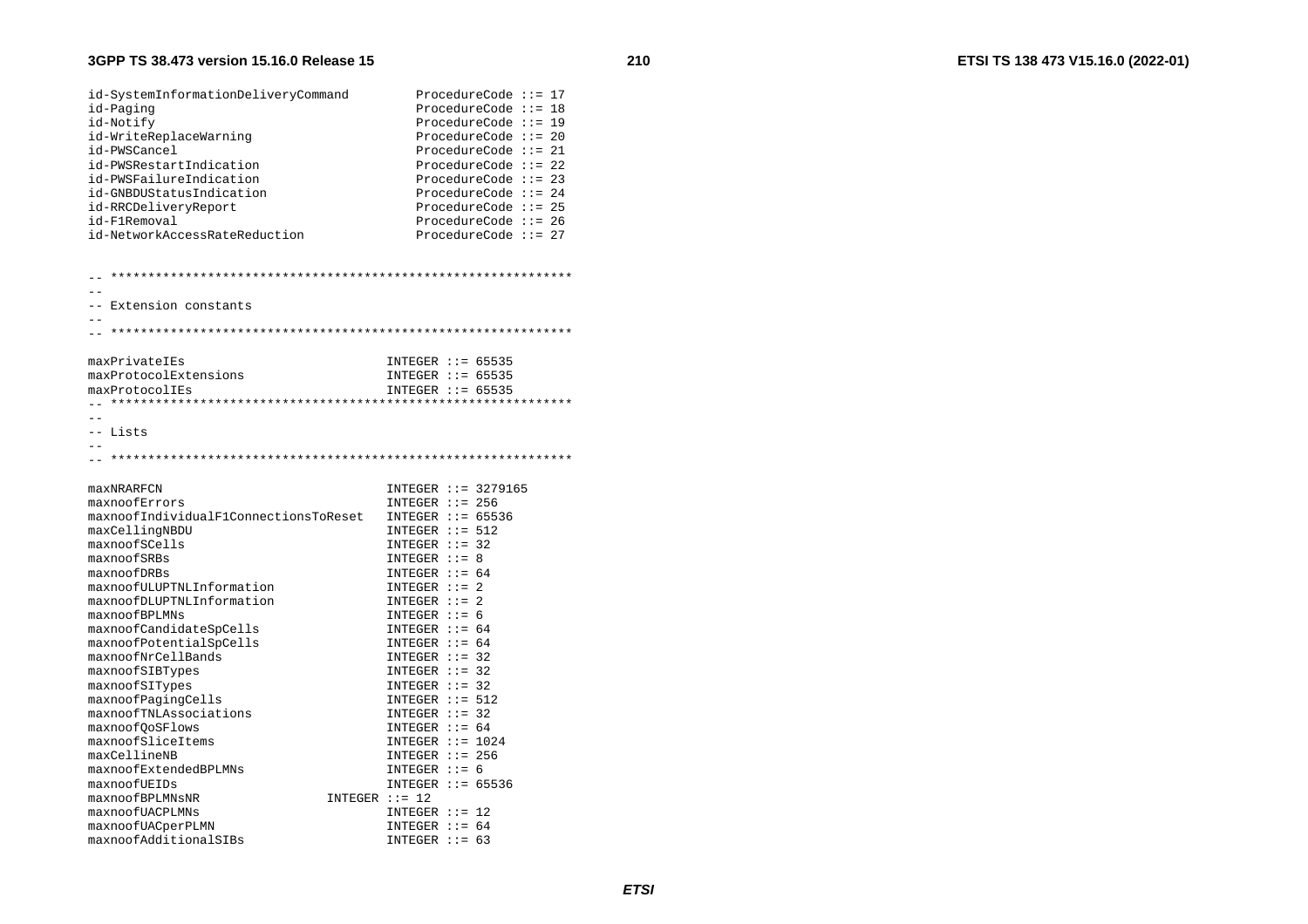-- \*\*\*\*\*\*\*\*\*\*\*\*\*\*\*\*\*\*\*\*\*\*\*\*\*\*\*\*\*\*\*\*\*\*\*\*\*\*\*\*\*\*\*\*\*\*\*\*\*\*\*\*\*\*\*\*\*\*\*\*\*\*

- $-$
- -- IEs

 $-$ -- \*\*\*\*\*\*\*\*\*\*\*\*\*\*\*\*\*\*\*\*\*\*\*\*\*\*\*\*\*\*\*\*\*\*\*\*\*\*\*\*\*\*\*\*\*\*\*\*\*\*\*\*\*\*\*\*\*\*\*\*\*\*

id-Cause ProtocolIE-ID ::= 0

| id-Cells-Failed-to-be-Activated-List      | $ProtocolIE-ID ::= 1$   |
|-------------------------------------------|-------------------------|
| id-Cells-Failed-to-be-Activated-List-Item | $ProtocolIE-ID ::= 2$   |
| id-Cells-to-be-Activated-List             | $ProtocolIE-ID ::= 3$   |
| id-Cells-to-be-Activated-List-Item        | ProtocolIE-ID ::= $4$   |
| id-Cells-to-be-Deactivated-List           | ProtocolIE-ID $::= 5$   |
| id-Cells-to-be-Deactivated-List-Item      | $ProtocolIE-ID :: = 6$  |
| id-CriticalityDiagnostics                 | $ProtocolIE-ID :: = 7$  |
| id-CUtoDURRCInformation                   | ProtocolIE-ID ::= $9$   |
| id-DRBs-FailedToBeModified-Item           | ProtocolIE-ID ::= 12    |
| id-DRBs-FailedToBeModified-List           | $ProtocolIE-ID :: = 13$ |
| id-DRBs-FailedToBeSetup-Item              | ProtocolIE-ID ::= 14    |
| id-DRBs-FailedToBeSetup-List              | $ProtocolIE-ID :: = 15$ |
| id-DRBs-FailedToBeSetupMod-Item           | $ProtocolIE-ID :: = 16$ |
| id-DRBs-FailedToBeSetupMod-List           | ProtocolIE-ID ::= 17    |
| id-DRBs-ModifiedConf-Item                 | $ProtocolIE-ID :: = 18$ |
| id-DRBs-ModifiedConf-List                 | $ProtocolIE-ID :: = 19$ |
| id-DRBs-Modified-Item                     | $ProtocolIE-ID ::= 20$  |
| id-DRBs-Modified-List                     | $ProtocolIE-ID ::= 21$  |
| id-DRBs-Required-ToBeModified-Item        | ProtocolIE-ID ::= 22    |
| id-DRBs-Required-ToBeModified-List        | $ProtocolIE-ID :: = 23$ |
| id-DRBs-Required-ToBeReleased-Item        | ProtocolIE-ID ::= 24    |
| id-DRBs-Required-ToBeReleased-List        | ProtocolIE-ID ::= 25    |
| id-DRBs-Setup-Item                        | $ProtocolIE-ID :: = 26$ |
| id-DRBs-Setup-List                        | $ProtocolIE-ID :: = 27$ |
| id-DRBs-SetupMod-Item                     | ProtocolIE-ID ::= 28    |
| id-DRBs-SetupMod-List                     | $ProtocolIE-ID :: = 29$ |
| id-DRBs-ToBeModified-Item                 | $ProtocolIE-ID ::= 30$  |
| id-DRBs-ToBeModified-List                 | $ProtocolIE-ID :: = 31$ |
| id-DRBs-ToBeReleased-Item                 | $ProtocolIE-ID :: = 32$ |
| id-DRBs-ToBeReleased-List                 | $ProtocolIE-ID :: = 33$ |
| id-DRBs-ToBeSetup-Item                    | ProtocolIE-ID ::= $34$  |
| id-DRBs-ToBeSetup-List                    | $ProtocolIE-ID :: = 35$ |
| id-DRBs-ToBeSetupMod-Item                 | ProtocolIE-ID $:= 36$   |
| id-DRBs-ToBeSetupMod-List                 | $ProtocolIE-ID :: = 37$ |
| id-DRXCycle                               | $ProtocolIE-ID :: = 38$ |
| id-DUtoCURRCInformation                   | $ProtocolIE-ID ::= 39$  |
| id-gNB-CU-UE-F1AP-ID                      | ProtocolIE-ID ::= $40$  |
| id-gNB-DU-UE-F1AP-ID                      | ProtocolIE-ID ::= $41$  |
| id-gNB-DU-ID                              | ProtocolIE-ID ::= $42$  |
| id-GNB-DU-Served-Cells-Item               | ProtocolIE-ID ::= $43$  |
| id-gNB-DU-Served-Cells-List               | ProtocolIE-ID ::= $44$  |
| id-gNB-DU-Name                            | ProtocolIE-ID ::= $45$  |
| id-NRCellID                               | $ProtocolIE-ID ::= 46$  |
| id-oldgNB-DU-UE-F1AP-ID                   | ProtocolIE-ID ::= $47$  |
| id-ResetType                              | ProtocolIE-ID ::= $48$  |
| id-ResourceCoordinationTransferContainer  | $ProtocolIE-ID ::= 49$  |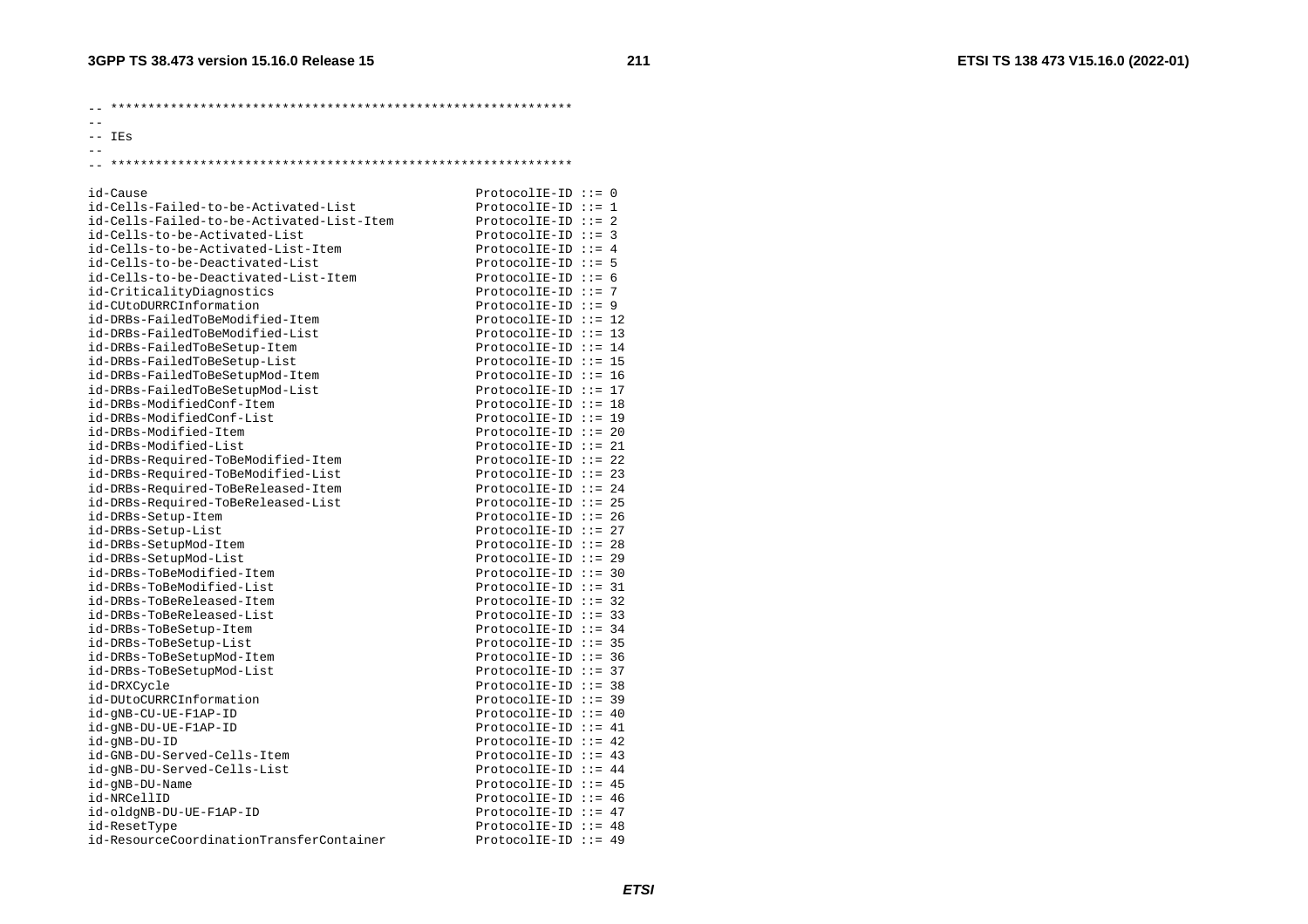| id-RRCContainer                                      | $ProtocolIE-ID :: = 50$ |  |  |
|------------------------------------------------------|-------------------------|--|--|
| id-SCell-ToBeRemoved-Item                            | ProtocolIE-ID ::= $51$  |  |  |
| id-SCell-ToBeRemoved-List                            | ProtocolIE-ID ::= 52    |  |  |
| id-SCell-ToBeSetup-Item                              | $ProtocolIE-ID :: = 53$ |  |  |
| id-SCell-ToBeSetup-List                              | ProtocolIE-ID ::= $54$  |  |  |
| id-SCell-ToBeSetupMod-Item                           | $ProtocolIE-ID :: = 55$ |  |  |
| id-SCell-ToBeSetupMod-List                           | ProtocolIE-ID $:= 56$   |  |  |
| id-Served-Cells-To-Add-Item                          | $ProtocolIE-ID :: = 57$ |  |  |
| id-Served-Cells-To-Add-List                          | ProtocolIE-ID $:= 58$   |  |  |
| id-Served-Cells-To-Delete-Item                       | ProtocolIE-ID $:= 59$   |  |  |
| id-Served-Cells-To-Delete-List                       | ProtocolIE-ID $:= 60$   |  |  |
| id-Served-Cells-To-Modify-Item                       | ProtocolIE-ID ::= $61$  |  |  |
| id-Served-Cells-To-Modify-List                       | ProtocolIE-ID $:= 62$   |  |  |
| id-SpCell-ID                                         | ProtocolIE-ID $:= 63$   |  |  |
| id-SRBID                                             | ProtocolIE-ID ::= $64$  |  |  |
| id-SRBs-FailedToBeSetup-Item                         | ProtocolIE-ID ::= 65    |  |  |
| id-SRBs-FailedToBeSetup-List                         | $ProtocolIE-ID ::= 66$  |  |  |
| id-SRBs-FailedToBeSetupMod-Item                      | ProtocolIE-ID ::= $67$  |  |  |
| id-SRBs-FailedToBeSetupMod-List                      | ProtocolIE-ID ::= $68$  |  |  |
| id-SRBs-Required-ToBeReleased-Item                   | ProtocolIE-ID ::= $69$  |  |  |
| id-SRBs-Required-ToBeReleased-List                   | ProtocolIE-ID ::= 70    |  |  |
| id-SRBs-ToBeReleased-Item                            | $ProtocolIE-ID :: = 71$ |  |  |
| id-SRBs-ToBeReleased-List                            | $ProtocolIE-ID ::= 72$  |  |  |
| id-SRBs-ToBeSetup-Item                               | $ProtocolIE-ID ::= 73$  |  |  |
| id-SRBs-ToBeSetup-List                               | ProtocolIE-ID ::= $74$  |  |  |
| id-SRBs-ToBeSetupMod-Item                            | ProtocolIE-ID ::= 75    |  |  |
| id-SRBs-ToBeSetupMod-List                            | $ProtocolIE-ID :: = 76$ |  |  |
| id-TimeToWait                                        | ProtocolIE-ID ::= 77    |  |  |
| id-TransactionID                                     | $ProtocolIE-ID ::= 78$  |  |  |
| id-TransmissionActionIndicator                       | ProtocolIE-ID ::= 79    |  |  |
| id-UE-associatedLogicalF1-ConnectionItem             | ProtocolIE-ID $:= 80$   |  |  |
| id-UE-associatedLogicalF1-ConnectionListResAck       | ProtocolIE-ID ::= 81    |  |  |
| id-gNB-CU-Name                                       | ProtocolIE-ID ::= 82    |  |  |
| id-SCell-FailedtoSetup-List                          | $ProtocolIE-ID ::= 83$  |  |  |
| id-SCell-FailedtoSetup-Item                          | ProtocolIE-ID ::= 84    |  |  |
| id-SCell-FailedtoSetupMod-List                       | ProtocolIE-ID ::= 85    |  |  |
| id-SCell-FailedtoSetupMod-Item                       | $ProtocolIE-ID :: = 86$ |  |  |
| id-RRCReconfigurationCompleteIndicator               | ProtocolIE-ID ::= 87    |  |  |
| id-Cells-Status-Item                                 | $ProtocolIE-ID ::= 88$  |  |  |
| id-Cells-Status-List                                 | $ProtocolIE-ID ::= 89$  |  |  |
| id-Candidate-SpCell-List                             | ProtocolIE-ID $::= 90$  |  |  |
| id-Candidate-SpCell-Item                             | $ProtocolIE-ID ::= 91$  |  |  |
| id-Potential-SpCell-List                             | ProtocolIE-ID $:= 92$   |  |  |
| id-Potential-SpCell-Item                             | ProtocolIE-ID ::= 93    |  |  |
| id-FullConfiguration                                 | ProtocolIE-ID ::= 94    |  |  |
| id-C-RNTI                                            | $ProtocolIE-ID ::= 95$  |  |  |
| id-SpCellULConfigured                                | ProtocolIE-ID $:= 96$   |  |  |
| id-InactivityMonitoringRequest                       | ProtocolIE-ID ::= 97    |  |  |
| id-InactivityMonitoringResponse                      | ProtocolIE-ID $:= 98$   |  |  |
| id-DRB-Activity-Item                                 | $ProtocolIE-ID ::= 99$  |  |  |
| id-DRB-Activity-List                                 | $ProtocolIE-ID ::= 100$ |  |  |
| id-EUTRA-NR-CellResourceCoordinationReq-Container    | ProtocolIE-ID $::= 101$ |  |  |
| id-EUTRA-NR-CellResourceCoordinationReqAck-Container | ProtocolIE-ID $::= 102$ |  |  |
| id-Protected-EUTRA-Resources-List                    | $ProtocolIE-ID ::= 105$ |  |  |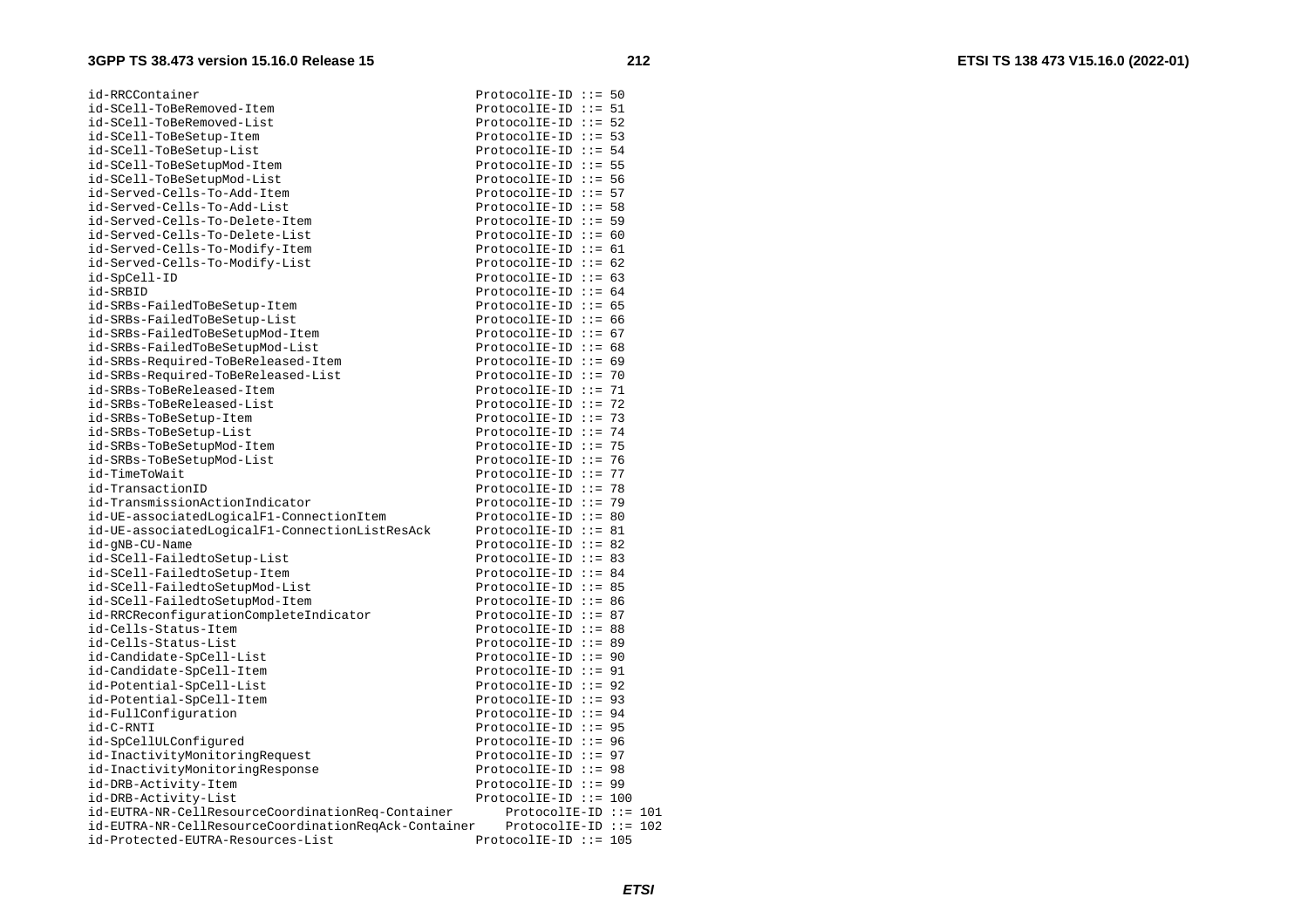| id-RequestType                                 | $ProtocolIE-ID ::= 106$                          |
|------------------------------------------------|--------------------------------------------------|
| id-ServCellIndex                               | $ProtocolIE-ID :: = 107$                         |
| id-RAT-FrequencyPriorityInformation            | ProtocolIE-ID $::= 108$                          |
| id-ExecuteDuplication                          | $ProtocolIE-ID :: = 109$                         |
| id-NRCGI                                       | $ProtocolIE-ID ::= 111$                          |
| id-PagingCell-Item                             | ProtocolIE-ID ::= 112                            |
| id-PagingCell-List                             | $ProtocolIE-ID :: = 113$                         |
| id-PagingDRX                                   | ProtocolIE-ID ::= 114                            |
| id-PagingPriority                              | ProtocolIE-ID ::= 115                            |
| id-SItype-List                                 | $ProtocolIE-ID :: = 116$                         |
| id-UEIdentityIndexValue                        | ProtocolIE-ID ::= $117$                          |
| id-gNB-CUSystemInformation                     | $ProtocolIE-ID ::= 118$                          |
| id-HandoverPreparationInformation              | $ProtocolIE-ID ::= 119$                          |
| id-GNB-CU-TNL-Association-To-Add-Item          | ProtocolIE-ID $::= 120$                          |
| id-GNB-CU-TNL-Association-To-Add-List          | ProtocolIE-ID ::= 121                            |
| id-GNB-CU-TNL-Association-To-Remove-Item       | $ProtocolIE-ID ::= 122$                          |
| id-GNB-CU-TNL-Association-To-Remove-List       | $ProtocolIE-ID ::= 123$                          |
| id-GNB-CU-TNL-Association-To-Update-Item       | ProtocolIE-ID ::= $124$                          |
| id-GNB-CU-TNL-Association-To-Update-List       | $ProtocolIE-ID ::= 125$                          |
| id-MaskedIMEISV                                | ProtocolIE-ID ::= 126                            |
| id-PagingIdentity                              | ProtocolIE-ID ::= 127                            |
| id-DUtoCURRCContainer                          | ProtocolIE-ID ::= 128                            |
| id-Cells-to-be-Barred-List                     | $ProtocolIE-ID ::= 129$                          |
| id-Cells-to-be-Barred-Item                     | $ProtocolIE-ID ::= 130$                          |
| id-TAISliceSupportList                         | $ProtocolIE-ID :: = 131$                         |
| id-GNB-CU-TNL-Association-Setup-List           | $ProtocolIE-ID :: = 132$                         |
| id-GNB-CU-TNL-Association-Setup-Item           | $ProtocolIE-ID ::= 133$                          |
| id-GNB-CU-TNL-Association-Failed-To-Setup-List | ProtocolIE-ID ::= 134                            |
| id-GNB-CU-TNL-Association-Failed-To-Setup-Item | $ProtocolIE-ID ::= 135$                          |
| id-DRB-Notify-Item                             | $ProtocolIE-ID :: = 136$                         |
| id-DRB-Notify-List                             |                                                  |
| id-NotficationControl                          | ProtocolIE-ID ::= 137<br>ProtocolIE-ID $::= 138$ |
| id-RANAC                                       | $ProtocolIE-ID :: = 139$                         |
|                                                |                                                  |
| id-PWSSystemInformation                        | ProtocolIE-ID ::= 140                            |
| id-RepetitionPeriod                            | ProtocolIE-ID ::= 141                            |
| id-NumberofBroadcastRequest                    | $ProtocolIE-ID ::= 142$                          |
| id-Cells-To-Be-Broadcast-List                  | ProtocolIE-ID ::= $144$                          |
| id-Cells-To-Be-Broadcast-Item                  | $ProtocolIE-ID ::= 145$                          |
| id-Cells-Broadcast-Completed-List              | ProtocolIE-ID ::= 146                            |
| id-Cells-Broadcast-Completed-Item              | ProtocolIE-ID ::= $147$                          |
| id-Broadcast-To-Be-Cancelled-List              | ProtocolIE-ID ::= 148                            |
| id-Broadcast-To-Be-Cancelled-Item              | $ProtocolIE-ID ::= 149$                          |
| id-Cells-Broadcast-Cancelled-List              | $ProtocolIE-ID :: = 150$                         |
| id-Cells-Broadcast-Cancelled-Item              | $ProtocolIE-ID ::= 151$                          |
| id-NR-CGI-List-For-Restart-List                | ProtocolIE-ID ::= 152                            |
| id-NR-CGI-List-For-Restart-Item                | ProtocolIE-ID ::= 153                            |
| id-PWS-Failed-NR-CGI-List                      | ProtocolIE-ID ::= 154                            |
| id-PWS-Failed-NR-CGI-Item                      | $ProtocolIE-ID ::= 155$                          |
| id-ConfirmedUEID                               | $ProtocolIE-ID :: = 156$                         |
| id-Cancel-all-Warning-Messages-Indicator       | ProtocolIE-ID ::= 157                            |
| id-GNB-DU-UE-AMBR-UL                           | ProtocolIE-ID ::= 158                            |
| id-DRXConfigurationIndicator                   | $ProtocolIE-ID ::= 159$                          |
| id-RLC-Status                                  | $ProtocolIE-ID ::= 160$                          |
| id-DLPDCPSNLength                              | ProtocolIE-ID ::= $161$                          |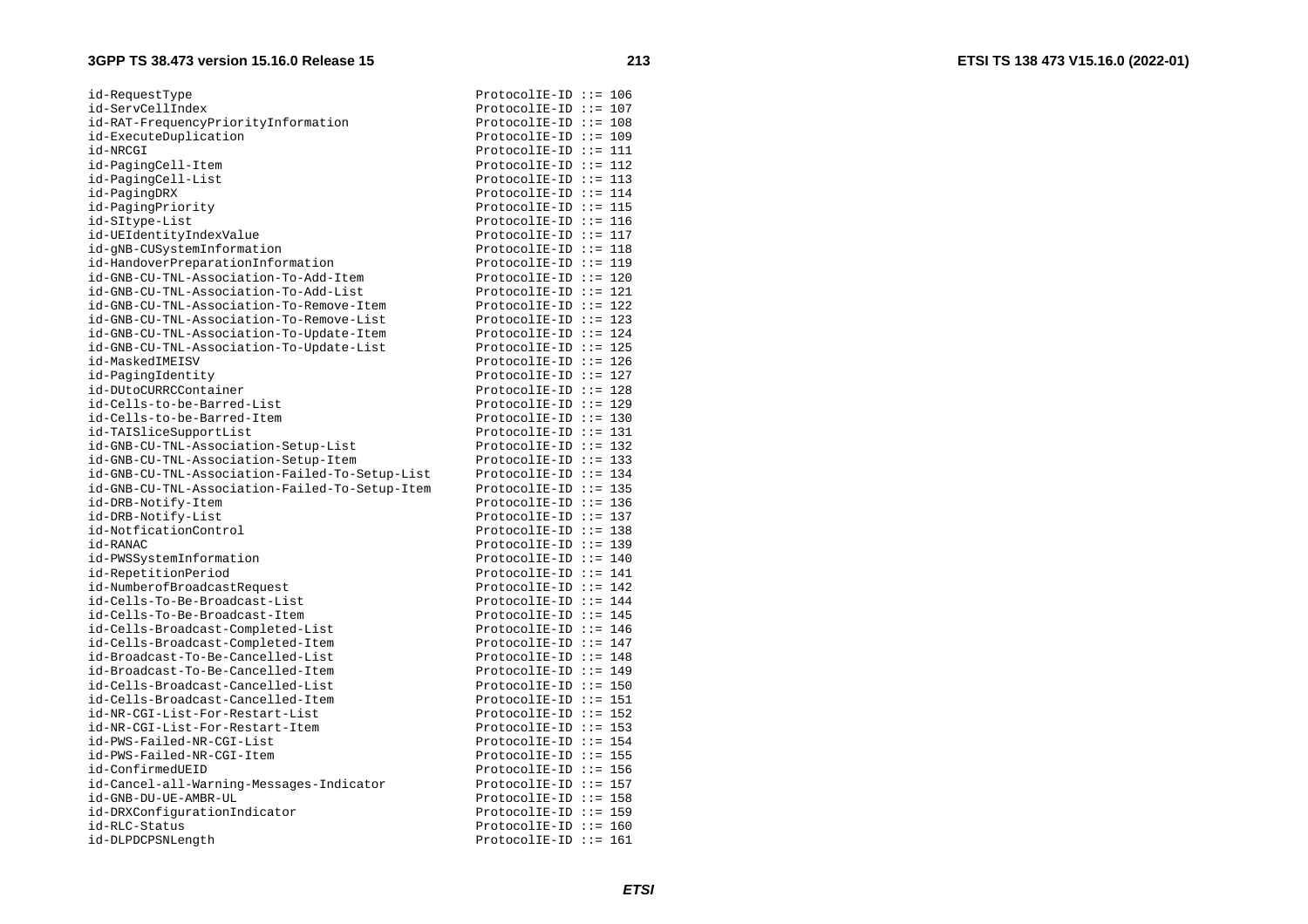| id-GNB-DUConfigurationQuery                | ProtocolIE-ID ::= $162$  |
|--------------------------------------------|--------------------------|
| id-MeasurementTimingConfiguration          | ProtocolIE-ID $::= 163$  |
| id-DRB-Information                         | ProtocolIE-ID ::= $164$  |
| id-ServingPLMN                             | $ProtocolIE-ID :: = 165$ |
| id-Protected-EUTRA-Resources-Item          | ProtocolIE-ID $::= 168$  |
| id-GNB-CU-RRC-Version                      | ProtocolIE-ID ::= 170    |
| id-GNB-DU-RRC-Version                      | $ProtocolIE-ID ::= 171$  |
| id-GNBDUOverloadInformation                | ProtocolIE-ID ::= $172$  |
| id-CellGroupConfig                         | $ProtocolIE-ID :: = 173$ |
| id-RLCFailureIndication                    | ProtocolIE-ID ::= $174$  |
| id-UplinkTxDirectCurrentListInformation    | ProtocolIE-ID ::= 175    |
| id-DC-Based-Duplication-Configured         | $ProtocolIE-ID ::= 176$  |
| id-DC-Based-Duplication-Activation         | $ProtocolIE-ID ::= 177$  |
| id-SULAccessIndication                     | $ProtocolIE-ID ::= 178$  |
| id-AvailablePLMNList                       | $ProtocolIE-ID ::= 179$  |
| id-PDUSessionID                            | ProtocolIE-ID $::= 180$  |
| id-ULPDUSessionAggregateMaximumBitRate     | $ProtocolIE-ID ::= 181$  |
| id-ServingCellMO                           | ProtocolIE-ID $::= 182$  |
| id-QoSFlowMappingIndication                | ProtocolIE-ID ::= 183    |
| id-RRCDeliveryStatusRequest                | ProtocolIE-ID ::= $184$  |
| id-RRCDeliveryStatus                       | ProtocolIE-ID ::= 185    |
| id-BearerTypeChange                        | $ProtocolIE-ID ::= 186$  |
| id-RLCMode                                 | ProtocolIE-ID ::= 187    |
| id-Duplication-Activation                  | ProtocolIE-ID $::= 188$  |
| id-Dedicated-SIDelivery-NeededUE-List      | $ProtocolIE-ID ::= 189$  |
| id-Dedicated-SIDelivery-NeededUE-Item      | $ProtocolIE-ID ::= 190$  |
| id-DRX-LongCycleStartOffset                | $ProtocolIE-ID ::= 191$  |
| id-ULPDCPSNLength                          | ProtocolIE-ID ::= 192    |
| id-SelectedBandCombinationIndex            | ProtocolIE-ID ::= 193    |
| id-SelectedFeatureSetEntryIndex            | $ProtocolIE-ID ::= 194$  |
| id-ResourceCoordinationTransferInformation | $ProtocolIE-ID ::= 195$  |
| id-ExtendedServedPLMNs-List                | $ProtocolIE-ID ::= 196$  |
| id-ExtendedAvailablePLMN-List              | ProtocolIE-ID ::= 197    |
| id-Associated-SCell-List                   | ProtocolIE-ID $::= 198$  |
| id-latest-RRC-Version-Enhanced             | $ProtocolIE-ID ::= 199$  |
| id-Associated-SCell-Item                   | $ProtocolIE-ID :: = 200$ |
| id-Cell-Direction                          | ProtocolIE-ID ::= 201    |
| id-SRBs-Setup-List                         | ProtocolIE-ID ::= 202    |
| id-SRBs-Setup-Item                         | ProtocolIE-ID ::= 203    |
| id-SRBs-SetupMod-List                      | $ProtocolIE-ID ::= 204$  |
| id-SRBs-SetupMod-Item                      | $ProtocolIE-ID ::= 205$  |
| id-SRBs-Modified-List                      | ProtocolIE-ID $::= 206$  |
| id-SRBs-Modified-Item                      | ProtocolIE-ID ::= 207    |
| id-Ph-InfoSCG                              | ProtocolIE-ID ::= 208    |
| id-RequestedBandCombinationIndex           | $ProtocolIE-ID ::= 209$  |
| id-RequestedFeatureSetEntryIndex           | ProtocolIE-ID ::= 210    |
| id-RequestedP-MaxFR2                       | ProtocolIE-ID ::= $211$  |
| id-DRX-Config                              | $ProtocolIE-ID ::= 212$  |
| id-IgnoreResourceCoordinationContainer     | ProtocolIE-ID ::= 213    |
| id-UEAssistanceInformation                 | ProtocolIE-ID ::= $214$  |
| id-NeedforGap                              | $ProtocolIE-ID ::= 215$  |
| id-PagingOrigin                            | ProtocolIE-ID ::= 216    |
| id-new-gNB-CU-UE-F1AP-ID                   | ProtocolIE-ID ::= $217$  |
| id-RedirectedRRCmessage                    | $ProtocolIE-ID ::= 218$  |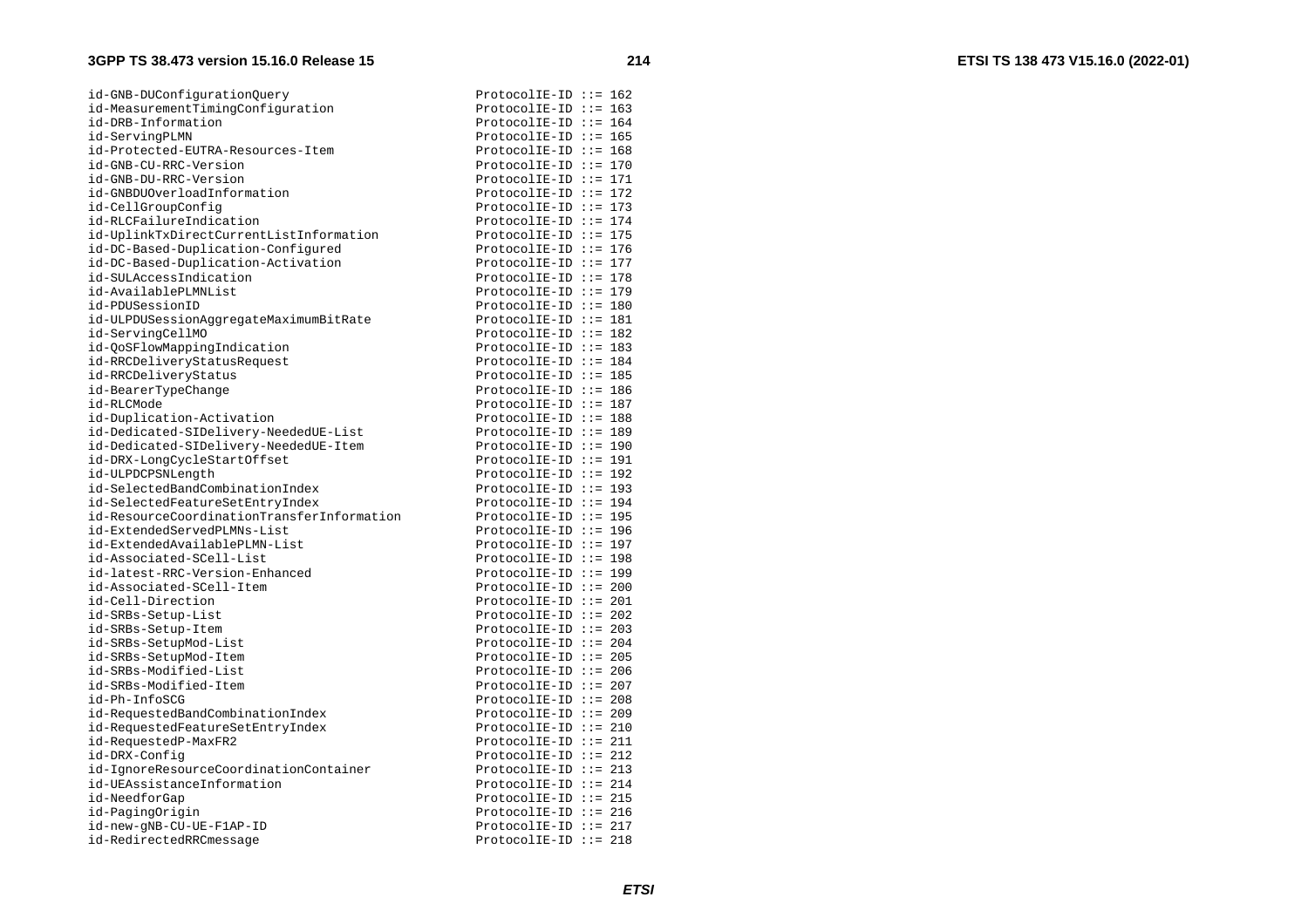| id-new-gNB-DU-UE-F1AP-ID                    | $ProtocolIE-ID :: = 219$ |
|---------------------------------------------|--------------------------|
| id-NotificationInformation                  | $ProtocolIE-ID :: = 220$ |
| id-PLMNAssistanceInfoForNetShar             | $ProtocolIE-ID ::= 221$  |
| id-UEContextNotRetrievable                  | $ProtocolIE-ID :: = 222$ |
| id-BPLMN-ID-Info-List                       | $ProtocolIE-ID :: = 223$ |
| id-SelectedPLMNID                           | ProtocolIE-ID ::= $224$  |
| id-UAC-Assistance-Info                      | $ProtocolIE-ID :: = 225$ |
| id-RANUEID                                  | ProtocolIE-ID ::= 226    |
| id-GNB-DU-TNL-Association-To-Remove-Item    | ProtocolIE-ID ::= 227    |
| id-GNB-DU-TNL-Association-To-Remove-List    | $ProtocolIE-ID :: = 228$ |
| id-TNLAssociationTransportLayerAddressgNBDU | ProtocolIE-ID ::= 229    |
| id-portNumber                               | ProtocolIE-ID $:= 230$   |
| id-AdditionalSIBMessageList                 | ProtocolIE-ID ::= $231$  |
| id-Cell-Type                                | $ProtocolIE-ID :: = 232$ |
| id-IgnorePRACHConfiguration                 | $ProtocolIE-ID :: = 233$ |
| id-CG-Config                                | ProtocolIE-ID ::= $234$  |
| id-PDCCH-BlindDetectionSCG                  | ProtocolIE-ID $::= 235$  |
| id-Requested-PDCCH-BlindDetectionSCG        | ProtocolIE-ID ::= 236    |
| id-Ph-InfoMCG                               | ProtocolIE-ID ::= 237    |
| id-MeasGapSharingConfig                     | ProtocolIE-ID ::= 238    |
| id-systemInformationAreaID                  | $ProtocolIE-ID :: = 239$ |
| id-areaScope                                | ProtocolIE-ID ::= 240    |
| id-RRCContainer-RRCSetupComplete            | ProtocolIE-ID ::= $241$  |
| id-ConfiguredTACIndication                  | ProtocolIE-ID ::= $425$  |
| id-SCGIndicator                             | ProtocolIE-ID ::= $432$  |

#### END

-- ASN1STOP

## 9.4.8 Container Definitions

| -- ASN1START                                                                                                                                                           |
|------------------------------------------------------------------------------------------------------------------------------------------------------------------------|
|                                                                                                                                                                        |
|                                                                                                                                                                        |
| -- Container definitions                                                                                                                                               |
|                                                                                                                                                                        |
|                                                                                                                                                                        |
|                                                                                                                                                                        |
| $F1AP-Containers$ {<br>itu-t (0) identified-organization (4) etsi (0) mobileDomain (0)<br>ngran-access (22) modules (3) flap (3) version1 (1) flap-Containers (5) $\}$ |
| DEFINITIONS AUTOMATIC TAGS ::=                                                                                                                                         |
|                                                                                                                                                                        |
| <b>BEGIN</b>                                                                                                                                                           |
|                                                                                                                                                                        |
| IE parameter types from other modules.<br>$--$                                                                                                                         |
|                                                                                                                                                                        |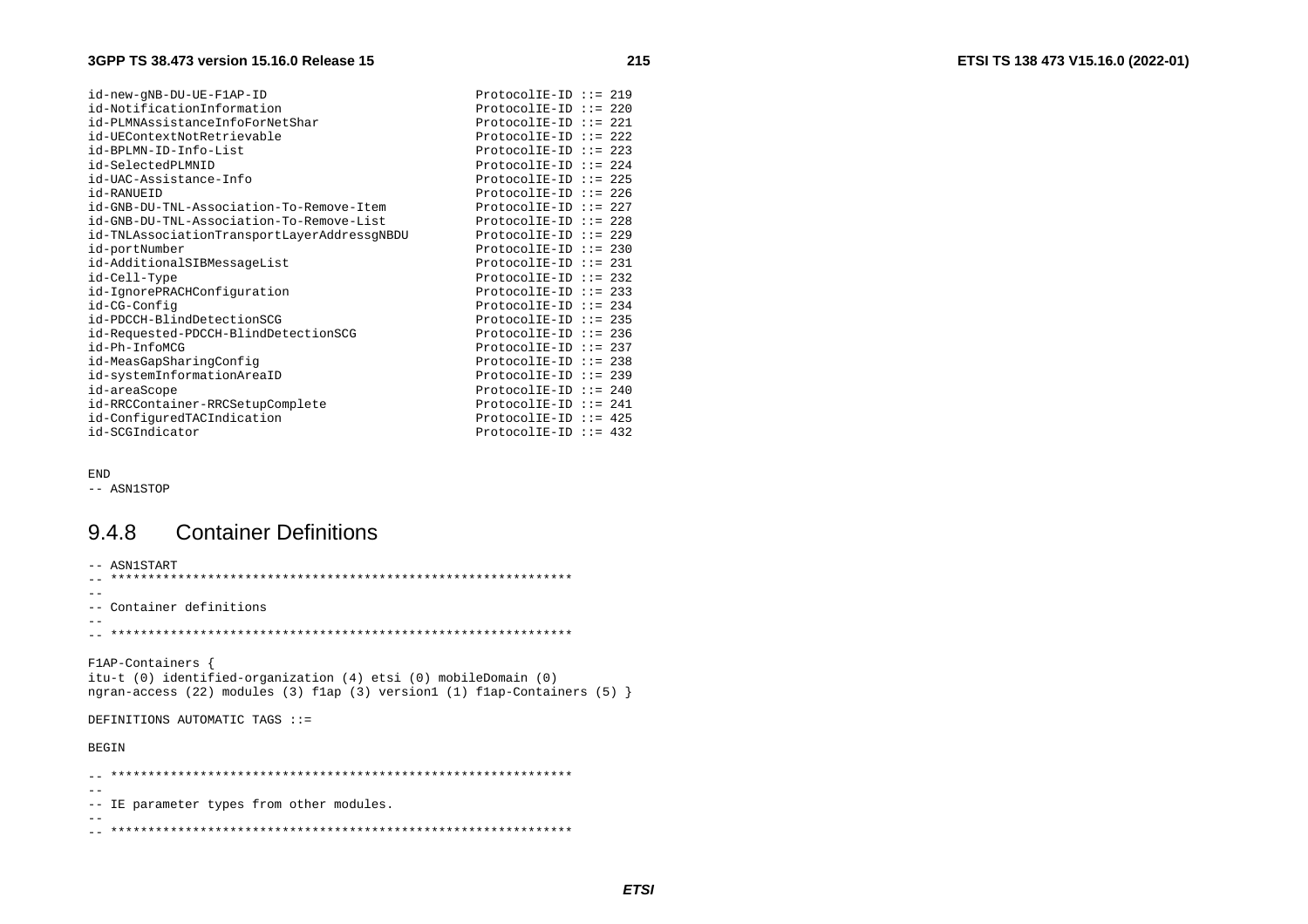```
IMPORTS
   Criticality,
   Presence.
   PrivateIE-ID,
   ProtocolExtensionID.
   ProtocolIE-ID
FROM F1AP-CommonDataTypes
   maxPrivateIEs,
   maxProtocolExtensions,
   maxProtocolIEs
FROM F1AP-Constants;
\sim-- Class Definition for Protocol IEs
-F1AP-PROTOCOL-IES :: = CLASS&id
               ProtocolIE-ID
                                        UNIQUE,
   &criticality Criticality,
   &Value,
   &presence
               Presence
WITH SYNTAX {
   ID
               bia
   CRITICALITY
               <u>&criticality</u>
  TYPE
               &Value
   PRESENCE
               &presence
\rightarrow\equiv \equiv-- Class Definition for Protocol IEs
-F1AP-PROTOCOL-IES-PAIR ::= CLASS {
   bia
                 ProtocolIE-ID
                                        UNIOUE,
   &firstCriticality Criticality,
   &FirstValue,
   &secondCriticality Criticality,
   &SecondValue,
   &presence
                  Presence
WITH SYNTAX {
   ID
               .<br>&id
   FIRST CRITICALITY
                     &firstCriticality
   FIRST TYPE
                     &FirstValue
                     &secondCriticality
   SECOND CRITICALITY
   SECOND TYPE
                     &SecondValue
   PRESENCE
                     &presence
```
216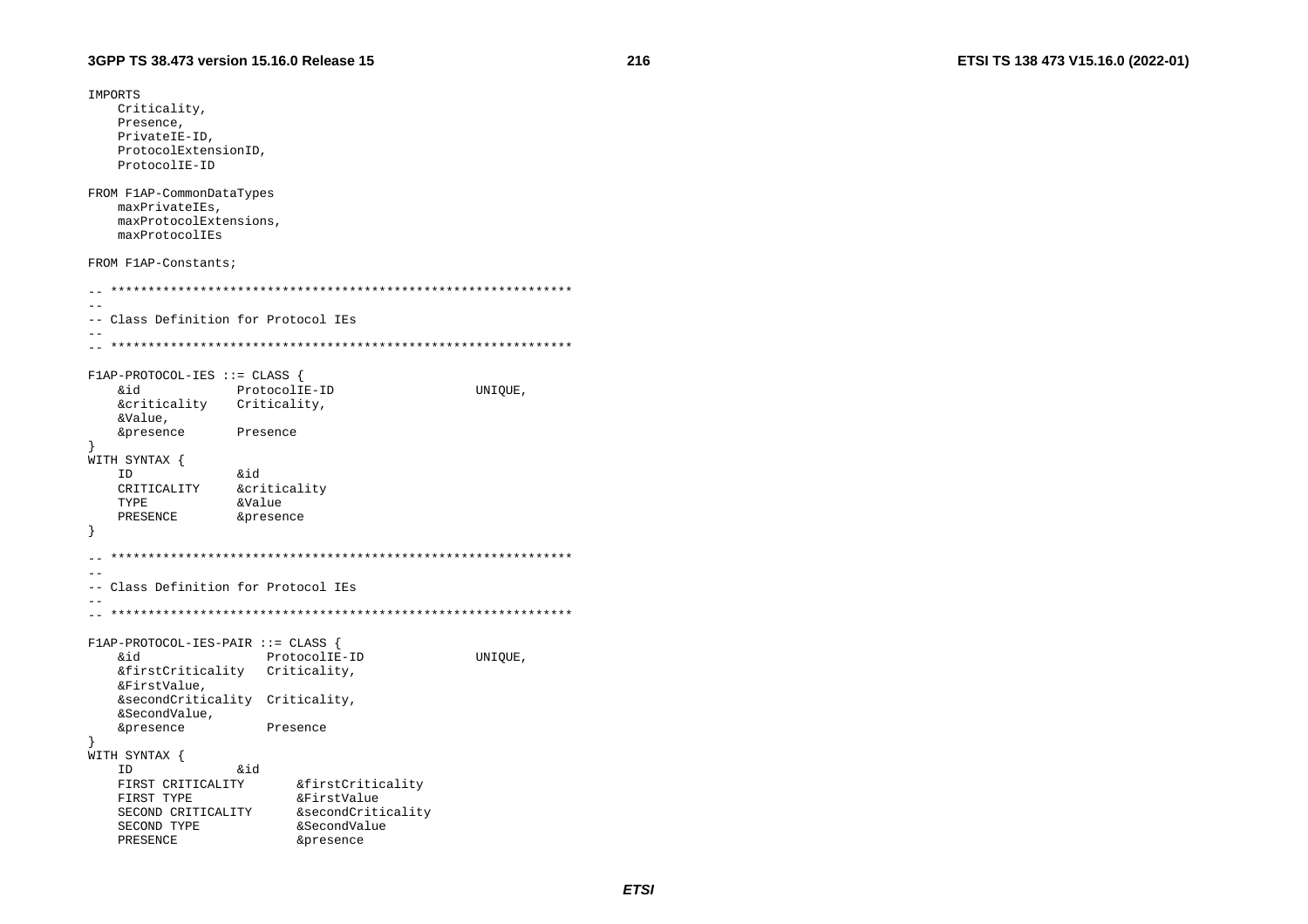```
- }
  ---- Class Definition for Protocol Extensions
-F1AP-PROTOCOL-EXTENSION ::= CLASS {
  &id
             ProtocolExtensionID
                                UNIQUE,
  &criticality Criticality,
  &Extension,
  &presence
             Presence
WITH SYNTAX {
  ID
             biŵ
  CRITICALITY
            &criticality
  EXTENSION
            &Extension
  PRESENCE
             &presence
\rightarrow\sim --- Class Definition for Private IEs
-F1AP-PRIVATE-IES :: = CLASSPrivateIE-ID,
  &id
  &criticality Criticality,
  &Value,
  &presence
            Presence
WITH SYNTAX {
  ID
             &id
  CRITICALITY & criticality
  TYPE
             &Value
  PRESENCE
             &presence
\sim-- Container for Protocol IEs
- -ProtocolIE-Container {F1AP-PROTOCOL-IES : IESSetParam} : :=
  SEQUENCE (SIZE (0..maxProtocolIEs)) OF
  ProtocolIE-Field { { IESSetParam} }
ProtocolIE-SingleContainer {F1AP-PROTOCOL-IES : IEsSetParam} ::=
  ProtocolIE-Field { { IEsSetParam} }
ProtocolIE-Field {F1AP-PROTOCOL-IES : IEsSetParam} ::= SEQUENCE {
```
217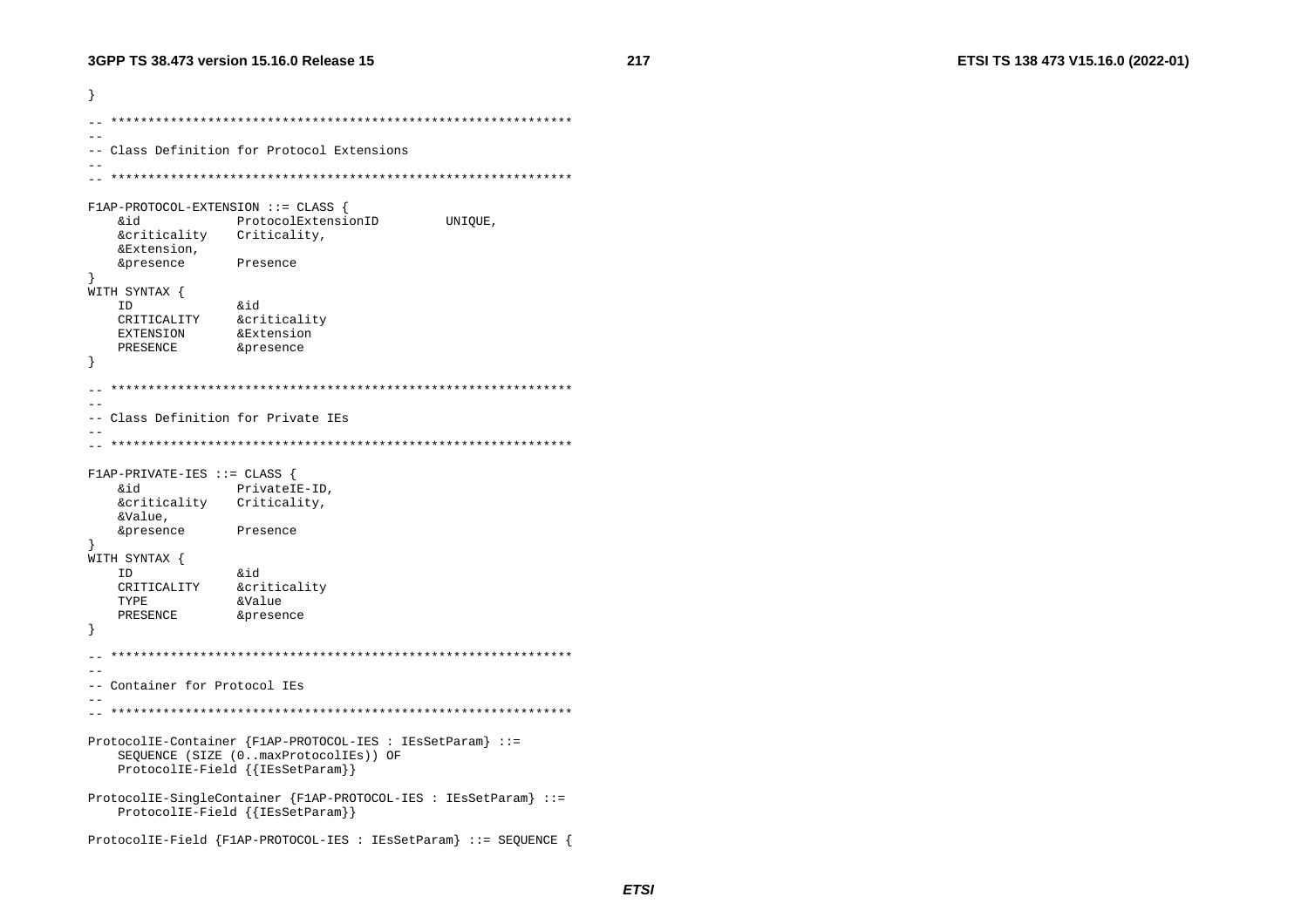218

```
F1AP-PROTOCOL-IES.&id
                                              ({[IEsSetParam]}),id
   criticality F1AP-PROTOCOL-IES.&criticality
                                              (\{IEsSetParam\}\{@id\}),
   value
                F1AP-PROTOCOL-IES.&Value
                                              ({\{IEsSetParam\}}\{qid\})Container for Protocol IE Pairs
ProtocolIE-ContainerPair {F1AP-PROTOCOL-IES-PAIR : IESSetParam} ::=
   SEQUENCE (SIZE (0..maxProtocolIEs)) OF
   ProtocolIE-FieldPair {{IEsSetParam}}
ProtocolIE-FieldPair {F1AP-PROTOCOL-IES-PAIR : IESSetParam} ::= SEOUENCE {
                  F1AP-PROTOCOL-IES-PAIR.&id
                                                       ({[IEsSetParam]}),id
                                                       (\{\texttt{IESSetParam}\}\{ \text{Qid}\}),
   firstCriticality F1AP-PROTOCOL-IES-PAIR. & firstCriticality
                                                       ({IEsSetParam}{@id}),
   firstValue F1AP-PROTOCOL-IES-PAIR.&FirstValue
   secondCriticality F1AP-PROTOCOL-IES-PAIR. & secondCriticality
                                                       ({EssetParam}@id),
   secondValue
                F1AP-PROTOCOL-IES-PAIR.&SecondValue
                                                       (\{IEsSetParam\}\{@id\})--- Container for Protocol Extensions
ProtocolExtensionContainer {F1AP-PROTOCOL-EXTENSION : ExtensionSetParam} ::=
   SEQUENCE (SIZE (1..maxProtocolExtensions)) OF
   ProtocolExtensionField {{ExtensionSetParam}}
ProtocolExtensionField {F1AP-PROTOCOL-EXTENSION : ExtensionSetParam} ::= SEQUENCE
   id
                  F1AP-PROTOCOL-EXTENSION.&id
                                                    ({[ExtensionSetParam}),
   criticality
                 F1AP-PROTOCOL-EXTENSION.&criticality
                                                    ({[ExtensionSetParam}{@id}),
   extensionValue
                F1AP-PROTOCOL-EXTENSION.&Extension
                                                    ({[ExtensionSetParam}{@id}]
  --- Container for Private IEs
PrivateIE-Container {F1AP-PRIVATE-IES : IEsSetParam } : =
   SEOUENCE (SIZE (1.. maxPrivateIEs)) OF
   PrivateIE-Field { {IESSetParam}}
PrivateIE-Field {F1AP-PRIVATE-IES : IEsSetParam} ::= SEOUENCE {
                 F1AP-PRIVATE-IES.&id
                                                 ({[IEsSetParam]}),id
                                                 (\{IEsSetParam\}\{@id\}),
   criticality
                 F1AP-PRIVATE-IES.&criticality
   value
                  FlAP-PRIVATE-IES.&Value
                                                 ({\{IEsSetParam\}}\{@id\})
```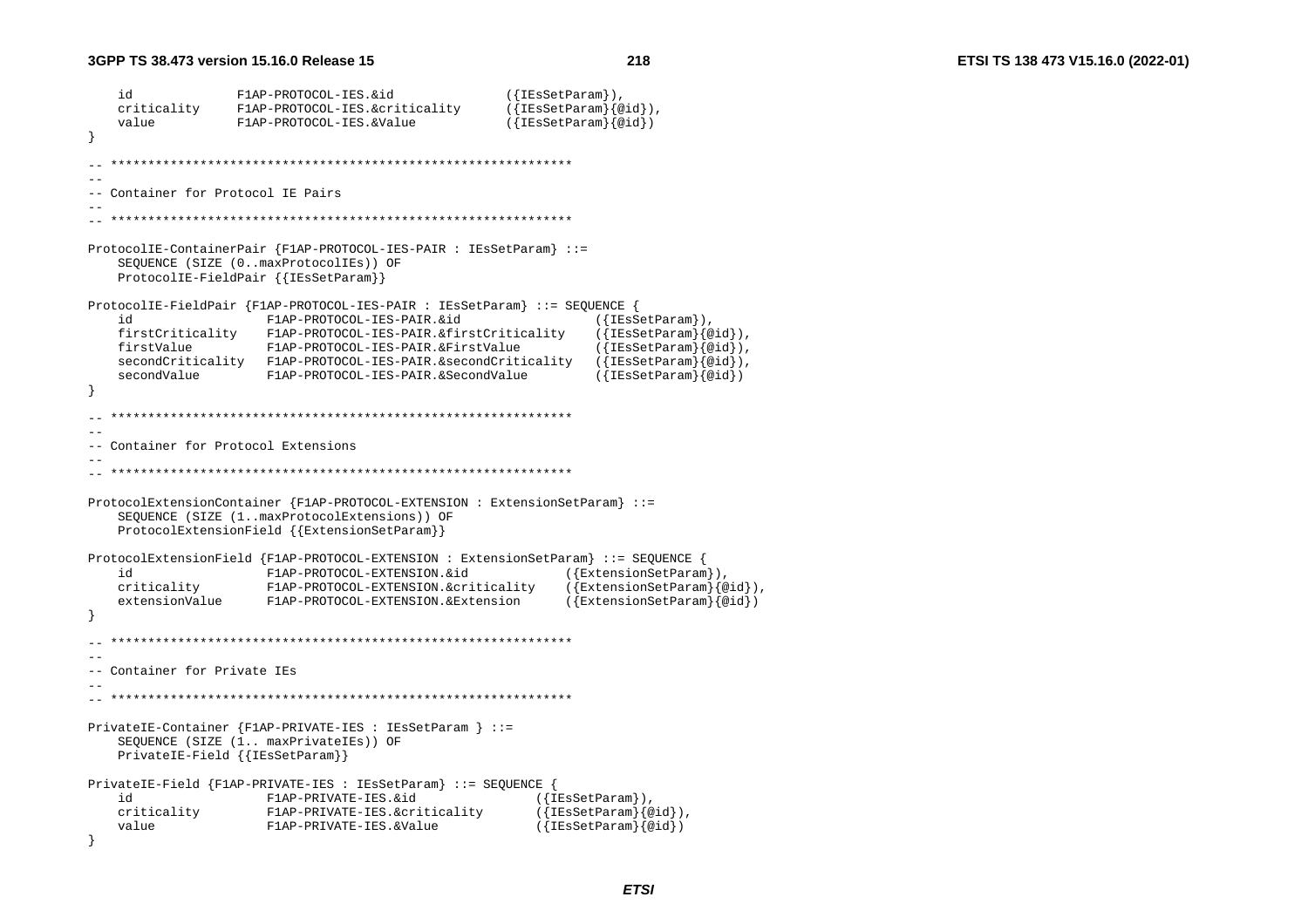END -- ASN1STOP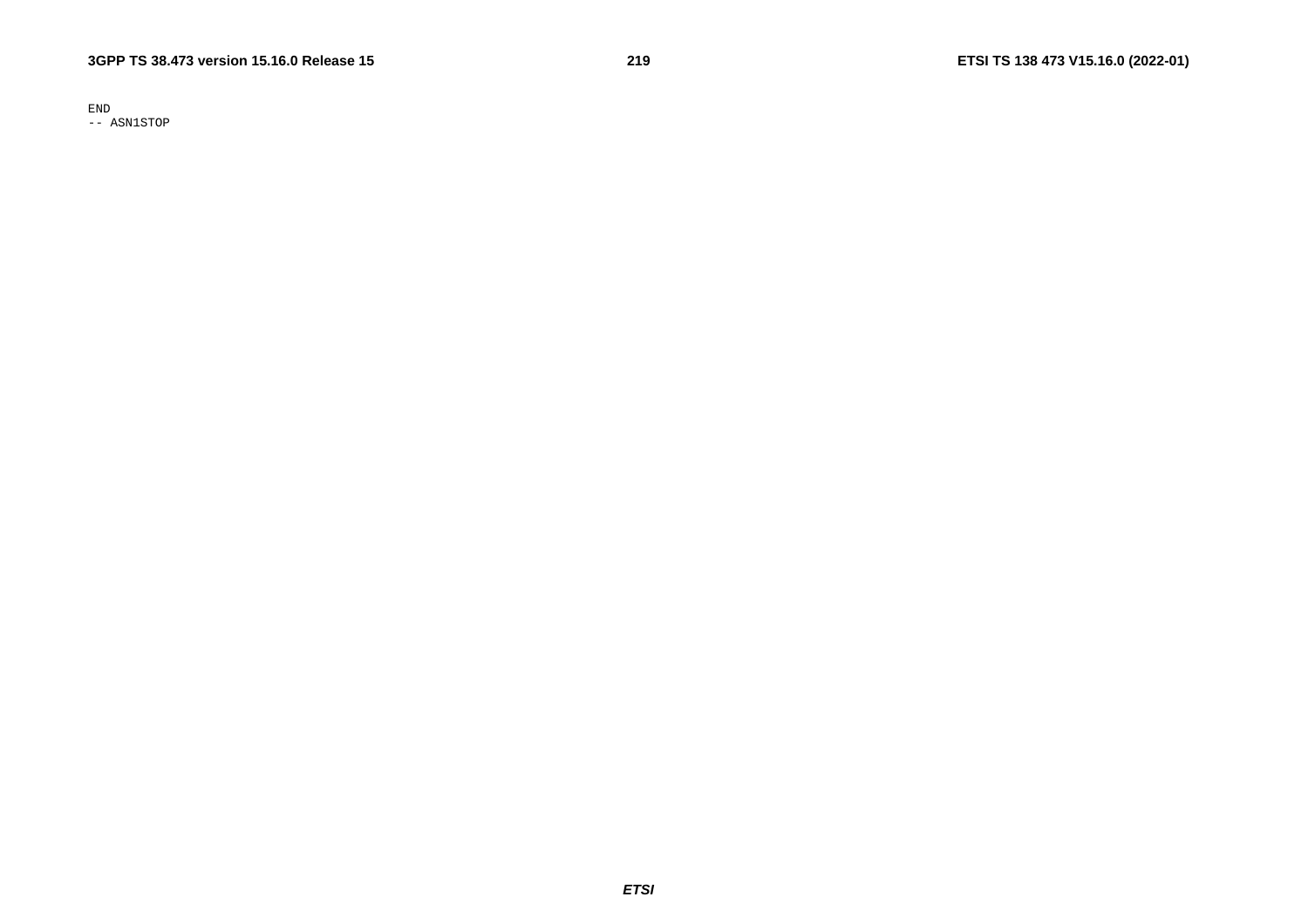## 9.5 Message Transfer Syntax

F1AP shall use the ASN.1 Basic Packed Encoding Rules (BASIC-PER) Aligned Variant as transfer syntax, as specified in ITU-T Recommendation X.691 [5].

## 9.6 Timers

# 10 Handling of unknown, unforeseen and erroneous protocol data

Clause 10 of TS 38.413 [3] is applicable for the purposes of the present document, with the following additions for non-UE-associated procedures:

- In case of Abstract Syntax Error, when reporting the *Criticality Diagnostics* IE for not comprehended IE/IEgroups or missing IE/IE groups, the *Transaction ID* IE shall also be included;
- In case of Logical Error, when reporting the *Criticality Diagnostics* IE, the *Transaction ID* IE shall also be included;
- In case of Logical Error in a response message of a Class 1 procedure, or failure to comprehend *Transaction ID* IE from a received message, the procedure shall be considered as unsuccessfully terminated or not terminated (e.g., transaction ID unknown in response message), and local error handling shall be initiated.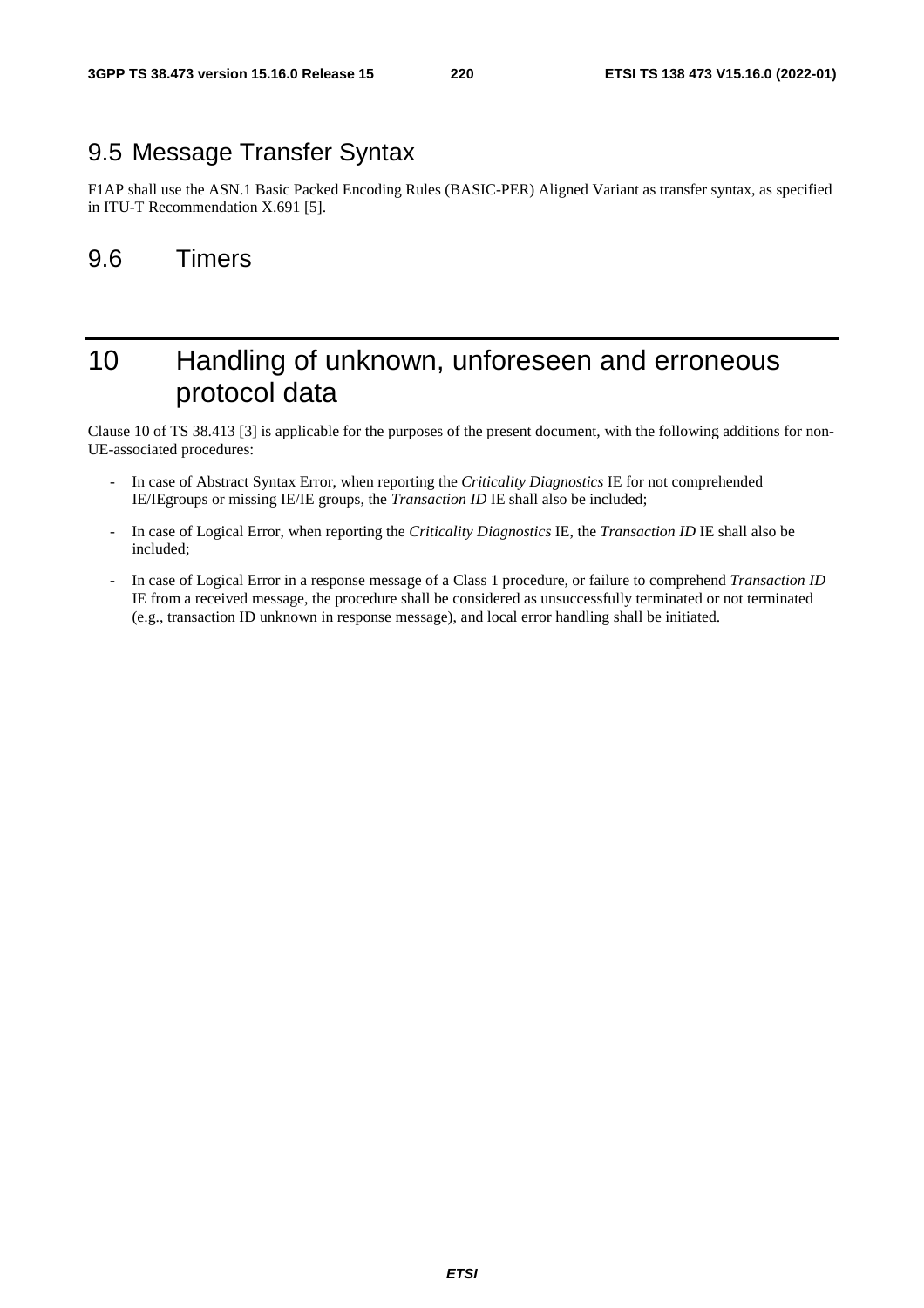Annex A (informative): **Change History**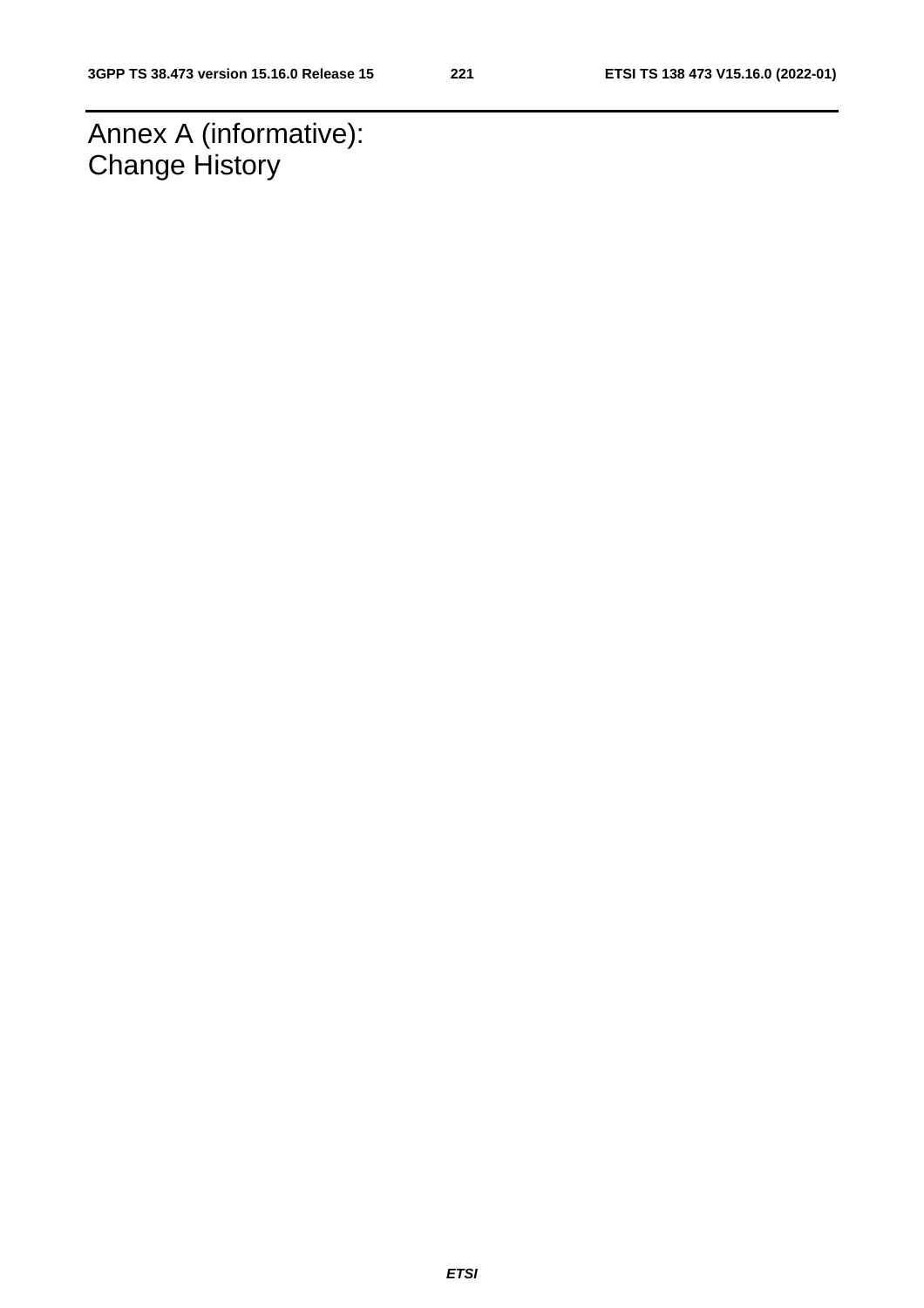| <b>Change history</b> |                               |                        |              |                         |                |                                                                                                 |                  |
|-----------------------|-------------------------------|------------------------|--------------|-------------------------|----------------|-------------------------------------------------------------------------------------------------|------------------|
| Date                  | <b>Meeting</b>                | TDoc                   | <b>CR</b>    | <b>Rev</b>              | Cat            | Subject/Comment                                                                                 | <b>New</b>       |
|                       |                               |                        |              |                         |                |                                                                                                 | version          |
| 2017-06               | <b>R3 NR#2</b>                | R3-172493              |              |                         | $\blacksquare$ | First version                                                                                   | 0.1.0            |
| 2017-07               | <b>R3 NR#2</b>                | R3-172640              |              |                         | $\blacksquare$ | Incorporated agreed TPs from R3 NR#2 Adhoc                                                      | 0.2.0            |
| 2017-08               | R3#97                         | R3-173451              |              |                         | $\blacksquare$ | Incorporated agreed TPs from R3#97                                                              | 0.3.0            |
| 2017-10               | R3#97b                        | R3-174247              |              |                         | $\blacksquare$ | Incorporated agreed TPs from R3#97b                                                             | 0.4.0            |
| 2017-12               | R3#98                         | R3-175062              |              |                         |                | Incorporated agreed TPs from R3#98                                                              | 0.5.0            |
| 2017-12               | <b>RAN#78</b>                 | RP-172287              |              |                         |                | Submitted for approval to RAN                                                                   | 1.0.0            |
| 2017-12<br>2018-03    | <b>RAN#78</b><br><b>RP-79</b> | RP-180468              | 0001         | $\overline{2}$          | B              | TR approved by RAN plenary<br>Baseline CR for March version of TS 38.473 covering agreements of | 15.0.0<br>15.1.0 |
|                       |                               |                        |              |                         |                | RAN3#99                                                                                         |                  |
| 2018-04               |                               |                        |              |                         |                | Editorial correction to ASN.1 (correction to id-TimeToWait<br>ProtocollE-ID)                    | 15.1.1           |
| 2018-06               | <b>RP-80</b>                  | RP-181237              | 0011         | 6                       | B              | Introduction of SA NR (38.473 Baseline CR covering RAN3<br>agreements)                          | 15.2.0           |
| 2018-06               | <b>RP-80</b>                  | RP-181239              | 0043         | 3                       | F              | Essential corrections of EN-DC for NSA NR (38.473 Baseline CR<br>covering RAN3 agreements)      | 15.2.0           |
| $2018 - 06$           | <b>RP-80</b>                  | RP-181237              | 0045         |                         | B              | F1 support for LTE - NR coexistence                                                             | 15.2.0           |
| 2018-06               | <b>RP-80</b>                  |                        |              |                         |                | Correction to ASN.1 and to Change History table                                                 | 15.2.1           |
| 2018-09               | RP-81                         | RP-181920              | 0055         | 2                       | F              | Introduction of DU Configuration Query                                                          | 15.3.0           |
| 2018-09               | RP-81                         | RP-181921              | 0056         | 4                       | F              | CR to 38.473 on further clarifications on System information transfer<br>over F1                | 15.3.0           |
| 2018-09               | RP-81                         | RP-181921              | 0058         | 4                       | F              | CR to 38.473 on corrections to System information delivery                                      | 15.3.0           |
| 2018-09               | RP-81                         | RP-181920              | 0059         | $\mathbf{1}$            | F              | CR to 38.473 on corrections to PWS transfer over F1                                             | 15.3.0           |
| 2018-09               | RP-81                         | RP-181921              | 0063         | 3                       | F              | CR to 38.473 on PDCP SN over F1 interface                                                       | 15.3.0           |
| 2018-09               | RP-81                         | RP-181922              | 0064         | $\mathbf{3}$            | F              | NR Corrections (38.473 Baseline CR covering RAN3-101                                            | 15.3.0           |
|                       |                               |                        |              |                         |                | agreements)                                                                                     |                  |
| 2018-09               | RP-81                         | RP-181997              | 0068         |                         | F              | Introduction of UL AMBR on F1                                                                   | 15.3.0           |
| 2018-09               | <b>RP-81</b>                  | RP-181921              | 0072         | 3                       | F              | Correction on cell management                                                                   | 15.3.0           |
| 2018-09               | RP-81                         | RP-181921              | 0073         | $\overline{\mathbf{c}}$ | F              | RLC Mode Indication over F1                                                                     | 15.3.0           |
| 2018-09               | RP-81                         | RP-181921              | 0076         | 3                       | F              | CR to 38.473 on UE Identity Index value                                                         | 15.3.0           |
| 2018-09               | RP-81                         | RP-181920              | 0077         | 1                       | F              | Correction for UE Context Modification on presence of ServCellIndex<br>ΙE                       | 15.3.0           |
| 2018-09               | RP-81                         | RP-181920              | 0078         |                         | F              | Executing duplication for RRC-container                                                         | 15.3.0           |
| 2018-09               | RP-81                         | RP-181921              | 0079         | 1                       | F              | Indication of RLC re-establishment at the gNB-DU                                                | 15.3.0           |
| 2018-09               | RP-81                         | RP-181920              | 0080         |                         | F              | Exchange of SMTC over F1                                                                        | 15.3.0           |
| 2018-09               | RP-81                         | RP-181920              | 0081         |                         | F              | Solving remaining issues with QoS parameters - TS 38.473                                        | 15.3.0           |
| 2018-09               | RP-81                         | RP-181921              | 0090         |                         | F              | Correction of 5GS TAC                                                                           | 15.3.0           |
| 2018-09               | RP-81                         | RP-181921              | 0095         | 1                       | F              | Extend the RANAC size to 8bits                                                                  | 15.3.0           |
| 2018-09               | RP-81                         | RP-181921              | 0097         |                         | F              | <b>Corrections of Choice</b>                                                                    | 15.3.0           |
| 2018-09               | RP-81                         | RP-181921              | 0098         | 1                       | F              | Correction of TNL criticality                                                                   | 15.3.0           |
| 2018-09               | RP-81                         | RP-181921              | 0099         | 1                       | F              | Corrections of usage of single container                                                        | 15.3.0           |
| 2018-09               | RP-81                         | RP-181921              | 0105         | $\overline{2}$          | B              | RRC version handling                                                                            | 15.3.0           |
| 2018-09               | RP-81                         | RP-181921              | 0106         | $\mathbf{1}$            | B              | Introduction of Overload Handling in F1-C                                                       | 15.3.0           |
| 2018-09               | <b>RP-81</b>                  | RP-181921              | 0113         |                         |                | F CR to 38.473 on presence of QoS information                                                   | 15.3.0           |
| 2018-09               | RP-81                         | RP-181921              | 0114         | 1                       | F              | Correction C-RNTI format                                                                        | 15.3.0           |
| 2018-09               | RP-81                         | RP-181921              | 0115         |                         | F              | Correction of QoS Parameters                                                                    | 15.3.0           |
| 2018-09<br>2018-12    | RP-81                         | RP-181921              | 0116         | $\mathbf{1}$            | F<br>F         | Correction on F1 Setup Request                                                                  | 15.3.0<br>15.4.0 |
| 2018-12               | RP-82                         | RP-182446<br>RP-182446 | 0070<br>0117 | 3<br>1                  | F              | <b>RRC Delivery Indication</b><br>Correction of AMBR Enforcement                                | 15.4.0           |
| 2018-12               | RP-82<br>RP-82                | RP-182446              | 0138         |                         | F              | CR for correction on Initial UL RRC message transfer                                            | 15.4.0           |
| 2018-12               | RP-82                         | RP-182446              | 0140         | 1                       | F              | CR to 38.473 on bearer type change indication                                                   | 15.4.0           |
| 2018-12               | RP-82                         | RP-182446              | 0142         | 1                       | F              | CR to 38.473 on correction to PWS System Information                                            | 15.4.0           |
| 2018-12               | RP-82                         | RP-182446              | 0144         | 2                       | F              | CR to 38.473 on asymmetric mapping for UL and DL QoS flow                                       | 15.4.0           |
| 2018-12               | RP-82                         | RP-182447              | 0145         | 4                       | F              | Corrections on UE-associated LTE/NR resource coordination                                       | 15.4.0           |
| 2018-12               | RP-82                         | RP-182446              | 0147         | $\mathbf 2$             | $\overline{F}$ | CR for F1 Cell Management                                                                       | 15.4.0           |
| 2018-12               | RP-82                         | RP-182447              | 0150         | 1                       | F              | Missing Transaction ID in non-UE-associated procedures                                          | 15.4.0           |
| 2018-12               | RP-82                         | RP-182446              | 0157         | 1                       | F              | CR to 38.473 on mapping of servingCellMO and Serving Cell                                       | 15.4.0           |
| 2018-12               | RP-82                         | RP-182446              | 0160         | $\mathbf{1}$            | F              | CR to 38.473 on UE context modification required procedure                                      | 15.4.0           |
| 2018-12               | RP-82                         | RP-182447              | 0165         | 1                       | F              | Addition of the RLC Mode information for bearer modification                                    | 15.4.0           |
| 2018-12               | RP-82                         | RP-182448              | 0167         | $\boldsymbol{2}$        | F              | Rapporteur CR to align tabular                                                                  | 15.4.0           |
| 2018-12               | RP-82                         | RP-182448              | 0168         | $\overline{\mathbf{c}}$ | F              | Rapporteur CR to align ASN.1                                                                    | 15.4.0           |
| 2018-12               | RP-82                         | RP-182447              | 0169         | 2                       | F              | Correction of MaxnoofBPLMNs                                                                     | 15.4.0           |
| 2018-12               | RP-82                         | RP-182351              | 0174         | 2                       | F              | Correction on PDCP SN length on F1                                                              | 15.4.0           |
| 2018-12               | RP-82                         | RP-182447              | 0178         | $\overline{\mathbf{c}}$ | F              | CR for TS 38.473 for MR-DC coordination                                                         | 15.4.0           |
| 2018-12               | RP-82                         | RP-182447              | 0179         | 2                       | F              | Support of system information update for active UE without CSS                                  | 15.4.0           |
| 2018-12               | RP-82                         | RP-182447              | 0187         | 1                       | F              | CR to 38.473 on clarification to the presence of UE AMBR                                        | 15.4.0           |
| 2018-12               | RP-82                         | RP-182506              | 0195         | 2                       | F              | CR on Scell release for RLC failure                                                             | 15.4.0           |
| 2018-12               | RP-82                         | RP-182447              | 0205         | 1                       | F              | About bandcombinationindex and featureSetEntryIndex                                             | 15.4.0           |
| 2018-12               | RP-82                         | RP-182447              | 0211         | 1                       | F              | CR to 38.473 on DRB PDCP duplication                                                            | 15.4.0           |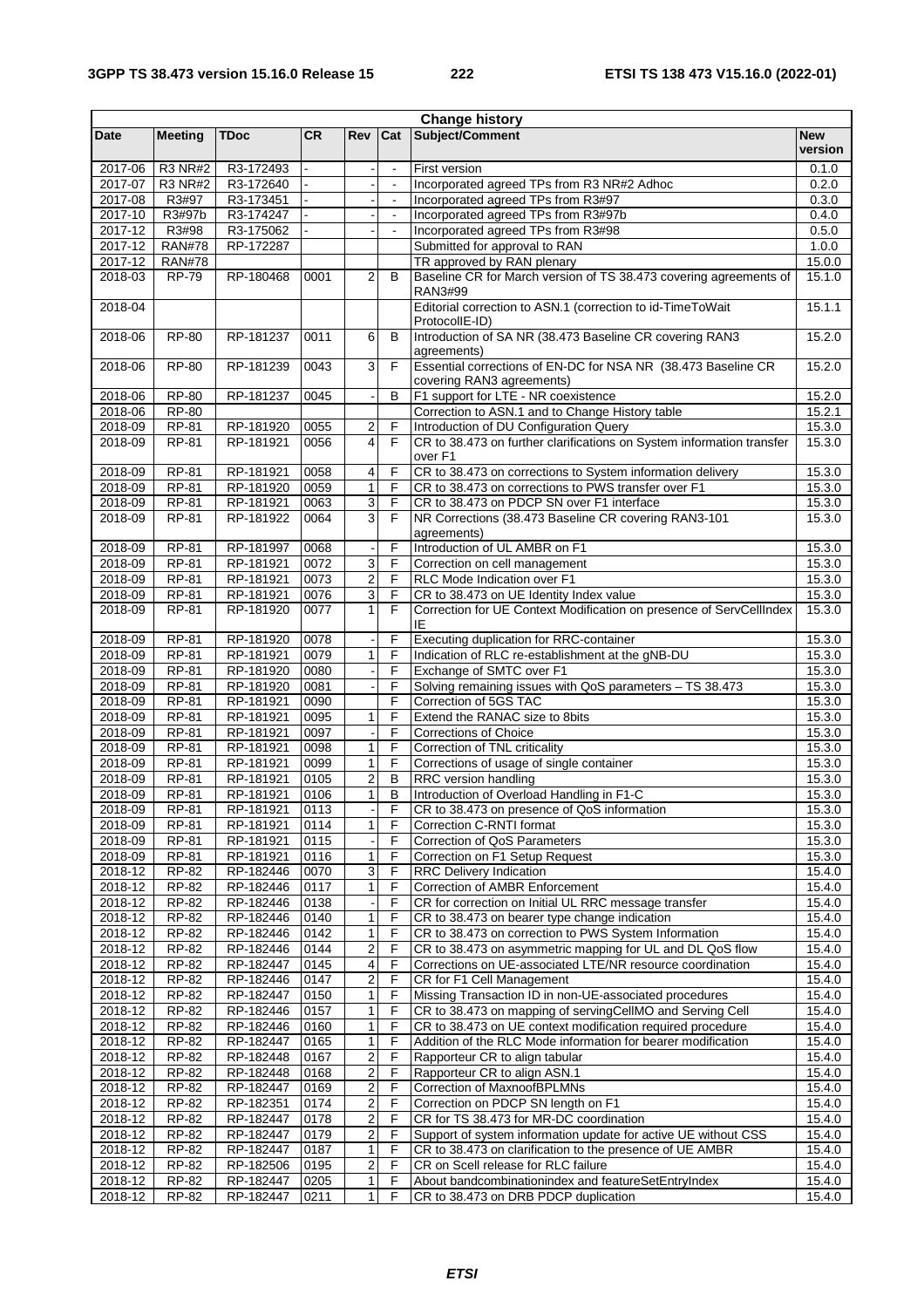### **3GPP TS 38.473 version 15.16.0 Release 15 223 ETSI TS 138 473 V15.16.0 (2022-01)**

| $2018 - 12$ | RP-82        | RP-182447 | 0216 | $\mathbf{1}$            | F              | CR to 38.473 on clarifications on system information update over F1 | 15.4.0 |
|-------------|--------------|-----------|------|-------------------------|----------------|---------------------------------------------------------------------|--------|
| 2018-12     | RP-82        | RP-182448 | 0219 |                         | F              | Correction of RRC version handling and UE inactivity notification   | 15.4.0 |
|             |              |           |      |                         |                | - correction to ASN.1:                                              |        |
| 2019-01     | RP-82        |           |      |                         |                |                                                                     | 15.4.1 |
|             |              |           |      |                         |                | addiming a missing change to "WriteReplaceWarningResponselEs        |        |
|             |              |           |      |                         |                | F1AP-PROTOCOL-IES ::= {"                                            |        |
| 2019-03     | RP-83        | RP-190555 | 0202 | $\overline{\mathbf{c}}$ | F              | Indication that cells are only UL or DL on F1                       | 15.5.0 |
| 2019-03     | RP-83        | RP-190554 | 0204 | 1                       | F              | AMF intitiated UE Context Release failure cause                     | 15.5.0 |
| 2019-03     | RP-83        | RP-190554 | 0220 | 1                       | F              | Correction to reconfiguration with sync for gNB-DU                  | 15.5.0 |
| 2019-03     | RP-83        | RP-190554 | 0225 | 1                       | F              | Introduction of PH-InforSCG in DU to CU RRC Information             | 15.5.0 |
| 2019-03     | RP-83        | RP-190554 | 0226 | 1                       | F              | CR to 38.473 on Measurement gap coordination                        | 15.5.0 |
| 2019-03     | RP-83        | RP-190554 | 0228 | 1                       | F              | CR for TS 38.473 for MR-DC coordination                             | 15.5.0 |
|             |              |           |      |                         |                |                                                                     |        |
| 2019-03     | RP-83        | RP-190554 | 0229 | $\overline{2}$          | F              | Condition for inclusion of the Dedicated SI Delivery Needed UE List | 15.5.0 |
|             |              |           |      |                         |                | ΙE                                                                  |        |
| 2019-03     | RP-83        | RP-190554 | 0230 | 1                       | F              | Correction of the Transmission stop/restart indication              | 15.5.0 |
| 2019-03     | RP-83        | RP-190554 | 0231 |                         | F              | Corrections on gNB-CU/gNB-DU Configuration Update                   | 15.5.0 |
| 2019-03     | RP-83        | RP-190556 | 0236 | $\overline{\mathbf{c}}$ | F              | Correction of QoS Flow Mapping Indication                           | 15.5.0 |
| 2019-03     | RP-83        | RP-190554 | 0244 |                         | F              | Release due to pre-emption                                          | 15.5.0 |
| 2019-03     | RP-83        | RP-190554 | 0245 | $\overline{2}$          | F              | CR on RRC container in UE context modification request message      | 15.5.0 |
| 2019-03     | RP-83        | RP-190554 | 0246 | $\overline{c}$          | F              | CR on UE context modification refuse                                | 15.5.0 |
| 2019-03     | RP-83        | RP-190554 | 0247 |                         | F              | Transaction ID in Error Indication procedure                        | 15.5.0 |
|             |              |           |      |                         | F              |                                                                     |        |
| 2019-03     | RP-83        | RP-190554 | 0249 | $\overline{\mathbf{c}}$ |                | Cells to be deactivated over F1                                     | 15.5.0 |
| 2019-03     | RP-83        | RP-190554 | 0251 | 1                       | F              | CR to 38.473 on SRB duplication and LCID                            | 15.5.0 |
| 2019-03     | <b>RP-83</b> | RP-190554 | 0258 |                         | F              | CR to 38.473 on corrections for removal of PDCP duplication for     | 15.5.0 |
|             |              |           |      |                         |                | <b>SRB</b>                                                          |        |
| 2019-03     | RP-83        | RP-190554 | 0263 | 1                       | F              | CR to 38.473 on transfering UEAssistanceInformation over F1         | 15.5.0 |
| 2019-03     | RP-83        | RP-190554 | 0265 |                         | F              | Rapporteur updates                                                  | 15.5.0 |
| 2019-03     | RP-83        | RP-190554 | 0266 | $\mathbf{1}$            | F              | Correction on gNB-DU Resource Coordination                          | 15.5.0 |
| 2019-03     | RP-83        | RP-190554 | 0267 | 1                       | F              | Endpoint IP address and port                                        | 15.5.0 |
| 2019-03     | RP-83        | RP-190554 | 0268 | 1                       | F              | Correction to add paging origin IE                                  | 15.5.0 |
| 2019-03     | RP-83        | RP-190555 | 0269 | $\overline{2}$          | F              | Multiple SCTP associations over F1AP                                | 15.5.0 |
| 2019-03     | RP-83        | RP-190554 | 0272 | 1                       | F              | About Cells Failed to be Activated IE in gNB-CU Configuration       | 15.5.0 |
|             |              |           |      |                         |                | <b>Update Ack</b>                                                   |        |
| 2019-03     | $RP-83$      | RP-190556 | 0273 | 1                       | F              | gNB-DU UE Aggregate Maximum Bit Rate Uplink correction              | 15.5.0 |
|             |              |           |      | $\mathbf{1}$            | F              |                                                                     |        |
| 2019-03     | RP-83        | RP-190554 | 0276 |                         | F              | RRC Reconfiguration failure                                         | 15.5.0 |
| 2019-03     | RP-83        | RP-190554 | 0278 | 1                       |                | Node behaviour at reception of DU to CU RRC Information             | 15.5.0 |
| 2019-03     | RP-83        | RP-190554 | 0281 |                         | F              | Addition of Transaction ID to Initial UL RRC Message Transfer       | 15.5.0 |
| 2019-07     | RP-84        | RP-191397 | 0200 | 5                       | F              | RAN sharing with multiple Cell ID broadcast                         | 15.6.0 |
| 2019-07     | <b>RP-84</b> | RP-191397 | 0270 | 5                       | F              | Addition of Network Access Rate Reduction message                   | 15.6.0 |
| 2019-07     | <b>RP-84</b> | RP-191397 | 0271 | 3                       | F              | RAN UE ID for F1                                                    | 15.6.0 |
| 2019-07     | RP-84        | RP-191396 | 0283 | $\overline{\mathbf{c}}$ | F              | MR-DC resource coordination in F1                                   | 15.6.0 |
| 2019-07     | <b>RP-84</b> | RP-191396 | 0316 | $\overline{\mathbf{c}}$ | F              | Full configuration indication from gNB-CU to gNB-DU.                | 15.6.0 |
| 2019-07     | <b>RP-84</b> | RP-191396 | 0322 | $\overline{2}$          | F              | CR to 38.473 on clarification to RRC reconfigure complete indicator | 15.6.0 |
| 2019-07     | <b>RP-84</b> | RP-191394 | 0326 | $\overline{\mathbf{c}}$ | F              | CR to 38.473 on deconfiguring CA based PDCP duplication for DRB     | 15.6.0 |
| 2019-07     | <b>RP-84</b> | RP-191395 | 0330 | 3                       | F              | CR to 38.473 on Removal of Multiple TNLAs                           | 15.6.0 |
| 2019-07     | <b>RP-84</b> | RP-191396 | 0348 |                         | F              | Full configuration in UE Context Setup                              | 15.6.0 |
| 2019-07     | <b>RP-84</b> | RP-191396 |      |                         | F              | CR on PWS segmentation over F1                                      | 15.6.0 |
|             | <b>RP-84</b> |           | 0351 | $\mathbf{z}$            | F              | CR on cell type over F1                                             |        |
| 2019-07     |              | RP-191396 | 0352 | 1                       |                |                                                                     | 15.6.0 |
| 2019-07     | RP-84        | RP-191396 | 0357 |                         | F              | Rapporteur updates: Alignment and editorials                        | 15.5.0 |
| 2019-07     | RP-84        | RP-191396 | 0358 |                         | $\overline{F}$ | Rapporteur update: Correction of Presence for DRB information       | 15.6.0 |
| 2019-07     | RP-84        | RP-191396 | 0359 |                         | F              | Rapporteur updates: Correction of Presence for E-UTRA PRACH         | 15.6.0 |
|             |              |           |      |                         |                | Configuration                                                       |        |
| 2019-07     | RP-84        | RP-191396 | 0370 |                         | F              | Full configuration IE included in the UE Context Modification       | 15.6.0 |
|             |              |           |      |                         |                | Response.                                                           |        |
| 2019-07     | RP-84        | RP-191396 | 0376 |                         | F              | CR to 38.473 on clarification for UP TNL Information IE over F1     | 15.6.0 |
|             |              |           |      |                         |                |                                                                     |        |
| 2019-07     | RP-84        | RP-191396 | 0377 | $\overline{2}$          | F              | Procedure description on optional IEs in CU to DU RRC information   | 15.6.0 |
|             |              |           |      |                         |                | IE.                                                                 |        |
| 2019-09     | RP-85        | RP-192166 | 0343 | 3                       | F              | CR on MR-DC low layer coordination with an MgNB-DU                  | 15.7.0 |
| 2019-09     | RP-85        | RP-192166 | 0344 | 2                       | F              | CR on MCG PHR format in MgNB-DU                                     | 15.7.0 |
| 2019-09     | <b>RP-85</b> | RP-192166 | 0388 |                         | F              | CR on DC Coordination for PDCCH Blind Detection                     | 15.7.0 |
|             |              |           |      |                         |                |                                                                     |        |
| 2019-09     | RP-85        | RP-192167 | 0393 | 1                       | F              | Rapporteur update - clarification of semantics                      | 15.7.0 |
| 2019-09     | RP-85        | RP-192166 | 0399 | 1                       | F              | Clarification for TNLA removal                                      | 15.7.0 |
|             |              |           |      |                         |                |                                                                     |        |
| 2019-12     | <b>RP-86</b> | RP-192915 | 0318 | 5                       | F              | Correction about gNB-CU System Information IE                       | 15.8.0 |
| 2019-12     | RP-86        | RP-192915 | 0447 | 1                       | F              | On CellGroupConfig handling                                         | 15.8.0 |
| 2019-12     | RP-86        | RP-192915 | 0458 | 1                       | F              | Correction of S-NSSAI coding                                        | 15.8.0 |
| 2019-12     | RP-86        | RP-192915 | 0459 | 1                       | F              | Removal of Requested P-MaxFR2                                       | 15.8.0 |
| 2019-12     | RP-86        | RP-192915 | 0479 | $\mathbf 2$             | F              | Addition of Message Identifier and Serial Number to PWS Cancel      | 15.8.0 |
|             |              |           |      |                         |                | Request                                                             |        |
| 2019-12     | RP-86        | RP-192916 | 0482 | 2                       | F              | <b>Clarifications on SCell lists</b>                                | 15.8.0 |
| 2019-12     | RP-86        | RP-192916 | 0494 |                         | F              | RRC Container in Modification Procedure                             | 15.8.0 |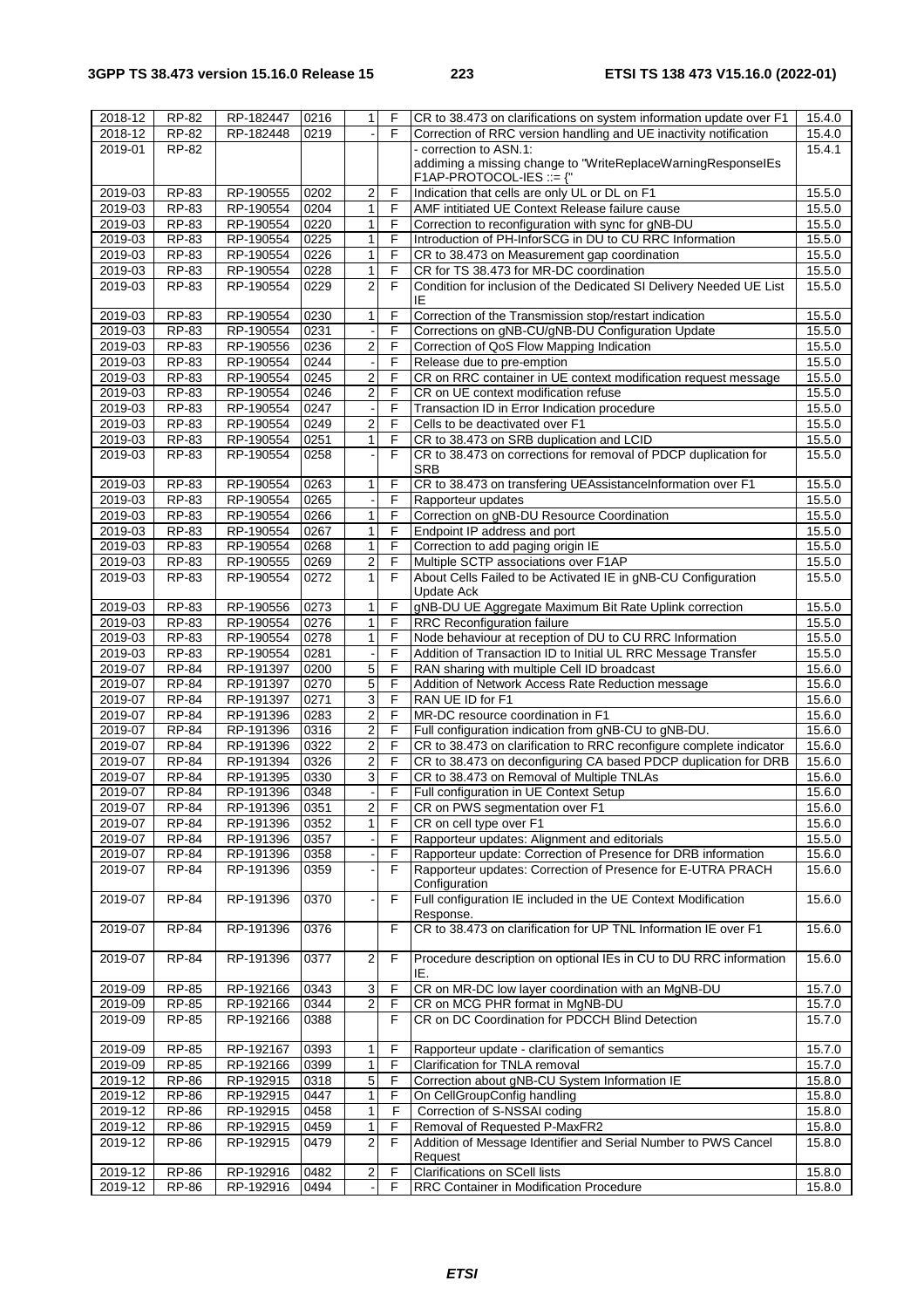| 2019-12 | <b>RP-86</b> | RP-192916 | 0508 | $\mathbf{0}$   | F              | CR to 38.473 on applicability of the IE Selected<br>BandCombinationIndex and Selected FeatureSetEntryIndex | 15.8.0  |
|---------|--------------|-----------|------|----------------|----------------|------------------------------------------------------------------------------------------------------------|---------|
| 2019-12 | <b>RP-86</b> | RP-192916 | 0509 | $\mathbf{1}$   | F              | CR to 38.473 on MeasGapSharingConfig and gNB-CU System                                                     | 15.8.0  |
|         |              |           |      |                |                | Information                                                                                                |         |
| 2019-12 | <b>RP-86</b> | RP-192916 | 0510 | $\mathbf{1}$   | F              | CR to 38.473 on cause values over F1                                                                       | 15.8.0  |
| 2019-12 | <b>RP-86</b> | RP-192916 | 0515 | $\overline{2}$ | F              | Clarification on Initial UL RRC Message Transfer procedure                                                 | 15.8.0  |
| 2020-03 | RP-87-e      | RP-200428 | 0521 | $\mathbf{1}$   | F              | Correction of PWS Failure Indication                                                                       | 15.9.0  |
| 2020-03 | RP-87-e      | RP-200428 | 0524 |                | F              | Correction of the presence of UL UP TNL Information to be setup<br>List IE in tabular                      | 15.9.0  |
| 2020-03 | RP-87-e      | RP-200428 | 0532 | $\mathbf{1}$   | $\overline{F}$ | Correction relating to Initial UL RRC Message Transfer procedure<br>CR 38.473                              | 15.9.0  |
| 2020-07 | RP-88-e      | RP-201090 | 0542 | $\overline{2}$ | F              | Encoding PLMNs in served cell information NR                                                               | 15.10.0 |
| 2020-07 | RP-88-e      | RP-201091 | 0544 | $\mathbf{1}$   | F              | Correction for usage of Cell Broadcast Cancelled List                                                      | 15.10.0 |
| 2020-07 | RP-88-e      | RP-201091 | 0546 |                | F              | Correction on UE CONTEXT MODIFICATION REQUIRED message                                                     | 15.10.0 |
| 2020-07 | RP-88-e      | RP-201090 | 0566 |                | F              | Encoding PLMNs in served cell information IEs - semantics<br>corrections                                   | 15.10.0 |
| 2020-07 | RP-88-e      | RP-201092 | 0569 | 1              | F              | Correction for UL UP TNL Information                                                                       | 15.10.0 |
| 2020-07 | RP-88-e      | RP-201092 | 0571 |                | F              | Correction on RRC Container in Initial UL RRC Messag Transfer                                              | 15.10.0 |
| 2020-07 | RP-88-e      | RP-201092 | 0575 | $\mathbf{1}$   | F              | Correction on RRC Connection Reconfiguration Complete Indicator                                            | 15.10.0 |
| 2020-07 | RP-88-e      | RP-201092 | 0602 | $\mathbf{1}$   | F              | Correction for Handover Preparation Information                                                            | 15.10.0 |
| 2020-07 | RP-88-e      | RP-201092 | 0606 | $\mathbf{1}$   | F              | CR on Concurrent Warning Message Indicator over F1 (Rel-15)                                                | 15.10.0 |
| 2020-07 | RP-88-e      | RP-201092 | 0612 |                | F              | Correction on DL RRC MESSAGE TRANSFER                                                                      | 15.10.0 |
| 2020-07 | RP-88-e      | RP-201092 | 0614 |                | F              | Section renumbering for PWS cancel                                                                         | 15.10.0 |
| 2020-07 | RP-88-e      | RP-201092 | 0617 |                | F              | Addition of abnormal conditions in PWS Cancel procedure                                                    | 15.10.0 |
| 2020-09 | RP-89-e      | RP-201956 | 0556 | $\overline{2}$ | F              | Support of PSCell/SCell-only operation mode                                                                | 15.11.0 |
| 2020-09 | RP-89-e      | RP-201956 | 0586 | 5              | F              | Measurement gap deactivation over F1AP CR 38.473                                                           | 15.11.0 |
| 2020-09 | RP-89-e      | RP-201956 | 0627 | $\overline{2}$ | F              | Correction of PSCell/SCell-only mode                                                                       | 15.11.0 |
| 2020-09 | RP-89-e      | RP-201956 | 0633 | 1              | F              | Correction on UE Context Modification Procedure                                                            | 15.11.0 |
| 2020-09 | RP-89-e      | RP-201956 | 0641 |                | F              | Correction of PWS cancel                                                                                   | 15.11.0 |
| 2020-10 | RP-89-e      |           |      |                |                | Correct wrong numbering of protocollE-ID<br>- id-ConfiguredTACIndication                                   | 15.11.1 |
| 2020-12 | RP-90-e      | RP-202287 | 0694 | 3              | F              | Correction on value range of UAC reduction Indication                                                      | 15.12.0 |
| 2021-03 | RP-91-e      | RP-210240 | 0631 | 5              | $\overline{F}$ | Correction on Overlapping Band Handling over F1                                                            | 15.13.0 |
| 2021-06 | RP-92-e      | RP-211334 | 0703 | 5              | F              | How to release SCG configuration between MN-CU and MN-DU CR<br>38.473                                      | 15.14.0 |
| 2021-06 | RP-92-e      | RP-211333 | 0752 |                | F              | Stage-3 CR on system information message over F1 (Rel-15)                                                  | 15.14.0 |
| 2021-06 | RP-92-e      | RP-211333 | 0759 |                | F              | Correction on SRB ID                                                                                       | 15.14.0 |
| 2021-06 | RP-92-e      | RP-211334 | 0761 | $\overline{2}$ | F              | gNB-DU UE Aggregate Maximum Bit Rate Uplink correction                                                     | 15.14.0 |
| 2021-09 | RP-93-e      | RP-211881 | 0799 |                | F              | Correction of the IE related to E-UTRA resource coordination in<br>F <sub>1</sub> AP                       | 15.15.0 |
| 2021-12 | RP-94-e      | RP-212864 | 0805 | $\mathbf{1}$   | F              | Correction on F1 Removal for RAN Sharing in Rel-15                                                         | 15.16.0 |